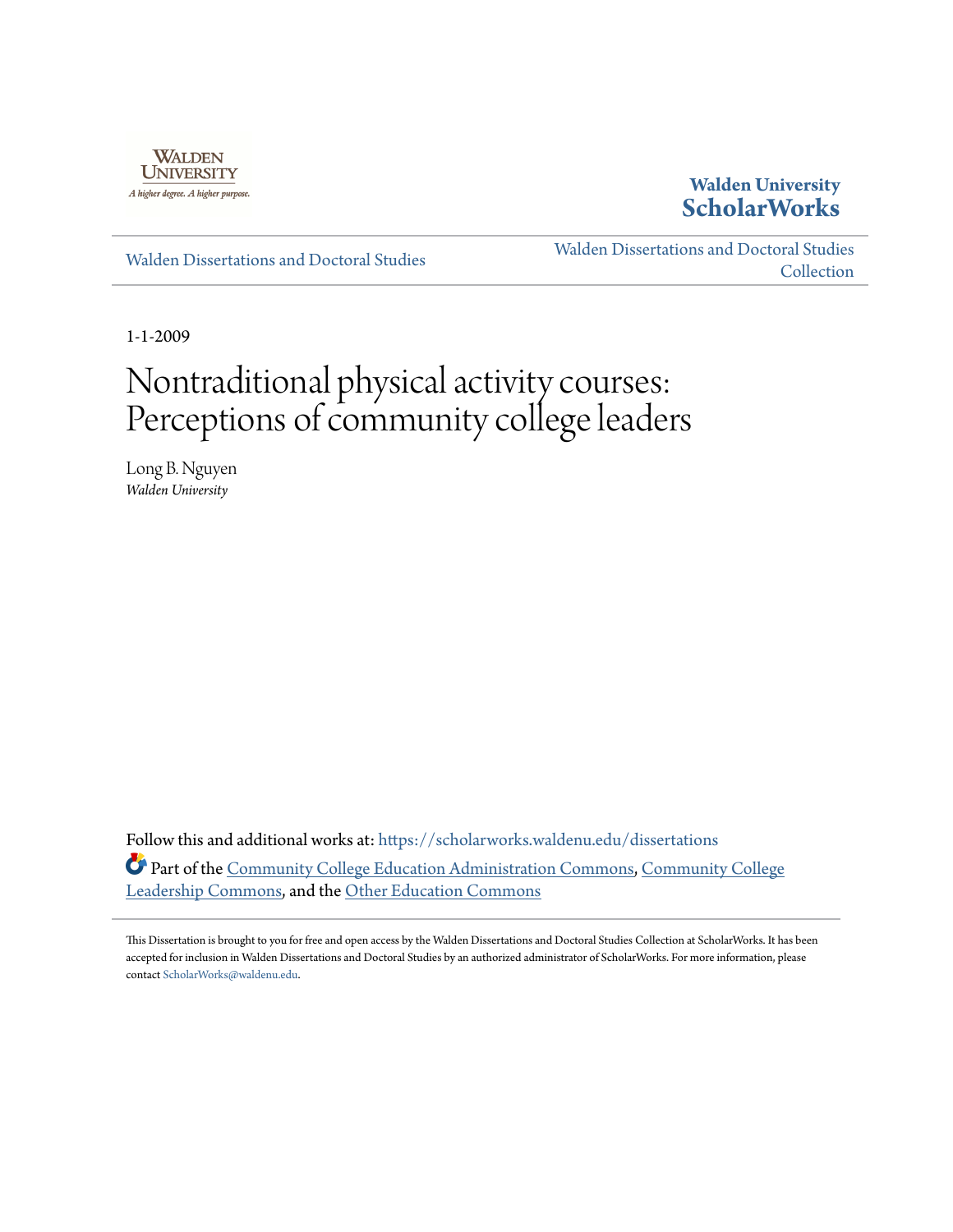# **Walden University**

# COLLEGE OF EDUCATION

This is to certify that the dissertation by

Long Nguyen

has been found to be complete and satisfactory in all respects, and that any and all revisions required by the review committee have been made.

Review Committee Dr. Karin Treiber, Committee Chairperson, Education Faculty Dr. Kevin Quinlan, Committee Member, Education Faculty Dr. Marilyn Simon, Committee Member, Education Faculty

Chief Academic Officer

Denise DeZolt, Ph.D.

Walden University 2009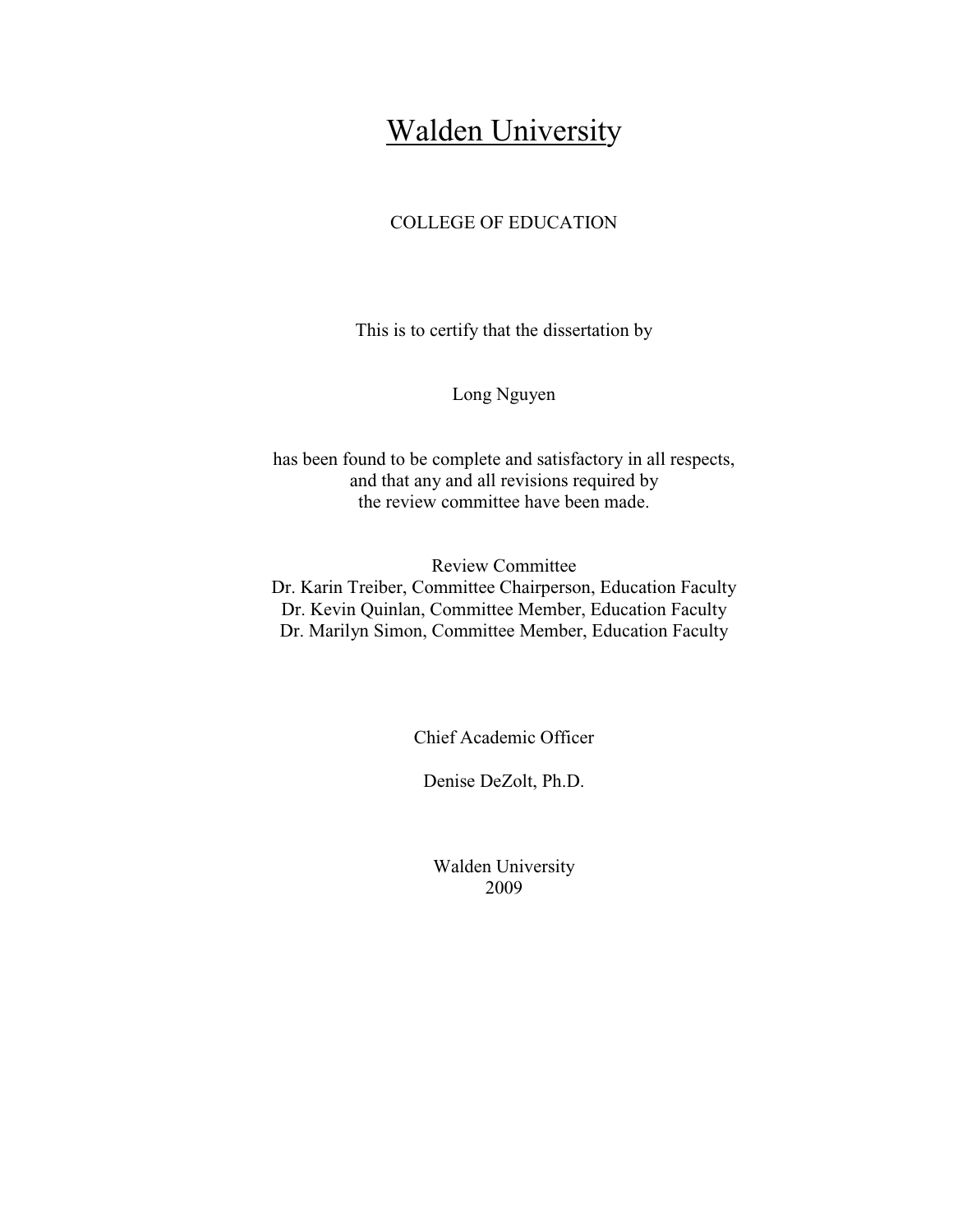# ABSTRACT

Nontraditional Physical Activity Courses: Perceptions of Community College Leaders

by

Long B. Nguyen

M.S., California Polytechnic State University, San Luis Obispo, 2003 B.A., University of California, Davis, 1996

> Dissertation Submitted in Partial Fulfillment of the Requirements for the Degree of Doctor of Education Community College Leadership

> > Walden University August 2009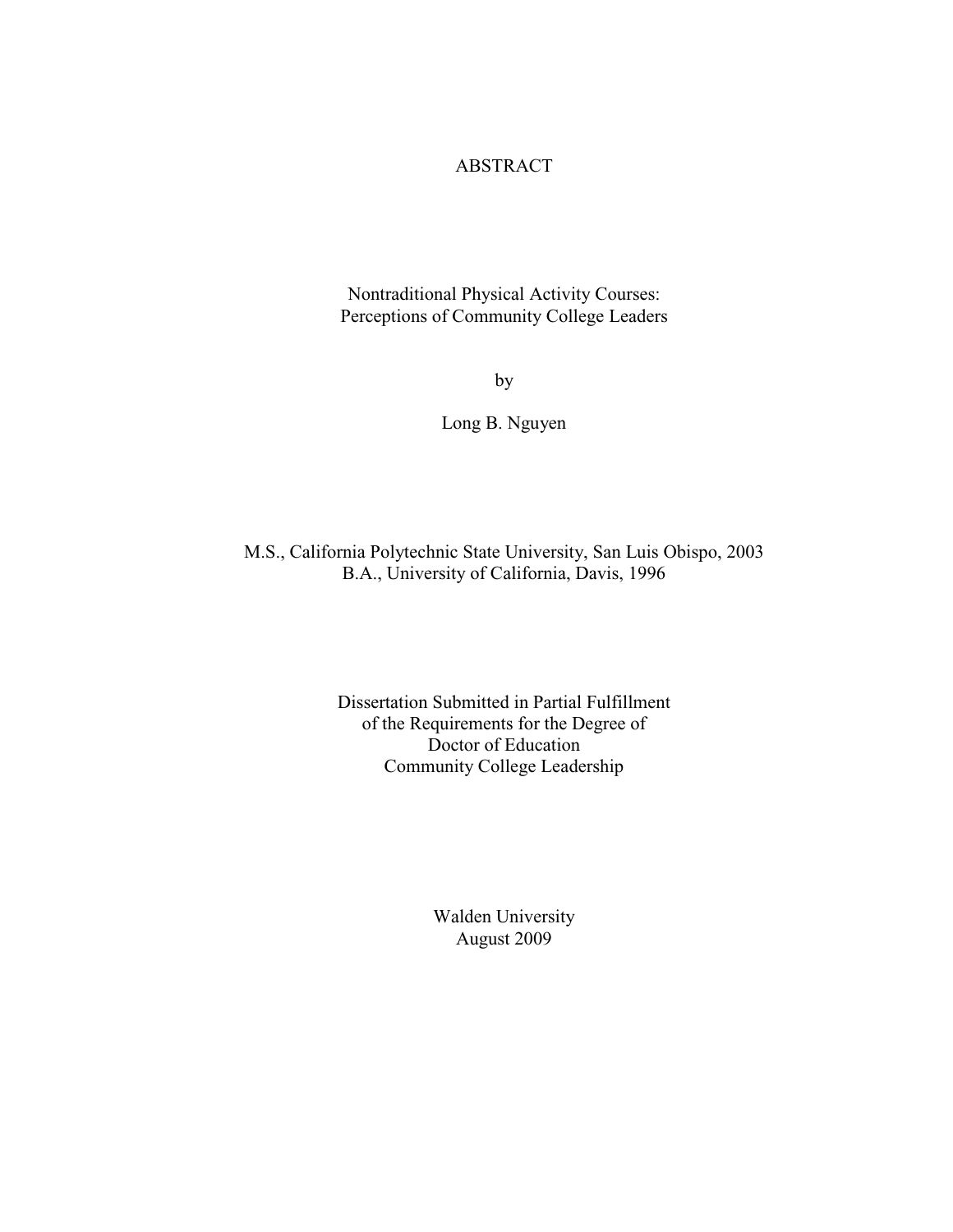### ABSTRACT

Innovative physical training practices and concepts such as yoga, Pilates, tai chi, cardio kickboxing, cardio spinning, and step aerobics have emerged to provide college students with alternative fitness exercises. However, due to unavailable research, community college administrative and curriculum leaders may perceive nontraditional physical activity courses as unrelated to the values of physical education. The purpose of this quantitative study was to explore the perceptions of chairpersons/deans and faculty in physical education regarding nontraditional physical activity courses as compared to sport-related courses offered in community college physical education programs. Educational change theories of beliefs, values, and decision-making structures provided the conceptual framework for this study. Research questions focused on participants' perceptions toward health benefits, values, and contributions to students' learning experience of nontraditional physical activity courses. An 18-item survey was distributed via e-mail to 209 chairpersons/deans and 263 full-time faculty in community college physical education programs in the western region of the United States. An independent samples *t* test analysis revealed participants' perceptions differed regarding cardio kickboxing, cardio spinning, and step aerobics courses providing similar health benefits as compared to sport-related courses. Participants' perceptions also differed concerning yoga courses contributing to students' learning experience. Chi-square analysis showed participants' perceptions toward yoga, Pilates, cardio spinning, and step aerobics were dependent on their campus position in physical education. The findings in this study illustrate a positive social change community colleges can offer by teaching lifetime fitness activities that contribute to an active lifestyle and sustained wellness.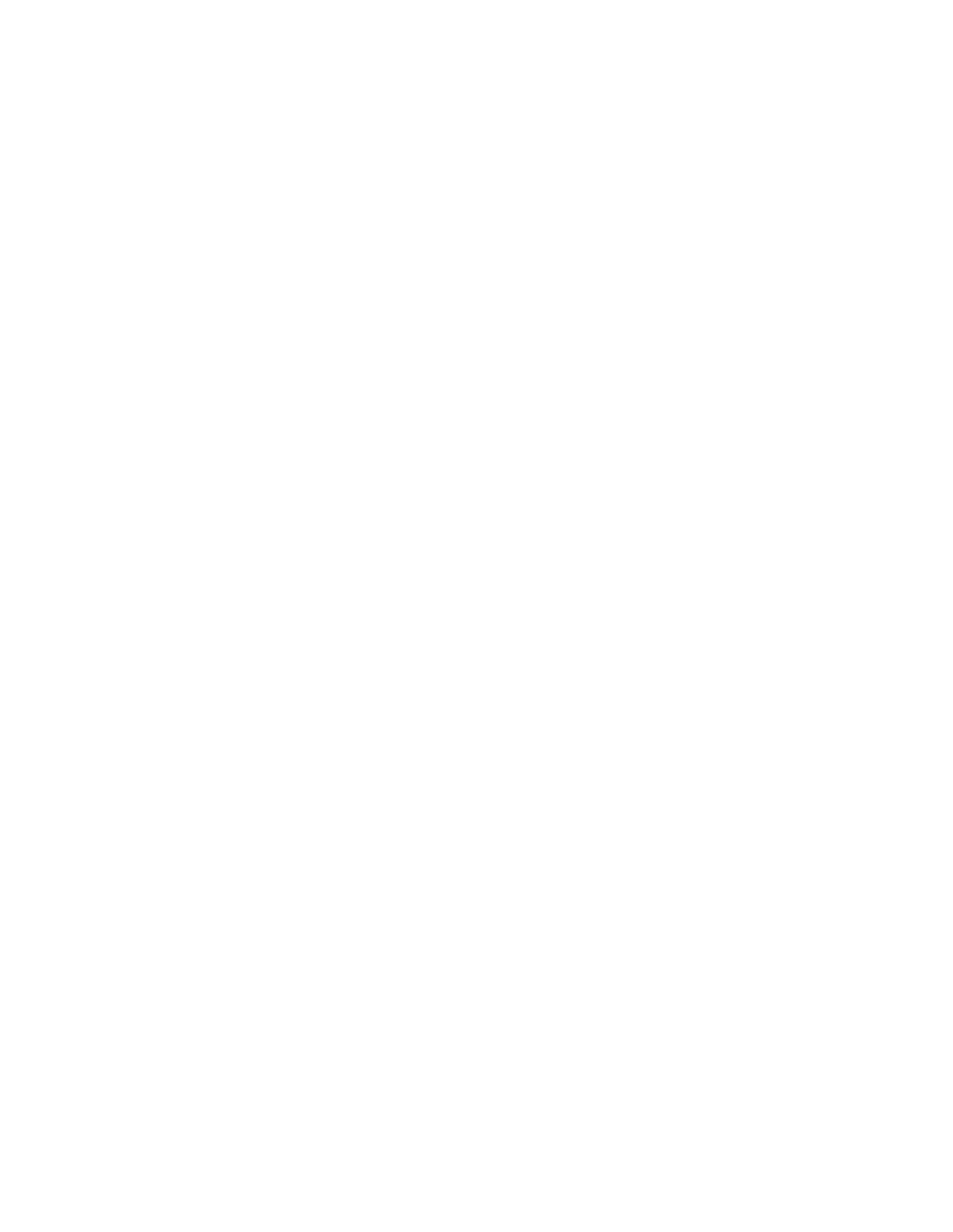Nontraditional Physical Activity Courses: Perceptions of Community College Leaders

by

Long B. Nguyen

M.S., California Polytechnic State University, San Luis Obispo, 2003 B.A., University of California, Davis, 1996

> Dissertation Submitted in Partial Fulfillment of the Requirements for the Degree of Doctor of Education

> > Walden University August 2009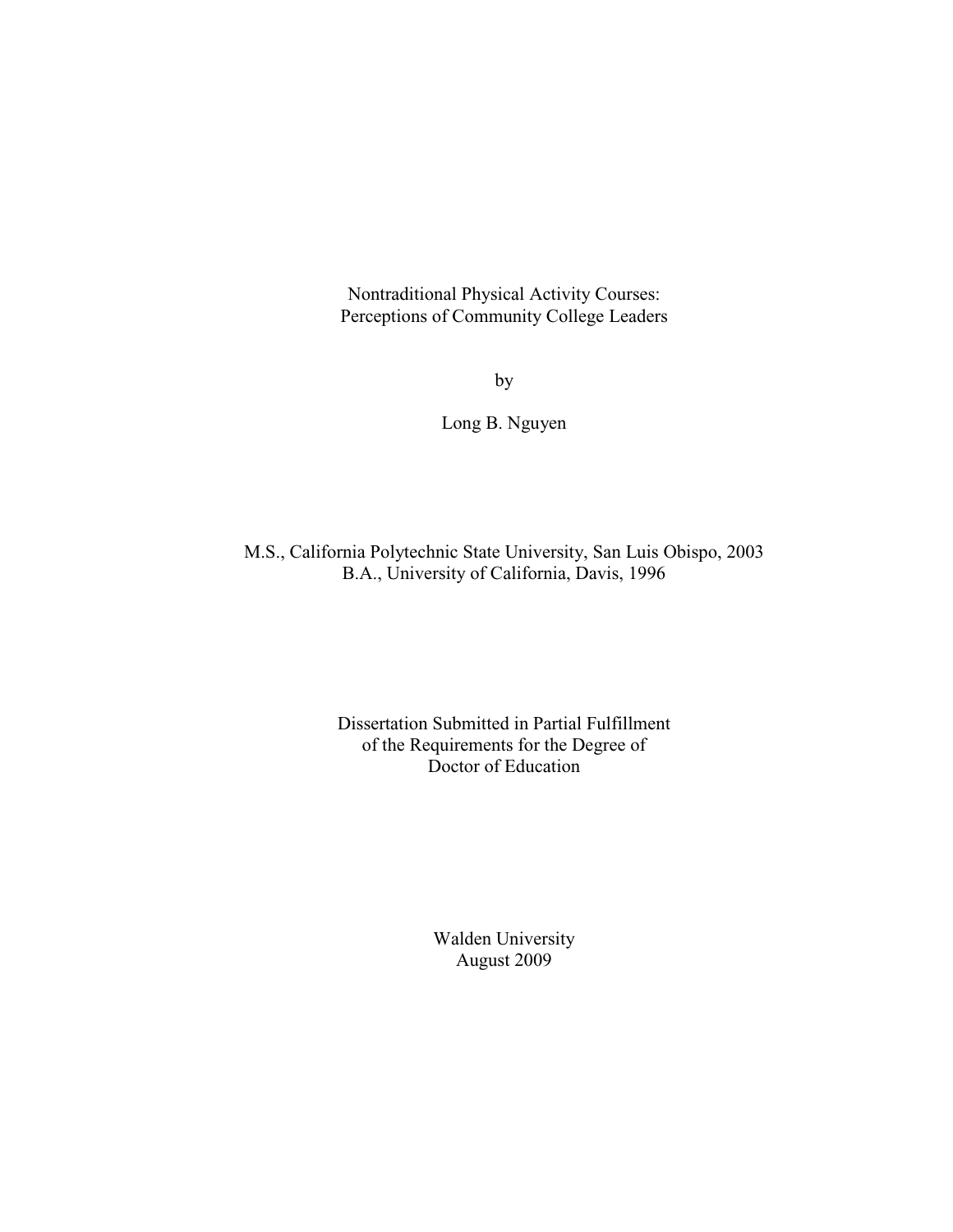UMI Number: 3366981

Copyright 2009 by Nguyen, Long B.

All rights reserved

# INFORMATION TO USERS

The quality of this reproduction is dependent upon the quality of the copy submitted. Broken or indistinct print, colored or poor quality illustrations and photographs, print bleed-through, substandard margins, and improper alignment can adversely affect reproduction.

In the unlikely event that the author did not send a complete manuscript and there are missing pages, these will be noted. Also, if unauthorized copyright material had to be removed, a note will indicate the deletion.

# UMI®  $\mathcal{L} = \{ \mathcal{L} = \{ \mathcal{L} \} \cup \{ \mathcal{L} \} \cup \{ \mathcal{L} \} \cup \{ \mathcal{L} \} \cup \{ \mathcal{L} \} \cup \{ \mathcal{L} \} \cup \{ \mathcal{L} \} \cup \{ \mathcal{L} \} \cup \{ \mathcal{L} \} \cup \{ \mathcal{L} \} \cup \{ \mathcal{L} \} \cup \{ \mathcal{L} \} \cup \{ \mathcal{L} \} \cup \{ \mathcal{L} \} \cup \{ \mathcal{L} \} \cup \{ \mathcal{L} \} \cup \{ \mathcal{L} \} \cup$

UMI Microform 3366981 Copyright 2009 by ProQuest LLC All rights reserved. This microform edition is protected against unauthorized copying under Title 17, United States Code.

 $\mathcal{L} = \{ \mathcal{L} = \{ \mathcal{L} \} \cup \{ \mathcal{L} = \{ \mathcal{L} \} \cup \{ \mathcal{L} = \{ \mathcal{L} \} \cup \{ \mathcal{L} = \{ \mathcal{L} \} \cup \{ \mathcal{L} = \{ \mathcal{L} \} \cup \{ \mathcal{L} = \{ \mathcal{L} \} \cup \{ \mathcal{L} = \{ \mathcal{L} \} \cup \{ \mathcal{L} = \{ \mathcal{L} \} \cup \{ \mathcal{L} = \{ \mathcal{L} \} \cup \{ \mathcal{L} = \{ \mathcal{L} \} \cup \{ \$ 

ProQuest LLC 789 East Eisenhower Parkway P.O. Box 1346 Ann Arbor, MI 48106-1346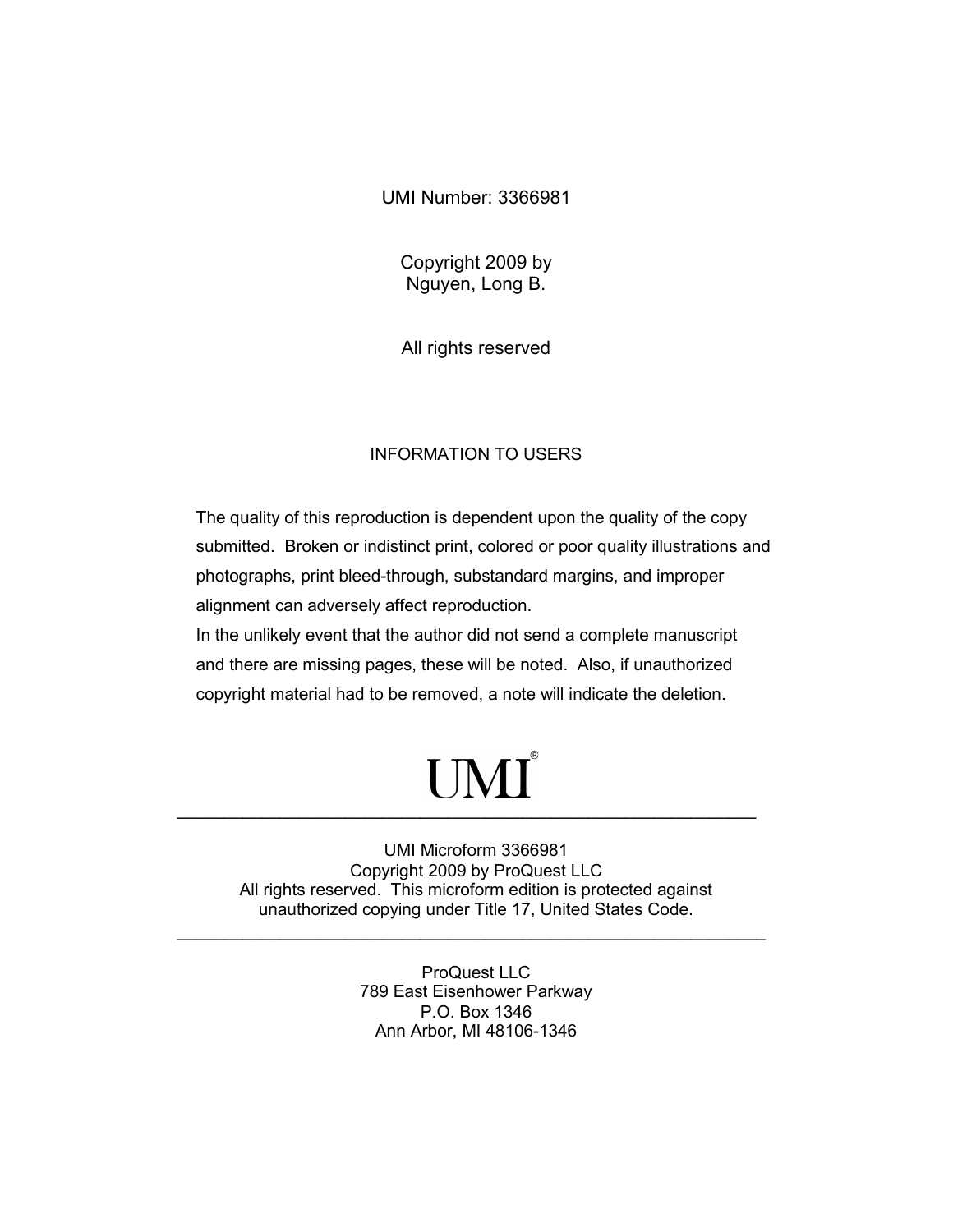# DEDICATION

 I would like to dedicate this document to my parents—their courageous and unselfish act of immigrating to the United States provided a better future for my younger brother and me. This document, therefore, symbolizes triumph and victory for their sacrifice.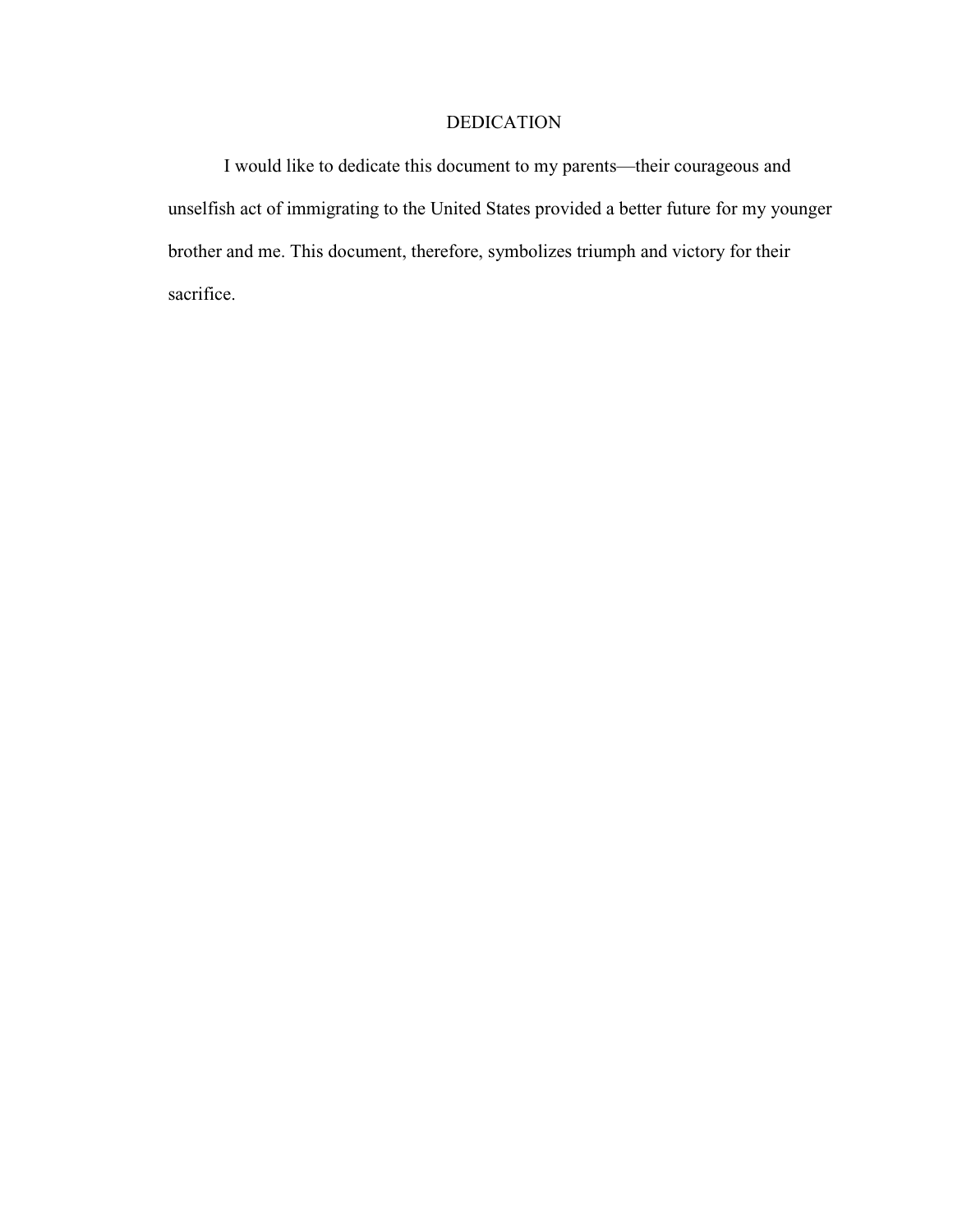### ACKNOWLEDGMENTS

I would like to acknowledge and commend my dissertation committee for pointing me in the right direction.

To Dr. Kevin Quinlan, thanks for your wisdom and expertise in helping me strengthen my scholarly writing. I am grateful and lucky to have worked with you, and I hope other students will wisely request your trained eyes and writing talent.

To Dr. Marilyn Simon, even though I have only known you for a short duration, your presence and contribution have certainly sharpened my dissertation. I just wish I had met you sooner during my doctoral experience. Your work ethic is simply unsurpassed and remarkable.

To Dr. Karin Treiber, I am forever thankful for your dedication and time in assisting me in sculpting the document. You have truly taught me the meanings of perseverance and persistence. I feel very fortunate that our paths have crossed because I could not have imagined my Walden experience without your beacon guiding me toward my goal. Merci beaucoup.

I would also like to thank my wonderful fiancée, Nancy, for her understanding and patience during my roller coaster experience with this dissertation. Thanks for always believing in me. I love you every day.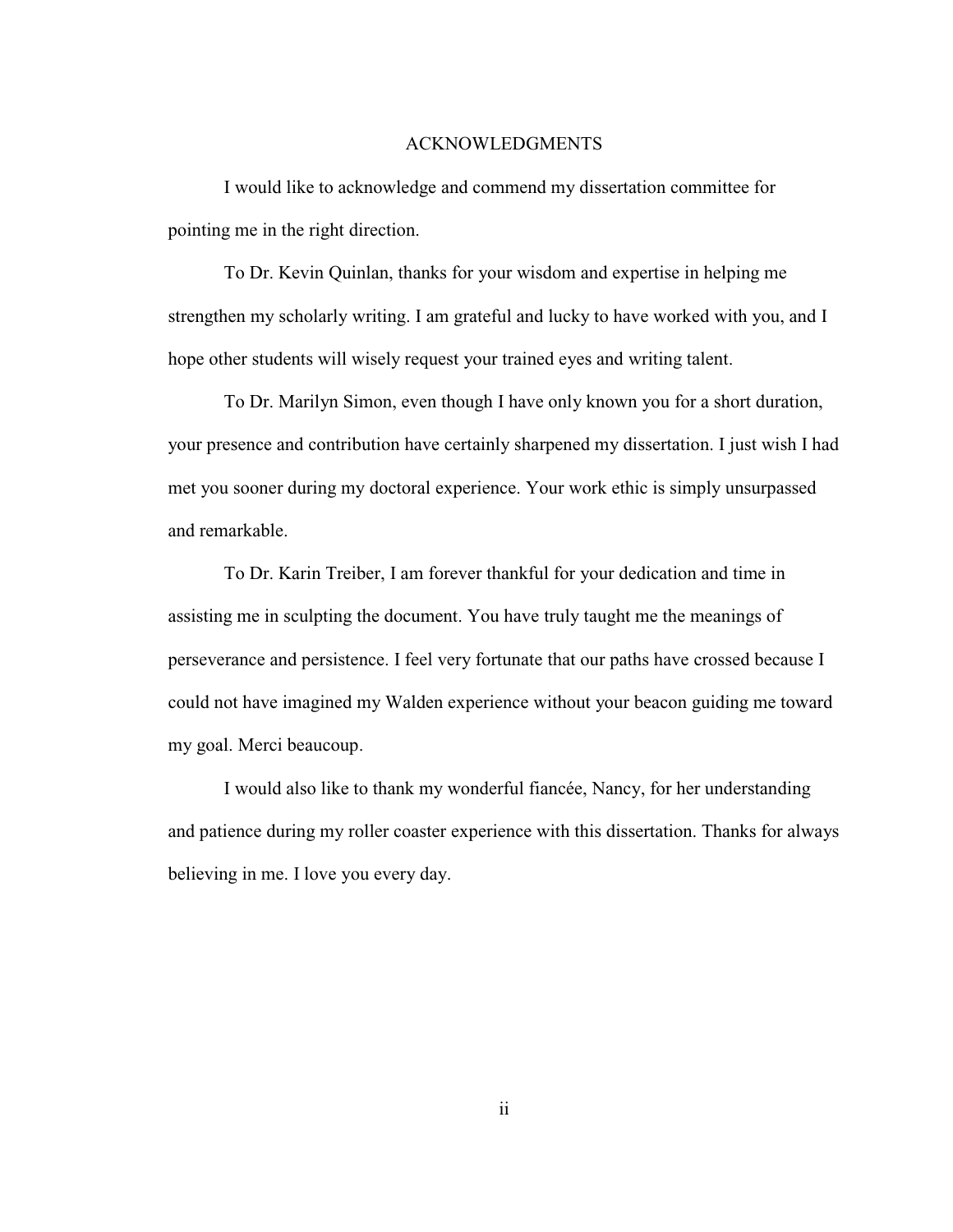| Research Studies on Nontraditional Physical Activity in Physical Education |  |
|----------------------------------------------------------------------------|--|
|                                                                            |  |
| Brief Background and Research Studies: Individual Nontraditional Fitness   |  |
|                                                                            |  |
|                                                                            |  |
|                                                                            |  |
|                                                                            |  |
|                                                                            |  |
|                                                                            |  |
|                                                                            |  |
|                                                                            |  |
|                                                                            |  |
|                                                                            |  |
|                                                                            |  |
| Summary                                                                    |  |
|                                                                            |  |
|                                                                            |  |
|                                                                            |  |
|                                                                            |  |
|                                                                            |  |
|                                                                            |  |
|                                                                            |  |
|                                                                            |  |
|                                                                            |  |
|                                                                            |  |

# TABLE OF CONTENTS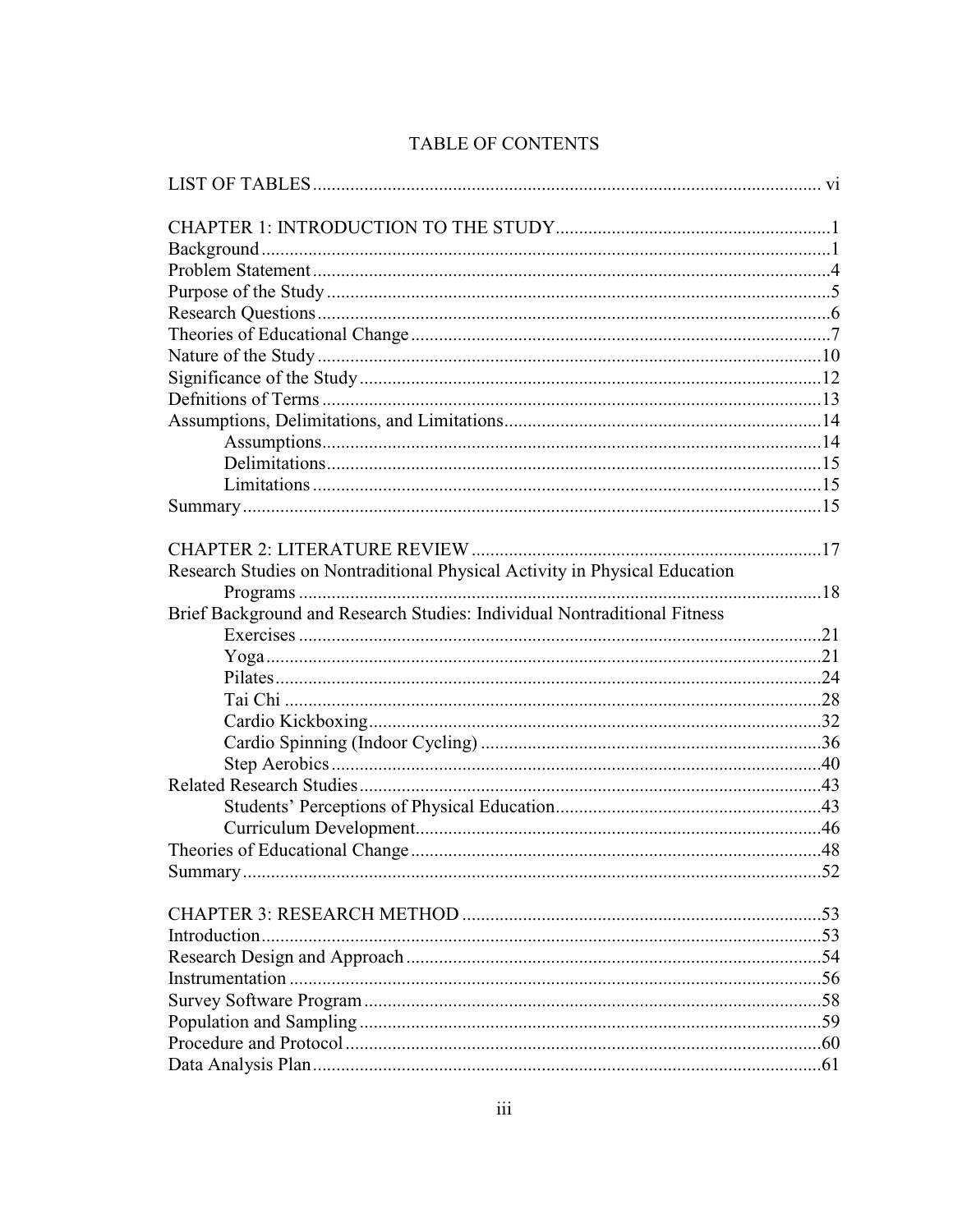| CHAPTER 5: DISCUSSION, RECOMMENDATIONS, AND CONCLUSION 91  |  |
|------------------------------------------------------------|--|
|                                                            |  |
|                                                            |  |
|                                                            |  |
|                                                            |  |
|                                                            |  |
|                                                            |  |
|                                                            |  |
|                                                            |  |
|                                                            |  |
|                                                            |  |
|                                                            |  |
|                                                            |  |
|                                                            |  |
|                                                            |  |
|                                                            |  |
|                                                            |  |
|                                                            |  |
| APPENDIX C: STANDARDIZED E-MAIL MESSAGE TO PARTICIPANTS128 |  |
|                                                            |  |
| APPENDIX D: LIST OF PUBLIC COMMUNITY COLLEGES IN WESTERN   |  |
|                                                            |  |
|                                                            |  |
| APPENDIX E: ORGANIZATION OF DESCRIPTIVE STATISTICS138      |  |
|                                                            |  |
|                                                            |  |
|                                                            |  |
|                                                            |  |
|                                                            |  |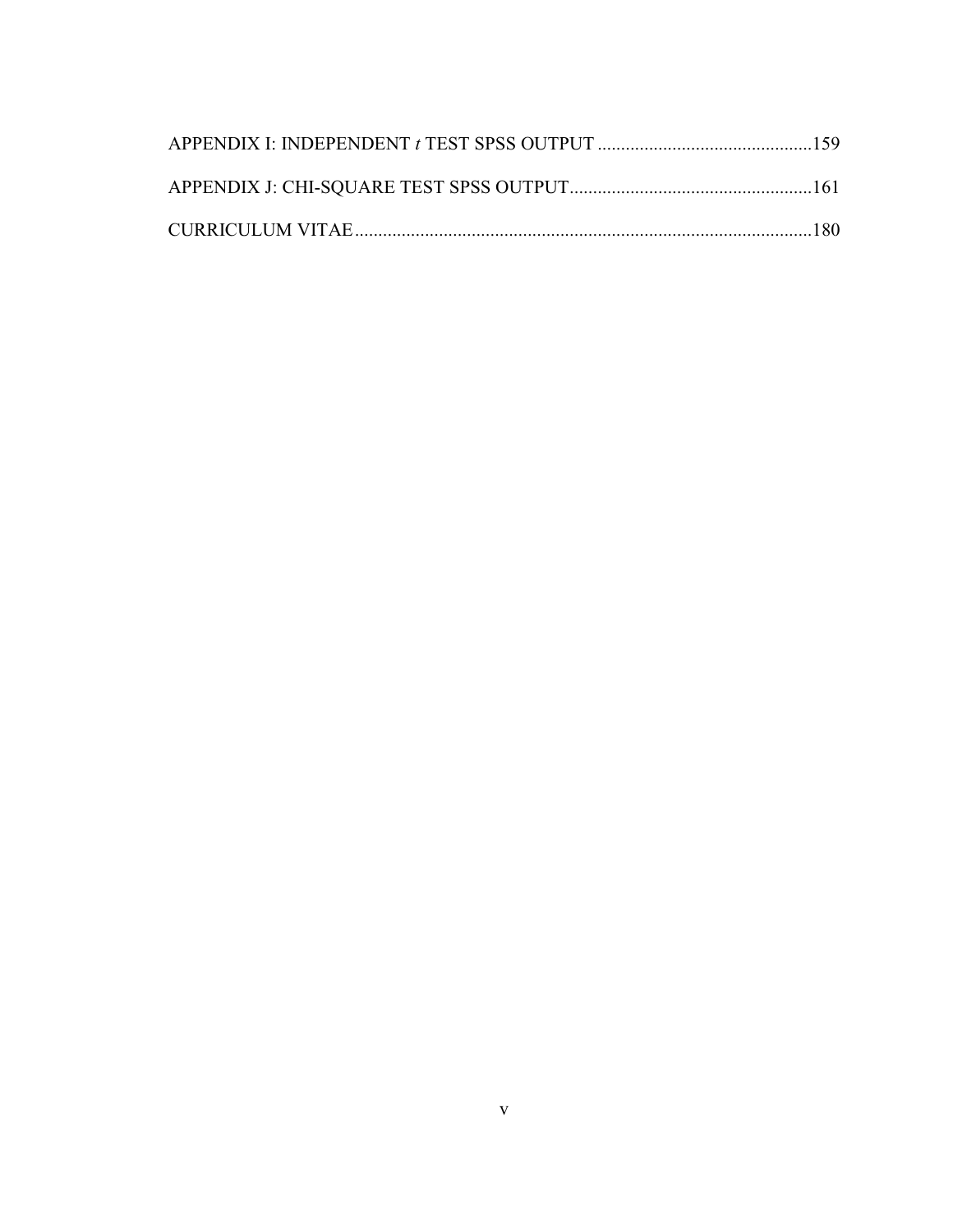# LIST OF TABLES

| Table 1. Descriptive Statistics of Survey Responses to Survey Questions 1-6 from                                                                            |
|-------------------------------------------------------------------------------------------------------------------------------------------------------------|
| Table 2. Descriptive Statistics of Survey Responses to Survey Questions 1-6 from                                                                            |
| Table 3. Descriptive Statistics of Survey Responses to Survey Questions 7-12                                                                                |
| Table 4. Descriptive Statistics of Survey Responses to Survey Questions 7-12                                                                                |
| Table 5. Descriptive Statistics of Survey Responses to Survey Questions 13-18                                                                               |
| Table 6. Descriptive Statistics of Survey Responses to Survey Questions 13-18                                                                               |
| Table 7. Frequency Count and Proportions of Survey Responses within Questions<br>1, 7, and 13 for Yoga between Chairpersons/Deans (D) and Faculty (F)78     |
| Table 8. Frequency Count and Proportions of Survey Responses within Questions<br>2, 8, and 14 for Pilates between Chairpersons/Deans (D) and Faculty (F)80  |
| Table 9. Frequency Count and Proportions of Survey Responses within Questions<br>3, 9, and 15 for Tai Chi between Chairpersons/Deans (D) and Faculty (F) 82 |
| Table 10. Frequency Count and Proportions of Survey Responses within<br>Questions 4, 10, and 16 for Cardio Kickboxing between<br>.84                        |
| Table 11. Frequency Count and Proportions of Survey Responses within<br>Questions 5, 11, and 17 for Cardio Spinning between Chairpersons/Deans              |
| Table 12. Frequency Count and Proportions of Survey Responses within<br>Questions 6, 12, and 18 for Step Aerobics between Chairpersons/Deans                |
| Table 13. Number of Nontraditional Physical Activity Courses Offered in                                                                                     |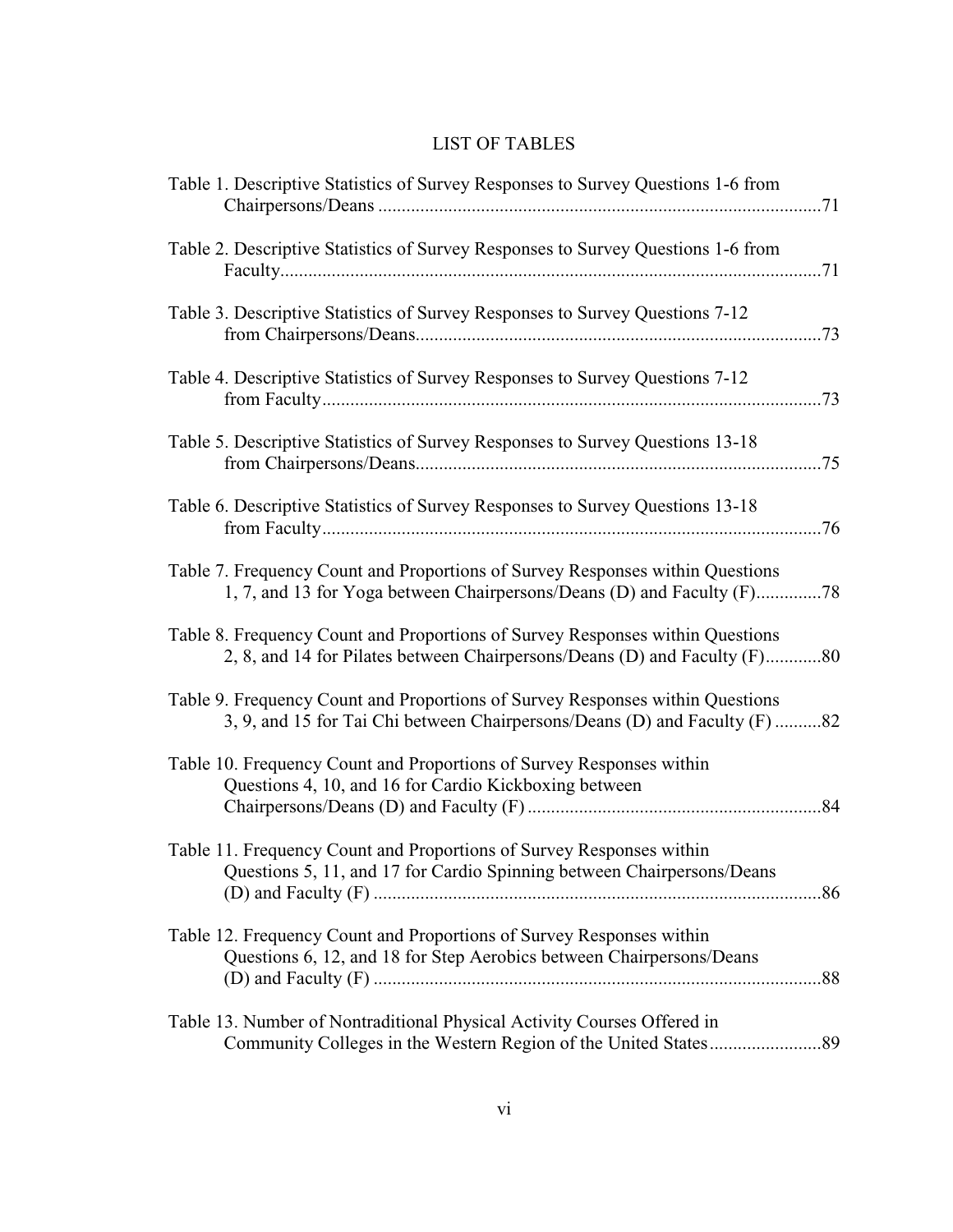#### CHAPTER 1:

#### INTRODUCTION TO THE STUDY

#### Background

 Physical education represents an academic discipline that educates college students on physical fitness, exercise, and health. Although physical education programs may differ at the collegiate level in regard to the types of courses offered to students, the philosophy remains the same—to promote the enhancement of physical wellness (Hoffman & Harris, 2000; Lumpkin, 2005). Because of the standard established in collegiate physical education programs, college students may link physical education curricula to sport-related activities when they consider enrolling in a physical education course. A typical college or university physical education program may offer students traditional physical activity courses in golf, basketball, volleyball, racquetball, bowling, tennis, and weight training. However, innovative physical training practices and concepts such as yoga, Pilates, tai chi, cardio kickboxing, cardio spinning (indoor cycling), and step aerobics have emerged to provide college students with alternative fitness exercises.

 Alternative fitness exercises can offer potential health-related benefits to individuals of diverse backgrounds. The combination of breathing and stretching exercises in yoga can benefit college-campus members (Milligan, 2006; Schure, Christopher, & Christopher, 2008), middle-aged practitioners (Netz & Lidor, 2003; Tran, Holly, Lashbrook, & Amsterdam, 2001), and the older populations (Bennett, 2007; Birkel, 1998; Chen, Tseng, Ting, & Huang, 2007; Flegal, Kishiyama, Zajdel, & Haas, 2007). Although Pilates may share the mind-body relationship of yoga, Pilates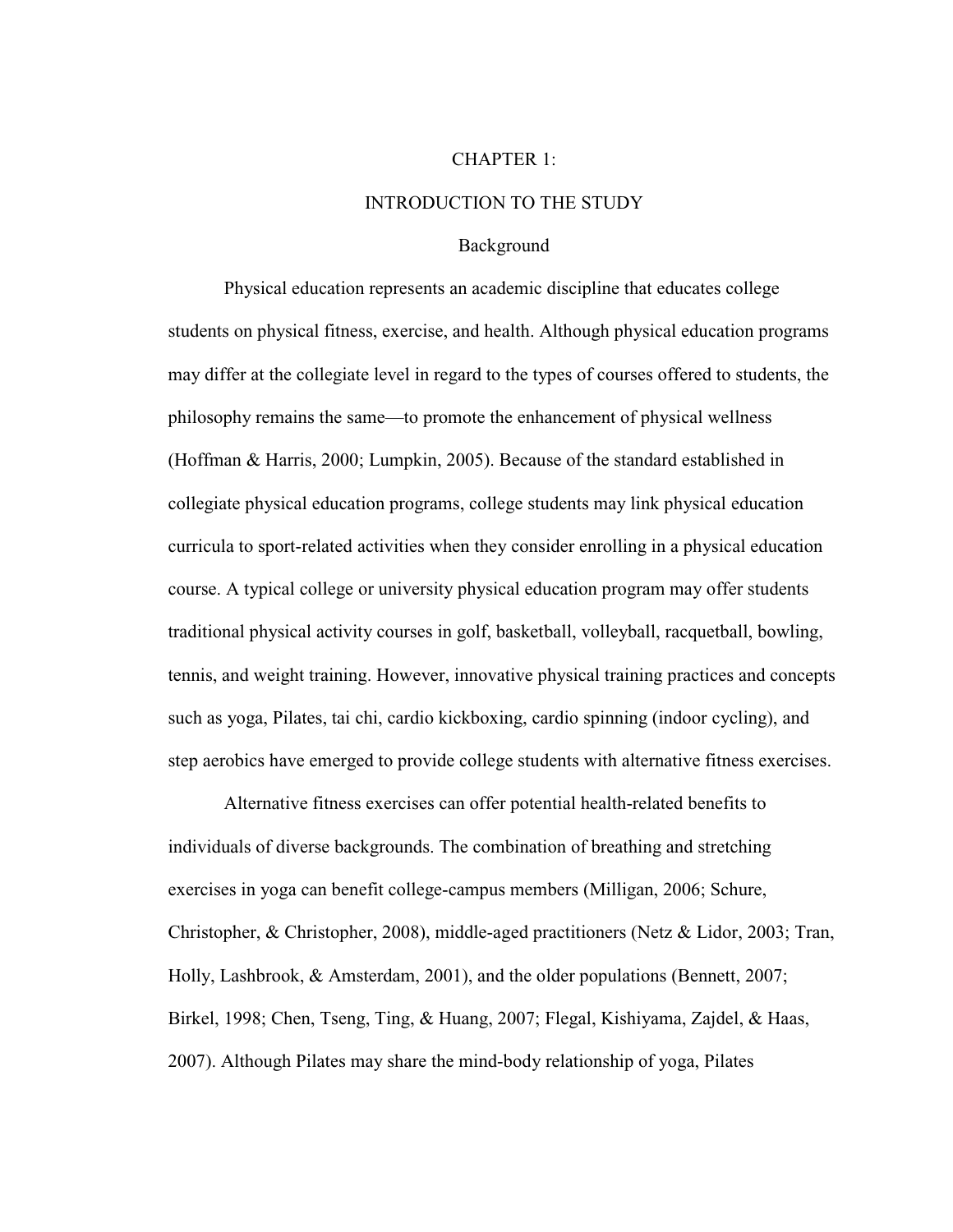emphasizes muscle-core stabilization and proper alignment (Kloubec & Banks, 2004) for improvements in flexibility (Segal, Hein, & Basford, 2004) and musculoskeletal areas (Roniger, 2007; Smith & Smith, 2005). In contrast, the graceful and gentle movements of tai chi, an ancient form of Chinese martial arts, provide an effective exercise for improving balance and coordination (Downing & Yan, 1998; Lin, Hwang, Wang, Chang, & Wolf, 2006) along with flexibility and strength (Audette et al., 2006). Even though the concept of cardio kickboxing derived from martial arts, cardio kickboxing represents a noncontact, hybrid style of boxing and aerobics that utilizes high energy expenditure (American Council on Exercise, 2001; Ergun, 2005) for improvement in cardiorespiratory fitness (Kravitz, Green, Burkett, & Wongsathikun, 2003). The highintensity activities of cardio spinning, on the other hand, can enhance metabolic and cardiovascular responses (Battista et al., 2008; Caria, Tangianu, Concu, Crisafulli, & Mameli, 2007; Ziemba et al., 2003) along with improvements in lower-body muscular strength (Jackson, Hickey, & Reiser, 2007; Van Zant & Bouillon, 2007; Ziemba, Chwalbinska-moneta, Kaciuba-Uscilko, Kruk, Krzeminski, Cybulski, & Nazar, 2003) and muscular endurance (Glaister, Stone, Stewart, Hughes, & Moir, 2007). Finally, step aerobics can improve cardiovascular responses (Sutherland, Wilson, Aitchison, & Grant, 1999), muscular endurance, muscular strength, and oxygen uptake when performed with additional resistive movements during a bout of step exercise (Kraemer, Keuning, Ratamess, Volek, McCormick, Bush, Nindl, Gordon, Mazzetti, Newton, Gomez, Wickham, Rubin, & Kakkinen, 2001; Darby, Marsh, Shewokis, & Pohlman, 2007).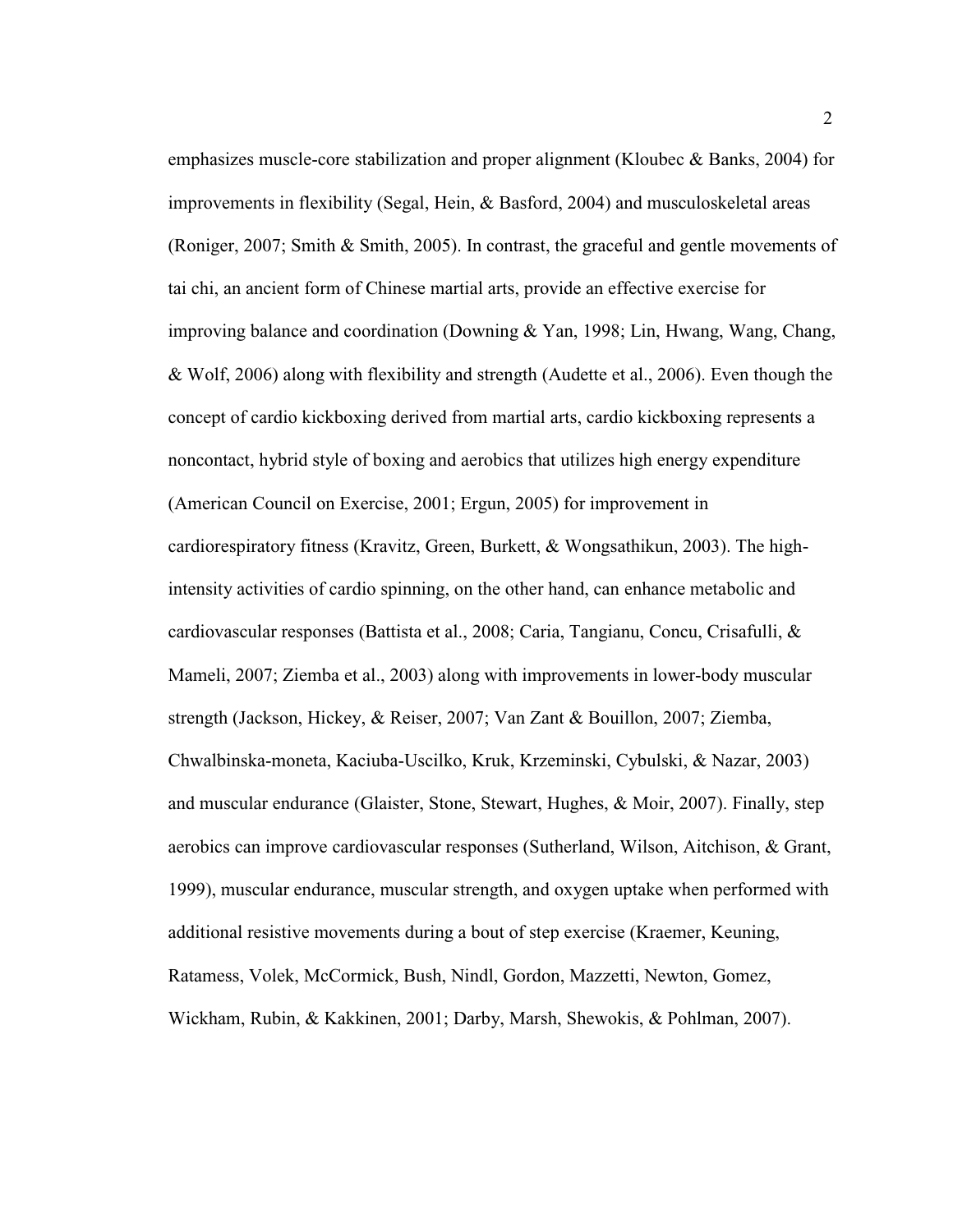Alternative fitness exercises, therefore, may offer community college students from diverse backgrounds opportunities to participate in physical activities and learn innovative methods to improve their physical wellness. Student learning outcomes may include an advanced ability to focus on learning, knowledge of mind-body relationship, strategies for lifetime fitness activities, and techniques for psychological enhancement (Insel & Roth, 2008; Hanh, Payne, & Lucas, 2007). Community colleges may also benefit from these alternative fitness exercises because they provide new ideas for physical education programs to expand curricula and they may increase student enrollments in physical education.

 Although some physical education programs in community colleges may now offer yoga, Pilates, tai chi, cardio kickboxing, cardio spinning, and step aerobics to community college students, there are uncertainties and concerns for community college leaders regarding whether these types of courses provide similar health-related benefits and/or contribute to students' learning experiences in the same way as sport-related courses, such as basketball, volleyball, badminton, tennis, golf, and soccer. The results of this study, which appear in chapter 4, may encourage community college administrative and curriculum development leaders to reevaluate the current physical education curricula and possibly implement changes in offering more nontraditional physical activity courses to students within the community. These potential changes may contribute to social change by generating new ideas about activities that contribute to lifelong wellness, program expansion, faculty development program, and faculty recruitment in community college physical education programs in the  $21<sup>st</sup>$  century.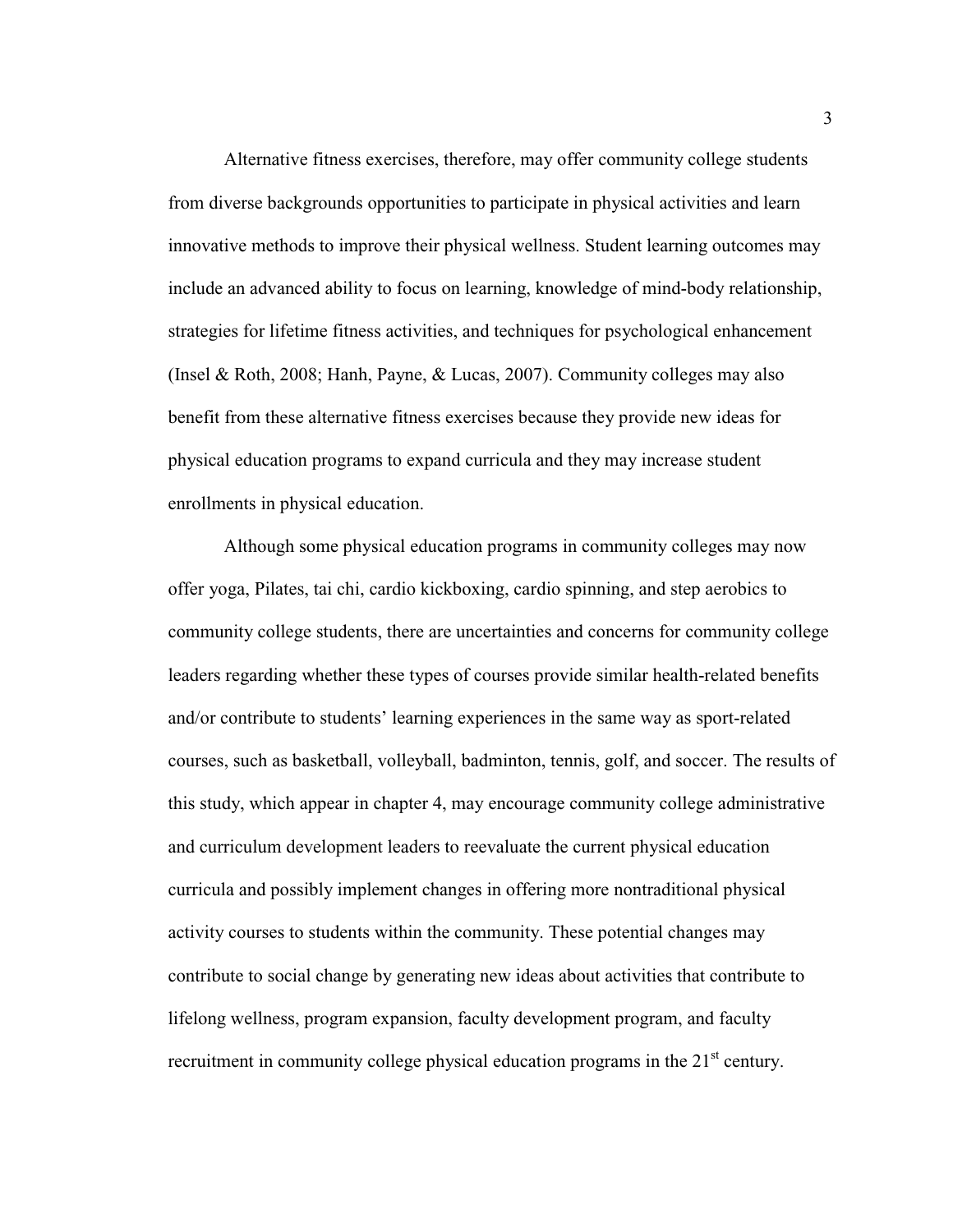Traditionally, physical activity courses in physical education have emphasized sport skills and abilities, a situation that may have prompted students with minimal athletic skills to lose the motivation to participate in activities designed to compete and win (Ballard & Chase, 2004; Dejager, 2006; Hedlund, 1990). Ballard and Chase contended some participants may have an adverse experience from traditional physical education activities because of the competitive nature of some team sports; therefore, they proposed physical education programs should focus on nontraditional fitness activities to accommodate students with diverse physical abilities, as well as eliminate the pressure of performing sport-related skills. Similarly, Dejager argued physical education lessons should focus on the objectives and benefits of physical training to improve students' physical and psychological health, instead of emphasizing athletic dominance in traditional sport-related activities. Hedlund also indicated the specific activities chosen are insignificant as long as the participants understand the values, morality, ethics, interpersonal relationships, and significance of maintaining physical fitness. These arguments suggest noncompetitive physical education courses could offer students similar health and fitness benefits as compared to competitive courses that require specific athletic skills.

# Problem Statement

 A liberal arts education needs to include opportunities for physical as well as intellectual development. A well-designed physical educational program may provide a foundation for a healthy, physically active lifestyle. However, previous research studies on nontraditional physical education have focused only on team sports and recreational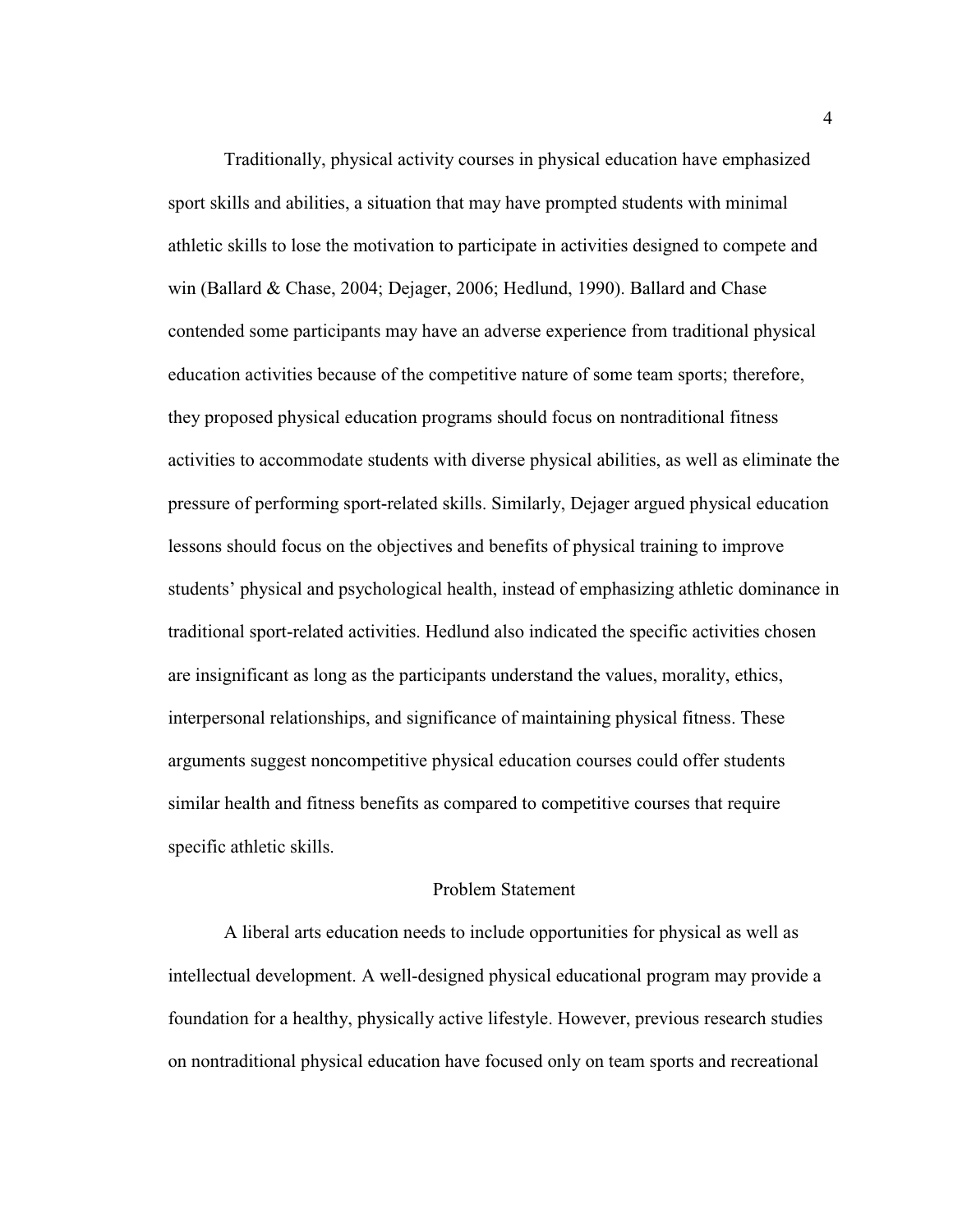activities at the precollegiate level (Ballard & Chase, 2004; Dejager, 2006; Hedlund, 1990). Because of the lack of research available regarding nontraditional physical education in community colleges, 4-year colleges, and/or universities, community college administrators and curriculum development leaders may be reluctant to offer nontraditional physical activity courses on their respective campuses. This quantitative descriptive study addressed this problem by collecting and analyzing ordinal data germane to the perceptions of chairpersons/deans and faculty in physical education regarding nontraditional physical activity courses as compared to sport-related courses offered in community colleges. Statistical findings provided important information because they may encourage community college administrators and curriculum development leaders to implement more nontraditional physical activity courses such as yoga, Pilates, tai chi, cardio kickboxing, cardio spinning, and step aerobics in community college physical education programs.

# Purpose of the Study

 The purpose of this quantitative study was to explore the perceptions of chairpersons/deans and faculty in physical education regarding nontraditional physical activity courses as compared to sport-related courses offered in community college physical education programs. This study was also intended to encourage community college administrators and curriculum development leaders to develop and offer new courses in physical education to students who might be reluctant to enroll in a sportrelated course (Ballard & Chase, 2004; Dejager, 2006; Hedlund, 1990). Because chairpersons/deans and faculty represent leaders in physical education, their opinions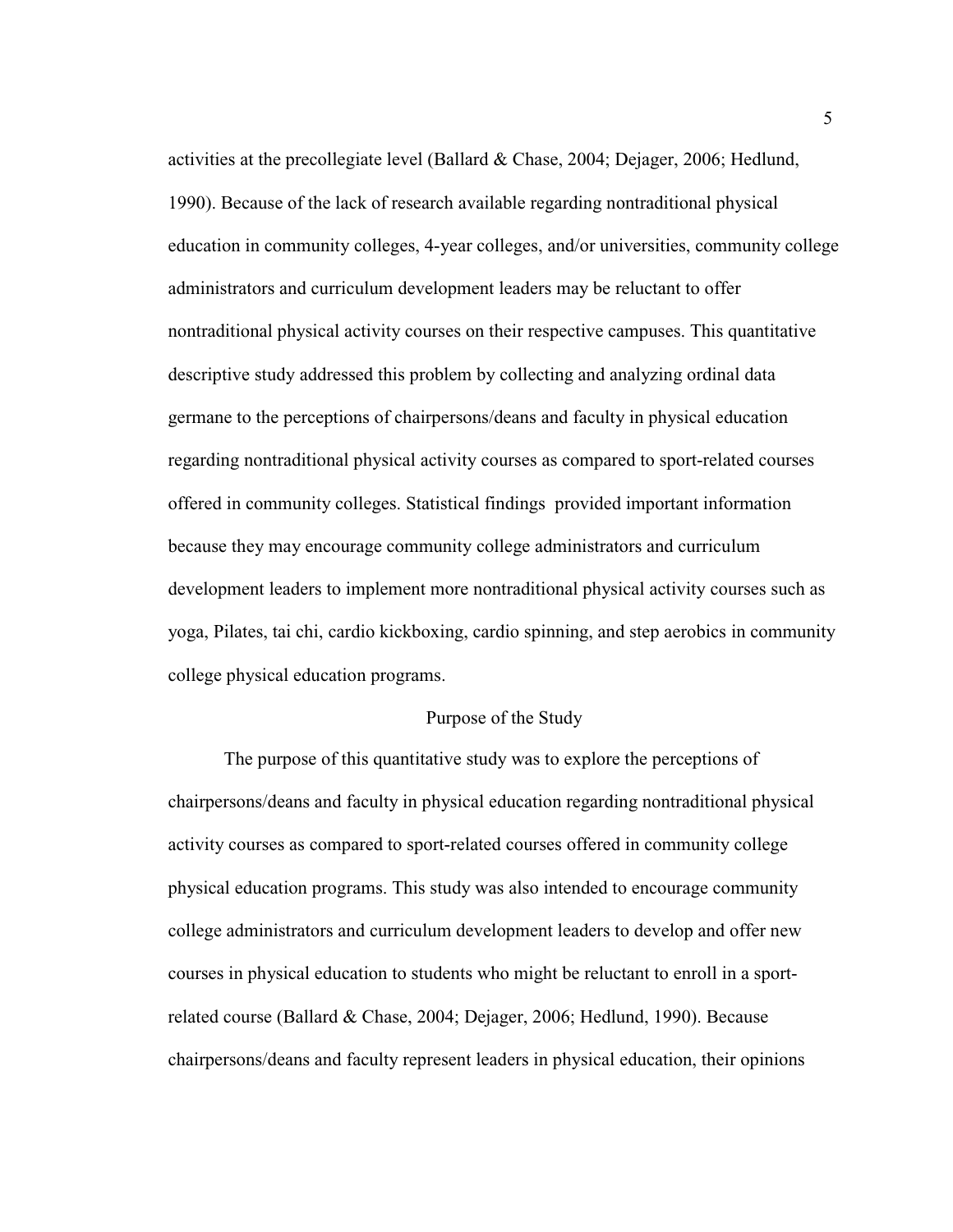provided compelling evidence for community college administrators and curriculum development leaders to reevaluate the current physical education curricula and possibly implement change for more nontraditional physical activity courses.

### Research Questions

 Although the limited research studies on nontraditional physical activities in physical education programs emphasized the precollegiate level (Ballard & Chase, 2004; Dejager, 2006; Hedlund, 1990), they, along with theories of educational change, offered background information and ideas useful in generating key research questions. The research questions for this study consisted of the following:

- 1. To what extent do chairpersons/deans and faculty in physical education differ in their perceptions regarding nontraditional physical activity courses providing similar health benefits as compared to sport-related courses offered in community colleges?
- 2. To what extent do chairpersons/deans and faculty in physical education differ in their perceptions regarding the values of nontraditional physical activity courses as compared to sport-related courses in community colleges?
- 3. To what extent do chairpersons/deans and faculty in physical education differ in their perceptions regarding nontraditional physical activity courses contributing to students' learning experiences as compared to sport-related courses offered in community colleges?
- 4. To what extent do participants' perceptions relate to the individual physical activity courses offered in community colleges?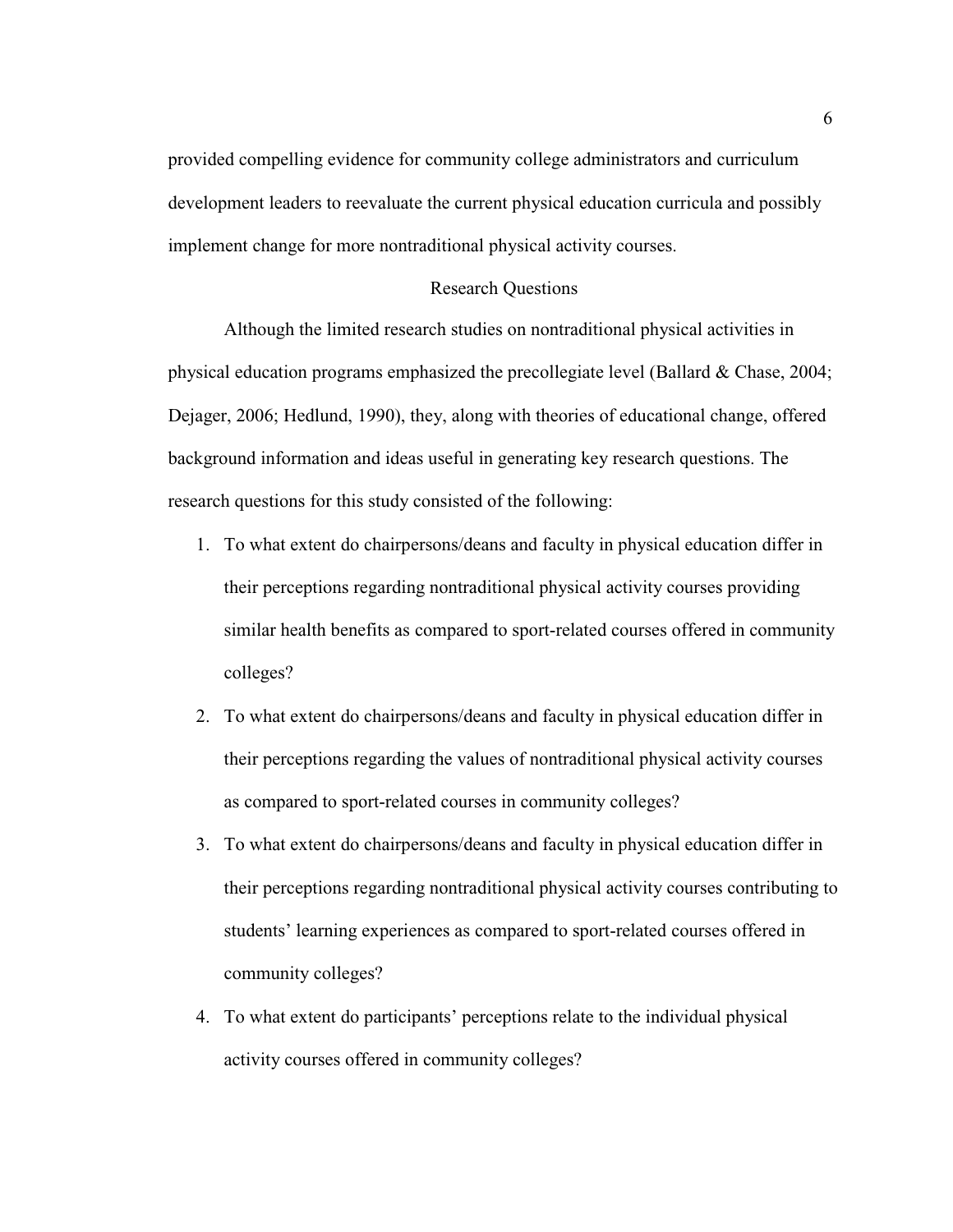#### Theories of Educational Change

 Theories of educational change provide the framework for this study. The works of Fullan (2007), Schlechty (1997), Sarason (1971), and Rowley and Sherman (2001) offered different perspectives pertaining to the process of educational change in higher education. Because this study intended to examine the potential shift from traditional to nontraditional curricula in community college physical education programs, educational change theories also provided strategies and ideas for implementing curriculum change. Although change in physical education curriculum for more nontraditional courses can potentially reduce or replace some sport-related courses as well as eliminate the traditional teaching of skill developments, nontraditional physical activity courses can also offer students similar opportunities to learn and develop sport-related skills, such as leadership and teamwork, through group activities and projects.

 Fullan (2007) posited changes in beliefs and values represent the primary dimensions that achieve effective changes in education; that is, changes in educational programs require the understanding of new concepts and approaches prior to committing to the change process. Schlechty (1997) also argued that beliefs indicate the initial stage in implementing educational reform because a belief statement provides a motivational message or intention to act upon the change. Fullan, however, suggested altering an educator's beliefs may challenge the individual's educational core values and, therefore, the disparate perspectives may create barriers for individual educators to accept change. As a possible solution to ensure commitment toward reform, Schlechty proposed the implementation of a strategic development plan that connects beliefs to vision, mission,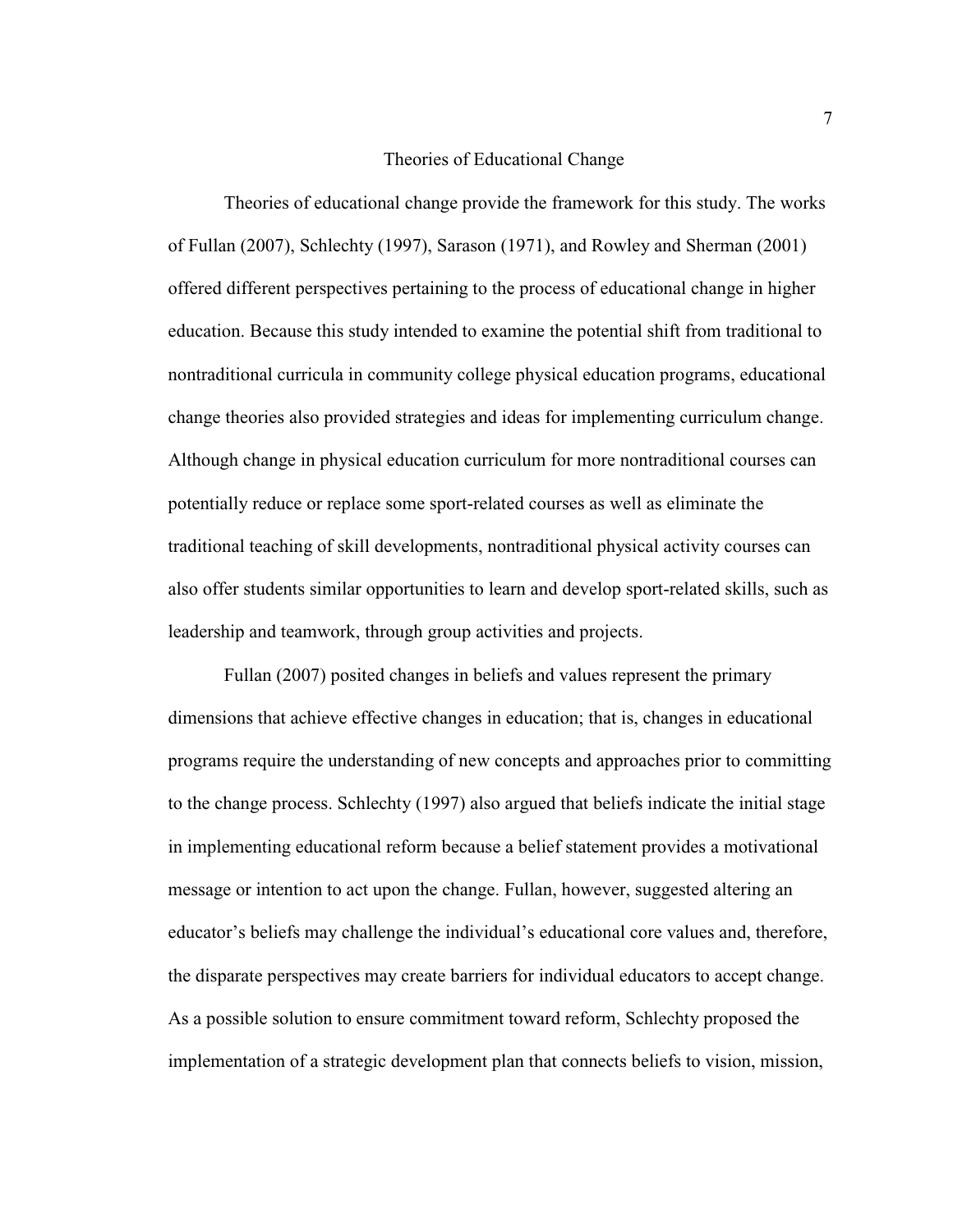goals, and actions. Because beliefs represent a basic concept, vision statements provide educators with a potential outlook or possible realization of the intended change. Vision statements, therefore, could influence the mission statements since the latter require a compelling vision statement to initiate or command action; in other words, mission statements consist of specific goals for initiating action or change (Schlechty, 1997). Schlechty further suggested educational leaders who intend to promote educational change should apply beliefs, values, mission, goals, and action in answering four key questions: (a) why is change needed?, (b) what kind of change is needed and what will it mean for us when the change comes about?, (c) is what we are being asked to do really possible?, and "what skills do we need and how will they be developed?" (p. 208).

 In contrast to Fullan's (2007) and Schlechty's (1997) views regarding beliefs and values as the primary components to initiate educational change, Sarason (1971) posited the motivation to change any college program often reflects the frequent problems that exist within the university culture; that is, the expressed criticisms from campus members usually indicate the need for change in certain areas of the school. For example, recycling outdated textbooks or integrating unsuccessful teaching techniques may represent a problem or criticism that requires change in order to focus on students' needs and interests. Although identifying the frequent problems and criticisms may prompt colleges to consider implementing educational change, the intended outcomes may indicate the primary concern in the change process.

 Fullan (2007) suggested outcomes represent a nonlinear change process and involve the progression of three phases—initiation, implementation, and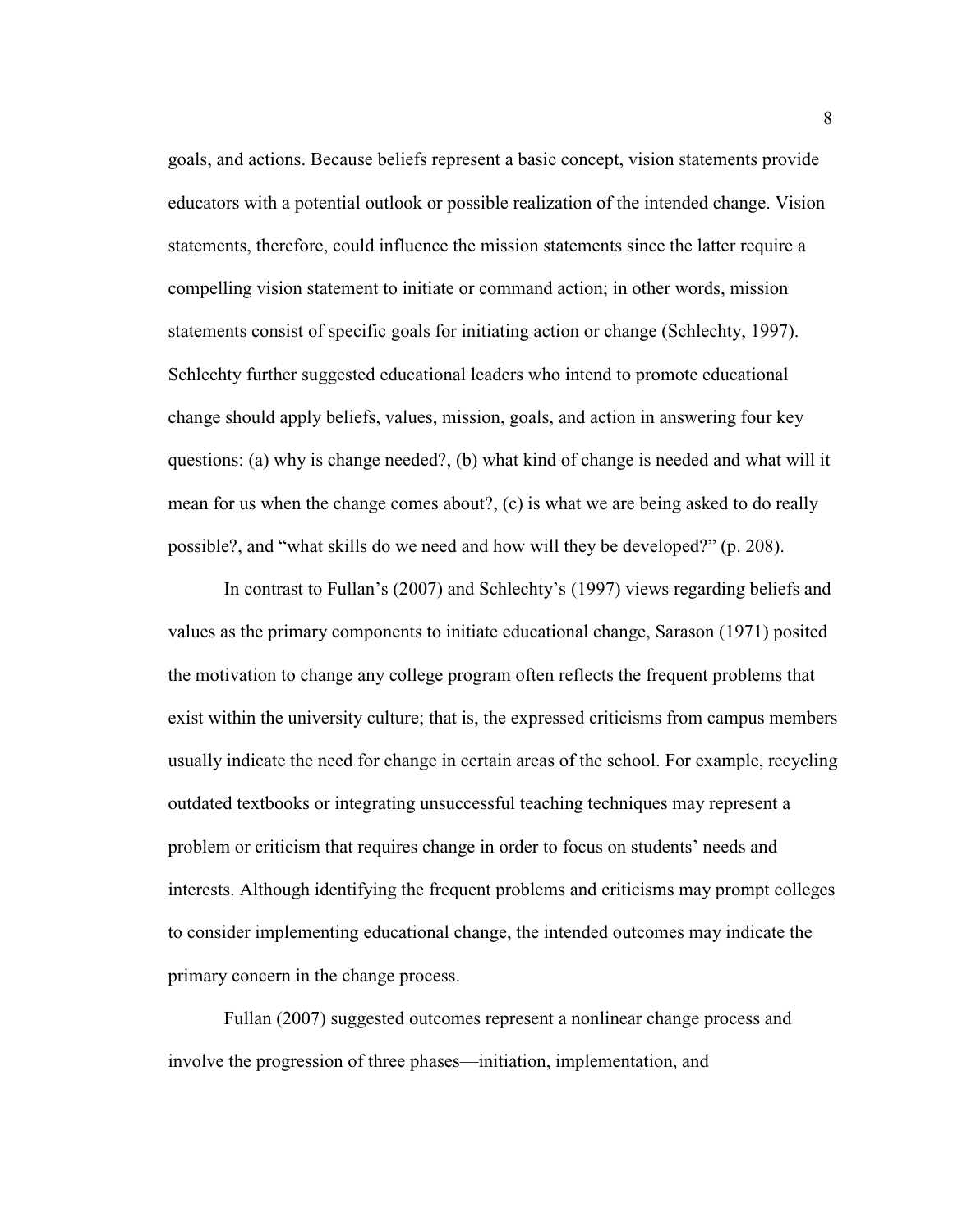institutionalization. The nonlinear process of change suggests the three phases interact continuously as a two-way communication style during the decision-making process. Phase I (initiation) represents the initial process that determines the direction of change in which the decisions often derive from multiple factors such as existence and quality of innovations, advocacy from central administration, teacher advocacy, external change agents, community pressure, and new policy. In Phase II (implementation), the attempt to implement change becomes overt during the first 2 or 3 years. The implementation stage allows teachers and administrators to evaluate the change process and, if needed, modify the protocol before institutionalizing the change. Fullan suggested the success of the implementation stage may demand several key factors, including characteristics of change, local characteristics, and external factors. The success of Phase II, then, may directly affect the progress of Phase III (continuation) in that change would either evolve permanently as part of the system, or be discarded from lack of support, funding, or interest.

 Even though a strategic development plan for educational change may include the essential components to clearly define the intended outcomes, Rowley and Sherman (2001) suggested implementing change in higher education depends on the institution's decision-making structure. Top-down change, for example, represents a bureaucratic model in which educational change derives directly from the power and responsibilities of administrative leaders or governing-board members; conversely, college institutions may utilize a bottom-up change to involve and encourage people throughout the organization to bring forward ideas, opinions, and potential actions for change.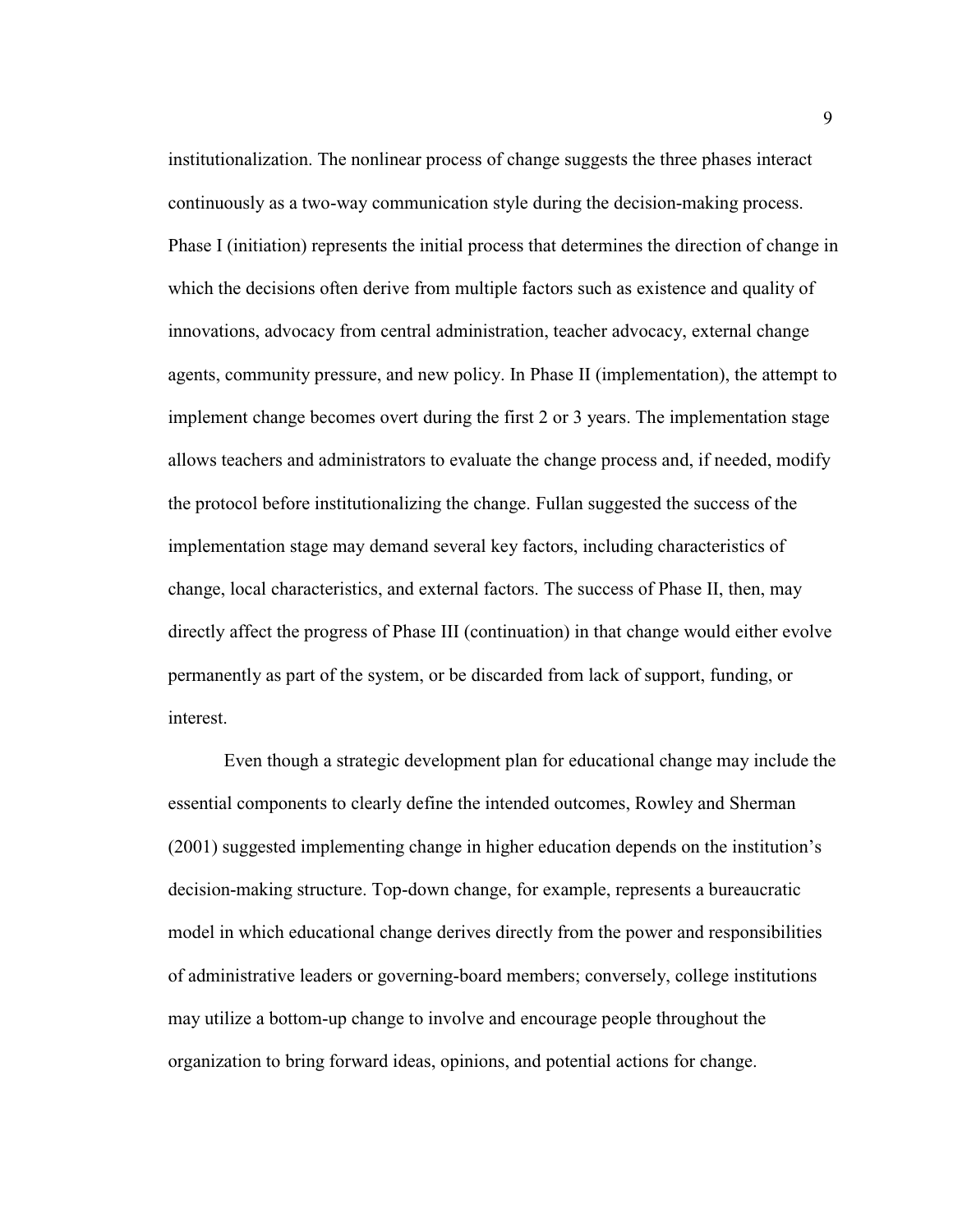Although college institutions may apply either the top-down or bottom-up strategy to implement change, Rowley and Sherman (2001) proposed colleges and universities should utilize consensus change as a method to involve different levels of constituents, staff, and faculty during the decision-making process; that is, the shared governance offers everyone an opportunity to contribute toward change. Consensus change represents the most effective method in higher education because the decision derives from the majority of the people. Overall, Fullan (2007) and Schlechty (1997) shared similar approaches to implement change in education in that established beliefs provide directions to achieve the intended outcomes. Sarason (1971) suggested the motivation to change derives directly from identifying the problems or criticisms, whereas Rowley and Sherman posited the decision-making structure could affect the effectiveness of change in higher education.

# Nature of the Study

 A quantitative descriptive study, with a cross-sectional design, guided this investigation. Quantitative data collection was utilized to generate statistical outputs for objective evaluation of the data. Trochim and Donnelly (2007) suggested quantitative data represent numerical values of any quantitative variable in which the data provide concrete, credible, and scientific evidence. Because this study mirrored the description of a nonexperimental research study, a cross-sectional design was used to collect quantitative data from a section of randomly selected participants in community college physical education programs at a single point in time or during a brief time period (Johnson & Christensen, 2004; Trochim & Donnelly, 2007). Feasibility and sample size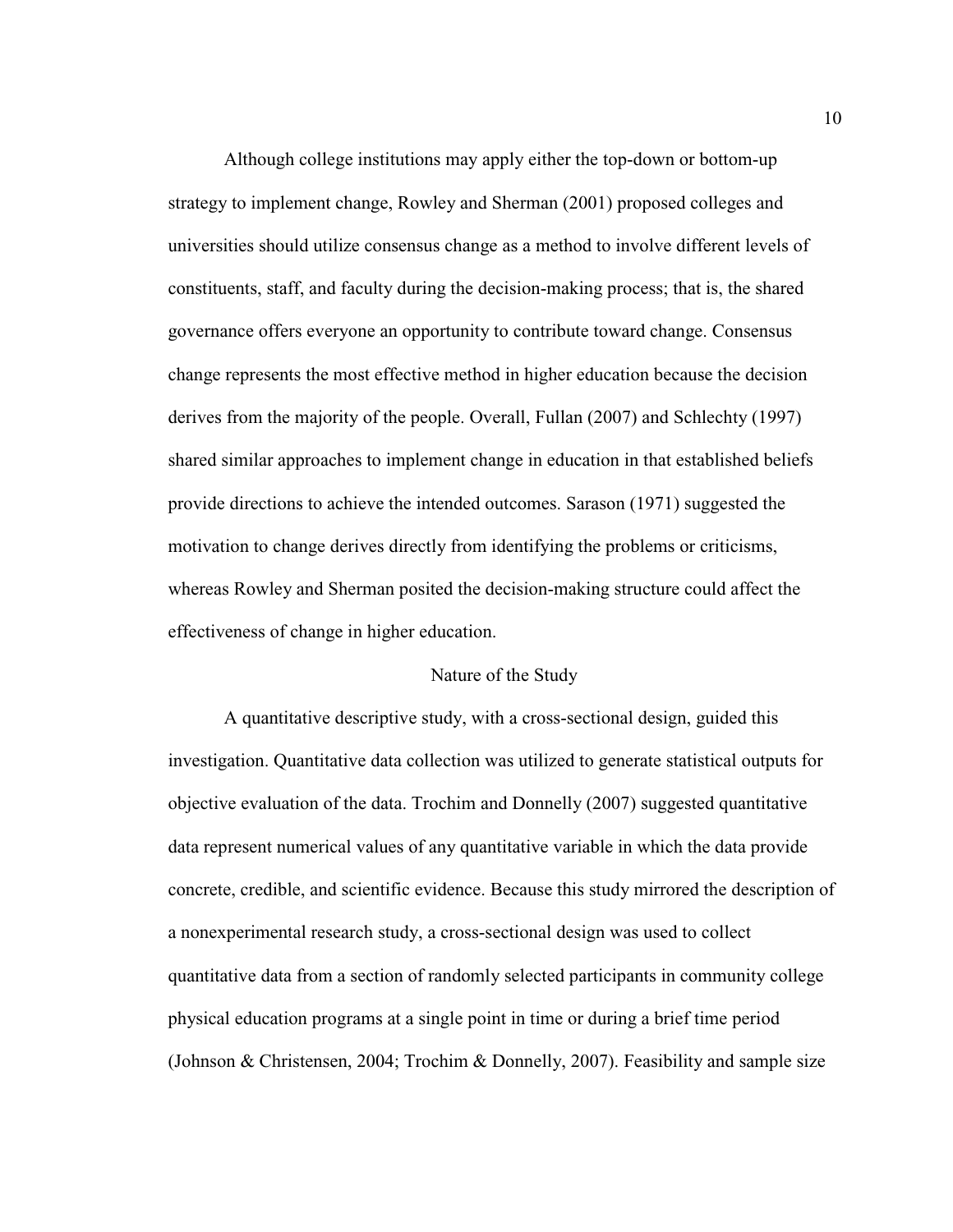issues also prompted the elimination of utilizing a qualitative approach, which primarily involves in-depth interviews, observations, and narrative reporting instead of relying on statistical data to report the findings (Johnson & Christensen, 2004).

Public community colleges in the 13 western states represented the study population and included Alaska, Arizona, California, Colorado, Hawaii, Idaho, Montana, Nevada, New Mexico, Oregon, Utah, Washington, and Wyoming. The research participants included chairpersons/deans and full-time faculty in community college physical education programs located in the western region of the United States. Because the number of chairpersons/deans at the selected colleges was small, the entire group of 266 was used to maximize the response rate. Two chairpersons/deans from the population were excluded to eliminate biases because of the researcher's affiliation with the two institutions corresponding to the respective deans' affiliation. A 4-to-1 ratio, faculty to deans, was integrated to provide full-time faculty with an equal voice as chairpersons/deans since chairpersons/deans signify a higher leadership position in the chain of command (Cohen & Brawer, 2003). The 4-to-1 ratio, therefore, increased fulltime faculty's population size to 1,064 in which the sample size was 282. An 18-item survey was used to collect quantitative data from participants' survey responses. The web-based survey was distributed via e-mail to the research participants. Appendix A provides a sample of the survey questions that relate to the research questions.

An independent *t* test was used to test for differences in outcomes of survey responses between two groups and a chi-square contingency table test was used to test for relationships between the independent and dependent variables. A pilot study was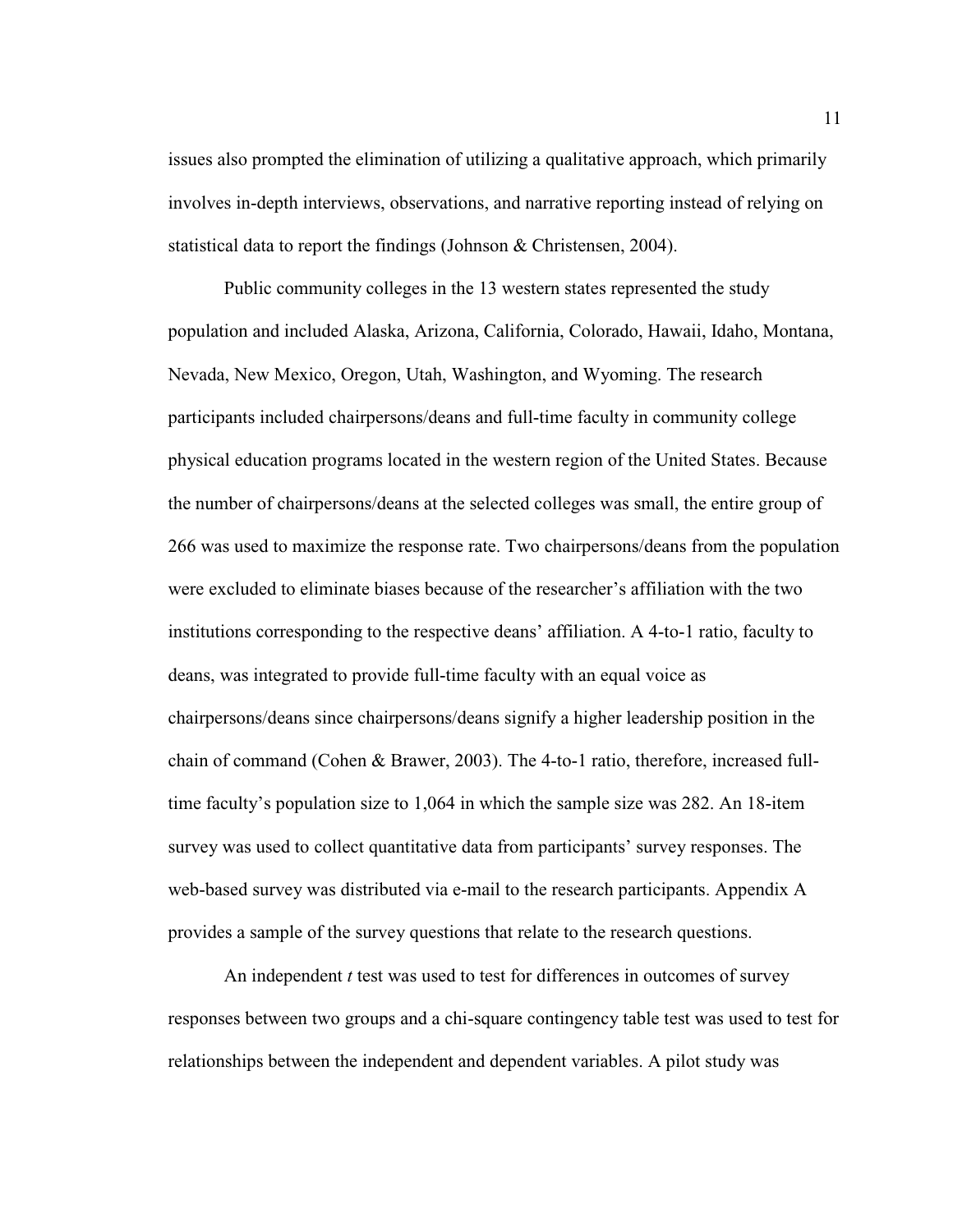conducted to test for validity and reliability of the survey prior to distributing it to the research participants.

## Significance of the Study

Although some community college physical education programs may offer several nontraditional physical activity courses on their respective campuses, there was no current research that provided community college administrators and curriculum committee members with significant data pertaining to the emergence of nontraditional physical education courses. In the absence of these data, community college administrative and curriculum leaders may have perceived nontraditional physical activity courses as insignificant or unrelated to the values of physical education.

Because of the unknown data and the uncertainties of incorporating these alternative exercise courses, this study offers community college administrative and curriculum leaders with insights regarding the phenomenon of nontraditional physical activity courses such as yoga, Pilates, tai chi, cardio kickboxing, cardio spinning, and step aerobics. The findings of this study also contribute to social change by generating new ideas about what activities constitute wellness and could lead to expansions of physical education programs, faculty recruitment, and faculty development programs in community college physical education programs. In other words, this study may increase the awareness that nontraditional physical education courses can offer fitness outcomes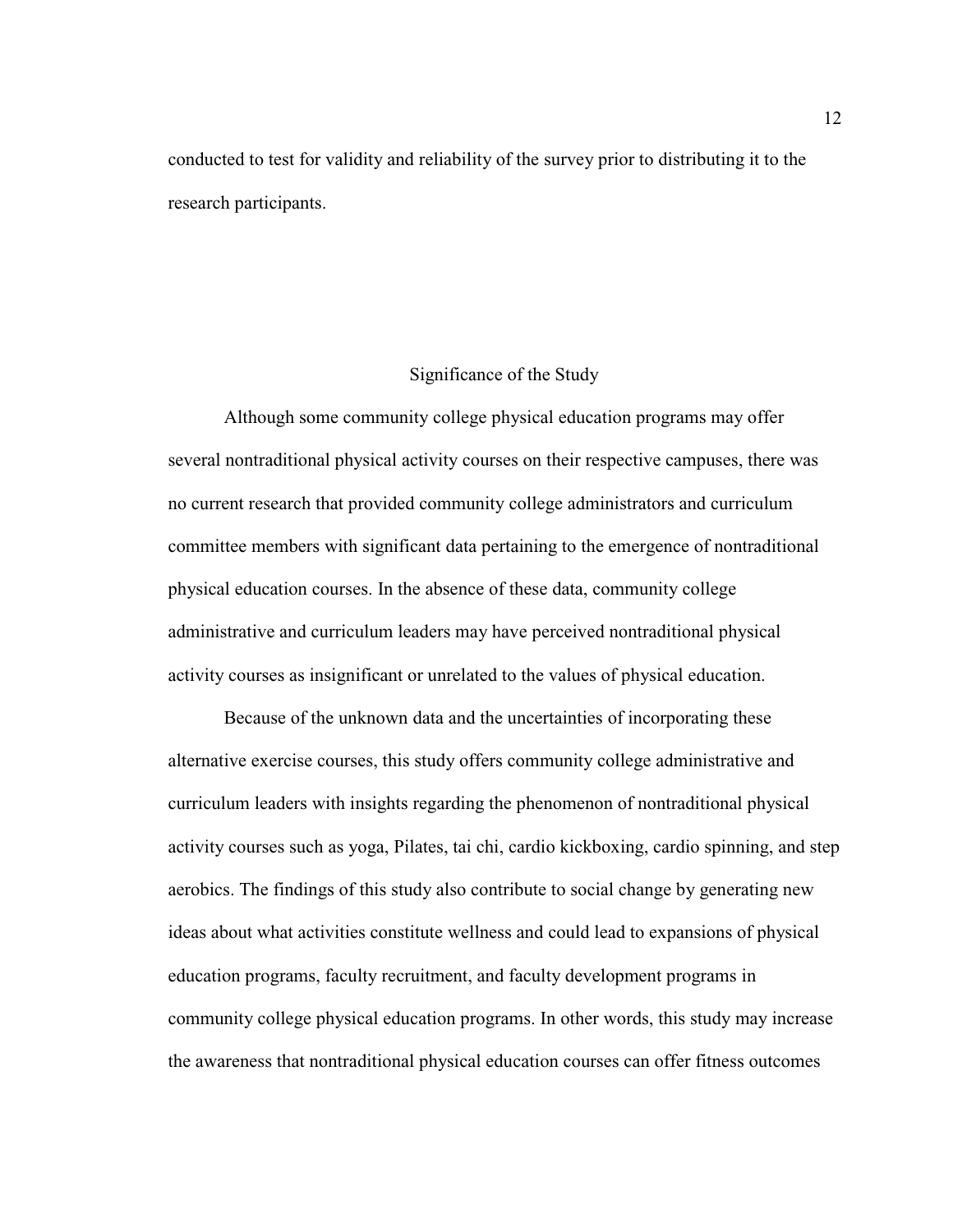similar to those indicated for conventional weight-lifting and sport-related courses. The empirical data and findings from this study may motivate community college administrative and curriculum leaders to reevaluate their current curricula in physical education and potentially work with physical education leaders to implement more nontraditional physical education activity courses.

#### Definitions of Terms

The following terms were used in the study:

*Cardio kickboxing*: A noncontact, hybrid form of boxing and martial arts that offers intense aerobics and cross-training for improvement in cardiovascular fitness, flexibility, coordination, and balance (American Council on Exercise, 2001).

*Cardio spinning*: An indoor fitness activity performed on a stationary bicycle to the rhythm of music and the motivating words of an instructor (Caria, Tangianu, Concu, Crisafulli, & Mameli, 2007) in which the primary objectives include enhancements of cardiovascular function and major muscle groups in the lower body (Cook & D'Almeida-Cook, 2008).

*Nontraditional physical activity*: Noncompetitive or holistic physical training that requires minimal or no athletic skills and abilities.

*Pilates*: A unique method of exercise that involves movement patterns of lowimpact flexibility and muscular endurance for improvement in body tone and posture (Kloubec & Banks, 2004).

*Sport-related courses*: Traditional physical activity courses that require athletic skills and abilities, such as basketball, volleyball, badminton, tennis, golf, and soccer.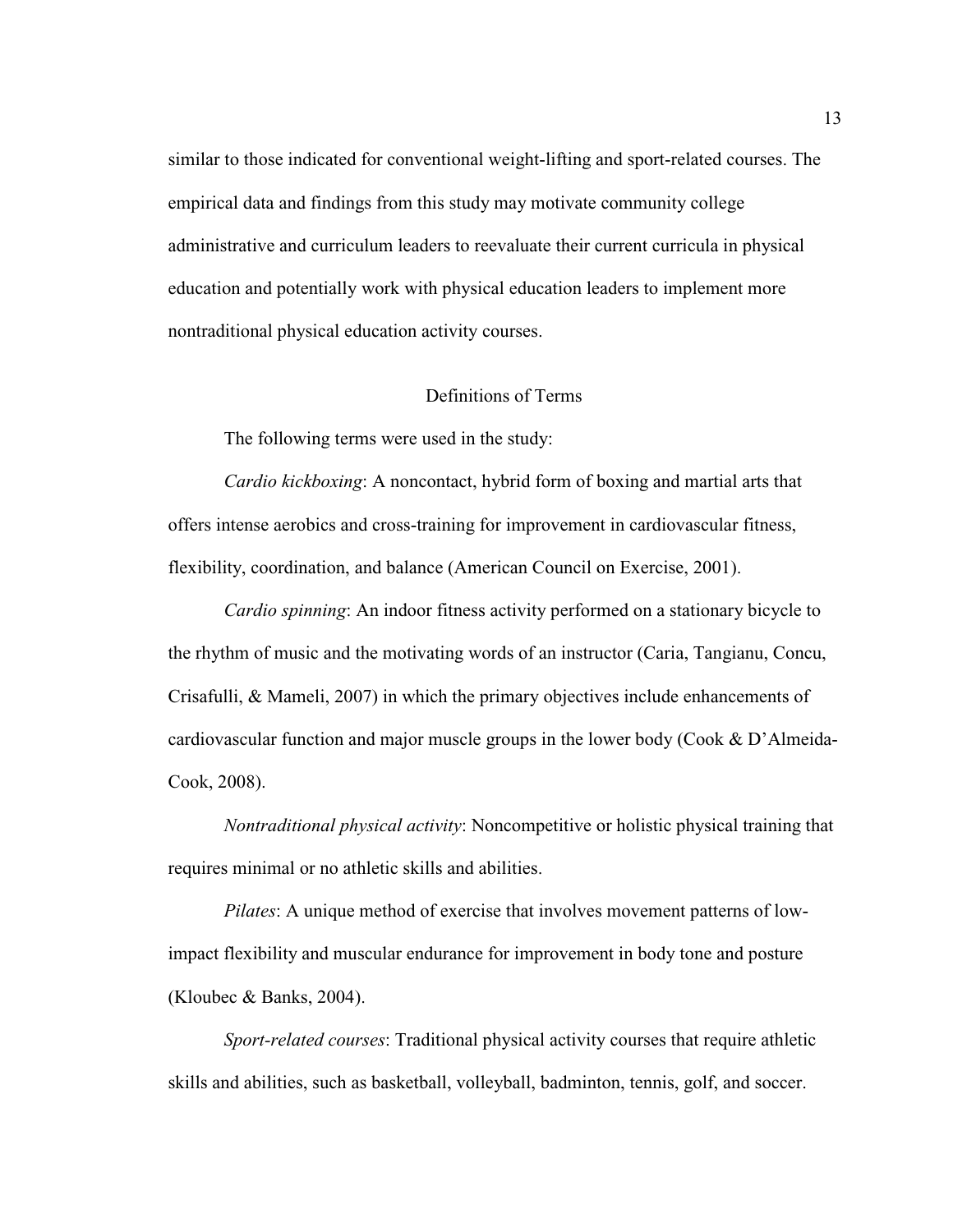*Step aerobics*: A cardiorespiratory exercise requiring participants to perform repeated step activities on an elevated platform with the accompaniment of high-intensity music aimed to shape major muscle groups of the lower as well as upper body when exercise activities involve weights (Mazzeo, 2006).

*Tai chi*: A form of ancient Chinese noncombative or passive physical training involving slow and fluid bodily movement (Chen & Sherman, 2002; Crider & Klinger, 2000; Downing & Yan, 1998; Honda, 1995; Huang, 1993; Pang, 1987; Yan, 1995).

*Yoga*: A holistic exercise consisting of breathing and maintaining the body in various positions to achieve inner tranquility, balance, inner peace and harmony (Hafen & Frandsen, 1983).

# Assumptions, Delimitations, and Limitations

## *Assumptions*

 The assumptions in this study represented components the researcher could not control or alter and thus included:

- 1. Chairpersons/deans and faculty view nontraditional physical activity courses differently, based on their personal and professional experiences.
- 2. Participants read and understood the contents within the survey and, thus, answered the questions honestly regarding nontraditional physical activity courses.
- 3. Participants understood that their participation was voluntary and that there would not be any penalty for not responding to the survey or specific questions within the survey.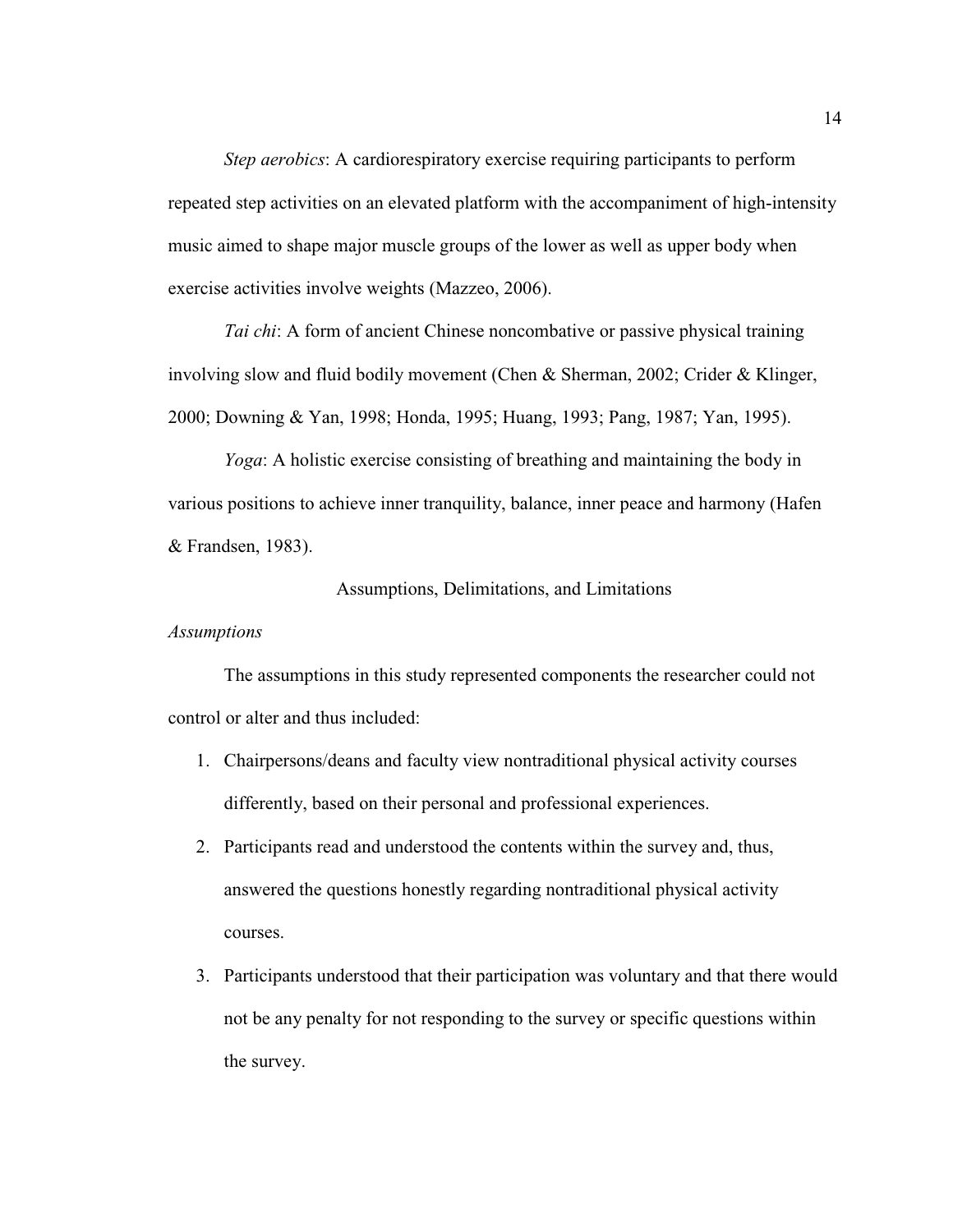4. Participants understood that their survey responses were confidential and anonymous throughout the data collection procedure.

# *Delimitations*

 The study was delimited to narrow the scope of the study. Only community colleges in the 13 western states, including Alaska, Arizona, California, Colorado, Hawaii, Idaho, Montana, Nevada, New Mexico, Oregon, Utah, Washington, and Wyoming were included in the study population. This study was also delimited to chairpersons/deans and full-time faculty in community college physical education programs in the western region of the United States.

## *Limitations*

 Three limitations were identified in the study, which indicated potential weaknesses. First, the information did not represent community colleges in the Midwestern and eastern states because the study focused on community colleges in the western region of the United States. Second, cross-sectional design did not directly measure changes that occur in a given period of time. Third, some participants failed to respond to the survey and, therefore, affected data collection.

# Summary

 The purpose of this study was to explore the perceptions of chairpersons/deans and faculty in physical education regarding nontraditional physical activity courses as compared to sport-related courses offered in community college physical education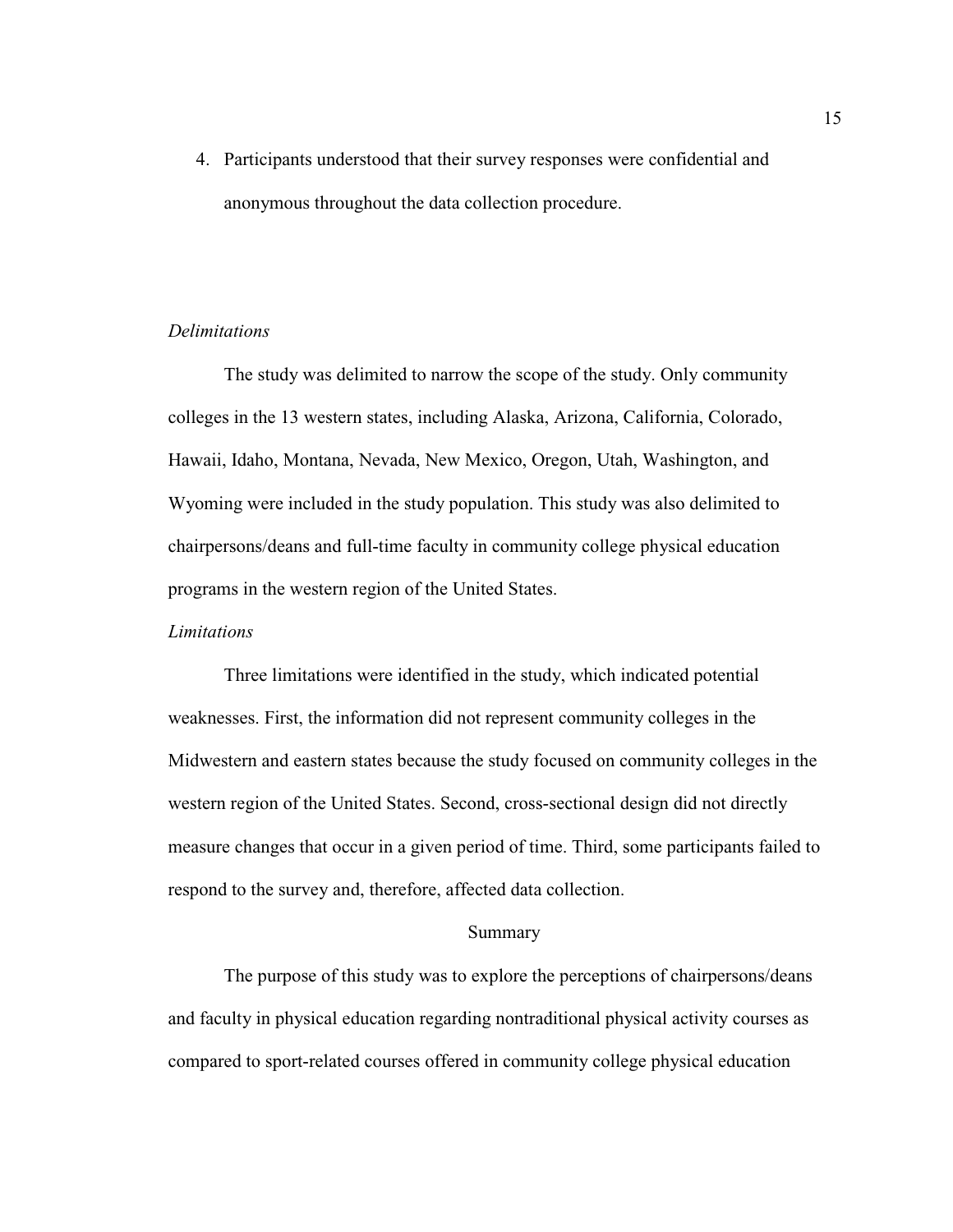programs. Quantitative data were collected from a survey sent to chairpersons/deans and full-time faculty in community college physical education programs in the western region of the United States. Because of the uncertainties regarding nontraditional physical activity courses in community colleges, this study provided data and information that may motivate community college administrators and curriculum committee members to work with their physical education programs in reevaluating the current physical education curricula and courses offered to community college students. Chapter 2 includes a literature review of books and research studies related to nontraditional physical education, while chapter 3 presents the methodology of the study. Chapter 4 will present the results and data analysis, while chapter 5 will discuss the statistical findings, provide recommendations, and present a conclusion to the study.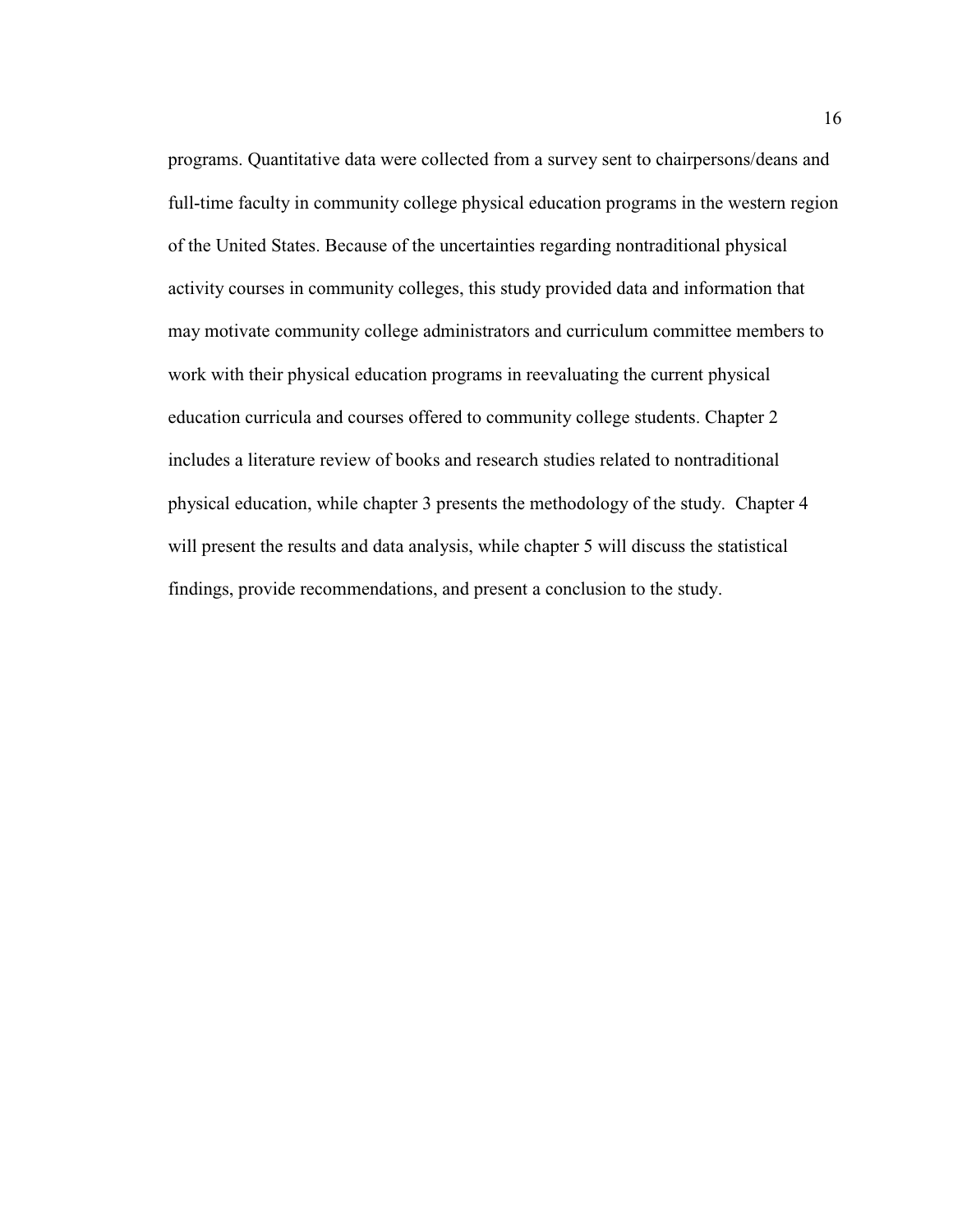#### CHAPTER 2:

### LITERATURE REVIEW

 The review of literature consisted of peer-reviewed journal articles closely related to the nontraditional physical activity courses in community college physical education programs. The terms used to narrow the scope of the search included: *nontraditional*, *physical education*, *holistic*, *physical activity*, *exercise, fitness, college, university, community college*, *program, noncompetitive, yoga*, *tai chi*, *Pilates*, *cardio kickboxing*, *martial arts, cardio spinning, cardio cycling*, and *step aerobics*. These key descriptors were entered into the following research databases: Academic Premiere Search, ERIC, CINAHL, Education Research Complete, Teacher Reference Center, Health and Medical Complete, ProQuest Central, Ovid Nursing Journals, GoogleScholar, ProQuest Dissertatons and Theses, and ProQuest Walden Dissertations.

 Journal articles regarding the perception of physical education and curricular development were also included because these topics related to the nature of the study. Other key descriptive words comprised *perception* and *curriculum development*. In addition to peer-reviewed journal articles, books on yoga, tai chi, Pilates, cardio kickboxing, cardio spinning, and step aerobics were integrated to acquire concise definitions and descriptions of the individual exercises; thus, the literature review process provided an in-depth analysis of reports and findings from previous studies in order to determine the research gap pertaining to nontraditional physical education in community colleges. Because this study was intended to examine the potential shift from traditional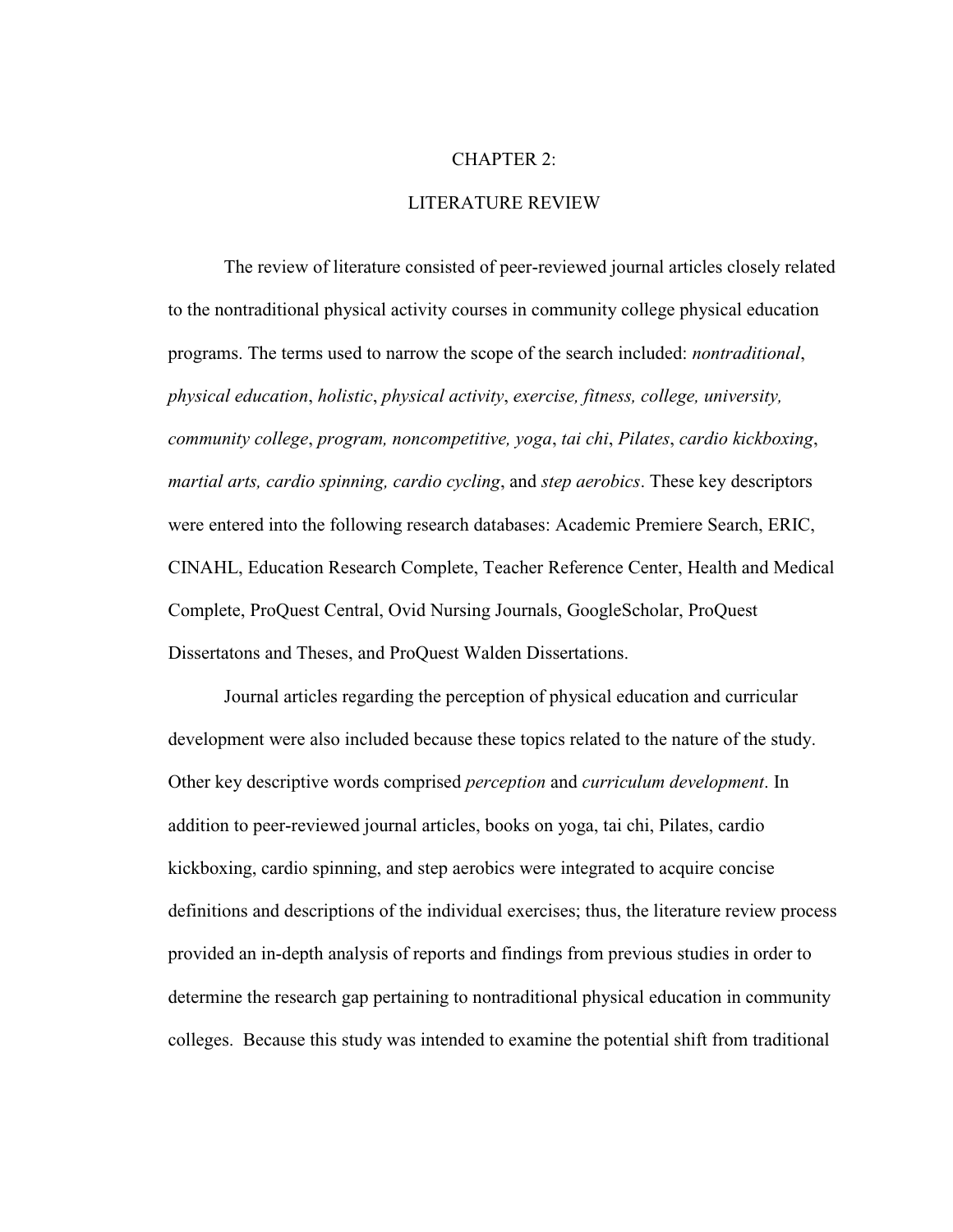to nontraditional curricula in community college physical education programs, educational change theories were also included in the literature review.

# Research Studies on Nontraditional Physical Activities in Physical Education Programs

 Although there is no research available regarding nontraditional physical education in community colleges, 4-year colleges, and/or universities, previous research studies on nontraditional physical education have focused on team sports and recreational activities at the precollegiate level. Specifically, two research studies examined nontraditional fitness activities in K-12 physical education programs (Ballard  $\&$  Chase, 2004; Hedlund, 1990), while another study (Dejager, 2006) investigated the effects of implementing adventure racing in middle schools as an alternative to the traditional physical education lessons.

 According to Hedlund (1990), K-12 students could benefit more from nontraditional fitness activities as opposed to traditional team sports because the former emphasizes moral and ethical developments as well as enhances students' positive selfconcept. Because traditional physical activities require students to demonstrate specialized or prerequisite skills such as shooting a basketball or swinging a baseball bat, Hedlund suggested these activities may decrease student participation and success. She also argued traditional physical activities are inappropriate since some activities encourage player domination. The content of nontraditional team sports, therefore, should offer students fundamental games that emphasize basic motor skills in running, jumping, throwing, catching, and kicking; in other words, the specific activities selected for the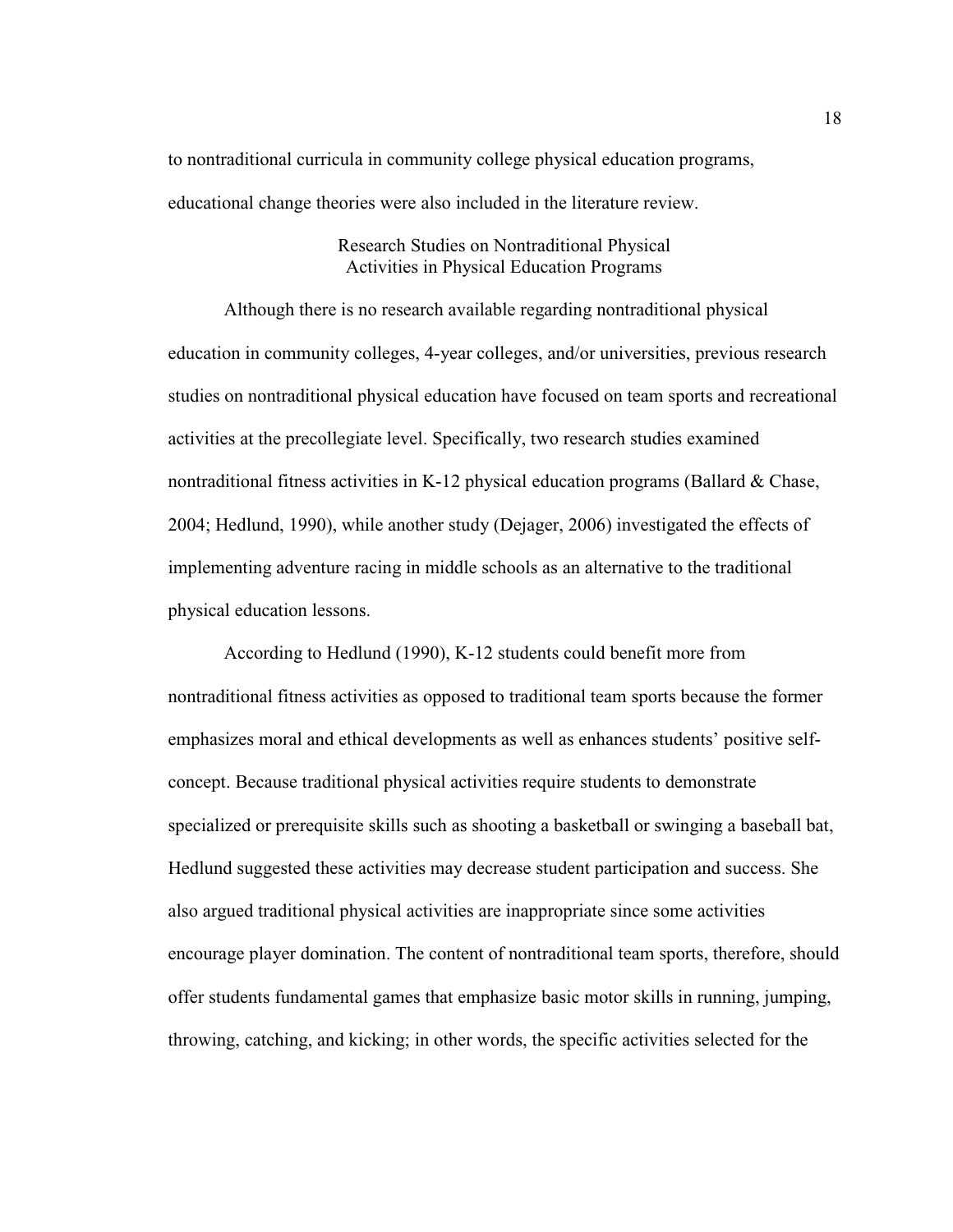students are irrelevant as long as the participants understand the values, morality, ethics, interpersonal relationships, and significance of maintaining physical fitness.

 Similarly, Ballard and Chase (2004) argued traditional team sports emphasize winning and, therefore, some participants may develop an adverse experience because of the competitive nature of traditional team sports. To offer another alternative, Ballard and Chase proposed the inclusion of nontraditional recreation activities (e.g., hiking, rollerblading, rock climbing, cycling, swimming, and walking) for K-12 physical education curricula to accommodate student diversity in terms of gender, interest, and skill levels. In view of these authors, in addition to making access to team sports more accessible and recreational, rather than competitive, nontraditional recreation activities, could promote social and emotional development for all participants. The authors also posited that physical educators may benefit from introducing nontraditional activities in their classrooms because the concept may renew the instructors' interest in teaching students a different approach to physical fitness. On the other hand, educators, administrators, and parents may resist the implementation of nontraditional recreation activities in the physical education curriculum for several reasons, such as liability issues pertaining to safety, and risk factors related to activities such as indoor wall climbing, orienteering, and outdoor adventure activities. Expenses and costs also represent a concern for schools that cannot fund activities requiring accommodations for students and faculty; however, Ballard and Chase indicated that while constraints exist, school education programs should focus on the benefits of nontraditional recreation activities for both the students and teachers.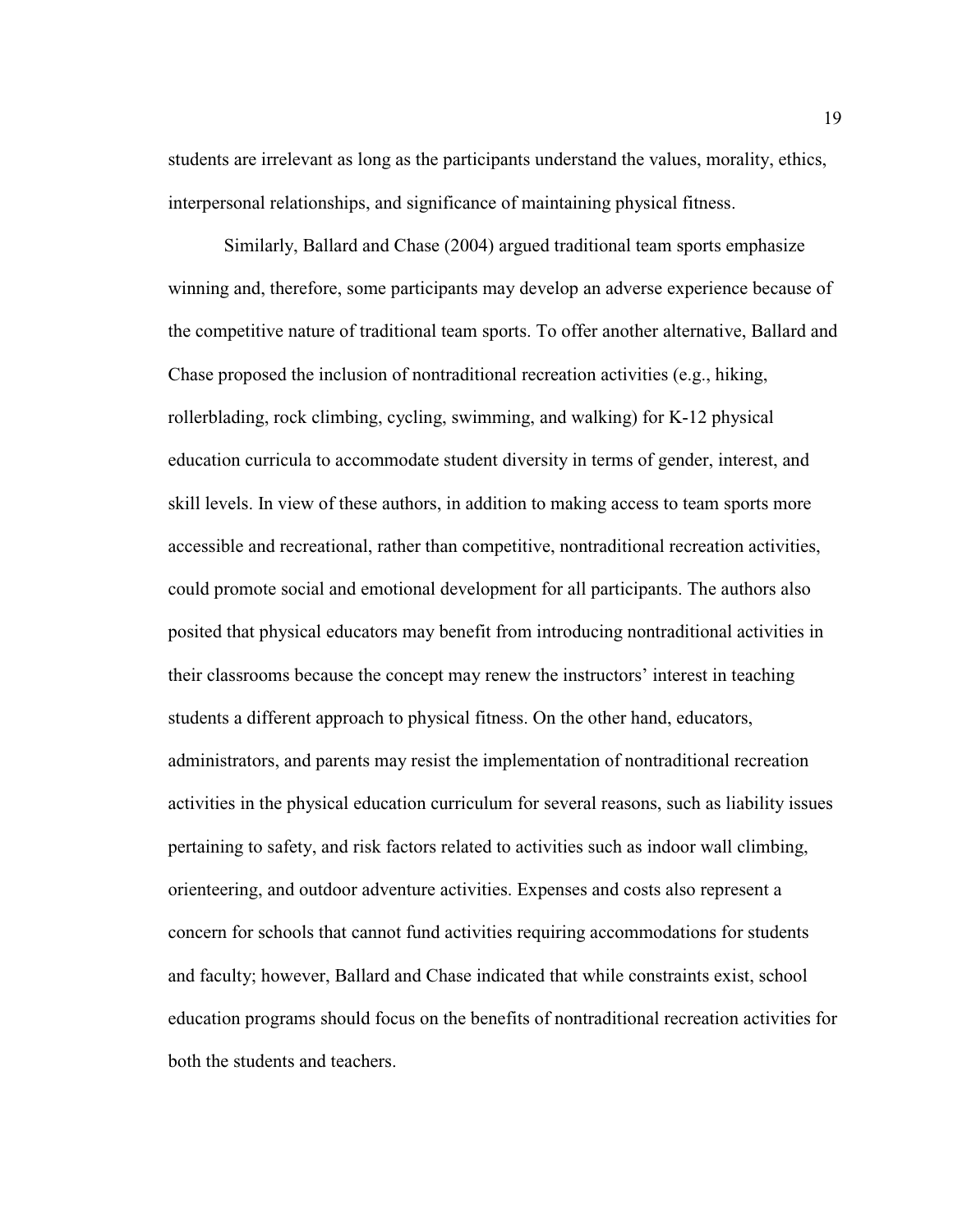In contrast to the views presented by Ballard and Chase (2004), Dejager (2006) recommended implementing adventure racing as an alternative approach to instruct physical fitness to middle school students. Adventure racing or expedition racing represents a multidiscipline endurance test that includes mountain biking, trekking, navigation, running, kayaking, canoeing, and climbing. Although adventure racing implies competition among the students, Dejager indicated physical training and cooperative learning represent the primary objectives during the racing experience in which the fittest individuals might not necessarily succeed as the victor. Dejager further suggested adventure racing satisfies the national standards of physical education; for instance, the variety of physical activities in adventure racing could enhance and refine students' motor skills as well as movement patterns during the racing process. Adventure racing also provides students with lessons on respecting other students and the values associated with physical training such as enhancements of physical and psychological wellness. Because adventure racing offers many similar health benefits to students, Dejager posited the nontraditional activities could alternate with the weekly runs or cardio-fitness units and traditional sports in physical education programs.

 In summary, Hedlund (1990) and Ballard and Chase (2004) suggested physical education programs should emphasize nontraditional activities without the conventional competitiveness of traditional team sports, while Dejager (2006) proposed adventure racing could replace the national standards of physical education for middle school students. Although these studies provided information regarding the benefits of implementing nontraditional activities in physical education programs at the precollegiate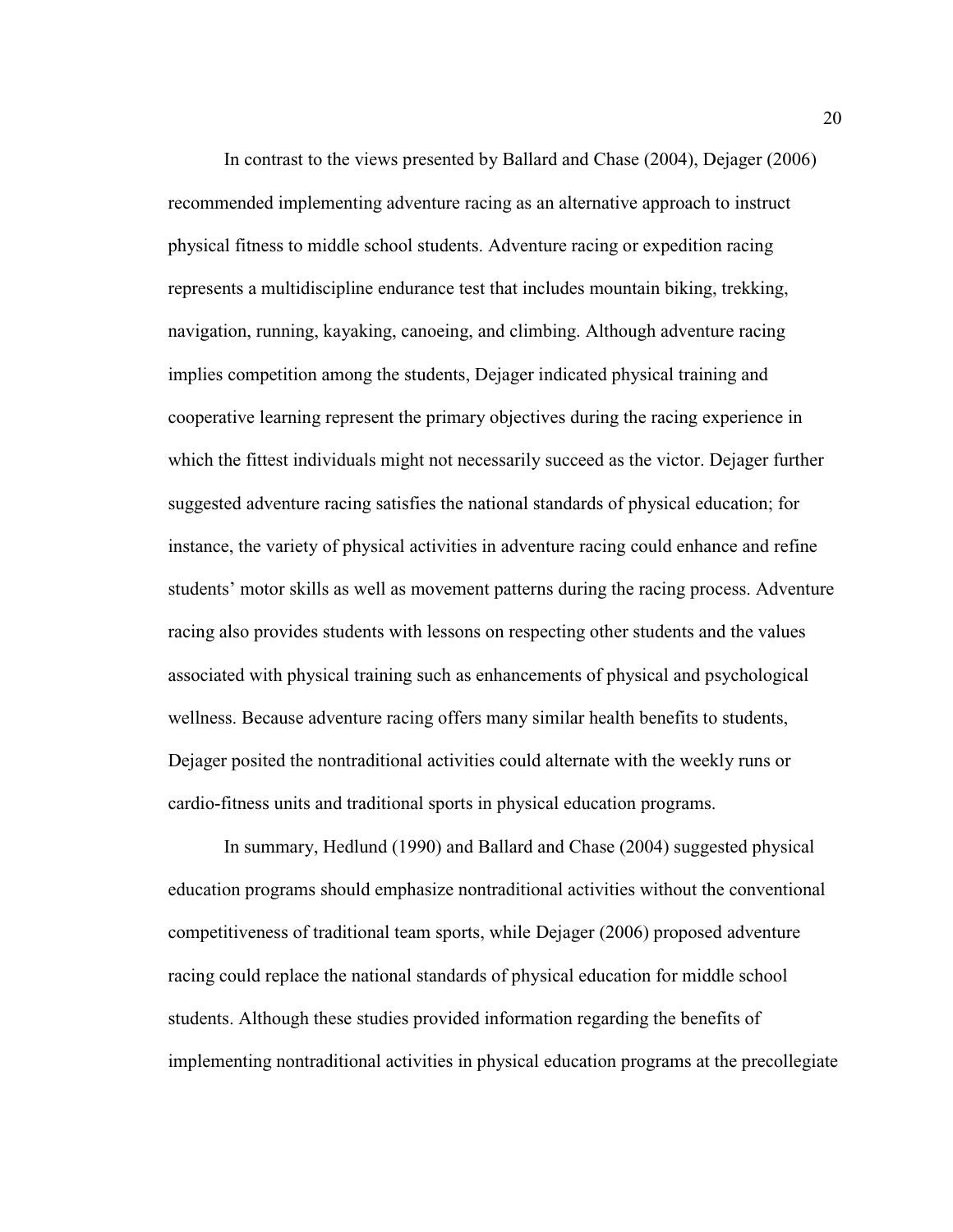level, their presence also indicated there is a lack of literature related to nontraditional physical activity courses in community college physical education programs; thus, literature on the individual nontraditional exercises were included in order to analyze the effects of practicing yoga, Pilates, tai chi, cardio kickboxing, cardio spinning (indoor cycling), and step aerobics at an adult level.

# Brief Background and Research Studies: Individual Nontraditional Fitness Exercises

 Because of the scarcity of research studies relating to nontraditional physical activity courses in community colleges, 4-year colleges, and universities, literature on nontraditional fitness exercises—yoga, Pilates, tai chi, cardio kickboxing, cardio spinning, and step aerobics—were examined in this review. Sources include books and peer-reviewed journal articles for concise descriptions and research findings, respectively. The past and current research studies provided arguments and comparisons in terms of benefits for participating in these nontraditional exercises.

# *Yoga*

Yoga represents an ancient Sanskrit word that connotes the union of the mind, body, and soul (Hanh, Payne, & Lucas, 2007; Insel & Roth, 2008) It was developed in India approximately 6,000 years ago as a therapeutic practice and a philosophy to balance the mind and body (Hafen & Frandsen, 1983, p. 88), as well as embrace the different aspects of life such as physical, emotional, mental, and spiritual. Hafen and Frandsen suggested the holistic exercise of breathing and maintaining the body in various positions may improve the yogi or yoga practitioner's state of inner tranquility, balance, inner peace, and harmony. The physical postures or *asanas* (Fahey, Insel, & Roth, 2008)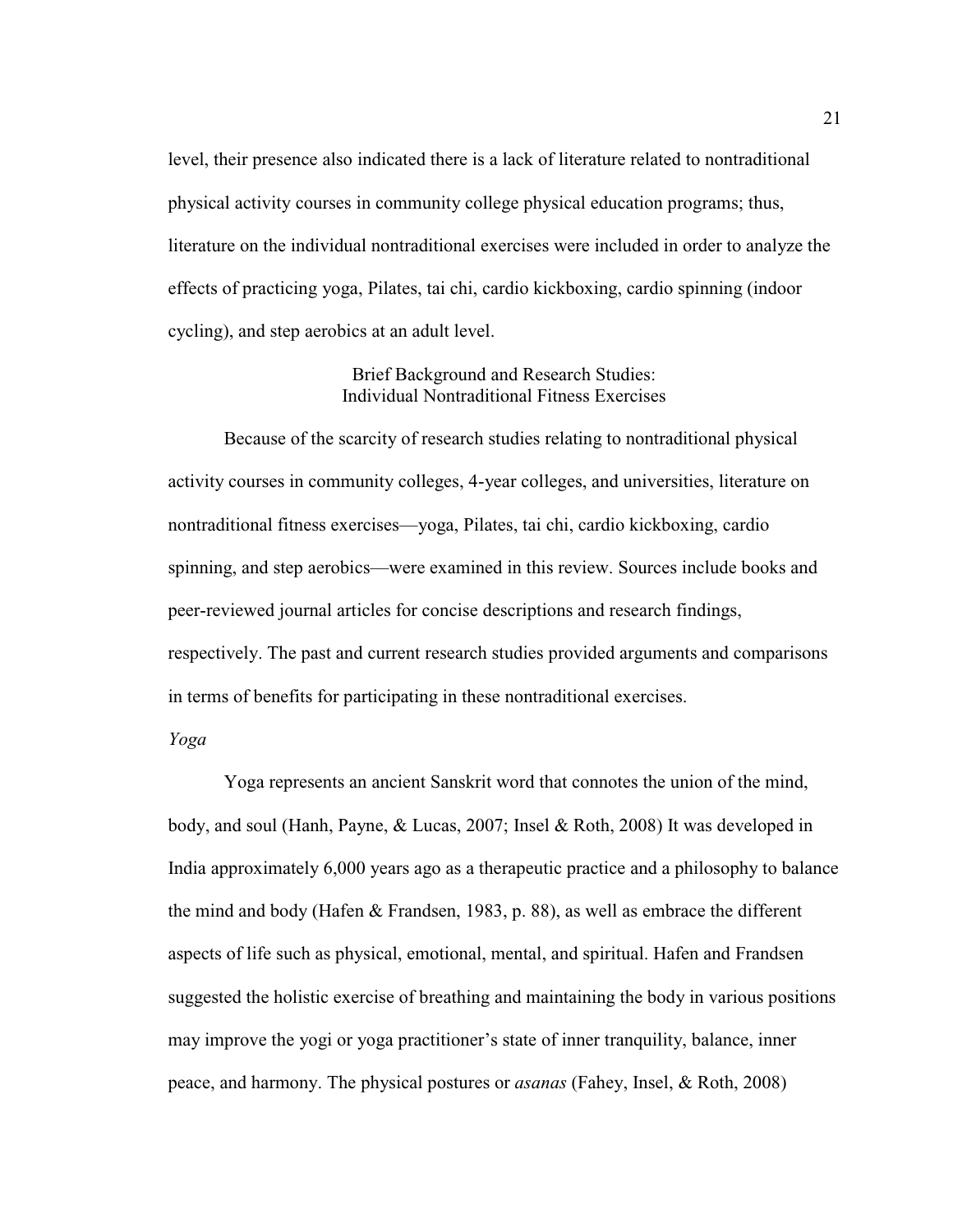require the practitioner to sustain different postural positions for several seconds while performing simple breathing exercises or *pranayama* (Cappy, 2006). In other words, asanas comprise multiple forms of body posture and stretching techniques, while pranayama involves the abdomen and diaphragm for rapid and slow breathing (Cappy, 2006; Garcia, 2006; Folan, 2005; Hafen & Frandsen, 1983; Lee, 2004). If the yoga practitioner performs both the asanas and pranayama properly, the individual may experience a cleansing of the body's toxins, along with the development of a clear mind, an increase in vitality, and a heightened level of consciousness (Fahey et al., 2008; Hafen & Frandsen, 1983; Insel & Roth, 2008).

 Research studies have shown the effectiveness of yoga participation in middleaged groups (Netz & Lidor, 2003) and college campus members (Milligan, 2006; Schure, Christopher, & Christopher, 2008). Netz and Lidor, for instance, examined the influence of a single session of mindful low-exertion activities (such as yoga or *Feldenkrais*, awareness through movement) versus aerobic modes of exercise (e.g., aerobic dance and swimming) on mood alterations in 322 middle-aged women during a 1-year enrichment program at a college. The analysis of variance for repeated measures indicated yoga, Feldenkrais, and swimming improved the mood of middle-aged participants following a single exercise session. Netz and Lidor suggested the cognitively based physical activities with repetitive, low-exertion rhythmical movements may enhance mood better than highintensity, rhythmical movements that deemphasize cognitively based activities.

 Yoga has also been shown to benefit college campus members. Milligan (2006) introduced and implemented the practice of yoga as a complementary alternative therapy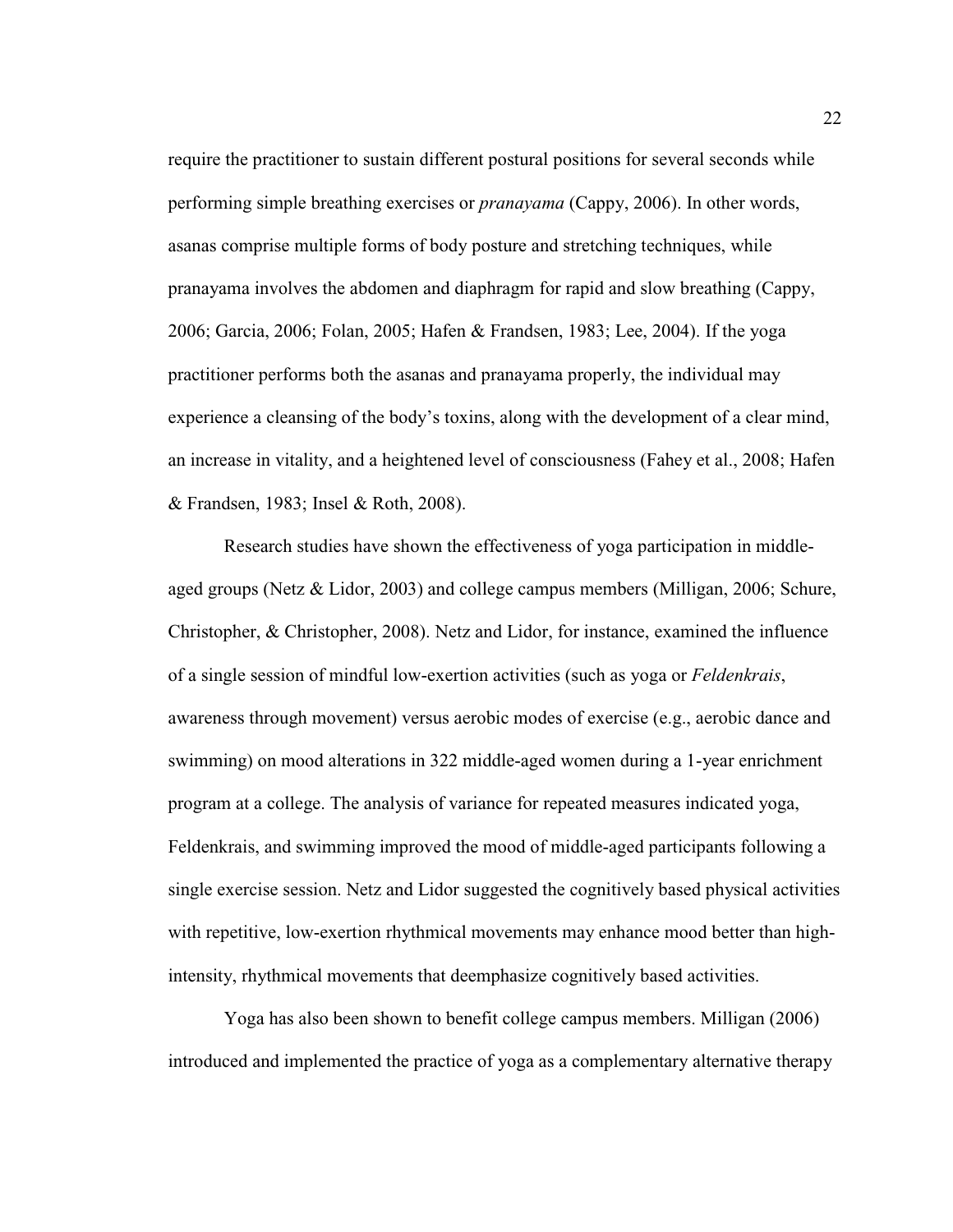resource at a university counseling center in 2001 to assist students and faculty/staff in managing stress. The mission of the yoga program was to provide college campus members with stress-management and relaxation skills by performing a variety of yoga exercises that emphasize Eastern psychology. Because of the positive responses from students and faculty/staff, the university counseling center adopted the yoga program permanently as the Yoga for Stress Management Program. Milligan concluded yoga represents a promising innovative practice that college and university counselors can use to teach campus members an alternative method to cope with stress.

 In contrast, graduate students developed positive physical, emotional, mental, spiritual, and interpersonal changes following a 15-week mindfulness-based stress reduction course that included hatha yoga, meditation, and qigong (Schure, Christopher, & Christopher, 2008). The participants reported they would consider incorporating as well as recommend mindfulness-based exercises in their personal and professional lives.

Specifically, yoga exercises have shown to enhance participants' physiological developments (Tran, Holly, Lashbrook, & Amsterdam, 2001). Ten participants (ages 18 to 27) showed improvements in muscular strength and endurance, flexibility, cardiorespiratory fitness, body composition, and pulmonary function following hatha yoga practice. Tran et al. evaluated the participants at baseline and after the 8-week training program and reported all participants demonstrated increases in isokinetic muscular strength for elbow extension, elbow flexion, and knee extension as well as isometric muscular endurance for knee flexion; furthermore, participants showed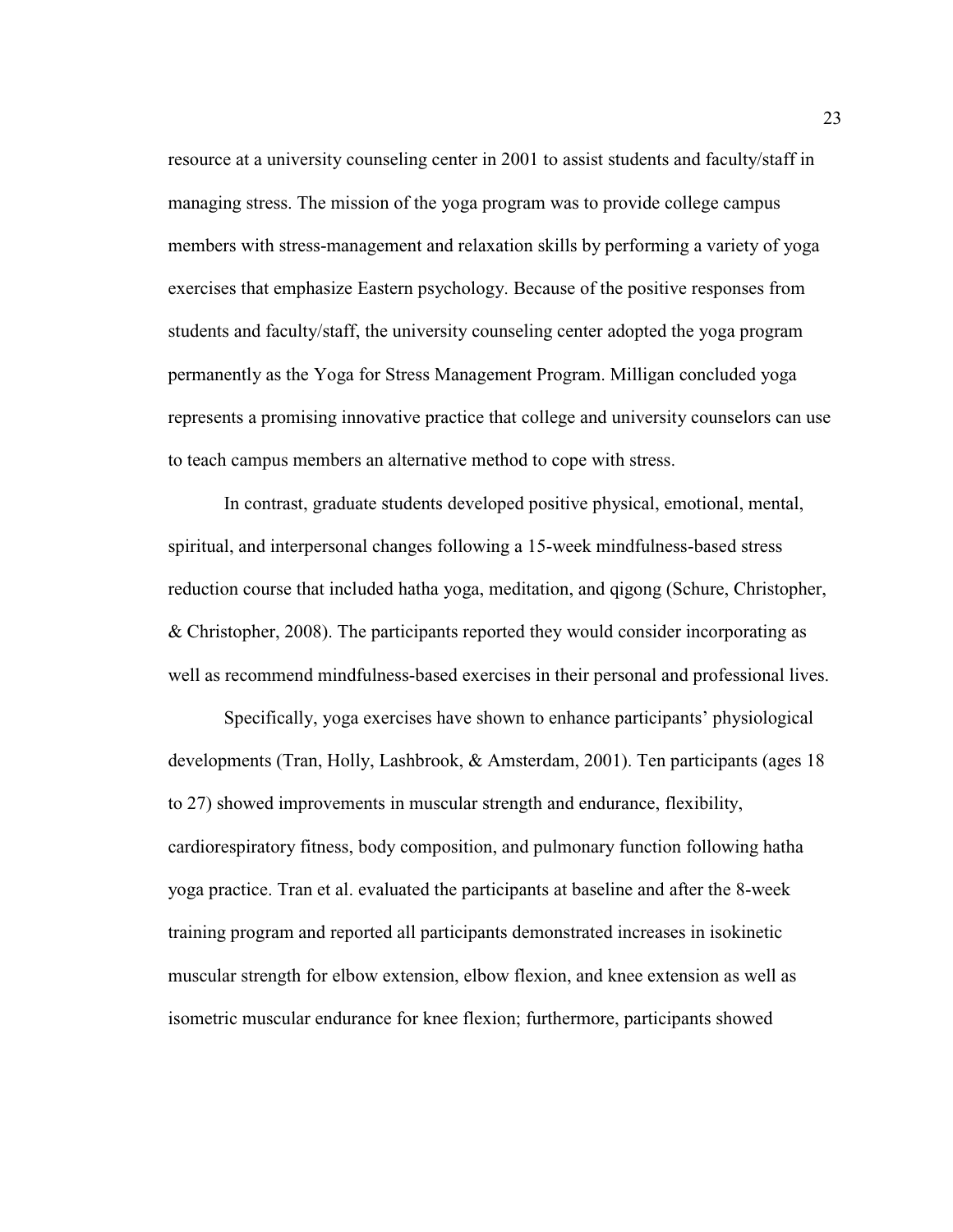increases in ankle flexibility, shoulder elevation, trunk extension, trunk flexion, and relative maximal oxygen uptake.

Besides young adults and middle-aged populations, older adults or senior citizens can also benefit from yoga exercises, as discovered in a study that monitored and evaluated 14 female participants (65 years of age or older) who participated in a onemonth yoga program (Chen, Tseng, Ting, & Huang (2007). Chen et al. interviewed the participants to gather their reflections on the criteria of difficulty, acceptability, feasibility and helpfulness of the yoga exercises. The participants indicated that, although yoga exercises presented a challenge to perform, the training techniques were feasible and helpful and improved their sleep pattern at night, flexibility, body pain, weight management, and overall physical health. Based on the participants' responses, Chen et al. inferred yoga provides a suitable exercise method for the older or frailer populations.

 The overall findings from the studies noted indicate that yoga exercises can provide health benefits for adults of all ages because the combination of breathing and stretching techniques enhances the practitioner's psychological and physical wellness when performed consistently and properly. In some aspects, yoga practitioners may argue that Pilates resembles and offers similar health benefits as yoga because of the common philosophy of the mind-body relationship (Kloubec & Banks, 2004).

## *Pilates*

 Pilates represents a method of physical training that involves low-impact flexibility and muscular-endurance exercises aimed to improve body tone and posture (Kloubec & Banks, 2004, p. 34) as well as increase strength, flexibility, stamina, and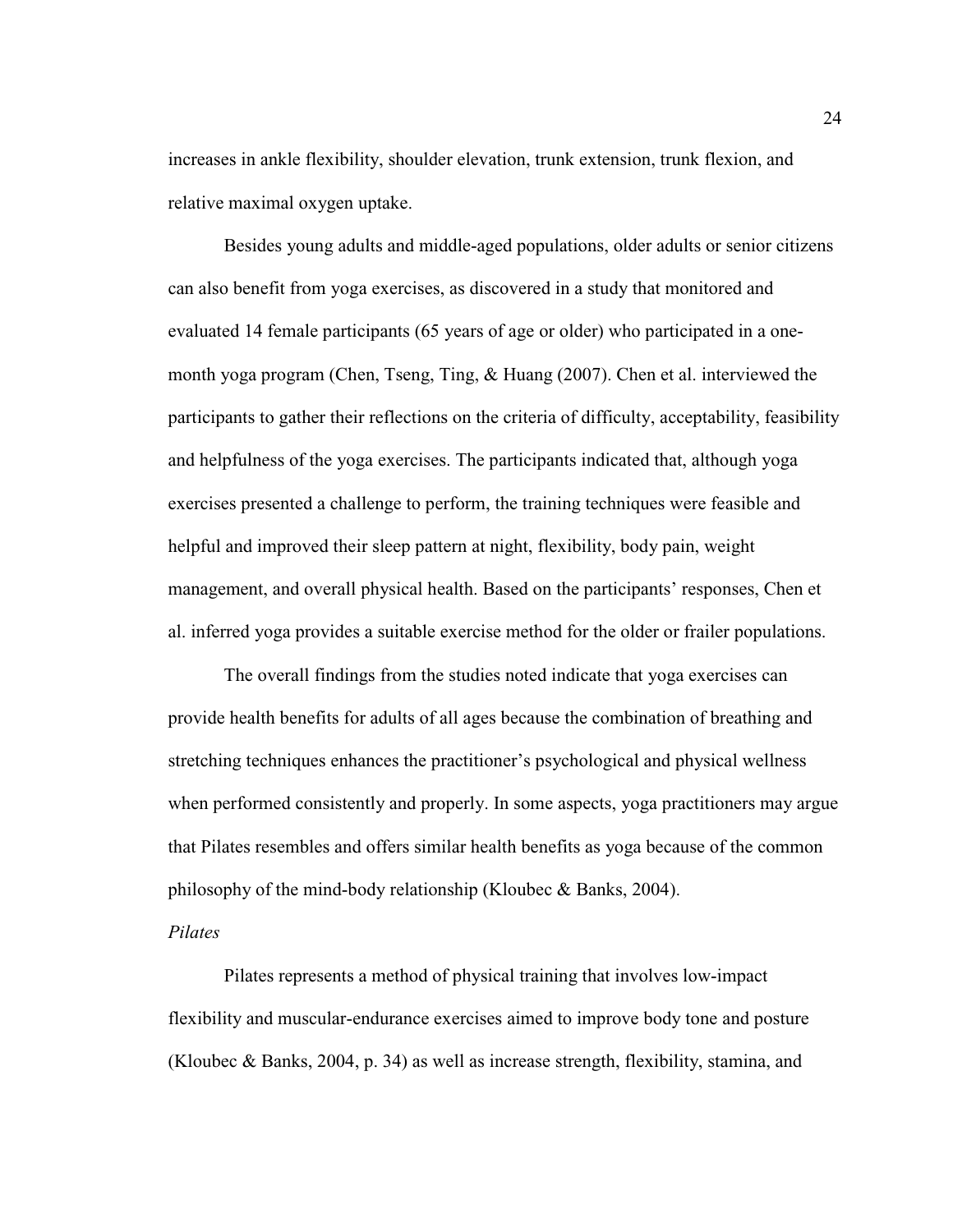concentration (Ungaro, 2002). Gallagher and Kryzanowska (1999) suggest Pilates comprises effective exercises for developing the body and mind uniformly in various individuals. Although the Pilates' mind-body relationship may resemble yoga with deep breathing and muscle strengthening, Kloubec and Banks argue Pilates emphasizes more the stabilizing of the muscle-core stabilization and aligning the body properly as opposed to yoga. Specifically, Pilates practitioners emphasize six principles, breath, concentration, control, precision, centering, and flow, to improve and succeed in performing the various movements (Gallagher & Kryzanowska; Ungaro).

 As a teenager, Joseph Pilates developed the Pilates training system in the 1890s to improve his multiple health problems of asthma, rickets, and rheumatic fever (Gallagher & Kryzanowska, 1999; Kloubec & Banks, 2004; Ungaro, 2002). He initially named his unique training system "Contrology" (Breibart, 2005, p. 4) to describe the philosophy of balancing the body; however, the nomenclature eventually changed to Pilates as the exercise method gained in popularity in the mid-1900s. Pilates professionals argue the practice offers numerous health benefits to individuals of different age groups and backgrounds (Breibart; Gallagher & Kryzanowska; Ungaro).

 Research studies have also indicated improvements in health-related and performance-related fitness following Pilates training (Jago, Jonker, Missaghian, & Baranowski, 2006; Kloubec & Banks; Roniger, 2007; Smith & Smith, 2005). In one study, Jago, Jonker, Missaghian, and Baranowski examined the effects of Pilates intervention program on the body mass index (BMI) and blood pressure of young female subjects. Thirty 11-year-old participants were randomly assigned to either a Pilates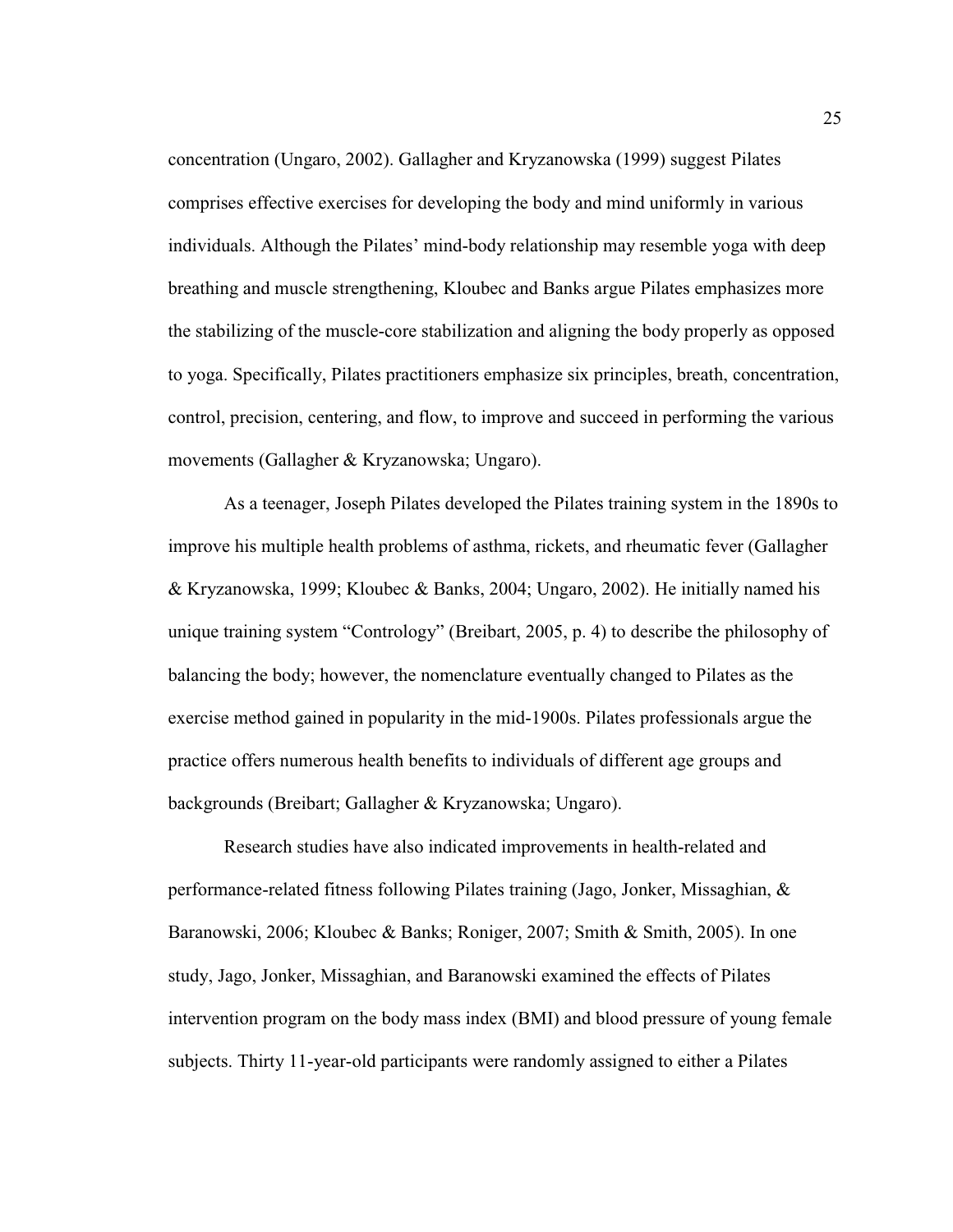intervention group or a control group. The intervention group performed Pilates for an hour per day, 5 days a week, for 4 weeks. Results indicated the intervention group showed large reductions in BMI and blood pressure after 4 weeks of Pilates training as compared to the control group. Jago et al. concluded Pilates provides an alternative exercise method for reducing obesity in the young populations.

 Segal, Hein, and Basford (2004), on the other hand, reported disparate findings on the effects of Pilates training on flexibility, body composition, and health status of 47 adults (45 women, 2 men) who participated in a 6-month Pilates program at a fitness club. The authors administered measurements of the participants' flexibility, height, weight, and body composition at baseline, 2, 4, and 6 months. Data analysis revealed no significant changes occurred during the 6-month period of Pilates participation with the exception of flexibility, which suggested Pilates training may represent an effective exercise for adults to improve the flexibility component of fitness.

 Although Pilates practitioners may improve in flexibility, the unique training method may also assist in reducing musculoskeletal problems in older adults such as sarcopenia, postural dysfunctions, reduced gait cycle, and loss of balance control and stability (Smith & Smith, 2005, p. 57). In their review of literature on Pilates, Smith and Smith proposed Pilates-based exercises could strengthen an individual's spinal and joint mobility, proprioceptive function, postural stability, balance, and coordination.

 Because Pilates exercises may reduce muscular discomfort or pain, Roniger (2007) recommended rehabilitation specialists should consider using Pilates as an alternative approach for treatment. As indicated in Roniger's literature review on Pilates,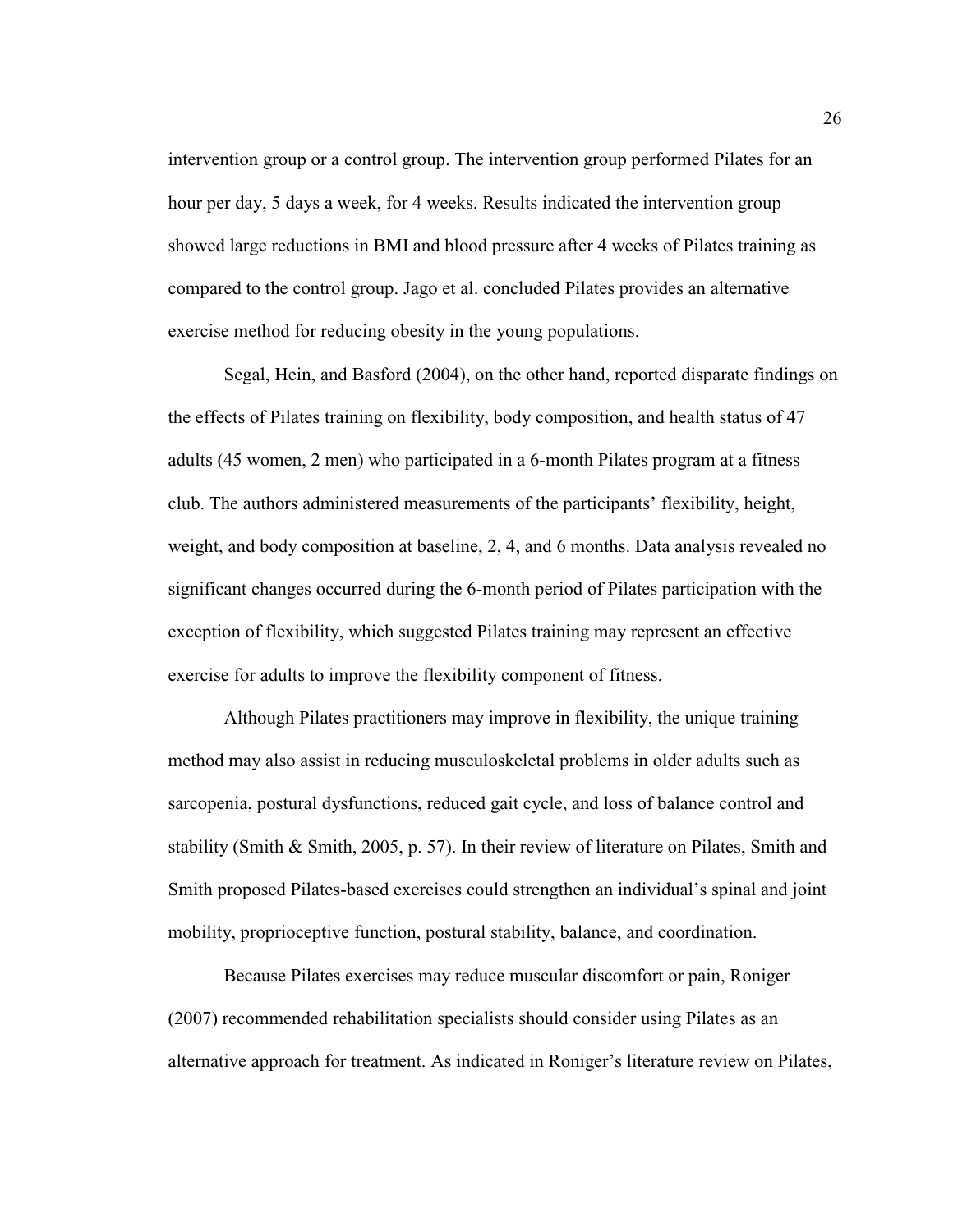rehabilitation and pain management experts suggested Pilates represents an effective rehabilitation technique for treating patients with hip or knee injuries and lower-back pain, as well as severe conditions such as osteoporosis, multiple sclerosis, scoliosis, sciatica, or neural complications.

 College physical education programs should offer Pilates to students as an alternative to traditional physical activities. Kloubec and Banks (2004) recommended the implementation of Pilates in the physical education environment to improve students' health-related and performance-related fitness, and they offered two primary suggestions to successfully implement Pilates into a physical education curriculum. First, physical educators should emphasize the five primary teaching cues often used in common Pilates exercises, which include breathing, pelvic placement, head and cervical placement, rib cage placement, and scapular movement and stabilization. Second, physical educators should apply the use of text and visual presentation to demonstrate and explain the various mat-based Pilates exercises; in other words, the success of integrating Pilates into physical education curriculum may depend on physical educators' commitment and competency. Overall, Pilates represents a training system that may assist practitioners in strengthening the musculoskeletal system as well as reduce musculoskeletal pain. Because of the potential benefits, Pilates may benefit clients in rehabilitation and students in physical education programs.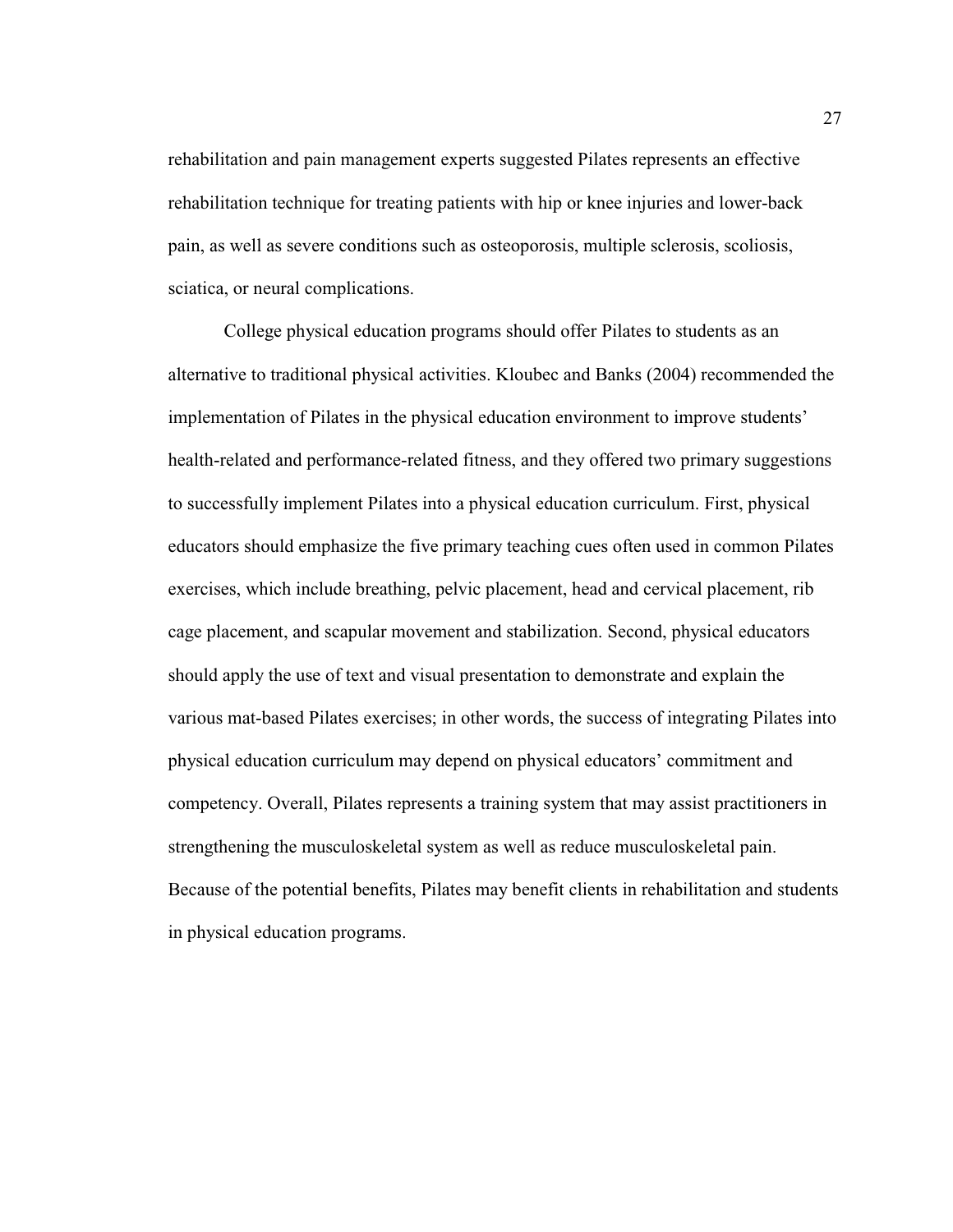# *Tai Chi*

 Tai chi represents a form of ancient Chinese non-combative or passive physical training involving slow and fluid bodily movement (Chen & Sherman, 2002; Crider & Klinger, 2000; Downing & Yan, 1998; Honda, 1995; Huang, 1993; Pang, 1987; Yan, 1995). According to Huang, the sequence of movement in tai chi consists of gentle and coordinated movements combined with a slow breathing pattern; in other words, the gentle and graceful movements of tai chi train the performer to reconnect the mind to the body, the conscience to the subconscious, and the individual to nature. Specifically, tai chi practitioners attempt to achieve the Tao or Natural Law in order to live in harmony with oneself (Pang). Because the world comprises blind forces that create chaos and disrupt the inner flow, tai chi counterbalances and reestablishes the natural laws to expel unnecessary movement and thinking patterns. Developing the Tao, therefore, suggests the individual finds inner peace and realizes the spiritual awakening.

 The slower and gentler movements of tai chi may suggest the older populations could benefit from performing the patterns to achieve health benefits. Many research studies have reported older adults or senior citizens benefited from practicing and performing tai chi (Audette, Jin, Newcomer, Stein, Duncan, & Frontera, 2006; Downing & Yan, 1998; Lin, Hwang, Wang, Chang, & Wolf, 2006; Motivala, Sollers, Thayer, & Irwin, 2006; Taylor-Piliae, Haskell, Stotts, Froelicher, 2006a; Taylor-Piliae, Haskell, Waters, Froelicher, 2006b; Wolf, O'Grady, Easley, Guo, Kressig, & Kutner, 2006). In one study, Downing and Yan determined whether tai chi or traditional locomotor exercises (e.g., walking and jogging) would improve senior adults' dynamic balance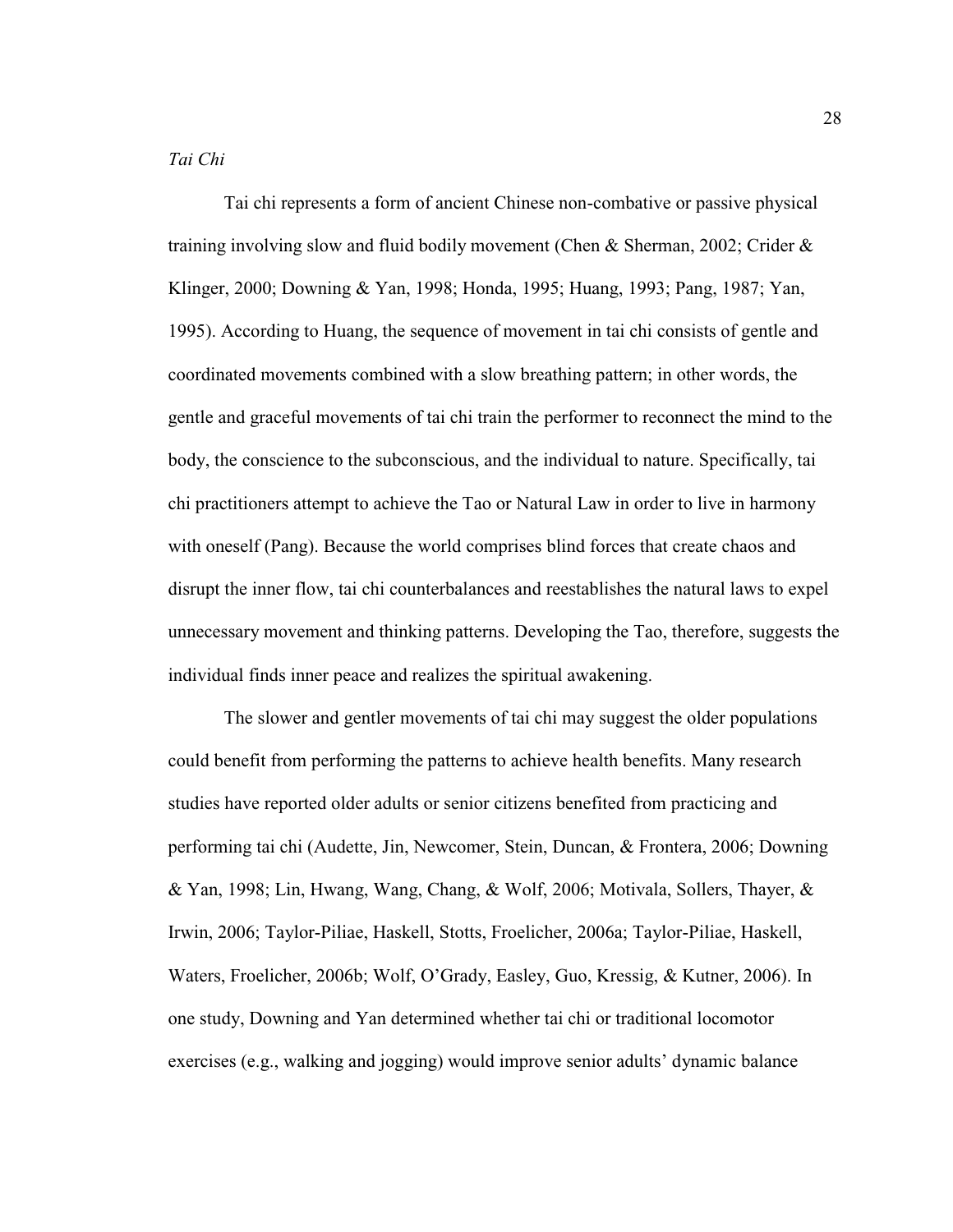control and ballistic aiming arm movements. Thirty-eight volunteers from a nursing home (29 females and 9 males, 76-89 years of age) participated in an 8-week program of practicing either tai chi or walking/jogging activity for 45 minutes per day, 3 times a week. Results showed senior citizens in the tai chi exercise group performed better on maintaining balance and motor control as opposed to their counterparts in the traditional locomotor exercise group with walking and jogging.

 Audette, Jin, Newcomer, Stein, Duncan, and Frontera (2006) reported similar findings in comparing tai chi practice and brisk walking in senior citizens. Nineteen female participants (aged 71 or older) were randomly divided into either a tai chi group or a brisk-walking group. Both exercise groups engaged in their activities 1 hour a day, 3 days a week, for a total of 12 weeks. Data analysis indicated the tai chi group outperformed the brisk-walking group in all the measurements. Specifically, the tai chi group showed improvements in maximum oxygen uptake  $(VO<sub>2</sub>max)$ , strength, flexibility, balance, and parasympathetic activity levels. The increased parasympathetic activity coincides with the findings by Motivala, Sollers, Thayer, and Irwin (2006) drawn from a sample of older adults (60 years or older) who participated in a 37-week Tai chi program (20 minutes per day, one day a week). Motivala et al. indicated tai-chi participants showed a greater reduction in sympathetic activity than the control group. The findings from Audette et al. and Motivala et al. suggested tai chi performance could enhance internal relaxation in older populations.

 In addition, Lin, Hwang, Wang, Chang, and Wolf (2006) indicated tai chi represents an effective exercise for preventing falls as well as enhances balance and gait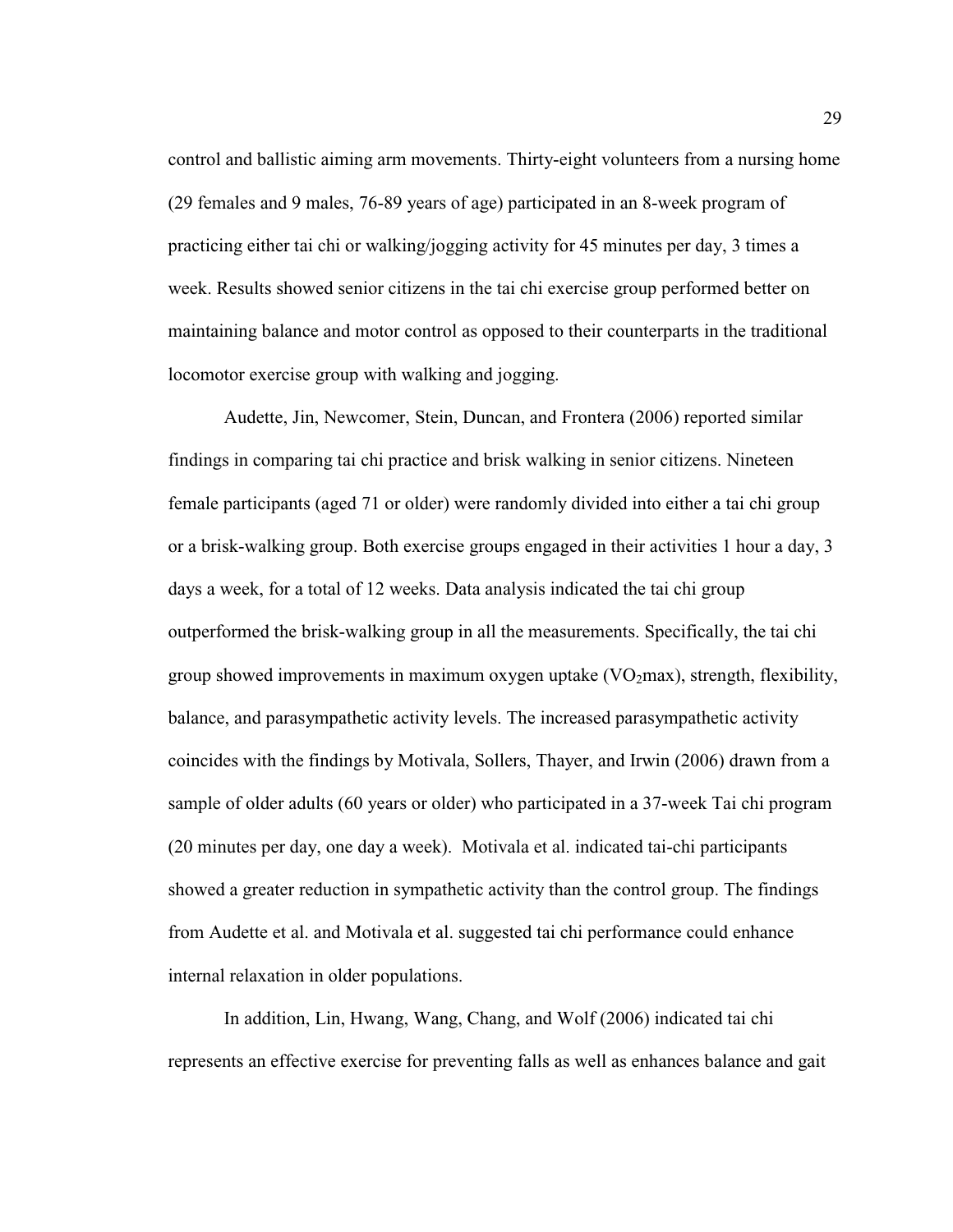in older adults. The authors recruited 1,200 participants (65 years or older) in six rural villages in Taiwan. The participants drawn from two villages participated in the community-based tai chi program, while participants from four villages served as the control group. Telephone interviews were conducted every 3 months for 2 years to assess the participants' improvement in avoiding injurious falls, maintaining balance and gait, and eliminating the fear of falling. Lin et al. reported a significant reduction in injurious falls and improvement in balance and gait among the participants in the tai chi group as compared to the control group; however, both tai chi and control groups showed no significant changes in the fear of falling. The reduction in injurious falls suggested the participants in the community-based tai chi program might have improved in muscular strength, flexibility, and balance.

Taylor-Piliae, Haskell, Stotts, and Froelicher (2006a) reported adults (ages 45 years or older) showed improvements in balance, flexibility, and muscular strength and endurance following participation in a 12-week tai-chi intervention program (60 minutes per day, 3 days a week). Although reported as a separate study, Taylor-Piliae, Haskell, Waters, and Froelicher (2006b) indicated the same participants in the tai-chi intervention program also improved in psychosocial status in terms of enhanced mood state, perceived stress, and self-efficacy.

 College students showed improvements in psychosocial status following participation in an 8-week intervention tai-chi program (Cai, 2000). Cai examined the effects of guided imagery, tai-chi integrated programs and traditional single-content programs on college students' anxiety and depression in the physical education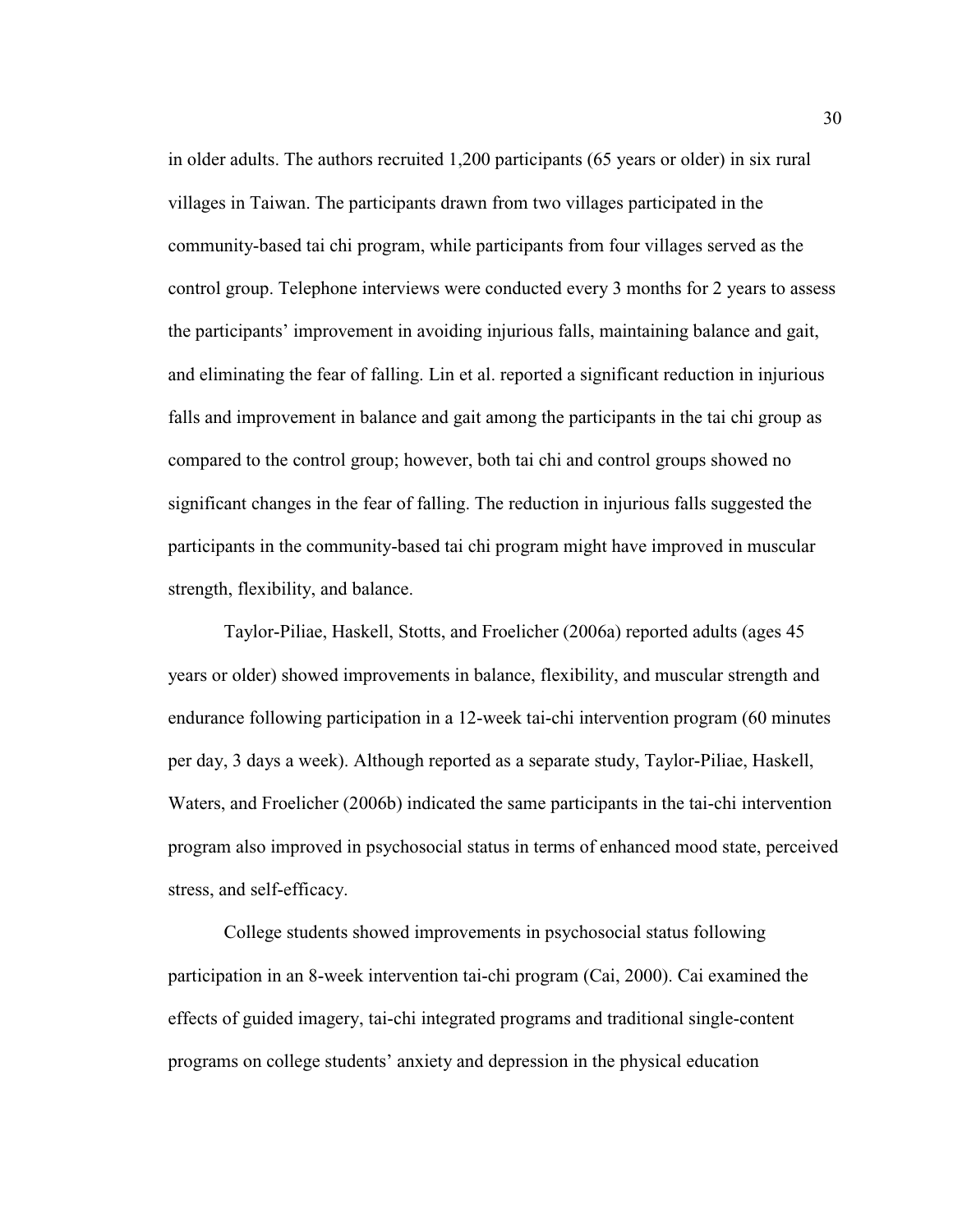instructional settings in 71 college students (42 females, 29 males). The participants were separated into three experimental groups for comparisons: Guided imagery integration with self-defense, Tai Chi Chuan integration with self-defense, and self-defense only (control group). Cai administered pre- and post tests to measure the participants' mood during the intervention and reported college students who participated in an 8-week taichi training course experienced a reduction in anxiety and reduction scores as compared to the control group.

 Because tai chi provides potential exercise benefits for the diverse age groups (Crider & Klinger, 2000, p. 3), Yan (1995) proposed the training method can improve students' physiological responses and psychological wellness. A panel of physical education instructors from various colleges and universities also argued in favor of implementing martial arts, including tai chi, as an alternative exercise for students of diverse ages because the actions of proper stance, movement, balance, blocks, strikes, and kicks may improve psychomotor abilities ("Should Martial Arts," 2000). Chen and Sherman (2002) offered several reasons to include tai chi in the college and secondary school curricula: (a) tai chi requires no special equipment and represents an inexpensive approach to teaching physical fitness to school students, adults, and senior citizens; (b) tai chi may reduce stress, anxiety, depression, and violent behavior in individual performers; and (c) tai chi may increase relaxation and vitality. Although older adults improved in physical and psychological health from practicing tai chi, the slow and gentle movement patterns may also benefit college students in managing anxiety and depression. As such,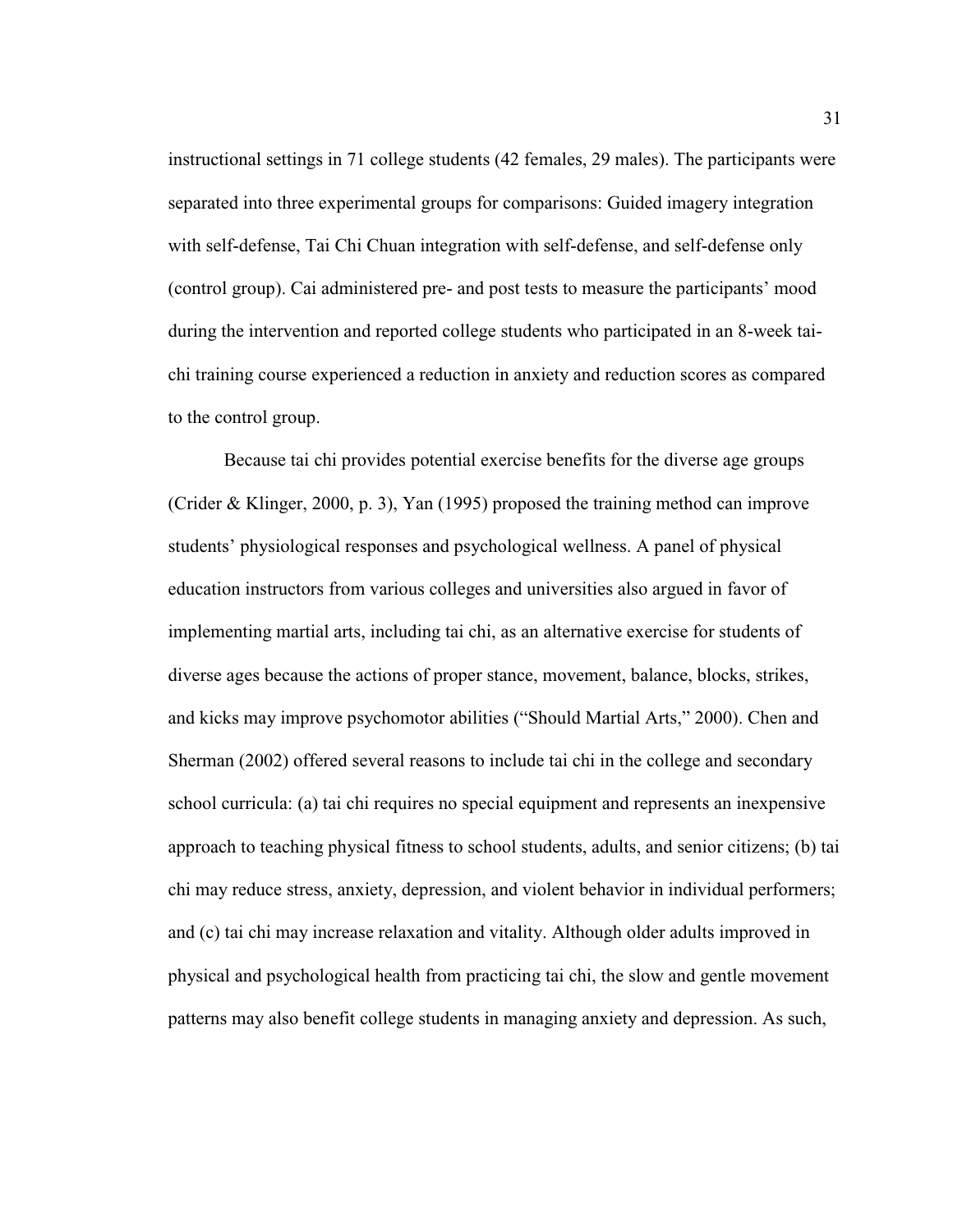college physical education programs should consider implementing tai chi as a possible alternative to traditional physical activity course.

## *Cardio Kickboxing*

Cardio kickboxing represents a form of non-contact martial arts that has gained popularity among health-conscious adults in the 20-year period from 1988 to 2008 (Winkle & Ozmun, 2003). The American Council on Exercise (ACE; 2001) refers to cardio kickboxing as a form of martial arts combined with aerobics and intense crosstraining exercise; that is, cardio kickboxing requires the practitioner to perform a variety of repetitive punches and kicks that aim to improve reflexes, strength, flexibility, coordination, and balance. ACE also indicates, in addition to improving and maintaining cardiovascular fitness, cardio kickboxing utilizes approximately 500 to 800 calories in a 60-minute bout of kickboxing activities as opposed to 300 to 400 calories in step aerobics. Because of the limited number of published research studies on cardio kickboxing, information from several published journals and unpublished dissertations on martial arts were also reviewed for in-depth analysis.

In one study, Ergun (2005) examined the effects of noncontact cardio kickboxing on cardiorespiratory fitness and weight management in 18 healthy female participants (18-55 years of age). The participants performed a 22-minute bout of cardio kickboxing routine for 10 sessions. The author measured the participants' body composition and cardiovascular responses on a treadmill at baseline and following the 10 training sessions. Data analysis indicated the combination of arm and leg movements in a 22-minute bout of cardio kickboxing utilized higher energy expenditures as compared to individual arm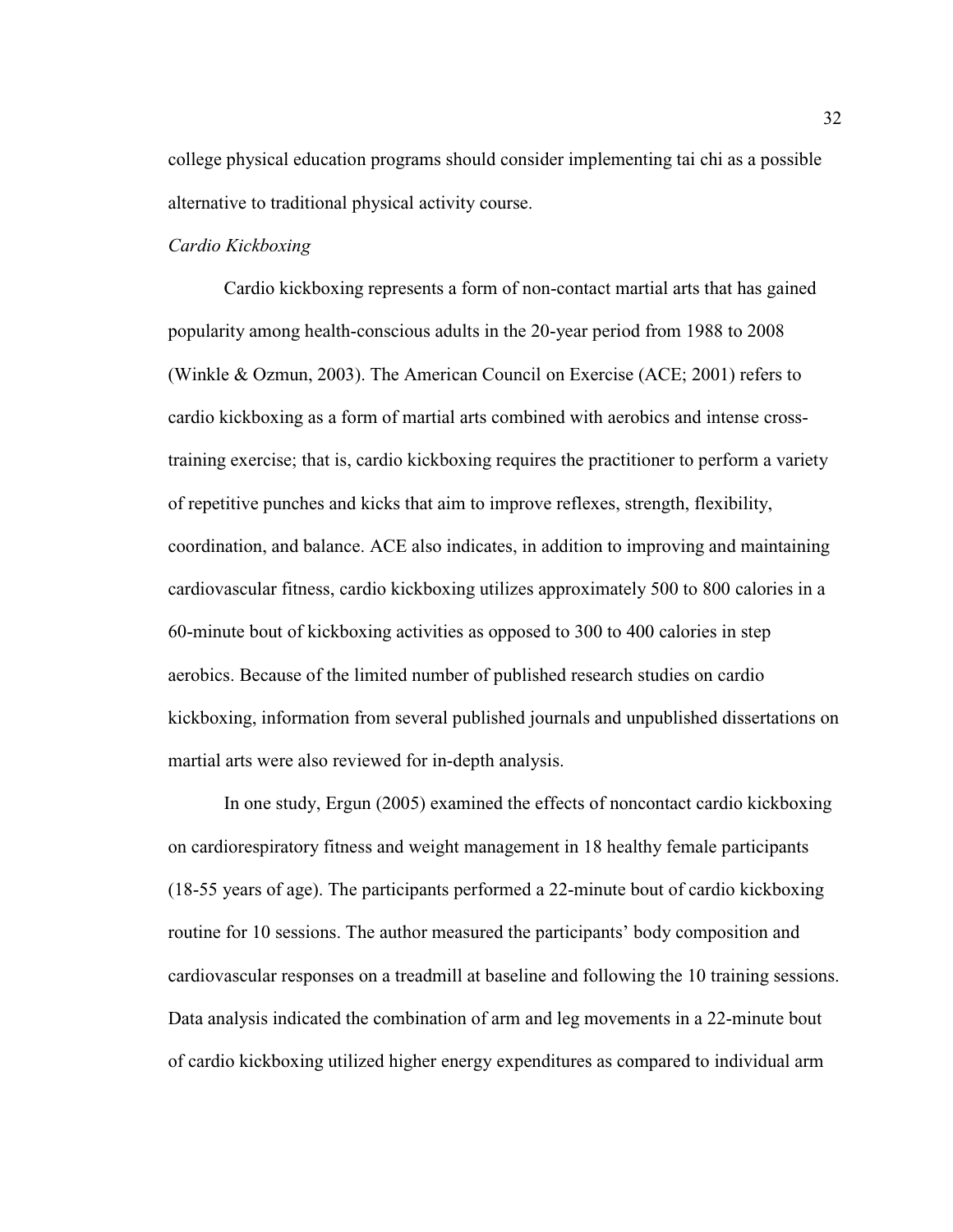or leg performance. Ergun concluded that, by increasing the duration of the exercise routine to 45 minutes, both arm and leg movements could use approximately 300 calories, which represents the ideal energy expenditure for weight management.

Caloric expenditure, along with cardiovascular responses, in cardio kickboxing may also depend on the tempo and speed of the punches. Kravitz, Green, Burkett, and Wongsathikun (2003) measured 18 trained volunteers' (12 men and 6 women, age  $22 \pm$ 2.8 years) cardiovascular responses and energy expenditure. Data for cardiovascular responses showed differences in ventilation, heart rate, and rating of perceived exertion between trials but not for oxygen uptake, while energy expenditure values increased in parallel with higher boxing tempo. No significant changes in oxygen uptake with increasing tempo suggest punching speed was ineffective in improving cardiovascular training. Based on the findings, Kravitz et al. posited the fitness boxing workouts may satisfy the criteria established by American College of Sports Medicine (ACSM) for improving cardiorespiratory fitness.

Because cardio kickboxing derived from the ideas and philosophy of martial arts (Winkle & Ozmun, 2003), research studies on martial arts may provide insights and findings related to the effects of cardio kickboxing. For instance, Columbus and Rice (1998) examined the value of participating in martial arts (e.g., Tae Kwon Do, or Tai chi) in a small group of college students with different skill levels. The authors requested 10 men and 7 women (ages ranged from 20 to 46) to describe in writing their experience of an everyday life situation in which they realized that training in martial arts is an invaluable activity. Four contexts emerged from the participants' written responses: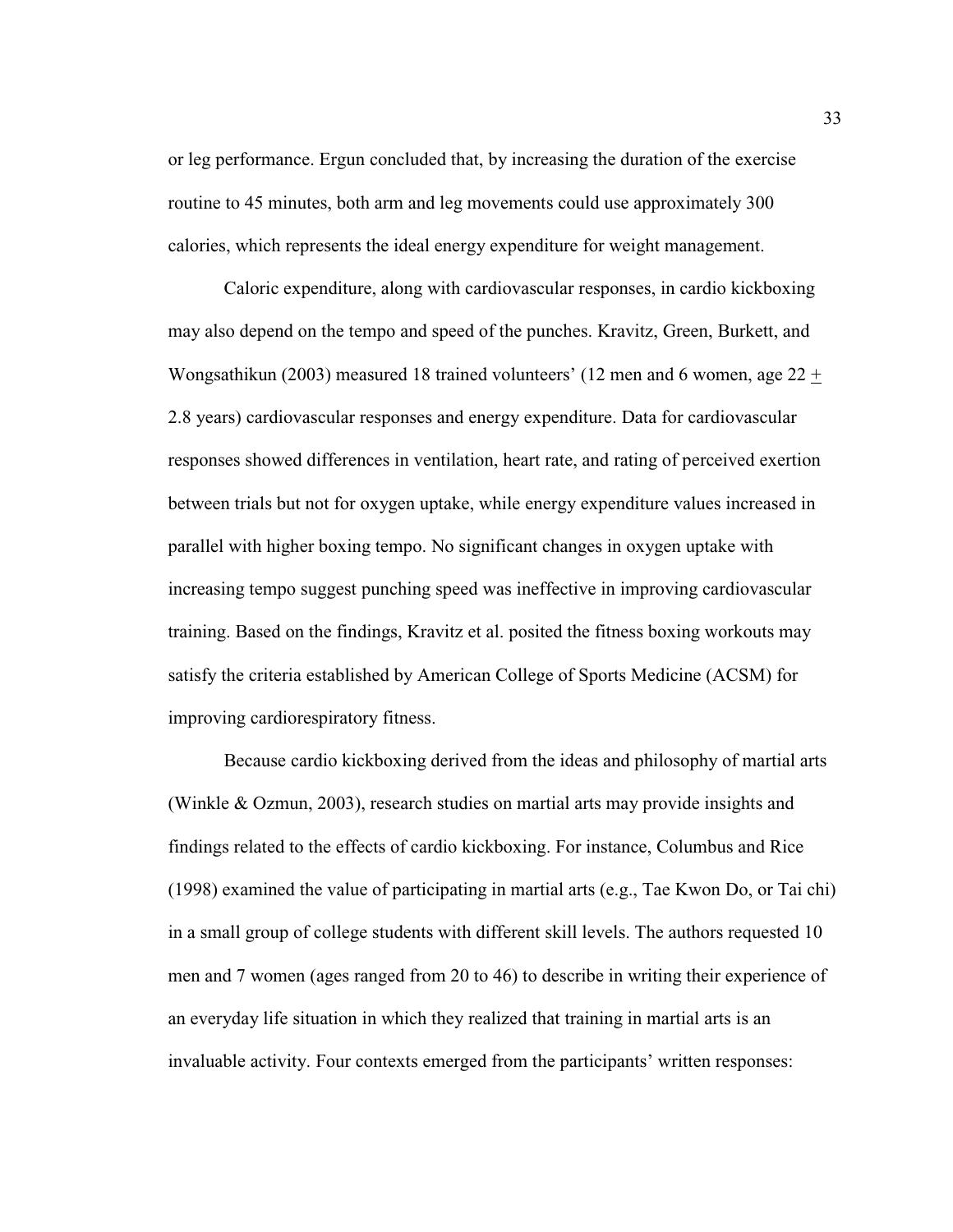Criminal victimization, growth and discovery, task performance, and life transition. Criminal victimization indicated some participants desire to learn martial arts for defensive purposes against unpredicted physical or sexual assault, while others suggested martial arts provide positive spiritual experiences through growth and discovery. Furthermore, martial arts offer participants an opportunity to apply the skills learned in class toward daily challenges and sport competition, whereas some participants considered martial arts as a coping mechanism during major life changes or transitions. Columbus and Rice concluded martial arts, in general, provide a valuable experience for learning and adapting to everyday life circumstances.

Stefanek (2004), on the other hand, reported college students enrolled in a college martial-arts course for different reasons than those reported by Columbus and Rice (1998). Sixteen male and female collegiate participants of different belt ranks responded to an interview regarding their perspectives on and motives for enrolling in Tae Kwon Do classes. Although the participants' experience levels differ in Tae Kwon Do, their motives mirrored those found in traditional team sports such as improving mental and psychological health, increasing perseverance, and reducing stress. The participants also indicated the philosophy of martial arts and mind-body relationship represents the rationale and motive for participating in Tae Kwon Do.

Additional research studies on Tae Kwon Do have shown positive physiological and psychological effects in middle-aged practitioners and college students, respectively. For instance, Toskovic, Blessing, and Williford (2002) examined the effects of Tae Kwon Do on cardiovascular and metabolic responses among novice and experienced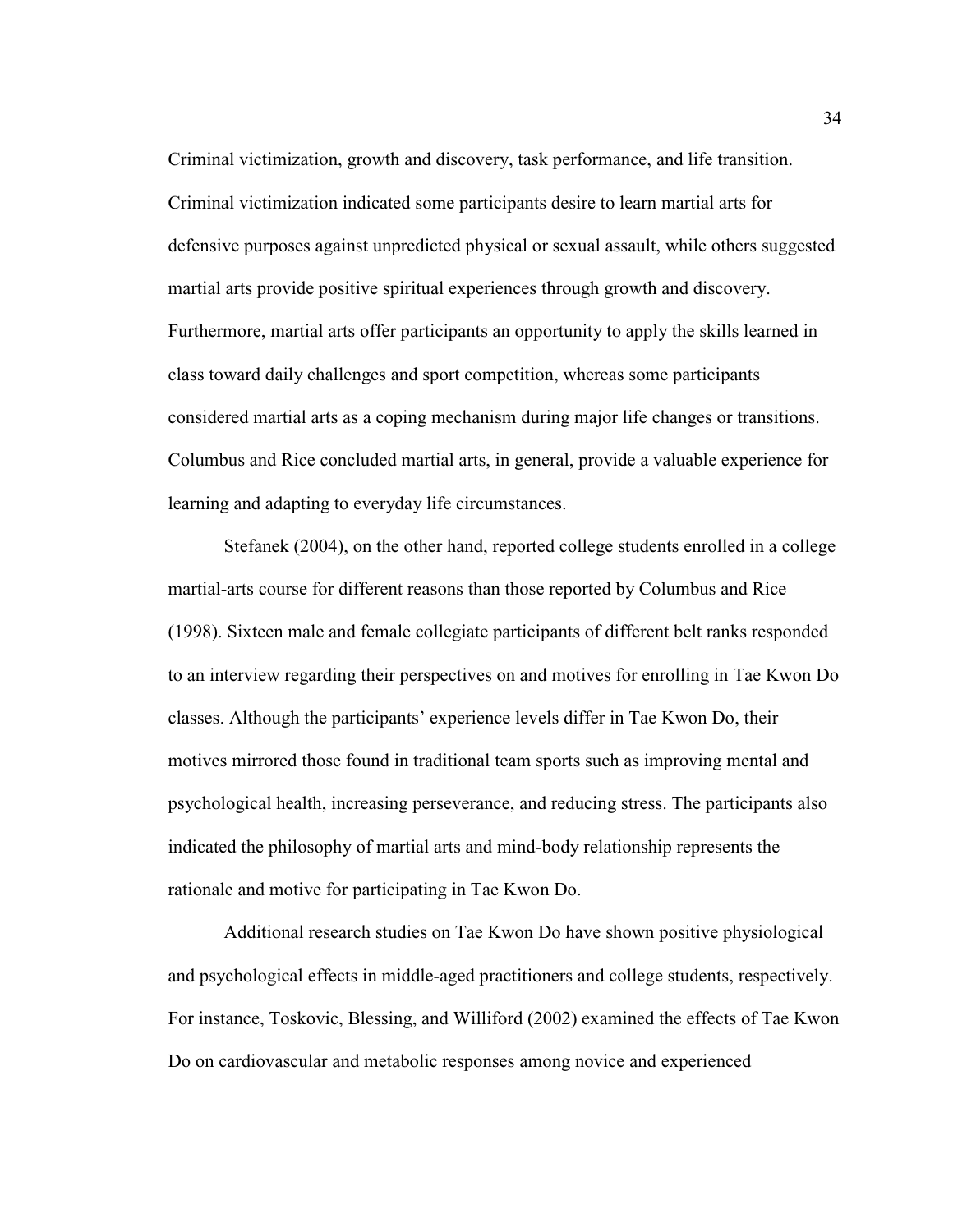practitioners in a group of 28 men and women (ages 19-42) and found that, although male novice and experienced practitioners in Tae Kwon Do exerted higher energy expenditures as compared to their female counterparts, there was no significant relationship between experience and energy cost. However, the mean exercise heart rate responses were similar for all groups, which suggested novice and experienced individuals adapted to the cardiovascular conditioning at a similar rate. Toskovic et al. posited the Tae Kwon Do can provide practitioners of all levels with cardiovascular conditioning and weight management.

In a study that examined the psychological effects of Tae Kwon Do in college students, Toskovic (2001) assessed 20 male and female college students (ages 18 to 21) enrolled in a Tae Kwon Do activity course and 20 additional students enrolled in a lecture-control course on their responses to the Profile of Mood States questionnaires. Participants in the Tae Kwon Do activity course scored better on the Profile of Mood States in tension, depression, anger, fatigue, confusion, and vigor than their lecturecontrol counterparts. Toskovic concluded a bout of Tae Kwon Do exercise may induce positive mood state changes in college students. Similar findings from other research studies indicated that, although the practice of Aikido differs than Tae Kwon Do, 150 Aikido participants from 26 different Aikido schools experienced improvement in pleasant feeling, levels of nervousness and restless, self-satisfaction, and contentment (Tapley, 2007) and college students who completed a 13-week beginning self-defense class on campus reported positive attitude and enjoyment within the physical education environment (Banks, 2006). Even though cardio kickboxing differs than Tae Kwon Do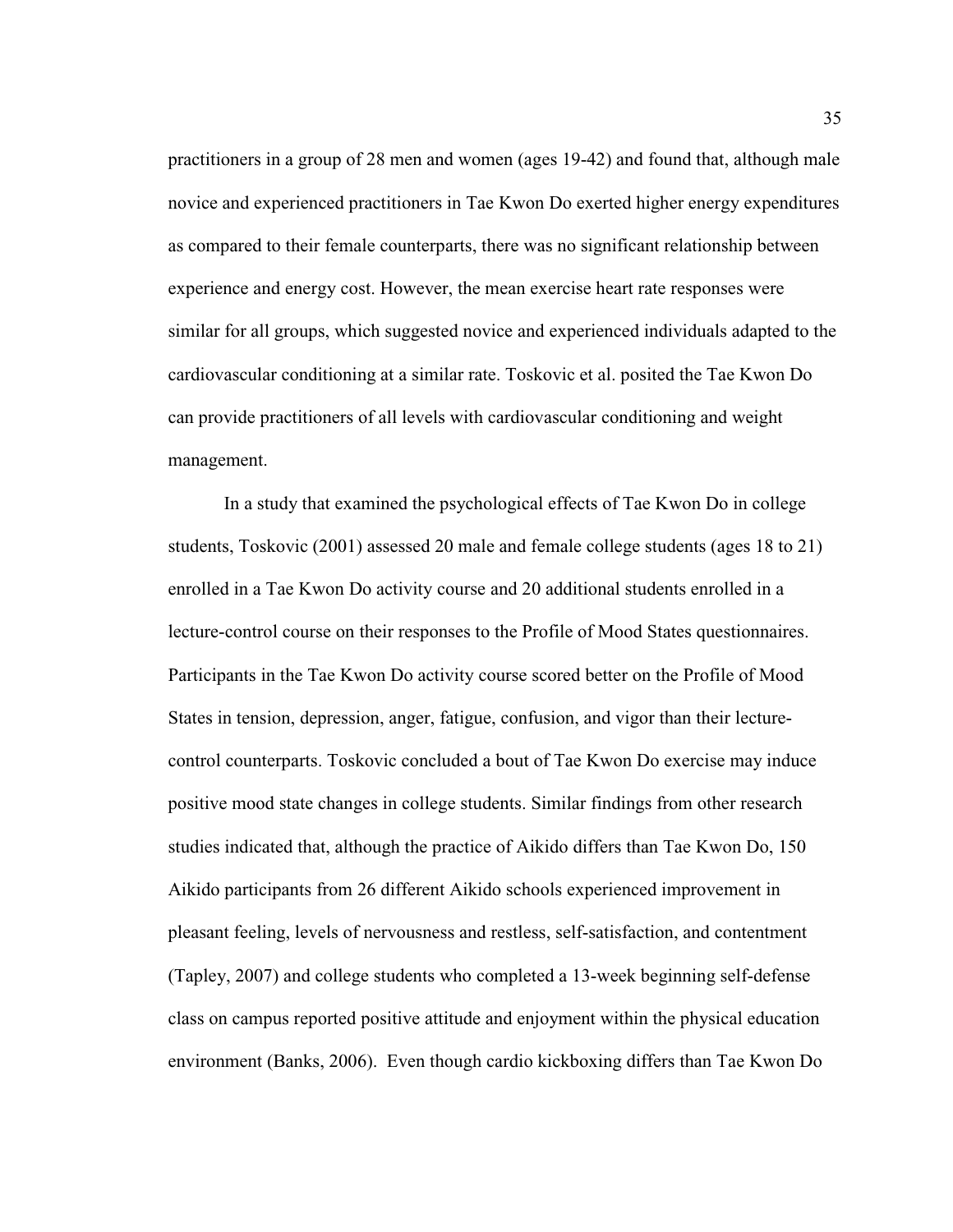or Aikido, martial-art movements, in general, may enhance individual performers' physiological and psychological health (Winkle & Ozmun, 2003, p. 29).

# *Cardio Spinning (Indoor Cycling)*

 Cardio spinning represents a cardiorespiratory-fitness activity that requires participants to pedal on a stationary bicycle to high-intensity music and instructor's motivational words (Caria, Tangianu, Concu, Crisafulli, & Mameli, 2007, p. 421), which has gained in popularity as a choreographed group exercise during the last decade (Battista, Foster, Andrew, Wright, Lucia, Alejandro, & Porcari, 2008). Spinning exercises aim to increase cardiovascular function and tone the major muscle groups in the lowerbody (Cook & D'Almeida-Cook, 2008). The spinning bicycles consist of a weighted flywheel in the front to create a simulation of riding a regular bicycle (Kory  $\&$ Seabourne, 1999; Peters, 1985). The spinning bicycles also allow individual riders to adjust the tension according to their comfort levels. A typical spinning exercise class provides approximately 50 to 60 minutes of multiple intensive routines designed to challenge participants' cardiovascular and lower-body muscular endurance. Because research studies on cardio spinning are limited, the researcher also included peerreviewed journal articles related to the training effects of indoor cycling.

 Two research studies on cardio spinning suggested indoor cycling represents a compatible fitness activity for physically-fit individuals because of the high intensity and cardiovascular conditioning involved during an exercise bout (Battista, Foster, Andrew, Wright, Lucia, Alejandro, and Porcari, 2008; Caria, Tangianu, Concu, Crisafulli, & Mameli, 2007). For instance, Caria et al. evaluated spinning instructors' metabolic and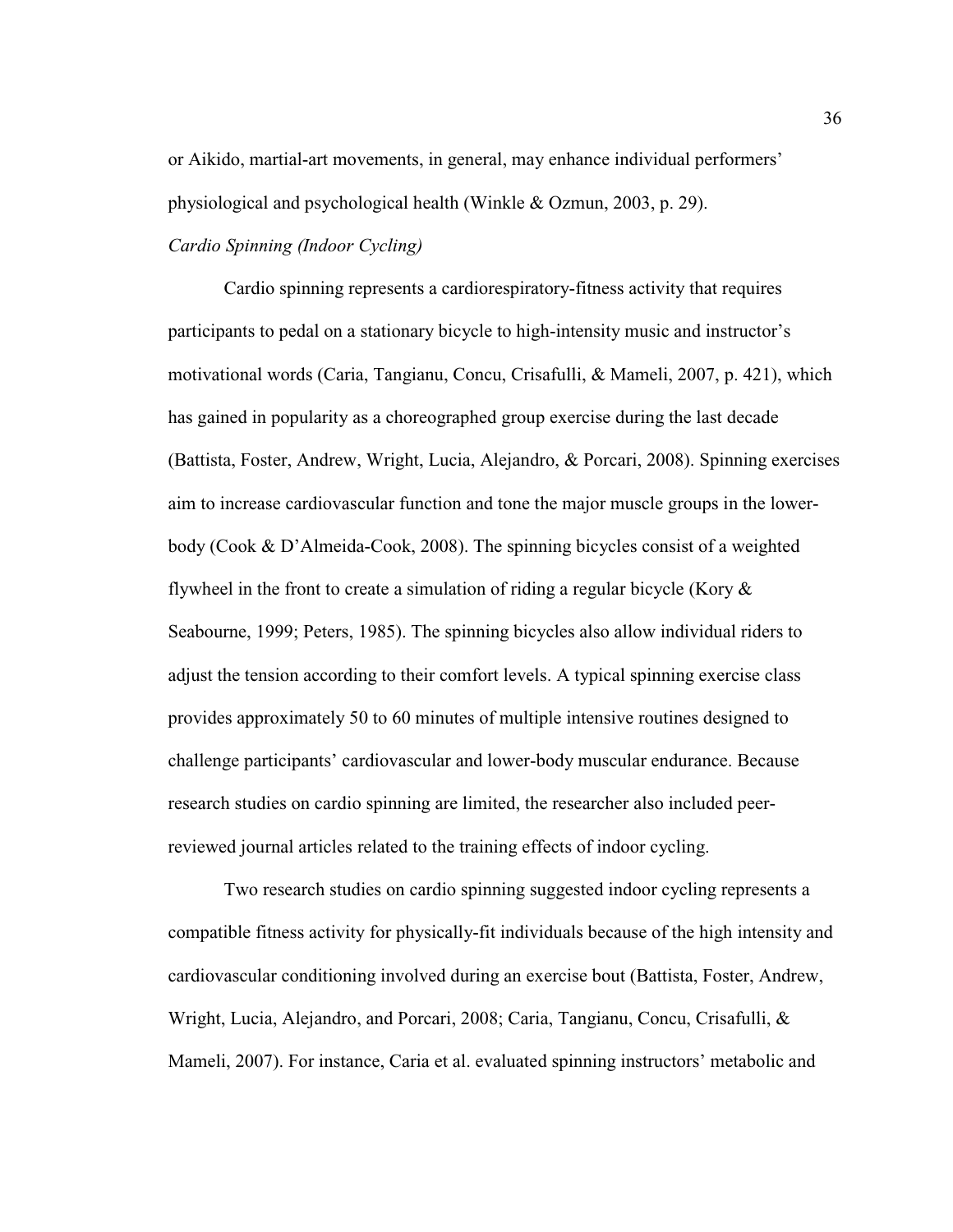cardiovascular responses (6 males, age  $30 \pm 4.8$  years; 6 females, age  $34 \pm 6.3$  years) during a standard 50-minute class. The results showed both male and female spinning instructors increased in mean power output, heart rate, and oxygen uptake in response to increasing exercise intensity, which ranged from moderate to very heavy. Battista et al. reported similar findings in physiological responses of 20 healthy female participants who participated in indoor cycling classes for 40 sessions, 45 and 35 minutes. The data analysis showed participants improved in  $VO<sub>2</sub>$  max and heart rate as the intensity levels increased during the exercise bouts, which suggested indoor cycling activities require intensive training mode to elicit positive physiological responses and, therefore, might not be suitable for untrained individuals.

 In contrast, Ziemba, Chwalbinska-moneta, Kaciuba-Uscilko, Kruk, Krzeminski, Cybulski, and Nazar (2003) observed physiological responses in 12 sedentary males (average age of 22) participating in a 3-week ergometer training at  $70\%$  VO<sub>2</sub>max, 45 minutes per day, 3-4 times a week. The authors recorded the participants' exercise heart rate, oxygen uptake, and electrical activity of motor units (EMG) of the rectus femoris, biceps femoris, soleus, and trapezius. After 3 weeks of training, all participants demonstrated improvement in maximal work load and oxygen uptake. The findings showed rectus femoris muscle demonstrated the highest EMG amplitude as opposed to the auxiliary muscles of biceps femoris, soleus, and trapezius, which suggested that participants utilized the rectus femoris as the primary muscle during the ergometer training sessions. The findings also indicated participants' resting and submaximal heart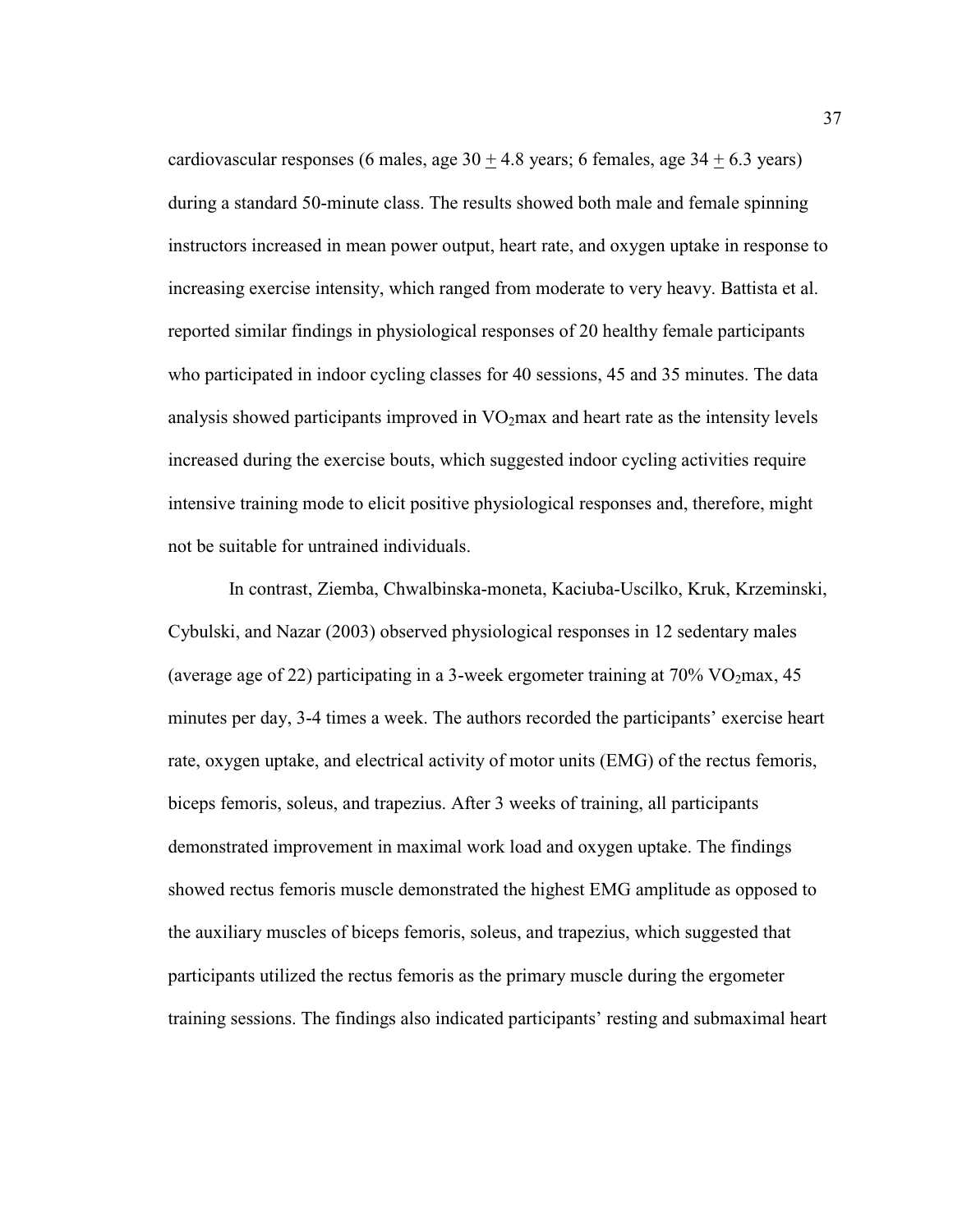rates decreased in parallel with increased physical activity. Ziemba et al.'s study suggests cycling exercise may enhance sedentary males' physiological condition.

 The type of indoor cycle may determine the difference in developing simultaneous enhancement in aerobic conditioning and muscular strength. For example, in a study by Van Zant and Bouillon (2007), 28 recreationally-trained adult participants (9 men, 19 women) trained 3 days per week for 9 weeks with progression from 25 to 45 minutes per session. The participants were randomly assigned to either a strength cycle training (SCT) or a standard Monark cycle training (MCT) group. SCT represented a friction-braked ergometer aimed to develop muscular strength with different cycling modes involving a unified single-action crank in which the independent pedals work concurrently during a cycling session. Although the SCT group showed increases in aerobic functioning and lower-extremity muscular strength, these functional changes mirrored those in the standard cycle ergometer training. The findings suggest cycling exercise, in general, could offer individual practitioners benefits in cardiovascular conditioning and muscular leg strength.

 Jackson, Hickey, and Reiser (2007) also reported strength improvement of trained cyclists following a 10-week training program. Twenty-three trained club-level cyclists were assigned to one of the three groups: High resistance/low repetition (H-Res), low resistance/high repetition (H-Rep), or cycling-only. All three groups followed the same training plan with the exception of augmented resistance training for H-Res and H-Rep. Comparisons of pre- and post- tests of maximum strength exercises in the lowerextremity muscles indicated both H-Res and H-Rep demonstrated significant gains in all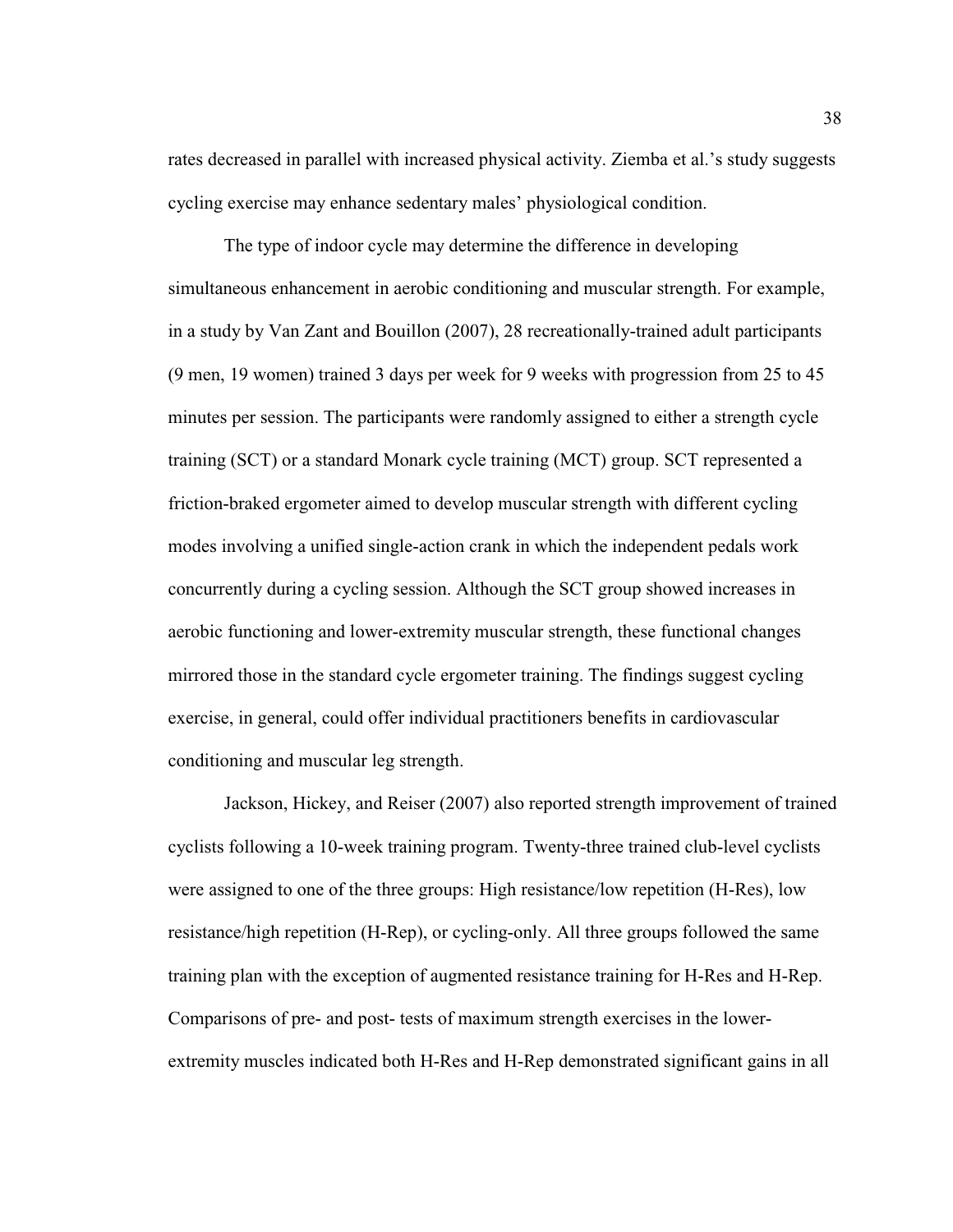four resistance exercises with the H-Res group experiencing significantly greater gains in leg-press exercises; however, results showed no significant differences in lactate values or economy among the three groups during the training sessions, which suggested neither H-Res nor H-Rep training method provided an advantage in performance as compared to cycling only.

 Because cardio spinning involves multiple sprint intervals during a bout of exercise, the cycling activities may require individual practitioners to generate peak power at certain resistance levels. Glaister, Stone, Stewart, Hughes, and Moir (2007) examined the influence of endurance training on multiple sprint cycling performance and found increases in mean power output in college students who cycled for 20 minutes per day, 3 times a week, for 6 weeks at 70% of the power output. Klika, Alderdice, Kvale, and Kearney (2007) also reported similar results in measuring power outputs of middleaged subjects performing biweekly indoor stationary cycling for 8 weeks and, therefore, concluded a biweekly power-based training program can induce fitness changes. Even though several studies suggested cardio spinning may be suitable for physically fit individuals (Battista, Foster, Andrew, Wright, Lucia, Alejandro, and Porcari, 2008; Caria, Tangianu, Concu, Crisafulli, & Mameli, 2007), other studies on indoor cycling indicated sedentary adults (Ziemba, Chwalbinska-moneta, Kaciuba-Uscilko, Kruk, Krzeminski, Cybulski, & Nazar, 2003) and college students (Glaister, Stone, Stewart, Hughes, & Moir, 2007) may also develop similar fitness gains.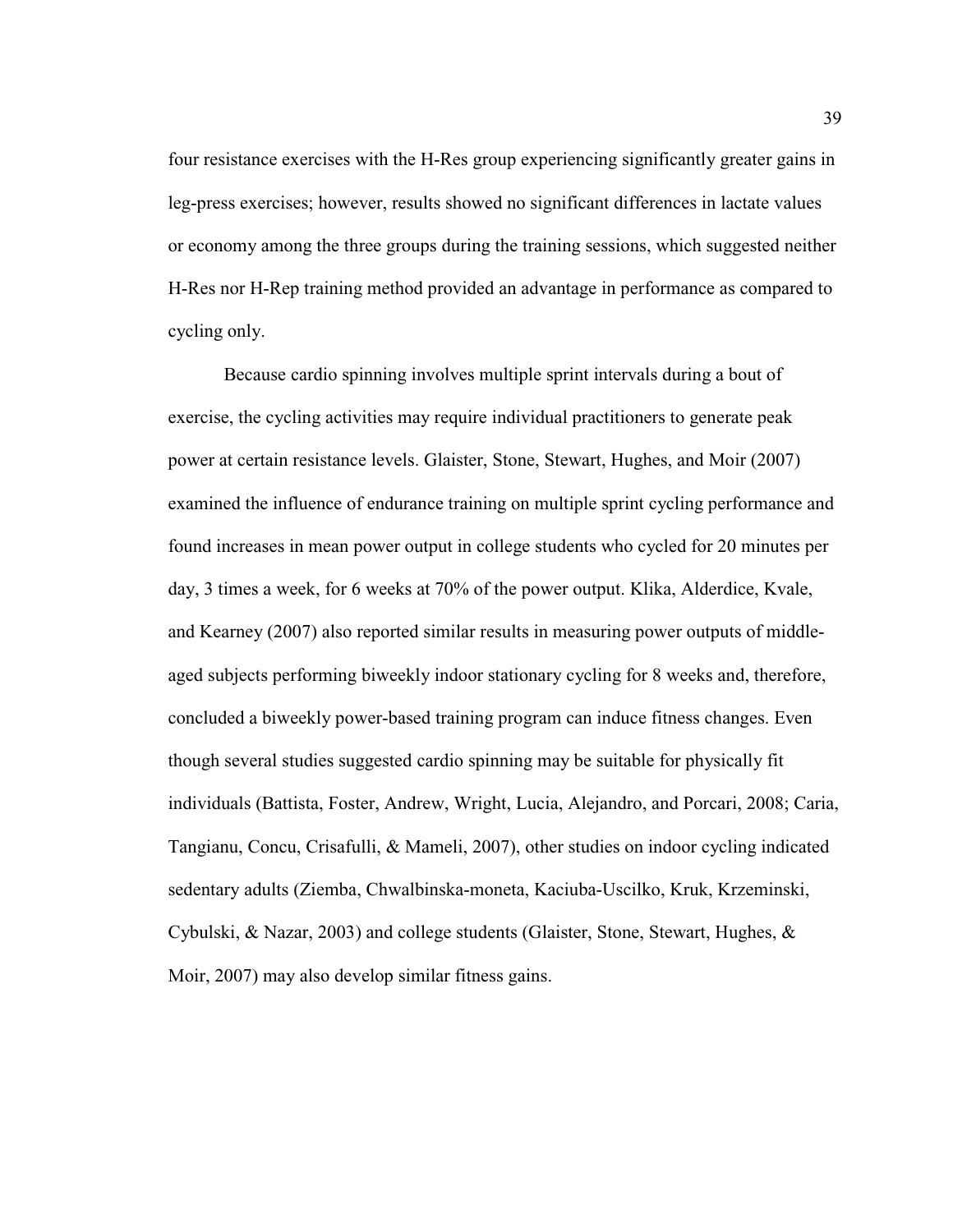# *Step Aerobics*

 Step aerobics represents a cardiorespiratory exercise requiring participants to perform repeated step activities on an elevated platform with the accompaniment of highintensity music (Mazzeo, 2006). Specifically, step aerobics utilizes a polyurethane and rubber tread platform which ranges in height from four to ten inches (Pryor & Kraines, 1999). Step routines emphasize and shape major muscle groups of the lower as well as upper body when exercise activities involve weights. Depending on the class or participants' skill levels, the typical tempo ranges from 125 to 140 beats per minute. Step aerobics derived from the concepts of *aerobic dance* and *jazzercise* in the late 1960s, which gained in popularity in the mid 1970s as more classes were offered across the nation to individuals of different age groups (Mazzeo, p. 49). Several research studies have shown the benefits of step aerobics participation (Darby, Marsh, Shewokis,  $\&$ Pohlman, 2007; Kin-Isler, Kosar, & Korkusuz, 2001; Kraemer, Keuning, Ratamess, Volek, McCormick, Bush, Nindl, Gordon, Mazzetti, Newton, Gomez, Wickham, Rubin, & Hakkinen, 2001; Hale & Raglin, 2002; Sutherland, Wilson, Aitchison, and Grant, 1999), while two studies indicated contrary findings to step aerobics (Kin-Isler & Kosar, 2006; Koenig, Jahn, Dohmeier, & Cleland, 1995).

 One study suggested the height of the platform may determine the intensity or fitness challenge for the participants. Sutherland, Wilson, Aitchison, and Grant (1999) suggested there is a correlation between platform height in step aerobics and physiological responses in 10 healthy, female subjects. The participants performed a 40 minute Uni-Step routine on three different platform heights of 6, 8, and 10 inches.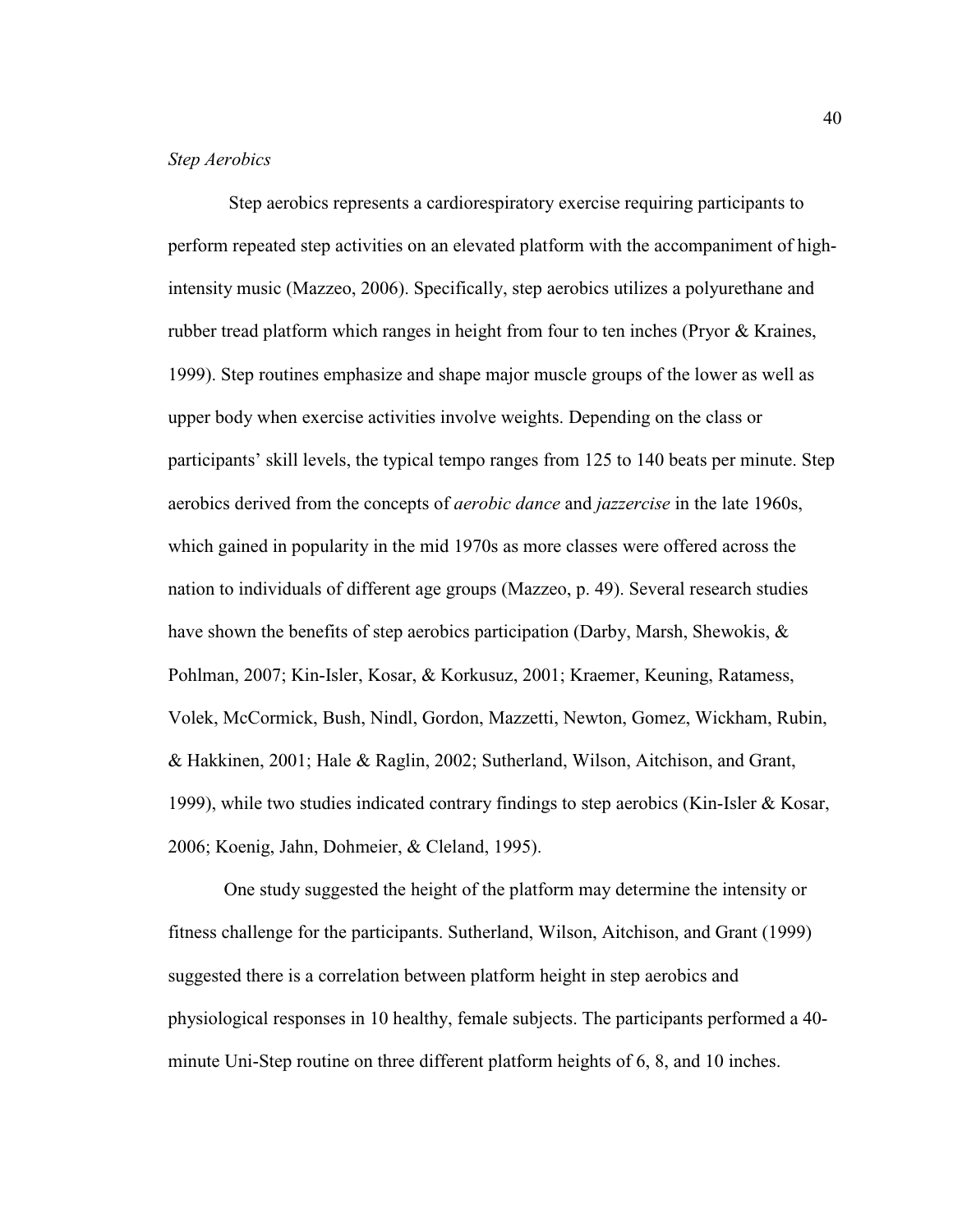Sutherland et al. utilized a treadmill protocol to measure the participants' oxygen uptake and maximum heart rate. The results indicated participants performing step routine on the 10-inch platform height elicited the highest mean intensity for  $\sqrt{0.296}$  and mean percent heart rate (70.1%) as compared to lower two step heights. The findings, therefore, suggest improvement in cardiovascular fitness may depend on the platform height in step aerobics.

 In contrast, other research studies indicated the combination of exercise movements in bench-step aerobics could offer step practitioners achievements in maximal physiological responses and muscular strength (Kraemer, Keuning, Ratamess, Volek, McCormick, Bush, Nindl, Gordon, Mazzetti, Newton, Gomez, Wickham, Rubin, & Hakkinen, 2001; Darby, Marsh, Shewokis, & Pohlman, 2007). For instance, Darby et al. reported 18 female aerobic step participants  $(20.7 + 1.5$  years) improved in maximal heart rate following maximal graded step exercises. Kraemer et al. also reported similar findings in healthy and active female participants performing a combination of upper and lower body resistance exercises in step aerobics. Thirty-five female participants were randomly assigned to four different groups: (a) 25 minutes of bench-step aerobics only (SA25), (b) a combination of 25 minutes of bench-step aerobics and a multiple-set of upper and lower-body resistance exercise program (SAR), (c) 40 minutes of bench-step aerobics only (SA40), and (d) control group performing daily-living activities. Although all groups showed improvements in physiological responses, only the SAR group demonstrated the greatest increases in muscular endurance, muscular strength, and oxygen consumption.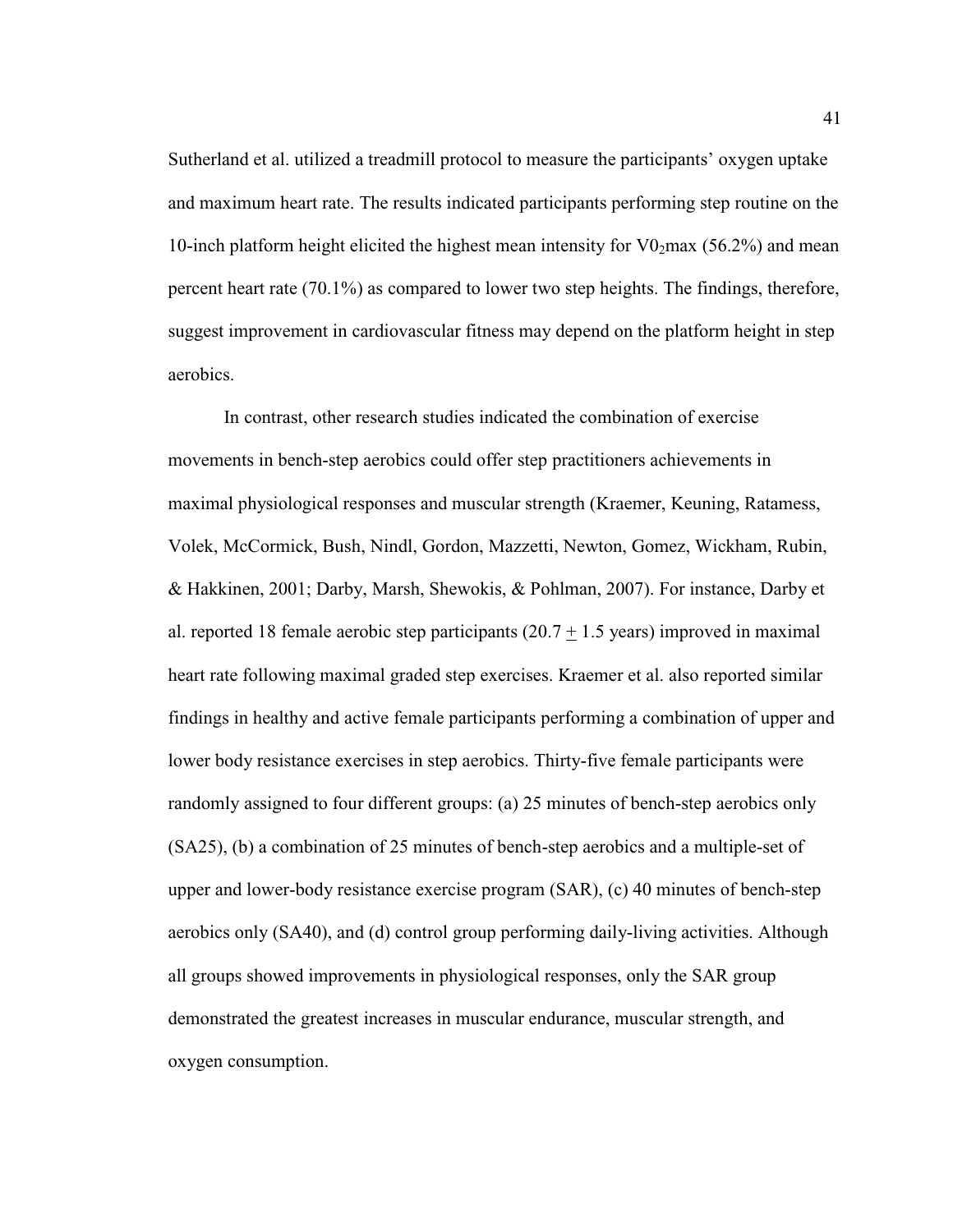Findings after 8 weeks of step aerobics exercises have shown a reduction in anxiety (Hale & Raglin, 2002) and lipid levels (Kin-Isler, Kosar, & Korkusuz, 2001) in participants. Hale and Raglin assessed 42 adults enrolled in either an introductory level resistance training class or step aerobic exercise class at Weeks 1, 4, and 8. Participants were assessed immediately prior to and 5 minutes following 50-minute exercise sessions between 70-80% intensity. The results indicated both exercise conditions of step aerobics and resistance training demonstrated decreases in state anxiety, thereby suggesting step aerobics exercises could offer similar psychological health benefits as resistance training. In addition, Kin-Isler, Kosar, and Korkusuz reported reduction in levels of serum lipids and lipoproteins following an 8-week step aerobics exercise. Forty-five sedentary female college students were randomly assigned to one of the three groups: (a) step aerobics, (b) aerobic dancing, and (c) control group. Even though differences were found among the 3 groups, only the step aerobics showed significant improvement in high-density lipoprotein (good cholesterol) level as compared to the control group. Kin-Isler, Kosar, and Korkusuz, therefore, concluded step aerobics training can assist female college students in managing their lipid and lipoprotein levels.

 On the contrary, two research studies reported step aerobics failed to show improvements in physical fitness ( Kin-Isler & Kosar, 2006; Koenig, Jahn, Dohmeier, & Cleland, 1995) and physiological responses (Kin-Isler & Kosar). Koenig et al. examined the effects of bench-step aerobics on muscular strength, power, and endurance in 24 healthy adults (ages 24 to 61). Thirteen participants participated in a 10-week bench-step aerobics (3 times a week for 50 minutes at 65-85% maximal heart rate), while 11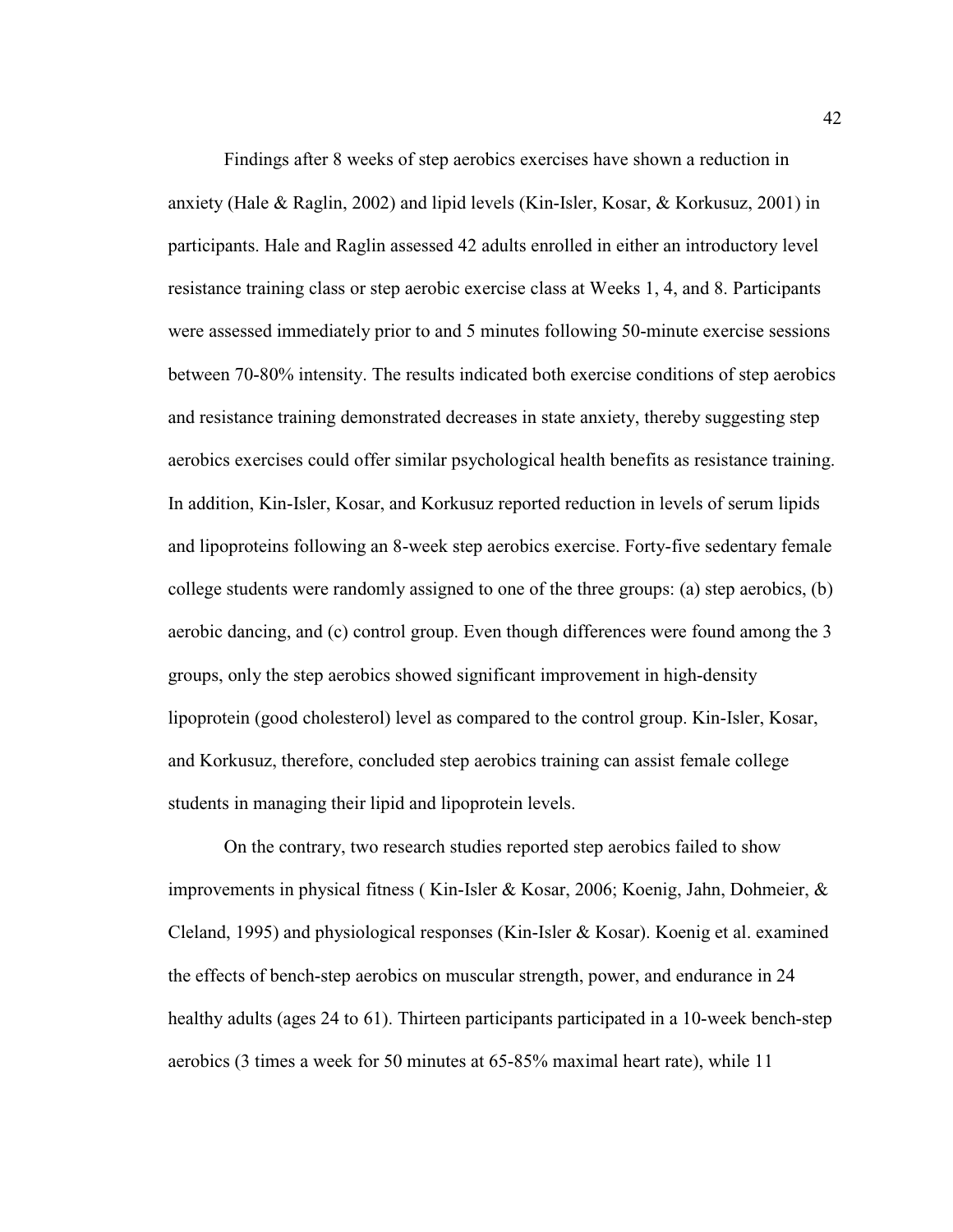participants served as the control group performing the usual daily activities.

Comparisons of pre- and post tests revealed no significant changes in the exercise group and control groups for all parameters, which suggested bench-step aerobics failed to show improvements in muscle strength, power, or endurance.

Kin-Isler and Kosar also reported 10 weeks of step aerobics showed no significant improvements in muscular strength, body weight, body fat percentage, and lean body mass in college students. Participants in the step-aerobic group, however, demonstrated improvement in mean power and vertical jump test as compared to the control group. Because of the disparate findings reported from several studies regarding the benefits of participating in step aerobics, physical education programs may want to reexamine the instructional techniques or purpose of offering step aerobics to students on campus.

# Related Research Studies

 Perceptions of physical education and curriculum development in physical education were also included in the literature review because both topics related to the nature of the study. College student perceptions of physical education courses could provide the rationale or motive for student retention in physical activity courses, while research studies on curriculum development may offer strategies or ideas for implementing nontraditional physical activity courses in community college physical education programs.

# *Students' Perceptions of Physical Education*

 Although college physical education and health courses offer students ideas and techniques to enhance their overall wellness (Armstrong, O'Bryant, & Costa, 2002;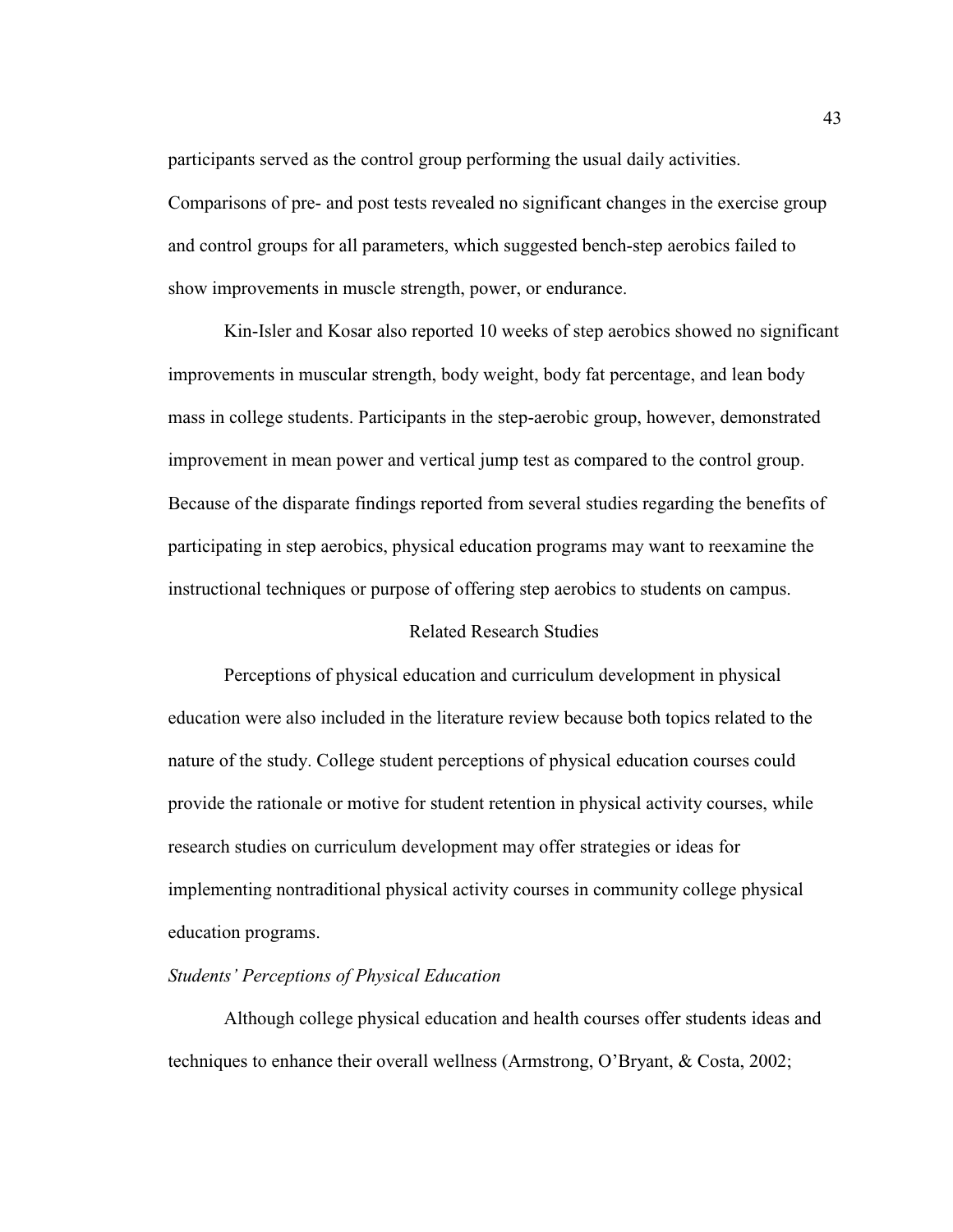Hildebrand & Johnson, 2001; Jenkins, Jenkins, Collums, & Werhonig, 2006; Mack & Shaddox, 2004; Reed & Bertelsen, 2003), student enrollment in college physical education courses may depend on the individuals' perceptions of fitness, exercise, and health. Students' positive or negative perceptions of physical education may derive from their past experiences in physical activity or health courses. Hildebrand and Johnson surveyed 812 college undergraduates to measure the participants' perceptions and motives for enrolling in physical education at a university. Survey results revealed college students continue to enroll in physical education courses because of their previous quality experiences in high school physical education. The findings suggested high school physical education programs should consider implementing curricula similar to the college level as a means to encourage student participation in physical education.

 Crawford, Greenwell, and Andrew (2007) reported similar findings from surveying 300 college students. The findings indicated students' perceived quality of instruction indicated a strong predictor of satisfaction and presented an influential factor in student retention. In addition, Armstrong, O'Bryant, and Costa reported quality instruction represented an influential factor, along with skill development or enhancement of knowledge, as prominent reasons for enrolling in sport, fitness, and health courses.

 College students may develop positive perceptions toward physical activity and exercise following enrollment in personal wellness classes. Mack and Shaddox (2004) surveyed 1,625 undergraduate students on the first and last day of a personal wellness class and reported students improved in short-term attitudes after completing the course.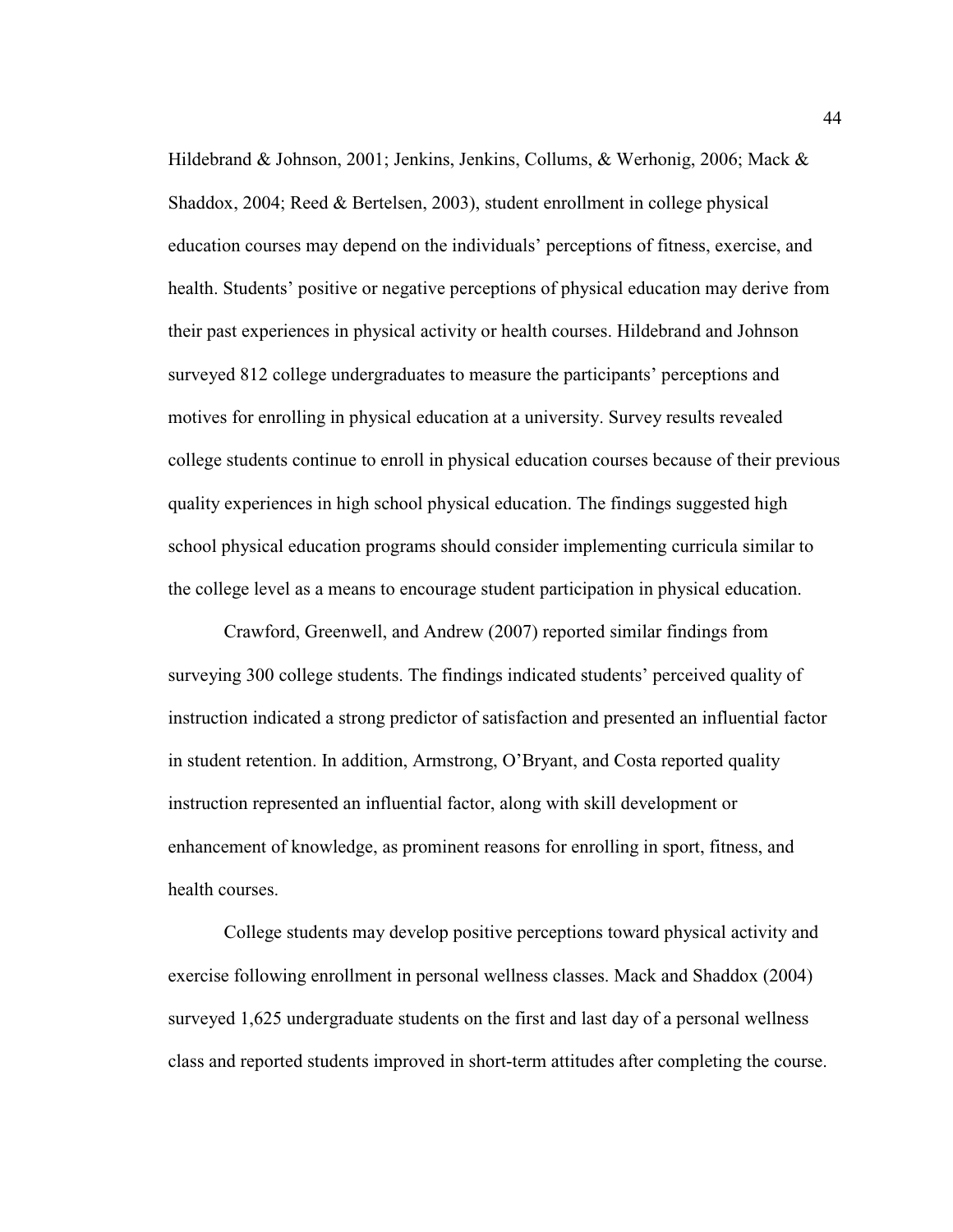McCormick and Lockwood (2006) also indicated students enrolling in a required Lifetime Wellness course at a university campus improved their perceptions and knowledge of physical education and wellness. Five hundred college students in 20 sections of Lifetime Wellness classes completed pre and post perception and pre and post knowledge surveys. The survey results showed higher post perception and post knowledge scores for all wellness topics.

 On the other hand, Jenkins, Jenkins, Collums, and Werhonig (2006) indicated differences in student perceptions of conceptual physical education activity course. They gathered written responses from 157 college undergraduates from 10 conceptual physical education courses provided written responses to the authors' questions. Curriculum, instructor, and social environment emerged as themes in the findings and were identified as contributing factors in students' positive or negative perceptions of conceptual physical activity classes. Physical fitness testing/assignments, instructional quality, and social interaction represented positive perceptions, whereas negative perceptions comprised classroom management, class schedule, and poor teamwork. Jenkins et al. suggested conceptual physical education courses should emphasize improvement in the social environment in order to enhance student perceptions. Overall, studies reported college students' perceptions of and knowledge in physical education may depend on their experiences in physical-education courses and these positive perceptions may enhance student retention and enrollment. These related concepts from the literature also provided ideas and strategies for the use of the quantitative method which is presented in chapter 3.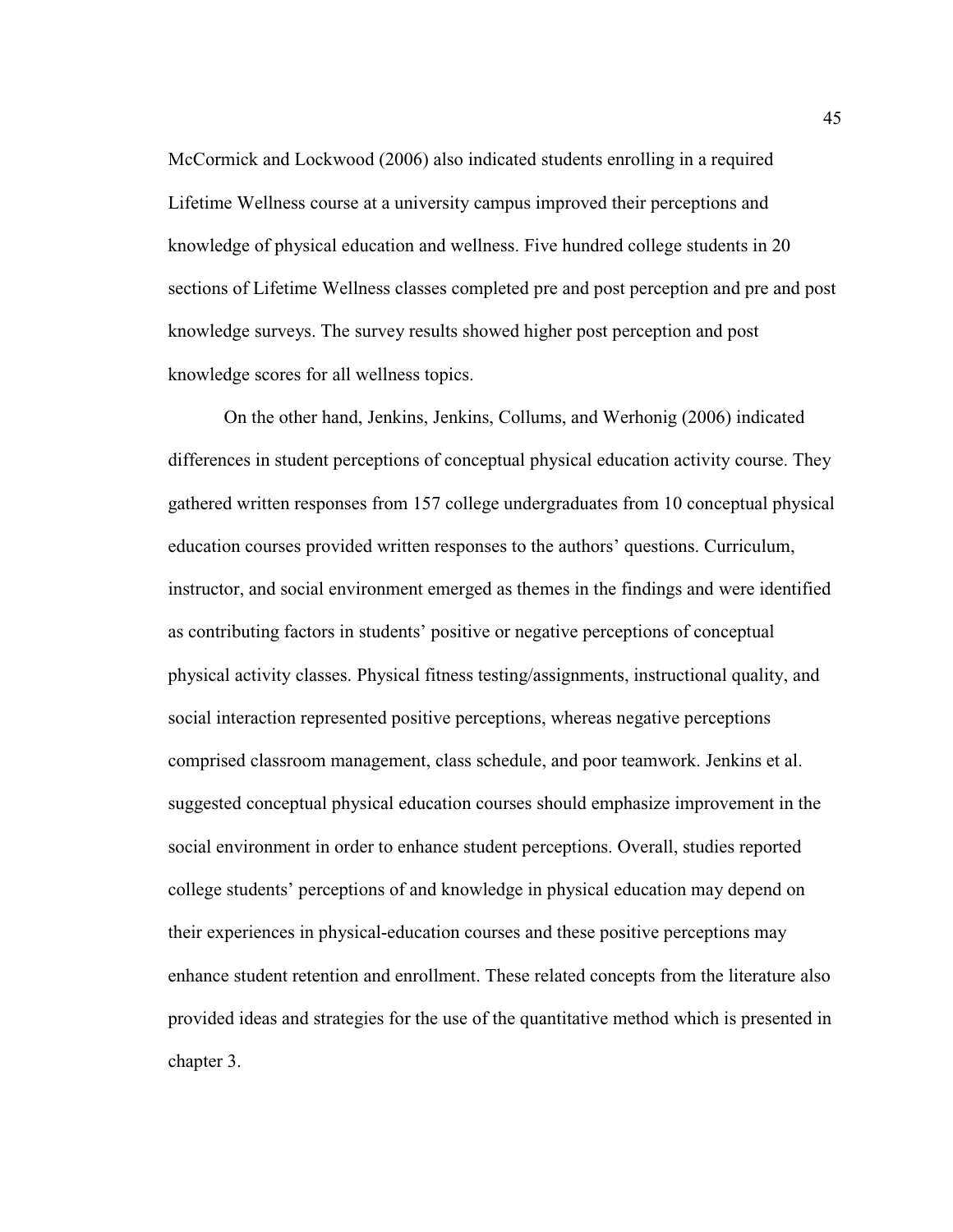## *Curriculum Development*

 Curriculum development represents a relevant topic in this literature review because of the theoretical framework related to educational change and its potential to contribute to social change. Several research studies have focused on curriculum development and curriculum change in physical education (Coulon & Reif, 1994; Kirk & Macdonald, 2001; Johns, 2005; Macdonald, 2003; Penney & Jess, 2004). Although Coulon and Reif examined the effect of curriculum development on instructional skills of classroom teachers instructing physical education at the elementary level, their study may provide insight and ideas for developing physical education curriculum in community colleges. Coulon and Reif videotaped five elementary school teachers at baseline or precurriculum intervention and curriculum intervention points to examine the effectiveness of curriculum change in physical education. The curriculum intervention included: (a) selecting a curriculum model that reflected the district's needs, (b) developing appropriate activities to meet the goals and objectives, (c) training five participants in the implementation of the new curriculum, and (d) evaluating the effect of the new curriculum on the instructional behaviors of the five participants. Video and data analyses showed the volunteer classroom teachers succeeded in changing their previous curricula and applying the new curriculum in their physical education classes.

 Kirk and Macdonald (2001) also suggested physical educators should assert their *voice* (p. 551) and demonstrate ownership of curriculum change; in other words, they argued teachers should assert themselves by voicing the perpetual curriculum problems that need reformation. Macdonald (2003), however, indicated the process of curriculum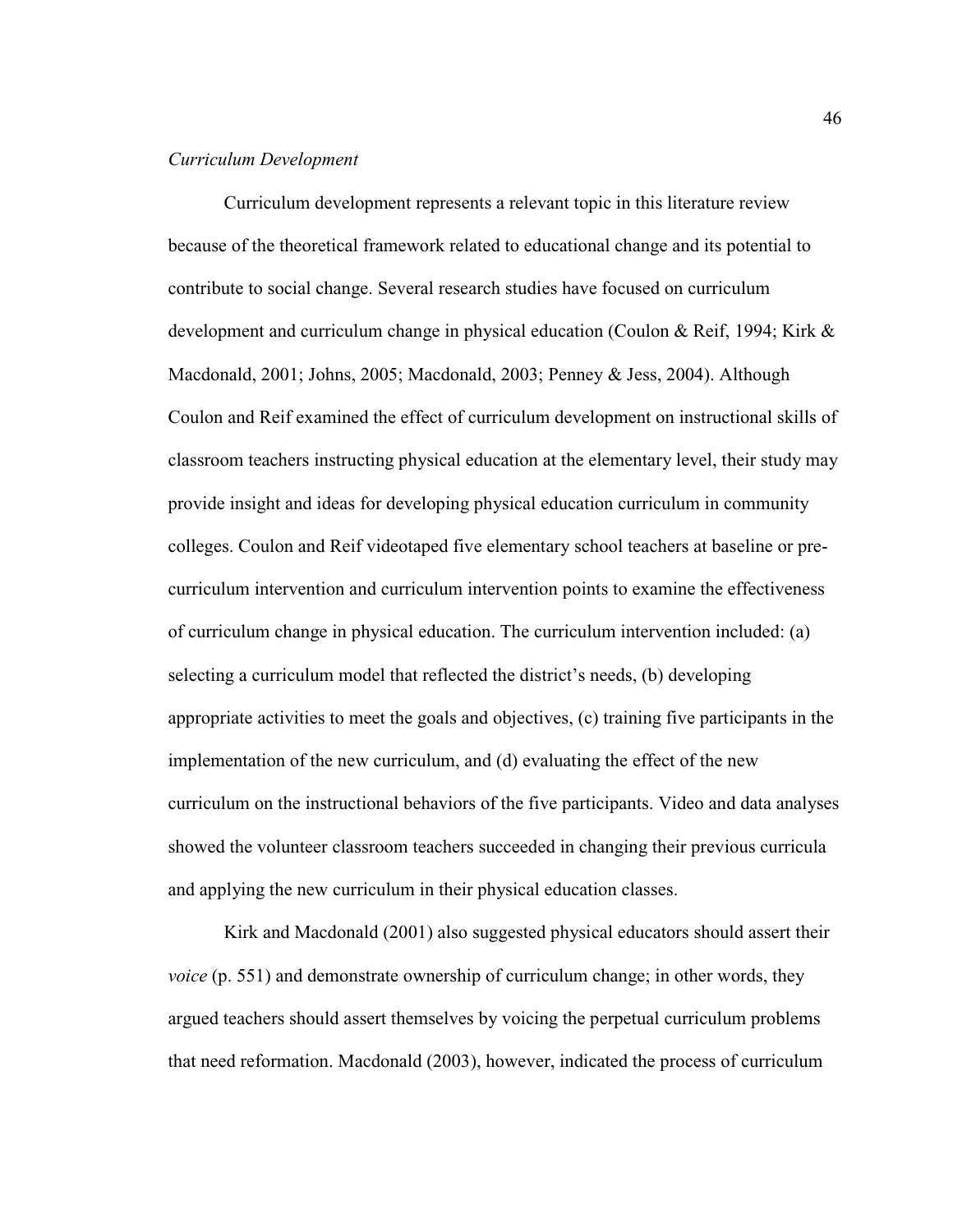reform in physical education often includes several approaches to implement a new curriculum such as top-down, bottom-up, and partnership. The top-down model suggests teachers and schools represent the subordinates to administrators and curriculum writers, whereas the bottom-up model indicates the opposite approach with innovative ideas for curriculum change deriving from schools and teachers. The partnership model, on the other hand, represents a new model of curriculum reform that involves different levels of personnel. Macdonald argued that, although curriculum change models could create challenges for schools and teachers to implement new curriculum, the primary focus should shift toward students or consumers and their preferences in contemporary physical activity. Ultimately, meaningful curriculum reform should include two critical questions: (a) who are the young people in schools? and (b) what, where, and how do they learn? Because this study intended to encourage community college administrators and curriculum development leaders to develop and offer new courses in physical education to students who might be reluctant to enroll in a sport-related course (Ballard & Chase, 2004; Dejager, 2006; Hedlund, 1990), these related studies can provide chairpersons/deans and faculty in community college physical education programs with strategies and ideas to implement curriculum change.

 Chen and Ennis (2004) argued physical education needs curriculum reform because of the increasing numbers in U.S. obesity and obesity-related diseases caused by sedentary lifestyle. Physical education curriculum should focus on student achievement motivation as a means to increase students' physical activity participation. Penney and Jess (2004) also contended curriculum development in physical education should aim to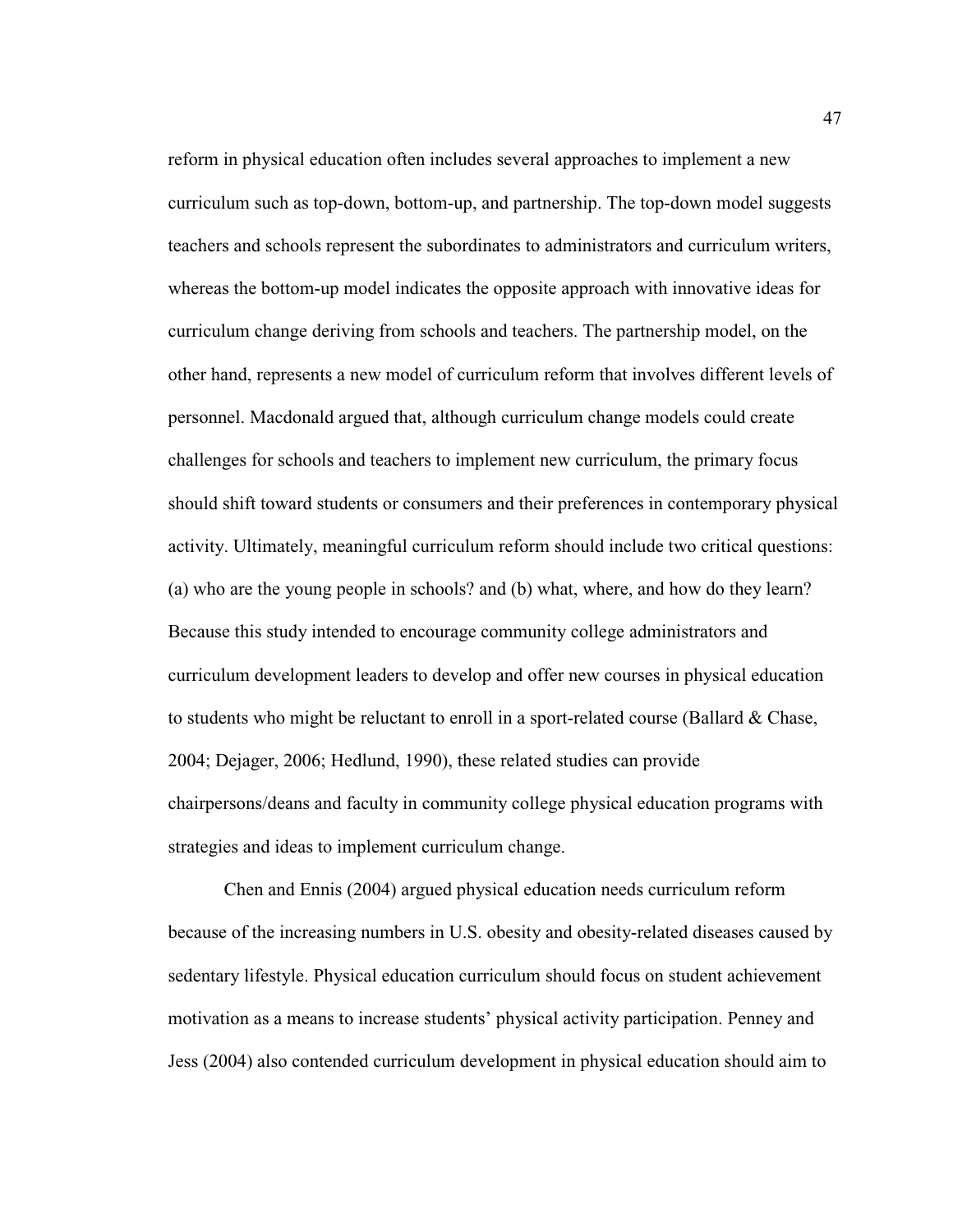promote active lifestyle and physical wellness to possibly enhance students' interest in learning the benefits of engaging in physical activity. The lessons in the physical education curriculum, therefore, should reflect individuals' diverse activity demands, needs, and interests. Penney and Jess suggested lifelong physical activity represents a holistic concept involving four dimensions: Functional physical activity, recreational physical activity, health-related physical activity, and performance-related physical activity. Functional physical activity indicates the demands of everyday work and home life, while recreational physical activity connotes leisure interests; thus, curriculum development in physical education may require physical educators to assert their ideas in implementing reform to continue promoting lifelong physical activities for students; however, curriculum reform may depend on the decision-making format processes used within the institution.

# Theories of Educational Change

 Because this study intended to examine the potential shift from traditional to nontraditional curricula in community college physical education programs, the literature review included theories of educational change. The works of Fullan (2007), Schlechty (1997), Sarason (1971), and Rowley and Sherman (2001) offered different perspectives pertaining to the process of educational change in higher education and their perspectives of educational change provided the framework for this study.

 Fullan (2007) posited changes in beliefs and values represent the primary dimensions that achieve effective changes in education; that is, changes in educational programs require the understanding of new concepts and approaches prior to committing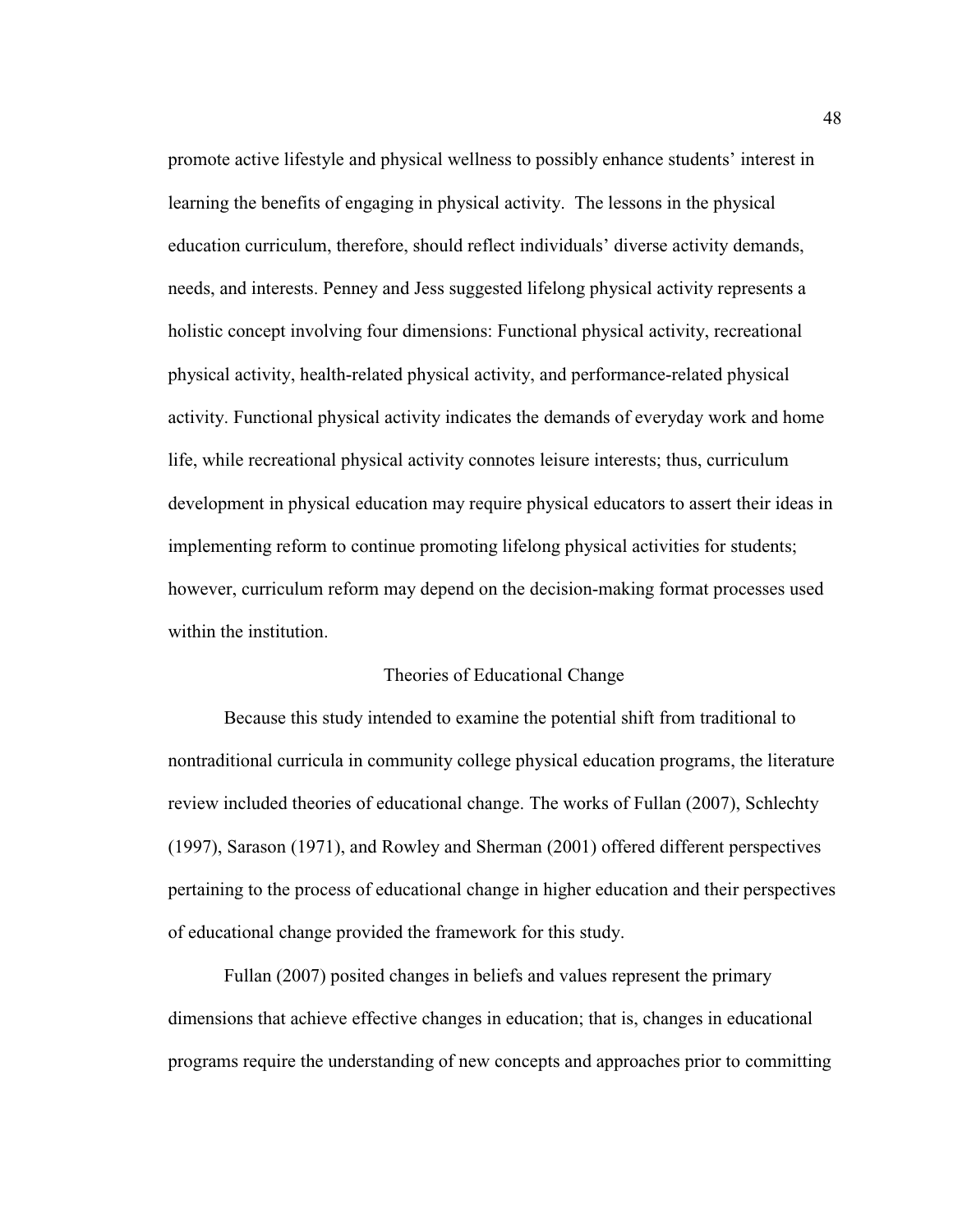to the change process. Schlechty (1997) also argued that beliefs indicate the initial stage in implementing educational reform because a belief statement provides a motivational message or intention to act upon the change. Fullan, however, suggested altering an educator's beliefs may challenge the individual's educational core values and, therefore, the disparate perspectives may create barriers for individual educators to accept change. As a possible solution to ensure commitment toward reform, Schlechty proposed the implementation of a strategic development plan that connects beliefs to vision, mission, goals, and actions. Because beliefs represent a basic concept, vision statements provide educators with a potential outlook or possible realization of the intended change. Vision statements, therefore, could influence the mission statements since the latter require a compelling vision statement to initiate or command action; in other words, mission statements consist of specific goals for initiating action or change. Schlechty further suggested educational leaders who intend to promote educational change should apply beliefs, values, mission, goals, and action in answering four key questions: (a) why is change needed?, (b) what kind of change is needed and what will it mean for us when the change comes about?, (c) is what we are being asked to do really possible?, and "what skills do we need and how will they be developed?" (p. 208).

 In contrast to Fullan's (2007) and Schlechty's (1997) views regarding beliefs and values as the primary components to initiate educational change, Sarason (1971) posited the motivation to change any college program often reflects the frequent problems that exist within the university culture; that is, the expressed criticisms from campus members usually indicate the need for change in certain areas of the school. For example, recycling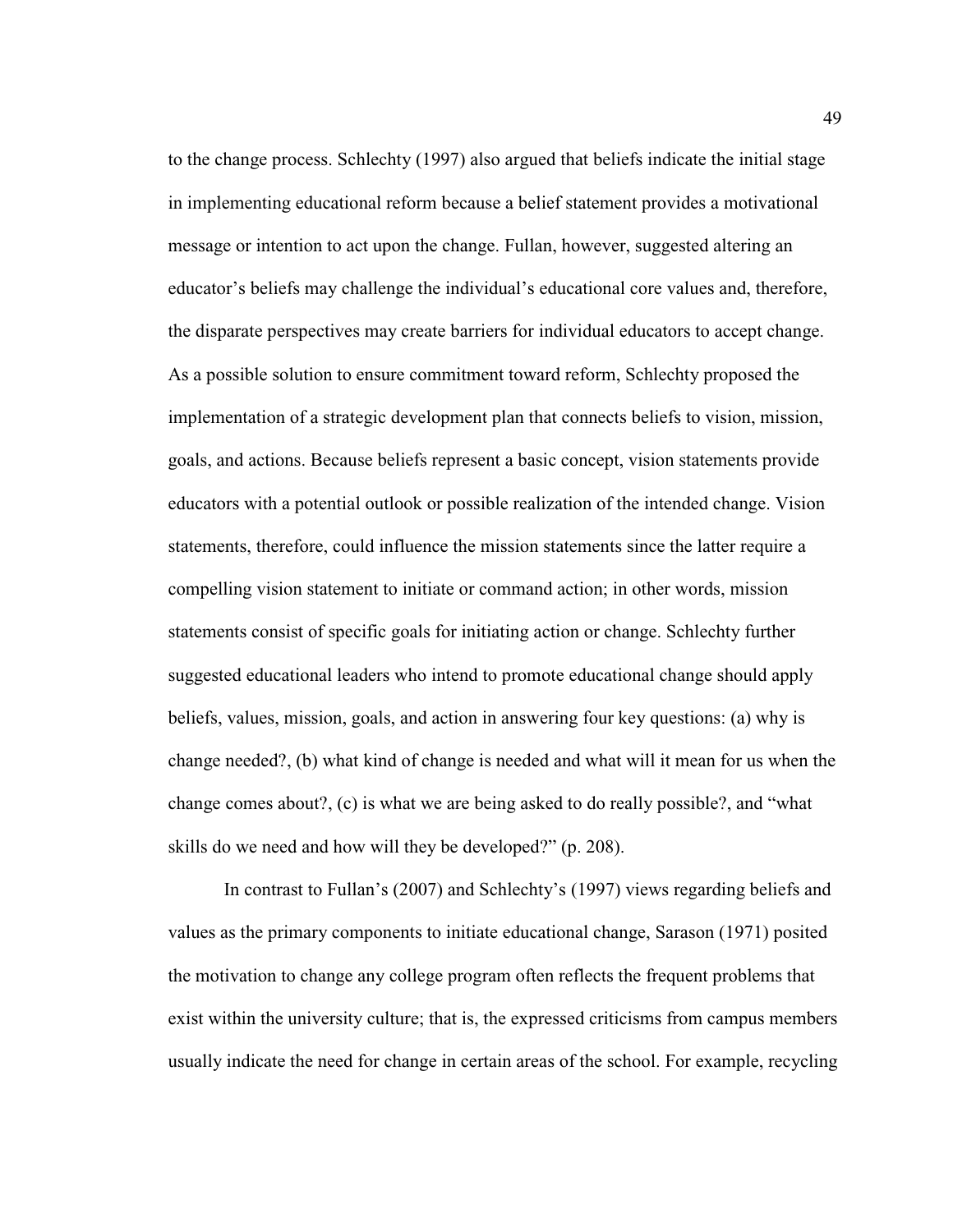outdated textbooks or integrating unsuccessful teaching techniques may represent a problem or criticism that requires change in order to focus on students' needs and interests. Although identifying the frequent problems and criticisms may prompt colleges to consider implementing educational change, the intended outcomes may indicate the primary concern in the change process.

 Fullan (2007) suggested outcomes represent a nonlinear change process and involves the progression of three phases—initiation, implementation, and institutionalization. The nonlinear process of change suggests the three phases interact continuously as a two-way communication style during the decision-making process. Phase I (initiation) represents the initial process that determines the direction of change in which the decisions often derive from multiple factors such as existence and quality of innovations, advocacy from central administration, teacher advocacy, external change agents, community pressure, and new policy. In Phase II (implementation), the attempt to implement change becomes overt during the first two or three years. The implementation stage allows teachers and administrators to evaluate the change process and, if needed, modify the protocol before institutionalizing the change. Fullan suggested the success of the implementation stage may demand several key factors, including characteristics of change, local characteristics, and external factors. The success of Phase II, then, may directly affect the progress of Phase III (continuation) in that change would either evolve permanently as part of the system, or be discarded from lack of support, funding, or interest. The findings in this study could encourage physical education programs to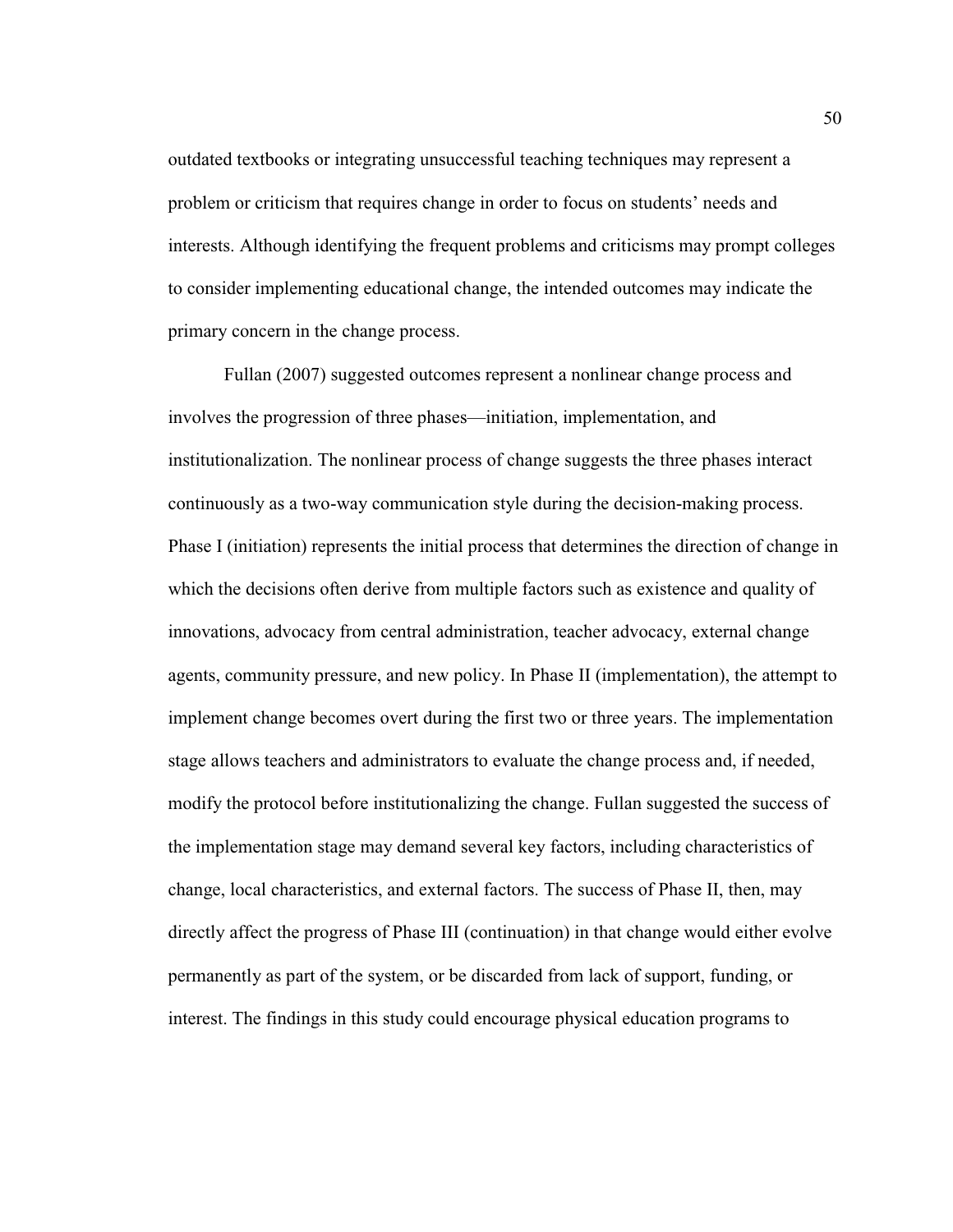initiate Phase I to begin the change process of developing and offering nontraditional physical activity courses on community college campuses.

 Even though a strategic development plan for educational change may include the essential components to clearly define the intended outcomes, Rowley and Sherman (2001) suggested implementing change in higher education depends on the institution's decision-making structure. Top-down change, for example, represents a bureaucratic model in which educational change derives directly from the power and responsibilities of administrative leaders or governing-board members; conversely, college institutions may utilize a bottom-up change to involve and encourage people throughout the organization to bring forward ideas, opinions, and potential actions for change. Although college institutions may apply either the top-down or bottom-up strategy to implement change, Rowley and Sherman proposed colleges and universities should utilize consensus change as a method to involve different levels of constituents, staff, and faculty during the decision-making process; that is, the shared governance offers everyone an opportunity to contribute toward change. Consensus change represents the most effective method in higher education because the decision derives from the majority of the people. Overall, Fullan (2007) and Schlechty (1997) shared similar approaches to implement change in education in that established beliefs provide directions to achieve the intended outcomes. Sarason (1971) suggested the motivation to change derives directly from identifying the problems or criticisms, whereas Rowley and Sherman posited the decision-making structure could affect the effectiveness of change in higher education.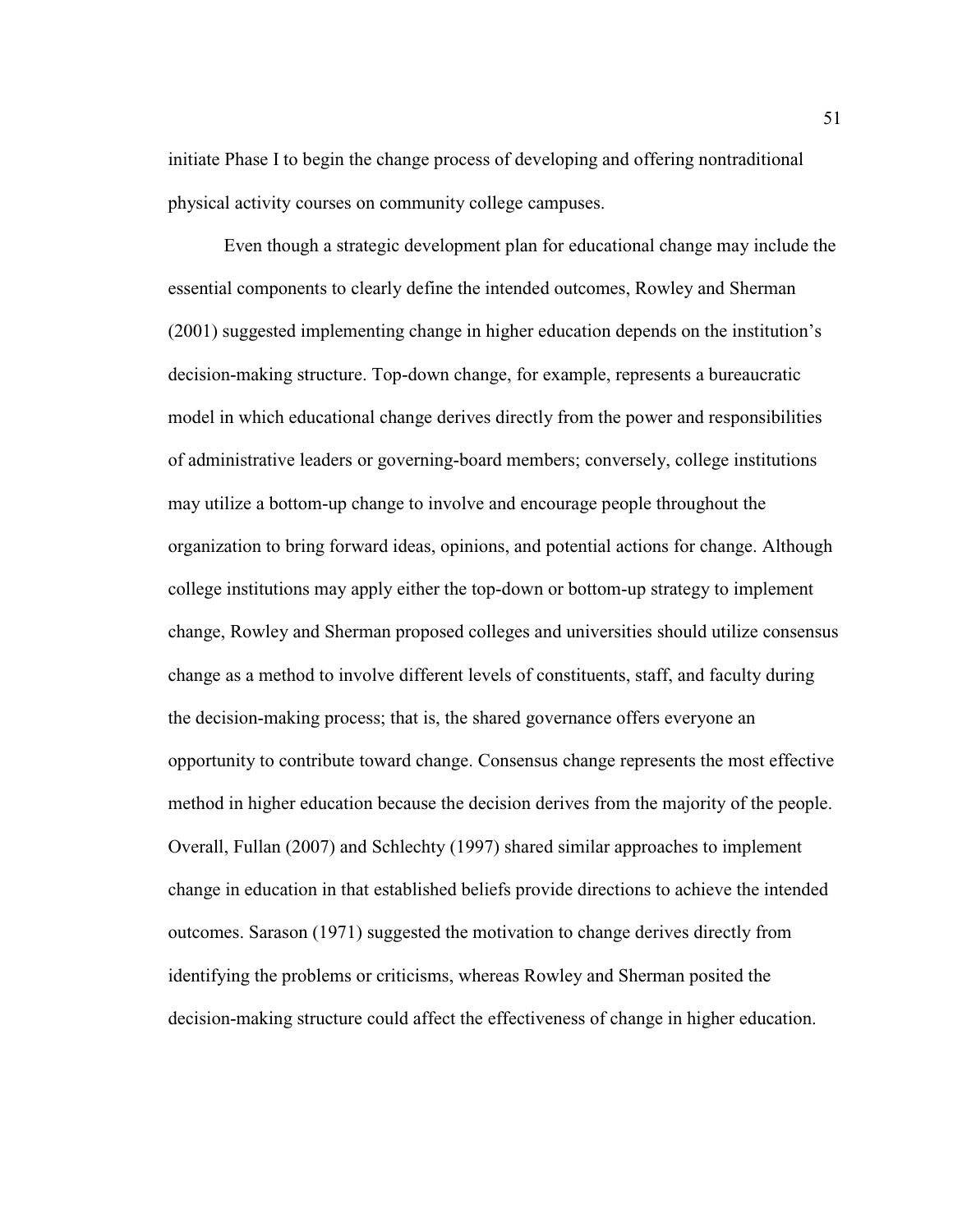#### Summary

The literature review included research studies closely related to nontraditional physical activity courses in community college physical education programs. Although several journal articles focused on nontraditional physical education (Ballard & Chase, 2004; Dejager, 2006; Hedlund, 1990), these research studies only provided information on recreational activities and team sports at the pre-collegiate level. Because of the lack of literature on nontraditional physical education in community colleges, past and current research studies, along with books, were reviewed regarding individual nontraditional physical activities that included yoga, tai chi, Pilates, step aerobics, cardio kickboxing, and cardio spinning. Journal articles on college student perceptions of physical education programs and curriculum development in physical education were also reviewed to gain a better understanding of students' motives for enrolling in physical activity courses and strategies for course implementation, respectively. Because this study intended to examine the potential shift from traditional to nontraditional curricula in community college physical education programs, the literature review included theories of educational change.

 The lack of literature on nontraditional physical activity courses in community college physical education programs suggested a need for a research study. Chapter 3 provides information on the researcher's design and approach for investigating the research questions. The chapter includes a literature review regarding the methodological tradition selected for the study.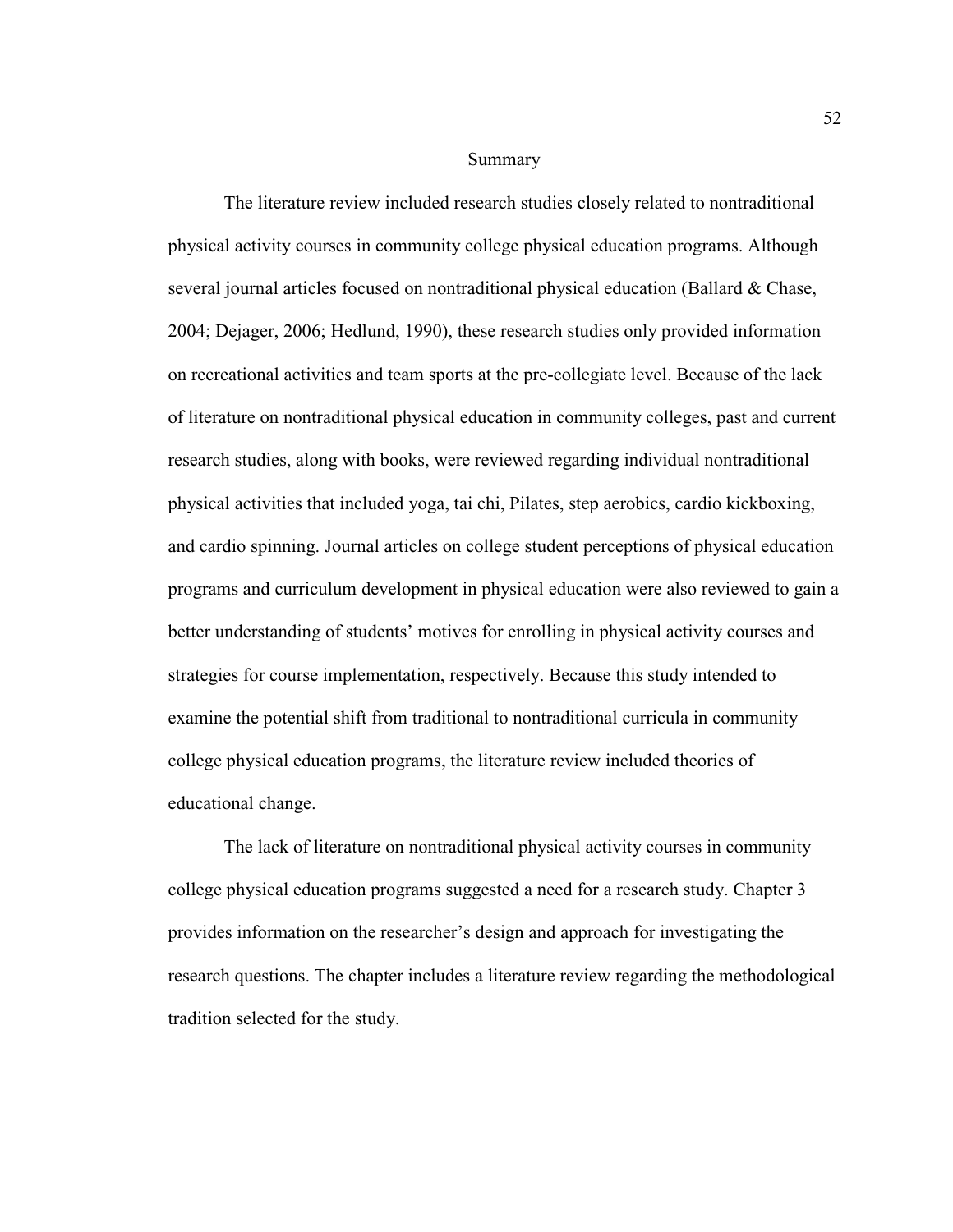#### CHAPTER 3:

## RESEARCH METHOD

## Introduction

 The purpose of this quantitative study was to explore the perceptions of chairpersons/deans and faculty in physical education regarding nontraditional physical activity courses as compared to sport-related courses offered in community college physical education programs. Because of the lack of research data on nontraditional physical education in community colleges, a survey was created and distributed to collect empirical data from chairpersons/deans and faculty in community college physical education programs regarding their perceptions of nontraditional physical activity courses, such as yoga, Pilates, tai chi, cardio kickboxing, cardio spinning, and step aerobics offered to community college students. Previous studies have provided ideas and strategies on how to collect quantitative data from surveys (Armstrong, O'Bryant, & Costa, 2002; Crawford, Greenwell, & Andrew, 2007; Hildebrand & Johnson, 2001; Mack & Shaddox, 2004; Reed & Bertelsen, 2003). The empirical data provided numerical values to generate statistical analysis for objective evaluation of the participants' survey responses.

 Trochim and Donnelly (2007) suggest quantitative data represent numerical values of any quantitative variable in which the data provide concrete, credible, and scientific evidence. This chapter explains the rationale for selecting the design and approach, research population and sample, instrumentation of the survey, procedure and protocol, data analysis plan, and ethical considerations for this study.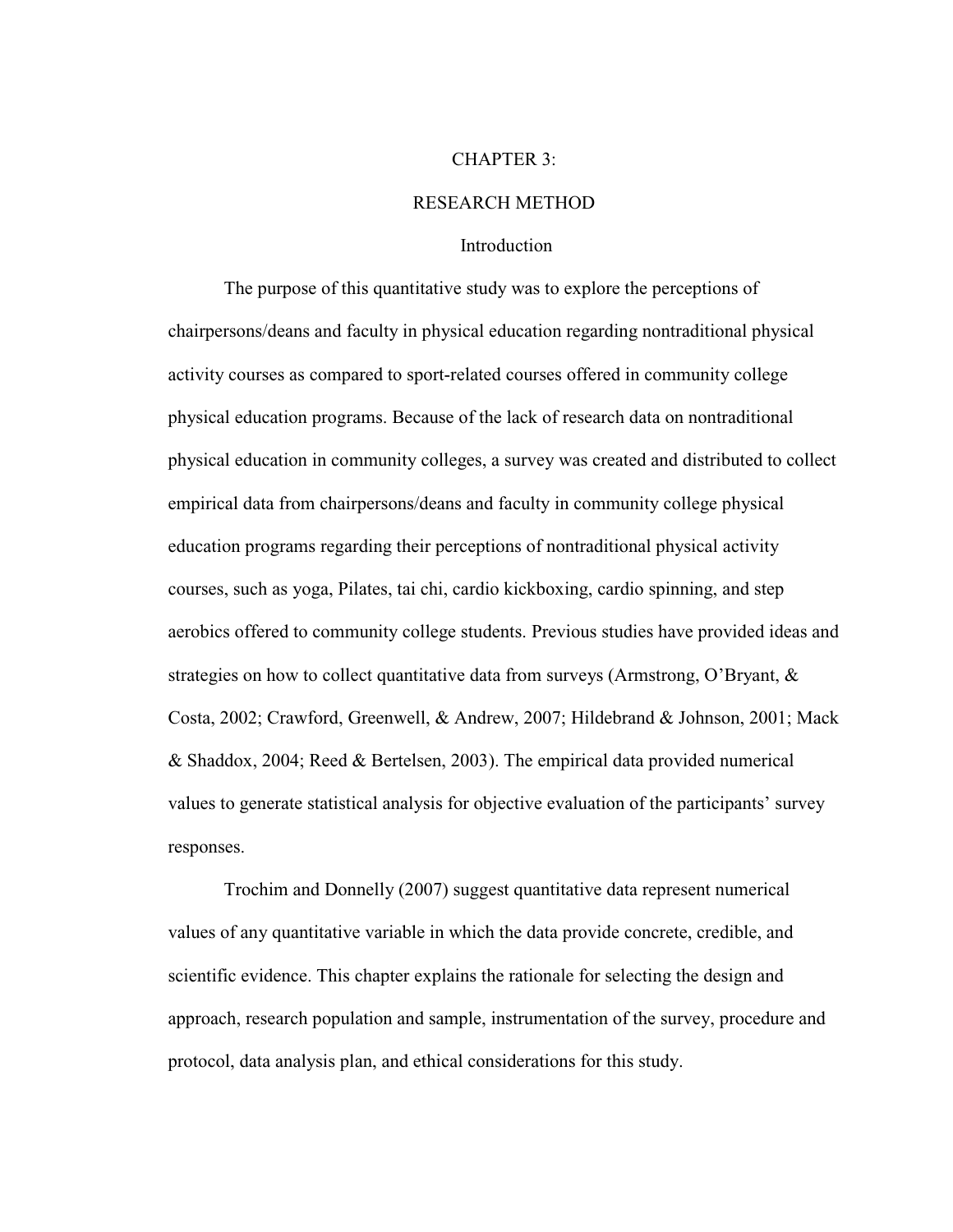## Research Design and Approach

 Quantitative descriptive with a cross-sectional design was used to analyze the perceptions of chairpersons/deans and faculty in physical education regarding nontraditional physical activity courses as compared to their perceptions of sport-related courses offered in community college physical education programs. Johnson and Christensen (2004) emphasize that descriptive research in education serves as a way to learn people's attitudes, opinions, beliefs, behaviors, and demographics rather than causeand-effect relationships; in other words, descriptive research primarily provides an accurate description or the characteristics of a situation or phenomenon. A cross-sectional design represents non-experimental quantitative research that focuses on collecting quantitative data from a section of participants at a single point in time or during a brief time period (Johnson & Christensen; Trochim & Donnelly, 2007). Longitudinal and retrospective designs were excluded because data collected at multiple points across time and historical data, respectively, were not the intention of the study. Feasibility and sample size issues also prompted the elimination of using a qualitative approach, which primarily involves in-depth interviews, observations, and narrative reporting instead of relying on statistical data to report the findings (Johnson & Christensen, 2004). An electronic survey was used to distribute and collect empirical data from chairpersons'/deans' and full-time faculty's responses in community college physical education.

 Because limited studies on nontraditional physical education focused on precollegiate level and provided qualitative information (Ballard & Chase, 2004; Dejager,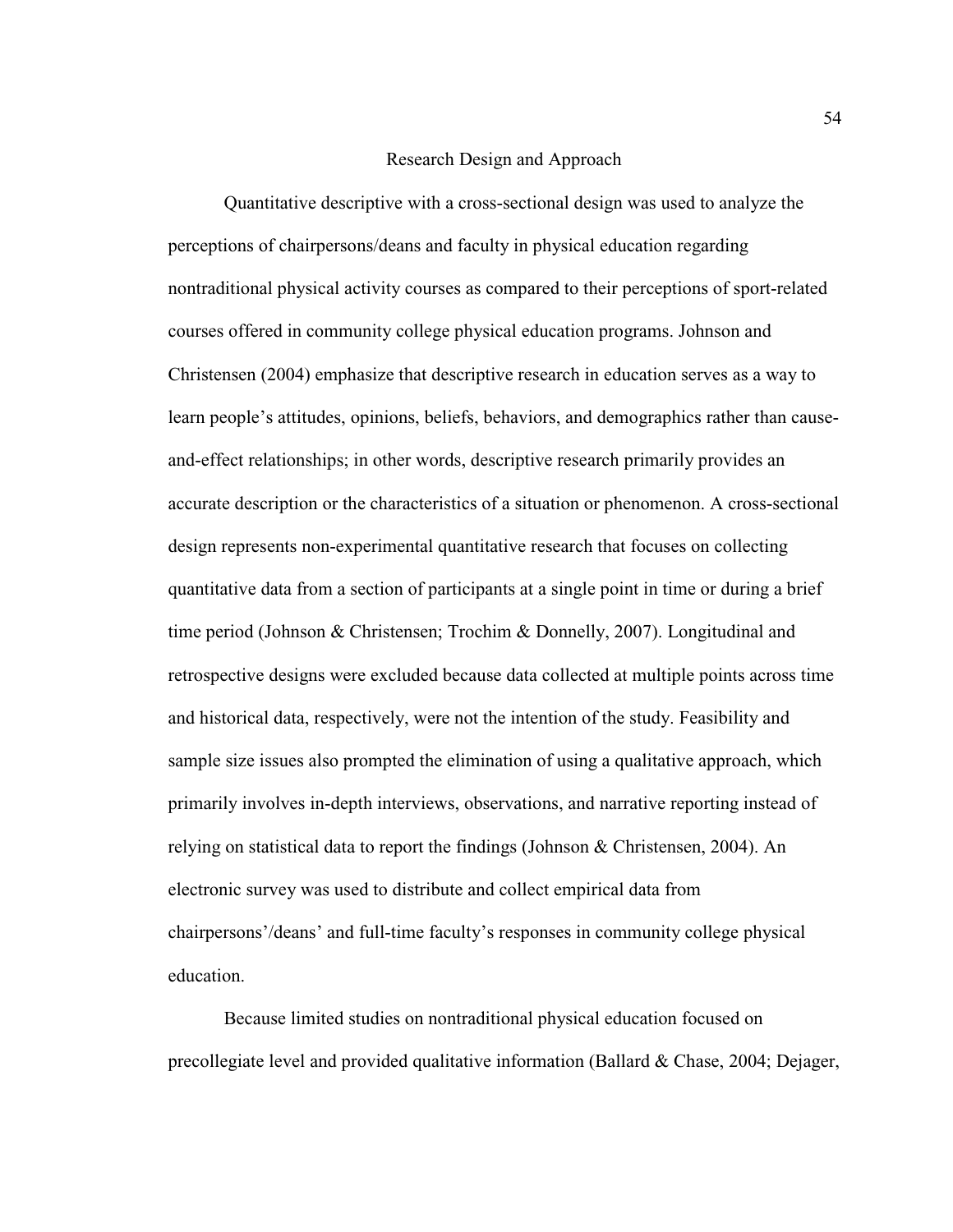2006; Hedlund, 1990), these studies failed to offer ideas for conducting a quantitative study that involved a survey; therefore, related studies that collected quantitative data from surveys in physical education were referenced to gather ideas and strategies for the study. Several of the related studies on perceptions of college physical education programs identified in chapter 2 utilized surveys as a measuring instrument to collect quantitative data (Armstrong, O'Bryant, & Costa, 2002; Crawford, Greenwell, & Andrew, 2007; Hildebrand & Johnson, 2001; Mack & Shaddox, 2004; Reed & Bertelsen, 2003). Hildebrand and Johnson surveyed undergraduate students enrolled in 12 different physical education activity classes to assess the important reasons for taking physical activity classes. The survey included categories of reasons with a rating scale that ranged from "the most important reason" to "not at all important" (p. 52). Mack and Shaddox also incorporated a similar rating scale in their survey; however, they utilized a 5-point Likert-type scale to measure short-term attitude changes in college students enrolling in personal wellness classes. The participants rated their perceptions on a scale ranging from *strongly agree* to *strongly disagree* to a 50-statement questionnaire (p. 587).

 Although a 5-point Likert-type scale represents a common rating scale used in quantitative research (Fink, 2006; Johnson & Christensen, 2004; Trochim & Donnelly, 2007), two studies (Armstrong, O'Bryant, & Costa, 2002; Crawford, Greenwell, & Andrew, 2007) developed a 7-point Likert-type scale in their surveys to increase the size of the interval between the response values (Fink, 2006). For instance, Armstrong, O'Bryant, and Costa incorporated a 7-point Likert-type scale with values ranging from 1 (*not at all influential*) to 7 (*very influential*) to assess the factors that influence students'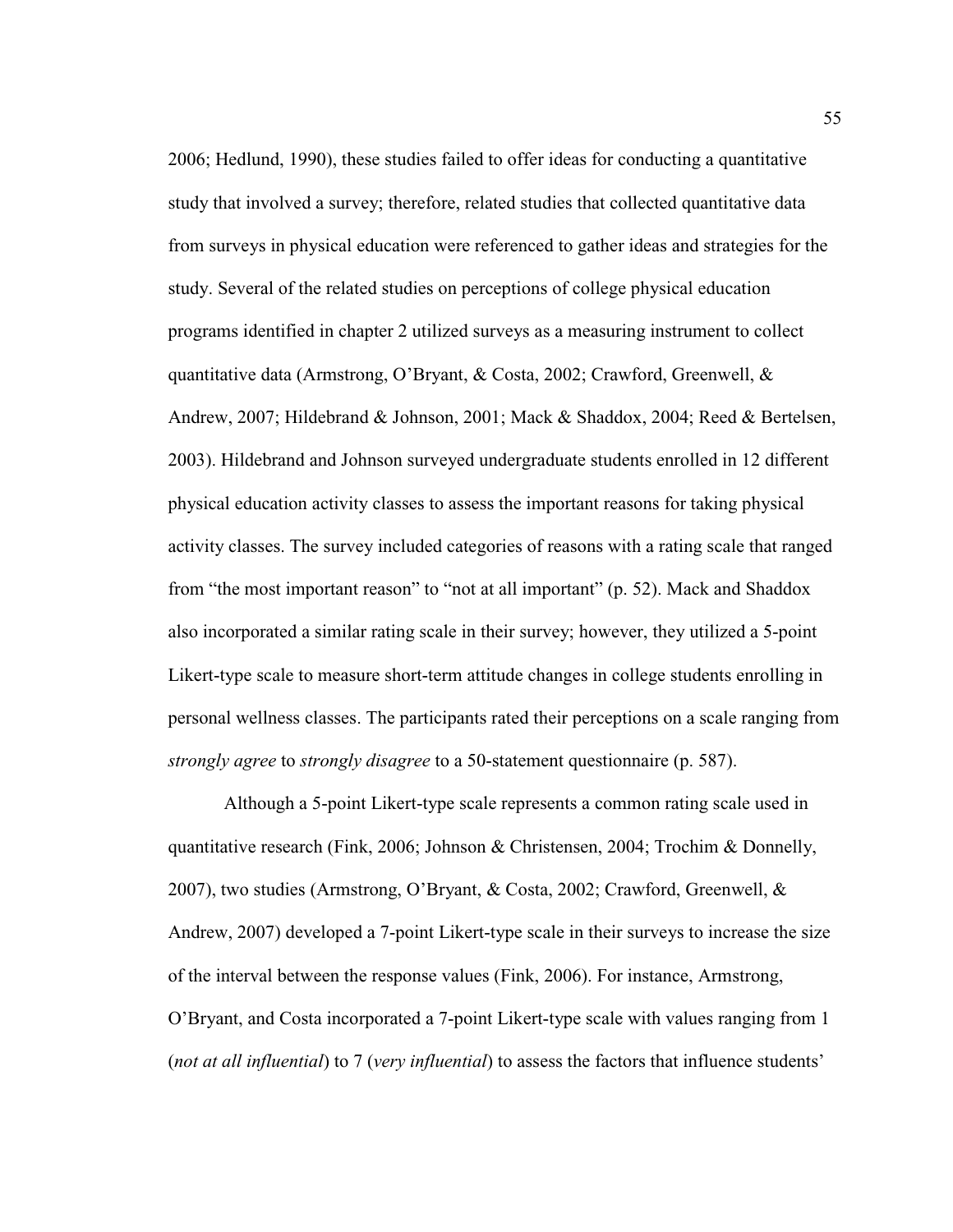enrollment in sports, fitness, and health courses. Crawford, Greenwell, and Andrew, on the other hand, used a 7-point Likert-type scale that ranged from 1 (*strongly disagree*) to 7 (*strongly agree*) to examine the relationship between students' perceptions of the quality of basic instruction programs and repeated participation in physical education courses. Despite the effectiveness of the 7-point Likert-type scale used in the two studies, a 5-point Likert-type scale was integrated in the survey of this study to reduce the variability of the response options. A survey using a 5-point Likert-type scale was an appropriate tool to collect data and analyze the perceptions of chairpersons/deans and faculty regarding nontraditional physical activity courses offered in community colleges.

#### Instrumentation

 The following research questions were used as the framework to create and design the 18-item survey:

- 1. To what extent do chairpersons/deans and faculty in physical education differ in their perceptions regarding nontraditional physical activity courses providing similar health benefits as compared to sport-related courses offered in community colleges?
- 2. To what extent do chairpersons/deans and faculty in physical education differ in their perceptions regarding the values of nontraditional physical activity courses as compared to sport-related courses in community colleges?
- 3. To what extent do chairpersons/deans and faculty in physical education differ in their perceptions regarding nontraditional physical activity courses contributing to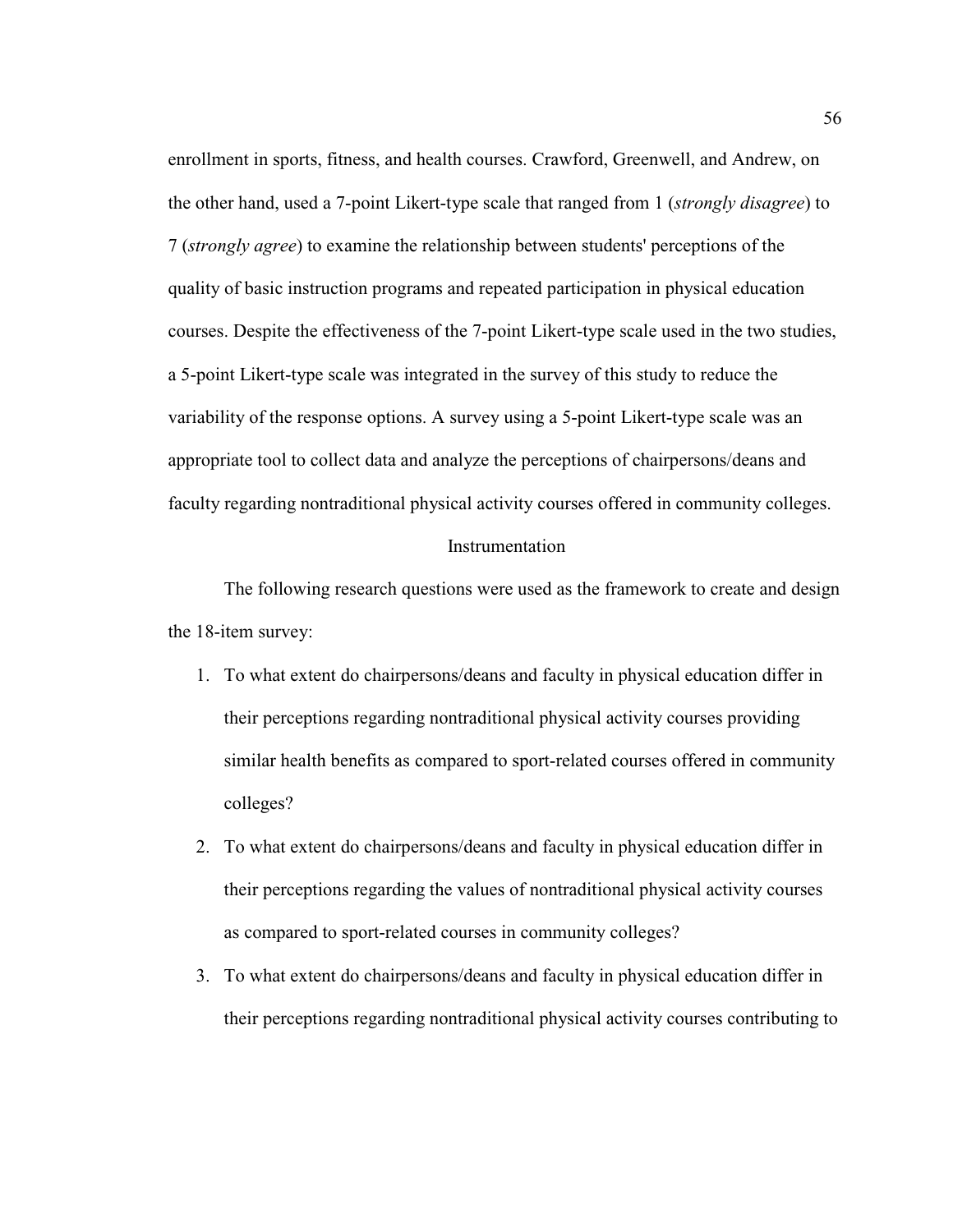students' learning experiences as compared to sport-related courses offered in community colleges?

4. To what extent do participants' perceptions relate to the individual physical activity courses offered in community colleges?

The survey contained three parts that queried the participants on their perceptions of (a) health benefits of nontraditional phyiscal activity courses, (b) values of nontraditional physical activity coures, and (c) contribution of nontraditional physical activity courses to students' learning experience. Research participants were instructed to rate their perceptions based on a summated scale or a 5-point Likert-type scale in the following order: Strongly disagree (1), disagree (2), neutral (3), agree (4), or strongly agree (5). The 5-point Likert-type scale measured the participants' perceptions of the independent variables toward health benefits, values, and contribution to students' learning experience. The independent variables consisted of yoga, pilates, tai chi, cardio kickboxing, cardio spinning, and step aerobics.

 A pilot study was conducted to test the reliability and validity of the survey. A convenience sample of faculty members in a community college physical education department participated in the pilot study. Fink (2006) suggested pilot testing may enhance response rate because the process can assist researchers in eliminating poorly written questions and faulty response options. The pilot study revealed low reliability and low validity in that the findings suggested a need to modify the survey and research questions for the actual study. In other words, the results indicated the survey questionnaire failed to address the research questions. Previous survey questions in the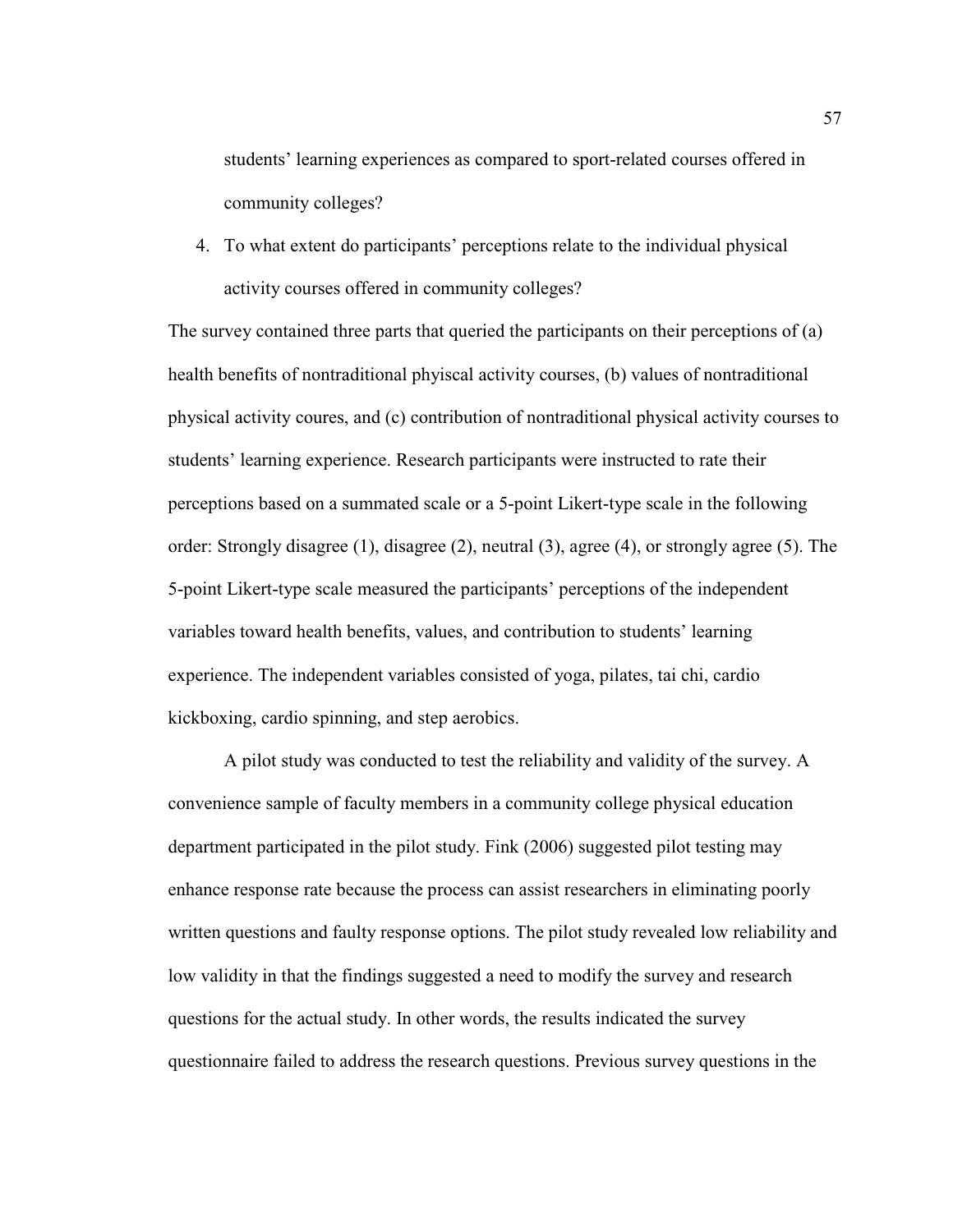pilot study comprised 10 questions in various formats, such as multiple choice, checkboxes, listing, and scale as response options for the participants. The 10-item survey consisted of questions regarding student demographics and chairpersons'/deans' attitudes toward nontraditional physical activity courses offered in community colleges; however, the survey questions did not align with the research questions and, therefore, prompted changes to the questionnaire and research questions. In addition, the University Research Reviewer recommended the adjustment of the purpose statement in order to align with the revised survey and research questions. The revised purpose statement also prompted a modification of the approach in selecting the research participants.

## Survey Software Program

 Survey Monkey software was used to create and design the survey. Survey Monkey is a software program available to the public and it can be accessed via the Internet at: https://surveymonkey.com. A scale-type function was selected as response options for the research participants. In addition, Survey Monkey contains a spreadsheet that records and stores the participants' responses to the individual questions posed in the survey; that is, the software is designed to collect and organize the data electronically via the Internet. Survey Monkey also provides data analysis of survey responses in terms of percentages and frequency counts (Appendix B). The e-mail message included a link to access the survey. Although chairpersons/deans and faculty in physical education received the same survey, two separate links were sent as a strategy to organize the responses from both groups. Samples of the standardized e-mail message to chairpersons/deans and full-time faculty can be found in Appendix C.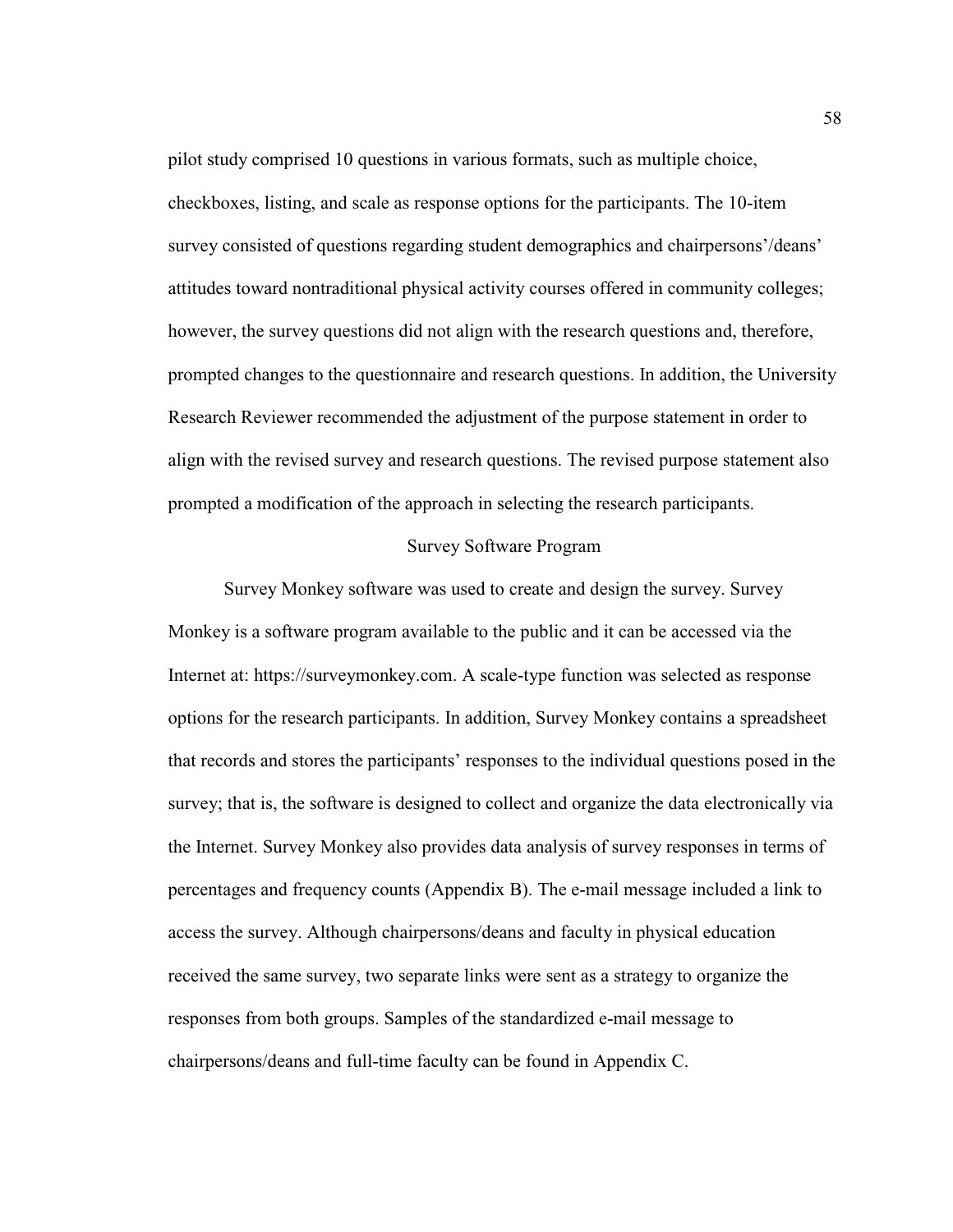# Population and Sampling

*Peterson's Two-Year Colleges* (2008) was referenced to locate public community colleges established in the western region of the United States, and their corresponding websites. The individual websites of the community colleges provided a starting point to locate the participants' campus e-mail addresses. Because the administrative titles in the individual physical education departments may differ among the community colleges, the survey was sent to one representative in the department who occupied either a chairperson or dean position in order to avoid duplicate responses; for instance, if a physical education department consisted of a chairperson and a dean, the researcher sent the survey to the department chairperson instead of the dean. In addition, full-time faculty in physical education departments were selected because some part-time faculty may teach at additional campuses and, therefore, could potentially receive a duplicate survey.

*Peterson's Two-Year Colleges* (2008) identifies 2-year community colleges with an open-enrollment policy as public community colleges. Based on this definition, 266 public community colleges in the 13 western states represented the population for selection of chairpersons/deans and full-time faculty in physical education departments. The 13 western states included Alaska, Arizona, California, Colorado, Hawaii, Idaho, Montana, Nevada, New Mexico, Oregon, Utah, Washington, and Wyoming. A complete listing of public community colleges in the western region can be found in Appendix D.

Because chairpersons/deans represented a smaller population than full-time faculty, the entire population size of 266 was used to maximize the response rate. Two chairpersons/deans were excluded from the population to eliminate biases because of the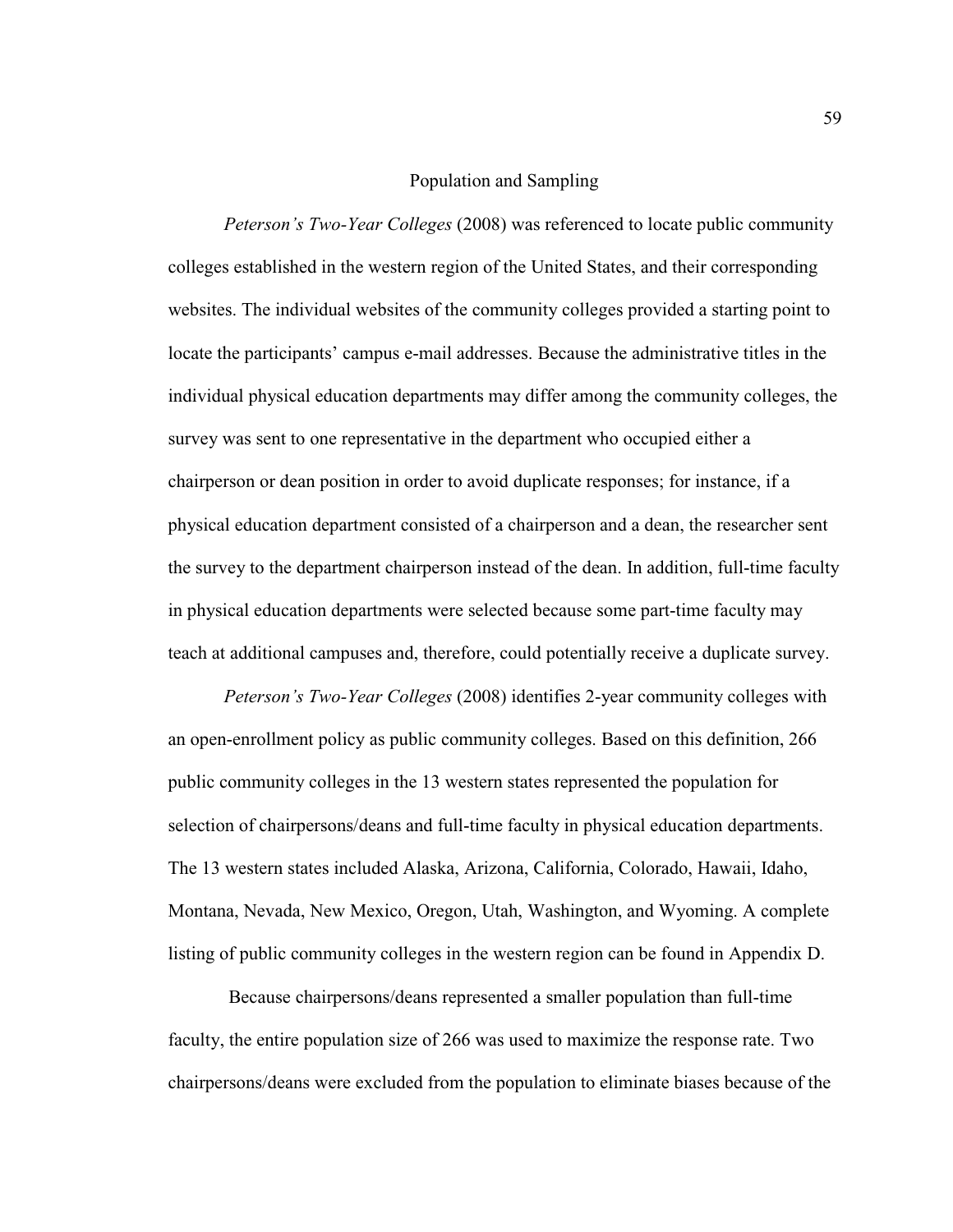researcher's affiliation with the two corresponding institutions. In addition, a 4-to-1 ratio, faculty to deans, was integrated to provide full-time faculty with a voice equal to that of chairpersons/deans because chairpersons/deans signify a higher leadership position in the chain of command (Cohen & Brawer, 2003). The 4-to-1 ratio, therefore, increased fulltime faculty's population size to 1,064, in which the sample size was 282. A Microsoft Excel spreadsheet (2007) was used to generate random selection from a list of full-time faculty in community college physical education programs located in the western region of the United States. Random selection or simple random sampling eliminated biases and allowed the researcher to generalize from the sample to the population (Johnson  $\&$ Christensen, 2004); therefore, other sampling techniques were disregarded, such as systematic sampling, stratified random sampling, cluster random sampling, and nonrandom sampling methods.

### Procedure and Protocol

 An 18-item survey was used to collect quantitative data from participants' survey responses. The web-based survey was distributed via e-mail to the research participants currently employed as chairpersons/deans and full-time faculty in community college physical education programs located in the western region of the United States. Because of the cross-sectional design, the data collection process requires a brief time period (Johnson & Christensen, 2004). A short period of 10 business days was set for data collection with follow-ups via e-mail and telephone on the  $3<sup>rd</sup>$  and  $6<sup>th</sup>$  day, respectively, from the initial survey distribution.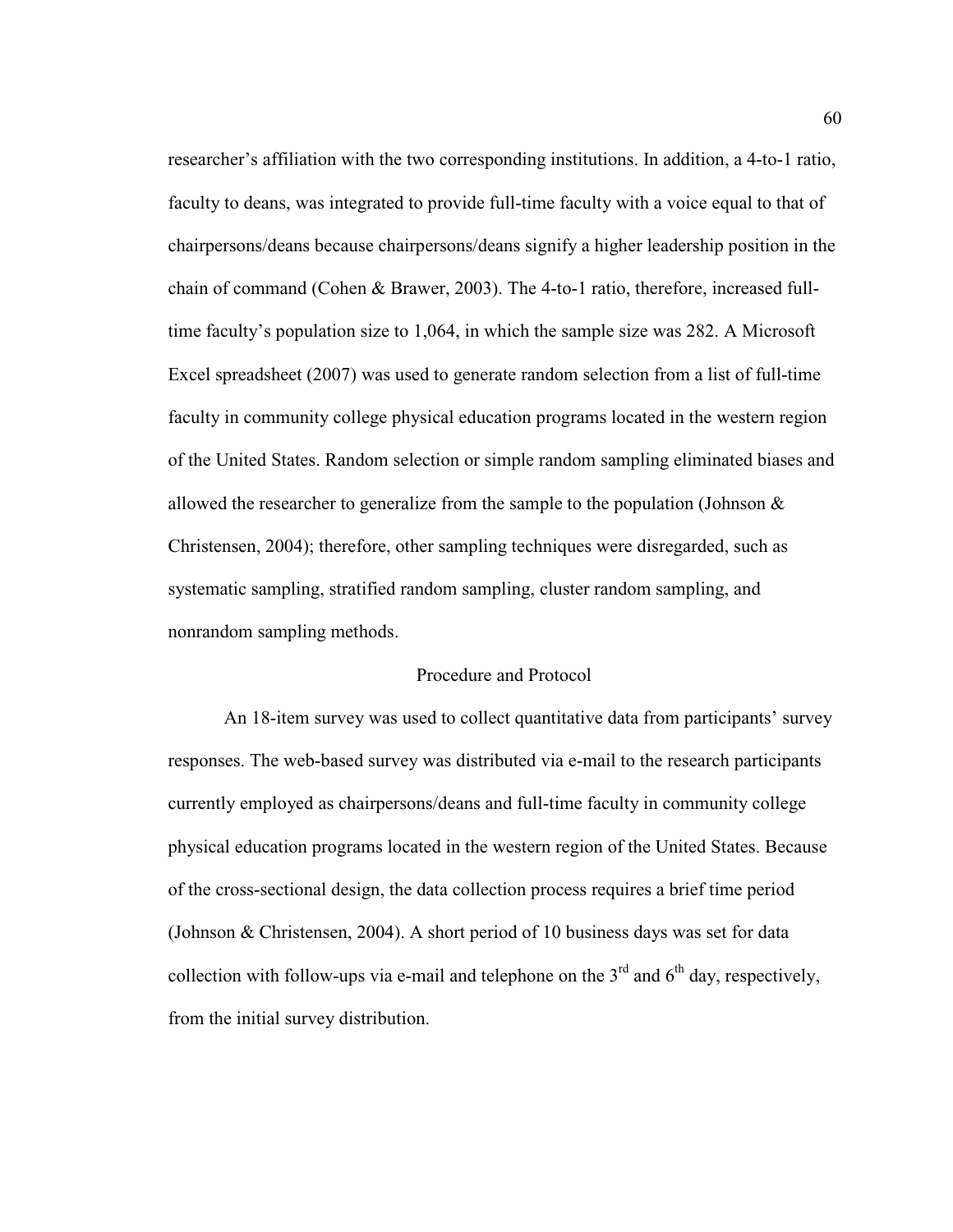Community colleges' online course catalogs were reviewed from their respective websites to obtain a frequency count of the number of nontraditional physical activity courses offered in the western region of the United States. The frequency count provided general information regarding the current status of yoga, Pilates, tai chi, cardio kickboxing, cardio spinning, and step aerobics offered in community colleges.

#### Data Analysis Plan

 Descriptive statistics were utilized to analyze the participants' survey responses in terms of mean, median, mode, standard deviation, and variance. Samples of organizational tables for descriptive statistics can be found in Appendix E. Hildebrand and Johnson (2001) used primarily descriptive statistics to analyze and report the findings from students' survey responses pertaining to the rationale for enrolling in physical activity courses. In general, descriptive statistics allow researchers to describe, summarize, or explain the basic feature of the data in a variety of formats such as tables, charts, or graphs (Johnson & Christensen, 2004; Trochim & Donnelly, 2007).

 Statistical Package for the Social Sciences (SPSS 15.0) software was used to perform an independent *t* test to test for differences between two means of two groups and to determine if the difference of the two means was statistically significant (Fink, 2006; Johnson & Christensen, 2004). Because Likert-type scales provide ordinal data, an independent *t* test was used to obtain the appropriate nonparametric technique to compare the means of the participants' perceptions to the different variables that included yoga, Pilates, tai chi, cardio kickboxing, cardio spinning, and step aerobics. The mean values were derived from the participants' responses to the Likert-type scale from 1 (strongly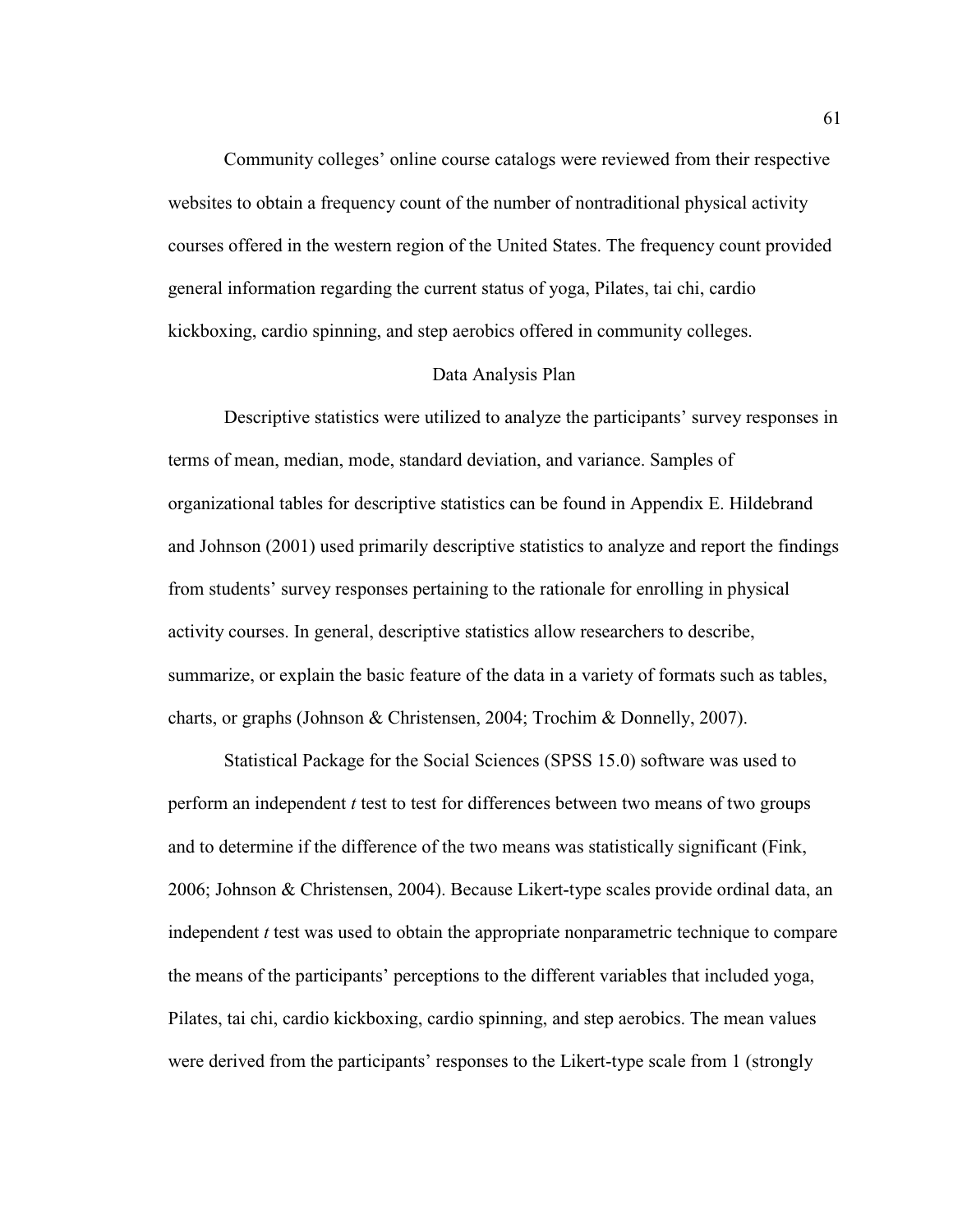disagree) to 5 (strongly agree). Mean comparisons determined whether chairpersons/deans and faculty in physical education differed in their perceptions regarding nontraditional physical activity courses as compared to sport-related courses offered in community colleges; thus, the independent variables included yoga, Pilates, tai chi, cardio kickboxing, cardio spinning, and step aerobics, while the dependent variables consisted of chairpersons'/deans' and faculty's perceptions toward nontraditional physical activity courses.

 SPSS 15.0 software was also used to perform a chi-square contingency table test to test for relationships or associations between the participants' perceptions and the individual nontraditional physical activity courses. Johnson and Christensen (2004) indicate researchers often use the chi-square test for contingency tables to determine whether a relationship observed in a contingency table is statistically significant. The following formula was applied to test the two independent samples of chairpersons'/deans' and faculty' perceptions regarding the individual nontraditional physical activity courses:  $\chi^2 = \sum (O - E)^2 / E$ , where *O* is the observed value and *E* is the expected value (Sanders & Smidt, 2000; Triola, 2008). According to Triola, a test of independence assesses whether there is no relationship or association between the row variable and the column variable in a contingency table. The row variables included the Likert-scale ratings from 1 (strongly disagree) to 5 (strongly agree) of the individual nontraditional physical activity courses, while the column variables consisted of chairpersons/deans and faculty. For example, chairpersons'/deans' and faculty's survey responses to the questions related to yoga, Questions 1, 7, and 13, provided the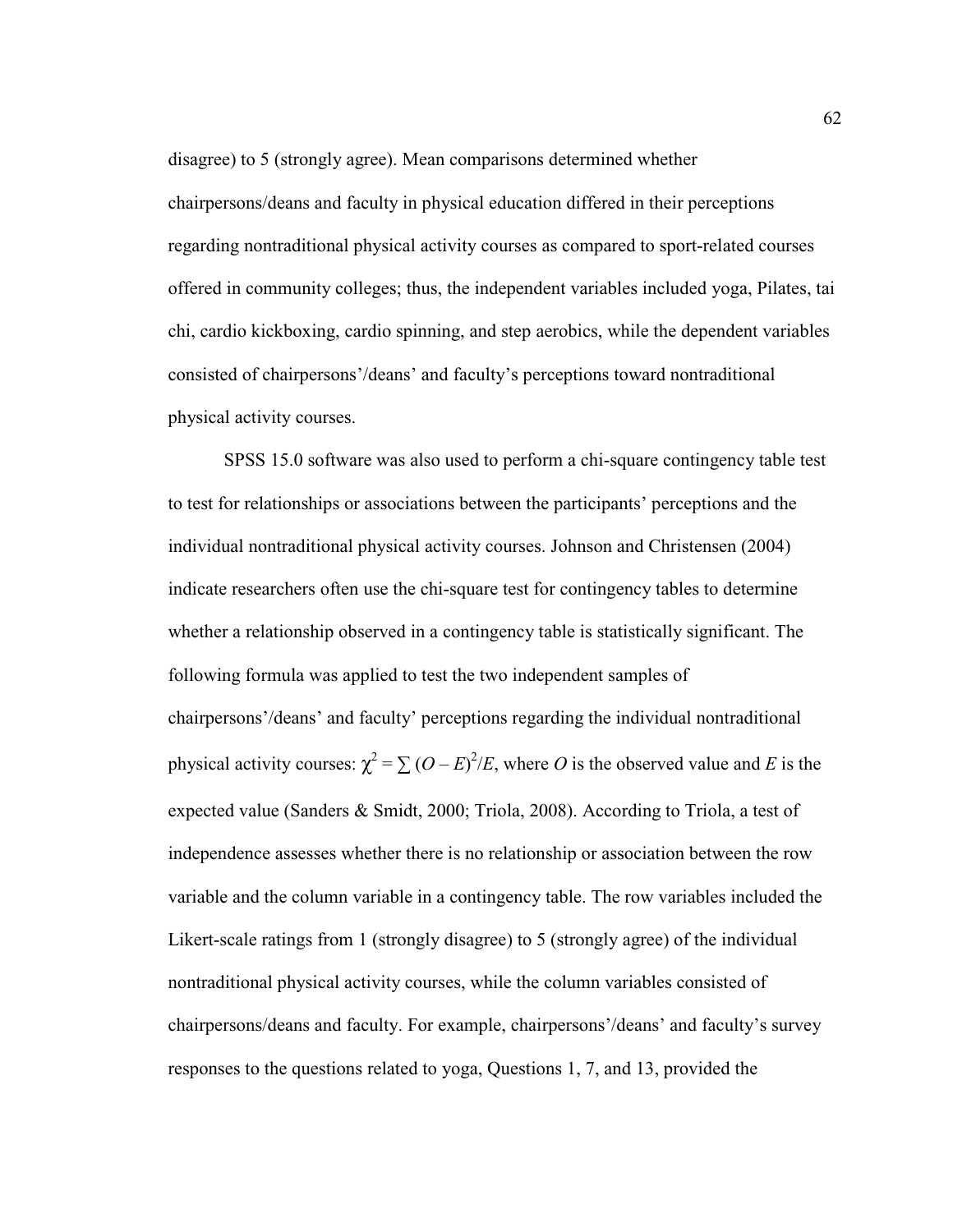quantitative values for generating a chi-square contingency table test. Samples of contingency tables for chi-square tests can be found in Appendix F.

The statistical power for data analysis utilized a level of significance set at .05 ( $\alpha$ ) = .05) for both independent *t* test and chi-square contingency table test.

## Ethical Considerations

 Because the survey involved human participants, the Walden University Institutional Review Board (IRB) reviewed and evaluated both the pilot study and the actual study to ascertain that the researcher followed ethical standards established within the university's scope of authority. The IRB-approved version of the survey (03-19-09- 0349355) was distributed to the participants in the study. The participants' contact information was saved on a Microsoft Excel spreadsheet in a detachable flash drive, which will remain locked in a filing cabinet for a period of at least 5 years. A consent form was provided to the participants as an attachment in the same e-mail message with the survey link (Appendix F). Because of the participants' anonymity, their signatures were not required on the informed consent form. The participants' survey responses were stored on a spreadsheet and saved in Survey Monkey website. Survey Monkey provides a secured storage site thus users must acquire a personal account with user identification and passcode to access their saved information.

## Summary

 This chapter reviewed literature that supports a descriptive model with a crosssectional design. In addition, the chapter delineated the population and sampling, procedure and protocol, data collection and analysis, and instrumentation of the proposed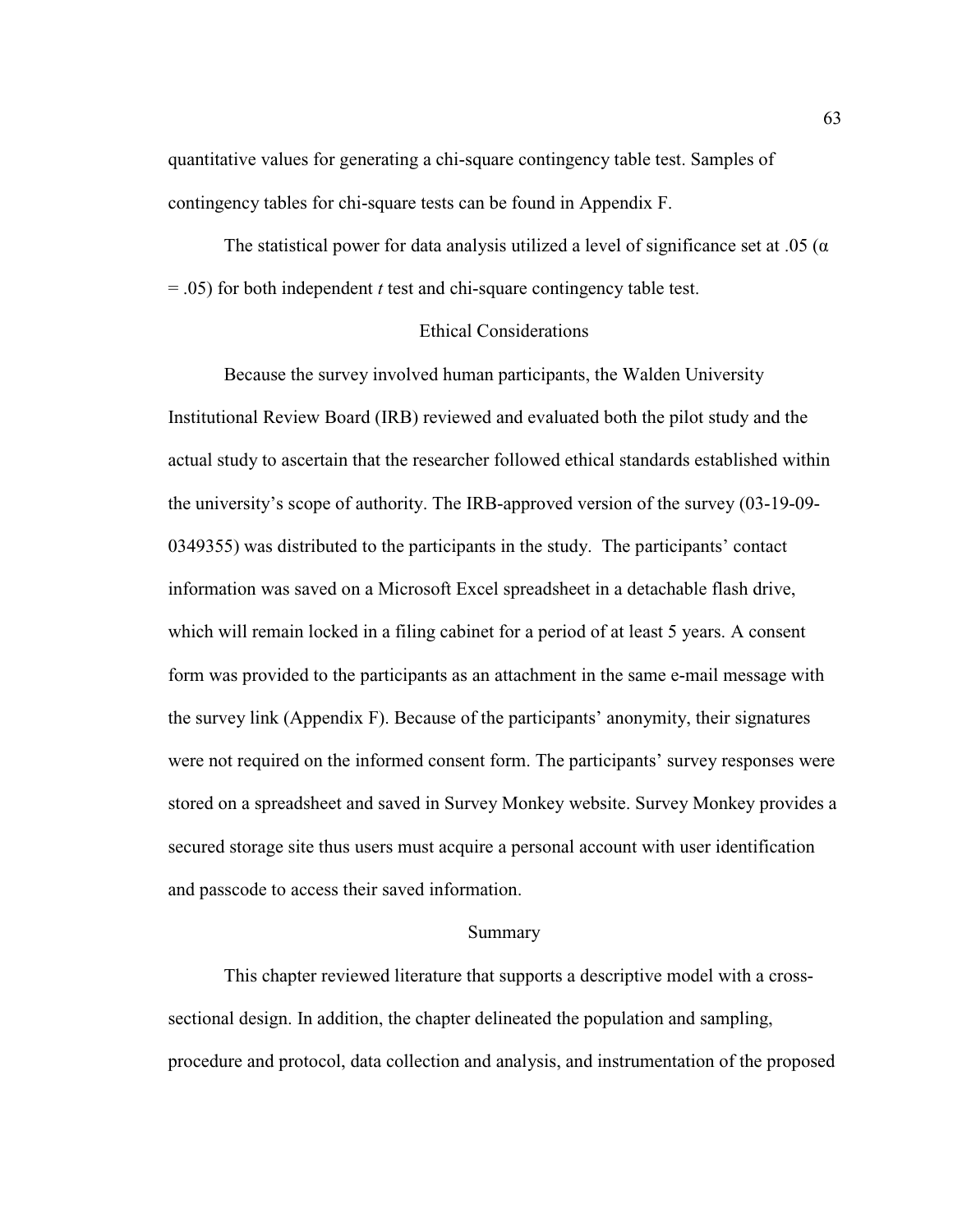study. An 18-item survey was distributed to chairpersons/deans and full-time faculty in community college physical education programs in the western region of the United States. The participants' survey responses provided empirical data for the researcher to generate descriptive and inferential statistics as a means to explore the perceptions of chairpersons/deans and faculty in physical education regarding nontraditional physical activity courses as compared to sport-related courses offered in community college physical education programs. Chapter 4 will present the results and data analysis, while chapter 5 will discuss the statistical findings, provide recommendations, and present a conclusion to the study.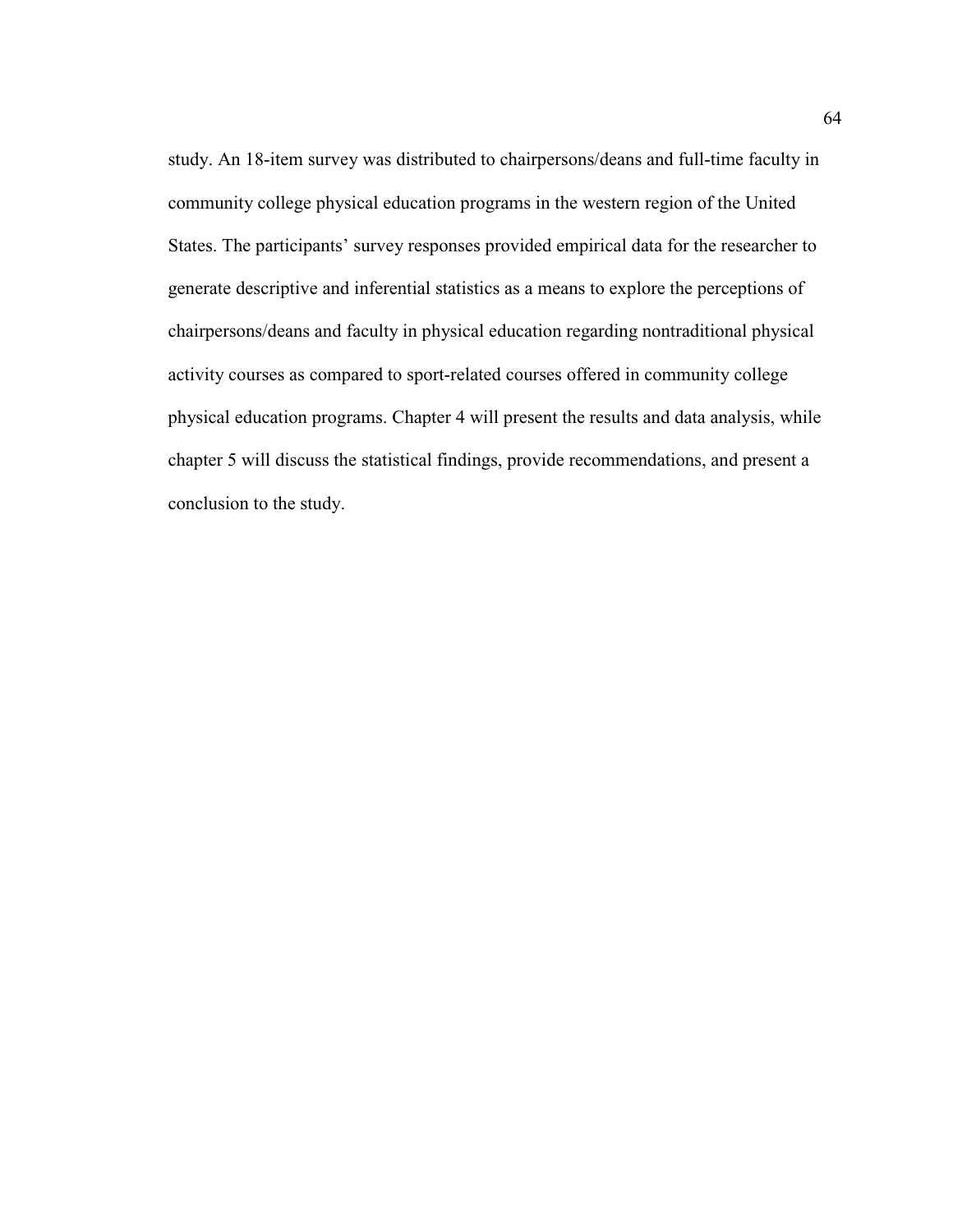## CHAPTER 4:

#### RESULTS

The purpose of this study was to explore the perceptions of chairpersons/deans and faculty in physical education regarding nontraditional physical activity courses as compared to sport-related courses offered in community college physical education programs. The following research questions were used as the framework for the 18-item survey with closed-end questions:

- 1. To what extent do chairpersons/deans and faculty in physical education differ in their perceptions regarding nontraditional physical activity courses providing similar health benefits as compared to sport-related courses offered in community colleges?
- 2. To what extent do chairpersons/deans and faculty in physical education differ in their perceptions regarding the values of nontraditional physical activity courses as compared to sport-related courses in community colleges?
- 3. To what extent do chairpersons/deans and faculty in physical education differ in their perceptions regarding nontraditional physical activity courses contributing to students' learning experiences as compared to sport-related courses offered in community colleges?
- 4. To what extent do participants' perceptions relate to the individual physical activity courses offered in community colleges?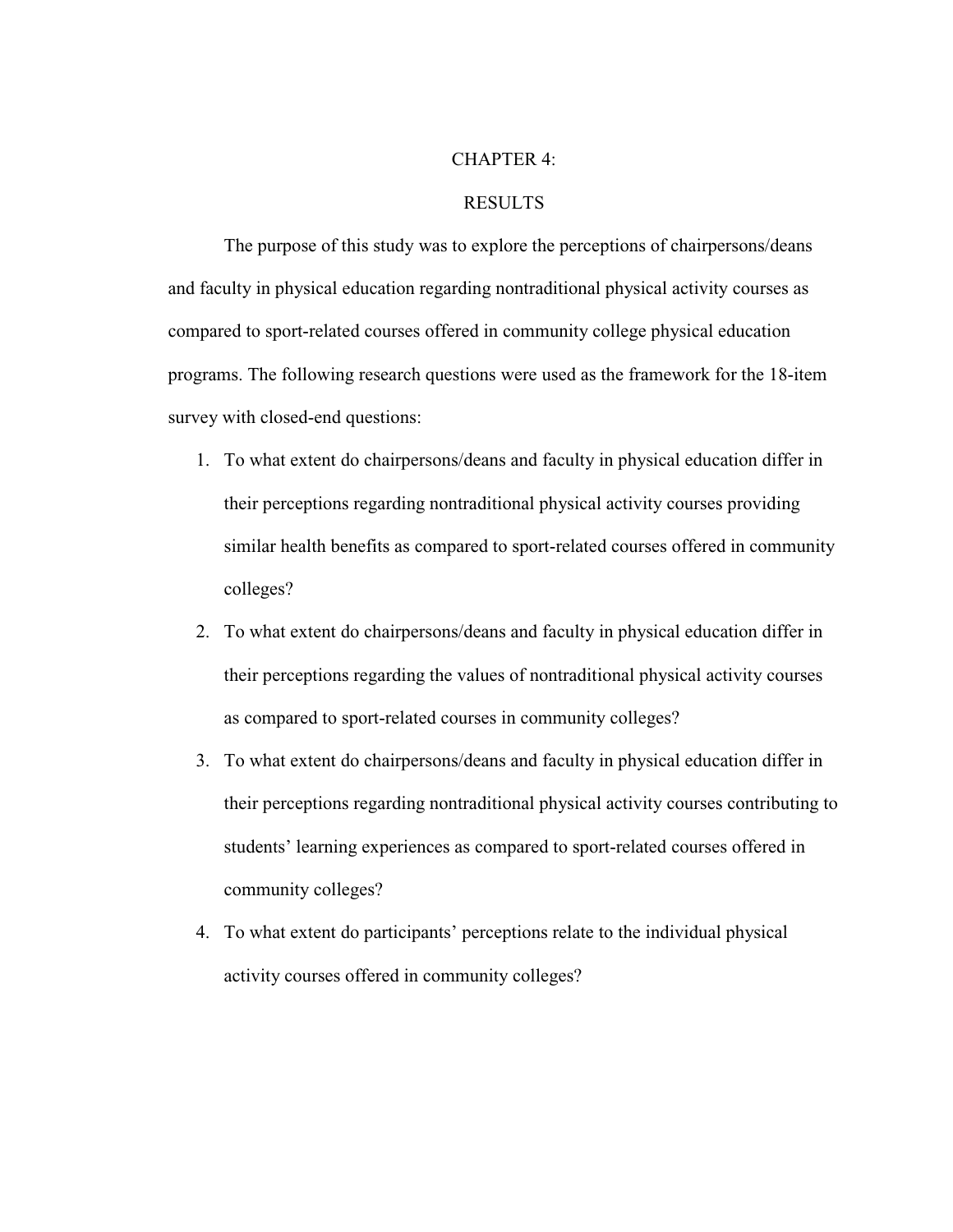The 18-item survey queried the participants' perceptions germane to (a) health benefits of nontraditional phyiscal activity courses, (b) values of nontraditional physical activity coures, and (c) contribution of nontraditional physical activity courses to students' learning experience. Research participants rated their perceptions on a 5-point Likert-type scale that included strongly disagree (1), disagree (2), neutral (3), agree (4), and strongly agree (5).

 Although this study intended to utilize chairpersons'/deans' population of 266 as the sample size, the researcher found 47 of the 266 community colleges in the western states either did not offer physical education courses, or lacked a physical education program. Among the 219 physical education programs, one community college district in California and Hawaii assigned one physical education dean to lead multiple physical education programs at three and seven campuses, respectively. Two chairpersons/deans were also excluded from the sample size to eliminate biases because of the researcher's affiliation with the two corresponding institutions. Thus, the initial sample size of chairpersons/deans was reduced from 266 to 209. Because of the 4-to-1 ratio, faculty to deans, the sample size for faculty was also adjusted from 282 to 263. The 18-item survey was distributed to 209 chairpersons/deans and 263 faculty currently employed in community colleges located in the western region of the United States.

Survey Monkey software was used as a tool to distribute the 18-item survey via email, as well as to collect quantitative data from the participants' responses. Data collection began on March 19, 2009 with an e-mail follow-up to nonresponsive participants on March 23, 2009. A telephone follow-up to nonresponsive participants was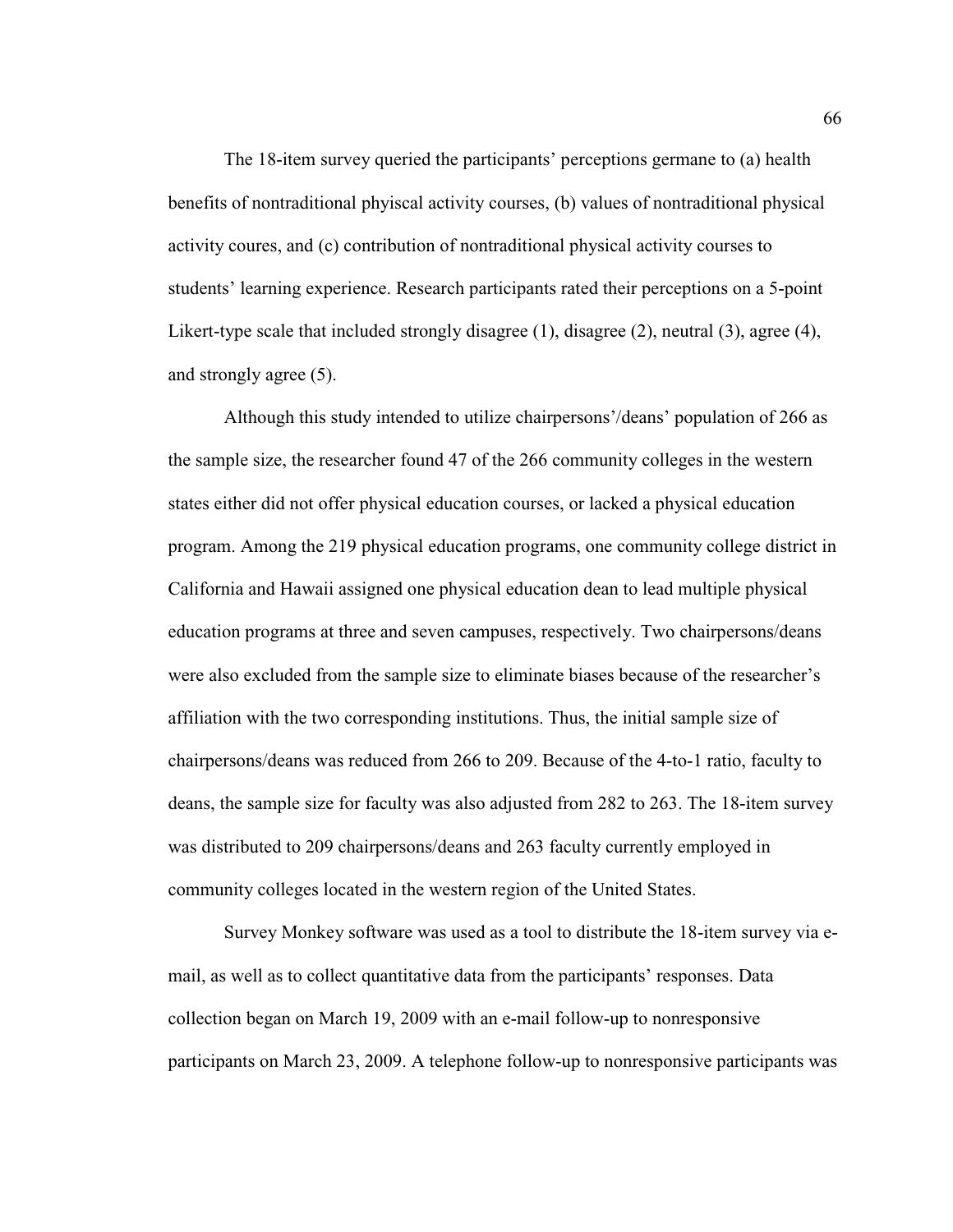performed on March 26, 27, and 30, 2009. Because telephone follow-up required 3 days to complete, data collection was extended from the initial timeframe of 10-business days to 12. Data collection concluded on April 3, 2009, and showed 86 chairpersons/deans and 115 faculty responded to the 18-item survey. The raw data are found in Appendix H.

#### Data Analysis

 Statistical Package for the Social Sciences (SPSS 15.0) software was used to perform an independent *t* test and a chi-square contingency table test in order to answer the research questions. An independent *t* test was utilized to test for differences between two means of two groups and to determine whether the difference of the two means is statistically significant (Fink, 2006; Johnson & Christensen, 2004) for Research Questions 1, 2, and 3. A chi-square contingency table test was also used to test for associations between the participants' perceptions and the individual nontraditional physical activity courses for Research Question 4. Specifically, an independent *t* test was used to compare the means of the participants' perceptions to the different variables that included yoga, Pilates, tai chi, cardio kickboxing, cardio spinning, and step aerobics. The mean values were derived from the participants' responses to the Likert-type scale from 1 (strongly disagree) to 5 (strongly agree). Mean comparisons determined whether chairpersons/deans and faculty in physical education differed in their perceptions regarding nontraditional physical activity courses as compared to sport-related courses offered in community colleges; thus, the independent variables consisted of yoga, Pilates, tai chi, cardio kickboxing, cardio spinning, and step aerobics, while the dependent variables comprised chairpersons'/deans' and faculty's perceptions toward nontraditional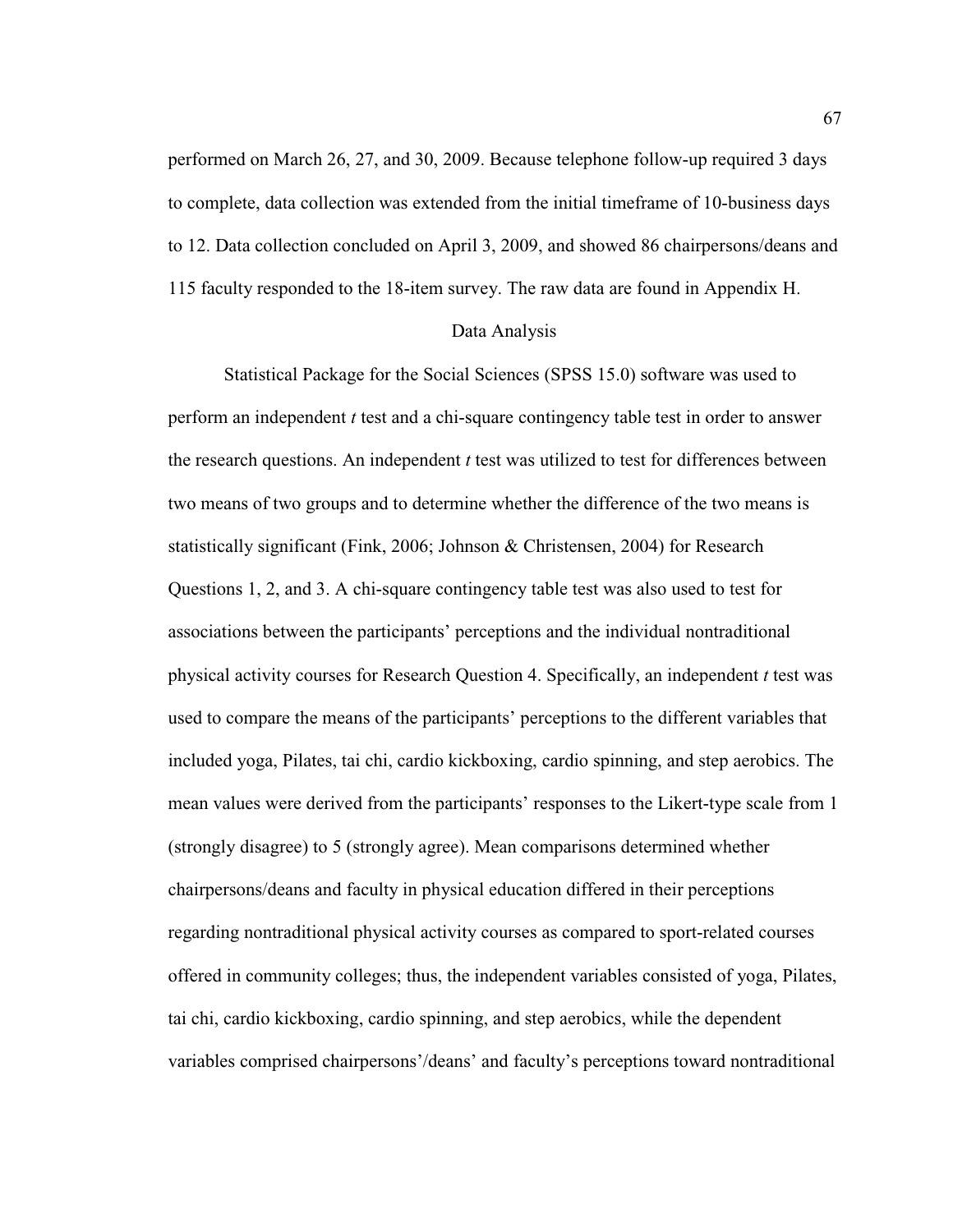physical activity courses. Because of unequal sample sizes, equal variances not assumed from SPSS output was used to report the *t* value, degree of freedom, and *p* value (Green & Salkind, 2008). The level of significance was set at .05 ( $\alpha$  = .05) and, therefore, *p* values less than .05 indicated the observed differences between two sample means were statistically significant (Johnson & Christensen, 2004; Sanders & Smidt, 2000; Triola, 2008).

In contrast, Research Question 4 required a chi-square contingency table test to determine whether associations exist between participants' perceptions and the individual physical activity courses offered in community colleges. Johnson and Christensen (2004) indicate researchers often use the chi-square test for contingency tables to determine whether an association observed in a contingency table is statistically significant. The following formula was applied to test the two independent samples of chairpersons'/deans' and faculty' perceptions regarding the individual nontraditional physical activity courses:  $\chi^2 = \sum (O - E)^2 / E$ , where *O* is the observed value and *E* is the expected value (Sanders & Smidt, 2000; Triola, 2008). The row variables included the Likert-type scale ratings from 1 (strongly disagree) to 5 (strongly agree) of the individual nontraditional physical activity courses, while the column variables consisted of chairpersons/deans and faculty. The researcher set the level of significance at .05 ( $\alpha$  = .05) in which *p* values less than .05 indicated significant association between participants' perceptions and individual nontraditional physical activity courses. SPSS outputs for the independent *t* test and the chi-square contingency table test, respectively, can be found in Appendices I and J.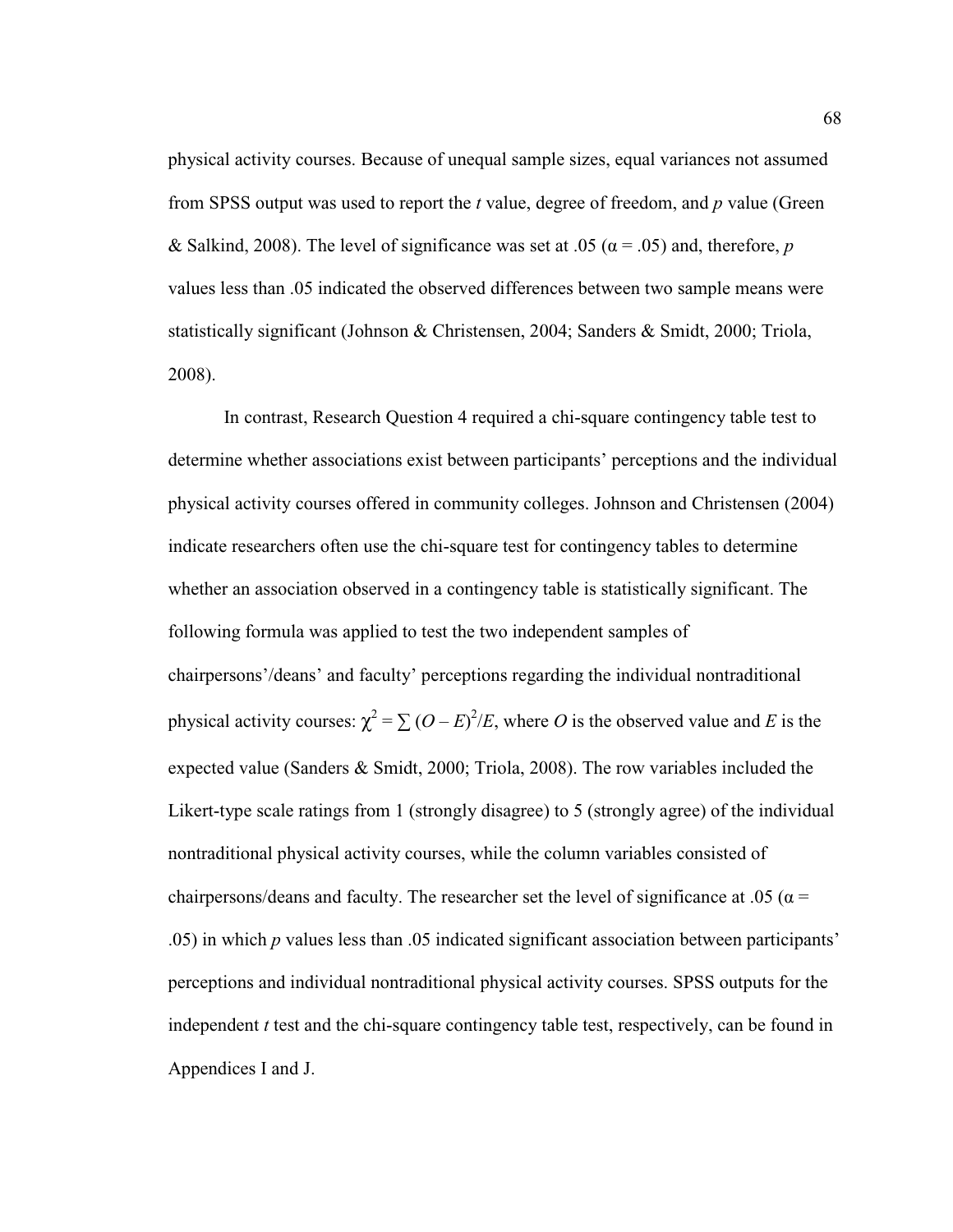Descriptive statistics also provided data analysis of the participants' survey responses in terms of mean, median, mode, standard deviation, and variance. Hildebrand and Johnson (2001) used primarily descriptive statistics to analyze and report the findings from students' survey responses pertaining to the rationale for enrolling in physical activity courses. In general, descriptive statistics allow researchers to describe, summarize, or explain the basic feature of the data in a variety of formats such as tables, charts, or graphs (Johnson & Christensen, 2004; Trochim & Donnelly, 2007). *Research Question 1* 

 For Research Question 1 (To what extent do chairpersons/deans and faculty in physical education differ in their perceptions regarding nontraditional physical activity courses providing similar health benefits as compared to sport-related courses offered in community colleges?), a *t* test for equality of means indicated no significant differences in means for yoga,  $t(197) = .492$ ,  $p = .492$ , Pilates,  $t(193) = .398$ ,  $p = .691$ , and tai chi,  $t(194) = .170$ ,  $p = .866$ , whereas signficant differences were found for cardio kickboxing,  $t(137) = -2.66$ ,  $p = .009$ , cardio spinning,  $t(124) = -2.61$ ,  $p = .010$ , and step aerobics  $t(129) = -2.12, p = .036.$ 

Mean comparisons for Survey Questions 1, 2, and 3 showed chairpersons'/deans' and faculty's perceptions did not differ statistically regarding yoga, Pilates, and tai chi courses providing similar health benefits as compared to sport-related courses offered in community colleges. Descriptive statistics indicated chairpersons/deans, on average, rated health benefits for yoga ( $M = 4.19$ ,  $SD = 0.93$ ) and Pilates ( $M = 4.19$ ,  $SD = 0.93$ ) higher than 4 (agree), but less than 5 (strongly agree) on the Likert-type scale in which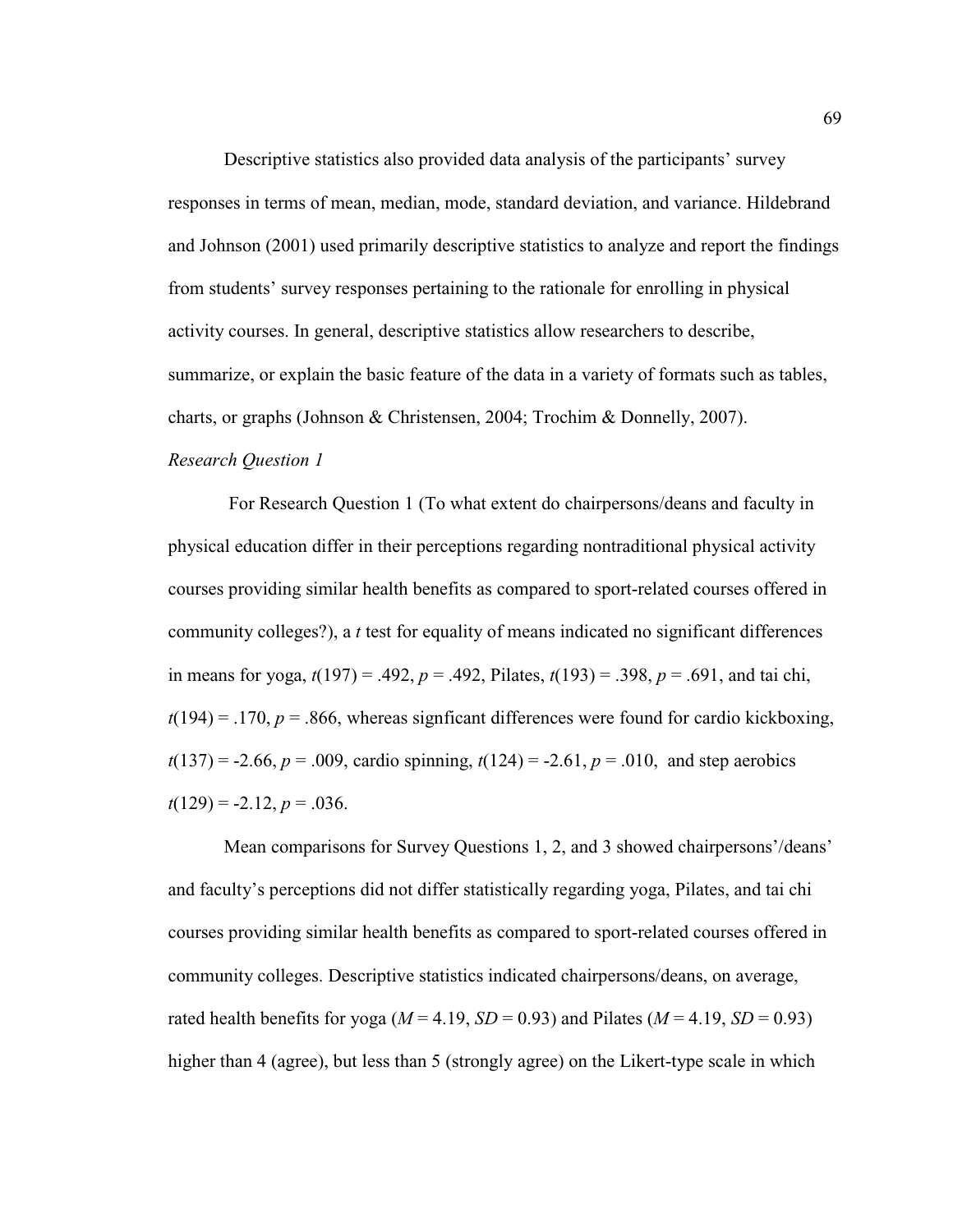faculty showed similar average ratings of 4.09 ( $SD = 1.11$ ) and 4.13 ( $SD = 1.05$ ), respectively; however, both groups, on average, rated tai chi slightly less than 4 on the Likert-type scale with mean values of  $3.93$  (*SD* = 1.00) for chairpersons/deans and 3.90  $(SD = 1.15)$  for faculty.

 In contrast, as compared to sport-related courses offered in community colleges, mean comparisons for Survey Questions 4, 5, and 6 reported chairpersons'/deans' and faculty's perceptions differed statistically regarding cardio kickboxing, cardio spinning, and step aerobics courses providing similar health benefits. Mean differences indicated faculty favored cardio kickboxing ( $M = 4.63$ ,  $SD = 0.61$ ), cardio spinning ( $M = 4.63$ ,  $SD$  $= 0.54$ ), and step aerobics ( $M = 4.59$ ,  $SD = 0.31$ ) more than chairpersons/deans with means of 4.33 (*SD* = 0.94), 4.33 (*SD* = 0.96), and 4.35 (*SD* = 0.94), respectively. Descriptive statistics of survey responses to Survey Questions 1 through 6 from chairpersons/deans and faculty, respectively, are shown in Tables 1 and 2.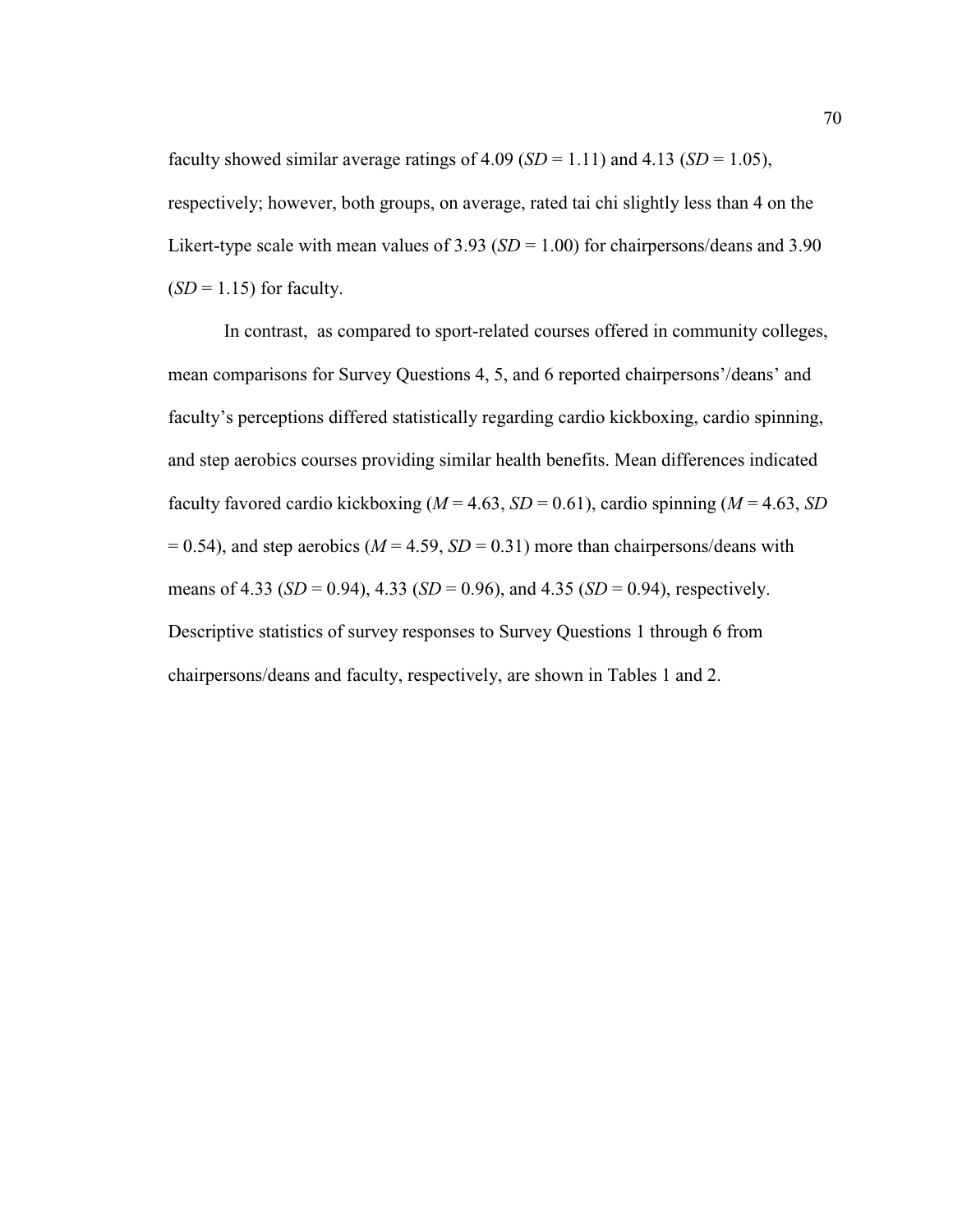*Descriptive Statistics of Survey Responses to Survey Questions 1-6 from Chairpersons/Deans* 

| Survey questions N Mean Median Mode SD Variance |    |         |                |                |      |      |
|-------------------------------------------------|----|---------|----------------|----------------|------|------|
| 1                                               | 86 | 4.19    | $\overline{4}$ | $\overline{4}$ | 0.93 | 0.86 |
| 2                                               |    | 86 4.19 | $\overline{4}$ | $\overline{4}$ | 0.93 | 0.86 |
| 3                                               |    | 86 3.93 | $\overline{4}$ | 4              | 1.00 | 1.01 |
| $\overline{4}$                                  | 86 | 4.33    | 5              | 5              | 0.94 | 0.88 |
| 5                                               | 86 | 4.33    | 5              | 5              | 0.96 | 0.93 |
| 6                                               | 86 | 4.35    | 5              | 5              | 0.94 | 0.89 |
|                                                 |    |         |                |                |      |      |

# Table 2

*Descriptive Statistics of Survey Responses to Survey Questions 1-6 from Faculty* 

| Survey questions N Mean Median Mode SD Variance |     |      |                |                |      |      |
|-------------------------------------------------|-----|------|----------------|----------------|------|------|
| 1                                               | 115 | 4.09 | $\overline{4}$ | 5              | 1.11 | 1.24 |
| $\overline{2}$                                  | 115 | 4.13 | $\overline{4}$ | 5 <sup>5</sup> | 1.05 | 1.10 |
| 3                                               | 115 | 3.90 | $\overline{4}$ | 5              | 1.15 | 1.33 |
| 4                                               | 115 | 4.63 | 5              | 5              | 0.61 | 0.37 |
| 5                                               | 115 | 4.63 | 5              | 5              | 0.54 | 0.29 |
| 6                                               | 115 | 4.59 | 5              | 5              | 0.56 | 0.31 |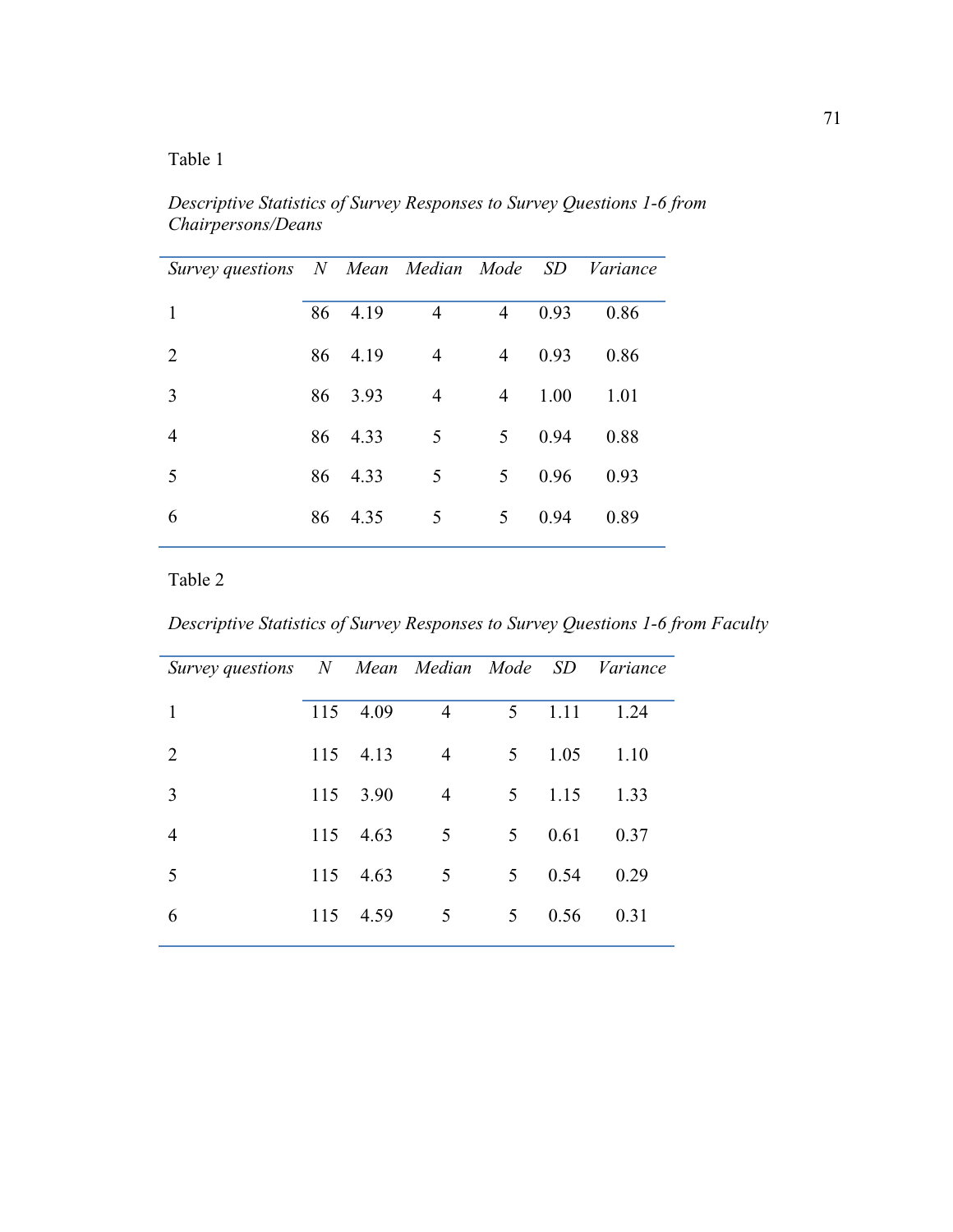## *Research Question 2*

 In regard to Research Question 2 (To what extent do chairpersons/deans and faculty in physical education differ in their perceptions regarding the values of nontraditional physical activity courses as compared to sport-related courses in community colleges?), a *t* test for equality of means showed no significant differences in means for any of the nontraditional physica activity courses as follows: Yoga,  $t(185)$  = 1.65, *p* = .101, Pilates, *t*(174) = .906, *p* = .366, tai chi, *t*(167) = .688, *p* = .492, cardio kickboxing,  $t(143) = -.627$ ,  $p = .532$ , cardio spinning,  $t(127) = -1.39$ ,  $p = .168$ , and step aerobics, *t*(134) = -.697, *p* = .487.

Mean comparisons suggested perceptions of chairpersons/deans and faculty did not differ statistically regarding the values of nontraditional physical activity courses as compared to sport-related courses offered in community colleges. Although no statistical differences were found in means for both groups, chairpersons/deans and faculty on average rated the values of yoga, Pilates, tai chi, cardio kickboxing, cardio spinning, and step aerobics higher than 4 (agree) but less than 5 (strongly agree) on the Likert-type scale.

Descriptive statistics showed chairpersons/deans, on average, rated the values of yoga (*M* = 4.51, *SD* = 0.76) higher than Pilates (*M* = 4.42, *SD* = 0.85), tai chi (*M* = 4.37,  $SD = 0.92$ ), cardio kickboxing ( $M = 4.44$ ,  $SD = 0.90$ ), cardio spinning ( $M = 4.37$ ,  $SD = 0.90$ ) 0.95), and step aerobics ( $M = 4.42$ ,  $SD = 0.90$ ). Conversely, faculty, on average, rated the values of cardio spinning ( $M = 4.53$ ,  $SD = 0.55$ ) higher than yoga ( $M = 4.33$ ,  $SD = 0.78$ ), Pilates (*M* = 4.31 (*SD* = 0.78), tai chi (*M* = 4.29 (*SD* = 0.79), cardio kickboxing (*M* =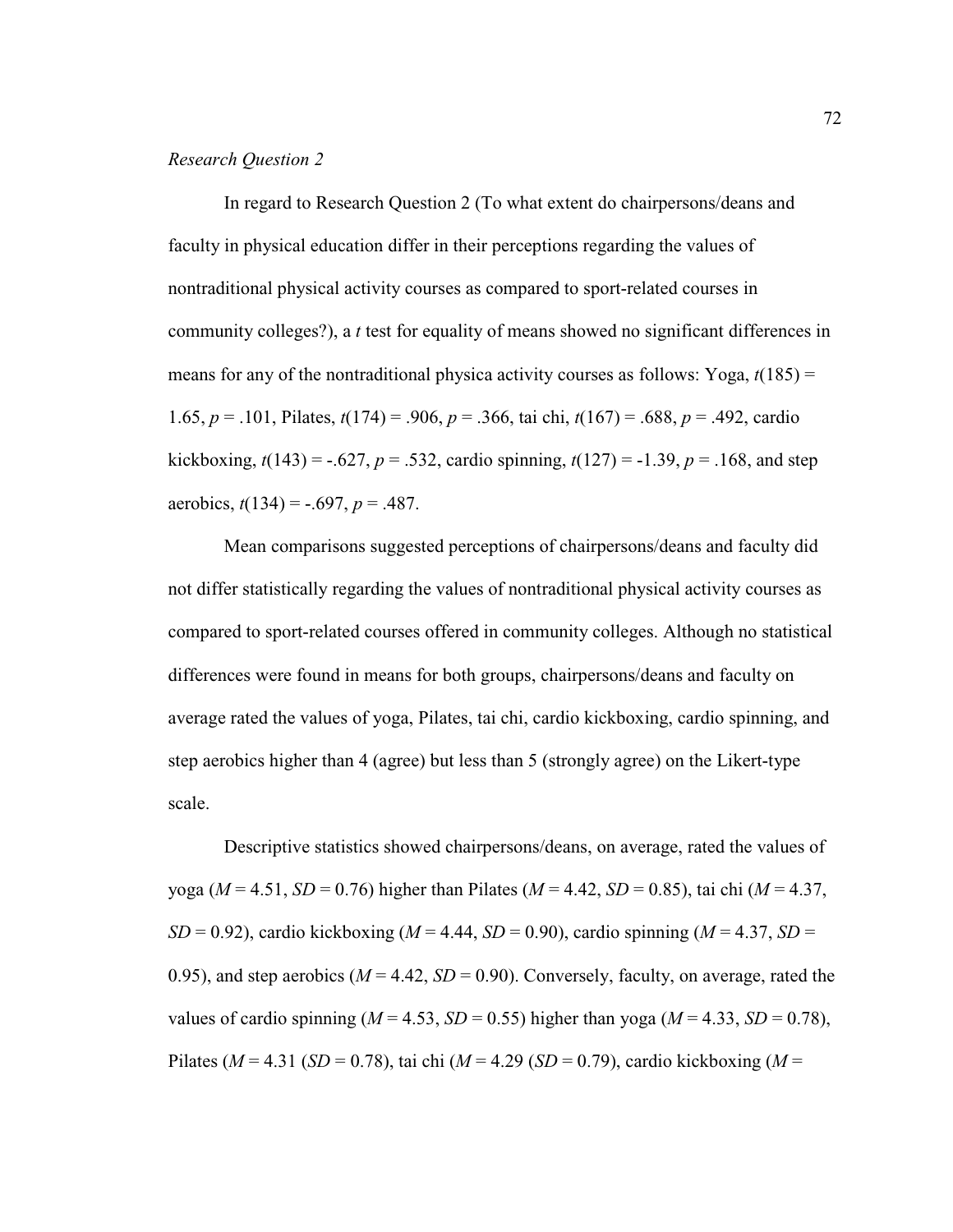4.51,  $SD = 0.63$ ), and step aerobics ( $M = 4.50$ ,  $SD = 0.57$ ). Tables 3 and 4 below provide Descriptive statistics of survey responses to Survey Questions 7 through 12 from chairpersons/deans and faculty, respectively, are shown in Tables 3 and 4.

Table 3

*Descriptive Statistics of Survey Responses to Survey Questions 7-12 from Chairpersons/Deans* 

| Survey questions N Mean Median Mode SD Variance |    |         |                 |                |      |      |
|-------------------------------------------------|----|---------|-----------------|----------------|------|------|
| 7                                               | 86 | 4.51    | $5\overline{)}$ | 5              | 0.76 | 0.58 |
| 8                                               |    | 86 4.42 | $5\overline{)}$ | 5              | 0.85 | 0.72 |
| 9                                               |    | 86 4.37 | 5               | 5              | 0.92 | 0.85 |
| 10                                              |    | 86 4.44 | 5               | 5 <sup>5</sup> | 0.90 | 0.81 |
| 11                                              | 86 | 4.37    | 5               | 5              | 0.95 | 0.90 |
| 12                                              | 86 | 4.42    | 5               | 5              | 0.90 | 0.81 |

Table 4

*Descriptive Statistics of Survey Responses to Survey Questions 7-12 from Faculty* 

| Survey questions N Mean Median Mode SD Variance |     |      |                |   |      |      |
|-------------------------------------------------|-----|------|----------------|---|------|------|
| 7                                               | 115 | 4.33 | $\overline{4}$ | 5 | 0.78 | 0.61 |
| 8                                               | 115 | 4.31 | $\overline{4}$ | 5 | 0.78 | 0.60 |
| 9                                               | 115 | 4.29 | $\overline{4}$ | 5 | 0.79 | 0.63 |
| 10                                              | 115 | 4.51 | $\overline{5}$ | 5 | 0.63 | 0.39 |
| 11                                              | 115 | 4.53 | $\overline{5}$ | 5 | 0.55 | 0.30 |
| 12                                              | 115 | 4.50 | 5              | 5 | 0.57 | 0.32 |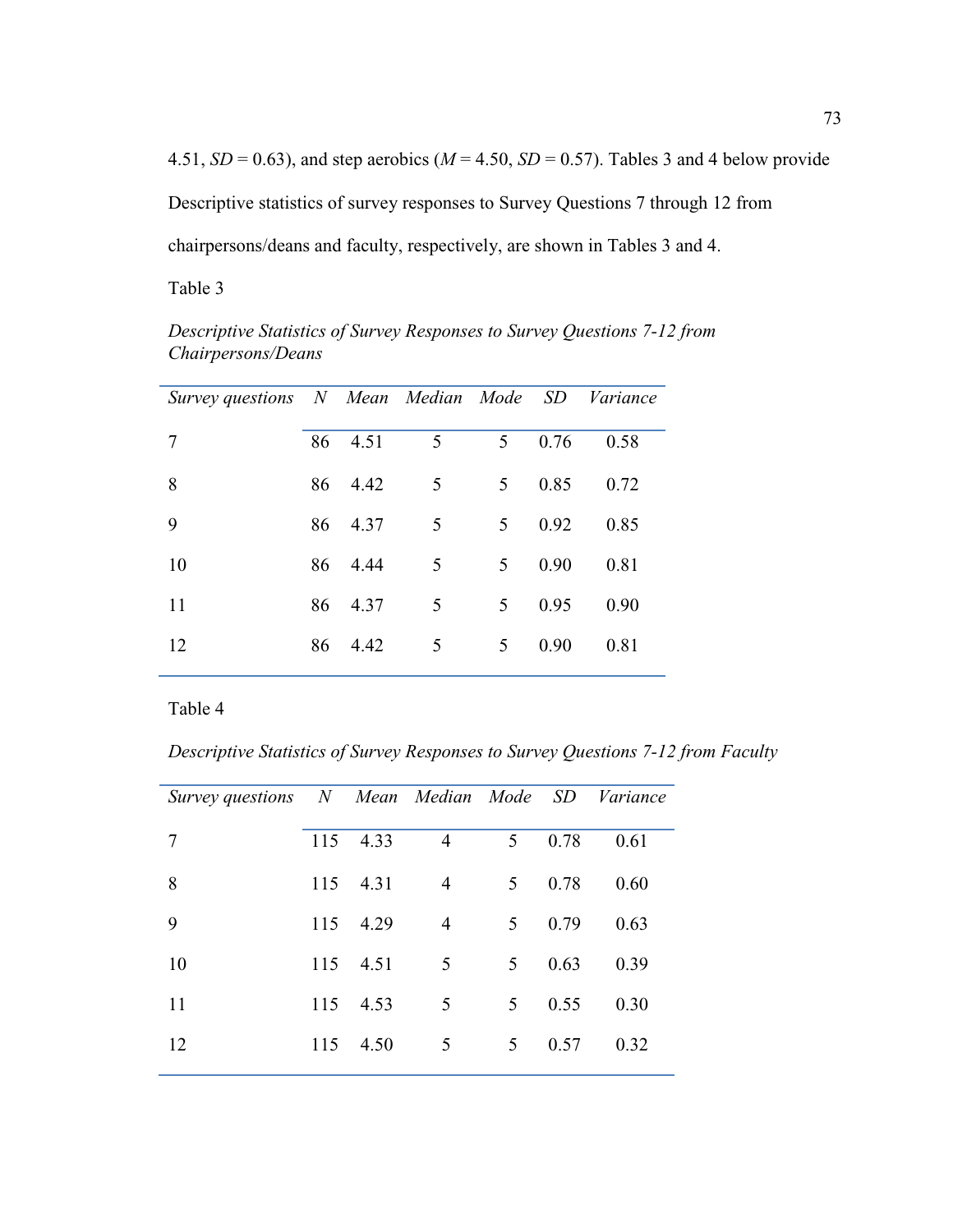## *Research Question 3*

For Research Question 3 (To what extent do chairpersons/deans and faculty in physical education differ in their perceptions regarding nontraditional physical activity courses contributing to students' learning experiences as compared to sport-related courses offered in community colleges?), a *t* test for equality of means indicated a significant difference in means for chairpersons'/deans' and faculty's perceptions of yoga contributing to students' learning experience,  $t(198) = 2.20$ ,  $p = .029$ ; however, no significant differences in means were found for Pilates,  $t(197) = 1.58$ ,  $p = .115$ , tai chi, *t*(189) = .469, *p* = .640, cardio kickboxing, *t*(178) = -.066, *p* = 0.948), cardio spinning, *t*(177) = -.132, *p* = .895, or step aerobics, *t*(179) = .329, *p* = .743.

Mean comparisons suggested perceptions of chairpersons/deans and faculty differed statisticially regarding yoga courses contributing to students' learning experience as compared to sport-related courses in community colleges. Mean values for yoga, therefore, indicated chairpersons/deans  $(M = 4.49, SD = 0.73)$  favored yoga courses contributing to students' learning experience more than faculty  $(M = 4.23, SD = 0.90)$ .

Although no significant differences were found for the other five nontraditional physical activity courses, descriptive statistics showed chairpersons/deans, on average, rated contribution of students' learning experience for Pilates ( $M = 4.44$ ,  $SD = 0.73$ ), tai chi (*M* = 4.30, *SD* = 0.86), cardio kickboxing (*M* = 4.35, *SD* = 0.84), cardio spinning (*M*  $= 4.35, SD = 0.89$ ), and step aerobics ( $M = 4.40, SD = 0.84$ ) higher than 4 (agree), but less than 5 (strongly agree) on the Likert-type scale. Faculty's average ratings for contribution of students' learning experience were also higher than 4 but less than 5 on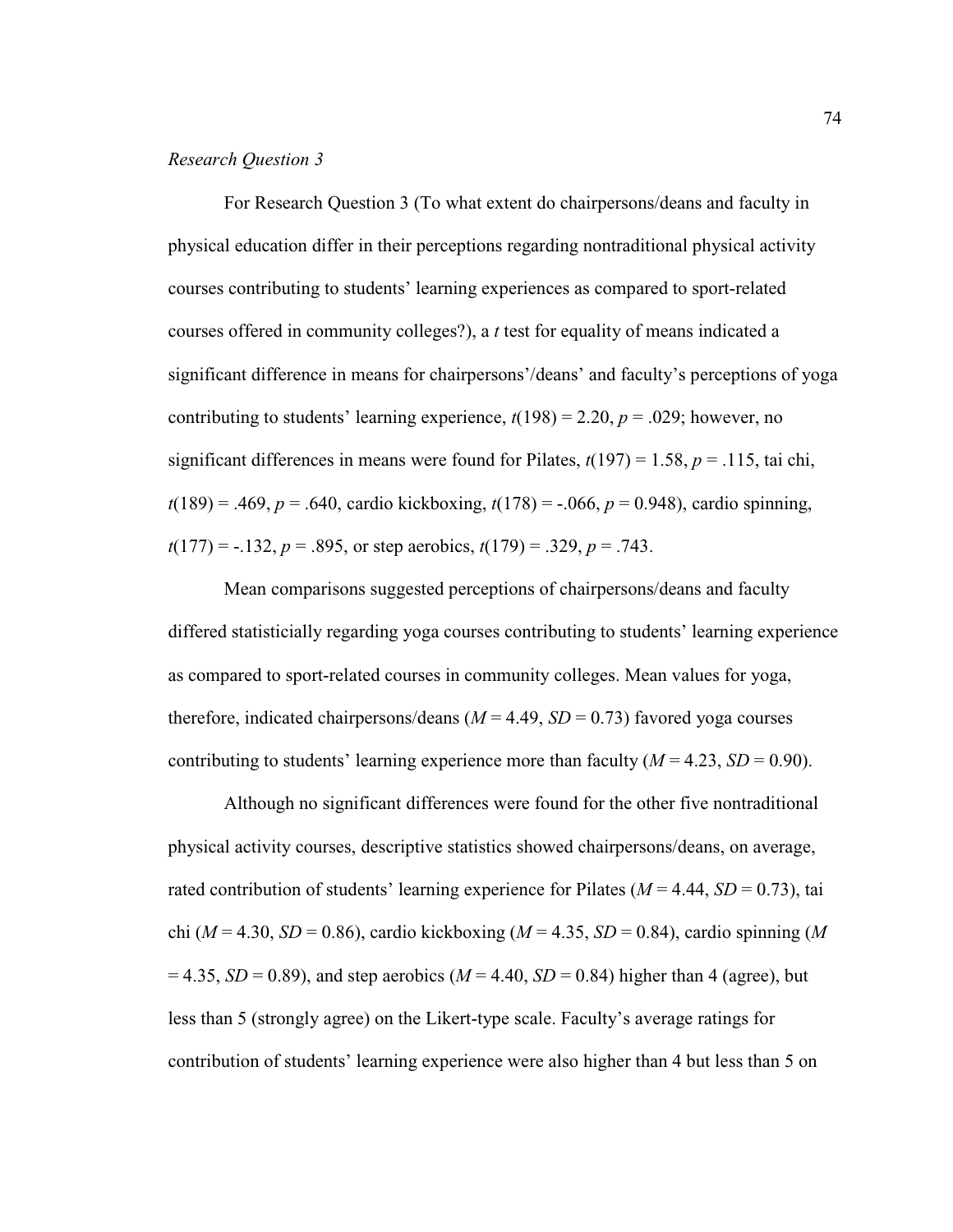the Likert-type scale for Pilates ( $M = 4.26$ ,  $SD = 0.89$ ), tai chi ( $M = 4.24$ ,  $SD = 0.91$ ), cardio kickboxing ( $M = 4.36$ ,  $SD = 0.80$ ), cardio spinning ( $M = 4.37$ ,  $SD = 0.84$ ), and step aerobics ( $M = 4.36$ ,  $SD = 0.81$ ). Descriptive statistics of survey responses to Survey Questions 13 through 18 from chairpersons/deans and faculty, respectively, are shown in Tables 5 and 6.

Table 5

*Descriptive Statistics of Survey Responses to Survey Questions 13-18 from Chairpersons/Deans* 

| Survey questions N Mean Median Mode SD Variance |    |         |                |   |      |      |
|-------------------------------------------------|----|---------|----------------|---|------|------|
| 13                                              | 86 | 4.49    | 5              | 5 | 0.73 | 0.54 |
| 14                                              | 86 | 4.44    | $\overline{5}$ | 5 | 0.73 | 0.53 |
| 15                                              |    | 86 4.30 | 4              | 5 | 0.86 | 0.73 |
| 16                                              | 86 | 4.35    | $\overline{4}$ | 5 | 0.84 | 0.70 |
| 17                                              | 86 | 4.35    | $\overline{5}$ | 5 | 0.89 | 0.79 |
| 18                                              | 86 | 4.40    | 5              | 5 | 0.84 | 0.71 |
|                                                 |    |         |                |   |      |      |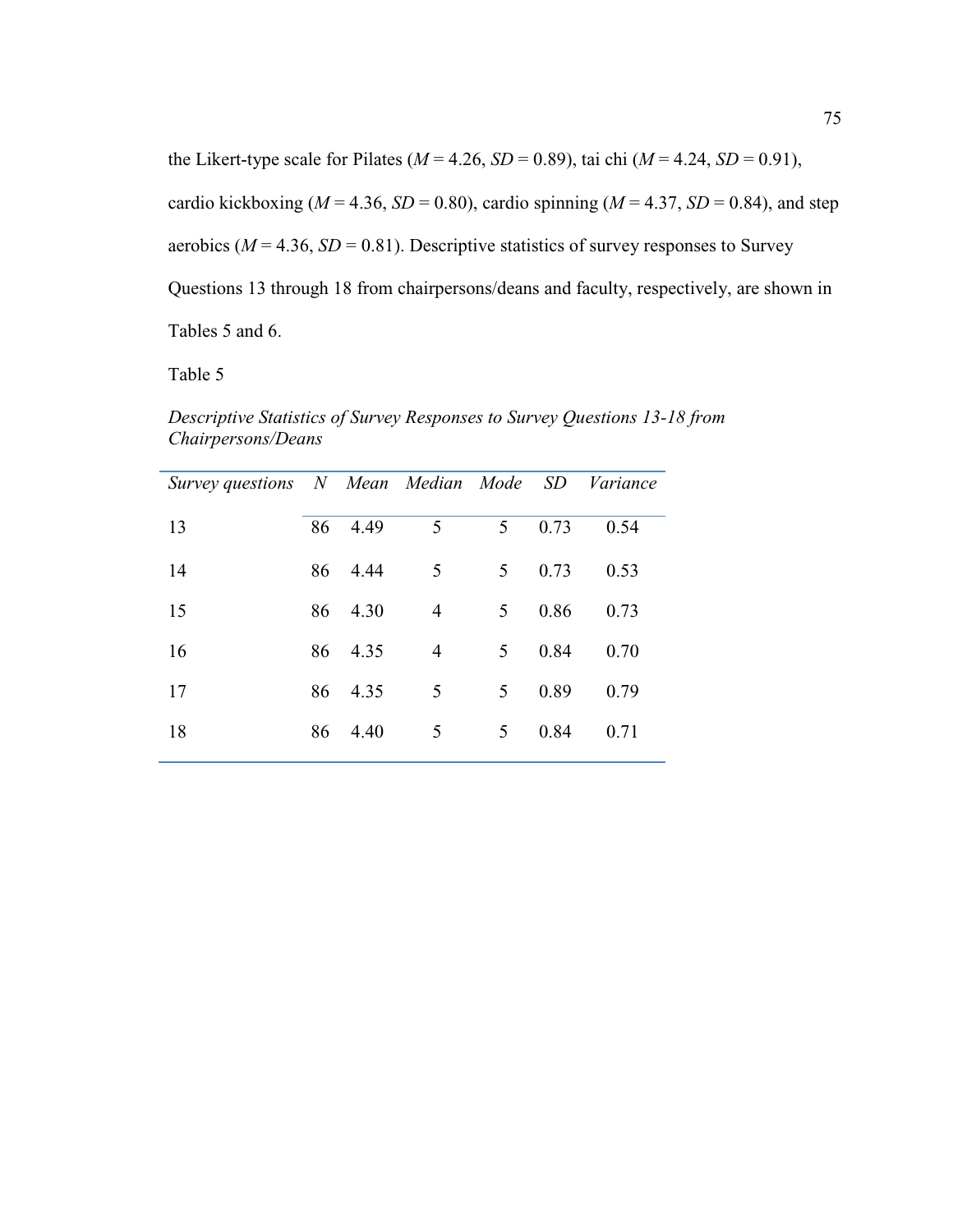| Survey questions N Mean Median Mode SD |     |      |                |                |      | Variance |
|----------------------------------------|-----|------|----------------|----------------|------|----------|
| 13                                     | 115 | 4.23 | $\overline{4}$ | 5              | 0.90 | 0.81     |
| 14                                     | 115 | 4.26 | 4              | 5 <sup>1</sup> | 0.89 | 0.79     |
| 15                                     | 115 | 4.24 | 4              | 5              | 0.91 | 0.83     |
| 16                                     | 115 | 4.36 | 5              | 5              | 0.80 | 0.63     |
| 17                                     | 115 | 4.37 | 5              | 5              | 0.84 | 0.71     |
| 18                                     | 115 | 4.36 | 5              | 5              | 0.81 | 0.65     |

*Descriptive Statistics of Survey Responses to Survey Questions 13-18 from Faculty* 

## *Research Question 4*

In regard to Research Question 4 (To what extent do participants' perceptions associate with the individual physical activity courses offered in community colleges?), Pearson chi-square  $(\chi^2)$  tests indicated significant associations were found between participants' perceptions and yoga regarding health benefits,  $\chi^2(4, N = 201) = 15.37, p =$ .004, values,  $\chi^2$  (4,  $N = 201$ ) = 10.52,  $p = .033$ , and contribution to students' learning experience,  $\chi^2$  (4, *N* = 201) = 15.61, *p* = .004, for Survey Questions 1, 7, and 13, respectively. The data analysis showed associations exist statistically between participants' perceptions and yoga courses providing health benefits, reflecting values, and contributing to students' learning experience, as compared to sport-related courses offered in community colleges. Significant associations suggested chairpersons'/deans' and faculty's perceptions of yoga toward health benefits, values, and contribution to students' learning experience depended on their campus position in physical education.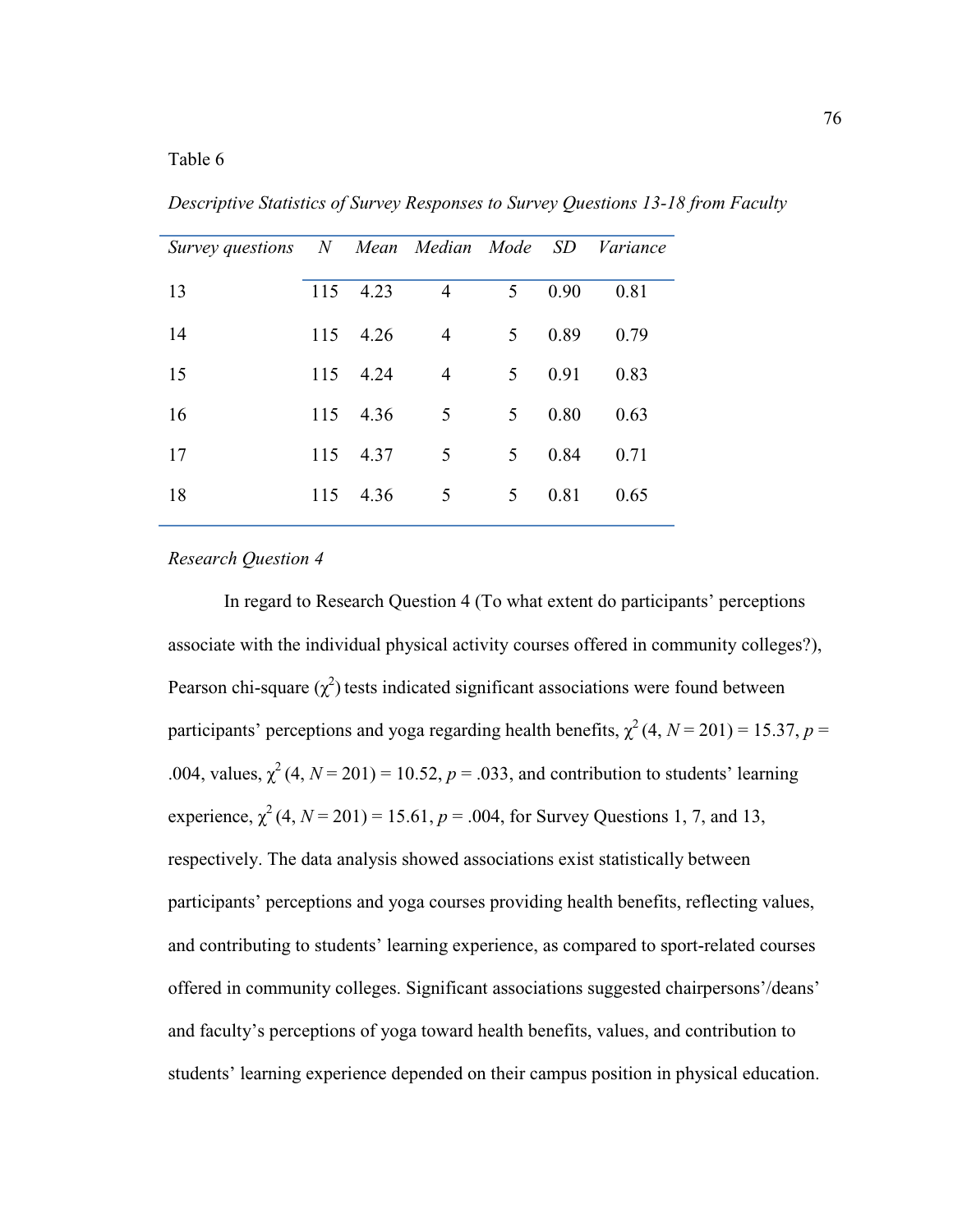The proportions of chairpersons/deans who rated yoga courses providing health benefits were .02 (strongly disagree), .07 (disagree), .00 (neutral), .51 (agree), and .40 (strongly agree), as compared to faculty with .04 (strongly disagree), .09 (disagree), .10 (neutral), .30 (agree), and .47 (strongly agree). For values of yoga, chairpersons'/deans' to faculty's proportional ratings consisted of .02 to .00 (strongly disagree), .00 to .03 (disagree), .02 to .09 (neutral), .35 to .39 (agree), and .61 to .49 (strongly agree). The proportional ratings of chairpersons/deans to faculty for yoga contributing to student learning included .02 to .00 (strongly disagree), .00 to .09 (disagree), .00 to .05 (neutral), .42 to .40 (agree), and .56 to .46 (strongly agree). The frequency count and proportions of survey responses within Questions 1, 7, and 13 for yoga between chairpersons/deans and faculty are shown in Table 7.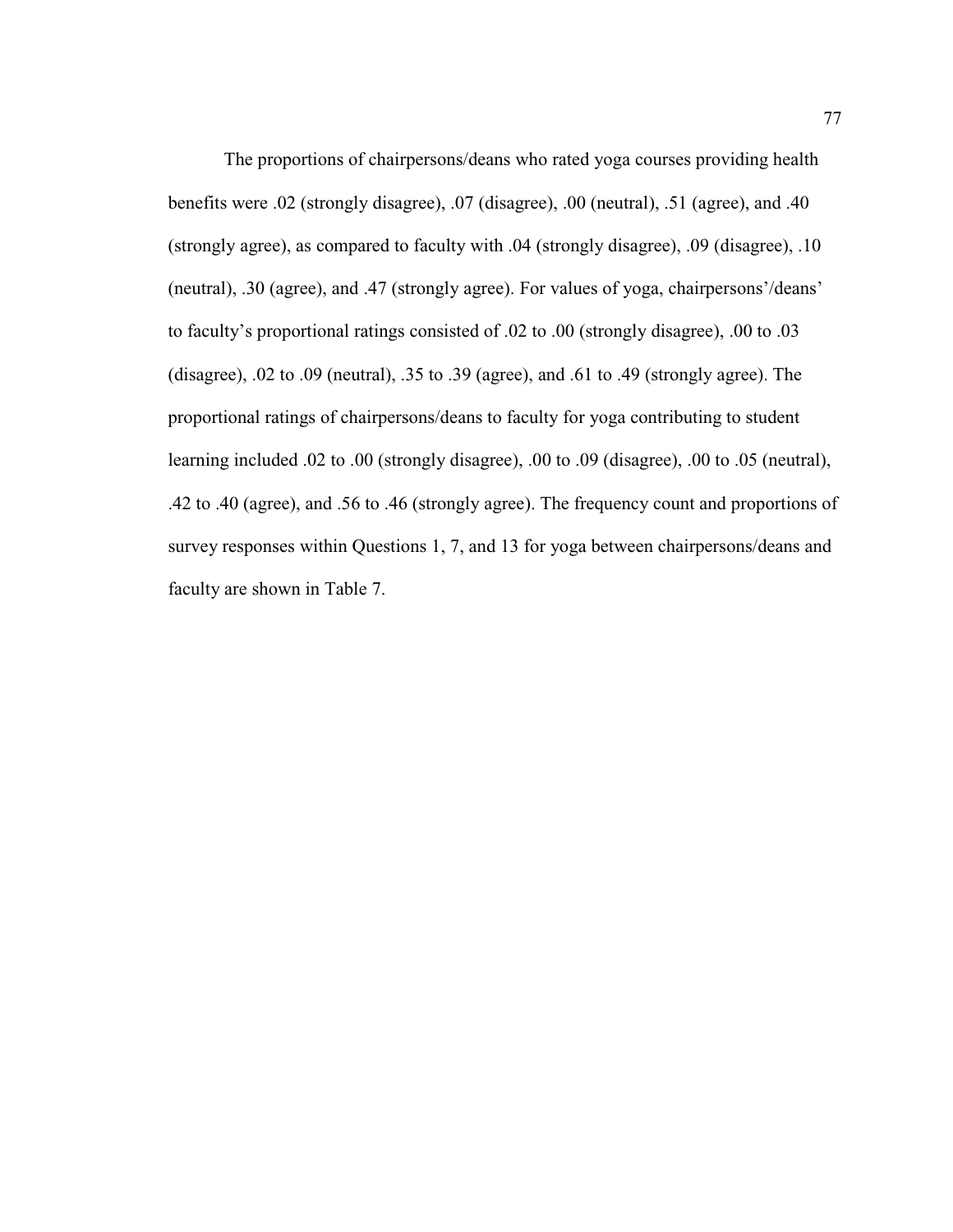*Frequency Count and Proportions of Survey Responses within Questions 1, 7, and 13 for Yoga between Chairpersons/Deans (D) and Faculty (F)*

|                               |            | <b>Health Benefits</b> |                | <b>Values</b>    |                | <b>Student Learning</b> |                  |
|-------------------------------|------------|------------------------|----------------|------------------|----------------|-------------------------|------------------|
| Likert-type scale<br>for yoga |            | (D)                    | (F)            | (D)              | (F)            | (D)                     | (F)              |
| Strongly disagree (1)         | Count      | $\overline{2}$         | $\overline{4}$ | $\overline{2}$   | $\overline{0}$ | $\overline{2}$          | $\boldsymbol{0}$ |
|                               | Proportion | .02                    | .03            | 1.00             | .00            | .02                     | .00              |
| Disagree $(2)$                | Count      | 6                      | 10             | $\boldsymbol{0}$ | $\overline{4}$ | $\boldsymbol{0}$        | 10               |
|                               | Proportion | .07                    | .09            | .00              | 1.00           | .00                     | .09              |
|                               | Count      | $\boldsymbol{0}$       | 12             | $\overline{2}$   | 10             | $\boldsymbol{0}$        | 6                |
| Neutral $(3)$                 | Proportion | .00                    | .10            | .17              | .83            | .00                     | .05              |
| Agree $(4)$                   | Count      | 44                     | 35             | 30               | 45             | 36                      | 46               |
|                               | Proportion | .51                    | .30            | .40              | .60            | .42                     | .40              |
| Strongly agree (5)            | Count      | 34                     | 54             | 52               | 56             | 48                      | 53               |
|                               | Proportion | .40                    | .47            | .48              | .52            | .56                     | .46              |
|                               | Count      | 86                     | 115            | 86               | 115            | 86                      | 115              |
| Total                         | Proportion | 1.00                   | 1.00           | 1.00             | 1.00           | 1.00                    | 1.00             |

Pearson  $\chi^2$  tests for survey questions 2, 8, and 14 showed no significant association for Survey Question 8 pertaining to the values of Pilates,  $\chi^2(4, N = 201) =$ 7.17,  $p = 0.127$ , as compared with health benefits,  $\chi^2(4, N = 201) = 11.68$ ,  $p = 0.020$ , and contribution of student learning experience,  $\chi^2$  (4, *N* = 201) = 15.55, *p* = .004, for Survey Questions 2 and 14, respectively. Data for Pilates, therefore, reported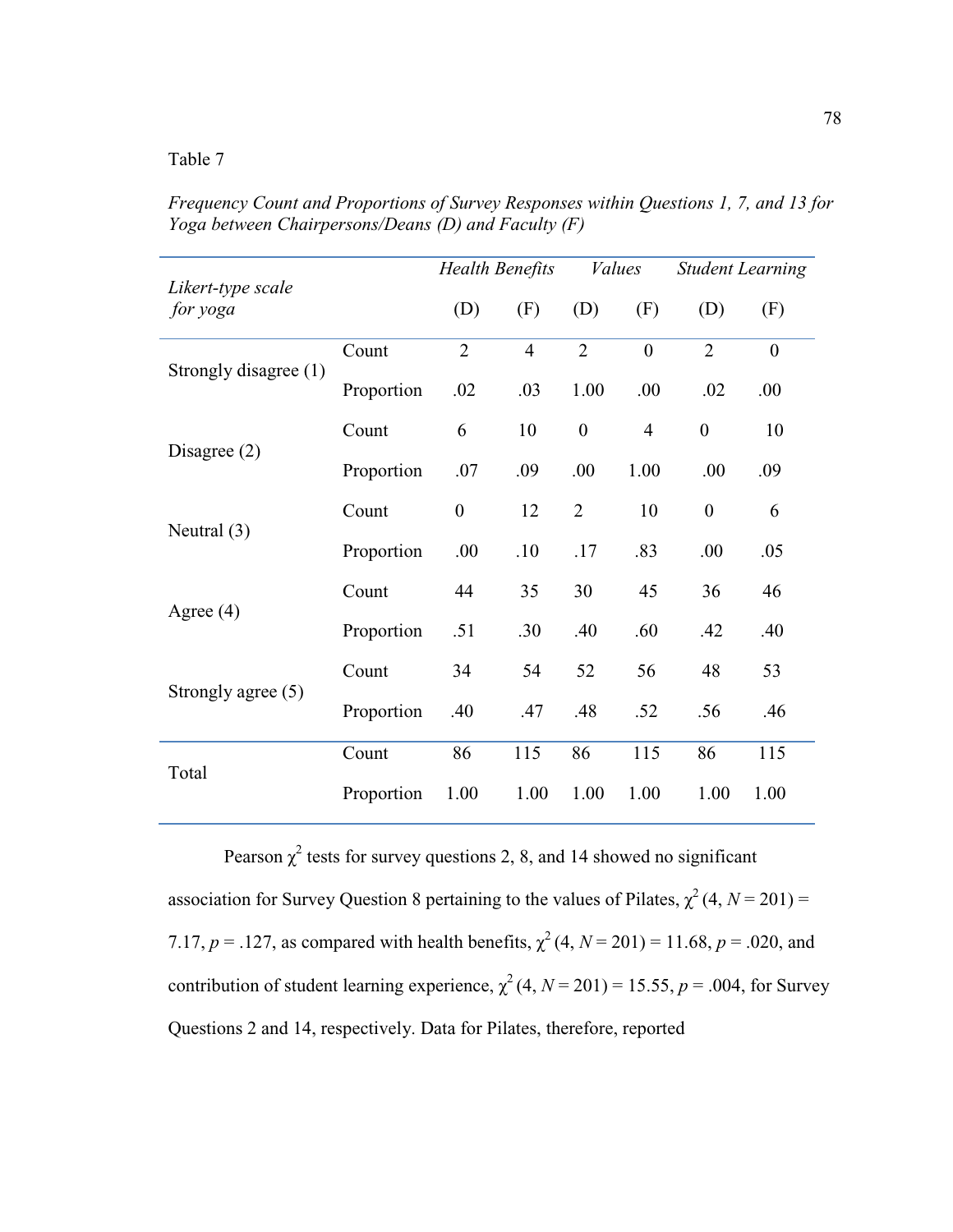chairpersons'/deans' and faculty's perceptions of health benefits and contribution of students' learning experience were dependent on their position in physical education.

The proportional ratings of chairpersons/deans to faculty for Pilates providing health benefits were .02 to .03 (strongly disagree), .07 to .06 (disagree), .00 to .10 (neutral), .51 to .36 (agree), and .40 to .45 (strongly agree). For the values of Pilates, chairpersons'/deans' and faculty's proportional ratings included .02 to .00 (strongly disagree), .02 to .03 (disagree), .03 to .09 (neutral), .37 to .41 (agree), and .56 to .47 (strongly agree). Chairpersons'/deans' to faculty's proportional ratings for Pilates contributing to student learning were .02 to .00 (strongly disagree), .00 to .08 (disagree), .00 to .06 (neutral), .47 to .38 (agree), and .51 to .48 (strongly agree). The frequency count and proportions of survey responses within Questions 2, 8, and 14 for Pilates between chairpersons/deans and faculty are shown in Table 8.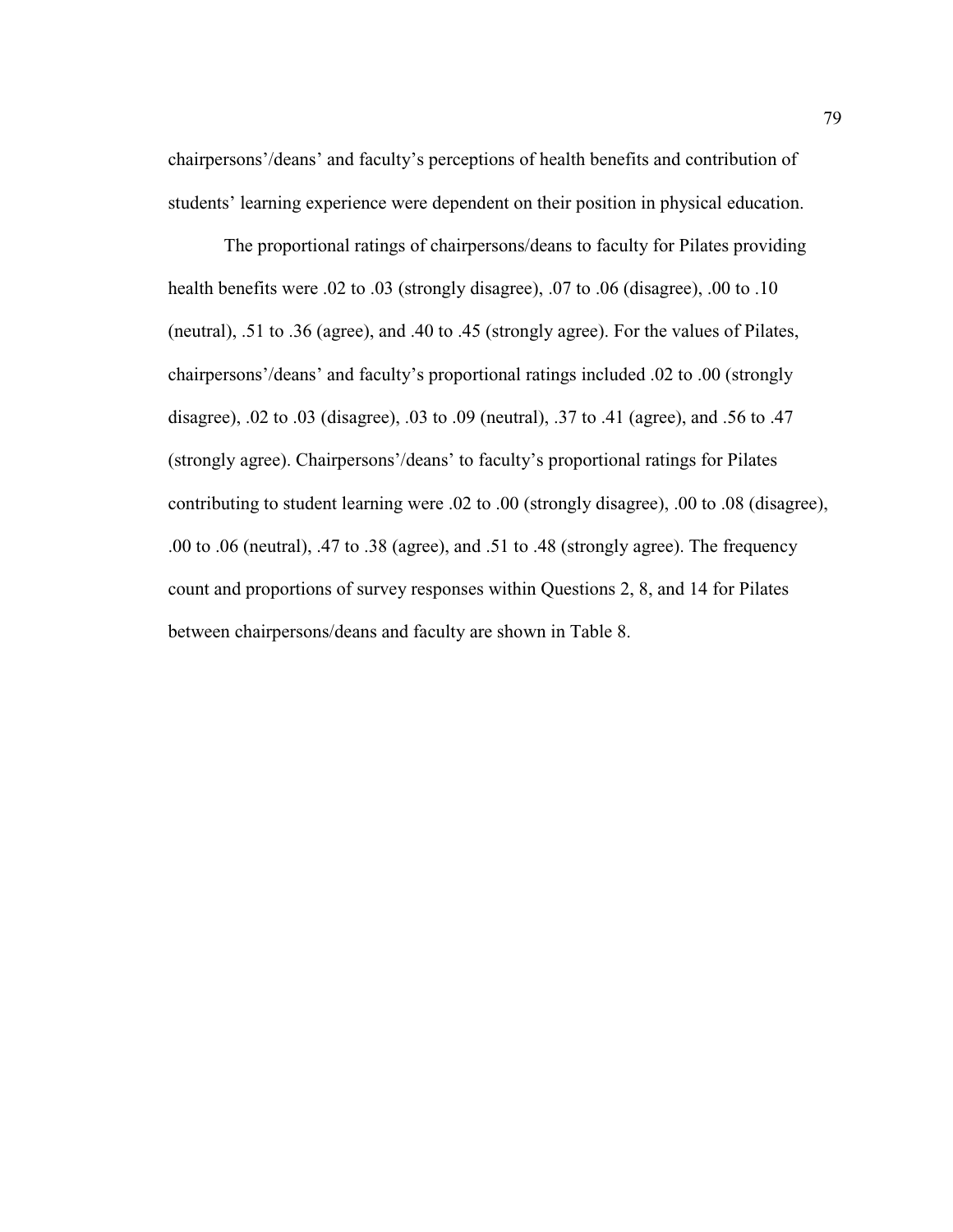*Frequency Count and Proportions of Survey Responses within Questions 2, 8, and 14 for Pilates between Chairpersons/Deans (D) and Faculty (F)*

|                                  |            | <b>Health Benefits</b> |                | <b>Values</b>  |                | <b>Student Learning</b> |              |
|----------------------------------|------------|------------------------|----------------|----------------|----------------|-------------------------|--------------|
| Likert-type scale<br>for Pilates |            | (D)                    | (F)            | (D)            | (F)            | (D)                     | (F)          |
| Strongly disagree (1)            | Count      | $\overline{2}$         | $\overline{4}$ | $\overline{2}$ | $\overline{0}$ | $\overline{2}$          | $\mathbf{0}$ |
|                                  | Proportion | .02                    | .03            | .02            | .00            | .02                     | .00          |
| Disagree $(2)$                   | Count      | 6                      | $\tau$         | $\overline{2}$ | $\overline{4}$ | $\boldsymbol{0}$        | 9            |
|                                  | Proportion | .07                    | .06            | .02            | .03            | .00                     | .78          |
| Neutral $(3)$                    | Count      | $\boldsymbol{0}$       | 11             | $\overline{2}$ | 10             | $\boldsymbol{0}$        | 7            |
|                                  | Proportion | .00                    | .10            | .03            | .09            | .00                     | .06          |
| Agree $(4)$                      | Count      | 44                     | 41             | 32             | 47             | 40                      | 44           |
|                                  | Proportion | .51                    | .36            | .37            | .41            | .47                     | .38          |
|                                  | Count      | 34                     | 52             | 48             | 54             | 44                      | 55           |
| Strongly agree (5)               | Proportion | .40                    | .45            | .56            | .47            | .51                     | .48          |
| Total                            | Count      | 86                     | 115            | 86             | 115            | 86                      | 115          |
|                                  | Proportion | 1.00                   | 1.00           | 1.00           | 1.00           | 1.00                    | 1.00         |

In contrast, Pearson  $\chi^2$  tests showed no significant relationship was found for Survey Questions 3, 9, and 15 germane to tai chi providing health benefits,  $\chi^2(4, N=$  $201$ ) = 6.82, *p* = .146, reflecting values,  $\chi^2$  (4, *N* = 201) = 5.10, *p* = .278, and contributing to students' learning experience,  $\chi^2$  (4, *N* = 201) = 6.38, *p* = .173, respectively. The data analysis indicated no relationship exists statistically between participants' perceptions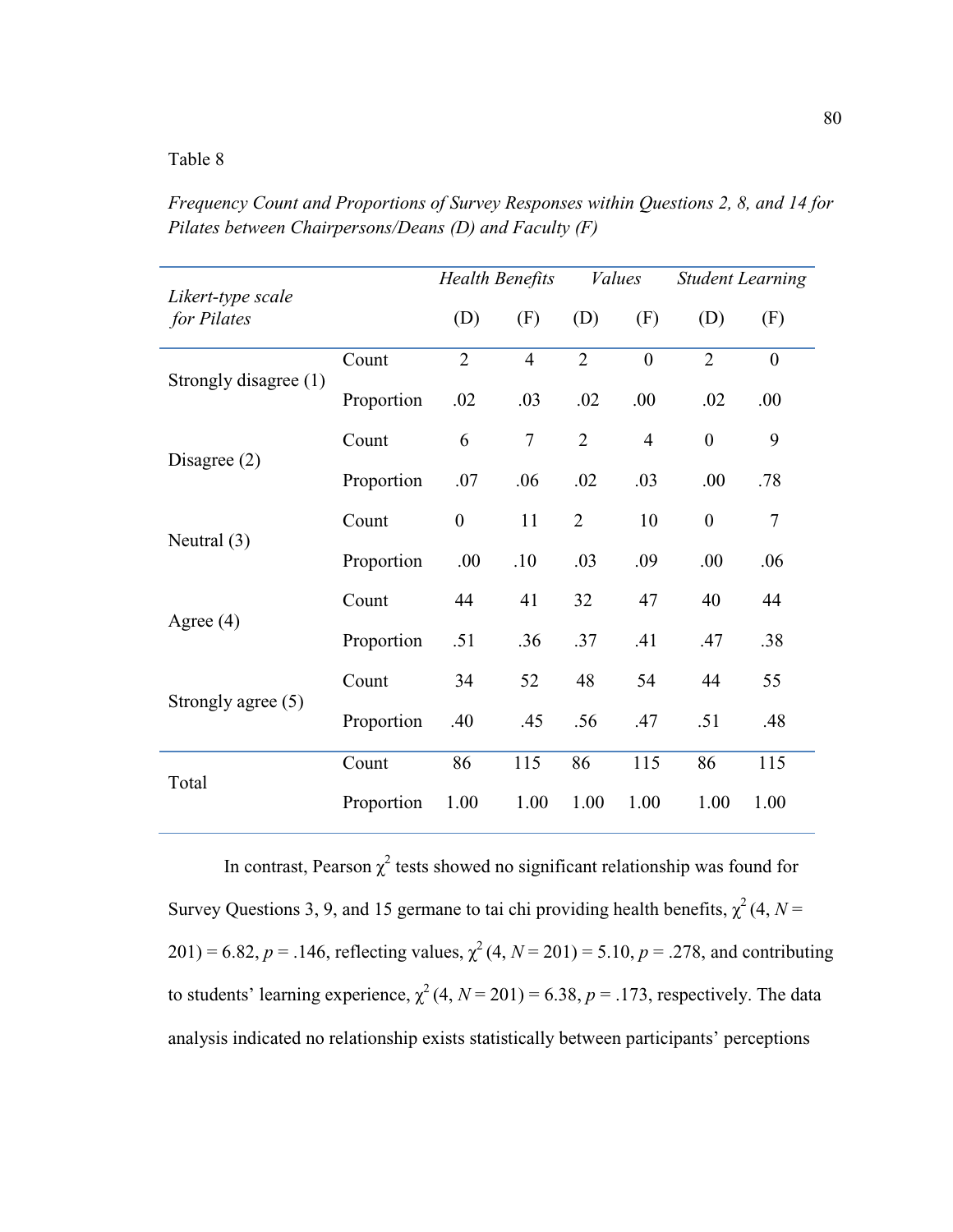and tai chi course, which suggested chairpersons'/deans' and faculty's ratings were independent of their position in physical education.

The proportions of chairpersons/deans who rated tai chi courses providing health benefits were .02 (strongly disagree), .09 (disagree), .12 (neutral), .47 (agree), and .30 (strongly agree) as compared to faculty with .07 (strongly disagree), .04 (disagree), .16 (neutral), .36 (agree), and .37 (strongly agree). For values of tai chi, chairpersons'/deans' to faculty's proportional ratings consisted of .02 to .01 (strongly disagree), .03 to .02 (disagree), .09 to .10 (neutral), .28 to .42 (agree), and .58 to .45 (strongly agree). The proportional ratings of chairpersons/deans to faculty for tai chi contributing to student learning included .02 to .01 (strongly disagree), .00 to .06 (disagree), .12 to .09 (neutral), .37 to .36 (agree), and .49 to .48 (strongly agree). The frequency count and proportions of survey responses within Questions 3, 9, and 15 for tai chi between chairpersons/deans and faculty are shown in Table 9.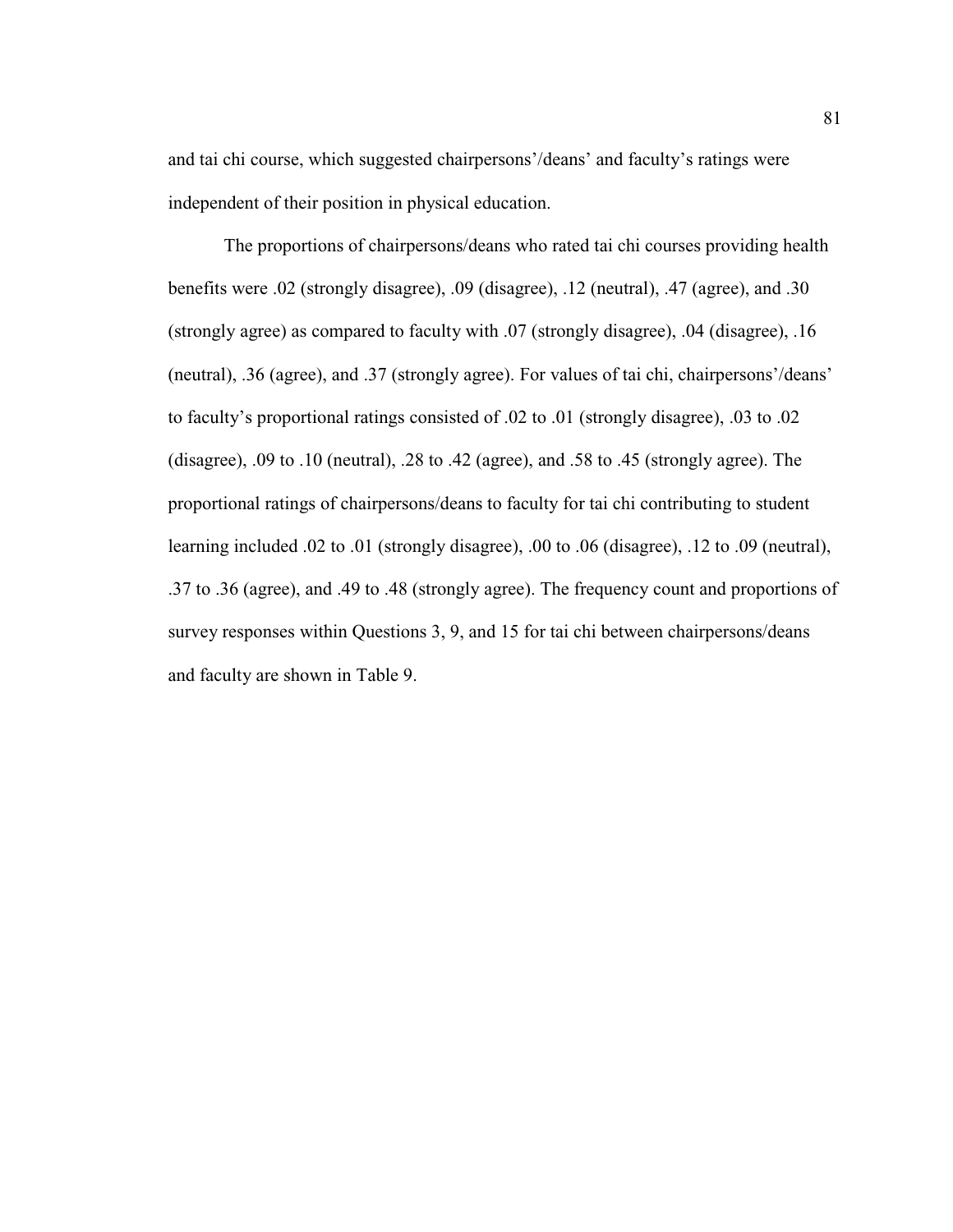*Frequency Count and Proportions of Survey Responses within Questions 3, 9, and 15 for Tai Chi between Chairpersons/Deans (D) and Faculty (F)*

|                                  |            | <b>Health Benefits</b> |      | <b>Values</b>  |                | <b>Student Learning</b> |              |
|----------------------------------|------------|------------------------|------|----------------|----------------|-------------------------|--------------|
| Likert-type scale<br>for tai chi |            | (D)                    | (F)  | (D)            | (F)            | (D)                     | (F)          |
| Strongly disagree (1)            | Count      | $\overline{2}$         | 8    | $\overline{2}$ | $\mathbf{1}$   | $\overline{2}$          | $\mathbf{1}$ |
|                                  | Proportion | .02                    | .07  | .02            | .01            | .02                     | .01          |
| Disagree $(2)$                   | Count      | 8                      | 5    | $\overline{2}$ | $\overline{2}$ | $\boldsymbol{0}$        | $\tau$       |
|                                  | Proportion | .09                    | .04  | .03            | .02            | .00                     | .06          |
| Neutral $(3)$                    | Count      | 10                     | 19   | 8              | 12             | 10                      | 10           |
|                                  | Proportion | .12                    | .16  | .09            | .10            | .12                     | .09          |
| Agree $(4)$                      | Count      | 40                     | 41   | 24             | 48             | 32                      | 42           |
|                                  | Proportion | .47                    | .36  | .28            | .42            | .37                     | .36          |
| Strongly agree $(5)$             | Count      | 26                     | 42   | 50             | 52             | 42                      | 55           |
|                                  | Proportion | .30                    | .37  | .58            | .45            | .49                     | .48          |
| Total                            | Count      | 86                     | 115  | 86             | 115            | 86                      | 115          |
|                                  | Proportion | 1.00                   | 1.00 | 1.00           | 1.00           | 1.00                    | 1.00         |

Pearson  $\chi^2$  tests for cardio kickboxing also indicated similar outcome as tai chi with *p* values greater than .05 for health benefits,  $\chi^2$  (4, *N* = 201) = 9.11, *p* = .058, values,  $\chi^2$  (4, *N* = 201) = 6.36, *p* = .174, and contribution to students' learning experience,  $\chi^2$  (4, *N*  $= 201$ ) = 5.99,  $p = 0.199$ . The data analysis showed no relationships were found statistically between participants' perceptions and cardio kickboxing, which suggested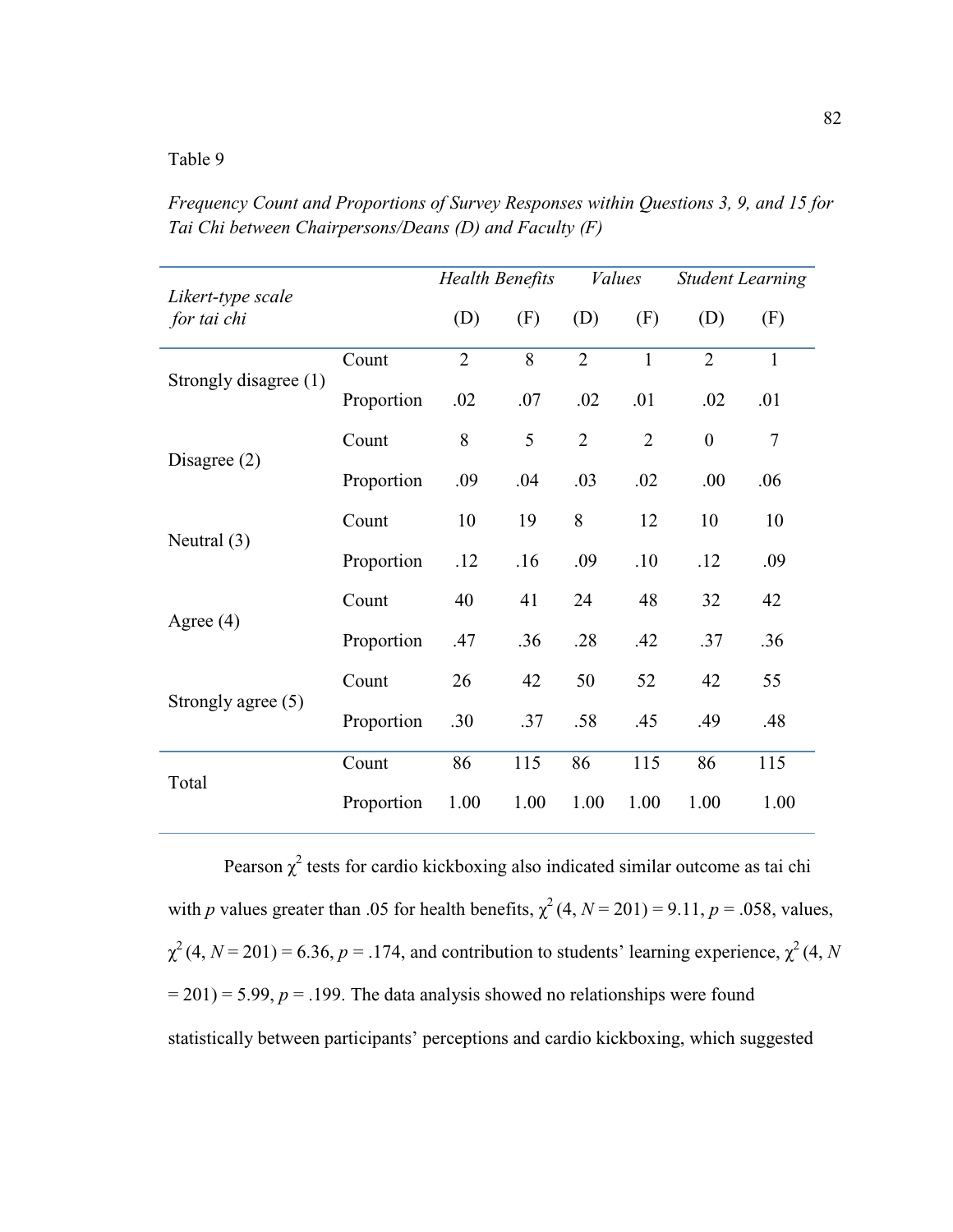chairpersons'/deans' and faculty's ratings were independent of their position in physical education.

The proportional ratings of chairpersons/deans to faculty for cardio kickboxing providing health benefits were .02 to .00 (strongly disagree), .05 to .01 (disagree), .05 to .04 (neutral), .35 to .25 (agree), and .53 to .70 (strongly agree). For the values of cardio kickboxing, chairpersons'/deans' to faculty's proportional ratings included .02 to .00 (strongly disagree), .02 to .01 (disagree), .07 to .04 (neutral), .26 to .37 (agree), and .63 to .58 (strongly agree). Chairpersons'/deans' to faculty's proportional ratings for cardio kickboxing courses contributing to student learning were .02 to .00 (strongly disagree), .02 to .04 (disagree), .03 to .07 (neutral), .44 to .38 (agree), and .49 to .51 (strongly agree). The frequency count and proportions of survey responses within Questions 4, 10, and 16 for cardio kickboxing between chairpersons/deans and faculty are shown in Table 10.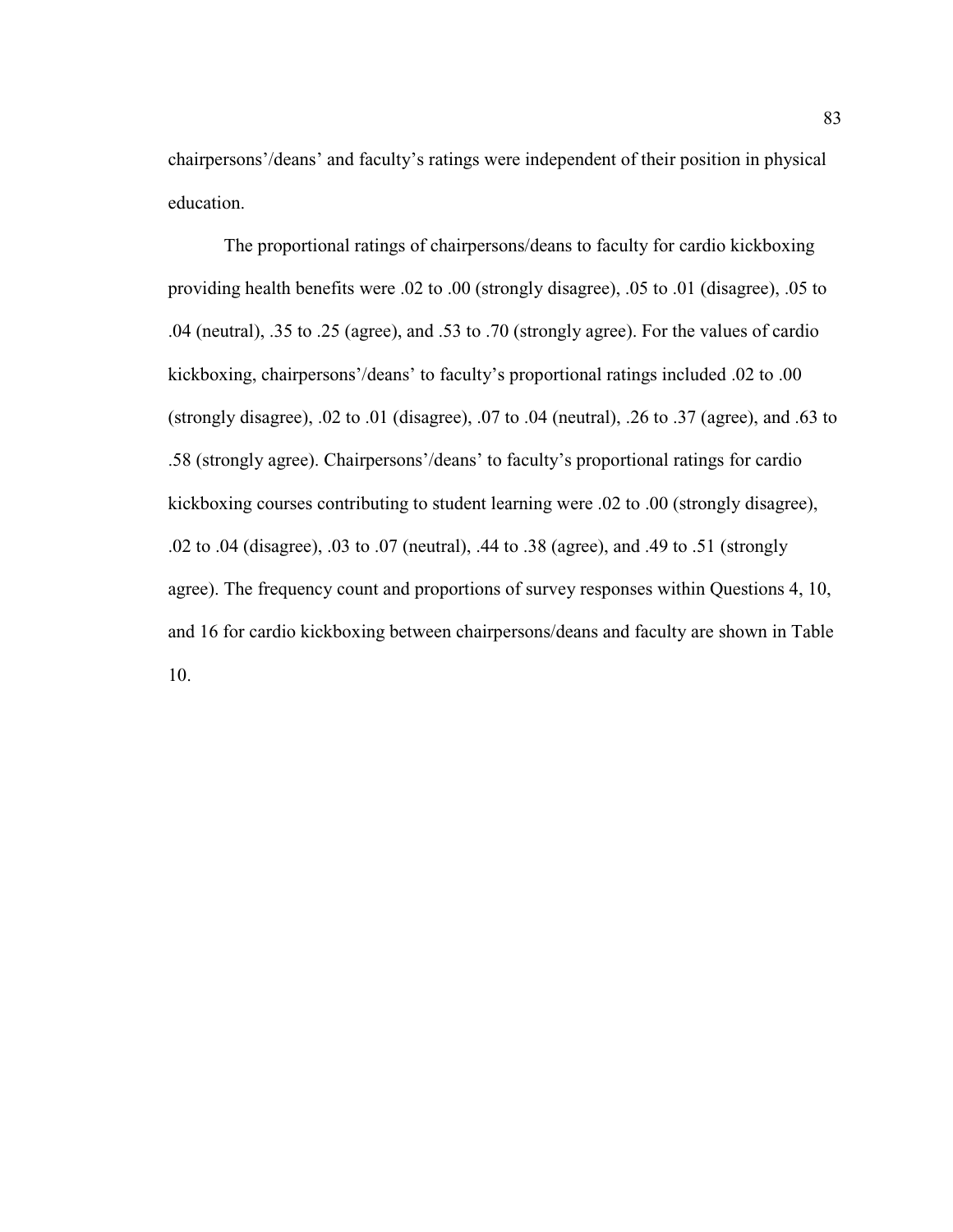*Frequency Count and Proportions of Survey Responses within Questions 4, 10, and 16 for Cardio Kickboxing between Chairpersons/Deans (D) and Faculty (F)*

|                                            |            | <b>Health Benefits</b> |                | <b>Values</b>  |                | <b>Student Learning</b> |                |
|--------------------------------------------|------------|------------------------|----------------|----------------|----------------|-------------------------|----------------|
| Likert-type scale for<br>cardio kickboxing |            | (D)                    | (F)            | (D)            | (F)            | (D)                     | (F)            |
| Strongly disagree (1)                      | Count      | $\overline{2}$         | $\overline{0}$ | $\overline{2}$ | $\overline{0}$ | $\overline{2}$          | $\overline{0}$ |
|                                            | Proportion | .02                    | .00            | .02            | .00            | .02                     | .00            |
| Disagree $(2)$                             | Count      | $\overline{4}$         | $\mathbf{1}$   | $\overline{2}$ | $\mathbf{1}$   | $\overline{2}$          | 5              |
|                                            | Proportion | .05                    | .01            | .02            | .01            | .02                     | .04            |
|                                            | Count      | $\overline{4}$         | 5              | 6              | 5              | $\overline{2}$          | 8              |
| Neutral $(3)$                              | Proportion | .05                    | .04            | .07            | .04            | .03                     | .07            |
| Agree $(4)$                                | Count      | 30                     | 29             | 22             | 43             | 38                      | 43             |
|                                            | Proportion | .35                    | .25            | .26            | .37            | .44                     | .37            |
|                                            | Count      | 46                     | 80             | 54             | 66             | 42                      | 59             |
| Strongly agree (5)                         | Proportion | .53                    | .70            | .63            | .58            | .49                     | .51            |
| Total                                      | Count      | 86                     | 115            | 86             | 115            | 86                      | 115            |
|                                            | Proportion | 1.00                   | 1.00           | 1.00           | 1.00           | 1.00                    | 1.00           |

In regard to cardio spinning, Pearson  $\chi^2$  tests indicated significant relationships were found for participants' perceptions to health benefits and values for survey questions 5,  $\chi^2$  (4, *N* = 201) = 10.89, *p* = .028, and 11,  $\chi^2$  (4, *N* = 201) = 16.70, *p* = .002, but not for students learning experience in survey question  $17, \chi^2(4, N = 201) = 3.88, p =$ .423. The data analysis indicated relationships exist statistically among participant perceptions and cardio spinning providing similar health benefits and values, as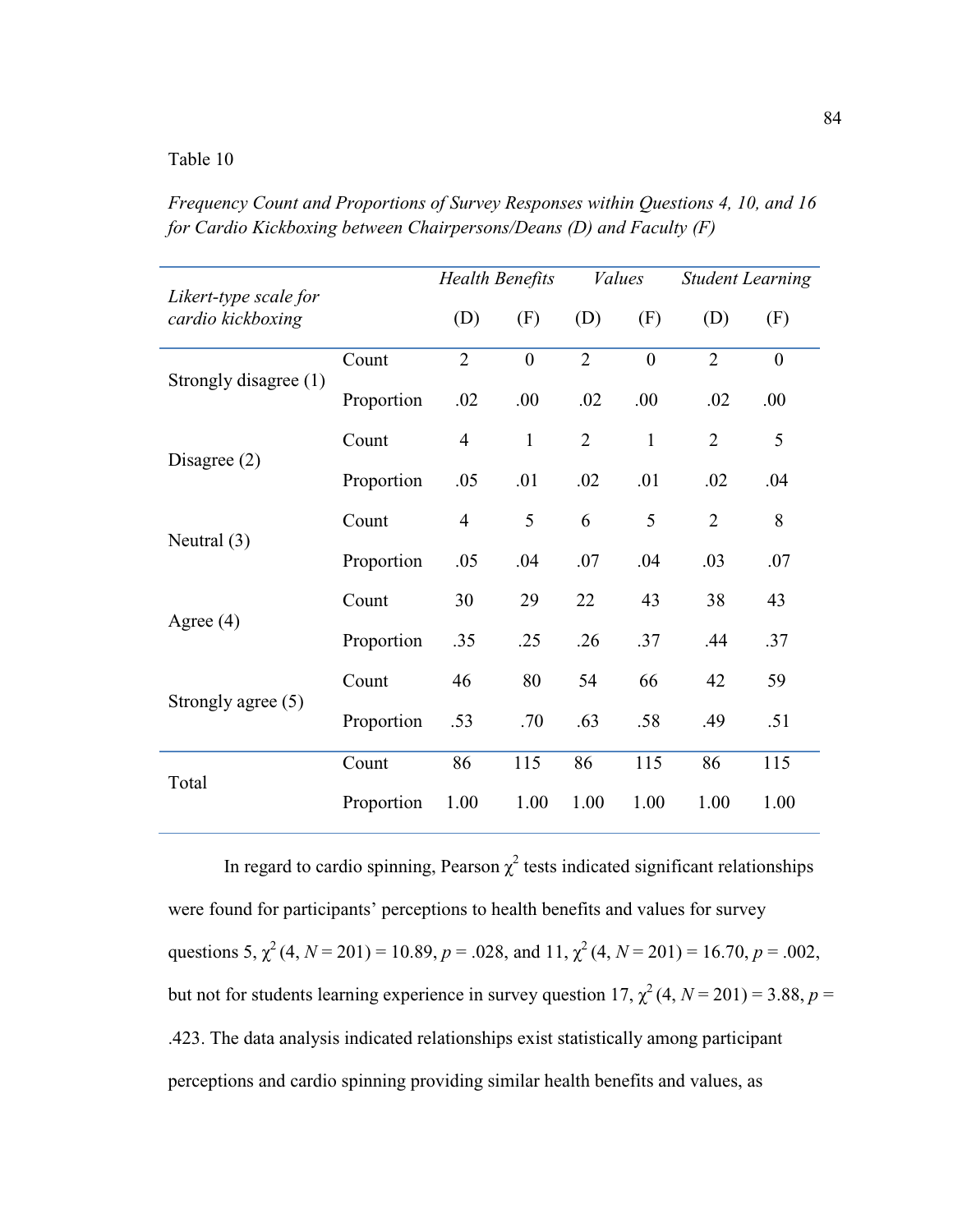compared to sport-related courses offered in community colleges; therefore, suggesting chairpersons'/deans' and faculty's perceptions were dependent on their campus position in physical education.

The proportions of chairpersons/deans who rated cardio spinning courses providing health benefits were .02 (strongly disagree), .05 (disagree), .07 (neutral), .30 (agree), and .56 (strongly agree) as compared to faculty with .00 (strongly disagree), .00 (disagree), .03 (neutral), .32 (agree), and .65 (strongly agree). For values of cardio spinning, chairpersons'/deans' to faculty's proportional ratings consisted of .02 to .00 (strongly disagree), .02 to .00 (disagree), .12 to .03 (neutral), .23 to .42 (agree), and .61 to .55 (strongly agree). The proportional ratings of chairpersons/deans to faculty for cardio spinning courses contributing to student learning included .02 to .00 (strongly disagree), .02 to .05 (disagree), .07 to .08 (neutral), .35 to .32 (agree), and .54 to .55 (strongly agree). The frequency count and proportions of survey responses within Questions 5, 11, and 17 for cardio spinning between chairpersons/deans and faculty are shown in Table 11.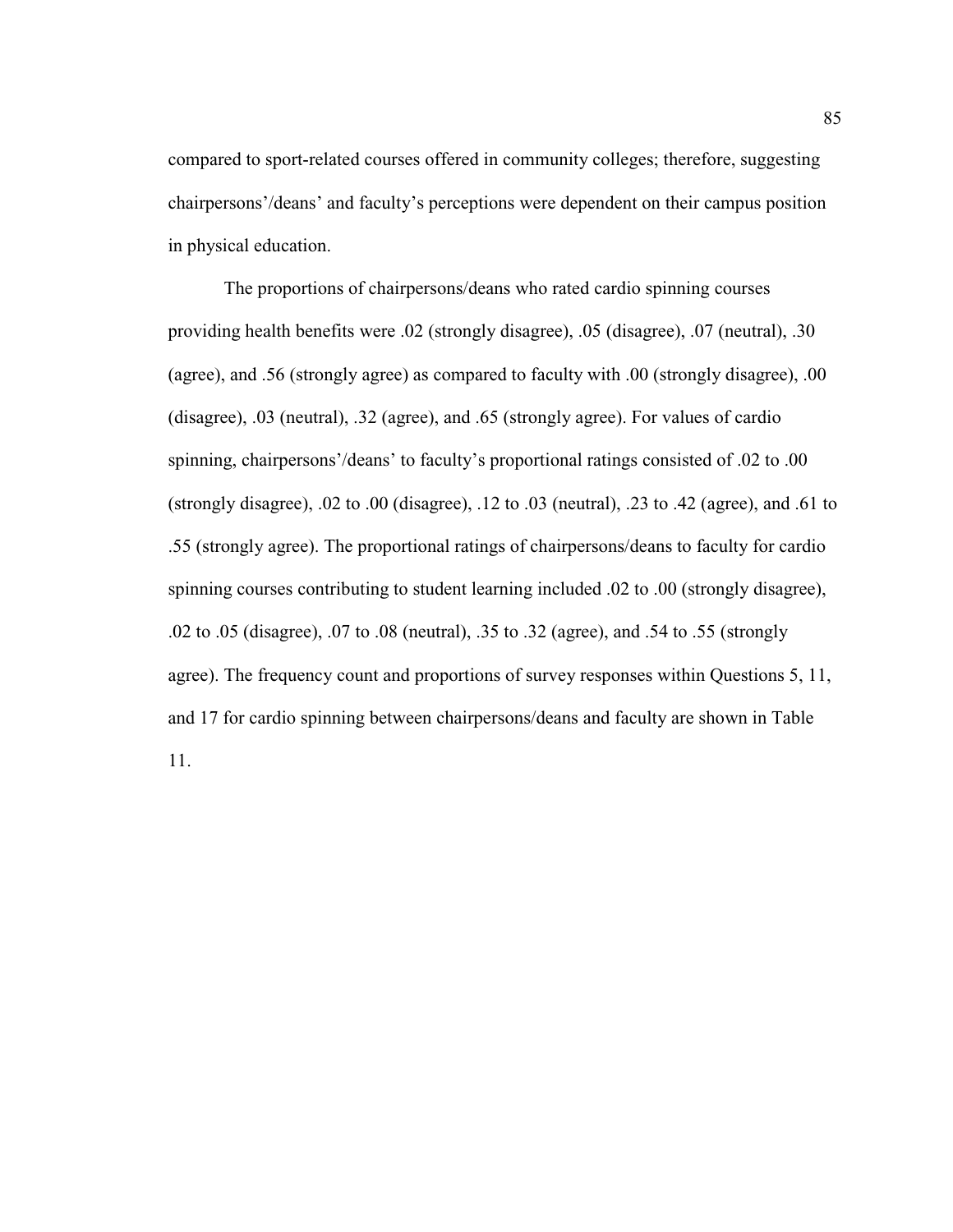*Frequency Count and Proportions of Survey Responses within Questions 5, 11, and 17 for Cardio Spinning between Chairpersons/Deans (D) and Faculty (F)*

| Likert-type scale for |            | <b>Health Benefits</b> |                  | <i>Values</i>  |                  | <b>Student Learning</b> |                  |
|-----------------------|------------|------------------------|------------------|----------------|------------------|-------------------------|------------------|
| cardio spinning       |            | (D)                    | (F)              | (D)            | (F)              | (D)                     | (F)              |
| Strongly disagree (1) | Count      | $\overline{2}$         | $\boldsymbol{0}$ | $\overline{2}$ | $\overline{0}$   | $\overline{2}$          | $\boldsymbol{0}$ |
|                       | Proportion | .02                    | .00              | .02            | .00              | .02                     | .00              |
| Disagree $(2)$        | Count      | $\overline{4}$         | $\boldsymbol{0}$ | $\overline{2}$ | $\boldsymbol{0}$ | $\overline{2}$          | 6                |
|                       | Proportion | .05                    | .00.             | .02            | .00              | .02                     | .05              |
|                       | Count      | 6                      | 3                | 10             | 3                | 6                       | 9                |
| Neutral $(3)$         | Proportion | .07                    | .03              | .12            | .03              | .07                     | .08              |
| Agree $(4)$           | Count      | 26                     | 37               | 20             | 48               | 30                      | 37               |
|                       | Proportion | .30                    | .32              | .23            | .42              | .35                     | .32              |
|                       | Count      | 48                     | 75               | 52             | 64               | 46                      | 63               |
| Strongly agree (5)    | Proportion | .56                    | .65              | .61            | .55              | .54                     | .55              |
| Total                 | Count      | 86                     | 115              | 86             | 115              | 86                      | 115              |
|                       | Proportion | 1.00                   | 1.00             | 1.00           | 1.00             | 1.00                    | 1.00             |

For step aerobics, Pearson  $\chi^2$  tests showed a significant relationship exists for Survey Question 12 regarding values of step aerobics,  $\chi^2$  (4,  $N = 201$ ) = 10.28,  $p = .036$ , as opposed to survey questions 6,  $\chi^2$  (4, *N* = 201) = 8.60, *p* = .072, and 18,  $\chi^2$  (4, *N* = 201)  $= 4.81, p = .308$ , relating to health benefits and student learning experience, respectively. The data analysis indicated a relationship exists statistically between participants' perceptions and values of step aerobics courses as compared to sport-related courses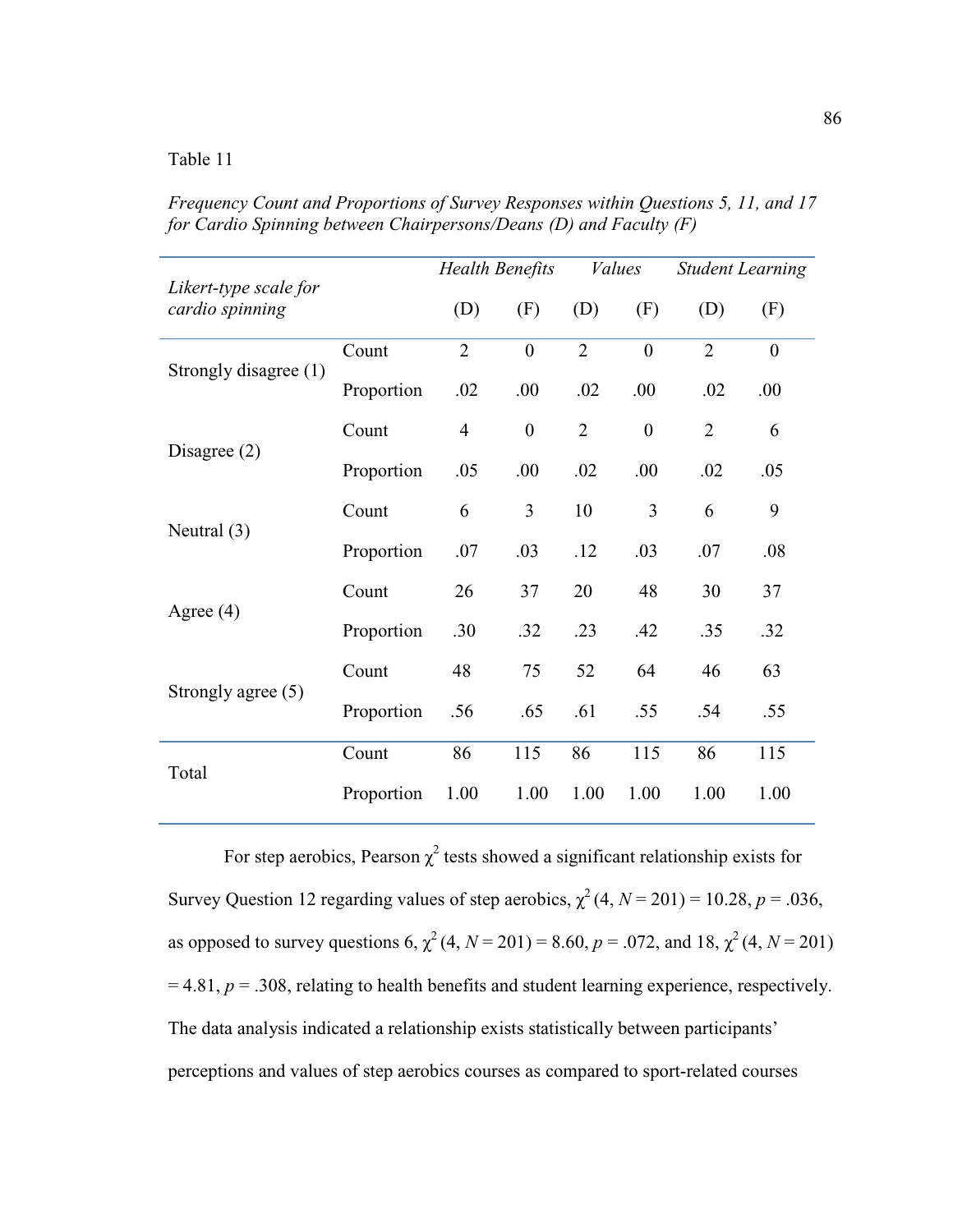offered in community colleges, which suggested chairpersons'/deans' and faculty's perceptions were dependent on their campus position in physical education.

The proportional ratings of chairpersons/deans to faculty for step aerobics courses providing health benefits were .02 to .00 (strongly disagree), .04 to .00 (disagree), .05 to .03 (neutral), .33 to .34 (agree), and .56 to .63 (strongly agree). For the values of step aerobics courses, chairpersons'/deans' to faculty's proportional ratings included .02 to .00 (strongly disagree), .02 to .00 (disagree), .07 to .03 (neutral), .28 to .44 (agree), and .61 to .53 (strongly agree). Chairpersons'/deans' to faculty's proportional ratings for step aerobics courses contributing to student learning were .02 to .00 (strongly disagree), .02 to .05 (disagree), .02 to .05 (neutral), .40 to .38 (agree), and .54 to .52 (strongly agree). The frequency count and proportions of survey responses within Questions 6, 12, and 18 for step aerobics between chairpersons/deans and faculty are shown in Table 12.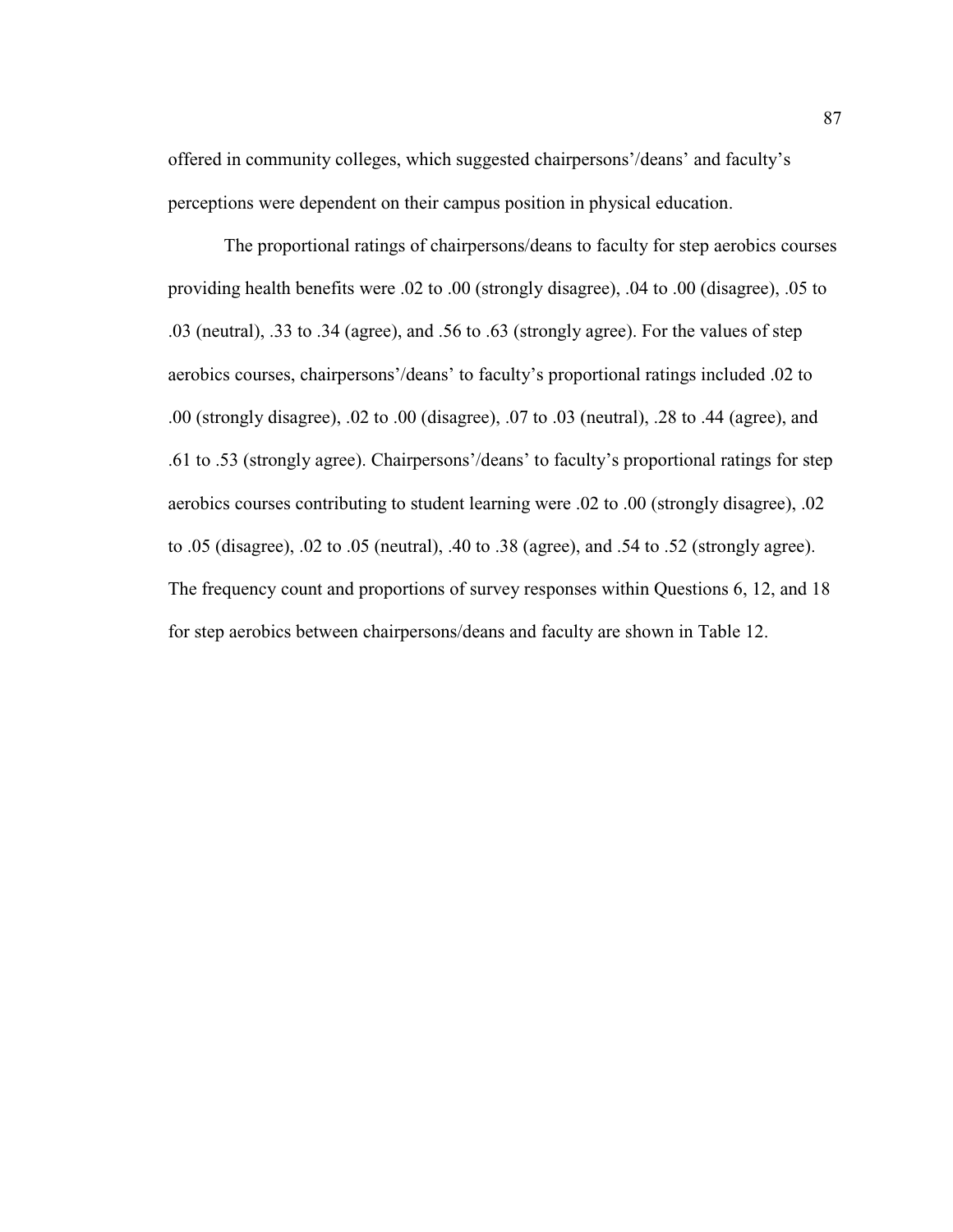*Frequency Count and Proportions of Survey Responses within Questions 6, 12, and 18 for Step Aerobics between Chairpersons/Deans (D) and Faculty (F)*

| Likert-type scale for |            | <b>Health Benefits</b> |                  | <i>Values</i>  |                  | <b>Student Learning</b> |                  |
|-----------------------|------------|------------------------|------------------|----------------|------------------|-------------------------|------------------|
| step aerobics         |            | (D)                    | (F)              | (D)            | (F)              | (D)                     | (F)              |
| Strongly disagree (1) | Count      | $\overline{2}$         | $\mathbf{0}$     | $\overline{2}$ | $\overline{0}$   | $\overline{2}$          | $\boldsymbol{0}$ |
|                       | Proportion | .02                    | .00              | .02            | .00              | .02                     | .00              |
| Disagree $(2)$        | Count      | $\overline{4}$         | $\boldsymbol{0}$ | $\overline{2}$ | $\boldsymbol{0}$ | $\overline{2}$          | 6                |
|                       | Proportion | .04                    | .00              | .02            | .00              | .02                     | .05              |
| Neutral $(3)$         | Count      | $\overline{4}$         | $\overline{4}$   | 6              | $\overline{4}$   | $\overline{2}$          | 6                |
|                       | Proportion | .05                    | .03              | .07            | .03              | .02                     | .05              |
| Agree $(4)$           | Count      | 28                     | 39               | 24             | 50               | 34                      | 44               |
|                       | Proportion | .33                    | .34              | .28            | .44              | .40                     | .38              |
| Strongly agree (5)    | Count      | 48                     | 72               | 52             | 61               | 46                      | 59               |
|                       | Proportion | .56                    | .63              | .61            | .53              | .54                     | .52              |
| Total                 | Count      | 86                     | 115              | 86             | 115              | 86                      | 115              |
|                       | Proportion | 1.00                   | 1.00             | 1.00           | 1.00             | 1.00                    | 1.00             |

# Ancillary Data

In addition to statistical analysis, the researcher accessed the individual community colleges' online course catalogs from their respective websites to perform frequency count of the number of nontraditional physical activity courses offered in community colleges located in the Western region of the United States. The frequency count showed community colleges offer more yoga courses (141) than Pilates (83), tai chi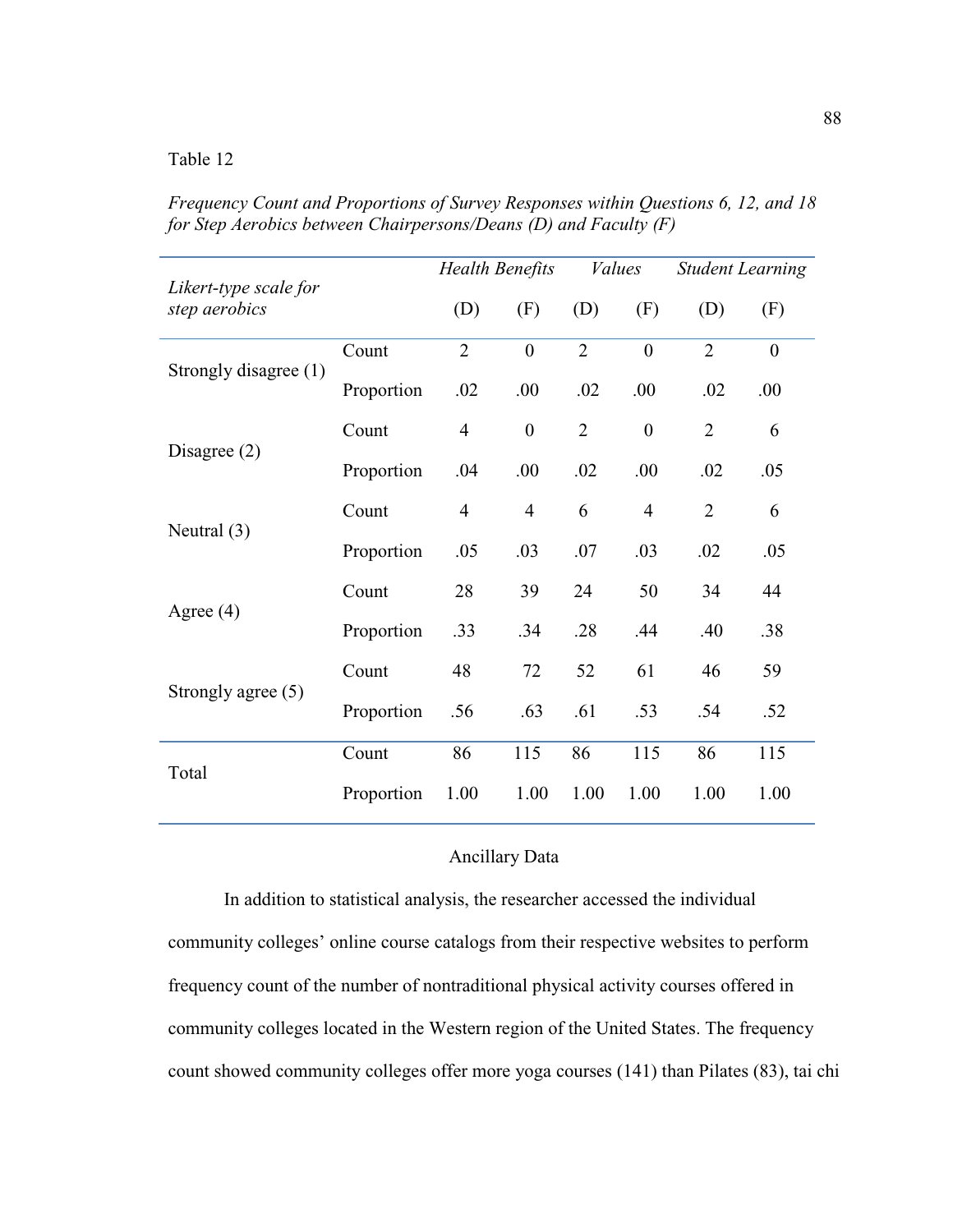(71), cardio kickboxing (71), step aerobics (68), and cardio spinning (43). Table 13 shows general information regarding the current number of yoga, Pilates, tai chi, cardio kickboxing, cardio spinning, and step aerobics courses offered in community colleges located in the western states.

Table 13

| <b>State</b> | Yoga             | Pilates          | Tai Chi          | Cardio<br>Kickboxing | Cardio<br>Spinning | <b>Step</b><br>$\Large \label{eq:4} Aerobics$ |
|--------------|------------------|------------------|------------------|----------------------|--------------------|-----------------------------------------------|
| Alaska       | $\overline{2}$   | $\mathbf{1}$     | $\mathbf{1}$     | 1                    | 1                  | $\boldsymbol{0}$                              |
| Arizona      | 11               | 10               | 10               | $\overline{7}$       | $\overline{4}$     | $\overline{3}$                                |
| California   | 76               | 41               | 32               | 40                   | 24                 | 41                                            |
| Colorado     | 8                | 5                | 5                | $\mathbf{1}$         | $\overline{2}$     | 5                                             |
| Hawaii       | $\boldsymbol{0}$ | $\boldsymbol{0}$ | $\boldsymbol{0}$ | $\boldsymbol{0}$     | $\boldsymbol{0}$   | $\boldsymbol{0}$                              |
| Idaho        | 1                | $\mathbf{1}$     | $\boldsymbol{0}$ | $\boldsymbol{0}$     | $\mathbf{1}$       | $\boldsymbol{0}$                              |
| Montana      | 1                | $\mathbf{1}$     | $\mathbf{1}$     | $\mathbf{1}$         | $\mathbf{1}$       | $\boldsymbol{0}$                              |
| Nevada       | $\overline{2}$   | $\overline{0}$   | $\mathbf{1}$     | $\overline{0}$       | $\overline{0}$     | $\boldsymbol{0}$                              |
| New Mexico   | 9                | 8                | $\overline{4}$   | 6                    | $\overline{4}$     | 6                                             |
| Oregon       | 8                | 6                | $\overline{4}$   | $\overline{3}$       | 3                  | $\overline{2}$                                |
| Utah         | $\mathbf{1}$     | $\overline{2}$   | $\mathbf{1}$     | $\overline{2}$       | $\mathbf{1}$       | $\mathbf{1}$                                  |
| Washington   | 20               | 8                | 11               | 9                    | $\overline{2}$     | 10                                            |
| Wyoming      | $\overline{2}$   | $\mathbf{0}$     | $\mathbf{1}$     | $\mathbf{1}$         | $\overline{0}$     | $\mathbf{0}$                                  |
| Total        | 141              | 83               | 71               | 71                   | 43                 | 68                                            |

*Number of Nontraditional Physical Activity Courses Offered in Community Colleges in the Western Region of the United States*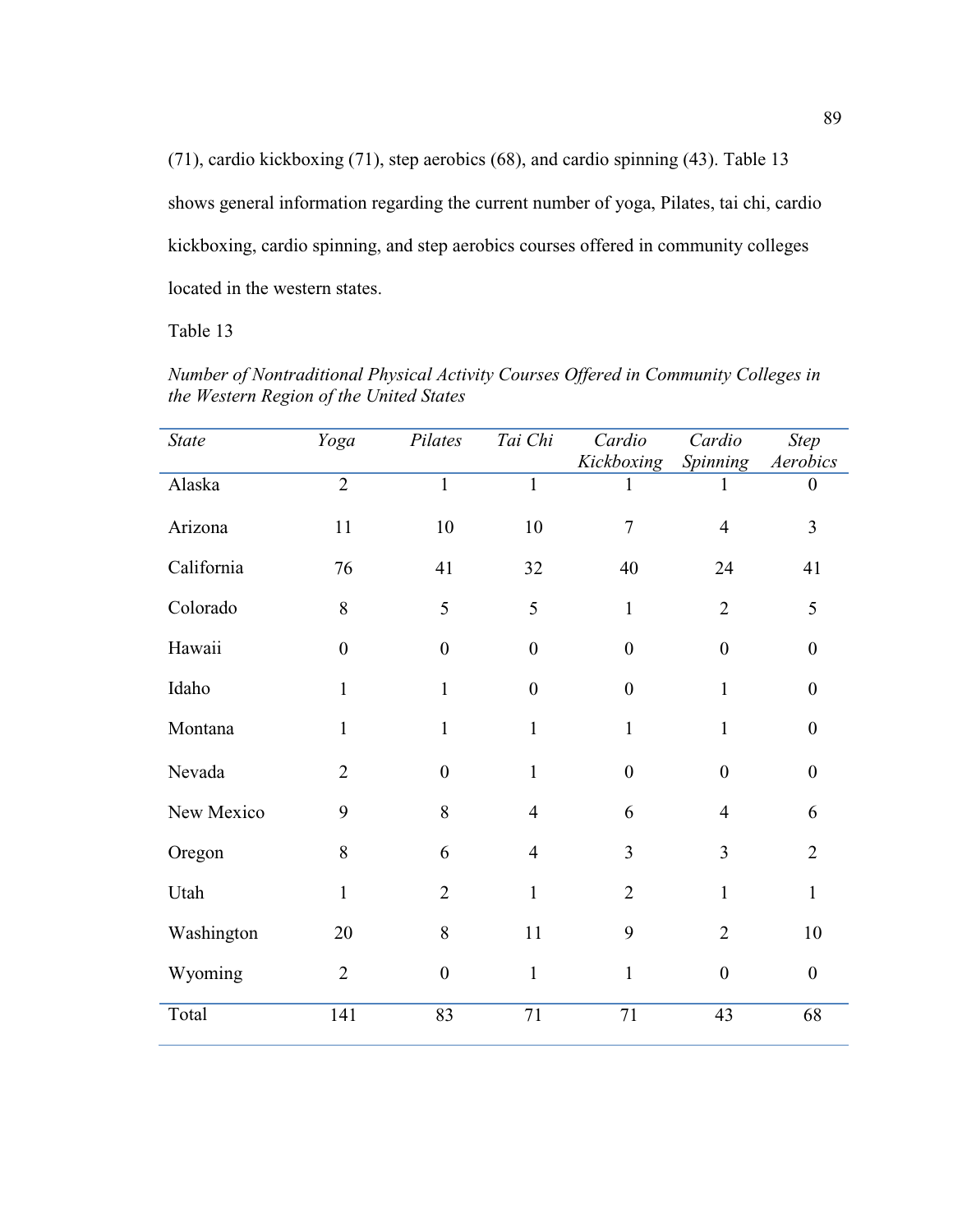#### Summary

 An independent *t* test was used to determine whether the perceptions of chairpersons/deans and faculty differ regarding nontraditional physical activity courses providing similar health benefits, reflecting values, and contributing to students' learning experience as compared to sport-related courses offered in community colleges. The chisquare contingency table test was also utilized to test whether relationships or associations exist statistically among participant perceptions and the individual nontraditional physical activity courses. Results showed significant differences in means regarding cardio kickboxing, cardio spinning, and step aerobics courses providing similar health benefits as compared to sport-related courses, whereas no significant differences in means were found for all nontraditional physical activity courses reflecting similar values to sport-related courses.

 Compared to sport-related courses, participant perceptions differed statistically for yoga courses contributing to students' learning experience; however, no significant differences were found for Pilates, tai chi, cardio kickboxing, cardio spinning, and step aerobics courses. Associations existed statistically between participants' perceptions and yoga, Pilates, cardio spinning, and step aerobics courses but not for tai chi and cardio kickboxing courses. Chapter 5 will provide discussions of the statistical findings, recommendations for future studies and action, and a conclusion.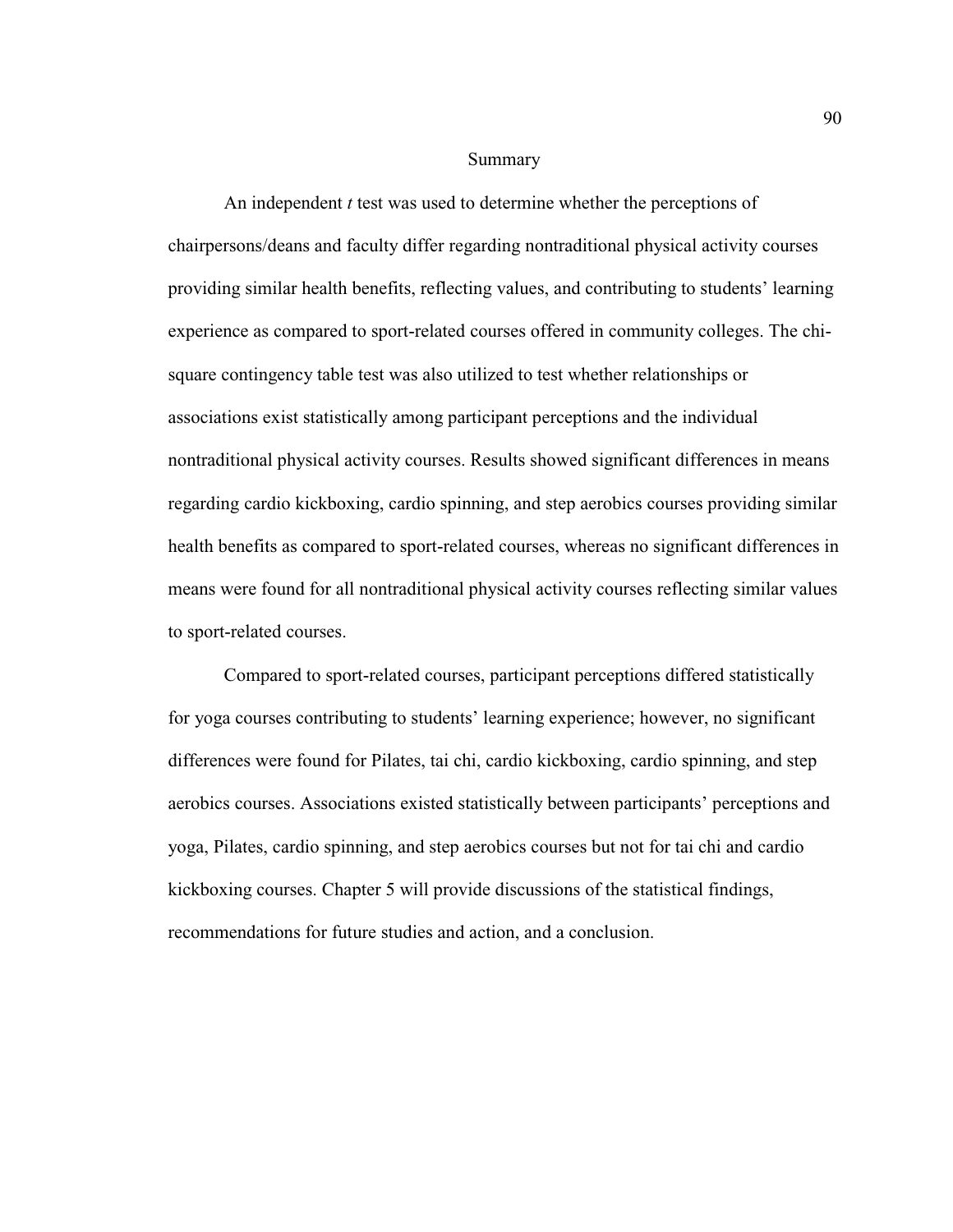#### CHAPTER 5:

#### DISCUSSION, RECOMMENDATIONS, AND CONCLUSION

 A liberal arts education needs to include opportunities for physical as well as intellectual development. A well-designed physical educational program can provide a foundation for a healthy, physically active lifestyle. Because some community college leaders may be reluctant to offer nontraditional physical activity courses on their respective campuses, this study addressed the problem by exploring the perceptions of chairpersons/deans and faculty in physical education regarding nontraditional physical activity courses as compared to sport-related courses offered in community college physical education programs. This study utilized theories of educational change as the conceptual framework because the intention was also to examine the potential shift from traditional to nontraditional curricula in community college physical education programs. A quantitative method with a cross-sectional design was used to collect ordinal data from an 18-item survey sent to chairpersons/deans and faculty in community college physical education programs located in 13 western states, including Alaska, Arizona, California, Colorado, Hawaii, Idaho, Montana, Nevada, New Mexico, Oregon, Utah, Washington, and Wyoming.

Although limited research studies on nontraditional physical activities in physical education programs emphasized the pre-collegiate level (Ballard & Chase, 2004; Dejager, 2006; Hedlund, 1990), they, along with theories of educational change (Fullan, 2007; Rowley & Sherman, 2001; Sarason, 1971; Schlechty, 1997), offered background information and ideas useful in generating key research questions. Four research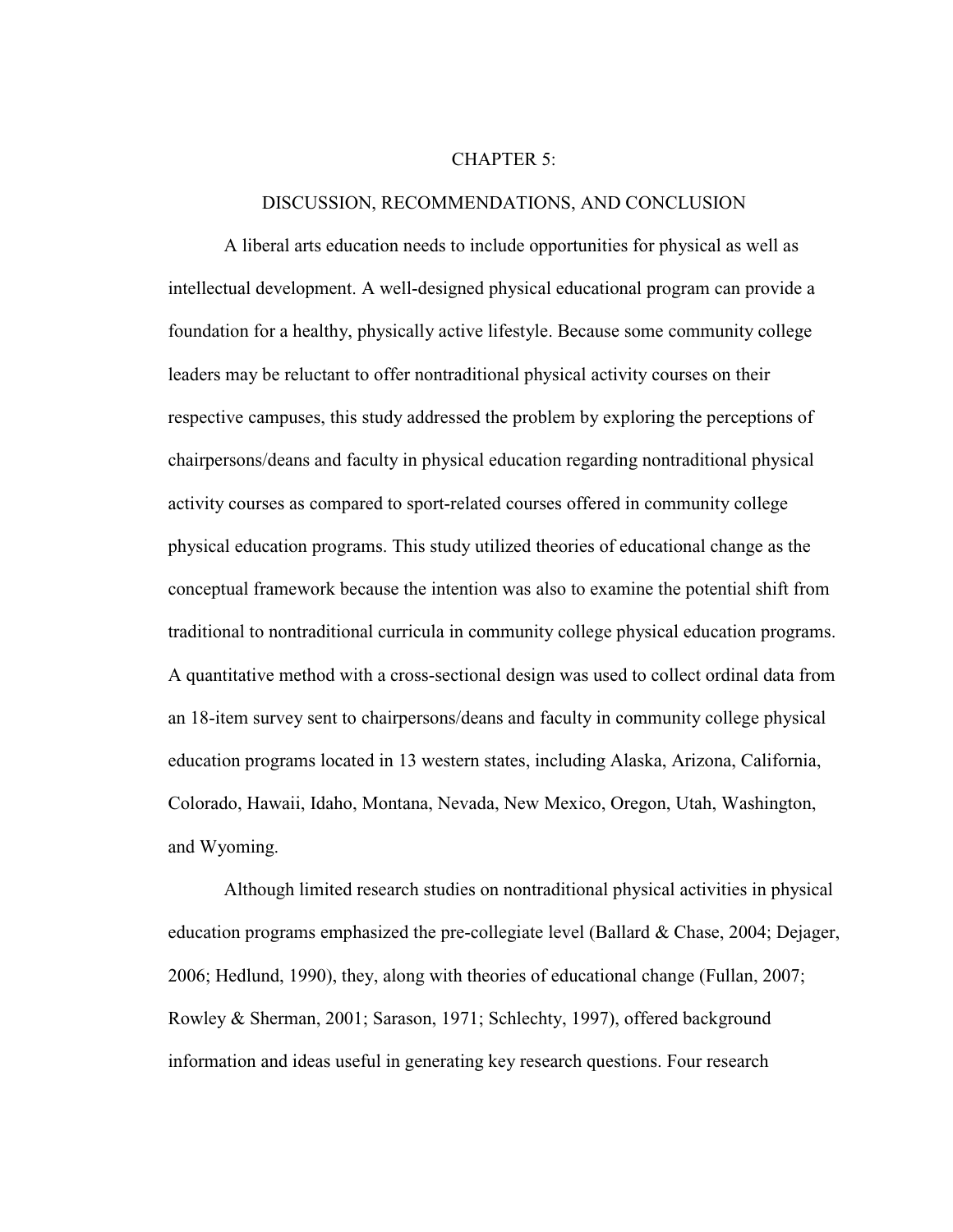questions provided the guidelines for designing and creating the 18-item survey, which included the following:

- 1. To what extent do chairpersons/deans and faculty in physical education differ in their perceptions regarding nontraditional physical activity courses providing similar health benefits as compared to sport-related courses offered in community colleges?
- 2. To what extent do chairpersons/deans and faculty in physical education differ in their perceptions regarding the values of nontraditional physical activity courses as compared to sport-related courses in community colleges?
- 3. To what extent do chairpersons/deans and faculty in physical education differ in their perceptions regarding nontraditional physical activity courses contributing to students' learning experiences as compared to sport-related courses offered in community colleges?
- 4. To what extent do participants' perceptions relate to the individual physical activity courses offered in community colleges?

This chapter will discuss the findings, provide recommendations for future studies and action, explain social implications, and present the conclusion of the study.

# Discussion of Findings

 An 18-item survey was distributed via e-mail to 209 chairpersons/deans and 263 full-time faculty in community college physical education programs. Eighty-six chairpersons/deans and 115 faculty responded to the survey within 12 business days. The 18-item survey queried the participants for their perceptions regarding (a) health benefits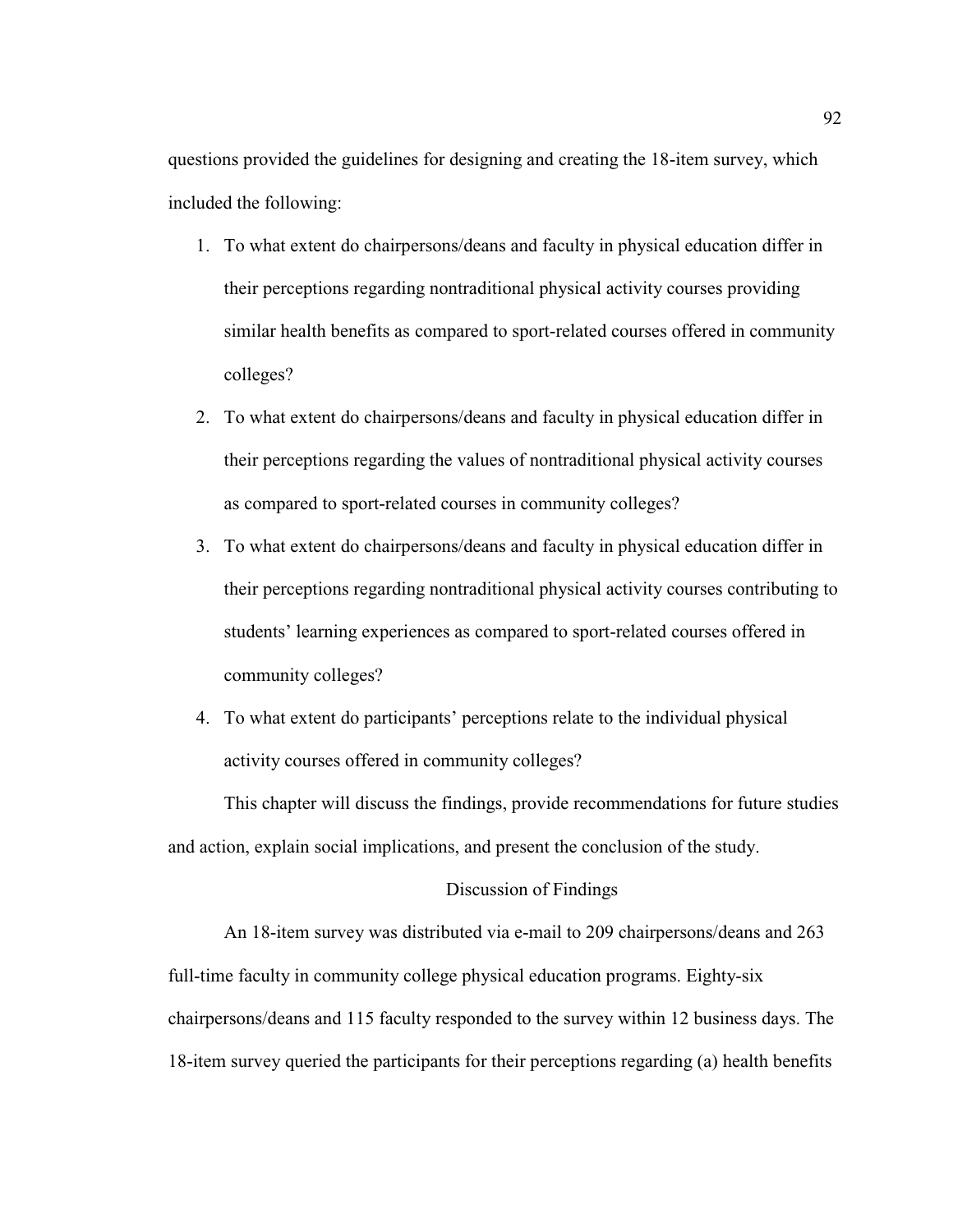of nontraditional phyiscal activity courses, (b) values of nontraditional physical activity coures, and (c) contribution of nontraditional physical activity courses to students' learning experience. Research participants rated their perceptions on a 5-point Likert-type scale that included the terms strongly disagree (1), disagree (2), neutral (3), agree (4), and strongly agree (5). Independent *t* test and chi-square contingency table test were utilized to compare group means and determine associations between the participants' perceptions and the individual nontraditional physical activity courses, respectively. This section provides discussions of the findings germane to the participants' perceptions toward the individual nontraditional physical activity courses.

*Yoga* 

 Statistical results for yoga indicated a significant difference in means was found for yoga courses contributing to students' learning experience, which suggested chairpersons/deans favored yoga courses contributing to students' learning experience more than the faculty. Chairpersons'/deans' stronger perception toward a contribution to students' learning may depend on their administrative position in physical education because a significant association was found between participants' perceptions and yoga contributing to students' learning experience.

 Although chairpersons'/deans' and faculty's perceptions did not differ statistically for health benefits and values of yoga courses, on average, they rated health benefits and values higher than 4 (agree), but less than 5 (strongly agree) on a Likert-type scale. The mean ratings, therefore, suggested chairpersons/deans and faculty, on average, agreed yoga courses provide similar health benefits to and reflect the values of sport-related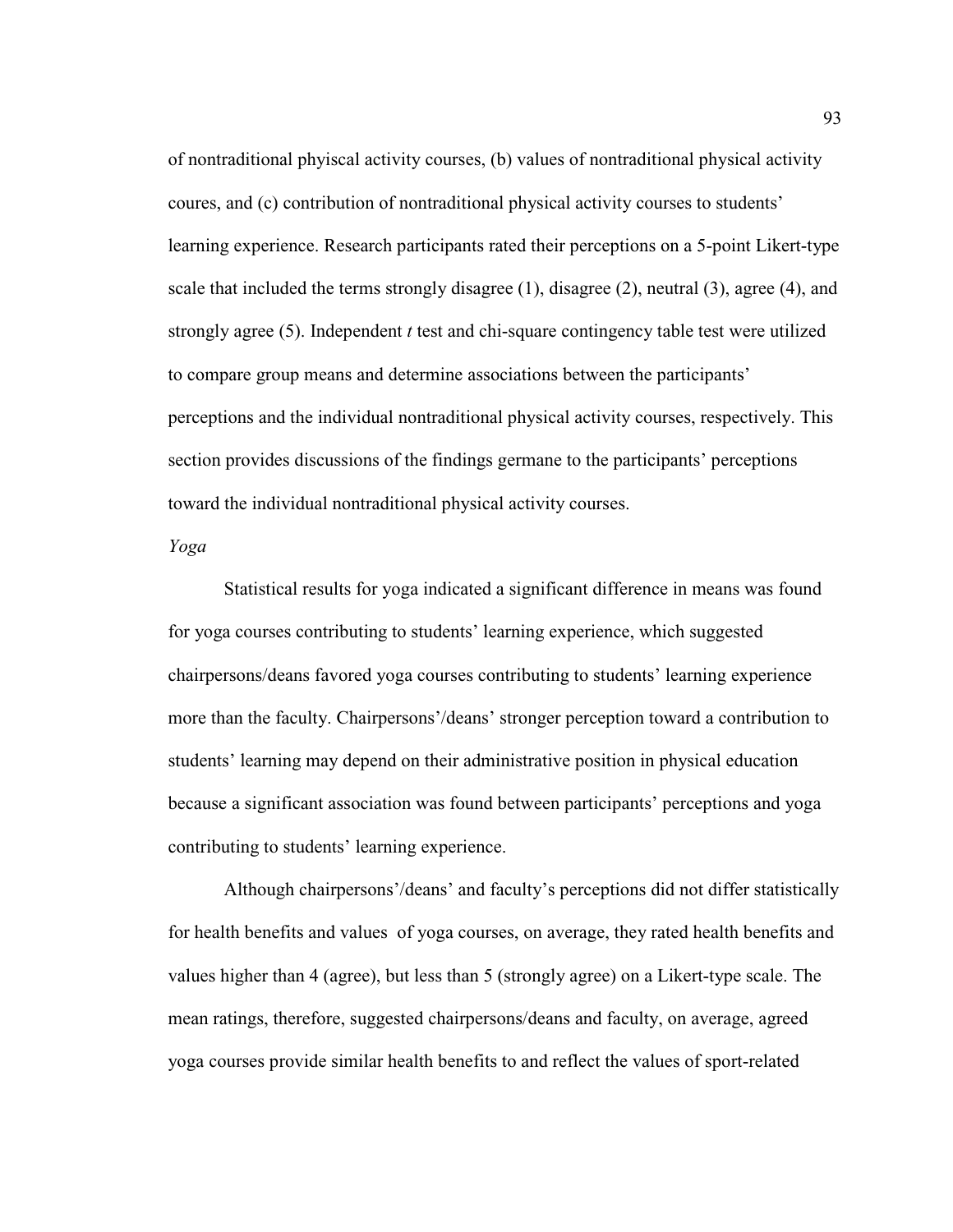courses offered in community colleges. The participants' mean ratings may also depend on their campus position in physical education since signficant associations were also found between participants' perceptions and yoga courses germane to health benefits and values.

Chairpersons'/deans' and faculty's positive perceptions toward yoga courses may augment support for previous research studies related to yoga; for example, the nature of yoga's cognitively-based physical activities with repetitive, low-exertion rhythmical movements could enhance an individual's psychological wellness (Milligan, 2006; Netz & Lidor, 2003), along with improving muscular strength and endurance, flexibility, cardiorespiratory fitness, body composition, and pulmonary function in young adults (Tran, Holly, Lashbrook, & Amsterdam, 2001) and older populations (Chen, Tseng, Ting, & Huang, 2007). Milligan's action research concluded yoga represents a practice that teaches college campus members an alternative method to coping with stress.

The overall findings in this study and previous research studies regarding yoga indicate that community college administrators and curriculum leaders should consider the potential benefits for students enrolling and participating in yoga activities; therefore, implementing and offering more yoga courses could provide students with a holistic and innovative method to learn lifetime fitness. Currently, 141 of 266 community colleges in the western region of the United States offer yoga courses on their respective campuses as indicated in the frequency count listed in Table 13 found in chapter 4.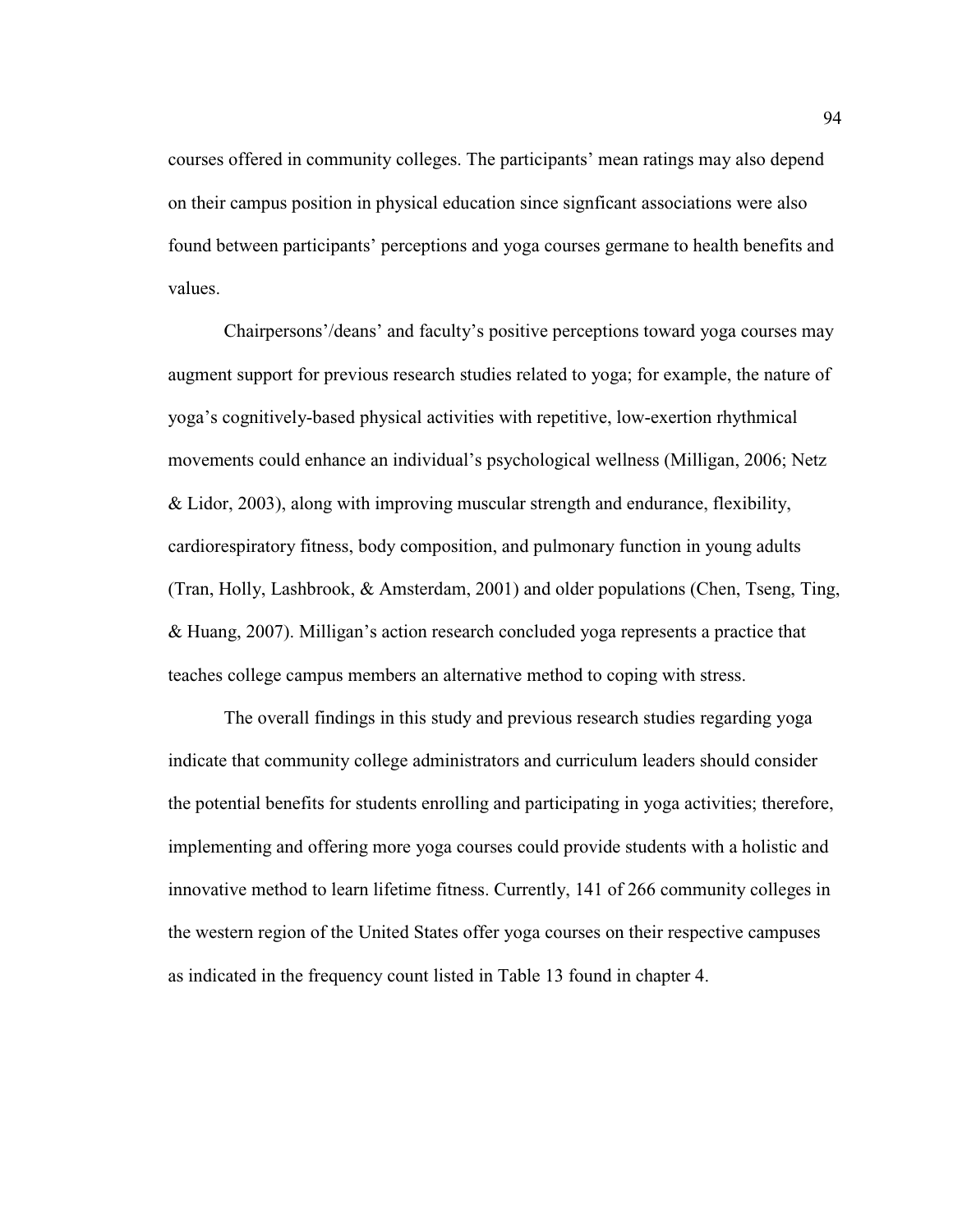## *Pilates*

 In regard to Pilates, no significant differences in means were found for health benefits, values, and students' learning experience. The findings indicated chairpersons'/deans' and faculty's perceptions did not differ statistically regarding Pilates courses providing similar health benefits, values, and their contribution to students' learning experience, as compared to sport-related courses in community colleges. Chairpersons/deans and faculty, however, on average, rated health benefits, values, and contribution to students' learning experience higher than 4 (agree) but less than 5 (strongly agree) on a Likert-type scale, which suggested both groups, on average, agreed Pilates courses could provide a valuable physical activity course for community college students to learn and improve their physical health as compared to sport-related courses.

In contrast, significant associations were found for participants' perceptions and Pilates courses toward health benefits and their contribution to students' learning experience, but not for values of Pilates courses. The findings suggest participants' perceptions of Pilates courses providing similar health benefits and contributing to students' learning experience were dependent on their campus position in physical education, whereas chairpersons'/deans' and faculty's perceptions were independent of their role for values of Pilates courses.

Chairpersons'/deans' and faculty's overall perceptions may support the idea of Pilates courses benefiting community college students in terms of health benefits, values, and contribution to students' learning. Kloubec and Banks (2004) recommended the implementation of Pilates in the physical education environment to improve students'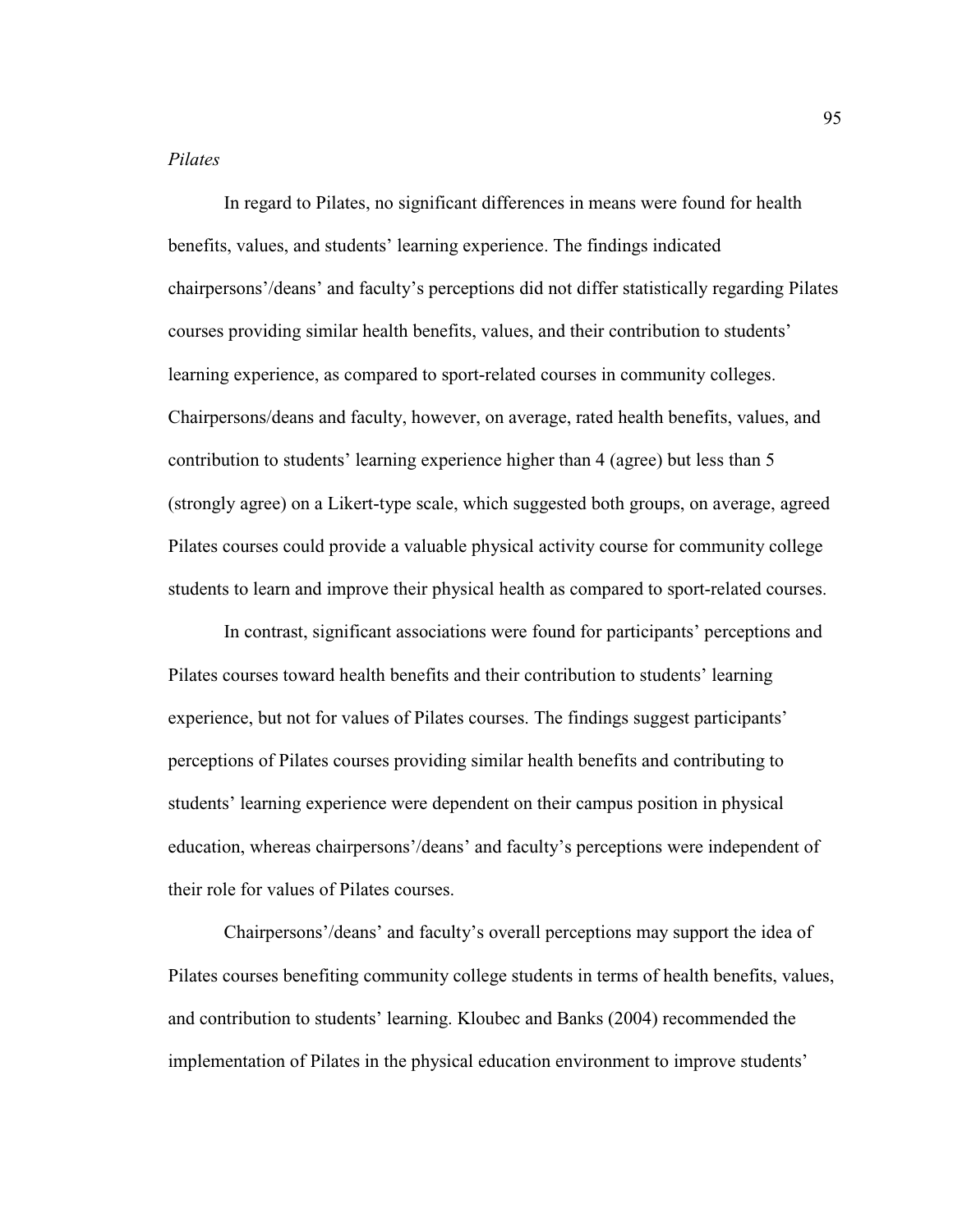health-related and performance-related fitness. Pilates-based exercises, in general, could strengthen an individual's spinal and joint mobility, propriceptive function, postural stability, balance, and coordination (Smith  $\&$  Smith, 2005) as well as flexibility enhancement (Segal, Hein, & Basford, 2004). Roniger (2007) also suggested Pilates exercises may benefit individuals with hip or knee injuries and lower-back pain, as well as those who have severe conditions such as osteoporosis, multiple sclerosis, scoliosis, sciatica, or neural complications.

Based on the findings in this study, as well as those from previous studies relating to Pilates, community college administrators and curriculum leaders should consider implementing more Pilates courses on their respective campuses. Ancillary data analysis showed only 83 of 266 community colleges in the western region of the United States currently offer Pilates courses to community college students, as indicated in the frequency count listed in Table 13 found in chapter 4.

### *Tai Chi*

 Similar to Pilates, no significant differences in means were found for tai chi regarding health benefits, values, and its contribution to students' learning experience. Although chairpersons'/deans' and faculty's perceptions did not differ statistically for tai chi courses providing health benefits, values, and contribution to students' learning experience, as compared to sport-related courses offered in community colleges, the participants, on average, rated values and contribution to students' learning experience higher than 4 (agree), but less than 5 (strongly agree) on a Likert-type scale. The mean ratings, therefore, suggested chairpersons/deans and faculty, on average, agreed tai chi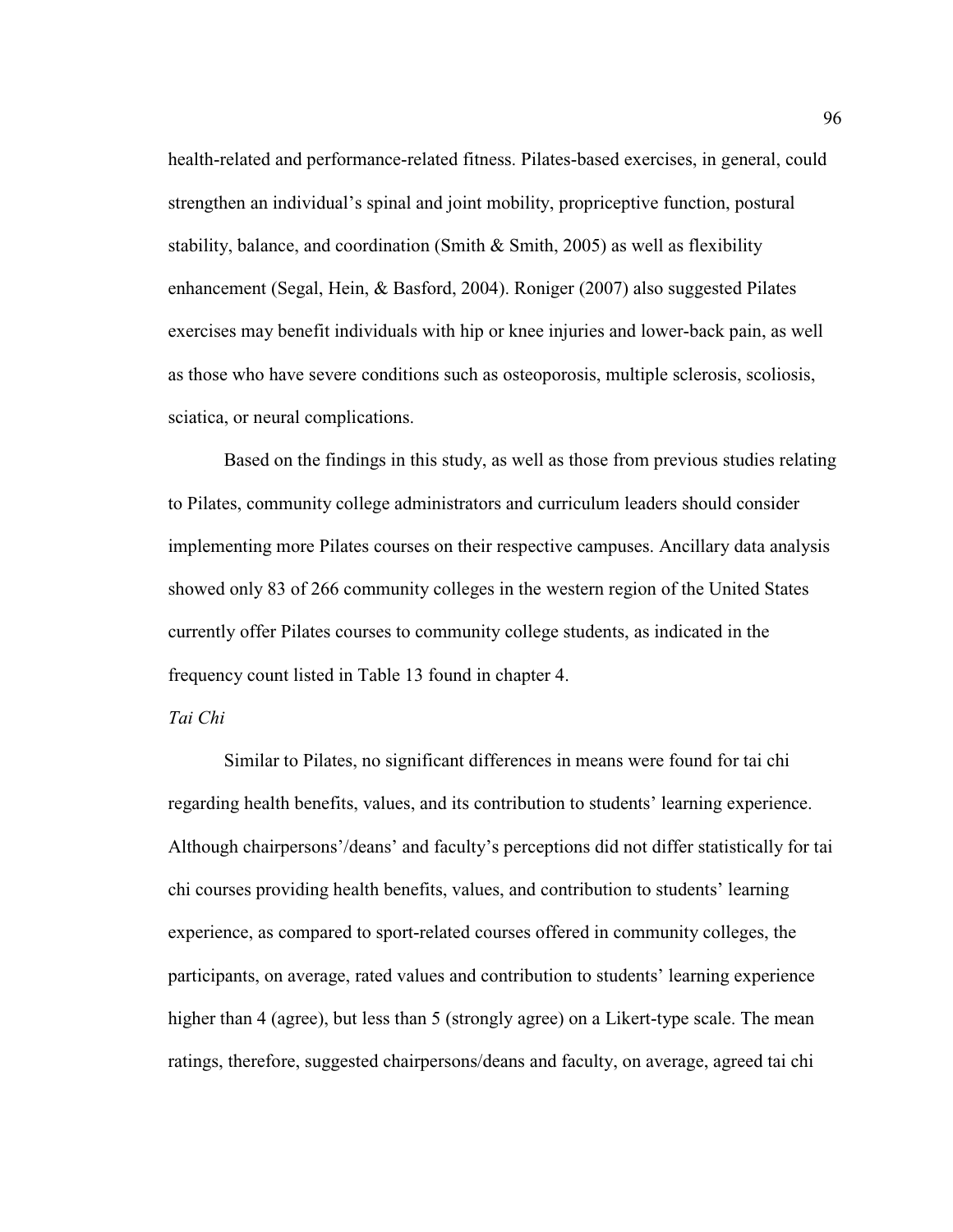courses could reflect similar values to sport-related courses, as well as contribute to students' learning experience in community college physical education programs.

 On the other hand, chairpersons/deans and faculty, on average, rated health benefits of tai chi courses with mean values slightly less than 4 (neutral); thereby, indicating both groups neither agree nor disagree regarding tai chi courses providing similar health benefits, as compared to sport-related courses offered in community colleges. The neutral rating suggested both groups might not be familiar with, nor have acquired, sufficient experience with tai chi activities to provide an opinion germane to whether tai chi courses enhance physical and/or psychological health for community college students.

In contrast, no statistical association existed between participants' perceptions and tai chi courses providing health benefits, reflecting values, and contributing to students' learning experience. The findings suggested the participants' perceptions of tai chi courses were independent of their campus position in physical education; that is, there were no associations between the administrative or instructional position toward the perceptions of tai chi courses providing similar health benefits, reflecting values, and contributing to students' learning experience, as compared to sport-related courses offered in community colleges.

The overall findings may also suggest that, although tai chi is known for its slow and fluid body movements (Chen & Sherman, 2002; Crider & Klinger, 2000; Downing & Yan, 1998; Honda, 1995; Huang, 1993; Pang, 1987; Yan, 1995), some chairpersons/deans and faculty in physical education might lack experience with or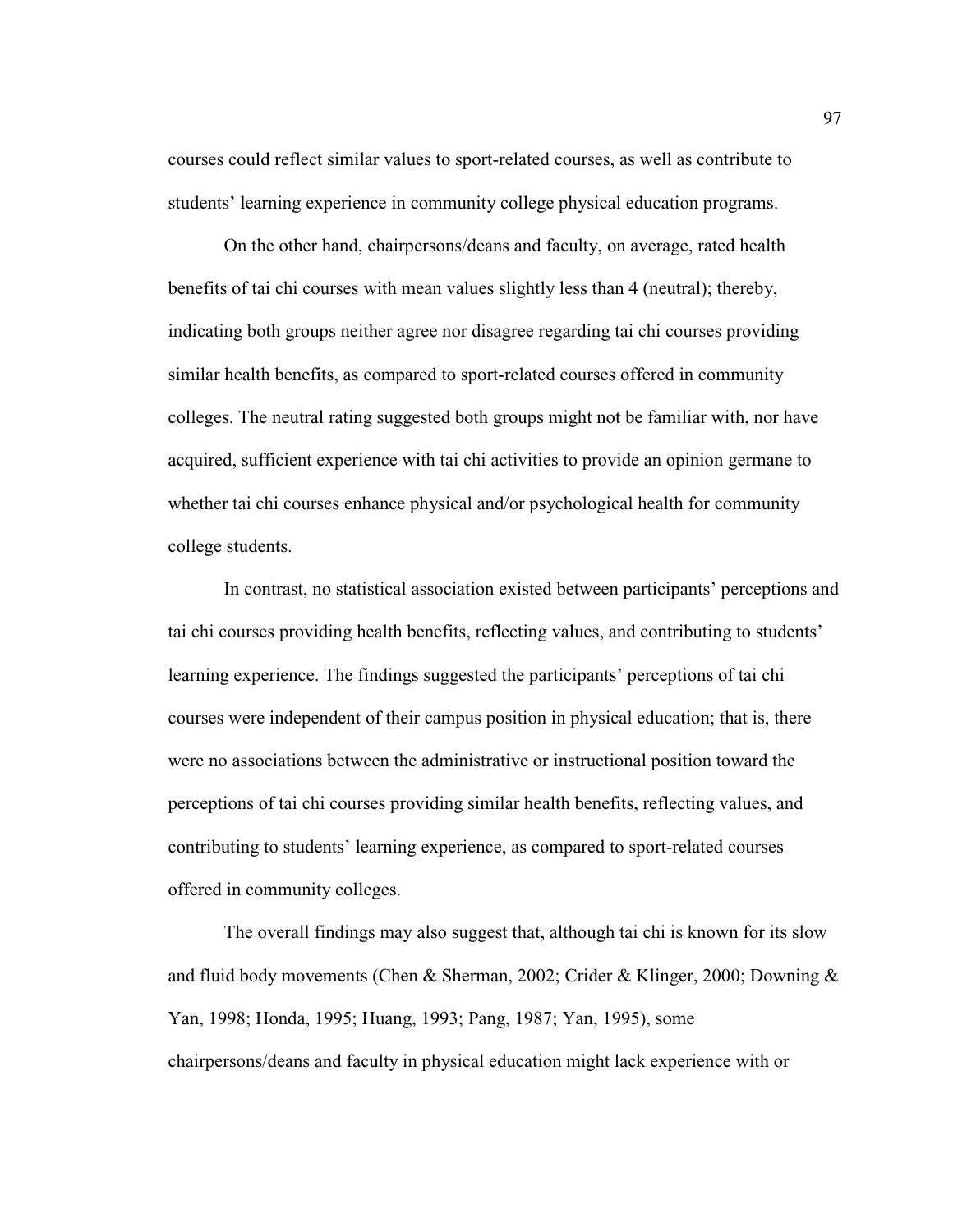knowledge of tai chi exercise and, therefore, may require exposure to tai chi activities in order to gain a better understanding of tai chi's potential benefits for improving students from diverse populations. The uncertainty or unfamiliarity of tai chi might adversely affect the growth and expansion of tai chi courses on community college campuses. Currently, only 71 of 266 community colleges in the western region of the United States offer tai chi courses to community college students, as indicated in the frequency count listed in Table 13 found in chapter 4.

Previous research studies on tai chi have indicated tai chi exercises benefited the older adults or senior citizens (Audette, Jin, Newcomer, Stein, Duncan, & Frontera, 2006; Downing & Yan, 1998; Lin, Hwang, Wang, Chang, & Wolf, 2006; Motivala, Sollers, Thayer, & Irwin, 2006; Taylor-Piliae, Haskell, Stotts, Froelicher, 2006a; Taylor-Piliae, Haskell, Waters, Froelicher, 2006b; Wolf, O'Grady, Easley, Guo, Kressig, & Kutner, 2006). Downing and Yan reported senior citizens in the tai chi exercise group performed better on maintaining balance and motor control, as opposed to their counterparts in the traditional locomotor exercise group with walking and jogging. Cai (2000), on the other hand, concluded college students who participated in an 8-week tai-chi training course experienced a reduction in anxiety and reduction scores when compared to the control group. These previous research studies, therefore, suggest tai chi exercises and activities could provide a valuable curriculum for instructing adult learners in a lifetime fitness exercise.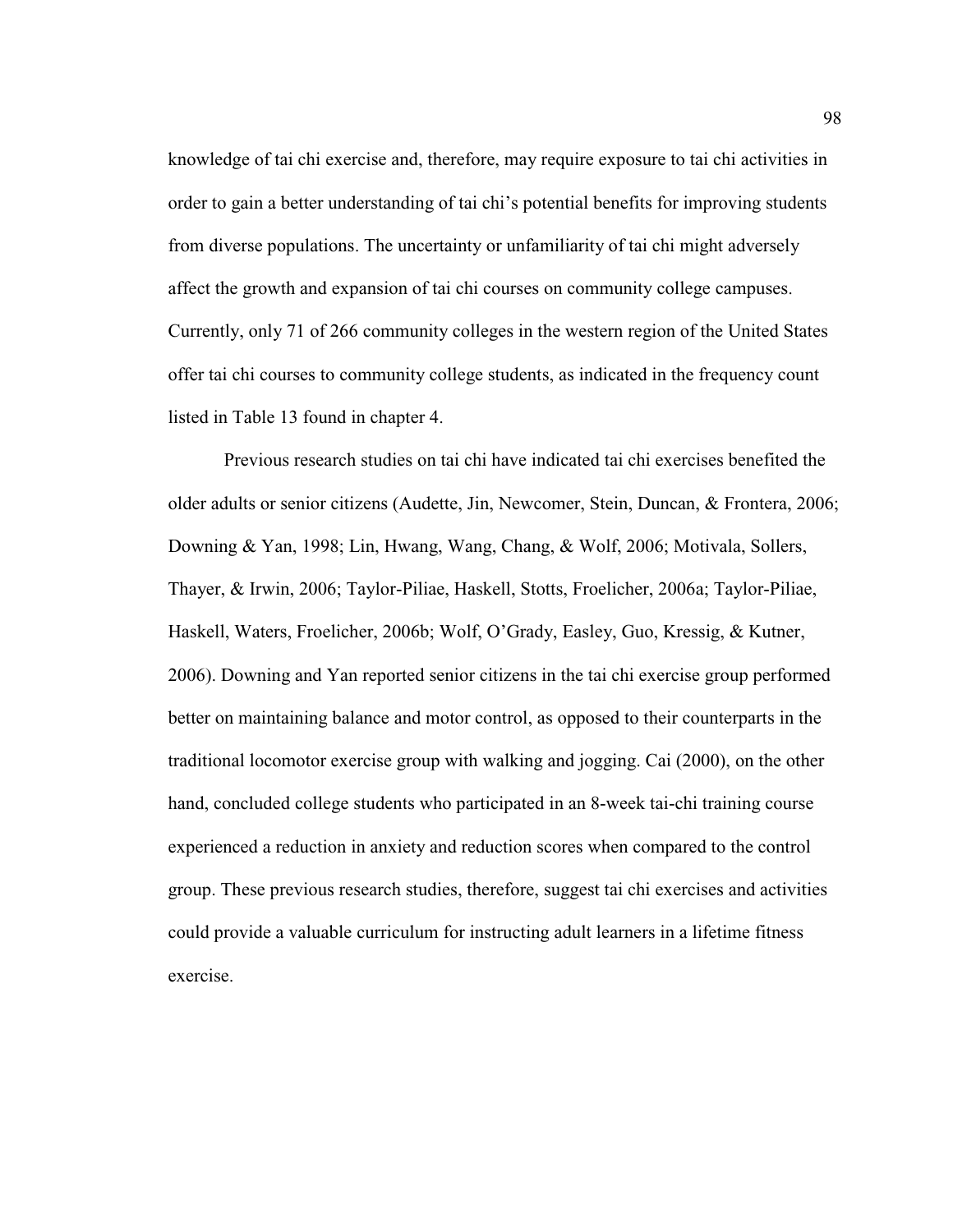#### *Cardio Kickboxing*

 Statistical results showed a significant difference in means for cardio kickboxing as germane to health benefits, which suggested faculty favored cardio kickboxing courses providing health benefits more than chairpersons/deans. Although the perceptions of chairpersons/deans and faculty did not differ statistically regarding the values, and contribution to students' learning experience, the participants, on average, rated the values and contribution to students' learning higher than 4 (agree), but less than 5 (strongly agree) on the Likert-type scale. The mean ratings suggested both groups, on average, agreed that cardio kickboxing courses reflect similar values and contribute to students' learning experience, as compared to sport-related courses offered in community colleges.

Similar to the data reported for tai chi, statistical results indicated no significant associations were found between participants' perceptions and cardio kickboxing regarding health benefits, values, and contribution to students' learning experience. The findings suggested the participants' perceptions toward cardio kickboxing courses were independent of their campus position in physical education. The lack of statistical association might also suggest cardio kickboxing represents a new method of teaching physical activities to community college students and, thus, some chairpersons/deans and faculty might not possess adequate experience or knowledge of cardio kickboxing to form their opinions regarding its health benefits, values, and contribution to students' learning experience.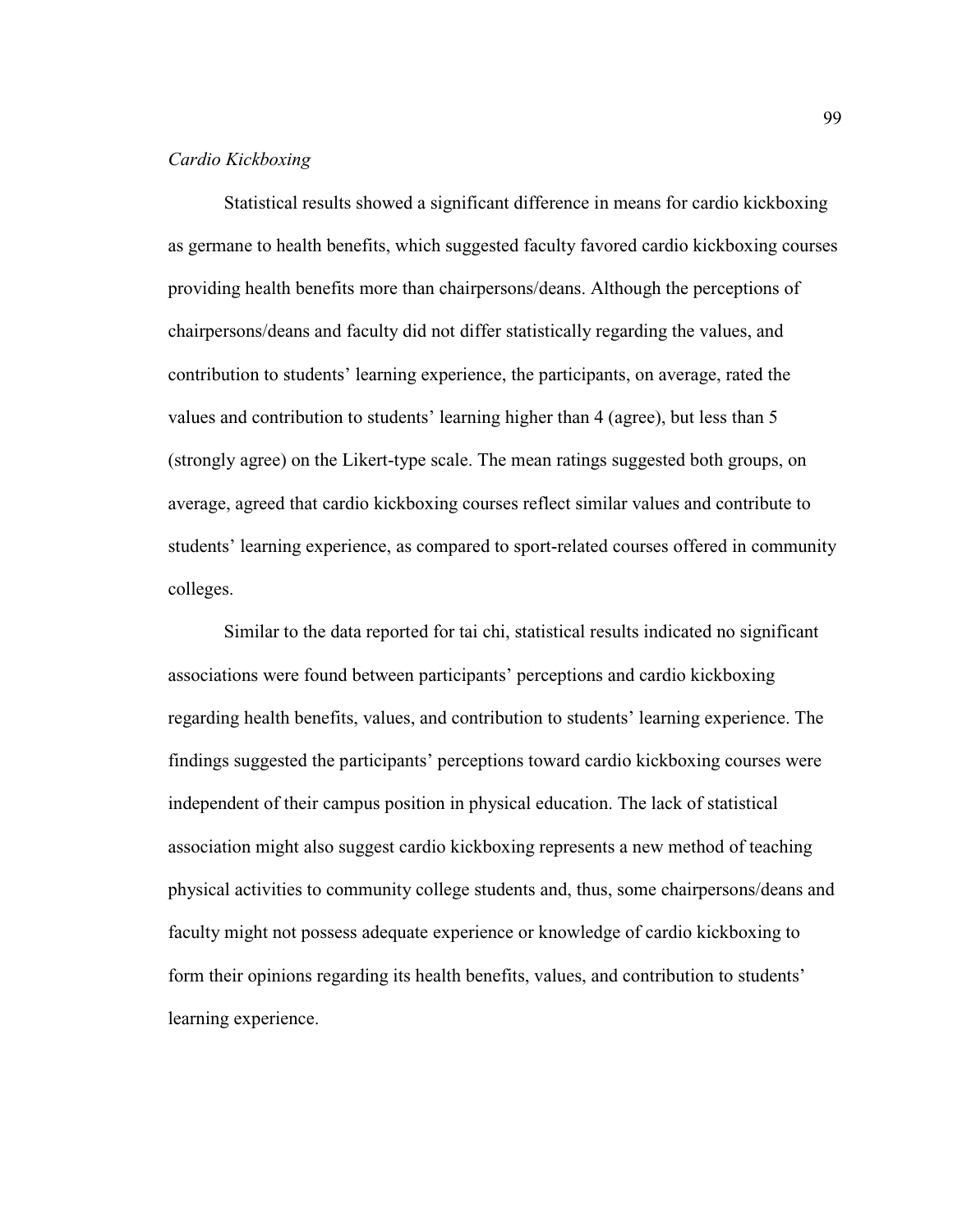Previous research studies relating to cardio kickboxing proposed cardio kickboxing activities provide the ideal energy expenditure for weight management (Ergun, 2005) and that fitness boxing workouts may satisfy the criteria established by the American College of Sports Medicine for improving cardiorespiratory fitness (Kravitz, Green, Burkett, & Wongsathikum, 2003). Furthermore, the American Council on Exercise (2001) indicates that cardio kickboxing utilizes approximately 500 to 800 calories in a 60-minute bout of kickboxing activities, as opposed to 300 to 400 calories in step aerobics, in addition to helping to improve and maintain cardiovascular fitness,.

The overall perceptions of chairpersons/deans and faculty suggest cardio kickboxing courses may offer a valuable course for students to enhance their physcial wellness and, thus, community college administrators and curriculum leaders should integrate cardio kickboxing into the physical education program. Currently, only 71 of 266 community colleges in the western region of the United States offer cardio kickboxing courses, as indicated in the frequency count listed in Table 13 found in chapter 4.

#### *Cardio Spinning*

 Statistical results for cardio spinning paralleled cardio kickboxing in that no significant differences in means were found for values and contribution to students' learning experience, whereas significant difference in means existed for health benefits. A statistical difference for health benefits indicated faculty favored cardio spinning courses providing similar health benefits more than chairpersons/deans. The findings suggested chairpersons/deans and faculty perceived health benefits of cardio spinning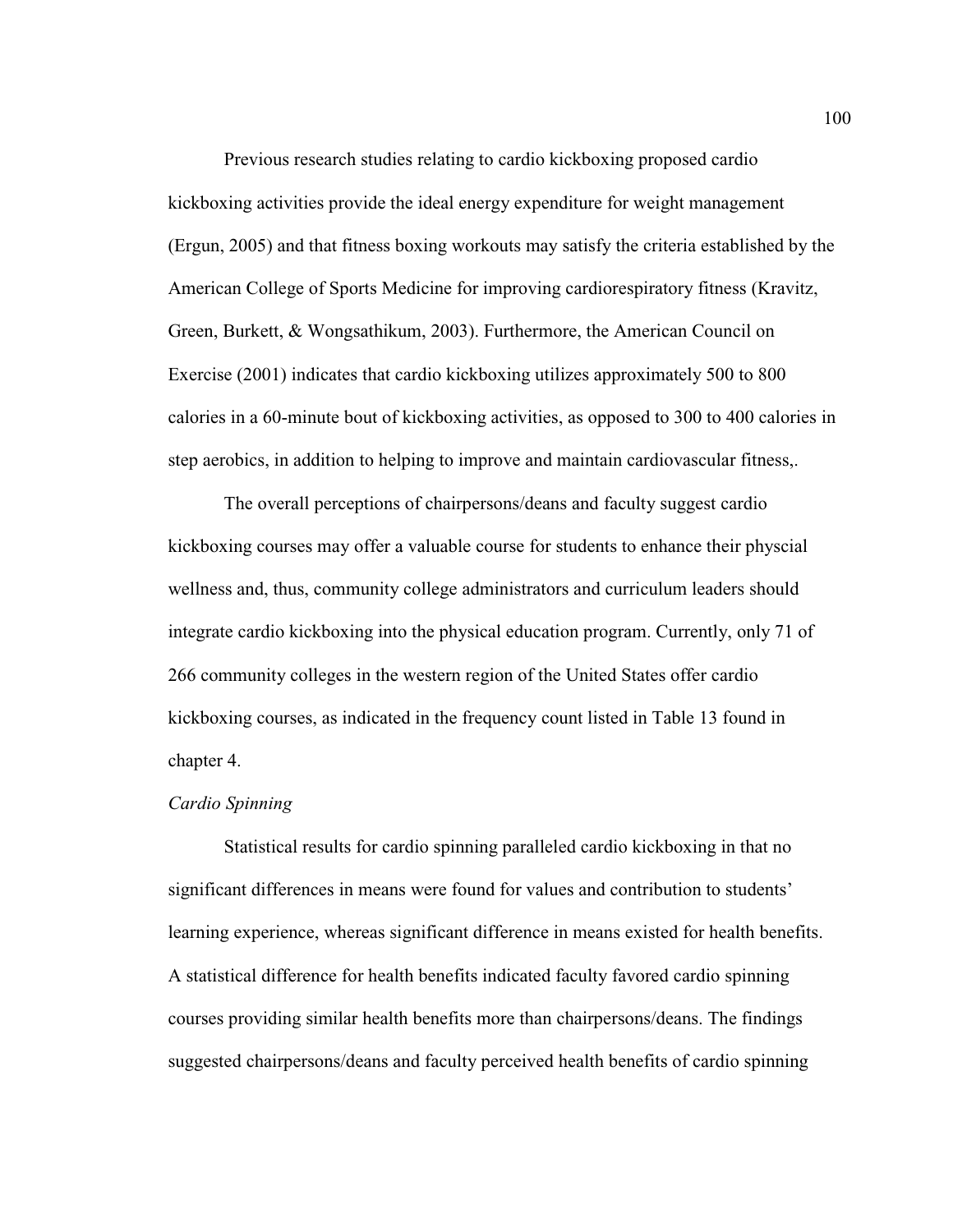differently, and their perception may depend on their campus position in physical education since a significant association was found between participants' perceptions and cardio spinning courses toward health benefits. Although no statistical differences were found for values and contribution to students' learning experience, chairpersons/deans and faculty, on average, rated values and contribution to students' learning experience higher than 4 (agree), but less than 5 (strongly agree) on a Likert-type scale. The high means of 4 indicated both groups, on average, agreed that cardio spinning courses could offer a valuable curriculum in contributing to students' learning experience as compared to sport-related courses.

Even though values of cardio spinning showed no statistical difference in means, a significant association was found, thereby, suggesting participants' perceptions of values in cardio spinning were dependent on their position in physical education. In contrast, no significant association existed for contribution to students' learning experience, which suggested the participants' perceptions were independent of their administrative or instructional campus position in physical education.

The overall perceptions of chairpersons/deans and faculty toward cardio spinning courses may support previous research studies in that cardio spinning may provide fitness gains for physically fit individuals (Battista, Foster, Andrew, Wright, Lucia, Alejandro, and Porcari, 2008; Caria, Tangianu, Concu, Crisafulli, & Mameli, 2007) as well as for sedentary adults (Ziemba, Chwalbinska-moneta, Kaciuba-Uscilko, Kruk, Krzeminski, Cybulski, & Nazar, 2003) and college students (Glaister, Stone, Stewart, Hughes, & Moir, 2007). For example, Caria et al. reported middle-aged practitioners increased in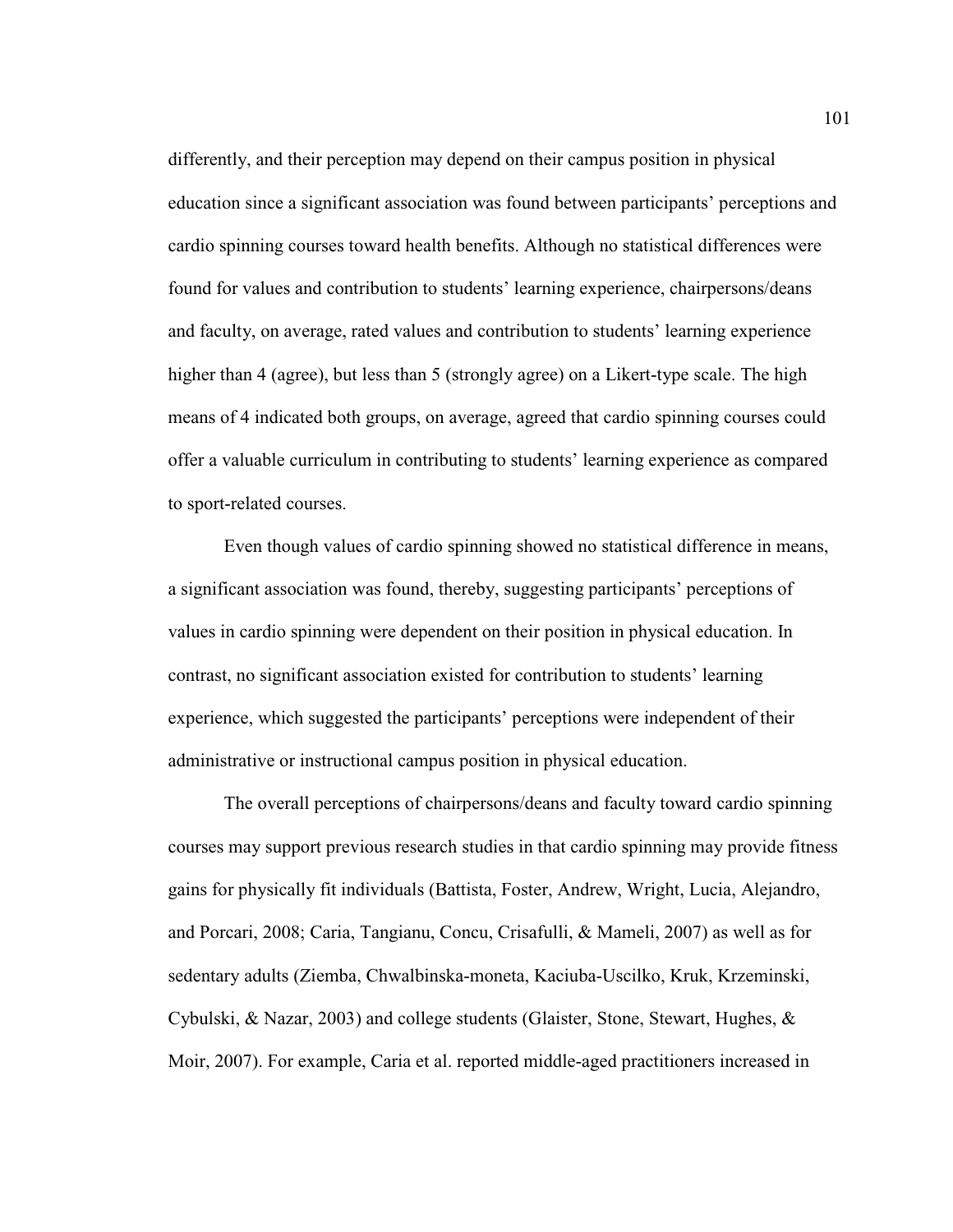mean power output, heart rate, and oxygen uptake in response to increasing exercise intensity, which ranged from moderate to very heavy. Battista et al. also reported similar findings in physiological responses of 20 healthy female participants who participated in indoor cycling classes in which participants improved in oxygen uptake and heart rate as the intensity levels increased during the exercise bouts.

The findings in this study, and previous research studies relating to cardio spinning, suggest community college students could benefit from cardio spinning exercises and activities; therefore, administrators and curriculum leaders should consider implementing and offering more cardio spinning courses on their respective campuses. Ancillary data showed only 43 of 266 community colleges in the western region of the United States currently offer cardio spinning courses, as indicated in the frequency count listed in Table 13 found in chapter 4.

#### *Step Aerobics*

 Statistical results for step aerobics indicated a significant difference in means for health benefits, which suggested faculty favored step aerobics providing similar health benefits as compared to sport-related courses more than chairpersons/deans. Faculty's stronger perception of step aerobics providing health benefits may depend on their campus position in physical education; however, statistical results showed no association between participants' perceptions and health benefits.

 Although the perceptions of chairpersons/deans and faculty did not differ statistically for step aerobics reflecting values and contributing to students' learning experience, both groups, on average, rated values and contribution to students' learning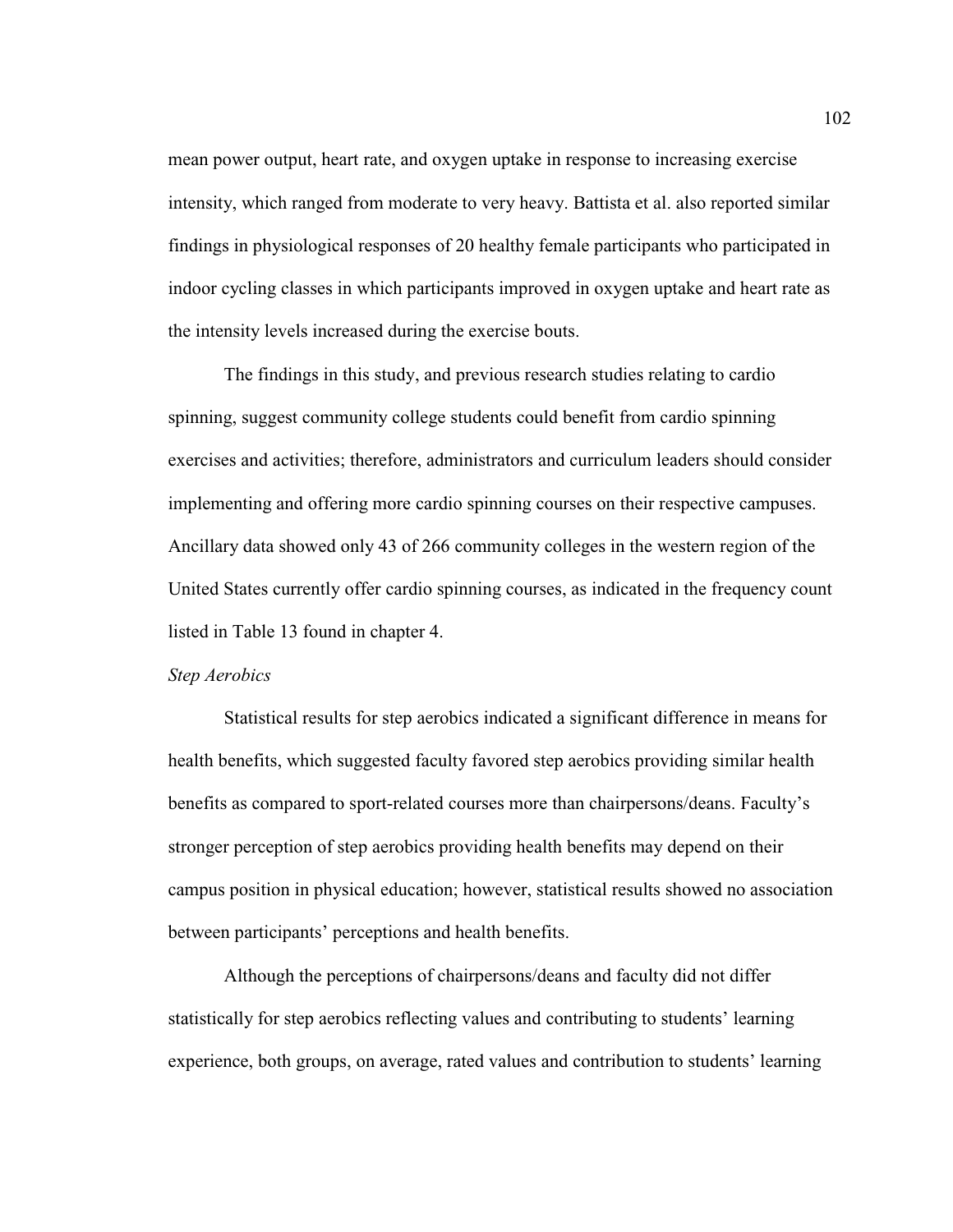experience higher than 4 (agree), but less than 5 (strongly agree) on a Likert-type scale. The mean ratings of step aerobics, therefore, suggested both groups, on average, agreed step aerobics courses could provide a valuable curriculum for community college students to learn an alternative method to enhance their physical wellness in physical education. Despite the participants' mean ratings of agreement, no significant association was found between participants' perceptions contribution of students' learning, which indicated participants' perceptions were independent of their position in physical education. On the other hand, a significant association existed between the participants' perceptions and values of step aerobics; thereby, suggesting chairpersons'/deans' perceptions were dependent on their campus role as either an administrator or instructor.

Previous findings on step aerobics indicated participants performing step routine on the 10-inch platform height elicited the highest mean intensity for oxygen uptake and mean percent heart rate (Sutherland, Wilson, Aitchison, & Grant, 1999), while other research studies concluded the combination of exercise movements in bench-step aerobics could offer step practitioners achievements in maximal physiological responses and muscular strength (Kraemer, Keuning, Ratamess, Volek, McCormick, Bush, Nindl, Gordon, Mazzetti, Newton, Gomez, Wickham, Rubin, & Hakkinen, 2001; Darby, Marsh, Shewokis, & Pohlman, 2007). Step aerobics exercises and activities have also been shown to reduce the levels of anxiety (Hale & Raglin, 2002) and lipid (Kin-Isler, Kosar, & Korkusuz, 2001) in course participants.

The findings in this study, and previous research studies related to step aerobics, suggest community college administrators and curriculum leaders should consider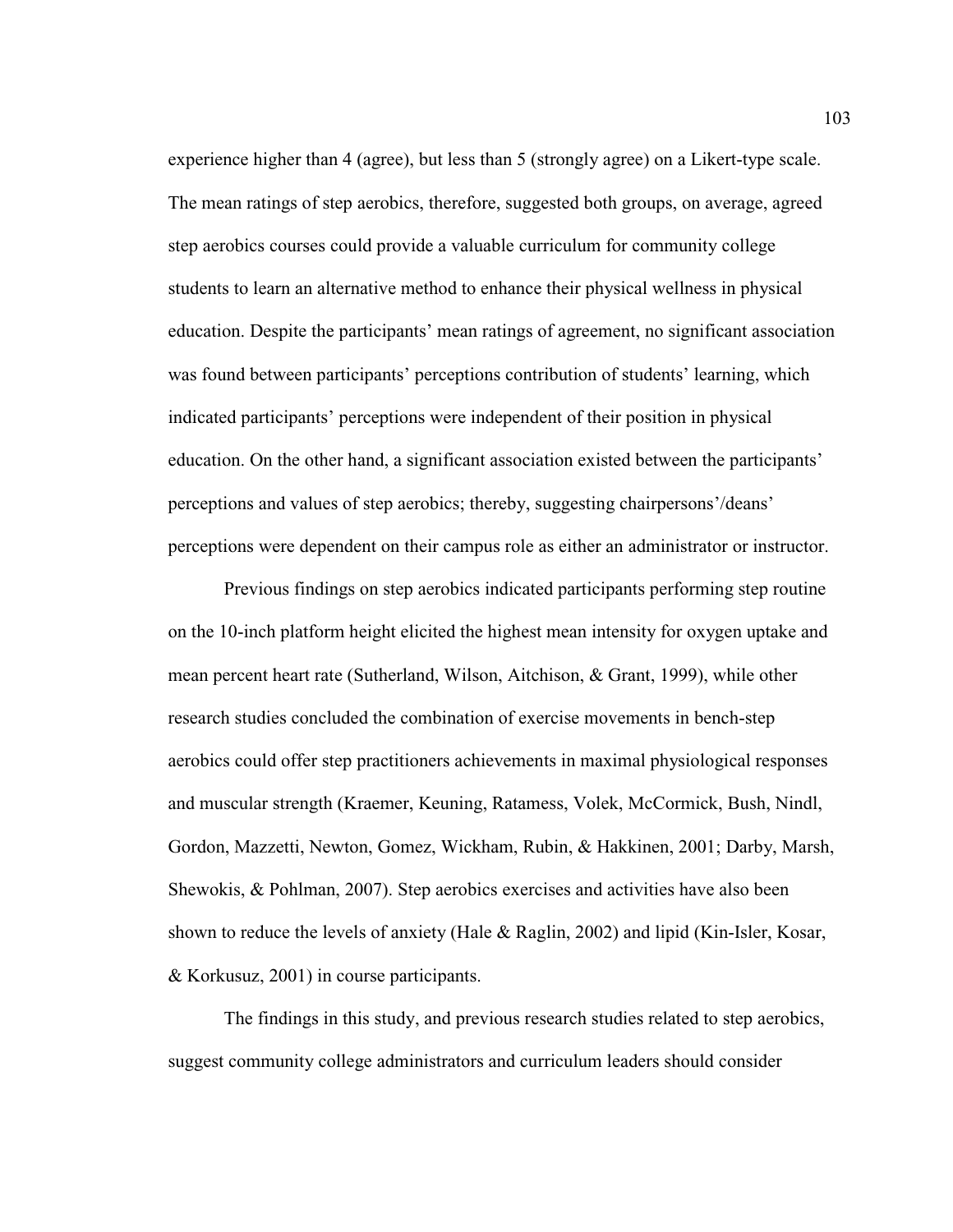creating and implementing step aerobics courses because the curriculum could offer community college students an alternative method to learning lifetime-fitness skills other than sport-related courses. Ancillary data analysis showed only 68 of 266 community colleges in the western region of the United States currently offer step aerobics courses, as indicated in the frequency count listed in Table 13 found in chapter 4.

#### Recommendations for Action

 The findings in this study support the idea of integrating and expanding nontraditional physical activity courses on community college campuses. In other words, the findings point to a need for change in community college physical education programming so that it can better promote and offer nontraditional physical activity courses to students from diverse backgrounds. However, initiating educational change will require community college administrators and curriculum leaders to embrace the idea of implementing nontraditional courses such as yoga, Pilates, tai chi, cardio kickboxing, cardio spinning, and step aerobics into the physical education curricula. Schlechty (1997) suggested educational leaders who intend to promote educational change should apply beliefs, values, mission, goals, and action in answering four key questions: (a) why is change needed?, (b) what kind of change is needed and what will it mean for us when the change comes about?, (c) is what we are being asked to do really possible?, and "what skills do we need and how will they be developed" (p. 208)? By answering these questions, community college administrative and curriculum leaders can initiate, implement, and institutionalize (Fullan, 2007) nontraditional physical activity courses on their respective campuses.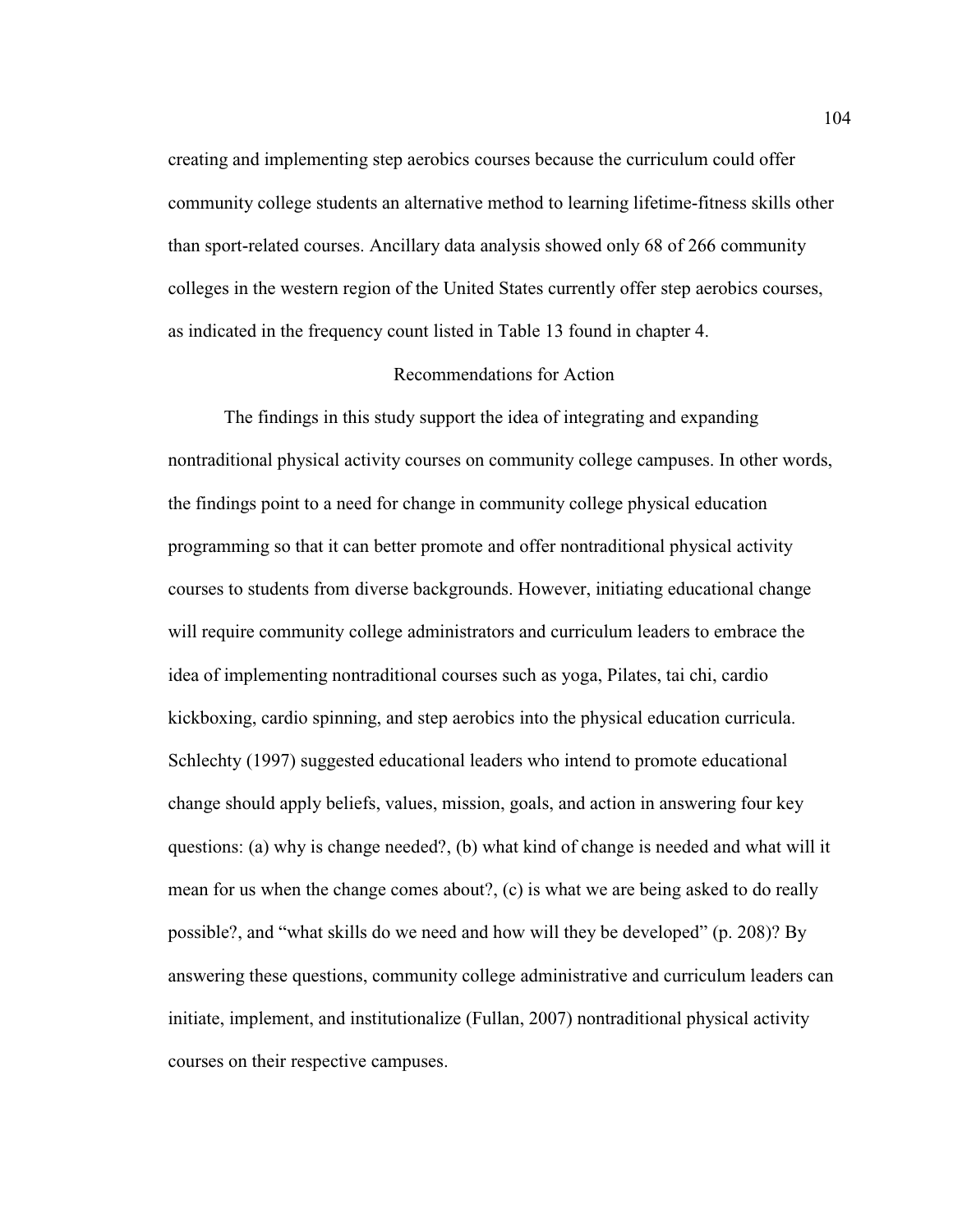Another recommendation is that community college physical education programs should collect demographic data on the student populations who enroll in nontraditional physical activity courses. These data will provide information regarding the trend and enrollment patterns and, therefore, offer support for chairpersons, deans, and faculty to create and implement additional nontraditional physical activity courses on their respective campuses. If enrollment patterns indicate that more students tend to enroll in nontraditional physical activity courses than in some of the sport-related courses, community college administrators and curriculum leaders should increase their efforts to change the physical education curricula by replacing low-enrollment sport-related courses with high-enrollment nontraditional courses.

Community college administrators and curriculum development leaders should initiate the process of curricular change by working with chairpersons, deans, and faculty in physical education programs to reevaluate the current curricula and student enrollment patterns in physical education. Kirk and Macdonald (2001) suggested physical educators should assert their "voice" (p. 551) and demonstrate ownership of curriculum change; that is, teachers should assert themselves by expressing the perpetual curriculum problems that need reformation. If faculty in community college physical education programs assert a need for curriculum change that favors the inclusion of nontraditional physical activity courses, community college administrators and curriculum leaders may increase their efforts to implement the change. Consensus change (Rowley & Sherman, 2001) or shared governance among educational leaders in community colleges represents an effective decision-making method because it provides administrators, curriculum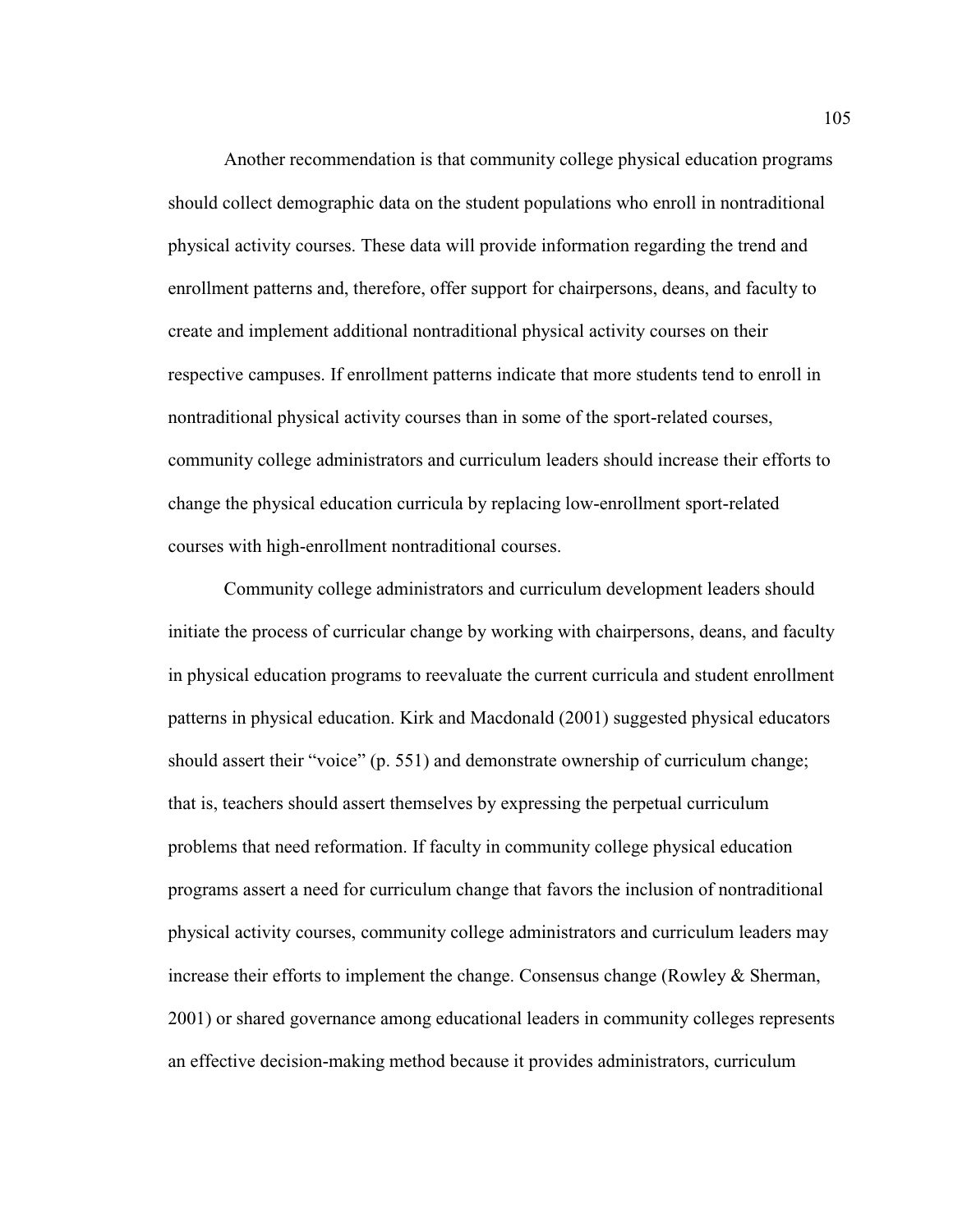leaders, and physical education representatives an opportunity to contribute toward educational change.

Furthermore, Chen and Ennis (2004) argued physical education in the United States needs curriculum reform because of the increasing cases of obesity and obesityrelated diseases caused by sedentary lifestyles. Thus, instead of acknowledging that lack of physical activity contributes to health problems in the general population (Insel  $\&$ Roth, 2008), community colleges must be proactive leaders in educating students regarding alternative methods that can sustain their physical wellness other than sportrelated courses. Because traditional physical activities require students to demonstrate specialized or prerequisite skills such as shooting a basketball or swinging a baseball bat, Hedlund (1990) suggested these activities may decrease or discourage student participation. Similarly, Ballard and Chase (2004) argued traditional team sports emphasize winning and, therefore, some participants may develop an adverse experience because of the competitive nature of traditional team sports, a concept that may be inimical to their own native cultures. Native Americans may represent an example of a culture that abstains from participating in traditional team sports since 10 out of 17 tribal community colleges on the western region of the United States do not offer physical education courses to students and the surrounding community. Instead of featuring/promoting/providing only sport-related courses, curriculum development in physical education should aim to promote lifetime fitness activities to enhance students' interest in learning the benefits of engaging in physical activity. In other words, if community colleges purport to address the needs of their communities, the lessons in the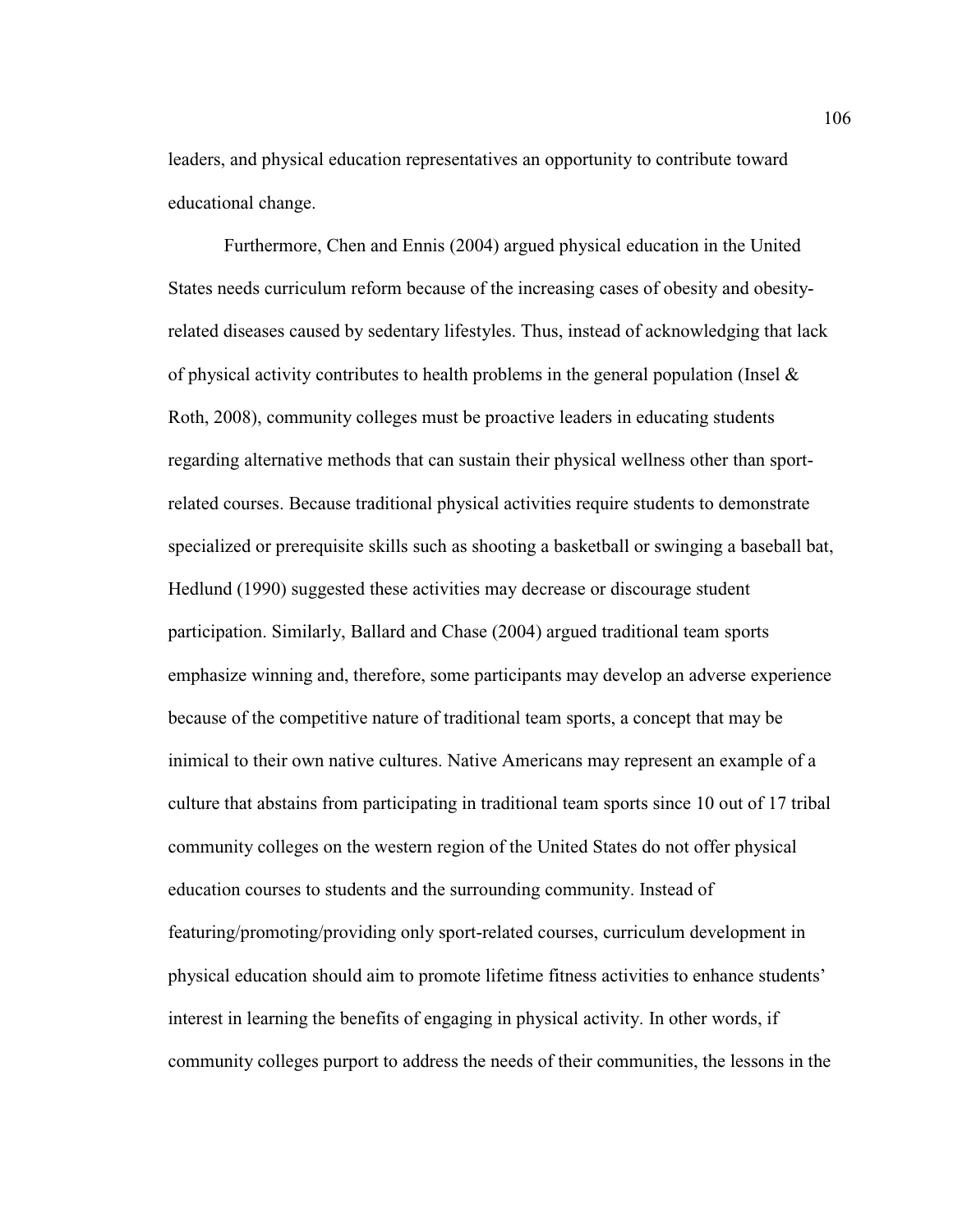physical education curriculum should reflect individuals' diverse activity demands, needs, and interests. For these reasons, educational change is essential in community college physical education programs to implement curricula that include nontraditional physical activity courses to satisfy students' diverse interests and needs in physical education.

#### Social Change Implications

Educational change in physical education curricula can also lead to positive social changes on community college campuses through new faculty recruitment, faculty development programs, an updated image of physical education in community colleges, and alternative curricula for physical wellness. Because several of the nontraditional physical activity courses may require professional training to teach them, chairpersons or deans in physical education should begin to recruit faculty candidates who have certifications in yoga, Pilates, tai chi, cardio kickboxing, cardio spinning, and/or step aerobics. To meet the needs for instructors with needed credentials, candidates with the most experience in instructing one or more of the nontraditional physical activity courses could be favored over candidates with few or no prior experience in these nontraditional physical activity courses.

In addition, potential student demands for more nontraditional physical activity courses should prompt the implementation of a faculty development program on campuses so current and future faculty in physical education can be trained in the proper techniques to instruct specific nontraditional physical activity courses. Faculty development programs should also encourage faculty members to embrace new ideas to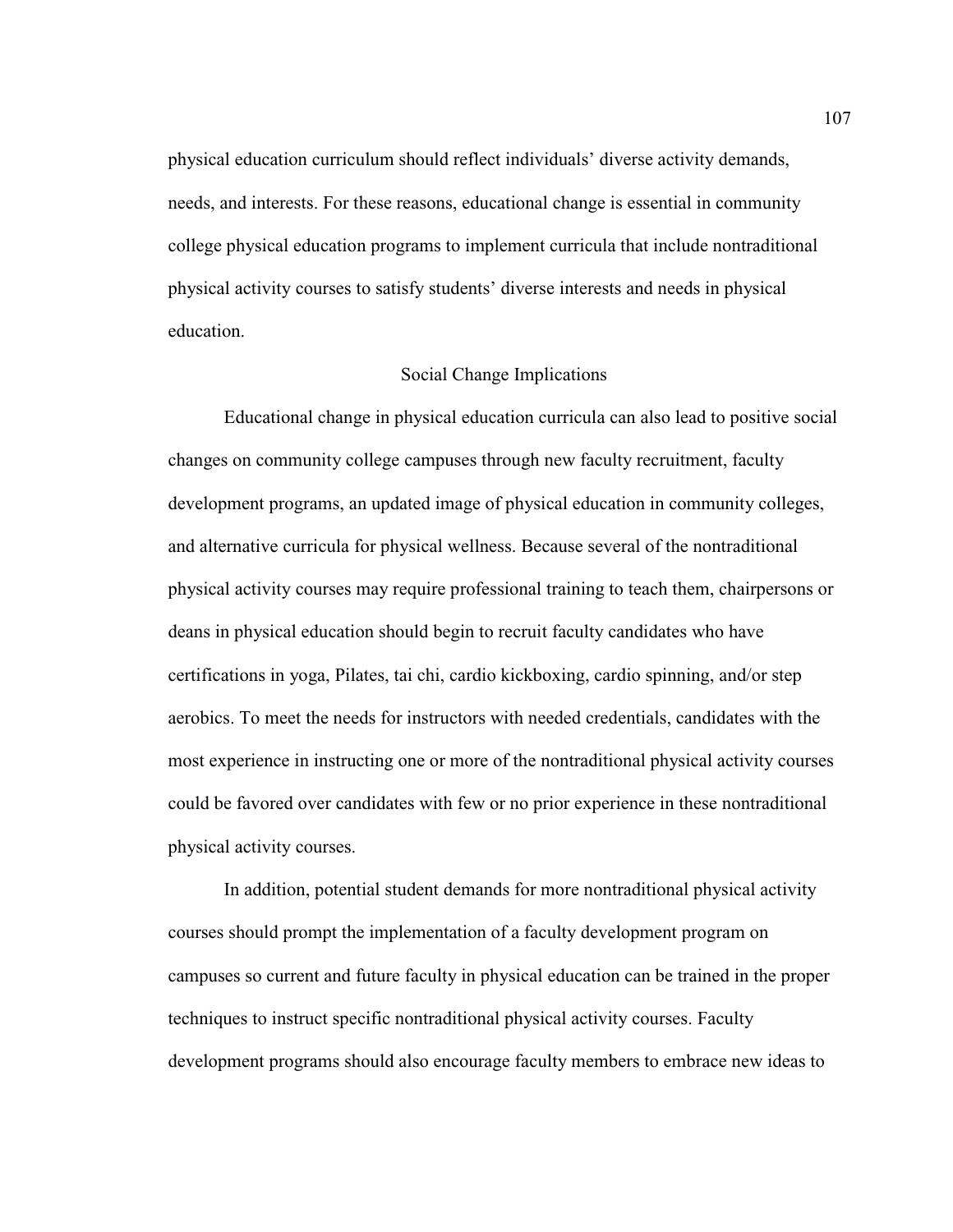instruct lifetime fitness courses rather than or in addition to the traditional focus on sportrelated courses. An updated faculty development program would further stimulate faculty members to design and integrate several nontraditional physical activity courses into their physical education curricula.

 The potential shift in paradigm for more nontraditional physical activity courses can change the image of physical education on community college campuses. Community college students may often link physical education curricula to sport-related activities, such as golf, basketball, volleyball, racquetball, bowling, tennis, and weight training when they consider enrolling in a physical education course; therefore, by introducing and integrating more nontraditional physical activity courses on campus, campus administrators will change students' perceptions of physical education from sport-related courses designed for athletic individuals to a discipline that teaches and equips them for lifetime fitness.

 The change in physical education curriculum to include more nontraditional courses can potentially reduce or replace some sport-related courses as well as eliminate the traditional teaching of skill developments. However, community college leaders should recognize and understand that nontraditional physical activity courses can also offer students similar opportunities to learn and develop sport-related skills, such as leadership and teamwork, through group activities and projects. For instance, although yoga courses involve individual efforts to perform certain exercise movements, instructors can integrate lessons that require students to work in groups or lead a group in class activities.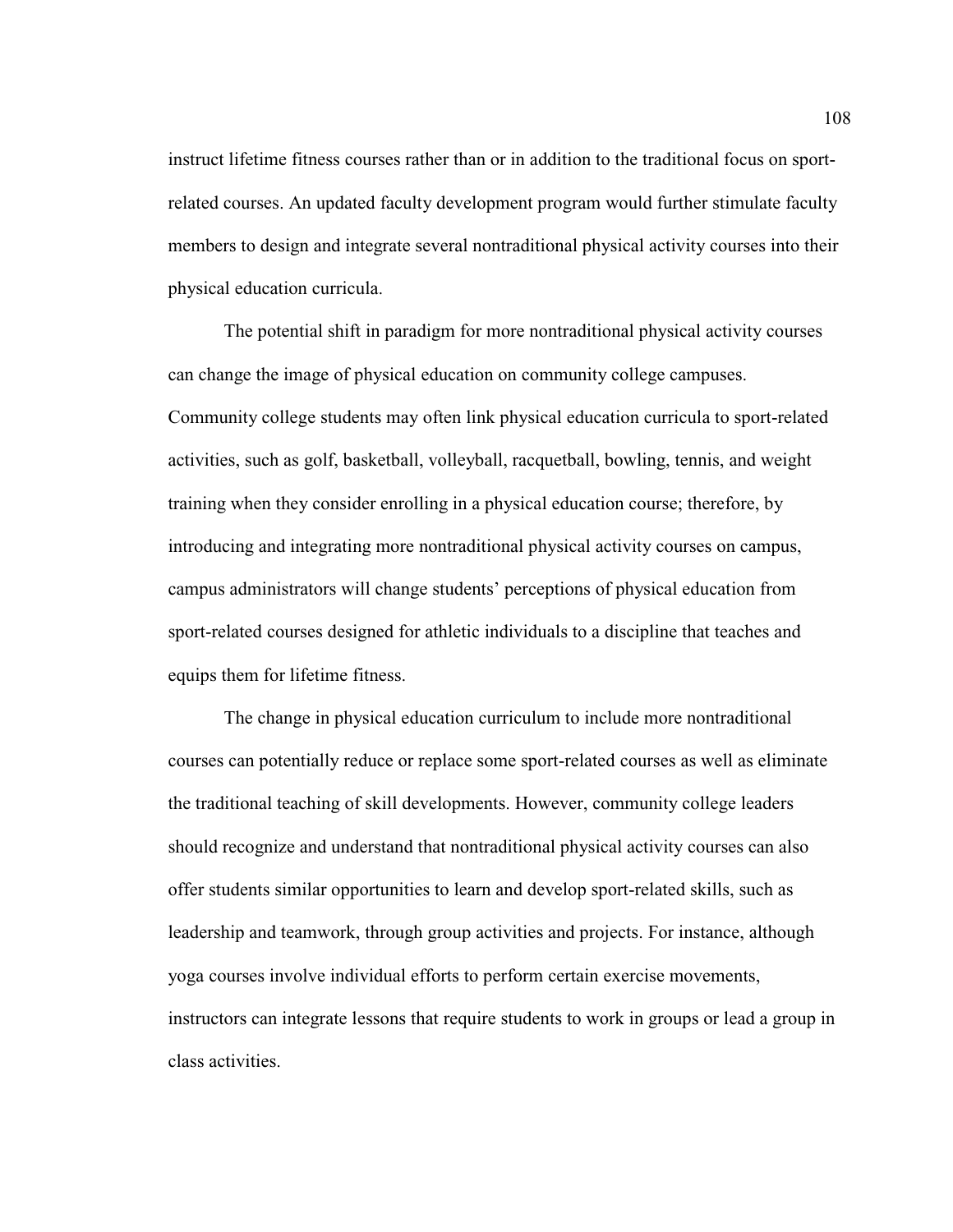The image change will also convince community college students that nontraditional physical activity courses can provide enhancements to their physical wellness as well improvements in the health-related components of physical fitness, such as cardiorespiratory endurance, muscular strength, muscular endurance, flexibility, and body composition (Insel & Roth, 2008; Fahey, Insel, & Roth, 2008). Physical enhancements could encourage students to sustain a healthy lifestyle by eating well, exercising regularly, and avoiding harmful habits. The impact of these nontraditional physical activity courses will also influence positive changes to students' emotional wellness, interpersonal wellness, intellectual wellness, and spiritual wellness. Consequently, these lifetime fitness courses can teach students the proper techniques to balance their life both physically and psychologically.

#### Recommendations for Future Study

Future studies should pursue the following:

- 1. Collect similar data in the Midwestern and eastern regions with the inclusion of research regarding the potential effects of nontraditional physical activity courses on students' skill developments, such as organization, leadership, and team work.
- 2. Report quantitative data on student demographics and student enrollment patterns in yoga, Pilates, tai chi, cardio kickboxing, cardio spinning, and step aerobics.
- 3. Perform action research study by integrating the concepts of nontraditional physical activity courses on a community college campus into current curriculum planning.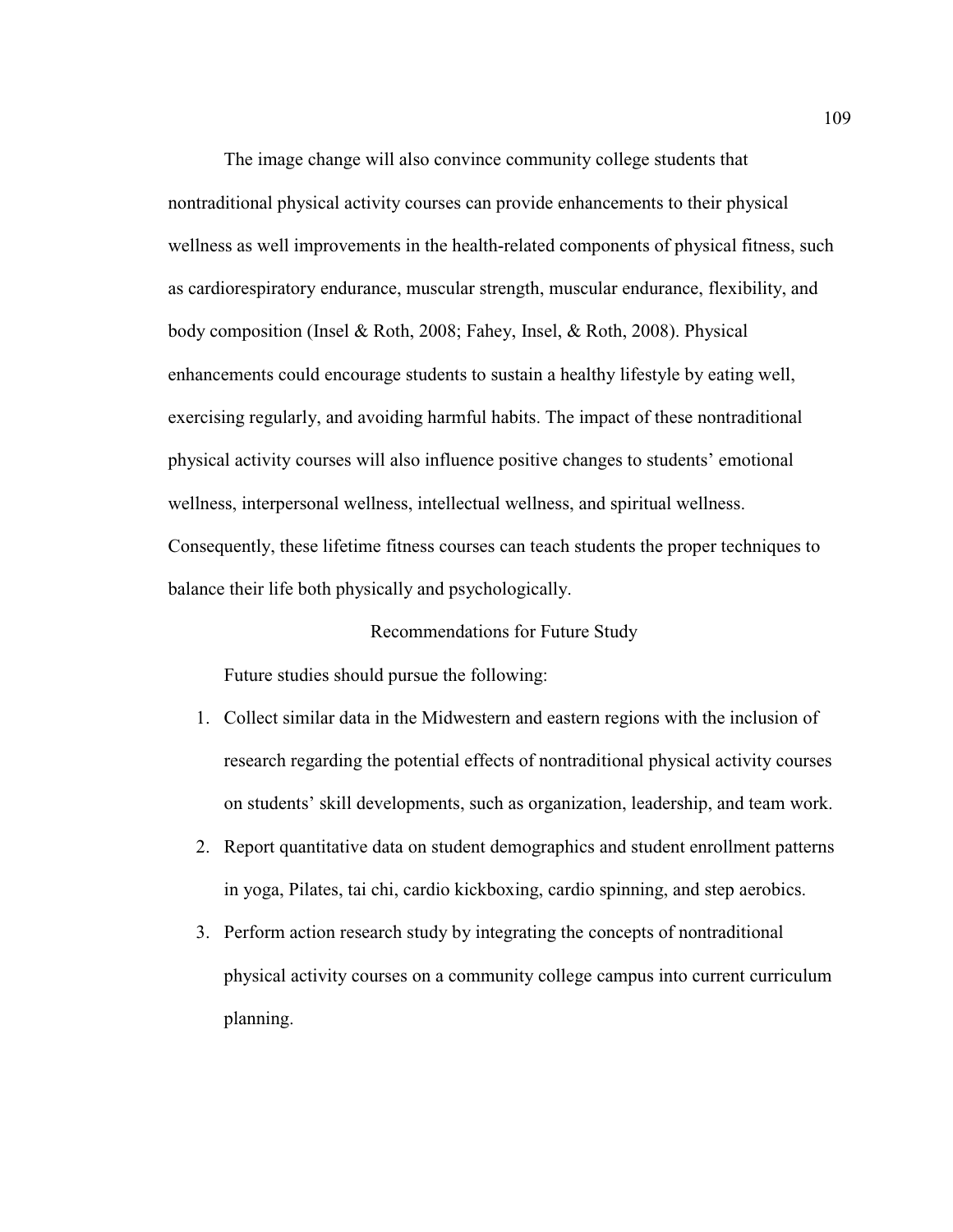- 4. Perform a pre- and post test on students enrolling in a nontraditional physical activity course at a community college to compare their perceptual changes, if any, throughout the learning experience.
- 5. Interview chairpersons/deans and full-time faculty in community college physical education programs to probe their perceptions of nontraditional physical activity courses and how these courses provide lifetime fitness activities for the students.
- 6. Interview students who often enroll in nontraditional physical activity courses to gather qualitative data on these courses. The data may provide a better understanding of students' attitudes and also offer insights regarding potential relationships between nontraditional physical education courses and student retention.

Interviews, in conjunction with empirical data on student demographics and student enrollment patterns, may provide robust data on the current status of nontraditional physical activity courses in community colleges. Interviews with openended questions may also offer information on possible social changes and/or future trends toward the inclusion of more nontraditional physical activity courses in community colleges. Open-ended questions should include but not be limited to the following:

- 1. What is the physical education program doing to promote nontraditional physical activity courses?
- 2. What benefit would nontraditional physical activity courses have on physical education programs in community colleges?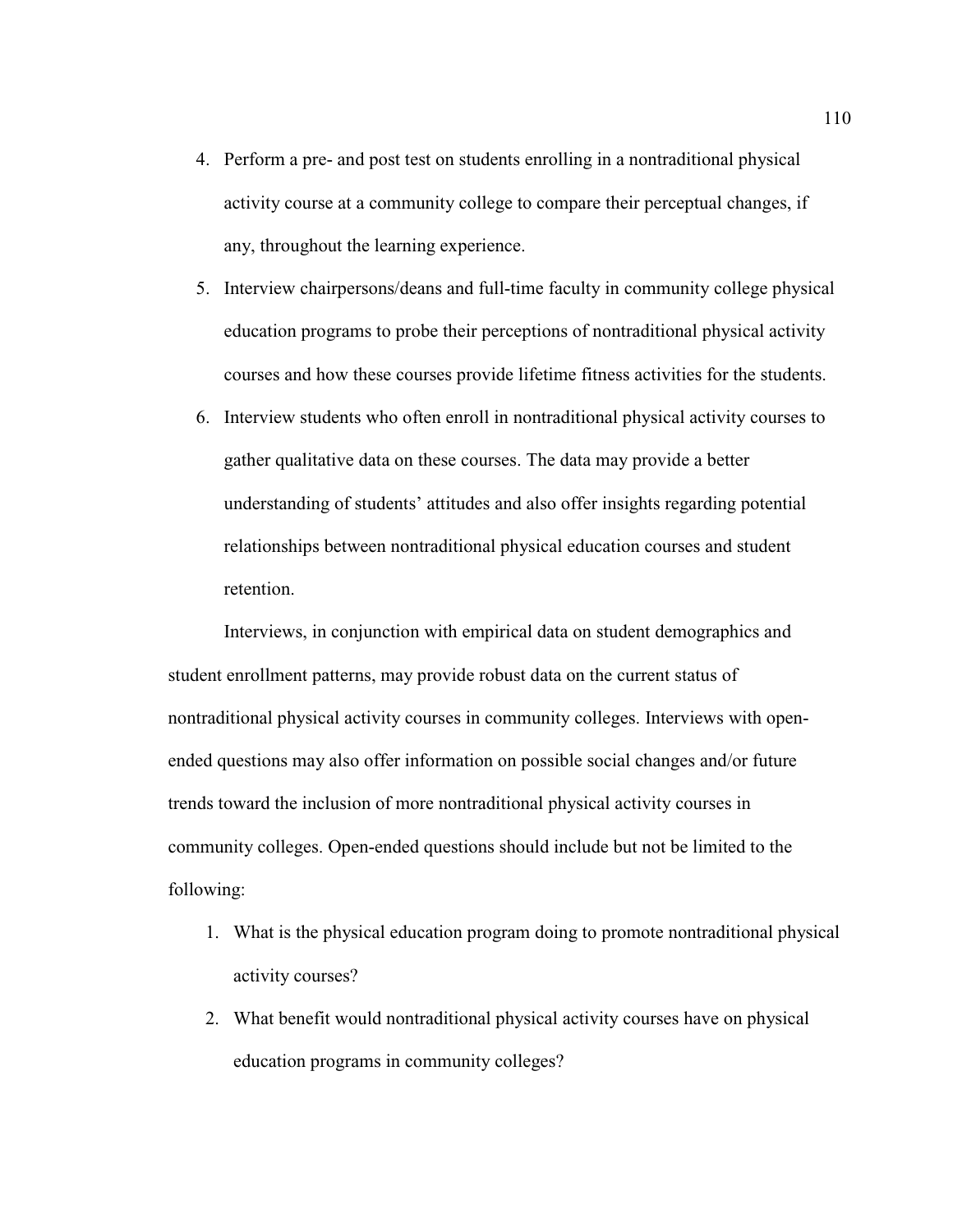- 3. What health benefits would students gain from enrolling and participating in nontraditional physical activity courses on community college campuses?
- 4. What can these nontraditional physical activity courses offer students besides fitness training and health improvements?
- 5. How would nontraditional physical activity courses affect the teaching of leadership or team-building skills?
- 6. What is the future trend of these nontraditional physical activity courses in community colleges?
- 7. How would implementing more nontraditional physical activity courses affect faculty recruitment?

#### Conclusion

 This quantitative study reports the findings regarding the perceptions of chairpersons/deans and faculty toward nontraditional physical activity courses offered in community colleges. The researcher hopes that the information will encourage community college administrators and curriculum leaders to work with chairpersons, deans, and faculty to reevaluate their current curricula in physical education in order to implement changes that favor the inclusion of additional courses in yoga, Pilates, tai chi, cardio kickboxing, cardio spinning, and step aerobics on their respective campuses. The data analysis points to the perceptions of college leaders and faculty as robust indicators that nontraditional physical activity courses are essential to expand and update community college physical education programs. It is hoped that by incorporating nontraditional physical activity courses, community college students from diverse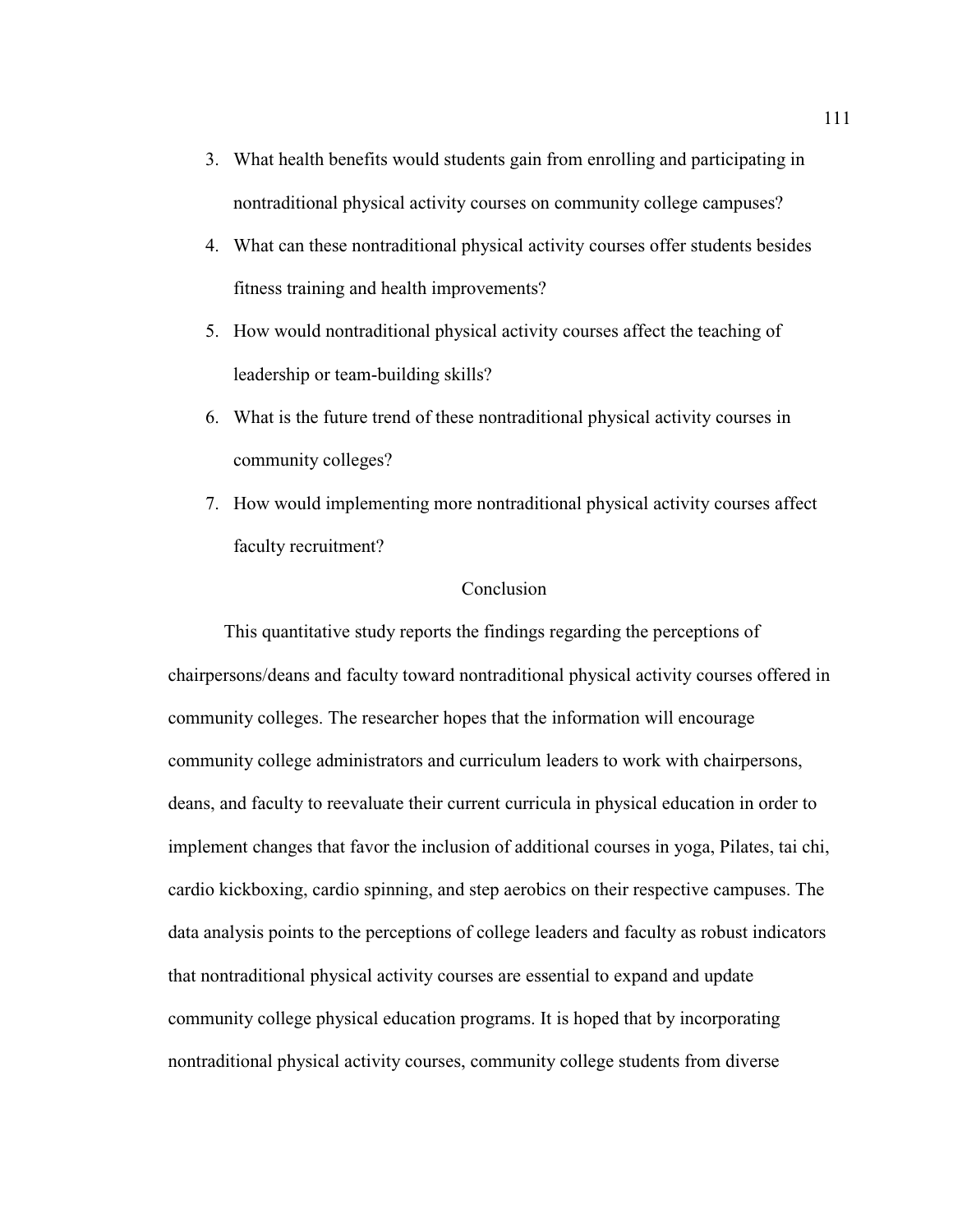backgrounds might have new opportunities to participate in physical activities and learn innovative methods to improve their physical wellness, without a concern for the competitive nature of sport-related courses in physical education. In other words, nontraditional physical activity courses represent courses that teach and promote lifetime fitness skills and may provide similar health benefits, reflect values, and contribute to students' learning experience in ways that are comparable to sport-related courses.

 Community colleges may also benefit from these nontraditional physical activity courses because they may provide new ideas for physical education programs to expand their curricula, and possibly increase student enrollments and retention in physical education. The potential increases in student enrollment and retention will indicate that community colleges are being proactive leaders in changing the physical education curricula to continue promoting lifetime fitness for students with diverse interests and needs. The potential shift in paradigm, therefore, could contribute to social change in community college physical education programs by generating innovative ideas about the activities that teach ways to promote and maintain wellness. By increasing and changing the mix of courses, it is hoped that program expansion, the faculty development program, and faculty recruitment will also benefit, all of which constitute strong, positive social changes for community colleges. The impact of these nontraditional physical activity courses on community college campuses can positively influence students' behavioral changes toward embracing and sustaining a healthy lifestyle that incorporates habits such as eating well, exercising regularly, and avoiding harmful habits. In essence, by including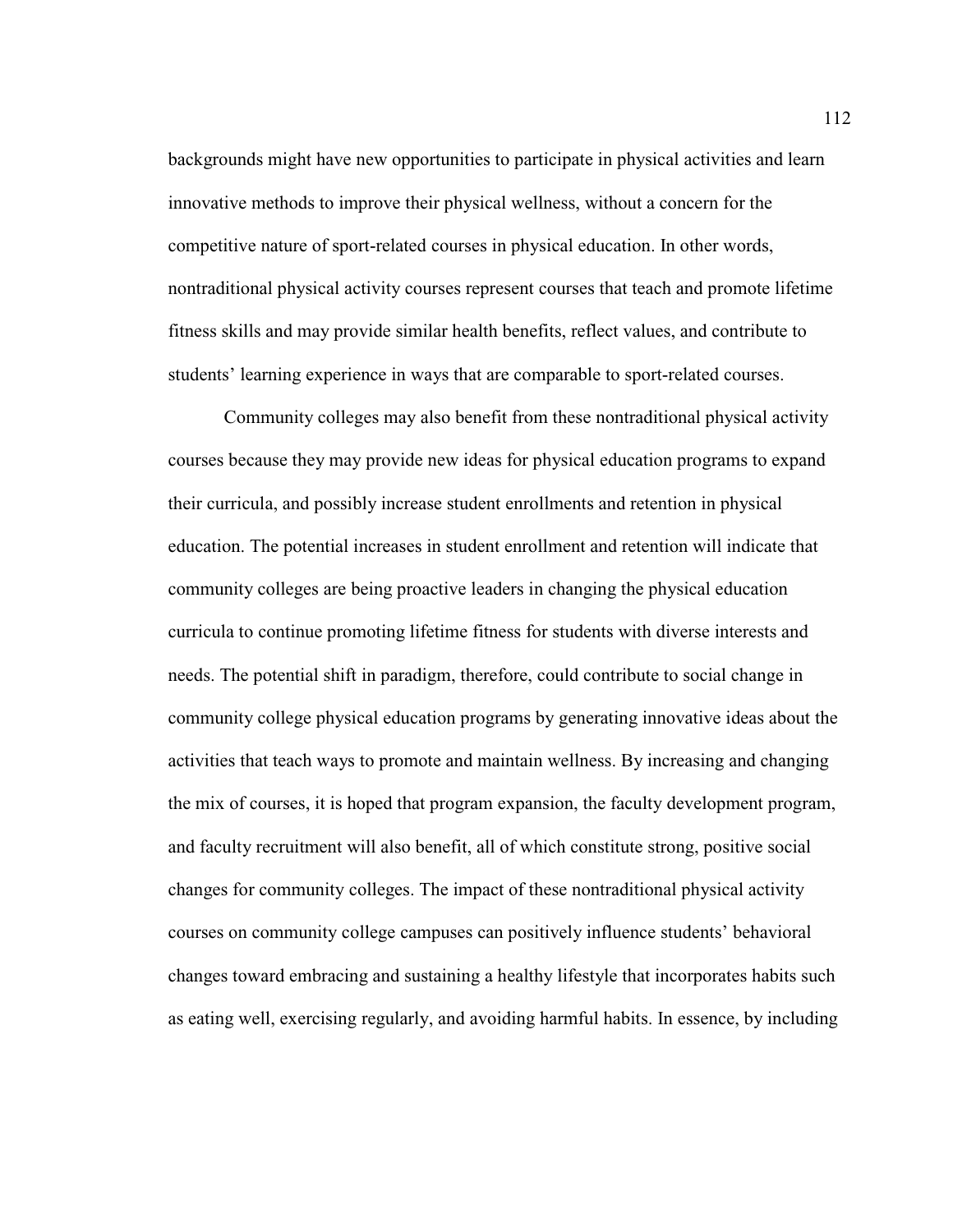the physical education programs analyzed in this study, community college leaders can teach proper techniques that will foster lifelong wellness and balance.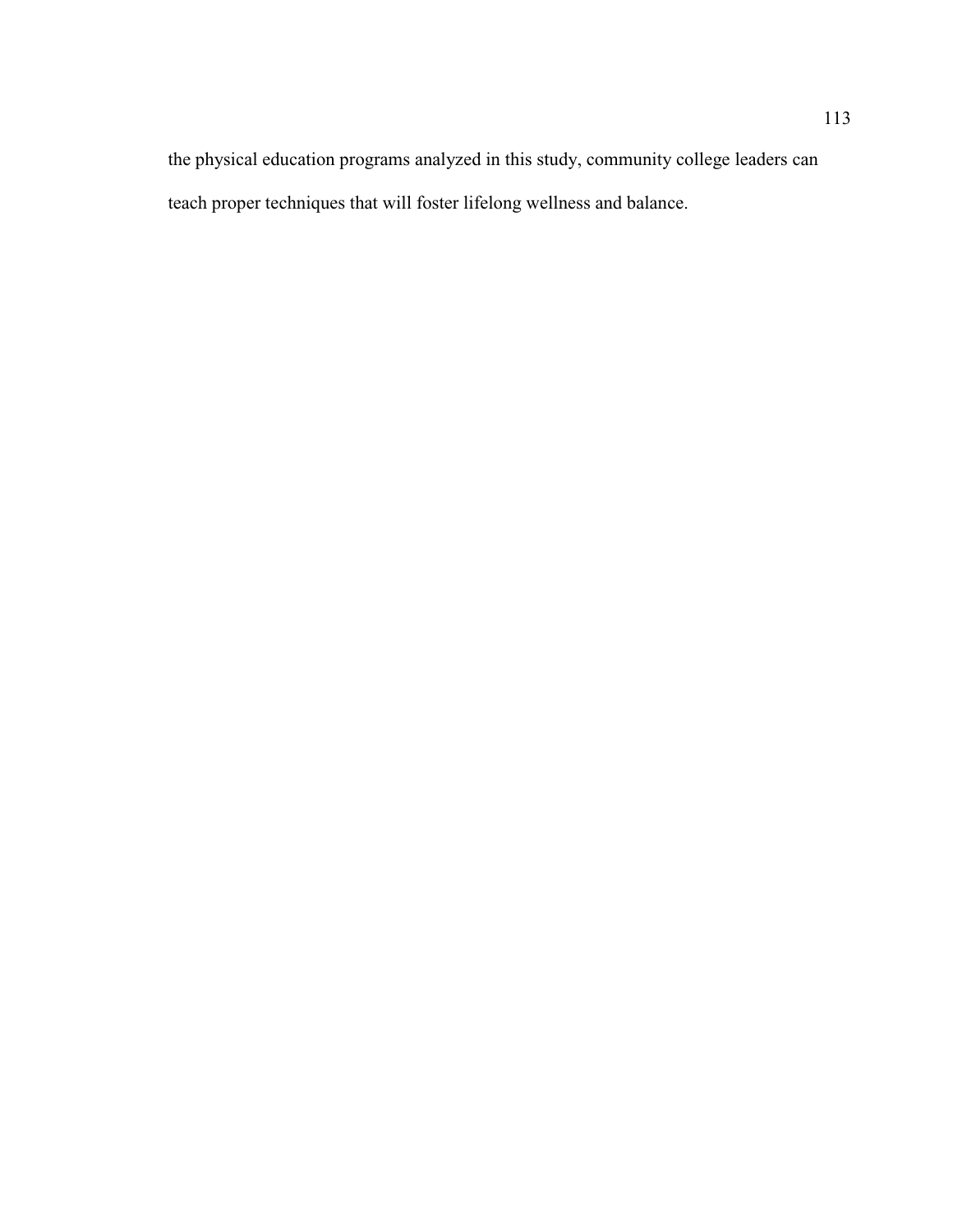#### REFERENCES

American Council on Exercise. (2001). San Diego, CA: American Council on Exercise.

- Armstrong, K., O'Bryant, C., & Costa, C. (2002). An assessment of the factors that influences the promotion and delivery of sport, fitness, and health courses: Contributing of marketing to physical education. *Physical Educator, 59*(3), 139- 150.
- Audette, J., Jin, Y., Newcomer, R., Stein, L., Duncan, G., & Frontera, W. (2006). Tai chi versus brisk walking in elderly women. *Age and Ageing, 35*, 388-393.
- Ballard, W., & Chase, M. (2004). Nontraditional recreation activities a catalyst for quality physical education: These activities offer the most promising path to lifelong physical activity, and the barriers to implementation disappear in the face of careful planning. *The Journal of Physical Education, Recreation & Dance, 75*(3), 40-44.
- Banks, A. (2006). Developing student affect in a university self-defense course. *Physical Educator*, *63*(1), 8-17.
- Battista, R., Foster, C., Andrew, J., Wright, G., Lucia, A., & Porcari, J. (2008). Physiologic responses during indoor cycling. *Journal of Strength and Conditioning Research, 22*(4), 1236-1241.
- Breibart, J. (2005). *Standing Pilates: Strengthen and tone your body wherever you are*. Hoboken, NJ: John Wiley & Sons.
- Cai, S. (2000). Physical exercise and mental health: A content integrated approach in coping with college students' anxiety and depression. *Physical Educator*, *57*(2), 69.
- Cappy, P. (2006). *Yoga for all of us: A modified series of traditional poses for any age and ability*. New York: St. Martin's Press.
- Caria, M., Tangianu, F, Concu, A., Crisafulli, A., & Mameli, O. (2007). Quantification of spinning bike performance during a standard 50-minute class. *Journal of Sports Sciences, 25*(4), 421-429.
- Chen, A., & Ennis, C. (2004). Goals, interests, and learning in physical education. *The Journal of Educational Research, 97*(6), 329-338.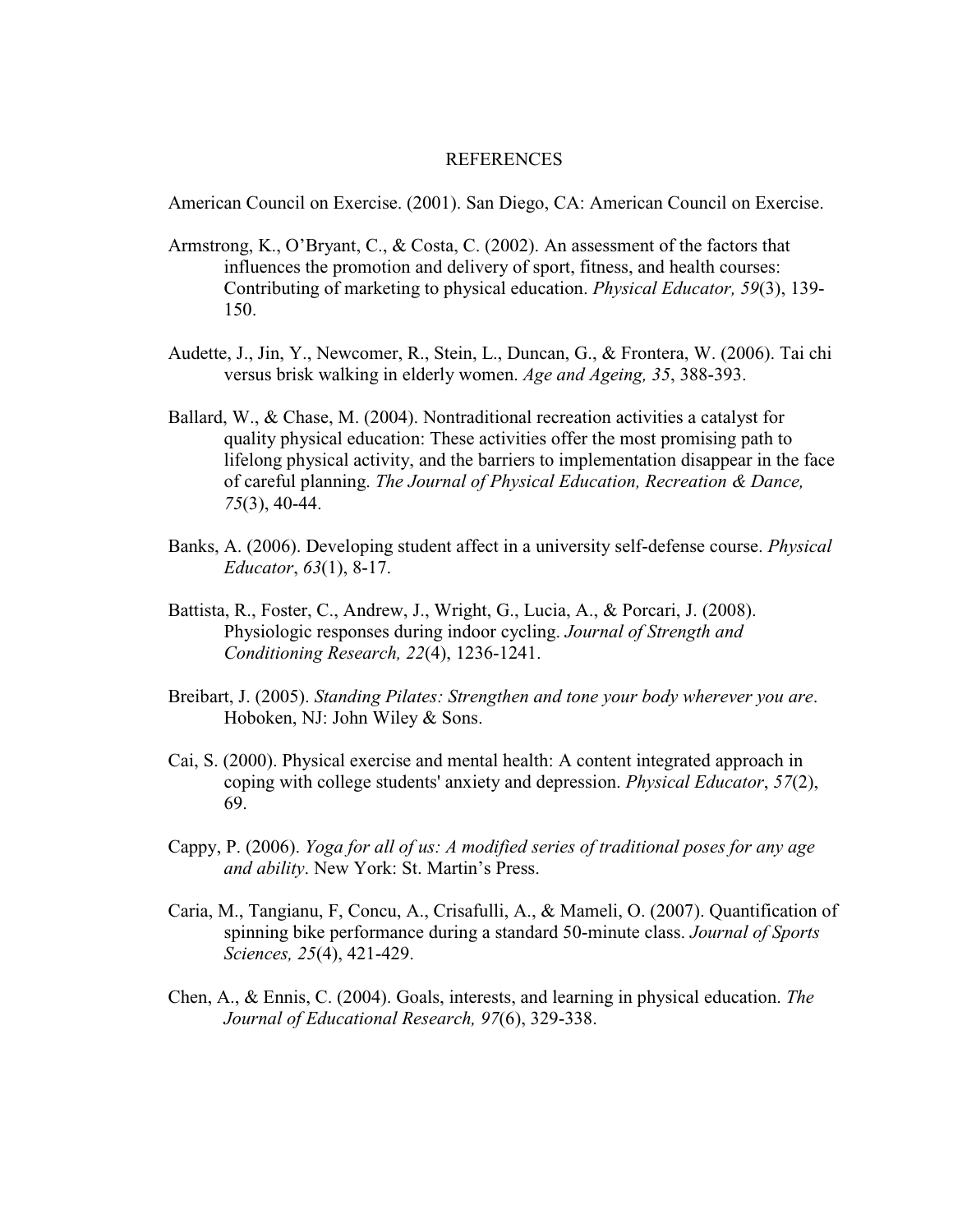- Chen, D., & Sherman, C. (2002). Teaching balance with Tai chi strategies for college and secondary school instruction. *The Journal of Physical Education, Recreation & Dance, 73*(9), 31.
- Chen, K., Tseng, W., Ting, L., & Huang, G. (2006). Development and evaluation of a yoga exercise programme for older adults. *Journal of Advanced Nursing, 57*(4), 432-441.
- Cohen, A., & Brawer F. (2003). *The American community college*. San Francisco: Jossey-Bass Publishers.
- Columbus, P., & Rice, D. (1998). Phenomenological meanings of martial arts participation. *Journal of Sport Behavior, 21*(1), 16-21.
- Cook, G., & D'Almeida-Cook, F. (2008). *Gym survival guide: Your road map to fearless fitness*. New York: Sterling Publishing.
- Coulon, S., & Reif, G. (1994). The effect of physical education curriculum development on the instructional behaviors of classroom teachers. *Physical Educator, 51*(4), 179-189.
- Crawford, S., Greenwell, T., & Andrew, D. (2007). Exploring the relationship between perceptions of quality in basic instruction programs and repeat participation. *Physical Educator, 64*(2), 65-72.
- Crider, D., & Klinger, W. (2000). *Stretch your body and your mind*. Unpublished manuscript.
- Darby, L., Marsh, J., Shewokis, P., & Pohlman, R. Specificity of a maximal step exercise test. *Measurement in Physical Education and Exercise Science, 11*(3), 131-148.
- Dejager, D. (2006). Adventure racing CORE: A nontraditional approach to the physical education lesson. *The Journal of Physical Education, Recreation & Dance, 77*(6), 25-28.
- Downing, J., & Yan, J. (1998). The effects of tai chi and traditional locomotor exercises on senior citizens' motor control. *The Journal of Physical Education, Recreation & Dance*, *69*(9), 9.
- Ergun, A. (2005). Cardiovascular and metabolic responses to noncontact kickboxing in females. Unpublished master's thesis, San Jose State University.
- Fahey, T., Insel, P., & Roth, W. (2008). *Fit & well: Core concepts and labs in physical fitness and wellness*. Boston: McGraw-Hill.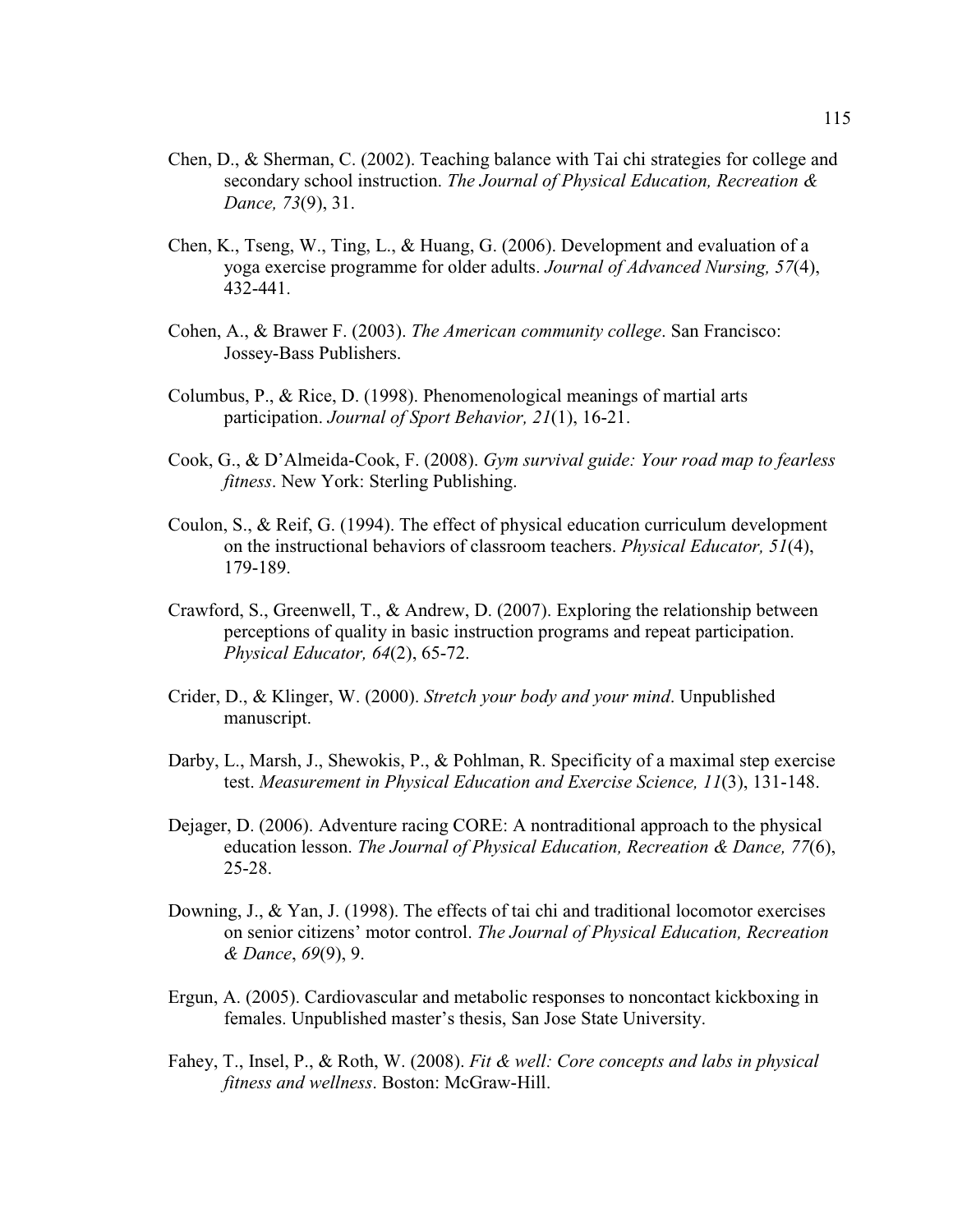- Fink, A. (2006). *How to conduct surveys: A step-by-step guide*. Thousand Oaks, CA: Sage Publications.
- Folan, L. (2005). *Lilias! Yoga gets better with age*. Emmaus, PA: Rodale.
- Fullan, M. (2007). *The new meaning of educational change*. New York: Teachers College Press.
- Gallagher, S., & Kryzanowska, R. (1999). *The Pilates method of body conditioning*. Philadelphia: BainBridgeBooks.
- Garcia, M. (2006). *Mega yoga*. London: DK Publishing.
- Glaister, M., Stone, M., Stewart, A., Hughes, M., & Moir, G. (2007). The influence of endurance training on multiple sprint cycling performance. *Journal of Strength and Conditioning Research, 21*(2), 606-612.
- Green, S., & Salkind, N. (2008). *Using SPSS for Windows and Macintosh: Analyzing and understanding data*. Upper Saddle River, NJ: Pearson Prentice Hill.
- Hafen, B., & Frandsen, K. (1983). *From acupuncture to yoga: Alternative methods of healing*. Englewood Cliffs, NJ: Prentice-Hall.
- Hahn, D., Payne, W., & Lucas, E. (2007). *Focus on health*. Boston: McGraw-Hill.
- Hale, B., & Raglin, J. (2002). State anxiety responses to acute resistance training and step aerobic exercise across 8-weeks of training. *Journal of Sports Medicine and Physical Fitness, 42*(1), 108-112.
- Hedlund, R. (1990). Non-traditional team sports—Taking full advantage of the teachable moment. *The Journal of Physical Education, Recreation & Dance, 61*(4), 76-79.
- Hildebrand, K., & Johnson, D. (2001). Determinants of college physical activity class enrollment: Implications for high school physical education. *Physical Educator, 58*(1), 51-56.
- Hoffman, S., & Harris, J. (2000). *Introduction to kinesiology: Studying physical activity*. Champaign, IL: Human Kinestics.
- Honda, C. (1995). Cultural diversity: Tai chi Chuan and laban movement analysis. *The Journal of Physical Education, Recreation & Dance, 66*(2), 38-40.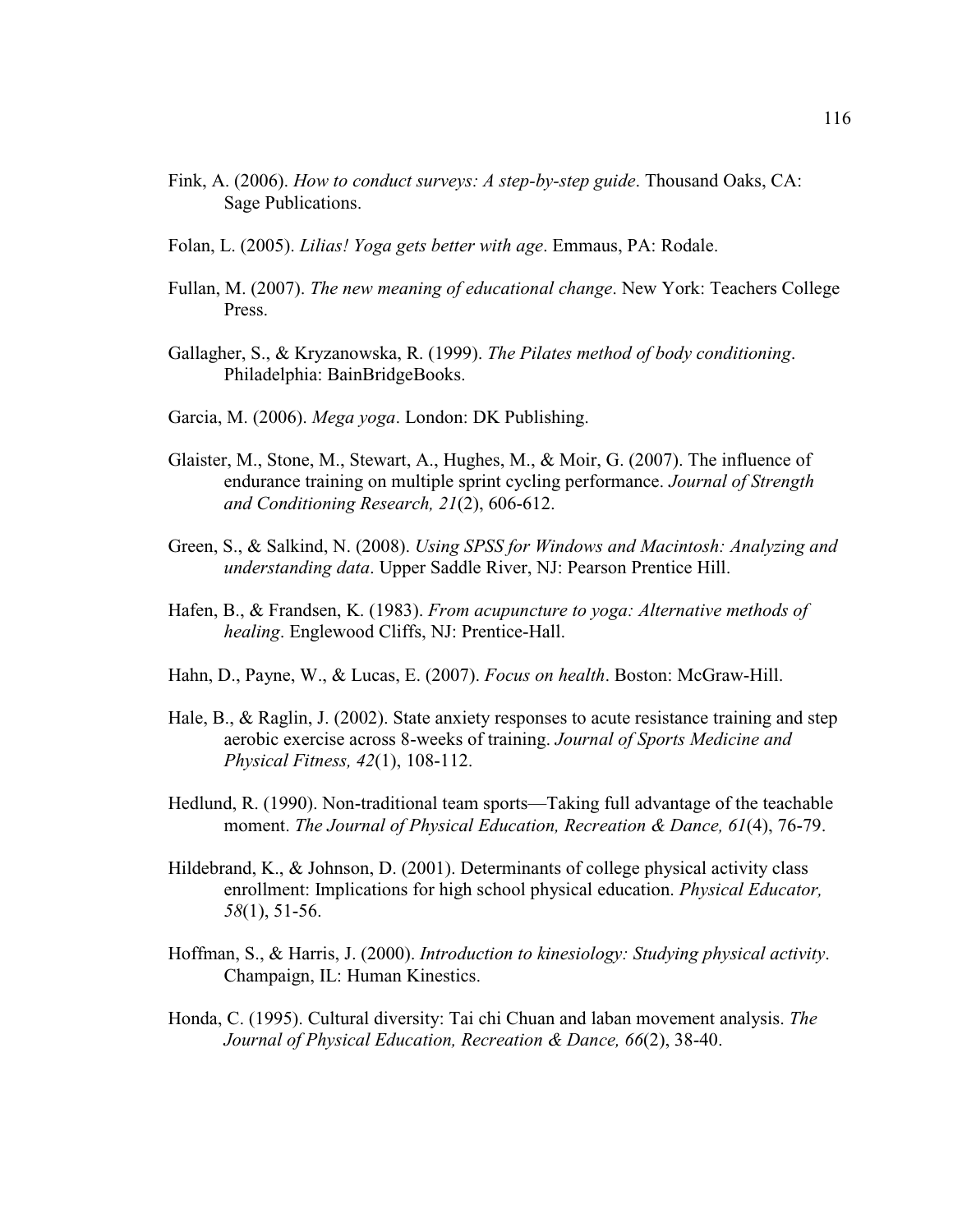- Huang, A. (1993). *Complete tai-chi: The definitive guide to physical and emotional selfimprovement*. Rutland, VT: Charles E. Tuttle Co.
- Insel, P. & Roth, W. (2008). *Core concepts in health*. Boston: McGraw-Hill.
- Jackson, N., Hickey, M., & Reiser, R. (2007). High resistance/low repetition vs. low resistance/high repetition training: Effects on performance of trained cyclists. *Journal of Strength and Conditioning Research, 21*(1), 289-295.
- Jago R., Jonker, M., Missaghian, M., & Baranowski, T. (2006). Effect of 4 weeks of Pilates on the body composition of young girls. *Preventive Medicine*, *42*(3), 177- 80.
- Jenkins, J., Jenkins, P., Collums, A., & Werhonig, G. (2006). Student perceptions of a conceptual physical education activity course. *Physical Educator, 63*(4), 210-221.
- Johnson, B., & Christensen, L. (2004). *Educational research: Quantitative, qualitative, and mixed approaches*. Boston: Pearson Education.
- Kin-Isler, A., & Kosar, S. (2006). Effect of step aerobics training on anaerobic performance of men and women. *Journal of Strength and Conditioning Research, 20*(2), 366-371.
- Kinsler-Isler, A., Kosar, S., & Korkusaz, F. (2001). Effects of step aerobics and aerobic dancing on serum lipids and lipoproteins. *Journal of Sports Medicine and Physical Fitness, 41*(3), 380-385.
- Kirk, D., & Macdonald, D. (2001). Teacher voice and ownership of curriculum change. *Journal of Curriculum Studies, 33*(5), 551-567.
- Klika, R., Alderdice, M., Kvale, J., & Kearney, J. (2007). Efficacy of cycling training based on a power field test. *Journal of Strength and Conditioning Research, 21*(1), 265-269.
- Kloubec, J., & Banks, A. (2004). Pilates and physical education: A natural fit. *Journal of Physical Education, Recreation & Dance, 75*(4), 34-51.
- Koenig, J., Jahn, D., Dohmeier, T., & Cleland, J. (1995). The effect of bench step aerobics on muscular strength, power, and endurance. *Journal of Strength and Conditioning Research, 9*(1), 43-46.
- Kory, K., & Seabourne, T. (1999). *Power pacing for indoor cycling*. Champaign, IL: Human Kinetics.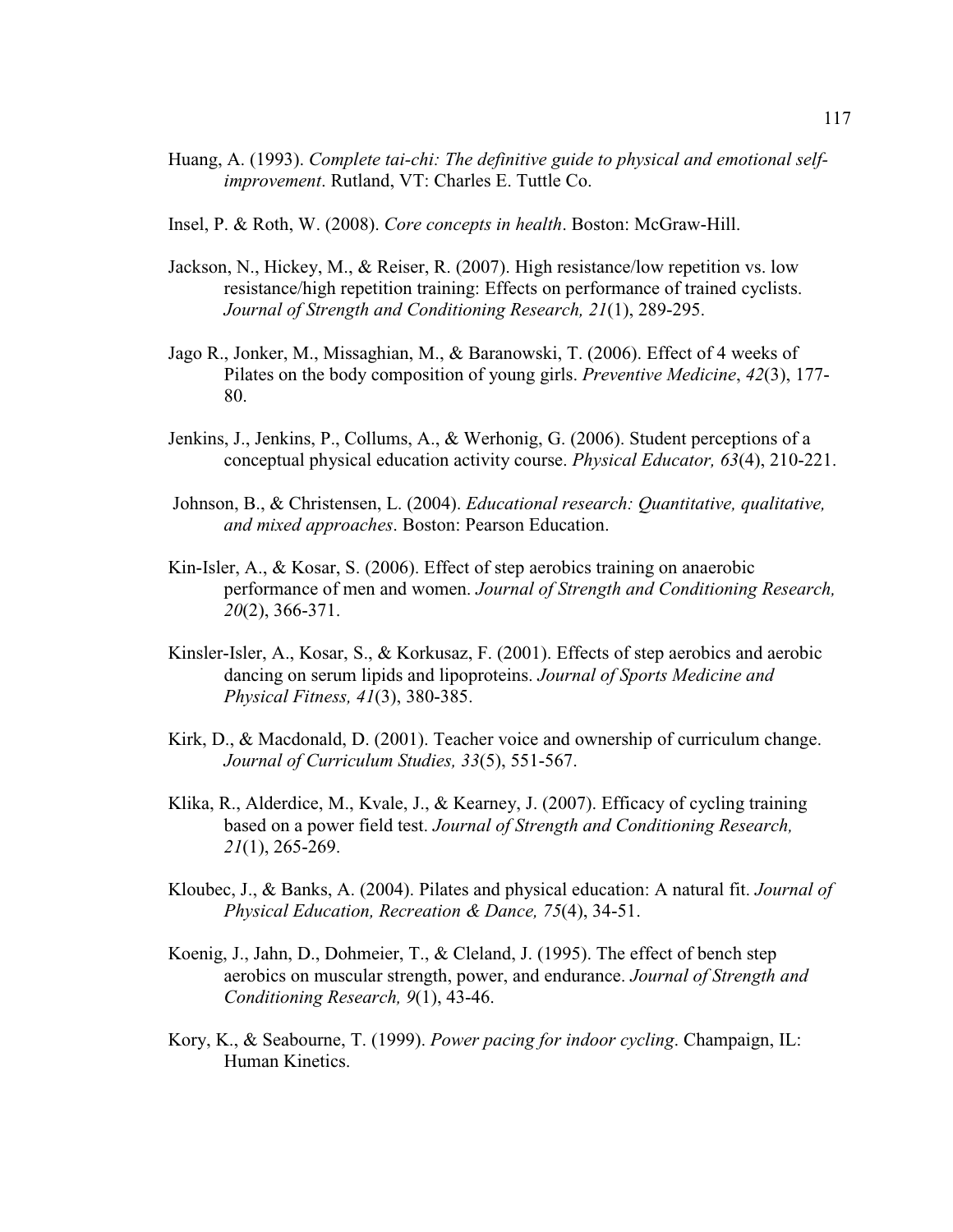- Kraemer, W., Keuning, M., Ratamess, N., Volek, J., McCormick, M., Bush, J., Nindl, B., Gordon, S., Mazzetti, S., Newton, R., Gomez, A., Wickham, R., Rubin, M., & Hakkinen, K. (2001). Resistance training combined with bench-step aerobics enhances women's health profile. *Medicine & Science in Sports & Exercise, 33*(2), 259-269.
- Kravitz, L., Greene, L., Burkett, Z., & Wongsathikun, J. (2003). Cardiovascular response to punching tempo. *Journal of Strength and Conditioning Research, 17*(1), 104- 108.
- Lee, C. (2004). *Yoga body, Buddha mind*. New York: Riverhead Books.
- Lin, M., Hwang, H., Wang, Y., Chang, S., & Wolf, S. (2006). Community-based Tai chi and its effect on injurious falls, balance, gait, and fear of falling in older people. *Physical Therapy, 86*(9), 1189-1201.
- Lumpkin, A. (2008). *Introduction to physical education, exercise science, and sport studies*. Boston: McGraw-Hill.
- Macdonald, D. (2003). Curriculum change and the post-modern world: Is the school curriculum-reform movement an anachronism? *Journal of Curriculum Studies, 35*(2), 139-149.
- Mack, M., & Shaddox, L. (2004). Changes in short-term attitudes toward physical activity and exercise of university personal wellness students. *College Student Journal, 38*(4), 587-593.
- Mazzeo, K. (2006). *Fitness through aerobics, step training, walking*. Florence, KY: Cengage Learning.
- McCormick, J., & Lockwood, P. (2006). College student perception of wellness concepts. *Physical Educator, 63*(2), 78-103.
- Milligan, C. (2006). Yoga for stress management program as a complementary alternative counseling resource in a university counseling center. *Journal of College Counseling, 9*, 181-187.
- Motivala, S., Sollers, J., Thayer, J., & Irwin, M. (2006). Tai chi chih acutely decreases sympathetic nervous system activity in older adults. *The Journals of Gerontology, 61A*(11), 1177-1180.
- Netz, Y., & Lidor, R. (2003). Mood alterations in mindful versus aerobic exercise modes. *The Journal of Psychology, 137*(5), 405-419.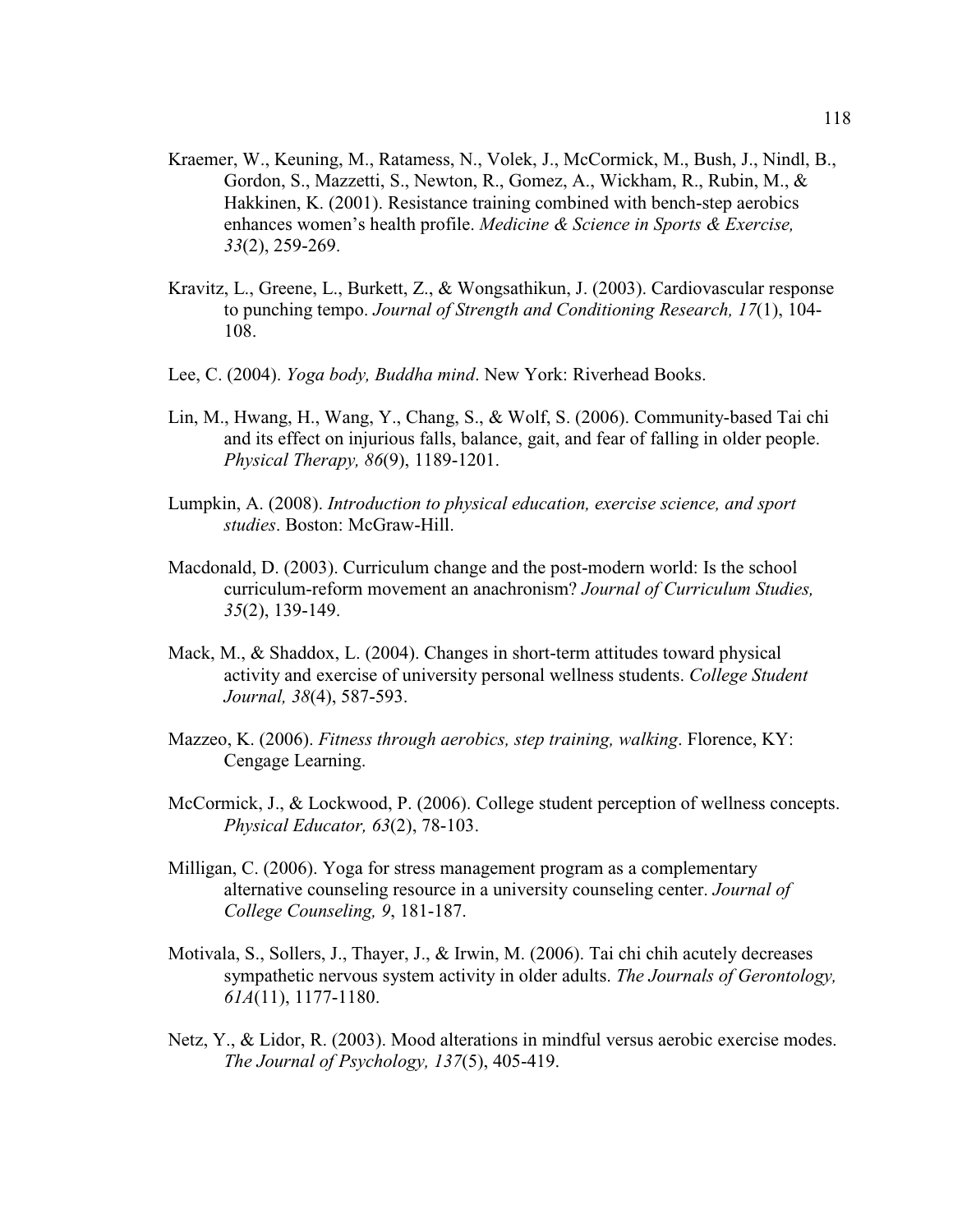Pang, T. (1987). *On tai chi chuan*. Bellingham, WA: Azalea Press.

- Penney, D., & Jess, M. (2004). Physical education and physically active lives: A lifelong approach to curriculum development. *Sport, Education and Society, 9*(2), 269- 287.
- Peters, J. (1985). *The indoor bicycling fitness program: A complete guide to equipment and exercise*. Boston: McGraw-Hill.
- *Peterson's two-year colleges.* (2008). Lawrenceville, NJ: A Nelnet Company.
- Pryor, E., & Kraines, M. (1999). *Keep moving: Fitness through aerobics and step*. New York: McGraw-Hill.
- Reed, J., & Bertelsen, S. (2003). The relationship between the perceptions of students and instructors of the importance of their objectives in physical education activity classes. *Physical Educator, 60*(1), 19-27.
- Roniger, L. (2007). Pining for Pilates—Practitioners back the exercise program for rehabilitation. *Biomechanics, 14*(10), 22-29.
- Rowley, D., & Sherman, H. (2001). *From strategy to change: Implementing the plan in higher education*. San Francisco, CA: Jossey-Bass.
- Sanders, D., & Smidt, R. (2000). *Statistics: A first course*. Boston: McGraw-Hill.
- Sarason, S. (1971). *The culture of the school and the problem of change*. Boston: Allyn and Bacon.
- Schlechty, P. (1997). *Inventing better schools: An action plan for educational reform*. San Francisco, CA: Jossey-Bass.
- Schure, M., Christopher, J., & Christopher, C. (2008). Mind-body medicine and the art of self-care: Teaching mindfulness to counseling students through yoga, meditation, and qigong. *Journal of Counseling & Development, 86*, 47-56.
- Segal, N., Hein, J., & Basford, J. (2004). The effects of Pilates training on flexibility and body composition: An observational study. *Archives of Physical Medicine & Rehabilitation*, *85*(12), 1977-81.
- Should martial arts be taught in physical education classes? (2000). *The Journal of Physical Education, Recreation & Dance, 71*(9), 12.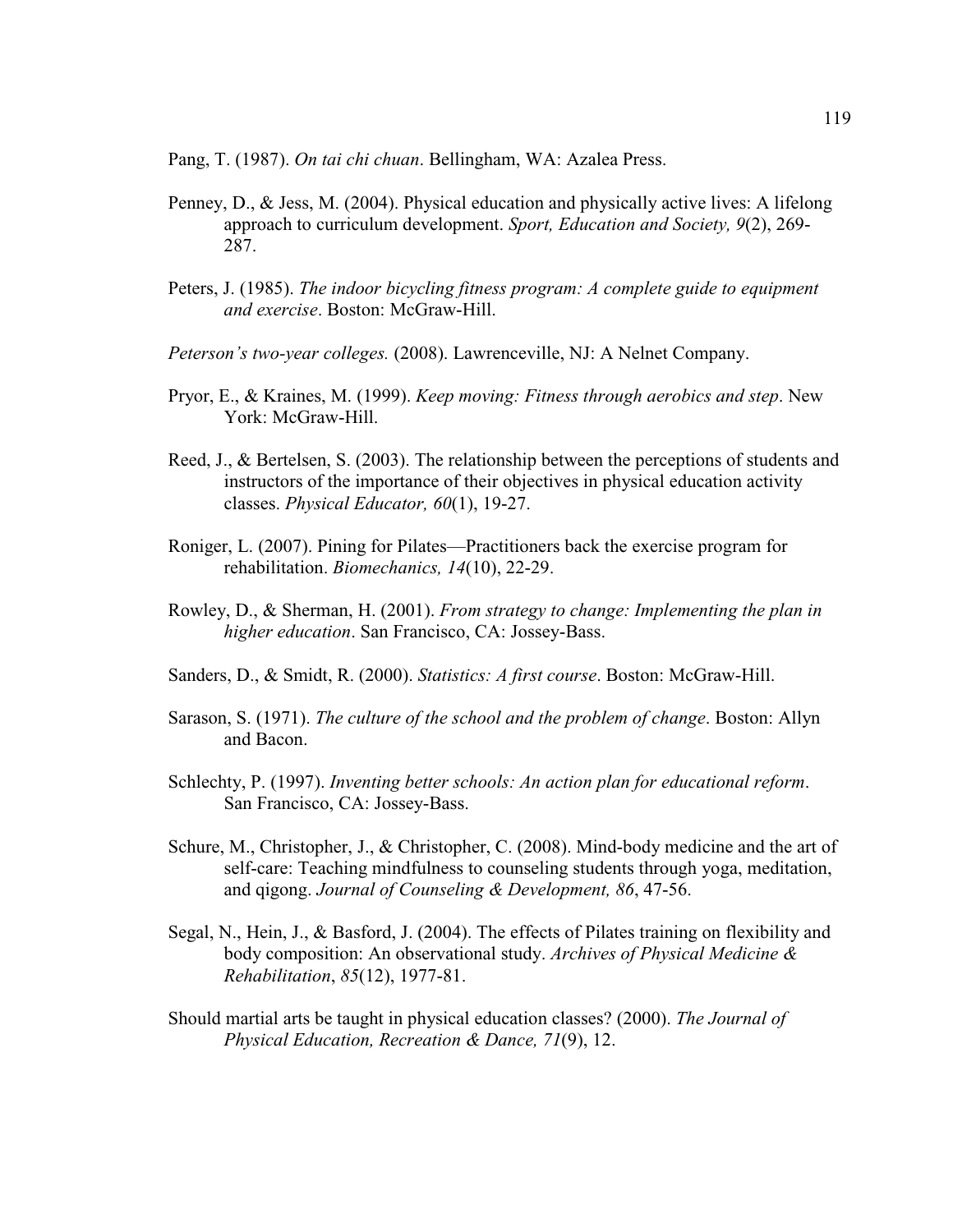- Smith, K., & Smith, E. (2005). Integrating Pilates-based core strengthening into older adult fitness programs: Implications for practice. *Bone Health*, *21*(1), 57-67.
- Stefanek, K. (2004). An exploration of participation motives among collegiate Taekwondo participants. Unpublished doctoral dissertation, Michigan State University.
- Sutherland, R., Wilson, J., Aitchison, T., & Grant, S. (1999). Physiological responses and perceptions of exertion in a step aerobics session. *Journal of Sports Sciences, 17*(6), 495-503.
- Tapley, H. (2007). A study of perceived stress, anxiety, somatic symptoms, and spirituality in practitioners of the martial art aikido. Unpublished doctoral dissertation, The University of Alabama at Birmingham.
- Taylor-Piliae, R., Haskell, W., Stotts, N., & Froelicher, S. (2006a). Improvement in balance, strength, and flexibility after 12 weeks of Tai chi exercise in ethnic Chinese adults with cardiovascular disease risk factors. *Alternative Therapies in Health and Medicine, 12*(2), 50-58.
- Taylor-Piliae, R., Haskell, W., Waters, C., & Froelicher, S. (2006b). Change in perceived psychosocial status following a 12-week Tai chi exercise programme. *Journal of Advanced Nursing, 54*(3), 313-329.
- Toskovic, N., Blessing, D., & Williford, H. (2002). The effect of experience and gender on cardiovascular and metabolic responses with dynamic tae kwon do exercise. *The Journal of Strength and Conditioning Research, 16*(2), 278-285.
- Tran, M., Holly, R., Lashbrook, J., & Amsterdam, E. (2001). Effects of hatha yoga practice on the health-related aspects of physical fitness. *Preventive Cardiology, 4*(4), 165–170.
- Triola, M. (2008). *Elementary statistics*. Boston: Pearson Education.
- Ungaro, A. (2002). *Pilates: Body in motion*. New York: DK Publishing.
- Van Sant, R., & Bouillon, L. (2007). Strength cycling training: Effects on muscular strength and aerobic conditioning. *Journal of Strength and Conditioning Research, 21*(1), 178-182.
- Winkle, J., & Ozmun, J. (2003). Martial arts: An exciting addition to the physical education curriculum. *The Journal of Physical Education, Recreation & Dance, 74*(4), 29-37.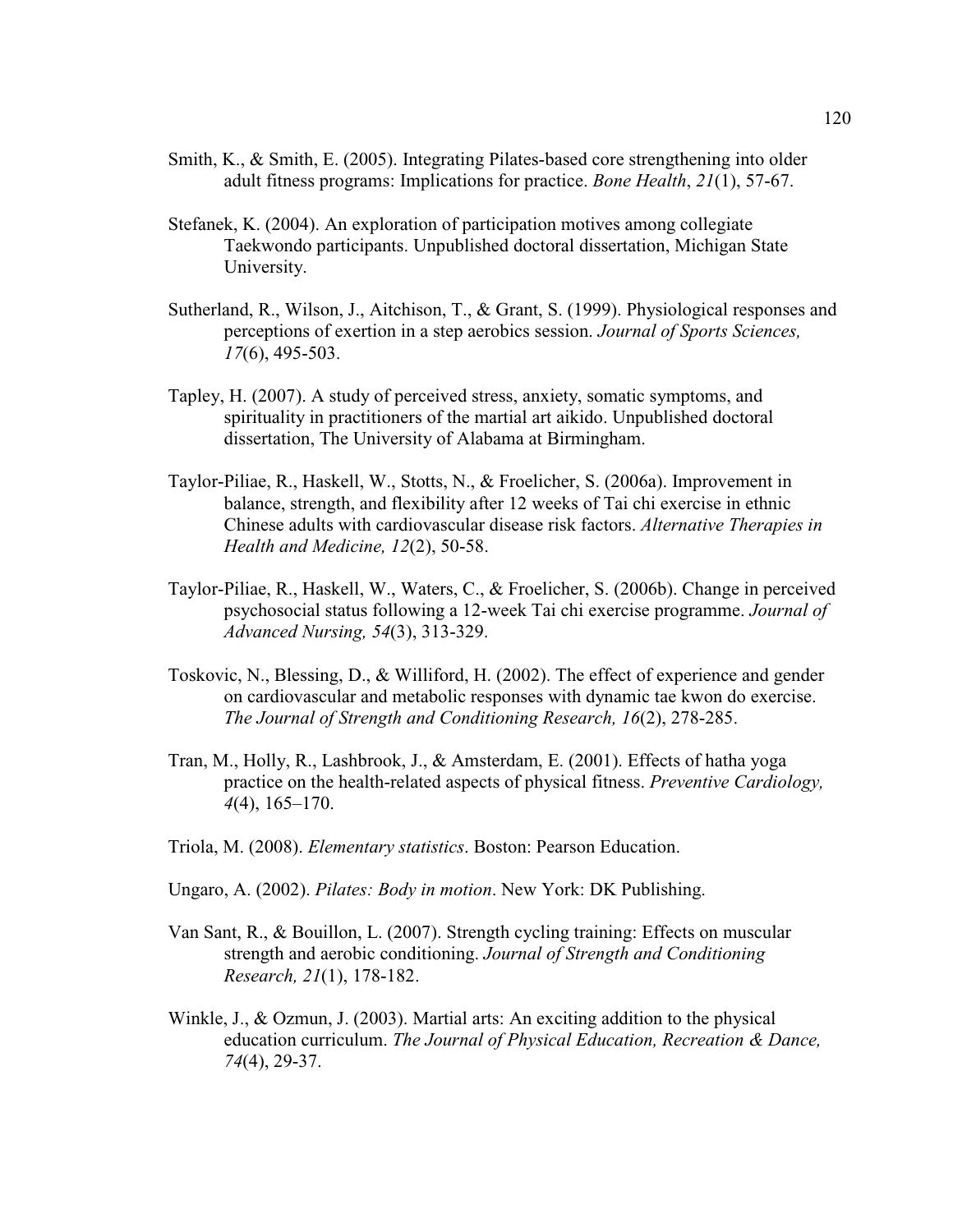- Wolf, S., O'Grady, M., Easley, K., Guo, Y., Kressig, R., & Kutner, M. (2006). The influence of intense Tai chi training on physical performance and hemodynamic outcomes in transitionally frail, older adults. *The Journals of Gerontology, 61A*(2), 184-189.
- Yan, J. (1995). The health and fitness benefits of Tai chi. *The Journal of Physical Education, Recreation & Dance, 66*(9), 61.
- Ziemba, A., Chwalbinska-moneta, J., Kaciuba-Uscilko, H., Kruk, B., Krzeminski, K., Cybulski, G., & Nazar, K. (2003). Early effects of short-term aerobic training: Physiological responses to graded exercise. *Journal of Sports Medicine and Physical Fitness, 43*(1), 57-63.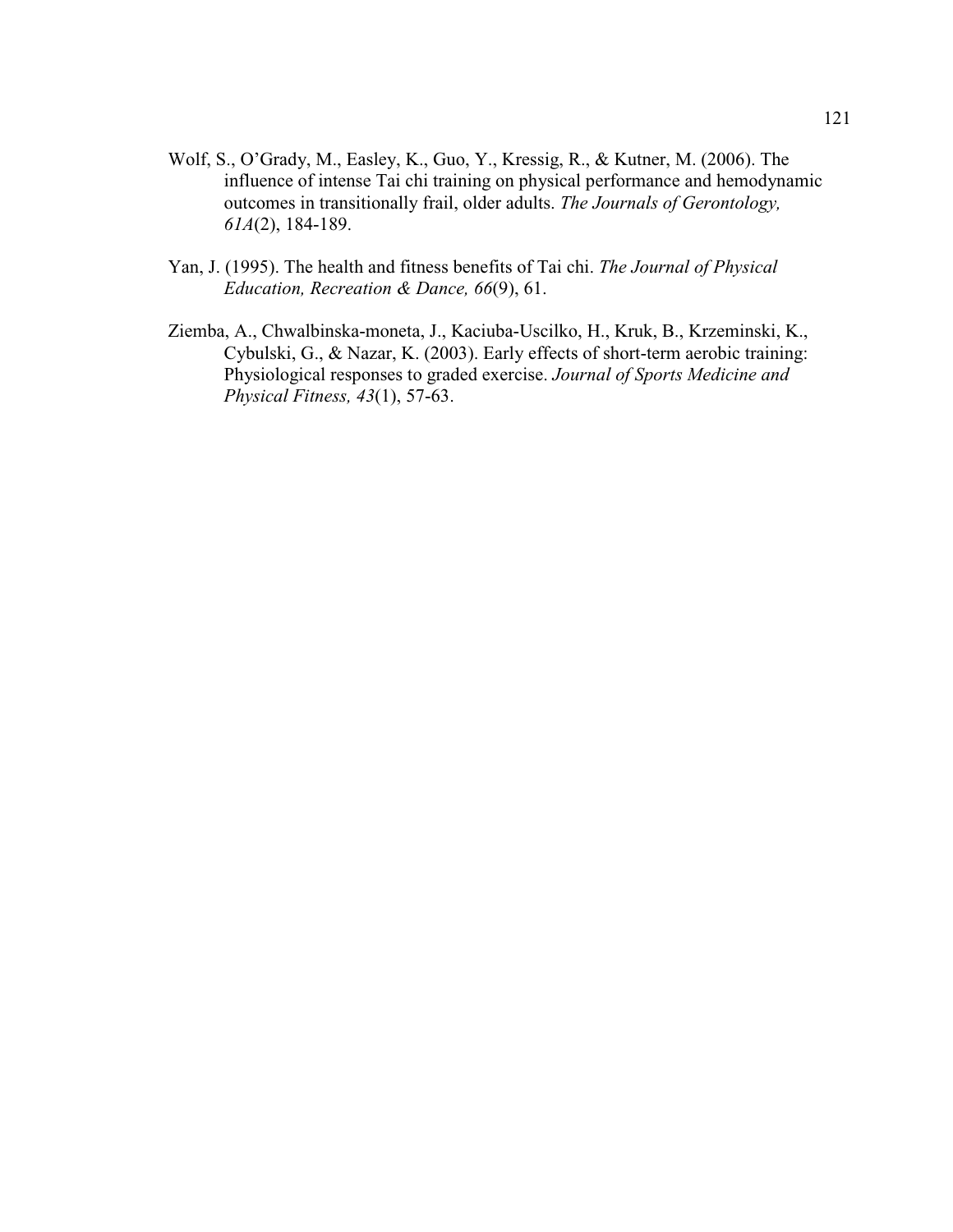### APPENDIX A:

### SURVEY QUESTIONS

### Part I: Health Benefits of Nontraditional Physical Activity Courses

1. Yoga courses provide similar health benefits as sport-related courses offered in community colleges:

(1) strongly disagree

(2) disagree

(3) neutral

(4) agree

(5) strongly agree

2. Pilates courses provide similar health benefits as sport-related courses offered in community colleges:

(1) strongly disagree (2) disagree (3) neutral (4) agree (5) strongly agree

3. Tai chi courses provide similar health benefits as sport-related courses offered in community colleges:

(1) strongly disagree (2) disagree (3) neutral (4) agree (5) strongly agree

4. Cardio kickboxing courses provide similar health benefits as sport-related courses offered in community colleges:

(1) strongly disagree (2) disagree (3) neutral (4) agree

(5) strongly agree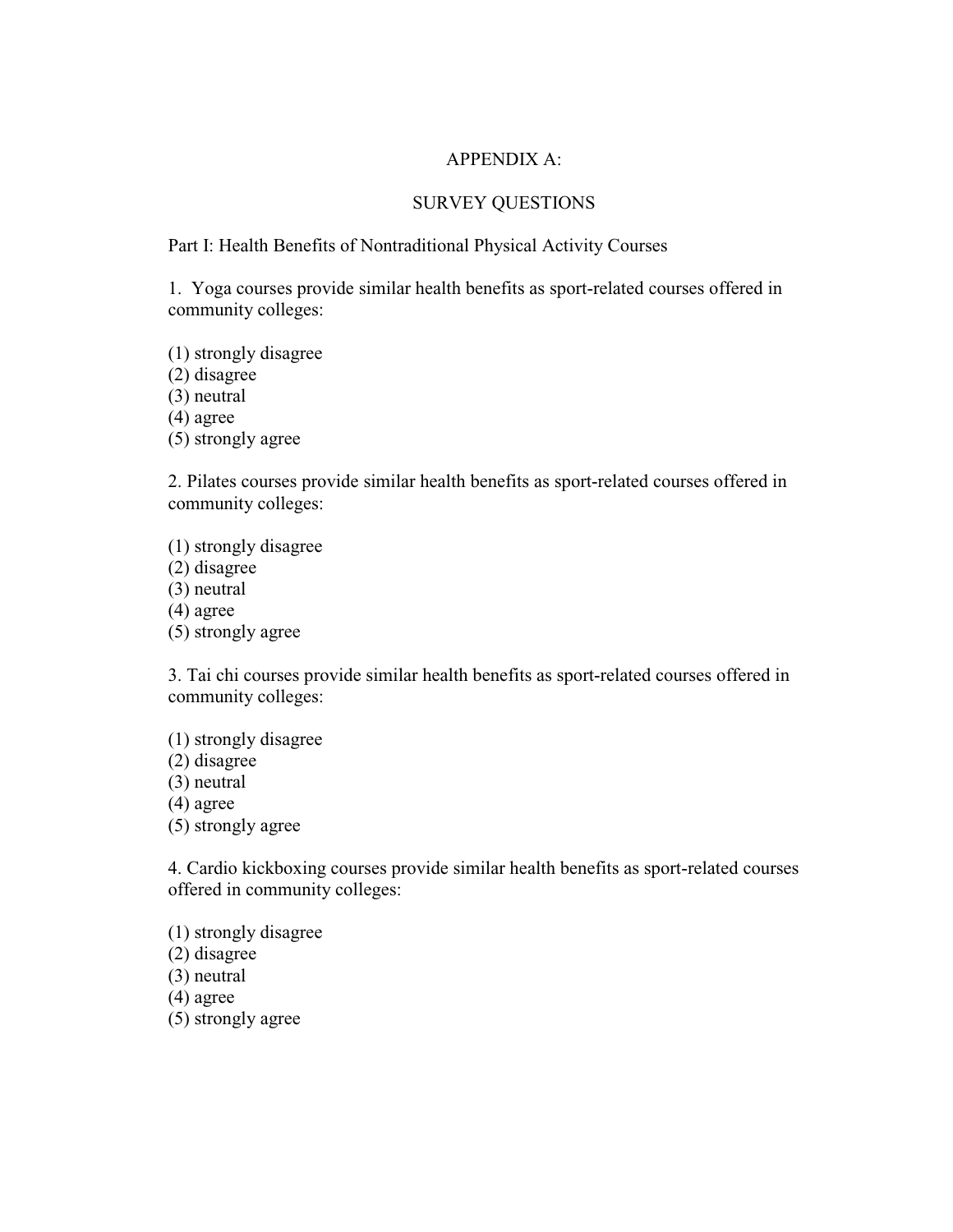5. Cardio spinning courses provide similar health benefits as sport-related courses offered in community colleges:

(1) strongly disagree

(2) disagree

(3) neutral

(4) agree

(5) strongly agree

6. Step aerobics courses provide similar health benefits as sport-related courses offered in community colleges:

(1) strongly disagree (2) disagree (3) neutral (4) agree (5) strongly agree

Part II: Values of Nontraditional Physical Activity Courses

7. Yoga courses satisfy the values of physical education in community colleges as compared to sport-related courses:

(1) strongly disagree (2) disagree (3) neutral (4) agree (5) strongly agree

8. Pilates courses satisfy the values of physical education in community colleges as compared to sport-related courses:

(1) strongly disagree (2) disagree (3) neutral (4) agree (5) strongly agree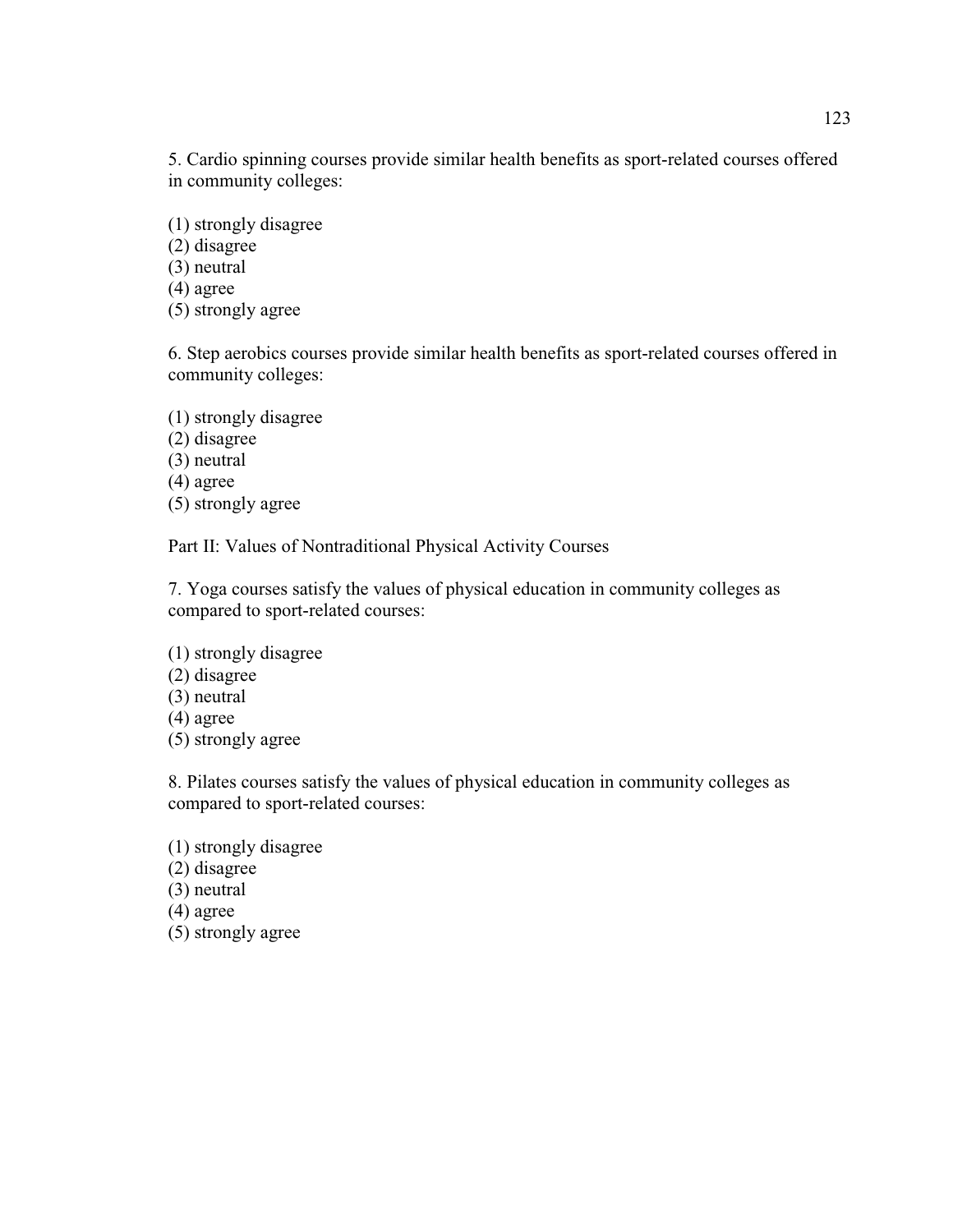9. Tai chi courses satisfy the values of physical education in community colleges as compared to sport-related courses:

(1) strongly disagree

(2) disagree

(3) neutral

(4) agree

(5) strongly agree

10. Cardio kickboxing courses satisfy the values of physical education in community colleges as compared to sport-related courses:

(1) strongly disagree (2) disagree (3) neutral (4) agree (5) strongly agree

11. Cardio spinning courses satisfy the values of physical education in community colleges as compared to sport-related courses:

(1) strongly disagree

(2) disagree

(3) neutral

(4) agree

(5) strongly agree

12. Step aerobics courses satisfy the values of physical education in community colleges as compared to sport-related courses:

(1) strongly disagree (2) disagree (3) neutral (4) agree (5) strongly agree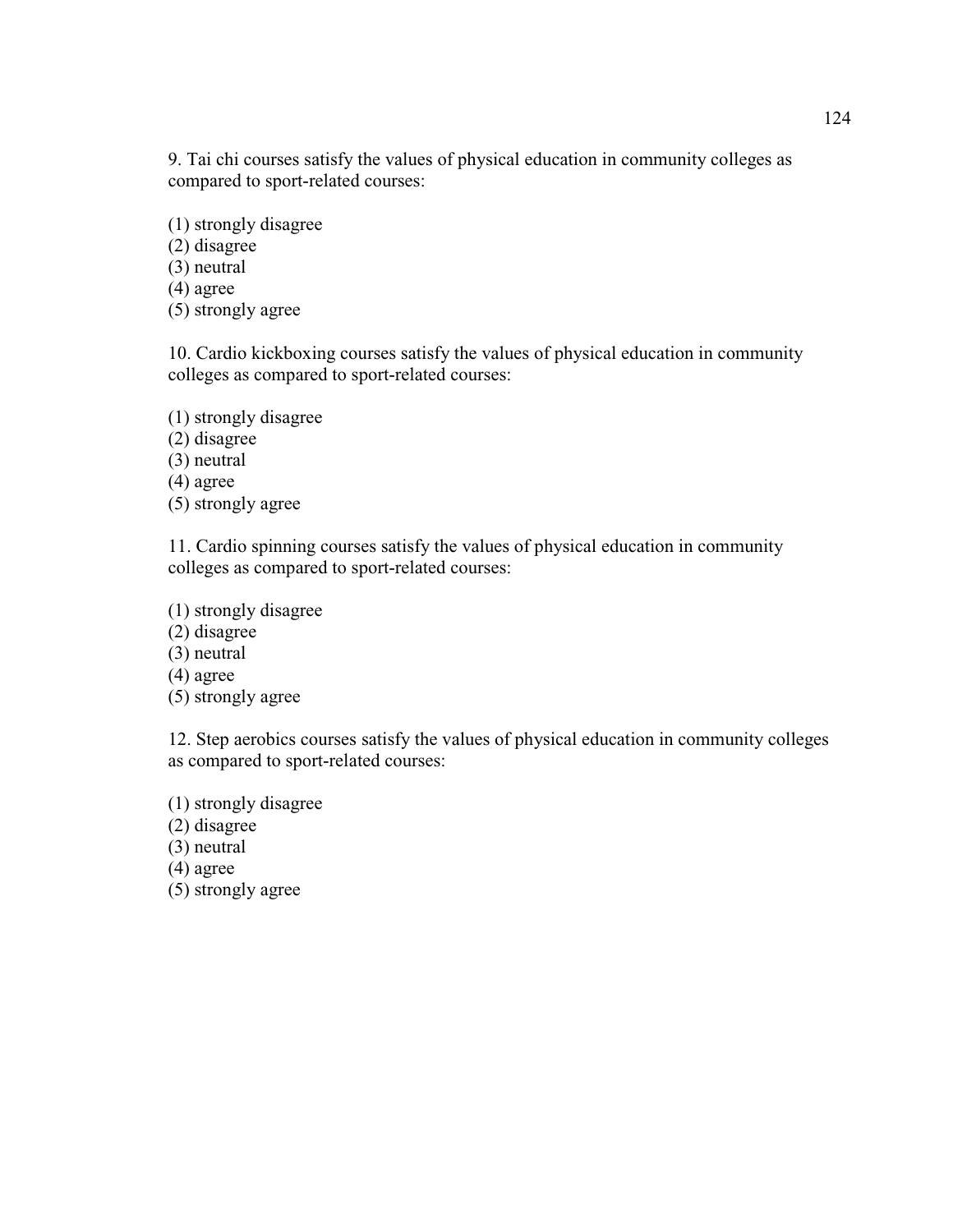Part III: Contribution of Nontraditional Physical Activity Courses to Students' Learning Experience

13. Yoga courses contribute to students' learning experiences in physical education as compared to sport-related courses offered in community colleges:

(1) strongly disagree (2) disagree (3) neutral (4) agree (5) strongly agree

14. Pilates courses contribute to students' learning experiences in physical education as compared to sport-related courses offered in community colleges:

- (1) strongly disagree (2) disagree (3) neutral (4) agree
- (5) strongly agree

15. Tai chi courses contribute to students' learning experiences in physical education as compared to sport-related courses offered in community colleges:

(1) strongly disagree (2) disagree (3) neutral (4) agree (5) strongly agree

16. Cardio kickboxing courses contribute to students' learning experiences in physical education as compared to sport-related courses offered in community colleges:

(1) strongly disagree (2) disagree (3) neutral (4) agree (5) strongly agree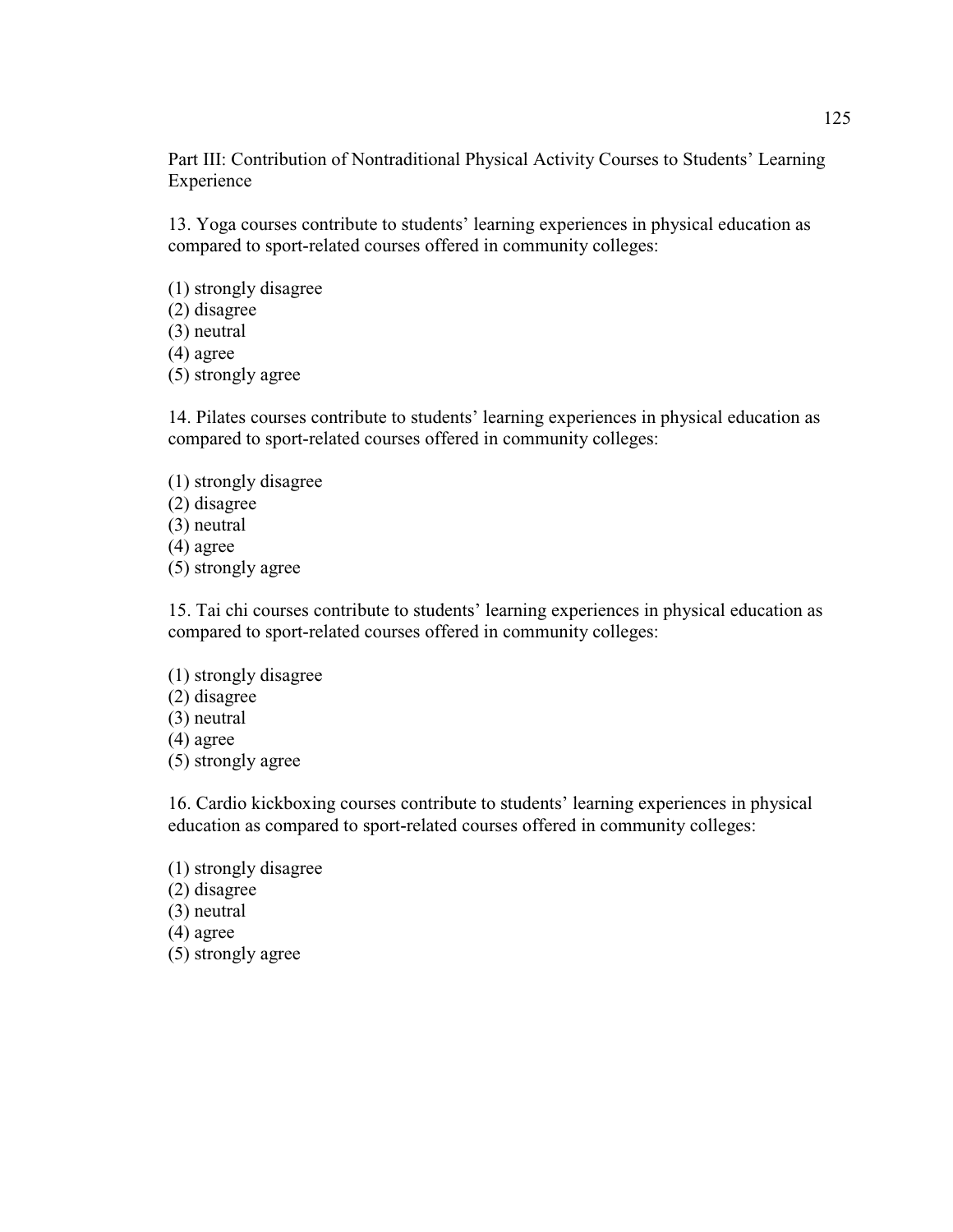17. Cardio spinning courses contribute to students' learning experiences in physical education as compared to sport-related courses offered in community colleges:

(1) strongly disagree

(2) disagree

(3) neutral

 $(4)$  agree

(5) strongly agree

18. Step aerobics courses contribute to students' learning experiences in physical education as compared to sport-related courses offered in community colleges:

(1) strongly disagree  $(2)$  disagree (3) neutral  $(4)$  agree (5) strongly agree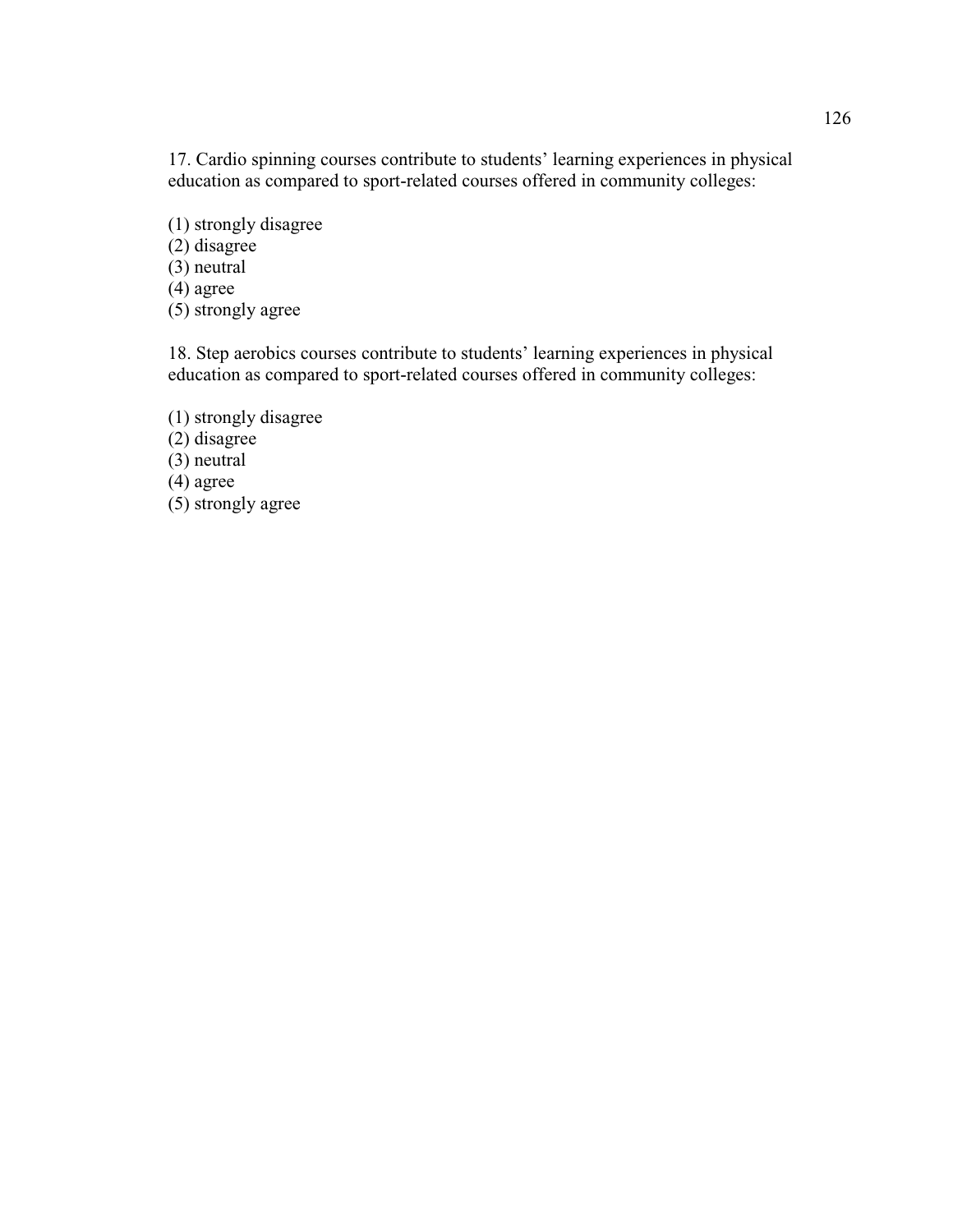# APPENDIX B:

# ORGANIZATION OF SURVEY RESPONSES

| <b>Survey Responses (Chairpersons/Deans)</b> |                      |                |                |                |                   |                   |                    |  |  |  |  |
|----------------------------------------------|----------------------|----------------|----------------|----------------|-------------------|-------------------|--------------------|--|--|--|--|
| Questions                                    | Strongly<br>disagree | Disagree       | Neutral        | Agree          | Strongly<br>Agree | Rating<br>Average | Respons<br>e Count |  |  |  |  |
| $\mathbf 1$                                  |                      | $0.0\%$        | $0.0\%$        | $0.0\%$        | $0.0\%$ (0)       | $0.0\%$ (0)       |                    |  |  |  |  |
|                                              | $0.0\%$ (0)          | (0)            | (0)            | (0)            |                   |                   | $\boldsymbol{0}$   |  |  |  |  |
| $\overline{2}$                               | $0.0\%$ (0)          | $0.0\%$        | $0.0\%$        | $0.0\%$        | $0.0\%$ (0)       | $0.0\%$ (0)       |                    |  |  |  |  |
|                                              |                      | (0)            | (0)            | (0)            |                   |                   | $\boldsymbol{0}$   |  |  |  |  |
| 3                                            | $0.0\%$ (0)          | $0.0\%$        | $0.0\%$        | $0.0\%$        |                   | $0.0\%$ (0)       |                    |  |  |  |  |
|                                              |                      | (0)            | (0)            | (0)            | $0.0\%$ (0)       |                   | $\boldsymbol{0}$   |  |  |  |  |
| $\overline{\mathbf{4}}$                      | $0.0\%$ (0)          | $0.0\%$        | $0.0\%$        | $0.0\%$        | $0.0\%$ (0)       | $0.0\%$ (0)       | $\boldsymbol{0}$   |  |  |  |  |
|                                              |                      | (0)            | (0)            | (0)            |                   |                   |                    |  |  |  |  |
| 5                                            | $0.0\%$ (0)          | $0.0\%$        | $0.0\%$        | $0.0\%$        | $0.0\%$ (0)       | $0.0\%$ (0)       | $\boldsymbol{0}$   |  |  |  |  |
|                                              |                      | (0)            | (0)            | (0)            |                   |                   |                    |  |  |  |  |
| 6                                            | $0.0\%$ (0)          | $0.0\%$        | $0.0\%$        | $0.0\%$        | $0.0\%$ (0)       | $0.0\%$ (0)       | $\boldsymbol{0}$   |  |  |  |  |
|                                              |                      | (0)            | (0)            | (0)            |                   |                   |                    |  |  |  |  |
| $\boldsymbol{7}$                             | $0.0\%$ (0)          | $0.0\%$        | $0.0\%$        | $0.0\%$        | $0.0\%$ (0)       | $0.0\%$ (0)       | $\boldsymbol{0}$   |  |  |  |  |
|                                              |                      | (0)            | (0)            | (0)            |                   |                   |                    |  |  |  |  |
| $\,$ 8 $\,$                                  | $0.0\%$ (0)          | $0.0\%$        | $0.0\%$        | $0.0\%$        | $0.0\%$ (0)       | $0.0\%$ (0)       | $\boldsymbol{0}$   |  |  |  |  |
|                                              |                      | (0)            | (0)            | (0)            |                   |                   |                    |  |  |  |  |
| 9                                            | $0.0\%$ (0)          | $0.0\%$        | $0.0\%$        | $0.0\%$        | $0.0\%$ (0)       | $0.0\%$ (0)       | $\boldsymbol{0}$   |  |  |  |  |
|                                              | $0.0\%$ (0)          | (0)            | (0)            | (0)            | $0.0\%$ (0)       |                   |                    |  |  |  |  |
| 10                                           |                      | $0.0\%$<br>(0) | $0.0\%$<br>(0) | $0.0\%$<br>(0) |                   | $0.0\%$ (0)       | $\boldsymbol{0}$   |  |  |  |  |
|                                              |                      | $0.0\%$        | $0.0\%$        | $0.0\%$        |                   |                   |                    |  |  |  |  |
| 11                                           | $0.0\%$ (0)          | (0)            | (0)            | (0)            | $0.0\%$ (0)       | $0.0\%$ (0)       | $\boldsymbol{0}$   |  |  |  |  |
|                                              |                      | $0.0\%$        | $0.0\%$        | $0.0\%$        |                   |                   |                    |  |  |  |  |
| 12                                           | $0.0\%$ (0)          | (0)            | (0)            | (0)            | $0.0\%$ (0)       | $0.0\%$ (0)       | $\boldsymbol{0}$   |  |  |  |  |
| 13                                           | $0.0\%$ (0)          | $0.0\%$        | $0.0\%$        | $0.0\%$        | $0.0\%$ (0)       |                   |                    |  |  |  |  |
|                                              |                      | (0)            | (0)            | (0)            |                   | $0.0\%$ (0)       | $\boldsymbol{0}$   |  |  |  |  |
| 14                                           | $0.0\%$ (0)          | $0.0\%$        | $0.0\%$        | $0.0\%$        | $0.0\%$ (0)       | $0.0\%$ (0)       |                    |  |  |  |  |
|                                              |                      | (0)            | (0)            | (0)            |                   |                   | $\boldsymbol{0}$   |  |  |  |  |
| 15                                           | $0.0\%$ (0)          | $0.0\%$        | $0.0\%$        | $0.0\%$        | $0.0\%$ (0)       | $0.0\%$ (0)       |                    |  |  |  |  |
|                                              |                      | (0)            | (0)            | (0)            |                   |                   | $\boldsymbol{0}$   |  |  |  |  |
| 16                                           | $0.0\%$ (0)          | $0.0\%$        | $0.0\%$        | $0.0\%$        | $0.0\%$ (0)       |                   |                    |  |  |  |  |
|                                              |                      | (0)            | (0)            | (0)            |                   | $0.0\%$ (0)       | $\boldsymbol{0}$   |  |  |  |  |
| 17                                           | $0.0\%$ (0)          | $0.0\%$        | $0.0\%$        | $0.0\%$        | $0.0\%$ (0)       | $0.0\%$ (0)       | $\boldsymbol{0}$   |  |  |  |  |
|                                              |                      | (0)            | (0)            | (0)            |                   |                   |                    |  |  |  |  |
| $18\,$                                       | $0.0\%$ (0)          | $0.0\%$        | $0.0\%$        | $0.0\%$        | $0.0\%$ (0)       | $0.0\%$ (0)       | $\boldsymbol{0}$   |  |  |  |  |
|                                              |                      | (0)            | (0)            | (0)            |                   |                   |                    |  |  |  |  |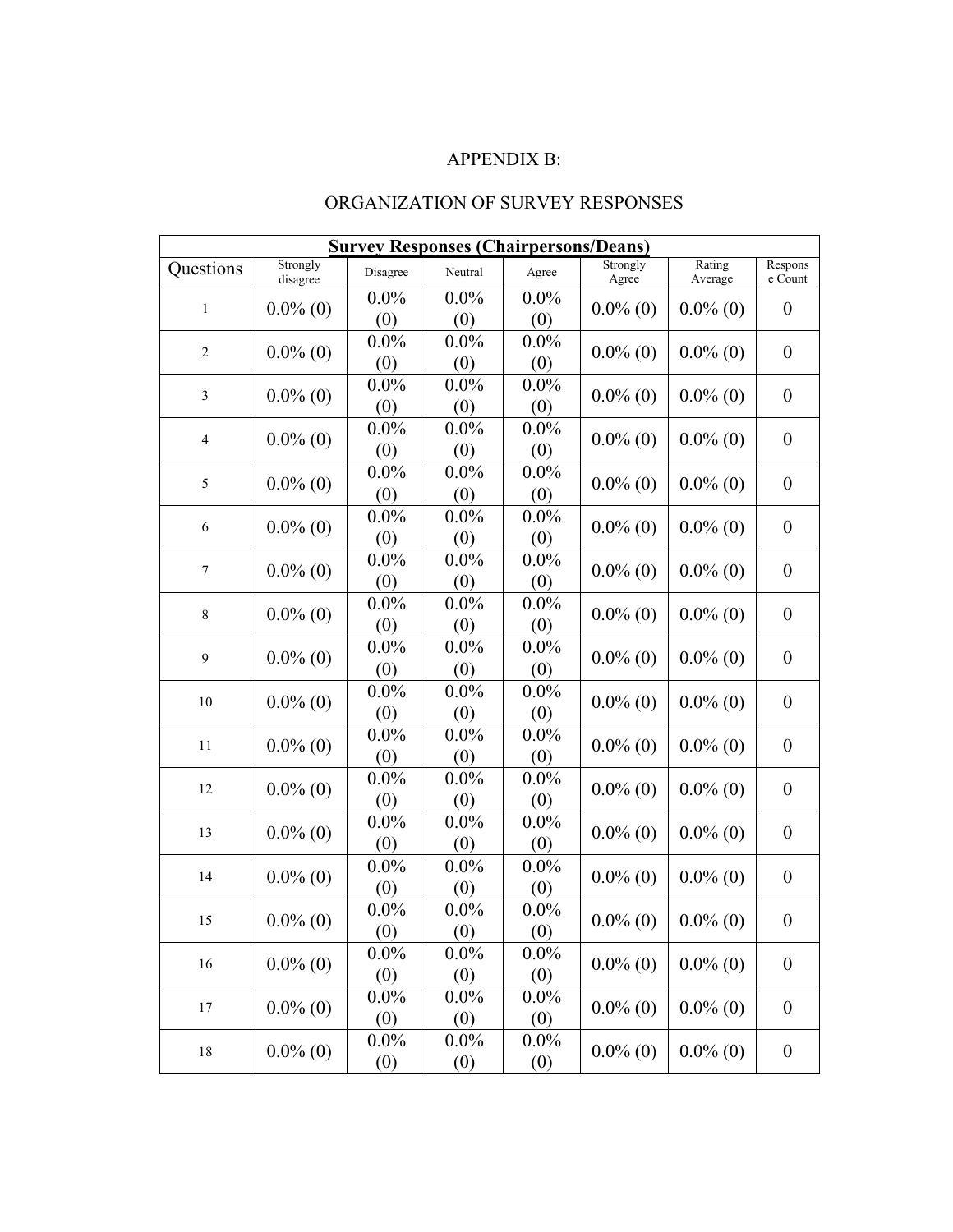| Strongly<br>Response<br>Strongly<br>Questions<br>Neutral<br>Disagree<br>Agree<br>disagree<br>Agree<br>Average<br>Count<br>$0.0\%$<br>$0.0\%$<br>$0.0\%$<br>$0.0\%$ (0)<br>$0.0\%$ (0)<br>$0.0\%$ (0)<br>$\boldsymbol{0}$<br>$\mathbf 1$<br>(0)<br>(0)<br>(0)<br>$0.0\%$<br>$0.0\%$<br>$0.0\%$<br>$0.0\%$ (0)<br>$0.0\%$ (0)<br>$0.0\%$ (0)<br>$\overline{2}$<br>$\boldsymbol{0}$<br>(0)<br>(0)<br>(0)<br>$0.0\%$<br>$0.0\%$<br>$0.0\%$<br>$0.0\%$ (0)<br>$0.0\%$ (0)<br>$0.0\%$ (0)<br>$\boldsymbol{0}$<br>3<br>(0)<br>(0)<br>(0)<br>$0.0\%$<br>$0.0\%$<br>$0.0\%$<br>$0.0\%$ (0)<br>$0.0\%$ (0)<br>$0.0\%$ (0)<br>$\boldsymbol{0}$<br>$\overline{4}$<br>(0)<br>(0)<br>(0)<br>$0.0\%$<br>$0.0\%$<br>$0.0\%$<br>5<br>$0.0\%$ (0)<br>$0.0\%$ (0)<br>$0.0\%$ (0)<br>$\boldsymbol{0}$<br>(0)<br>(0)<br>(0)<br>$0.0\%$<br>$0.0\%$<br>$0.0\%$<br>$0.0\%$ (0)<br>$0.0\%$ (0)<br>$0.0\%$ (0)<br>6<br>$\boldsymbol{0}$<br>(0)<br>(0)<br>(0)<br>$0.0\%$<br>$0.0\%$<br>$0.0\%$<br>$0.0\%$ (0)<br>$0.0\%$ (0)<br>$0.0\%$ (0)<br>$\boldsymbol{7}$<br>$\boldsymbol{0}$<br>(0)<br>(0)<br>(0)<br>$0.0\%$<br>$0.0\%$<br>$0.0\%$<br>$0.0\%$ (0)<br>$0.0\%$ (0)<br>$0.0\%$ (0)<br>$\boldsymbol{0}$<br>$\,$ 8 $\,$<br>(0)<br>(0)<br>(0)<br>$0.0\%$<br>$0.0\%$<br>$0.0\%$<br>$0.0\%$ (0)<br>$0.0\%$ (0)<br>$0.0\%$ (0)<br>9<br>$\boldsymbol{0}$<br>(0)<br>(0)<br>(0)<br>$0.0\%$<br>$0.0\%$<br>$0.0\%$<br>$0.0\%$ (0)<br>$0.0\%$ (0)<br>$0.0\%$ (0)<br>10<br>$\boldsymbol{0}$<br>(0)<br>(0)<br>(0)<br>$0.0\%$<br>$0.0\%$<br>$0.0\%$<br>$0.0\%$ (0)<br>$0.0\%$ (0)<br>$0.0\%$ (0)<br>$\boldsymbol{0}$<br>11<br>(0)<br>(0)<br>(0)<br>$0.0\%$<br>$0.0\%$<br>$0.0\%$<br>$0.0\%$ (0)<br>$0.0\%$ (0)<br>$0.0\%$ (0)<br>$\boldsymbol{0}$<br>12<br>(0)<br>(0)<br>(0)<br>$0.0\%$<br>$0.0\%$<br>$0.0\%$<br>$0.0\%$ (0)<br>$0.0\%$ (0)<br>$0.0\%$ (0)<br>$\boldsymbol{0}$<br>13<br>(0)<br>(0)<br>(0)<br>$0.0\%$<br>$0.0\%$<br>$0.0\%$<br>$0.0\%$ (0)<br>$0.0\%$ (0)<br>$0.0\%$ (0)<br>$\boldsymbol{0}$<br>14<br>(0)<br>(0)<br>(0)<br>$0.0\%$<br>$0.0\%$<br>$0.0\%$<br>$0.0\%$ (0)<br>$0.0\%$ (0)<br>$\boldsymbol{0}$<br>$0.0\%$ (0)<br>15<br>(0)<br>(0)<br>(0)<br>$0.0\%$<br>$0.0\%$<br>$0.0\%$<br>$0.0\%$ (0)<br>$0.0\%$ (0)<br>$0.0\%$ (0)<br>$\boldsymbol{0}$<br>16<br>(0)<br>(0)<br>(0) | <b>Survey Responses (Full-Time Faculty)</b> |             |         |         |         |             |             |                  |  |  |  |  |
|------------------------------------------------------------------------------------------------------------------------------------------------------------------------------------------------------------------------------------------------------------------------------------------------------------------------------------------------------------------------------------------------------------------------------------------------------------------------------------------------------------------------------------------------------------------------------------------------------------------------------------------------------------------------------------------------------------------------------------------------------------------------------------------------------------------------------------------------------------------------------------------------------------------------------------------------------------------------------------------------------------------------------------------------------------------------------------------------------------------------------------------------------------------------------------------------------------------------------------------------------------------------------------------------------------------------------------------------------------------------------------------------------------------------------------------------------------------------------------------------------------------------------------------------------------------------------------------------------------------------------------------------------------------------------------------------------------------------------------------------------------------------------------------------------------------------------------------------------------------------------------------------------------------------------------------------------------------------------------------------------------------------------------------------------------------------------------------------------------------------------------------------------------------------------------------------------------------------------------------------------------|---------------------------------------------|-------------|---------|---------|---------|-------------|-------------|------------------|--|--|--|--|
|                                                                                                                                                                                                                                                                                                                                                                                                                                                                                                                                                                                                                                                                                                                                                                                                                                                                                                                                                                                                                                                                                                                                                                                                                                                                                                                                                                                                                                                                                                                                                                                                                                                                                                                                                                                                                                                                                                                                                                                                                                                                                                                                                                                                                                                            |                                             |             |         |         |         |             | Rating      |                  |  |  |  |  |
|                                                                                                                                                                                                                                                                                                                                                                                                                                                                                                                                                                                                                                                                                                                                                                                                                                                                                                                                                                                                                                                                                                                                                                                                                                                                                                                                                                                                                                                                                                                                                                                                                                                                                                                                                                                                                                                                                                                                                                                                                                                                                                                                                                                                                                                            |                                             |             |         |         |         |             |             |                  |  |  |  |  |
|                                                                                                                                                                                                                                                                                                                                                                                                                                                                                                                                                                                                                                                                                                                                                                                                                                                                                                                                                                                                                                                                                                                                                                                                                                                                                                                                                                                                                                                                                                                                                                                                                                                                                                                                                                                                                                                                                                                                                                                                                                                                                                                                                                                                                                                            |                                             |             |         |         |         |             |             |                  |  |  |  |  |
|                                                                                                                                                                                                                                                                                                                                                                                                                                                                                                                                                                                                                                                                                                                                                                                                                                                                                                                                                                                                                                                                                                                                                                                                                                                                                                                                                                                                                                                                                                                                                                                                                                                                                                                                                                                                                                                                                                                                                                                                                                                                                                                                                                                                                                                            |                                             |             |         |         |         |             |             |                  |  |  |  |  |
|                                                                                                                                                                                                                                                                                                                                                                                                                                                                                                                                                                                                                                                                                                                                                                                                                                                                                                                                                                                                                                                                                                                                                                                                                                                                                                                                                                                                                                                                                                                                                                                                                                                                                                                                                                                                                                                                                                                                                                                                                                                                                                                                                                                                                                                            |                                             |             |         |         |         |             |             |                  |  |  |  |  |
|                                                                                                                                                                                                                                                                                                                                                                                                                                                                                                                                                                                                                                                                                                                                                                                                                                                                                                                                                                                                                                                                                                                                                                                                                                                                                                                                                                                                                                                                                                                                                                                                                                                                                                                                                                                                                                                                                                                                                                                                                                                                                                                                                                                                                                                            |                                             |             |         |         |         |             |             |                  |  |  |  |  |
|                                                                                                                                                                                                                                                                                                                                                                                                                                                                                                                                                                                                                                                                                                                                                                                                                                                                                                                                                                                                                                                                                                                                                                                                                                                                                                                                                                                                                                                                                                                                                                                                                                                                                                                                                                                                                                                                                                                                                                                                                                                                                                                                                                                                                                                            |                                             |             |         |         |         |             |             |                  |  |  |  |  |
|                                                                                                                                                                                                                                                                                                                                                                                                                                                                                                                                                                                                                                                                                                                                                                                                                                                                                                                                                                                                                                                                                                                                                                                                                                                                                                                                                                                                                                                                                                                                                                                                                                                                                                                                                                                                                                                                                                                                                                                                                                                                                                                                                                                                                                                            |                                             |             |         |         |         |             |             |                  |  |  |  |  |
|                                                                                                                                                                                                                                                                                                                                                                                                                                                                                                                                                                                                                                                                                                                                                                                                                                                                                                                                                                                                                                                                                                                                                                                                                                                                                                                                                                                                                                                                                                                                                                                                                                                                                                                                                                                                                                                                                                                                                                                                                                                                                                                                                                                                                                                            |                                             |             |         |         |         |             |             |                  |  |  |  |  |
|                                                                                                                                                                                                                                                                                                                                                                                                                                                                                                                                                                                                                                                                                                                                                                                                                                                                                                                                                                                                                                                                                                                                                                                                                                                                                                                                                                                                                                                                                                                                                                                                                                                                                                                                                                                                                                                                                                                                                                                                                                                                                                                                                                                                                                                            |                                             |             |         |         |         |             |             |                  |  |  |  |  |
|                                                                                                                                                                                                                                                                                                                                                                                                                                                                                                                                                                                                                                                                                                                                                                                                                                                                                                                                                                                                                                                                                                                                                                                                                                                                                                                                                                                                                                                                                                                                                                                                                                                                                                                                                                                                                                                                                                                                                                                                                                                                                                                                                                                                                                                            |                                             |             |         |         |         |             |             |                  |  |  |  |  |
|                                                                                                                                                                                                                                                                                                                                                                                                                                                                                                                                                                                                                                                                                                                                                                                                                                                                                                                                                                                                                                                                                                                                                                                                                                                                                                                                                                                                                                                                                                                                                                                                                                                                                                                                                                                                                                                                                                                                                                                                                                                                                                                                                                                                                                                            |                                             |             |         |         |         |             |             |                  |  |  |  |  |
|                                                                                                                                                                                                                                                                                                                                                                                                                                                                                                                                                                                                                                                                                                                                                                                                                                                                                                                                                                                                                                                                                                                                                                                                                                                                                                                                                                                                                                                                                                                                                                                                                                                                                                                                                                                                                                                                                                                                                                                                                                                                                                                                                                                                                                                            |                                             |             |         |         |         |             |             |                  |  |  |  |  |
|                                                                                                                                                                                                                                                                                                                                                                                                                                                                                                                                                                                                                                                                                                                                                                                                                                                                                                                                                                                                                                                                                                                                                                                                                                                                                                                                                                                                                                                                                                                                                                                                                                                                                                                                                                                                                                                                                                                                                                                                                                                                                                                                                                                                                                                            |                                             |             |         |         |         |             |             |                  |  |  |  |  |
|                                                                                                                                                                                                                                                                                                                                                                                                                                                                                                                                                                                                                                                                                                                                                                                                                                                                                                                                                                                                                                                                                                                                                                                                                                                                                                                                                                                                                                                                                                                                                                                                                                                                                                                                                                                                                                                                                                                                                                                                                                                                                                                                                                                                                                                            |                                             |             |         |         |         |             |             |                  |  |  |  |  |
|                                                                                                                                                                                                                                                                                                                                                                                                                                                                                                                                                                                                                                                                                                                                                                                                                                                                                                                                                                                                                                                                                                                                                                                                                                                                                                                                                                                                                                                                                                                                                                                                                                                                                                                                                                                                                                                                                                                                                                                                                                                                                                                                                                                                                                                            |                                             |             |         |         |         |             |             |                  |  |  |  |  |
|                                                                                                                                                                                                                                                                                                                                                                                                                                                                                                                                                                                                                                                                                                                                                                                                                                                                                                                                                                                                                                                                                                                                                                                                                                                                                                                                                                                                                                                                                                                                                                                                                                                                                                                                                                                                                                                                                                                                                                                                                                                                                                                                                                                                                                                            |                                             |             |         |         |         |             |             |                  |  |  |  |  |
|                                                                                                                                                                                                                                                                                                                                                                                                                                                                                                                                                                                                                                                                                                                                                                                                                                                                                                                                                                                                                                                                                                                                                                                                                                                                                                                                                                                                                                                                                                                                                                                                                                                                                                                                                                                                                                                                                                                                                                                                                                                                                                                                                                                                                                                            |                                             |             |         |         |         |             |             |                  |  |  |  |  |
|                                                                                                                                                                                                                                                                                                                                                                                                                                                                                                                                                                                                                                                                                                                                                                                                                                                                                                                                                                                                                                                                                                                                                                                                                                                                                                                                                                                                                                                                                                                                                                                                                                                                                                                                                                                                                                                                                                                                                                                                                                                                                                                                                                                                                                                            |                                             |             |         |         |         |             |             |                  |  |  |  |  |
|                                                                                                                                                                                                                                                                                                                                                                                                                                                                                                                                                                                                                                                                                                                                                                                                                                                                                                                                                                                                                                                                                                                                                                                                                                                                                                                                                                                                                                                                                                                                                                                                                                                                                                                                                                                                                                                                                                                                                                                                                                                                                                                                                                                                                                                            |                                             |             |         |         |         |             |             |                  |  |  |  |  |
|                                                                                                                                                                                                                                                                                                                                                                                                                                                                                                                                                                                                                                                                                                                                                                                                                                                                                                                                                                                                                                                                                                                                                                                                                                                                                                                                                                                                                                                                                                                                                                                                                                                                                                                                                                                                                                                                                                                                                                                                                                                                                                                                                                                                                                                            |                                             |             |         |         |         |             |             |                  |  |  |  |  |
|                                                                                                                                                                                                                                                                                                                                                                                                                                                                                                                                                                                                                                                                                                                                                                                                                                                                                                                                                                                                                                                                                                                                                                                                                                                                                                                                                                                                                                                                                                                                                                                                                                                                                                                                                                                                                                                                                                                                                                                                                                                                                                                                                                                                                                                            |                                             |             |         |         |         |             |             |                  |  |  |  |  |
|                                                                                                                                                                                                                                                                                                                                                                                                                                                                                                                                                                                                                                                                                                                                                                                                                                                                                                                                                                                                                                                                                                                                                                                                                                                                                                                                                                                                                                                                                                                                                                                                                                                                                                                                                                                                                                                                                                                                                                                                                                                                                                                                                                                                                                                            |                                             |             |         |         |         |             |             |                  |  |  |  |  |
|                                                                                                                                                                                                                                                                                                                                                                                                                                                                                                                                                                                                                                                                                                                                                                                                                                                                                                                                                                                                                                                                                                                                                                                                                                                                                                                                                                                                                                                                                                                                                                                                                                                                                                                                                                                                                                                                                                                                                                                                                                                                                                                                                                                                                                                            |                                             |             |         |         |         |             |             |                  |  |  |  |  |
|                                                                                                                                                                                                                                                                                                                                                                                                                                                                                                                                                                                                                                                                                                                                                                                                                                                                                                                                                                                                                                                                                                                                                                                                                                                                                                                                                                                                                                                                                                                                                                                                                                                                                                                                                                                                                                                                                                                                                                                                                                                                                                                                                                                                                                                            |                                             |             |         |         |         |             |             |                  |  |  |  |  |
|                                                                                                                                                                                                                                                                                                                                                                                                                                                                                                                                                                                                                                                                                                                                                                                                                                                                                                                                                                                                                                                                                                                                                                                                                                                                                                                                                                                                                                                                                                                                                                                                                                                                                                                                                                                                                                                                                                                                                                                                                                                                                                                                                                                                                                                            |                                             |             |         |         |         |             |             |                  |  |  |  |  |
|                                                                                                                                                                                                                                                                                                                                                                                                                                                                                                                                                                                                                                                                                                                                                                                                                                                                                                                                                                                                                                                                                                                                                                                                                                                                                                                                                                                                                                                                                                                                                                                                                                                                                                                                                                                                                                                                                                                                                                                                                                                                                                                                                                                                                                                            |                                             |             |         |         |         |             |             |                  |  |  |  |  |
|                                                                                                                                                                                                                                                                                                                                                                                                                                                                                                                                                                                                                                                                                                                                                                                                                                                                                                                                                                                                                                                                                                                                                                                                                                                                                                                                                                                                                                                                                                                                                                                                                                                                                                                                                                                                                                                                                                                                                                                                                                                                                                                                                                                                                                                            |                                             |             |         |         |         |             |             |                  |  |  |  |  |
|                                                                                                                                                                                                                                                                                                                                                                                                                                                                                                                                                                                                                                                                                                                                                                                                                                                                                                                                                                                                                                                                                                                                                                                                                                                                                                                                                                                                                                                                                                                                                                                                                                                                                                                                                                                                                                                                                                                                                                                                                                                                                                                                                                                                                                                            |                                             |             |         |         |         |             |             |                  |  |  |  |  |
|                                                                                                                                                                                                                                                                                                                                                                                                                                                                                                                                                                                                                                                                                                                                                                                                                                                                                                                                                                                                                                                                                                                                                                                                                                                                                                                                                                                                                                                                                                                                                                                                                                                                                                                                                                                                                                                                                                                                                                                                                                                                                                                                                                                                                                                            |                                             |             |         |         |         |             |             |                  |  |  |  |  |
|                                                                                                                                                                                                                                                                                                                                                                                                                                                                                                                                                                                                                                                                                                                                                                                                                                                                                                                                                                                                                                                                                                                                                                                                                                                                                                                                                                                                                                                                                                                                                                                                                                                                                                                                                                                                                                                                                                                                                                                                                                                                                                                                                                                                                                                            |                                             |             |         |         |         |             |             |                  |  |  |  |  |
|                                                                                                                                                                                                                                                                                                                                                                                                                                                                                                                                                                                                                                                                                                                                                                                                                                                                                                                                                                                                                                                                                                                                                                                                                                                                                                                                                                                                                                                                                                                                                                                                                                                                                                                                                                                                                                                                                                                                                                                                                                                                                                                                                                                                                                                            |                                             |             |         |         |         |             |             |                  |  |  |  |  |
|                                                                                                                                                                                                                                                                                                                                                                                                                                                                                                                                                                                                                                                                                                                                                                                                                                                                                                                                                                                                                                                                                                                                                                                                                                                                                                                                                                                                                                                                                                                                                                                                                                                                                                                                                                                                                                                                                                                                                                                                                                                                                                                                                                                                                                                            | 17                                          | $0.0\%$ (0) | $0.0\%$ | $0.0\%$ | $0.0\%$ | $0.0\%$ (0) |             |                  |  |  |  |  |
| $0.0\%$ (0)<br>$\boldsymbol{0}$<br>(0)<br>(0)<br>(0)                                                                                                                                                                                                                                                                                                                                                                                                                                                                                                                                                                                                                                                                                                                                                                                                                                                                                                                                                                                                                                                                                                                                                                                                                                                                                                                                                                                                                                                                                                                                                                                                                                                                                                                                                                                                                                                                                                                                                                                                                                                                                                                                                                                                       |                                             |             |         |         |         |             |             |                  |  |  |  |  |
| $0.0\%$<br>$0.0\%$<br>$0.0\%$                                                                                                                                                                                                                                                                                                                                                                                                                                                                                                                                                                                                                                                                                                                                                                                                                                                                                                                                                                                                                                                                                                                                                                                                                                                                                                                                                                                                                                                                                                                                                                                                                                                                                                                                                                                                                                                                                                                                                                                                                                                                                                                                                                                                                              | $18\,$                                      | $0.0\%$ (0) |         |         |         | $0.0\%$ (0) | $0.0\%$ (0) | $\boldsymbol{0}$ |  |  |  |  |
| (0)<br>(0)<br>(0)                                                                                                                                                                                                                                                                                                                                                                                                                                                                                                                                                                                                                                                                                                                                                                                                                                                                                                                                                                                                                                                                                                                                                                                                                                                                                                                                                                                                                                                                                                                                                                                                                                                                                                                                                                                                                                                                                                                                                                                                                                                                                                                                                                                                                                          |                                             |             |         |         |         |             |             |                  |  |  |  |  |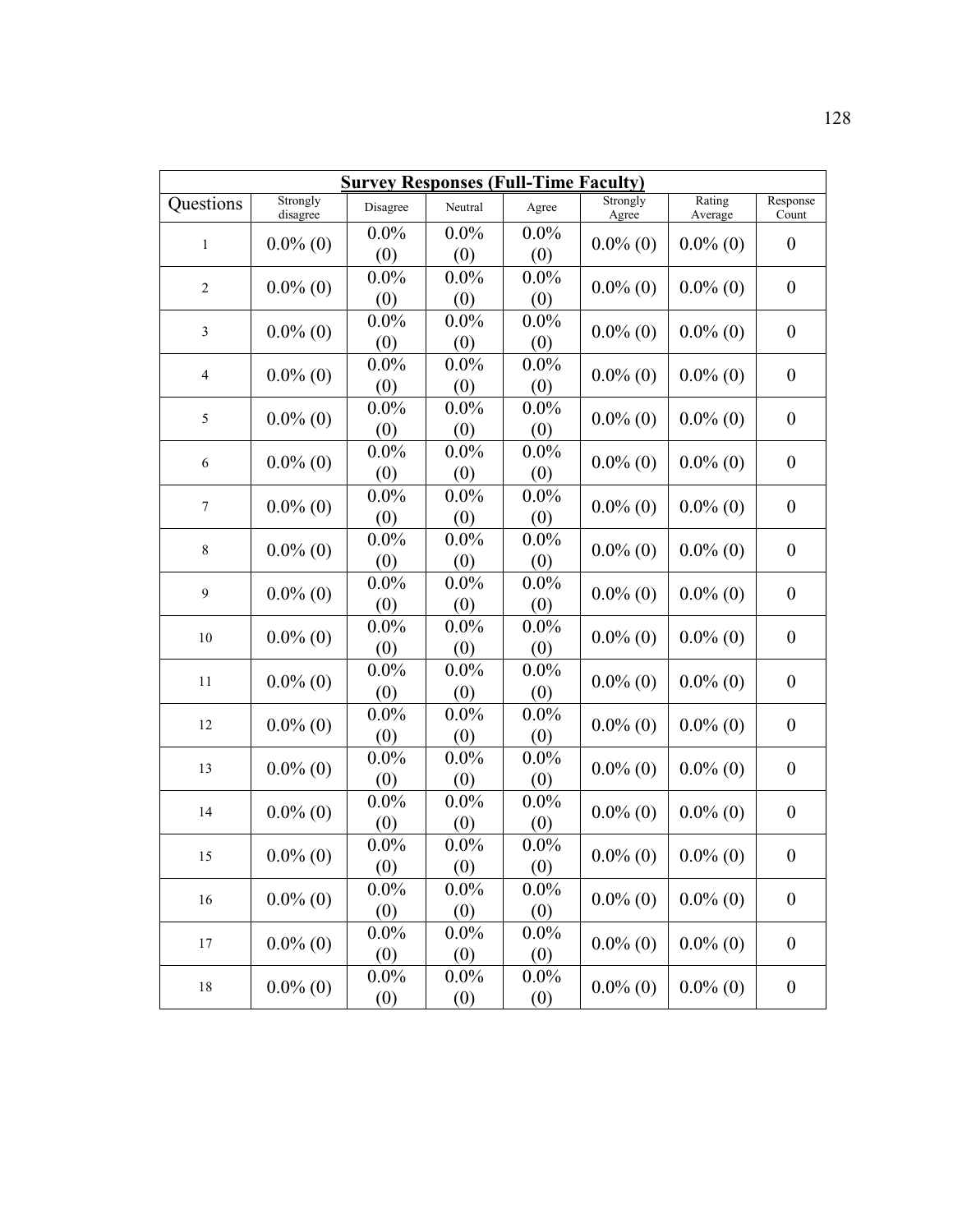# APPENDIX C:

# STANDARDIZED E-MAIL MESSAGE TO CHAIRPERSONS/DEANS

Date:

Dear :

You are invited to take part in a research study regarding the effects of nontraditional physical education courses in community colleges. You were selected for the study based on your current position and knowledge of the subject matter.

The purpose of this survey is to collect feedback from chairpersons/deans in community college physical education programs regarding nontraditional physical activity courses. Nontraditional physical activity is defined as noncompetitive or holistic physical training that requires minimal or no athletic skills and abilities in courses such as yoga, Pilates, tai chi, cardio kickboxing, cardio spinning, and step aerobics. Even though some community college physical education programs may offer several nontraditional courses, currently there is no empirical evidence to show the potential effects of these types of courses in community colleges. Therefore, your survey responses and participation will provide the first empirical data collected in community colleges regarding the perceptions of nontraditional physical activity courses. All participants' survey responses will remain anonymous and will be saved in a secure website accessible only to the researcher. An informed consent form is provided to you as an attachment in which your signature is not required because of the anonymity of your participation.

Please note that this survey is being conducted as part of a doctoral dissertation at Walden University.

Directions: Please click on the link below to begin the survey. The link will open the survey in a new Internet window. This 18-item survey consists of a Likert-type scale rating. The survey requires approximately 5 minutes of your time. Upon completing the survey, please click on the icon "Done" (located at the bottom of the survey) to submit your responses. Thank you for participating.

(LINK TO SURVEY)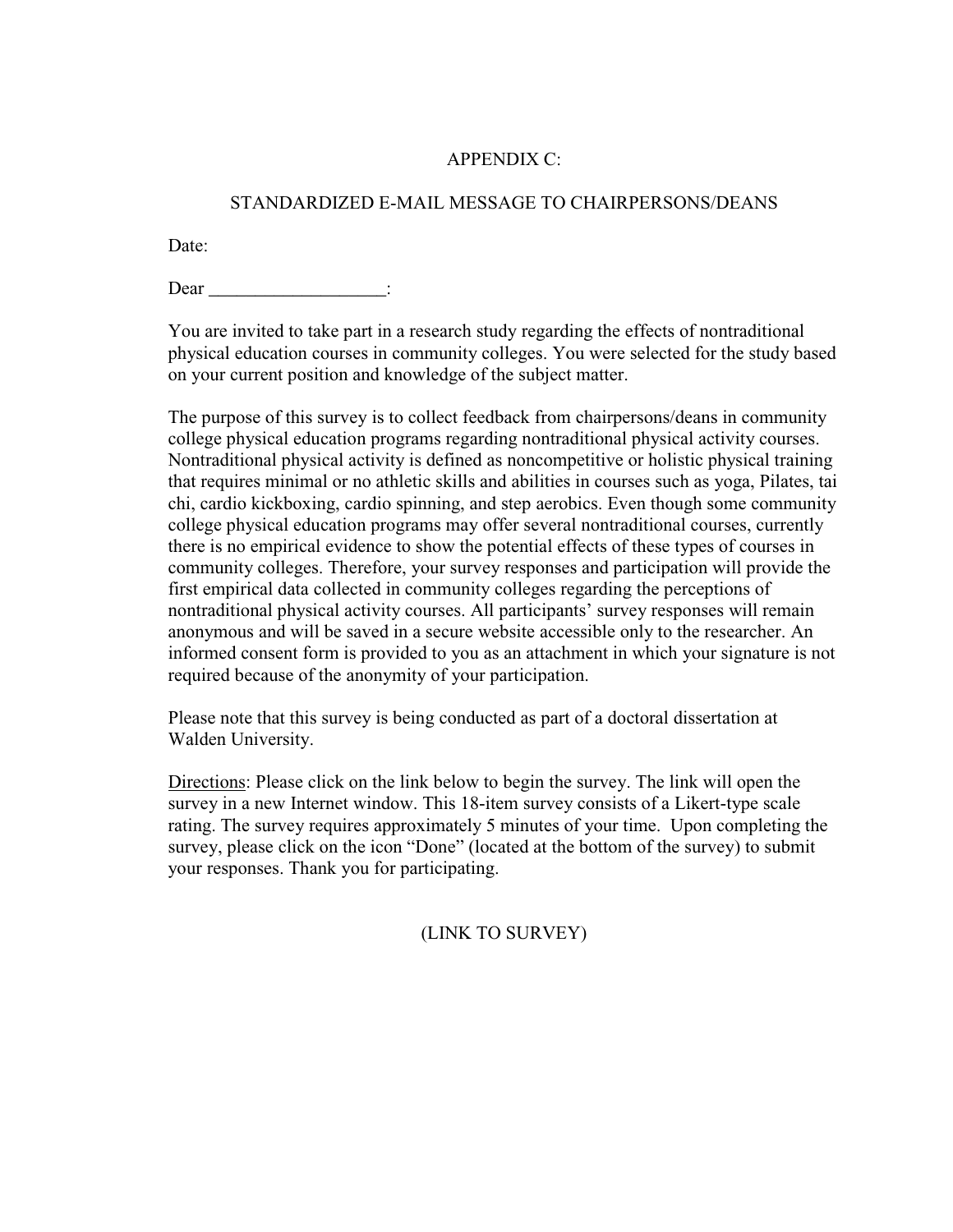# STANDARDIZED E-MAIL MESSAGE TO FULL-TIME FACULTY

Date:

Dear \_\_\_\_\_\_\_\_\_\_\_\_\_\_\_\_\_\_\_\_\_\_\_\_\_:

You are invited to take part in a research study regarding the potential contribution of nontraditional physical education courses in community colleges. You were selected for the study based on your current position and knowledge of the subject matter.

The purpose of this survey is to collect feedback from full-time faculty in community college physical education program regarding nontraditional physical activity courses. Nontraditional physical activity is defined as noncompetitive or holistic physical training that requires minimal or no athletic skills and abilities in courses such as yoga, Pilates, tai chi, cardio kickboxing, cardio spinning, and step aerobics. Even though some community college physical education programs may offer several nontraditional courses, currently there is no empirical evidence to show the potential effects of these types of courses in community colleges. Therefore, your survey responses and participation will provide the first empirical data collected in community colleges regarding the perceptions of nontraditional physical activity courses. All participants' survey responses will remain anonymous and will be saved in a secure website accessible only to the researcher. An informed consent form is provided to you as an attachment in which your signature is not required because of the anonymity of your participation.

Please note that this survey is being conducted as part of a doctoral dissertation at Walden University.

Directions: Please click on the link below to begin the survey. The link will open the survey in a new Internet window. This 18-item survey consists of a Likert-type scale rating. The survey requires approximately 5 minutes of your time. Upon completing the survey, please click on the icon "Done" (located at the bottom of the survey) to submit your responses. Thank you for participating.

(LINK TO SURVEY)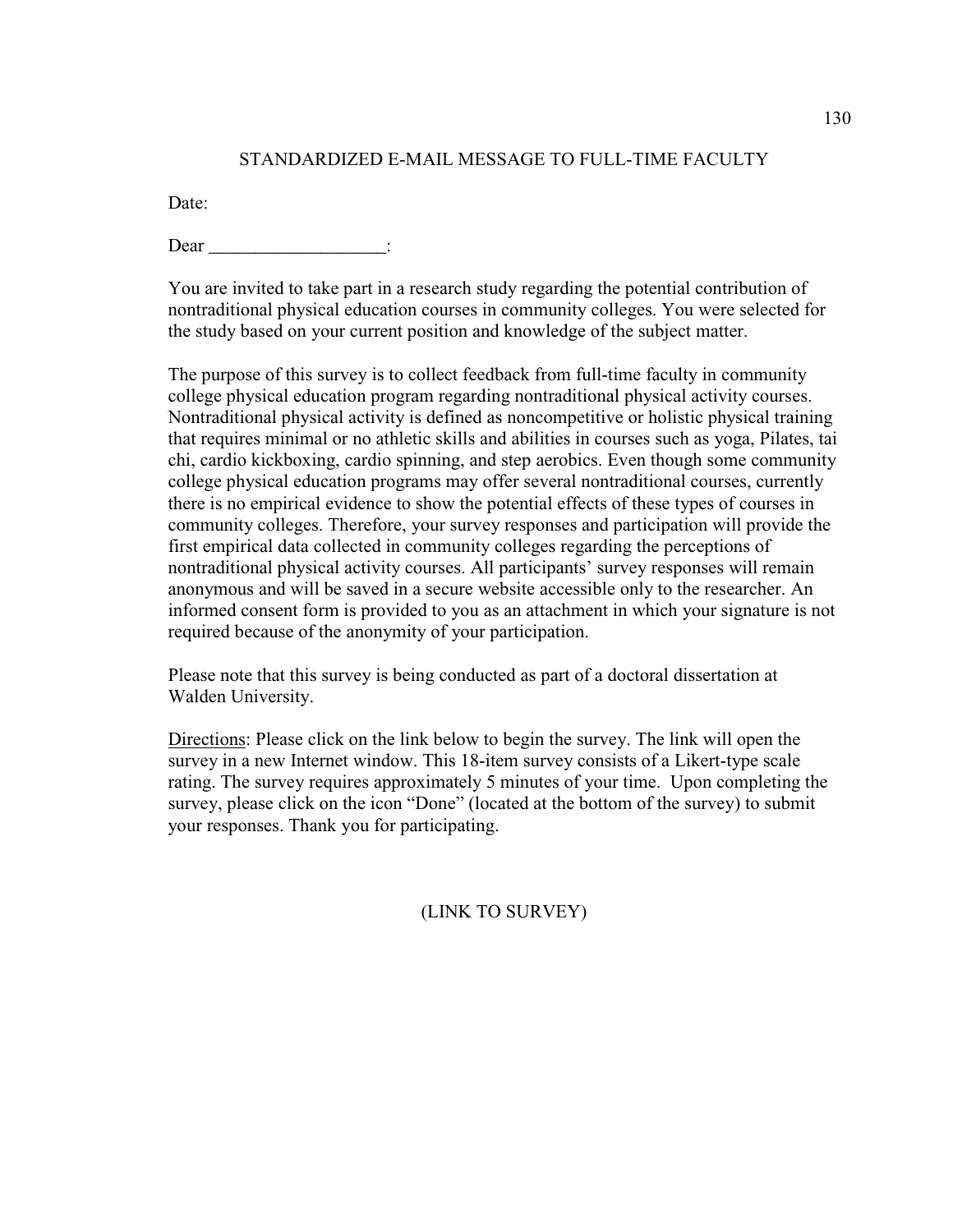# APPENDIX D:

# LIST OF PUBLIC COMMUNITY COLLEGES IN THE U.S. WESTERN REGION

# Alaska

- Ilisagvik College
- University of Alaska-Anchorage *(2-year campuses)*
	- o Chugiak-Eagle River campus
	- o Kenai Peninsula College
	- o Kodiak College
	- o Matanuska-Susitna College
	- o Prince William Sound Community College
- University of Alaska-Fairbanks *(2-year campuses)*
	- o Chukchi campus
	- o Kuskokwim campus
	- o Northwest campus
	- o Tanana Valley campus
- University of Alaska-Southeast *(2-year campuses)*
	- o Ketchikan
	- o Sitka

# Arizona

- Arizona Western College
- Central Arizona College
- Cochise College
- Coconino Community College
- Eastern Arizona College
- Maricopa Community College District
	- o Chandler-Gilbert Community College
	- o Estrella Mountain Community College
	- o GateWay Community College
	- o Glendale Community College
	- o Mesa Community College
	- o Paradise Valley Community College
	- o Phoenix College
	- o Rio Salado Community College
	- o Scottsdale Community College
	- o South Mountain Community College
- Mohave Community College
- Northland Pioneer College
- Pima Community College
- Tohono O'odham Community College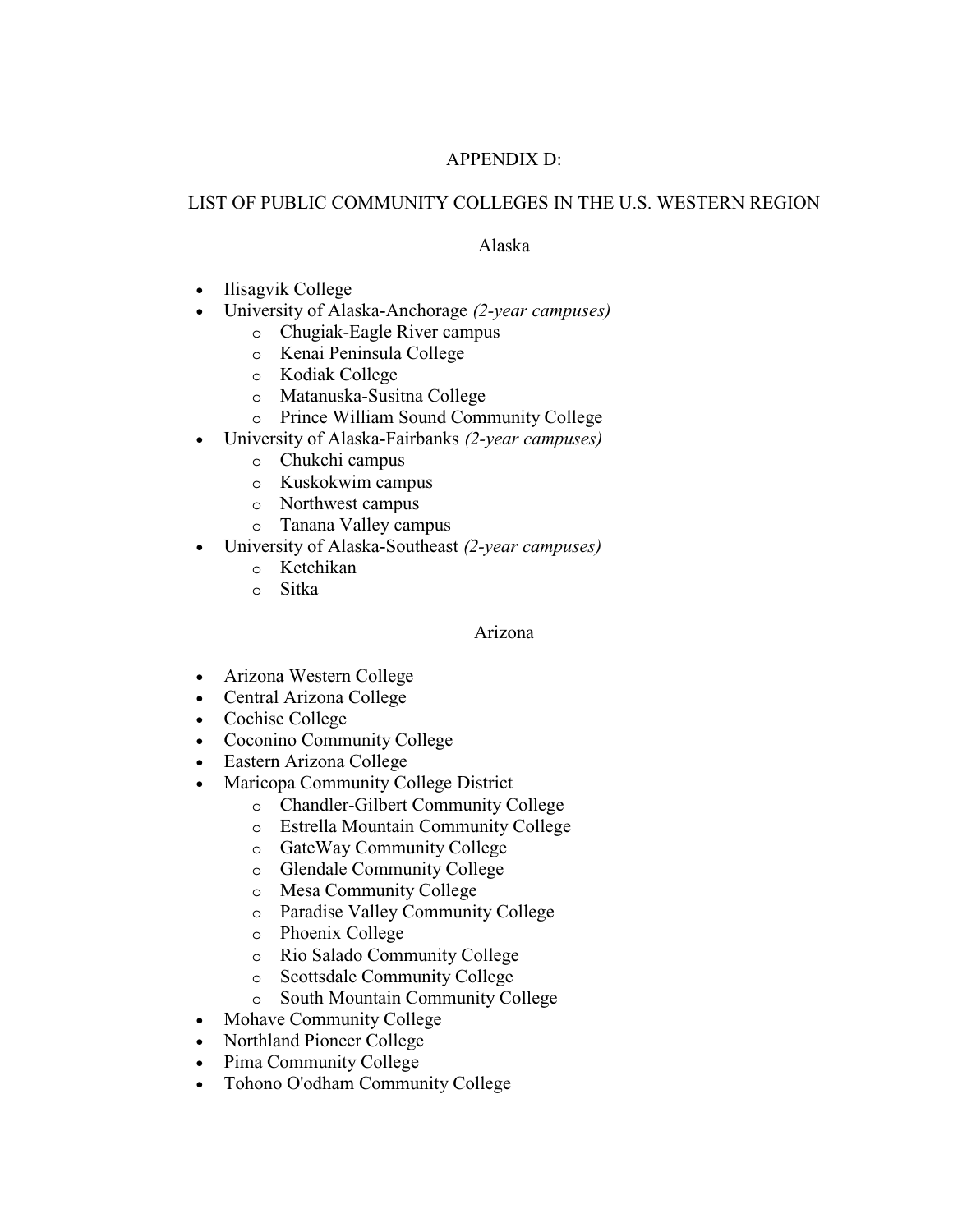• Yavapai College

## California

- Allan Hancock College
- Antelope Valley College
- Barstow Community College
- Brooks College
- Butte College
- Cabrillo College
- Cerritos College
- Chabot-Las Positas Community College District
	- o Chabot College
	- o Las Positas College
- Chaffey College
- Citrus College
- City College of San Francisco
- Coast Community College District
	- o Coastline Community College
	- o Golden West College
	- o Orange Coast College
- College of Marin
- College of the Canyons
- College of the Desert
- College of the Redwoods
- College of the Sequoias
- College of the Siskiyous
- Contra Costa Community College District
	- o Contra Costa College
	- o Diablo Valley College
	- o Los Medanos College
- Copper Mountain College
- Cuesta College
- El Camino College
- Feather River College
- Foothill-De Anza Community College District
	- o De Anza College
	- o Foothill College
- Gavilan College
- Glendale Community College
- Grossmont-Cuyamaca Community College District
	- o Cuyamaca College
	- o Grossmont College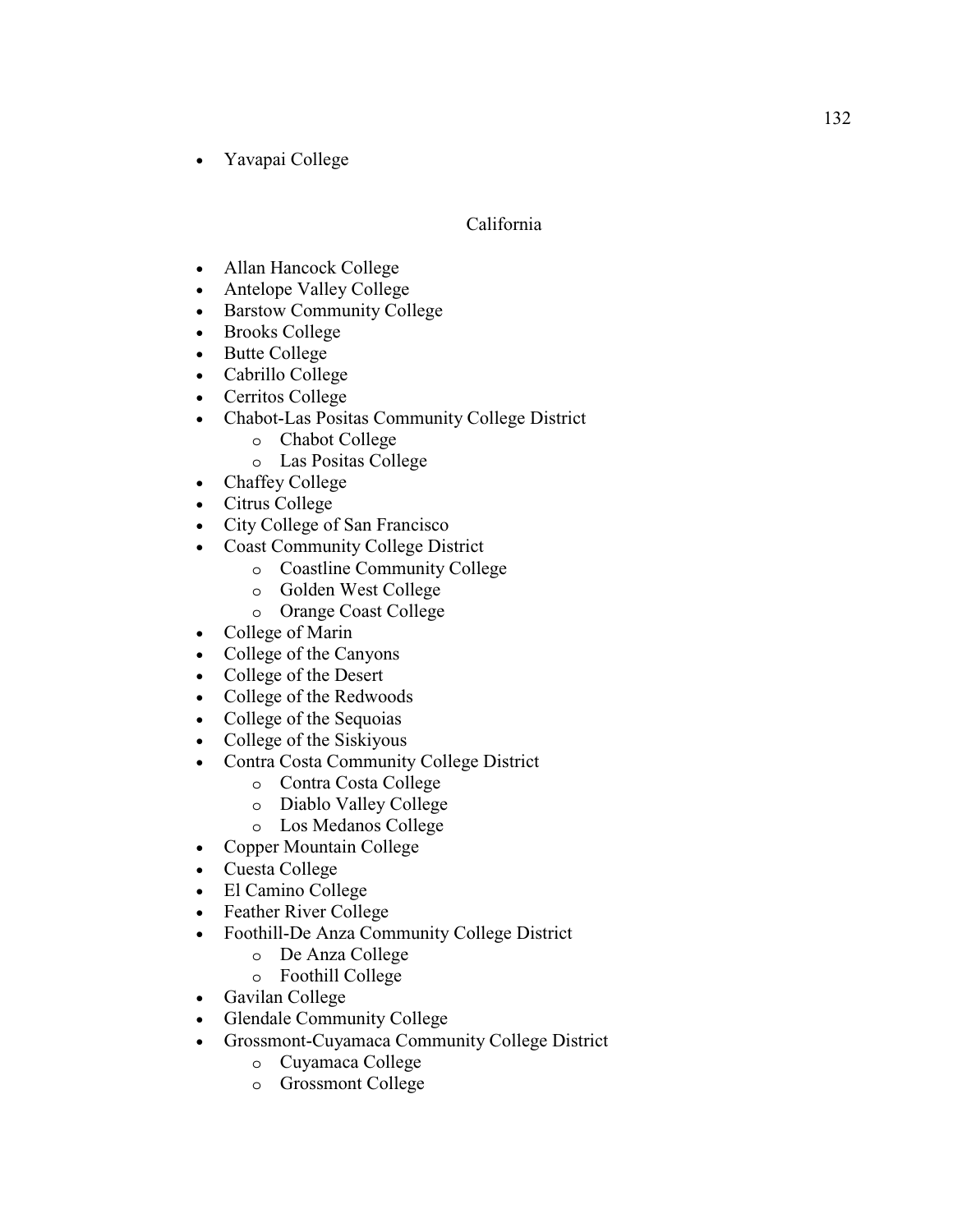- Hartnell College
- Imperial Valley College
- Kern Community College District
	- o Bakersfield College
	- o Cerro Coso Community College
	- o Porterville College
- Lake Tahoe Community College
- Lassen College
- Long Beach City College
- Los Angeles Community College District
	- o East Los Angeles College
	- o Los Angeles City College
	- o Los Angeles Harbor College
	- o Los Angeles Mission College
	- o Los Angeles Pierce College
	- o Los Angeles Southwest College
	- o Los Angeles Trade-Technical College
	- o Los Angeles Valley College
	- o West Los Angeles College
- Los Rios Community College District
	- o American River College
	- o Cosumnes River College
	- o Folsom Lake College
	- o Sacramento City College
- Marymount College
- Mendocino College
- Merced College
- MiraCosta College
- Monterey Peninsula College
- Mount San Antonio College
- Mount San Jacinto College
- Napa Valley College
- North Orange County Community College District
	- o Cypress College
	- o Fullerton College
- Ohlone College
- Palo Verde College
- Palomar College
- Pasadena City College
- Peralta Community College District
	- o Berkeley City College
	- o College of Alameda
	- o Laney College
	- o Merritt College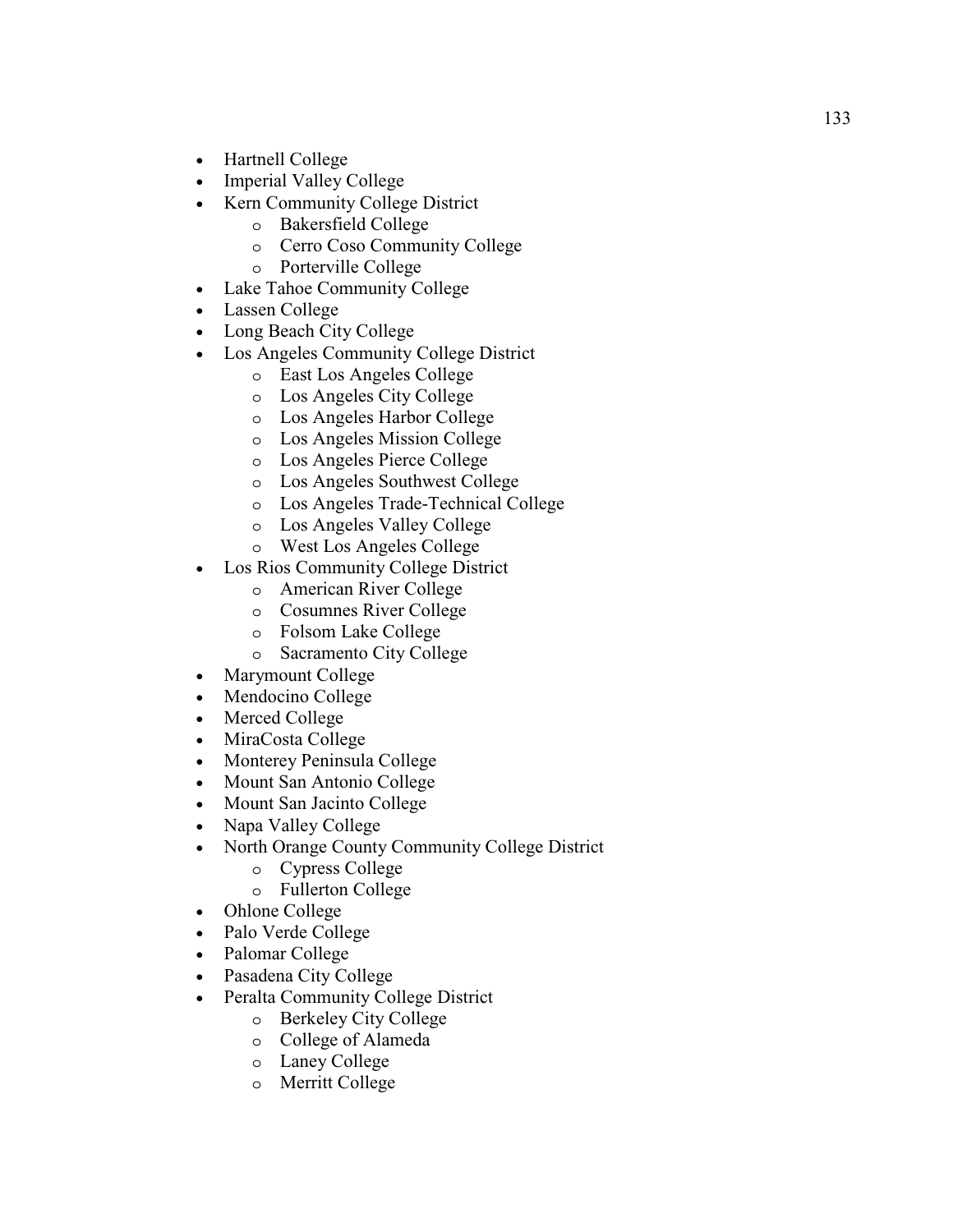- Rancho Santiago Community College District
	- o Santa Ana College
	- o Santiago Canyon College
- Rio Hondo College
- Riverside Community College
- San Bernardino Community College District
	- o Crafton Hills College
	- o San Bernardino Valley College
- San Diego Community College District
	- o San Diego City College
	- o San Diego Mesa College
	- o San Diego Miramar College
- San Joaquin Delta College
- San José-Evergreen Community College District
	- o Evergreen Valley College
	- o San José City College
- San Mateo County Community College District
	- o Cañada College
	- o College of San Mateo
	- o Skyline College
- Santa Barbara City College
- Santa Monica College
- Santa Rosa Junior College
- Shasta College
- Sierra College
- Solano Community College
- South Orange County Community College District
	- o Irvine Valley College
	- o Saddleback College
- Southwestern College
- State Center Community College District
	- o Fresno City College
	- o Reedley College
- Taft College
- Ventura County Community College District
	- o Moorpark College
	- o Oxnard College
	- o Ventura College
- Victor Valley College
- West Hills Community College
- West Valley-Mission College District
	- o Mission College
	- o West Valley College
- Yosemite Community College District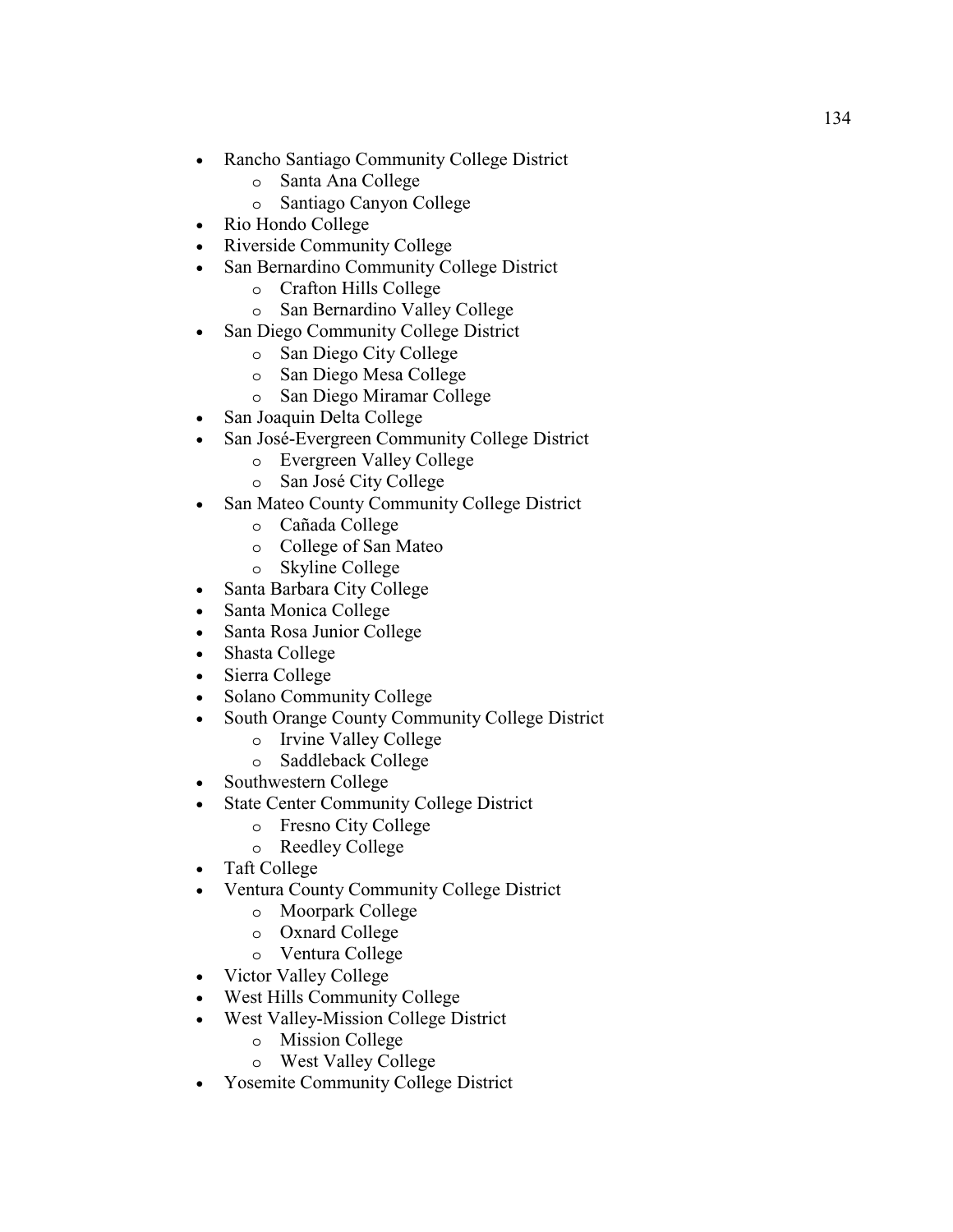- o Columbia College
- o Modesto Junior College
- Yuba Community College District
	- o Clear Lake Community College
	- o Woodland Community College
	- o Yuba College

## Colorado

- Aims Community College
- Arapahoe Community College
- Colorado Mountain College
- Colorado Northwestern Community College
- Community College of Aurora
- Community College of Denver
- Front Range Community College
- Lamar Community College
- Morgan Community College
- Northeastern Junior College
- Otero Junior College
- Pikes Peak Community College
- Pueblo Community College
- Red Rocks Community College
- Trinidad State Junior College

## Hawaii

- Transpacific Hawaii College
- University of Hawaii System *(2-year campuses)*
	- o Hawaii Community College
	- o Honolulu Community College
	- o Kapi'olani Community College
	- o Kauai Community College
	- o Leeward Community College
	- o Maui Community College
	- o Windward Community College

## Idaho Community

- College of Southern Idaho
- Eastern Idaho Technical College
- North Idaho College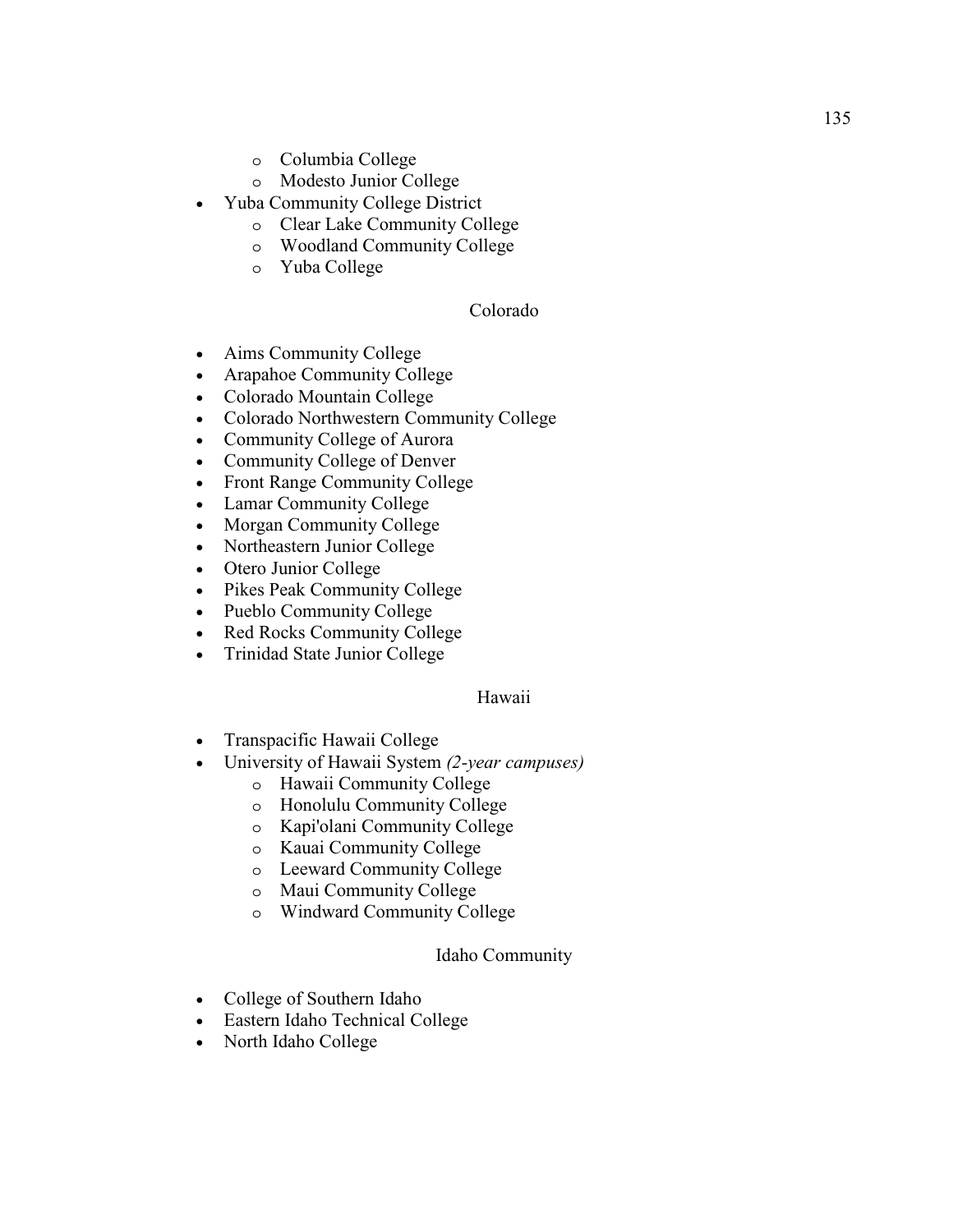### Montana

- Blackfeet Community College
- Chief Dull Knife College
- Dawson Community College
- Flathead Valley Community College
- Fort Belknap College
- Fort Peck Community College
- Little Big Horn College
- Miles Community College
- Montana State University System *(2-year campuses)*
	- o Billings College of Technology
	- o Great Falls College of Technology
- Stone Child College
- University of Montana System *(2-year campuses)*
	- o Helena College of Technology
	- o Missoula College of Technology
	- o Montana Tech College of Technology (Butte)

### Nevada

- College of Southern Nevada
- Truckee Meadows Community College
- Western Nevada College

### New Mexico

- Central New Mexico Community College
- Clovis Community College
- Luna Community College
- Mesalands Community College
- New Mexico Junior College
- New Mexico Military Institute
- New Mexico State University *(2-year campuses)*
	- o Alamogordo
	- o Carlsbad
	- o Doña Ana Community College
	- o Grants
- Northern New Mexico College
- San Juan College
- Santa Fe Community College
- Southwestern Indian Polytechnic Institute
- University of New Mexico *(2-year campuses)*
	- o Gallup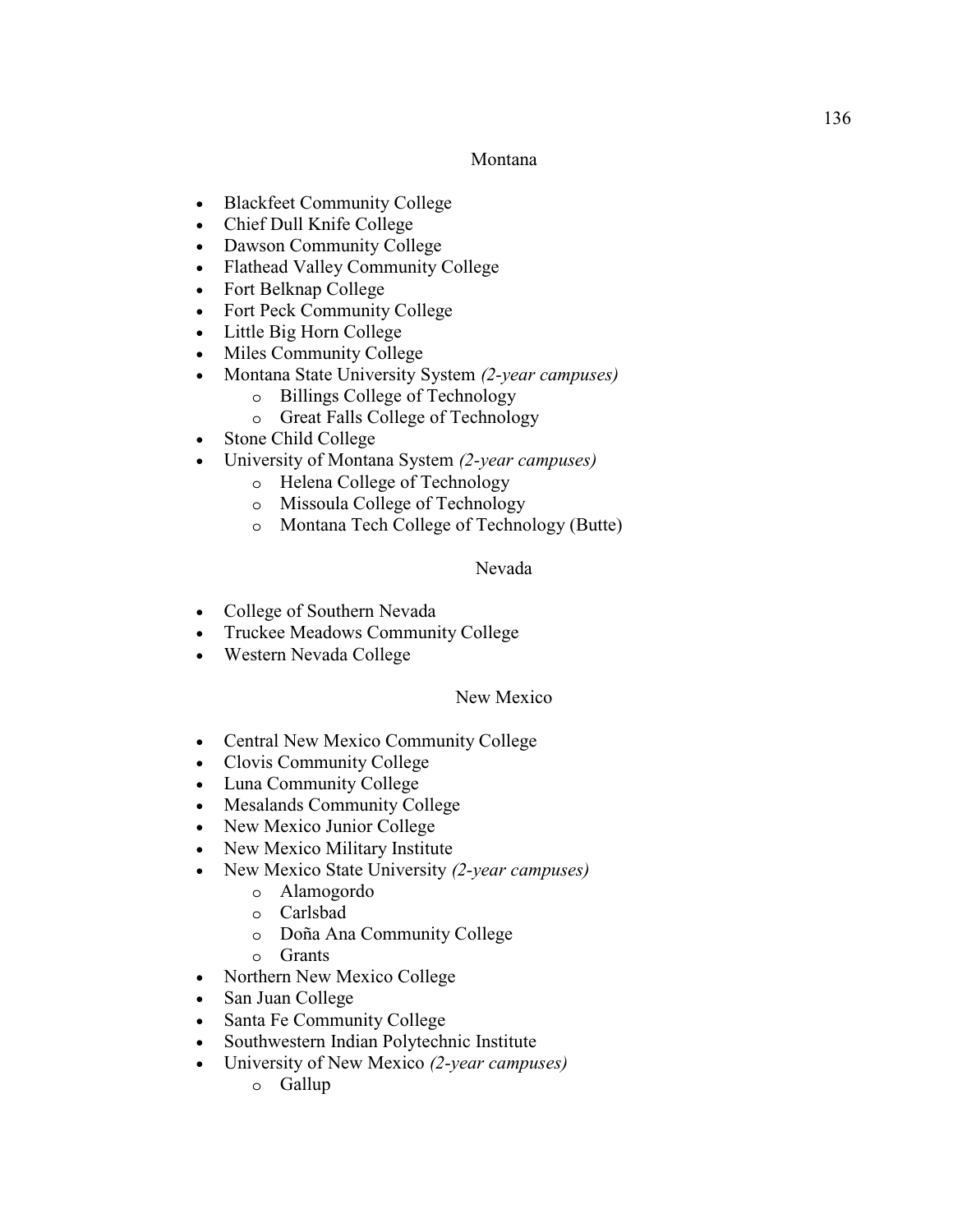- o Los Alamos
- o Taos
- o Valencia

### Oregon

- Blue Mountain Community College
- Central Oregon Community College
- Chemeketa Community College
- Clackamas Community College
- Clatsop Community College
- Columbia Gorge Community College
- Klamath Community College
- Lane Community College
- Linn-Benton Community College
- Mount Hood Community College
- Oregon Coast Community College
- Portland Community College
- Rogue Community College
- Southwestern Oregon Community College
- Tillamook Bay Community College
- Treasure Valley Community College
- Umpqua Community College

### Utah

- College of Eastern Utah
- Salt Lake City Community College
- Snow College

### Washington

- Bellevue Community College
- Bellingham Technical College
- Big Bend Community College
- Cascadia Community College
- Centralia College
- Clark College
- Columbia Basin College
- Community Colleges of Spokane
	- o Institute for Extended Learning
	- o Spokane Community College
	- o Spokane Falls Community College
- Edmonds Community College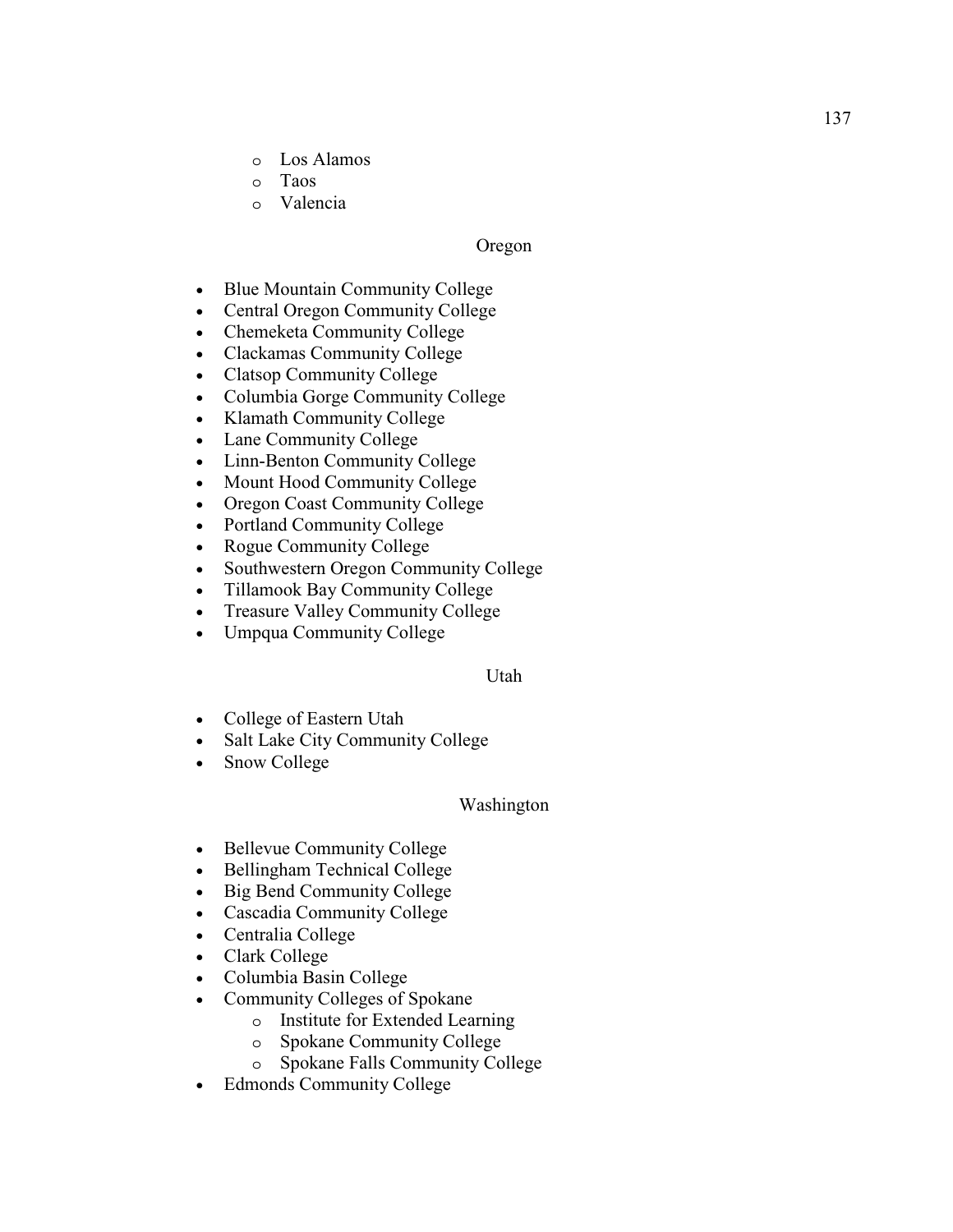- Everett Community College
- Grays Harbor College
- Green River Community College
- Highline Community College
- Lake Washington Technical College
- Lower Columbia College
- Northwest Indian College
- Olympic College
- Peninsula College
- Pierce College
- Renton Technical College
- Seattle Community College District
	- o North Seattle Community College
	- o Seattle Central Community College
	- o Seattle Vocational Institute
	- o South Seattle Community College
- Shoreline Community College
- Skagit Valley College
- South Puget Sound Community College
- Tacoma Community College
- Walla Walla Community College
- Wenatchee Valley College
- Whatcom Community College
- Yakima Valley Community College

### Wyoming

- Wyoming Community College Commission
	- o Casper College
	- o Central Wyoming College
	- o Eastern Wyoming College
	- o Laramie County Community College
	- o Northwest College
	- o Sheridan College *(Northern Wyoming Community College District)*
	- o Western Wyoming Community College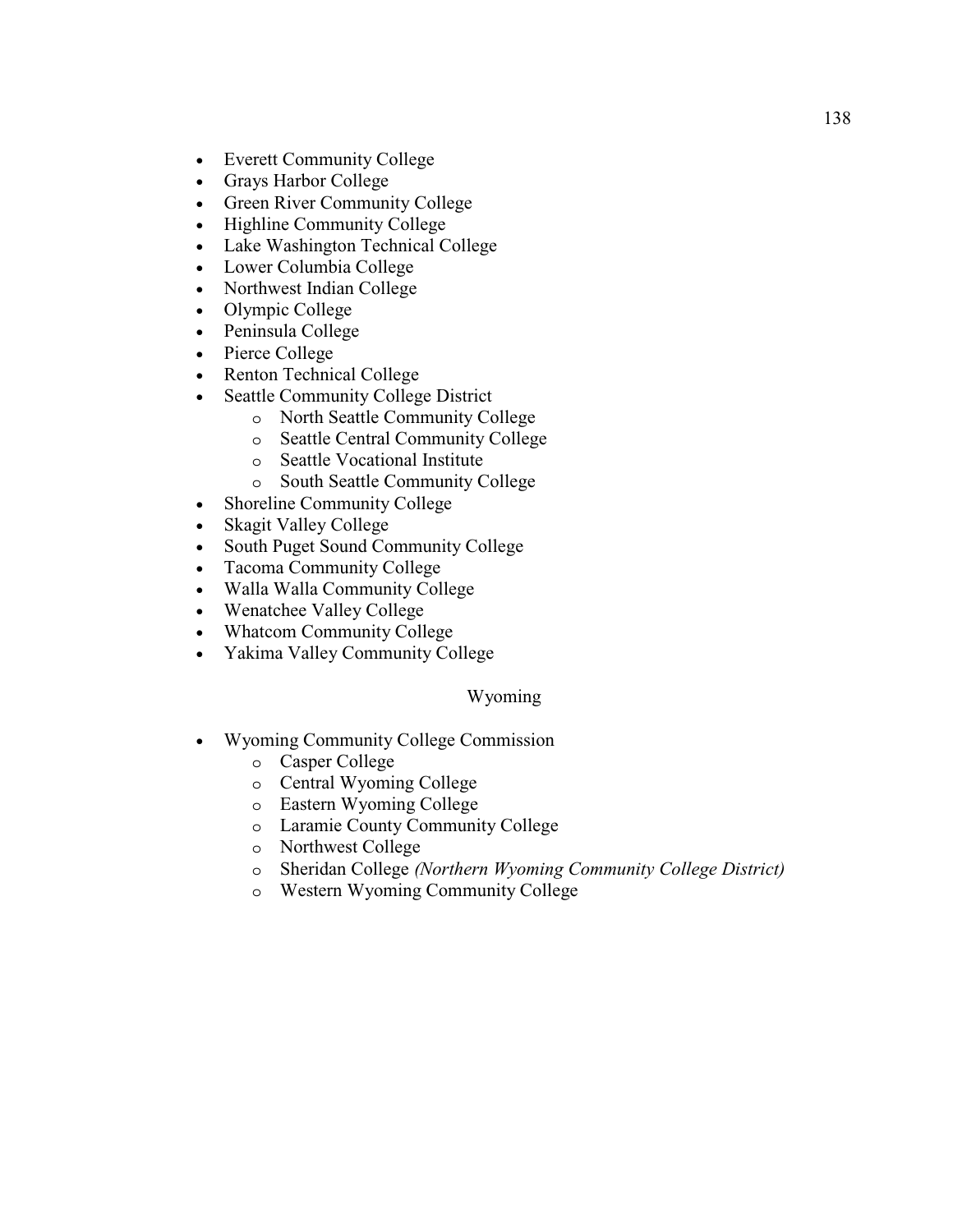## APPENDIX E:

## ORGANIZATION OF DESCRIPTIVE STATISTICS

|                | Descriptive Statistics for Survey Responses (Chairpersons/Deans) |      |        |      |           |          |  |  |  |  |
|----------------|------------------------------------------------------------------|------|--------|------|-----------|----------|--|--|--|--|
| Questions      | N                                                                | Mean | Median | Mode | <b>SD</b> | Variance |  |  |  |  |
| 1              |                                                                  |      |        |      |           |          |  |  |  |  |
| $\overline{2}$ |                                                                  |      |        |      |           |          |  |  |  |  |
| $\mathfrak{Z}$ |                                                                  |      |        |      |           |          |  |  |  |  |
| $\overline{4}$ |                                                                  |      |        |      |           |          |  |  |  |  |
| 5              |                                                                  |      |        |      |           |          |  |  |  |  |
| 6              |                                                                  |      |        |      |           |          |  |  |  |  |
| $\overline{7}$ |                                                                  |      |        |      |           |          |  |  |  |  |
| $\,8\,$        |                                                                  |      |        |      |           |          |  |  |  |  |
| $\overline{9}$ |                                                                  |      |        |      |           |          |  |  |  |  |
| $10\,$         |                                                                  |      |        |      |           |          |  |  |  |  |
| $11\,$         |                                                                  |      |        |      |           |          |  |  |  |  |
| 12             |                                                                  |      |        |      |           |          |  |  |  |  |
| 13             |                                                                  |      |        |      |           |          |  |  |  |  |
| 14             |                                                                  |      |        |      |           |          |  |  |  |  |
| 15             |                                                                  |      |        |      |           |          |  |  |  |  |
| 16             |                                                                  |      |        |      |           |          |  |  |  |  |
| 17             |                                                                  |      |        |      |           |          |  |  |  |  |
| $18\,$         |                                                                  |      |        |      |           |          |  |  |  |  |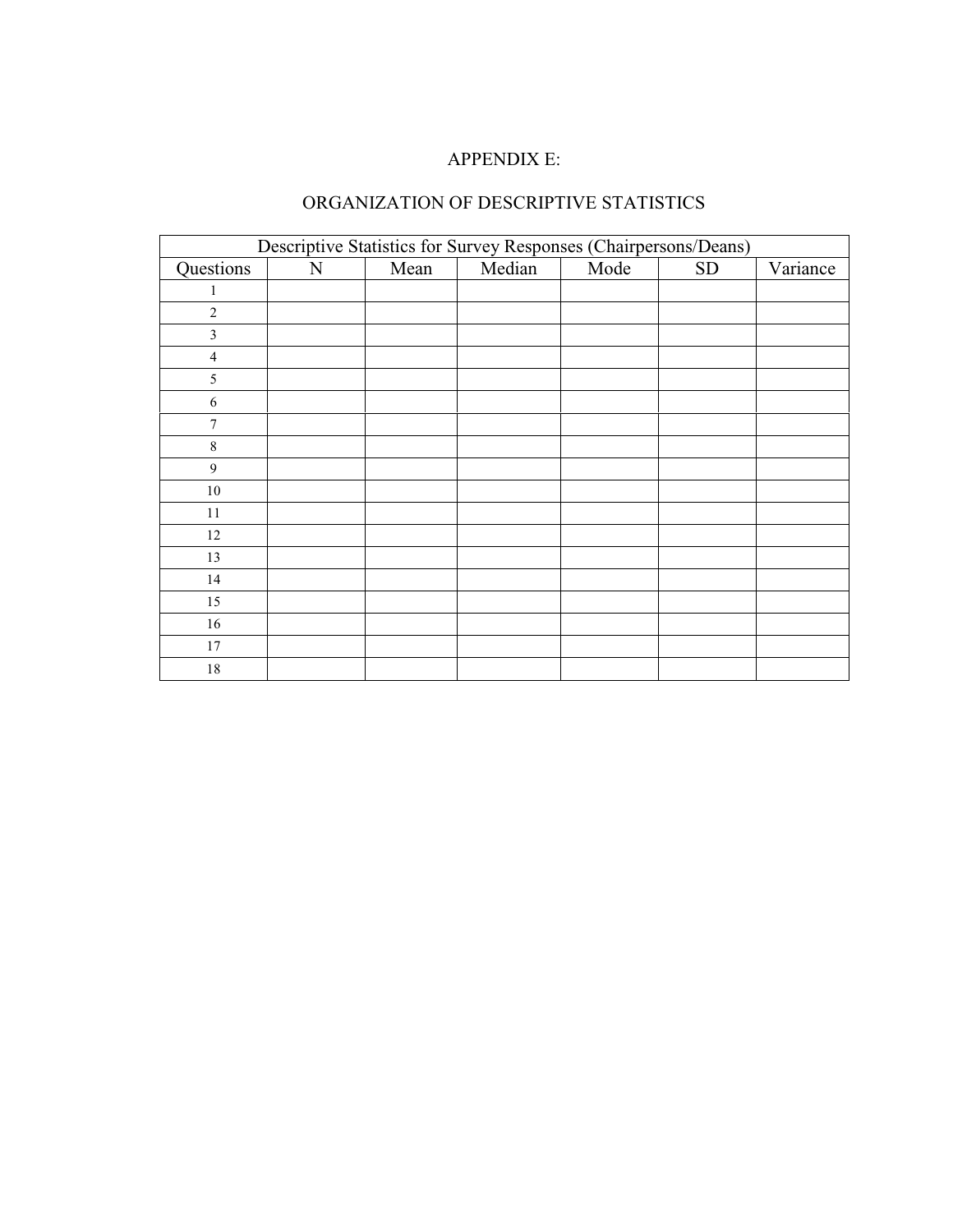|                | Descriptive Statistics for Survey Responses (Full-Time Faculty) |      |        |      |            |          |  |  |  |  |
|----------------|-----------------------------------------------------------------|------|--------|------|------------|----------|--|--|--|--|
| Questions      | $\mathbf N$                                                     | Mean | Median | Mode | ${\rm SD}$ | Variance |  |  |  |  |
|                |                                                                 |      |        |      |            |          |  |  |  |  |
| $\overline{2}$ |                                                                 |      |        |      |            |          |  |  |  |  |
| 3              |                                                                 |      |        |      |            |          |  |  |  |  |
| $\overline{4}$ |                                                                 |      |        |      |            |          |  |  |  |  |
| 5              |                                                                 |      |        |      |            |          |  |  |  |  |
| 6              |                                                                 |      |        |      |            |          |  |  |  |  |
| 7              |                                                                 |      |        |      |            |          |  |  |  |  |
| $\,$ 8 $\,$    |                                                                 |      |        |      |            |          |  |  |  |  |
| $\mathbf{9}$   |                                                                 |      |        |      |            |          |  |  |  |  |
| $10\,$         |                                                                 |      |        |      |            |          |  |  |  |  |
| $11\,$         |                                                                 |      |        |      |            |          |  |  |  |  |
| 12             |                                                                 |      |        |      |            |          |  |  |  |  |
| 13             |                                                                 |      |        |      |            |          |  |  |  |  |
| 14             |                                                                 |      |        |      |            |          |  |  |  |  |
| 15             |                                                                 |      |        |      |            |          |  |  |  |  |
| 16             |                                                                 |      |        |      |            |          |  |  |  |  |
| $17\,$         |                                                                 |      |        |      |            |          |  |  |  |  |
| $18\,$         |                                                                 |      |        |      |            |          |  |  |  |  |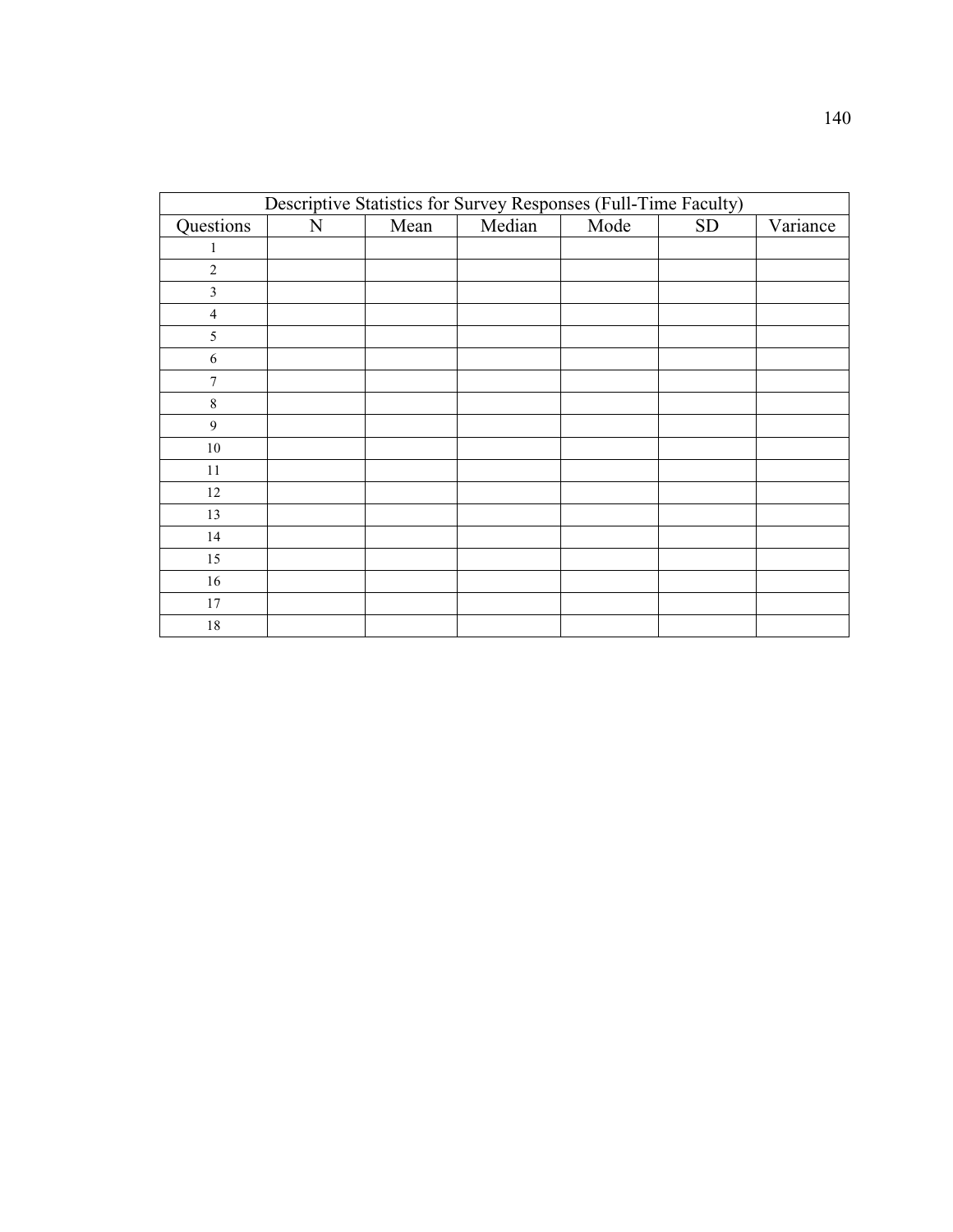## APPENDIX F:

## CONTINGENCY TABLES

## Contingency Table of Chairpersons'/Deans' and Faculty's Perceptions of Yoga

|                                         | Groups             |         |       |
|-----------------------------------------|--------------------|---------|-------|
| <b>Likert-scale Ratings</b><br>for Yoga | Chairpersons/Deans | Faculty | Total |
| Strong disagree (1)                     |                    |         |       |
| Disagree $(2)$                          |                    |         |       |
| Neutral $(3)$                           |                    |         |       |
| Agree $(4)$                             |                    |         |       |
| Strongly agree $(5)$                    |                    |         |       |
| Total                                   |                    |         |       |

# Contingency Table of Chairpersons'/Deans' and Faculty's Perceptions of Pilates

|                                     | Groups             |         |       |
|-------------------------------------|--------------------|---------|-------|
| Likert-scale Ratings<br>for Pilates | Chairpersons/Deans | Faculty | Total |
| Strong disagree (1)                 |                    |         |       |
| Disagree $(2)$                      |                    |         |       |
| Neutral $(3)$                       |                    |         |       |
| Agree $(4)$                         |                    |         |       |
| Strongly agree (5)                  |                    |         |       |
| Total                               |                    |         |       |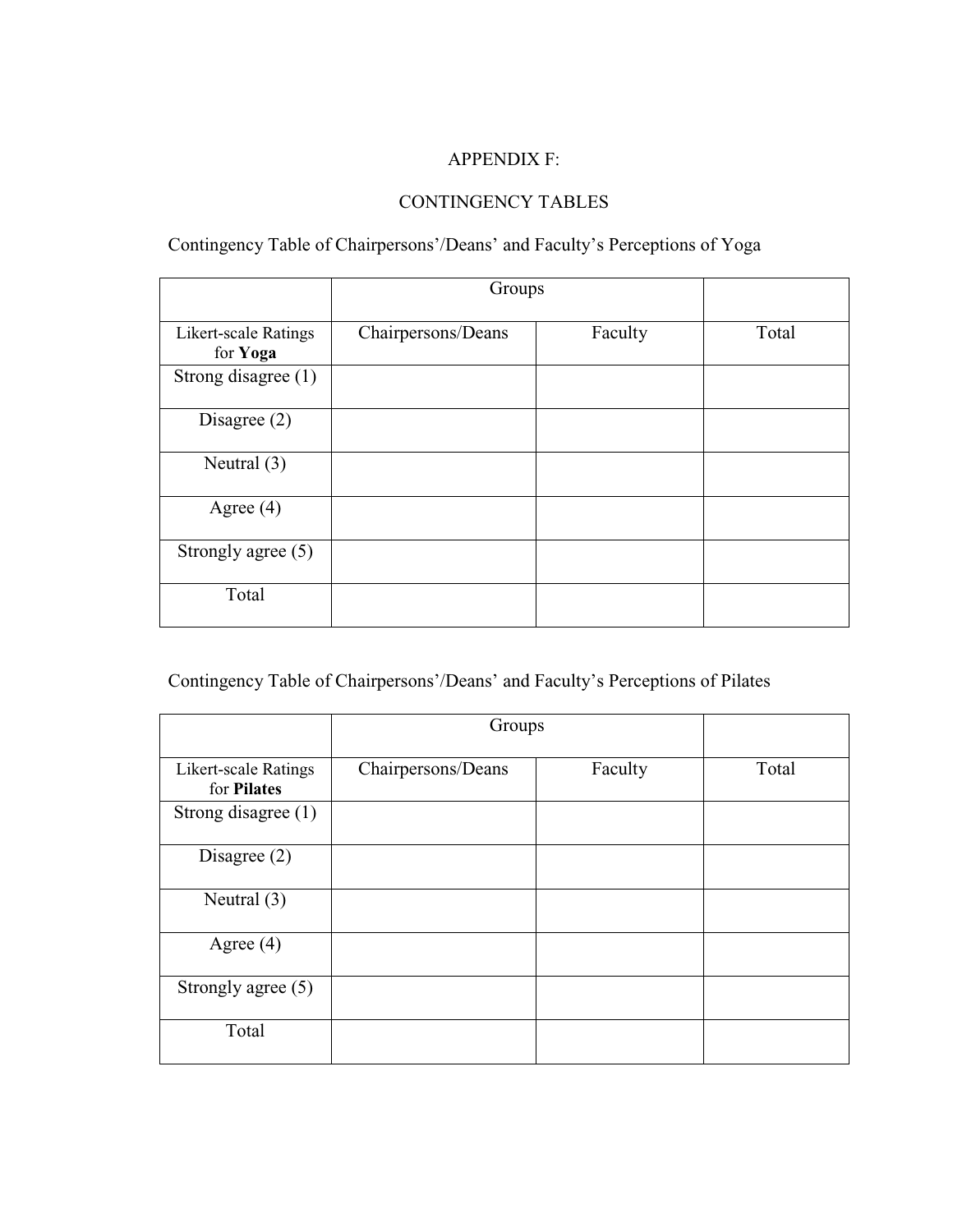|                                            | Groups             |         |       |
|--------------------------------------------|--------------------|---------|-------|
| <b>Likert-scale Ratings</b><br>for Tai Chi | Chairpersons/Deans | Faculty | Total |
| Strong disagree (1)                        |                    |         |       |
| Disagree $(2)$                             |                    |         |       |
| Neutral $(3)$                              |                    |         |       |
| Agree $(4)$                                |                    |         |       |
| Strongly agree (5)                         |                    |         |       |
| Total                                      |                    |         |       |

Contingency Table of Chairpersons'/Deans' and Faculty's Perceptions of Tai Chi

Contingency Table of Chairpersons'/Deans' and Faculty's Perceptions of Cardio Kickboxing

|                                                         | Groups             |         |       |
|---------------------------------------------------------|--------------------|---------|-------|
| <b>Likert-scale Ratings</b><br>for Cardio<br>Kickboxing | Chairpersons/Deans | Faculty | Total |
| Strong disagree (1)                                     |                    |         |       |
| Disagree $(2)$                                          |                    |         |       |
| Neutral $(3)$                                           |                    |         |       |
| Agree $(4)$                                             |                    |         |       |
| Strongly agree (5)                                      |                    |         |       |
| Total                                                   |                    |         |       |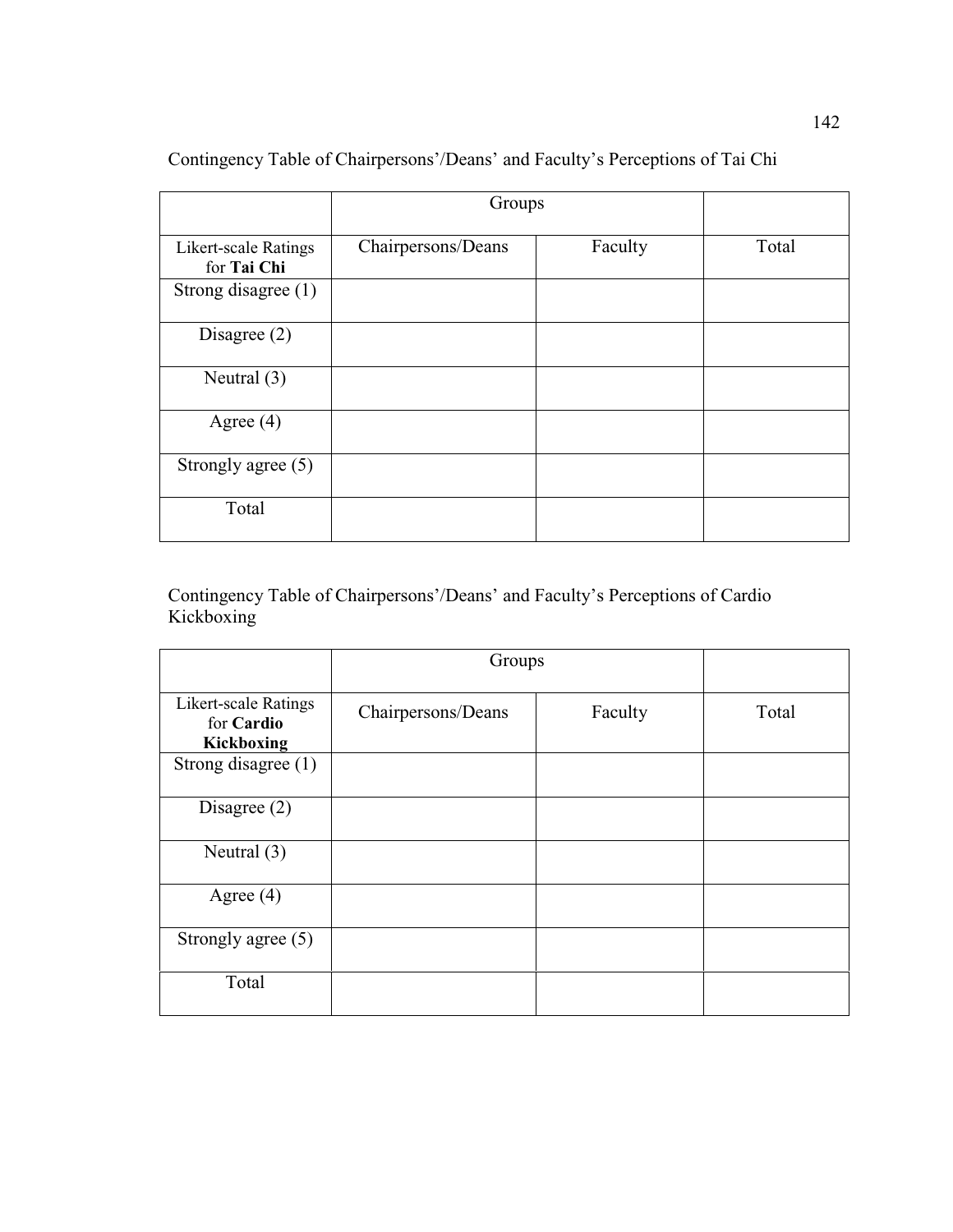Contingency Table of Chairpersons'/Deans' and Faculty's Perceptions of Cardio Spinning

|                                                    | Groups             |         |       |
|----------------------------------------------------|--------------------|---------|-------|
| <b>Likert-scale Ratings</b><br>for Cardio Spinning | Chairpersons/Deans | Faculty | Total |
| Strong disagree (1)                                |                    |         |       |
| Disagree $(2)$                                     |                    |         |       |
| Neutral $(3)$                                      |                    |         |       |
| Agree $(4)$                                        |                    |         |       |
| Strongly agree (5)                                 |                    |         |       |
| Total                                              |                    |         |       |

Contingency Table of Chairpersons'/Deans' and Faculty's Perceptions of Step Aerobics

|                                           | Groups             |         |       |
|-------------------------------------------|--------------------|---------|-------|
| Likert-scale Ratings<br>for Step Aerobics | Chairpersons/Deans | Faculty | Total |
| Strong disagree $(1)$                     |                    |         |       |
| Disagree $(2)$                            |                    |         |       |
| Neutral $(3)$                             |                    |         |       |
| Agree $(4)$                               |                    |         |       |
| Strongly agree $(5)$                      |                    |         |       |
| Total                                     |                    |         |       |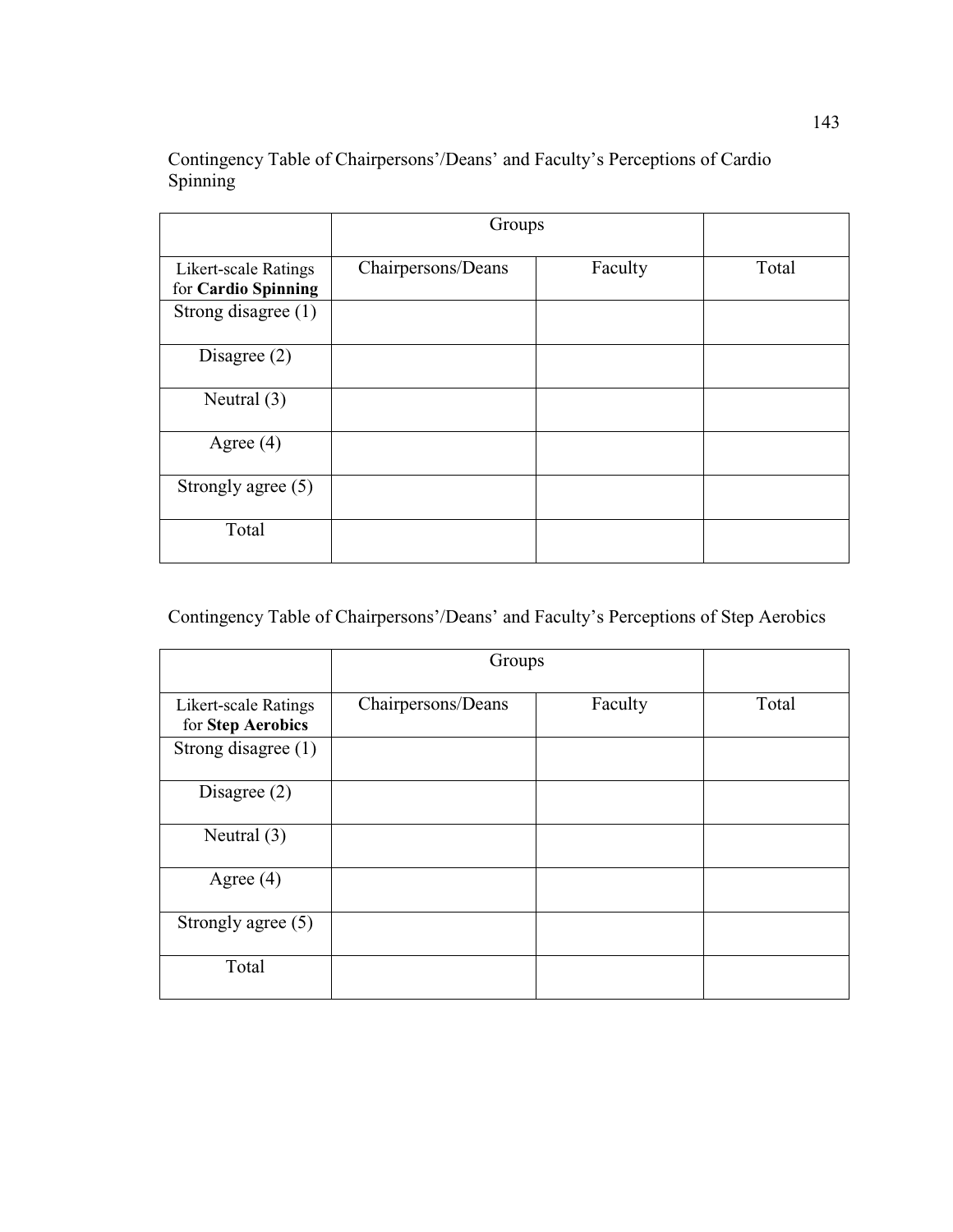### APPENDIX G:

### CONSENT FORM

#### (CHAIRPERSONS/DEANS)

You are invited to take part in a research study regarding the potential contribution of nontraditional physical education courses in community colleges. You were chosen for the study because of your expertise and knowledge of the subject. Please read this form and ask any questions you have before agreeing to be part of the study.

This study is being conducted by a researcher named Long Nguyen, who is a doctoral student at Walden University.

#### **Background Information:**

The purpose of this proposed study is to explore the perceptions of chairpersons/deans and faculty in physical education regarding nontraditional physical activity courses as compared to sport-related courses offered in community college physical education programs.

#### **Procedures:**

If you agree to be in this study, you will be asked to answer a 18-item survey questionnaire.

#### **Voluntary Nature of the Study:**

Your participation in this study is voluntary. This means that everyone will respect your decision of whether or not you want to be in the study. No one at Walden University will treat you differently if you decide not to be in the study. If you decide to join the study now, you can still change your mind later. If you feel stressed during the study you may stop at any time. You may skip any questions that you feel are too personal.

#### **Risks and Benefits of Being in the Study:**

Your survey responses and participation will provide the first empirical data to explain the perceptions of nontraditional physical activity courses in community colleges. All participants' survey responses will remain anonymous and saved in a secure website accessible only to the researcher.

#### **Compensation:**

No compensation will be provided.

#### **Confidentiality:**

Any information you provide will be kept anonymous. The researcher will not use your information for any purposes outside of this research project. Also, the researcher will not include your name or anything else that could identify you in any reports of the study.

#### **Contacts and Questions:**

The researcher's name is Long Nguyen. The researcher's faculty advisor is Dr. Karin Treiber. You may ask any questions you have now. Or if you have questions later, you may contact the researcher via long.nguyen@waldenu.edu or the advisor at karin.treiber@waldenu.edu. If you want to talk privately about your rights as a participant, you may call Dr. Leilani Endicott. She is the Director of the Research Center at Walden University. Her phone number is 1-800- 925-3368, extension 1210.

If you agree to participate in the study as described above, please click here to begin the survey: (Link to Survey)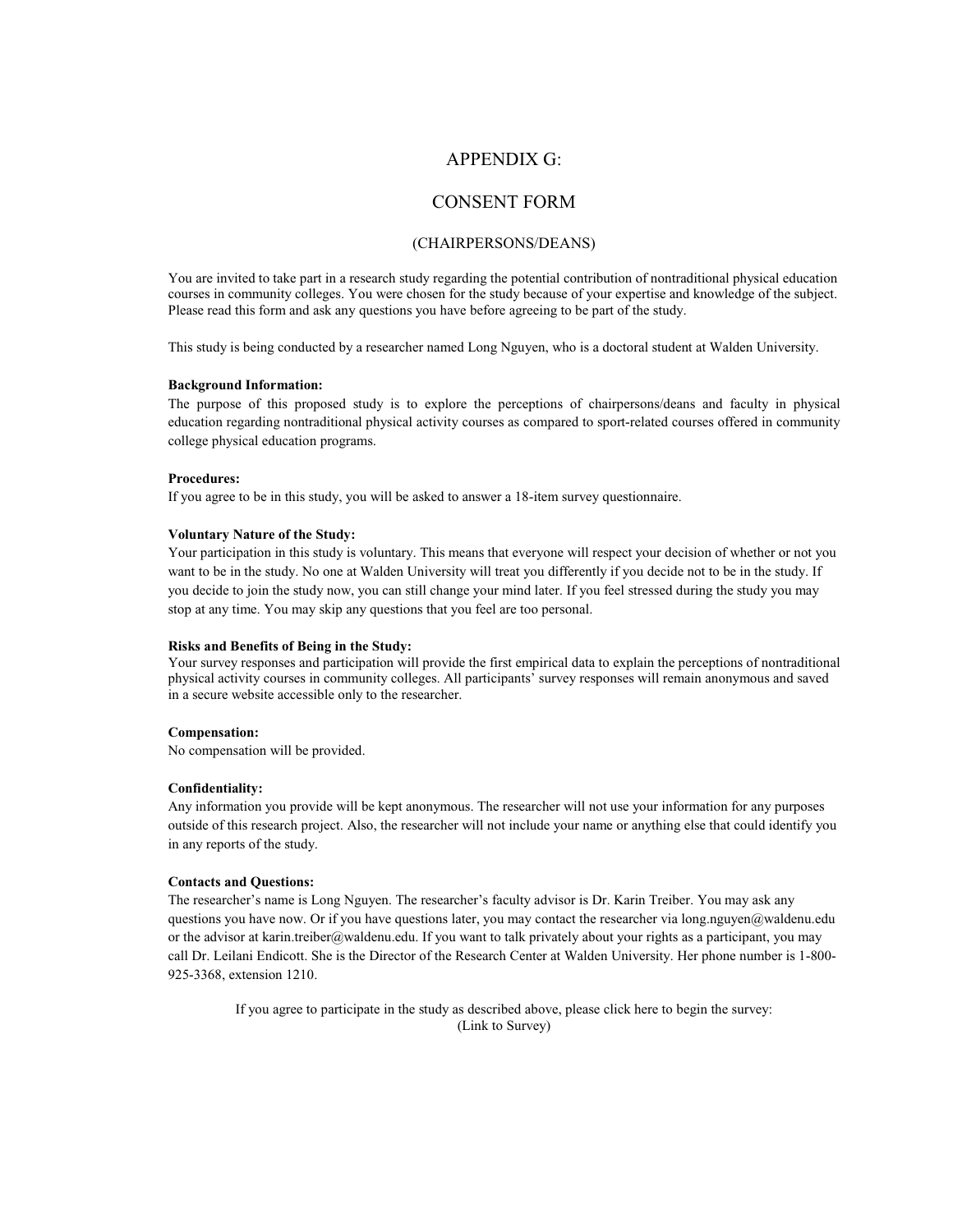#### (FULL-TIME FACULTY)

You are invited to take part in a research study regarding the potential contribution of nontraditional physical education courses in community colleges. You were chosen for the study because of your expertise and knowledge of the subject. Please read this form and ask any questions you have before agreeing to be part of the study.

This study is being conducted by a researcher named Long Nguyen, who is a doctoral student at Walden University.

#### **Background Information:**

The purpose of this proposed study is to explore the perceptions of chairpersons/deans and faculty in physical education regarding nontraditional physical activity courses as compared to sport-related courses offered in community college physical education programs.

#### **Procedures:**

If you agree to be in this study, you will be asked to answer a 18-item survey questionnaire.

#### **Voluntary Nature of the Study:**

Your participation in this study is voluntary. This means that everyone will respect your decision of whether or not you want to be in the study. No one at Walden University will treat you differently if you decide not to be in the study. If you decide to join the study now, you can still change your mind later. If you feel stressed during the study you may stop at any time. You may skip any questions that you feel are too personal.

#### **Risks and Benefits of Being in the Study:**

Your survey responses and participation will provide the first empirical data to explain the perceptions of nontraditional physical activity courses in community colleges. All participants' survey responses will remain anonymous and saved in a secure website accessible only to the researcher.

#### **Compensation:**

No compensation will be provided.

#### **Confidentiality:**

Any information you provide will be kept anonymous. The researcher will not use your information for any purposes outside of this research project. Also, the researcher will not include your name or anything else that could identify you in any reports of the study.

#### **Contacts and Questions:**

The researcher's name is Long Nguyen. The researcher's faculty advisor is Dr. Karin Treiber. You may ask any questions you have now. Or if you have questions later, you may contact the researcher via long.nguyen@waldenu.edu or the advisor at karin.treiber@waldenu.edu. If you want to talk privately about your rights as a participant, you may call Dr. Leilani Endicott. She is the Director of the Research Center at Walden University. Her phone number is 1-800- 925-3368, extension 1210.

> If you agree to participate in the study as described above, please click here to begin the survey: (Link to Survey)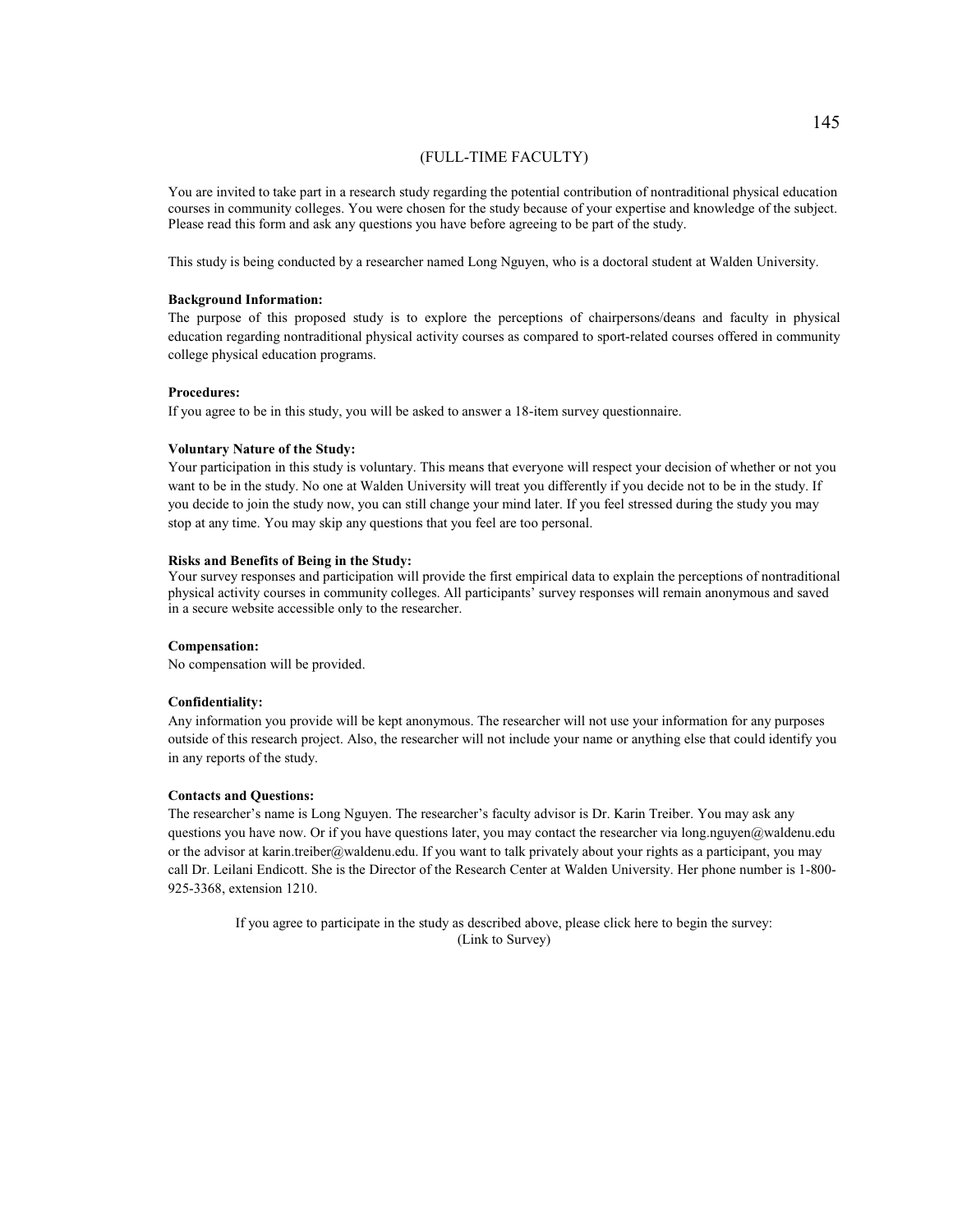## APPENDIX H:

## RAW DATA

# Chairpersons/Deans

| Participant             | Q1                      | Q <sub>2</sub>          | Q3                      | Q4                      | Q5                      | Q6                      | Q7                      | Q8                      |
|-------------------------|-------------------------|-------------------------|-------------------------|-------------------------|-------------------------|-------------------------|-------------------------|-------------------------|
|                         | Response                | Response                | Response                | Response                | Response                | Response                | Response                | Response                |
| 1                       | 4                       | $\overline{\mathbf{4}}$ | 3                       | 4                       | $\overline{4}$          | 4                       | 3                       | $\mathbf{3}$            |
|                         | 5                       | 5                       | 5                       | 5                       | 5                       | 5                       | 5                       | $\sqrt{5}$              |
| 3                       | $\overline{\mathbf{4}}$ | $\overline{\mathbf{4}}$ | $\overline{\mathbf{4}}$ | 5                       | 5                       | 5                       | 5                       | $\overline{\mathbf{4}}$ |
| $\overline{\mathbf{4}}$ | 5                       | 5                       | $\overline{\mathbf{4}}$ | 5                       | 5                       | 5                       | 5                       | 5                       |
| 5                       | 4                       | $\overline{4}$          | 3                       | $\overline{\mathbf{4}}$ | 5                       | 5                       | 5                       | 5                       |
| 6                       | 4                       | 4                       | $\overline{\mathbf{4}}$ | 3                       | $\overline{\mathbf{4}}$ | $\overline{\mathbf{4}}$ | 5                       | 5                       |
| 7                       | 4                       | 4                       | $\overline{\mathbf{4}}$ | $\overline{\mathbf{4}}$ | $\overline{\mathbf{4}}$ | $\overline{\mathbf{4}}$ | $\overline{4}$          | $\overline{\mathbf{4}}$ |
| 8                       | 4                       | 4                       | 4                       | 5                       | 5                       | 5                       | 5                       | 5                       |
| 9                       | $\overline{\mathbf{4}}$ | $\overline{\mathbf{4}}$ | $\overline{\mathbf{4}}$ | $\overline{\mathbf{4}}$ | $\overline{4}$          | $\overline{\mathbf{4}}$ | 5                       | 5                       |
| $10\,$                  | $\overline{\mathbf{4}}$ | 4                       | $\overline{\mathbf{4}}$ | 5                       | $\sqrt{5}$              | 5                       | $\overline{4}$          | $\overline{4}$          |
| $11\,$                  | 5                       | 5                       | $\overline{\mathbf{4}}$ | 5                       | 5                       | 5                       | $\overline{\mathbf{4}}$ | $\overline{\mathbf{4}}$ |
| 12                      | $\overline{\mathbf{4}}$ | $\overline{4}$          | $\overline{\mathbf{4}}$ | 3                       | $\overline{\mathbf{4}}$ | 4                       | 5                       | 5                       |
| 13                      | 4                       | 4                       | $\overline{4}$          | 4                       | 4                       | 4                       | $\overline{\mathbf{4}}$ | $\overline{\mathbf{4}}$ |
| 14                      | $\overline{2}$          | $\mathsf{2}\,$          | $\overline{2}$          | 4                       | $\overline{\mathbf{4}}$ | 3                       | $\overline{\mathbf{4}}$ | $\overline{4}$          |
| 15                      | 5                       | 5                       | 5                       | 5                       | 5                       | 5                       | 5                       | 5                       |
| 16                      | $\overline{\mathbf{4}}$ | $\overline{\mathbf{4}}$ | $\overline{\mathbf{4}}$ | $\overline{\mathbf{4}}$ | $\overline{\mathbf{4}}$ | $\overline{\mathbf{4}}$ | $\overline{\mathbf{4}}$ | $\overline{\mathbf{4}}$ |
| $17\,$                  | $\overline{\mathbf{4}}$ | $\overline{\mathbf{4}}$ | $\overline{4}$          | 5                       | 5                       | 5                       | $\overline{\mathbf{4}}$ | $\overline{\mathbf{4}}$ |
| 18                      | 4                       | 4                       | $\overline{\mathbf{4}}$ | $\overline{2}$          | $\mathbf{2}$            | $\overline{2}$          | $\overline{\mathbf{4}}$ | $\overline{\mathbf{4}}$ |
| 19                      | 5                       | 5                       | 5                       | 5                       | 5                       | 5                       | 5                       | 5                       |
| 20                      | $\overline{\mathbf{4}}$ | $\overline{\mathbf{4}}$ | $\overline{4}$          | 4                       | $\overline{4}$          | $\overline{\mathbf{4}}$ | 5                       | 5                       |
| 21                      | 5                       | 5                       | 5                       | 5                       | 5                       | 5                       | 5                       | 5                       |
| 22                      | $\overline{\mathbf{4}}$ | $\overline{\mathbf{4}}$ | $\overline{4}$          | 5                       | 5                       | 5                       | $\overline{\mathbf{4}}$ | $\overline{\mathbf{4}}$ |
| 23                      | $\overline{\mathbf{4}}$ | $\overline{\mathbf{4}}$ | $\overline{4}$          | 5                       | 5                       | $\overline{\mathbf{4}}$ | 5                       | 5                       |
| 24                      | 5                       | 5                       | 5                       | 5                       | $\mathbf{3}$            | 5                       | 5                       | 5                       |
| 25                      | 5                       | 5                       | 5                       | 5                       | 5                       | 5                       | 5                       | 5                       |
| 26                      | 5                       | 5                       | 5                       | 5                       | 5                       | 5                       | 5                       | 5                       |
| 27                      | 5                       | 5                       | $\mathsf{3}$            | 3                       | 5                       | 5                       | 5                       | 5                       |
| 28                      | $\overline{\mathbf{4}}$ | $\overline{\mathbf{4}}$ | $\overline{4}$          | 5                       | 5                       | 5                       | 5                       | 5                       |
| 29                      | $\mathbf 1$             | $\mathbf 1$             | $\mathbf 1$             | $\mathbf 1$             | $\mathbf 1$             | $\mathbf 1$             | $\mathbf 1$             | $\mathbf 1$             |
| 30                      | 5                       | 5                       | 5                       | 5                       | 5                       | 5                       | 5                       | 5                       |
| 31                      | 5                       | 5                       | 5                       | 5                       | 5                       | 5                       | 5                       | 5                       |
| 32                      | 5                       | 5                       | 5                       | 5                       | 5                       | 5                       | 5                       | 5                       |
| 33                      | 5                       | 5                       | $\overline{\mathbf{4}}$ | 5                       | 5                       | 5                       | 5                       | 5                       |
| 34                      | 5                       | 5                       | 5                       | 5                       | 5                       | 5                       | 5                       | 5                       |
| 35                      | 4                       | 4                       | $\overline{\mathbf{4}}$ | 5                       | 5                       | 5                       | 5                       | $\overline{\mathbf{4}}$ |
| 36                      | 4                       | $\overline{4}$          | $\overline{\mathbf{4}}$ | 4                       | $\overline{\mathbf{4}}$ | 4                       | $\overline{\mathbf{4}}$ | $\overline{\mathbf{4}}$ |
| 37                      | 4                       | 4                       | $\overline{\mathbf{4}}$ | 5                       | 5                       | 5                       | 4                       | $\mathsf{2}\,$          |
| 38                      | 5                       | 5                       | 5                       | 5                       | 5                       | 5                       | 5                       | 5                       |
| 39                      | 4                       | $\overline{4}$          | $\overline{\mathbf{4}}$ | 5                       | 5                       | 5                       | 4                       | $\overline{2}$          |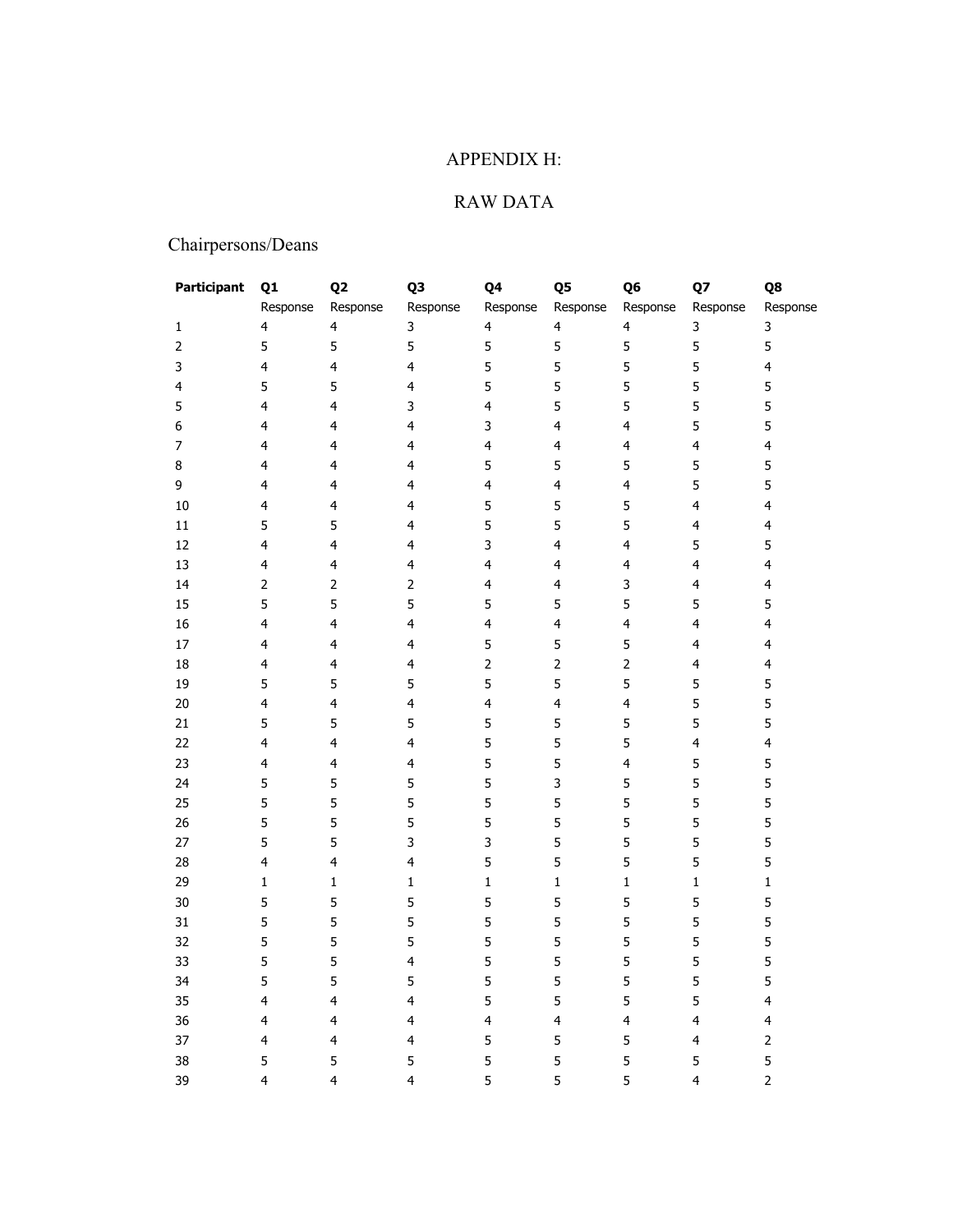| 40      | 5                       | 5                        | 5                       | 5                                                                                                                | 5                       | 5                       | 5                       | 5                       |
|---------|-------------------------|--------------------------|-------------------------|------------------------------------------------------------------------------------------------------------------|-------------------------|-------------------------|-------------------------|-------------------------|
| 41      | $\overline{\mathbf{4}}$ | 4                        | 3                       | $\overline{\mathbf{4}}$                                                                                          | 3                       | 4                       | $\overline{\mathbf{4}}$ | $\overline{\mathbf{4}}$ |
| 42      | 5                       | 5                        | 5                       | 5                                                                                                                | 5                       | 5                       | 5                       | 5                       |
| 43      | 5                       | 5                        | 5                       | 5                                                                                                                | 5                       | 5                       | 5                       | 5                       |
| 44      | $\overline{\mathbf{4}}$ | $\overline{\mathbf{4}}$  | $\overline{\mathbf{4}}$ | 5                                                                                                                | 5                       | 5                       | 5                       | 5                       |
| 45      | 5                       | 5                        | 5                       | 5                                                                                                                | 5                       | 5                       | 5                       | 5                       |
| 46      | $\overline{\mathbf{4}}$ | $\overline{\mathbf{4}}$  | $\overline{\mathbf{4}}$ | $\overline{\mathbf{4}}$                                                                                          | $\overline{\mathbf{4}}$ | $\overline{\mathbf{4}}$ | $\overline{\mathbf{4}}$ | $\overline{\mathbf{4}}$ |
| 47      | 5                       | 5                        | 5                       | 5                                                                                                                | 5                       | 5                       | 5                       | 5                       |
| 48      | 5                       | 5                        | 5                       | 5                                                                                                                | 5                       | 5                       | 5                       | 5                       |
| 49      | 5                       | 5                        | 5                       | 5                                                                                                                | 3                       | 5                       | 5                       | 5                       |
| 50      | 4                       | $\overline{\mathcal{L}}$ | 3                       | 4                                                                                                                | 4                       | 4                       | 3                       | 3                       |
| 51      | $\mathbf{2}$            | $\overline{c}$           | $\mathbf{2}$            | $\mathsf{2}\!\!\:\mathsf{1}\!\!\:\mathsf{2}\!\!\:\mathsf{1}\!\!\:\mathsf{3}\mathsf{2}\!\!\:\mathsf{4}\mathsf{3}$ | $\mathbf{2}$            | $\mathsf{2}$            | 5                       | 5                       |
| 52      | 5                       | 5                        | 5                       | 5                                                                                                                | 5                       | 5                       | 5                       | 5                       |
| 53      | $\overline{\mathbf{4}}$ | 4                        | $\overline{\mathbf{4}}$ | $\overline{\mathbf{4}}$                                                                                          | $\overline{\mathbf{4}}$ | 4                       | $\overline{\mathbf{4}}$ | $\overline{\mathbf{4}}$ |
| 54      | $\mathbf 1$             | $\mathbf 1$              | $\mathbf{1}$            | $\mathbf{1}$                                                                                                     | $\mathbf{1}$            | $\mathbf 1$             | $\mathbf 1$             | $\mathbf 1$             |
| 55      | $\overline{\mathbf{4}}$ | $\overline{\mathbf{4}}$  | 3                       | $\overline{\mathbf{4}}$                                                                                          | 5                       | 5                       | 5                       | 5                       |
| 56      | $\overline{\mathbf{4}}$ | $\overline{\mathbf{4}}$  | $\overline{2}$          | $\overline{\mathbf{4}}$                                                                                          | 3                       | 3                       | $\overline{\mathbf{4}}$ | $\overline{\mathbf{4}}$ |
| 57      | 5                       | 5                        | 4                       | 5                                                                                                                | 5                       | 5                       | $\overline{4}$          | $\overline{\mathbf{4}}$ |
| 58      | $\overline{\mathbf{4}}$ | $\overline{\mathbf{4}}$  | $\overline{\mathbf{4}}$ | 5                                                                                                                | 5                       | 5                       | $\overline{\mathbf{4}}$ | $\overline{\mathbf{4}}$ |
| 59      | $\overline{\mathbf{4}}$ | 4                        | $\overline{\mathbf{4}}$ | $\overline{\mathbf{4}}$                                                                                          | 4                       | 4                       | $\overline{\mathbf{4}}$ | $\overline{\mathbf{4}}$ |
| 60      | $\overline{\mathbf{4}}$ | $\overline{\mathbf{4}}$  | $\overline{\mathbf{4}}$ | $\overline{\mathbf{4}}$                                                                                          | $\overline{\mathbf{4}}$ | 4                       | 5                       | 5                       |
| 61      | 5                       | 5                        | 5                       | 5                                                                                                                | 5                       | 5                       | 5                       | 5                       |
| 62      | $\overline{\mathbf{4}}$ | $\overline{\mathcal{L}}$ | $\overline{\mathbf{4}}$ | 5                                                                                                                | 5                       | 5                       | $\overline{\mathbf{4}}$ | $\overline{\mathbf{4}}$ |
| 63      | $\overline{\mathbf{4}}$ | $\overline{\mathbf{4}}$  | $\overline{\mathbf{4}}$ | $\overline{\mathbf{4}}$                                                                                          | $\overline{\mathbf{4}}$ | 4                       | $\overline{\mathbf{4}}$ | $\overline{\mathbf{4}}$ |
| 64      | 5                       | 5                        | 5                       | 5                                                                                                                | 5                       | 5                       | 5                       | 5                       |
| 65      | 5                       | 5                        | 3                       | 3                                                                                                                | 5                       | 5                       | 5                       | 5                       |
| 66      | $\overline{\mathbf{4}}$ | 4                        | 3                       | 4                                                                                                                | 3                       | 4                       | $\overline{\mathbf{4}}$ | $\overline{\mathbf{4}}$ |
| 67      | $\overline{\mathbf{4}}$ | 4                        | $\overline{\mathbf{4}}$ | $\overline{\mathbf{4}}$                                                                                          | 4                       | 4                       | 5                       | 5                       |
| 68      | $\overline{\mathbf{4}}$ | $\overline{\mathbf{4}}$  | $\overline{\mathbf{4}}$ | 5                                                                                                                | 5                       | 4                       | 5                       | 5                       |
| 69      | 5                       | 5                        | 5                       | 5                                                                                                                | 5                       | 5                       | 5                       | 5                       |
| 70      | $\overline{2}$          | $\overline{2}$           | 3                       | 4                                                                                                                | $\overline{\mathbf{4}}$ | 4                       | $\overline{\mathbf{4}}$ | $\overline{\mathbf{4}}$ |
| 71      | 5                       | 5                        | 5                       | 5                                                                                                                | 5                       | 5                       | 5                       | 5                       |
| 72      | $\overline{\mathbf{4}}$ | $\overline{\mathbf{4}}$  | $\overline{\mathbf{4}}$ | 5                                                                                                                | 5                       | 5                       | $\overline{\mathbf{4}}$ | $\overline{\mathbf{4}}$ |
| 73      | 5                       | 5                        | $\overline{2}$          | 4                                                                                                                | 4                       | 4                       | 5                       | 4                       |
| 74      | $\overline{2}$          | $\overline{2}$           | $\overline{2}$          | 4                                                                                                                | 4                       | 3                       | 4                       | 4                       |
| 75      | $\overline{\mathbf{4}}$ | $\overline{\mathcal{A}}$ | $\overline{\mathbf{4}}$ | $\overline{c}$                                                                                                   | $\mathsf{2}$            | $\mathbf{2}$            | $\overline{\mathbf{4}}$ | 4                       |
| 76      | 5                       | 5                        | $\overline{2}$          | $\overline{\mathbf{4}}$                                                                                          | $\overline{\mathbf{4}}$ | $\overline{\mathbf{4}}$ | 5                       | $\overline{\mathbf{4}}$ |
| $77 \,$ | $\overline{\mathbf{4}}$ | $\overline{\mathbf{4}}$  | $\overline{4}$          | $\overline{4}$                                                                                                   | $\overline{4}$          | $\overline{\mathbf{4}}$ | 5                       | 5                       |
| 78      | $\overline{\mathbf{4}}$ | $\overline{\mathbf{4}}$  | $\overline{\mathbf{4}}$ | 5                                                                                                                | 5                       | 5                       | 5                       | 5                       |
| 79      | 5                       | 5                        | 5                       | 5                                                                                                                | 5                       | 5                       | 5                       | 5                       |
| 80      | $\mathbf{2}$            | $\overline{c}$           | 3                       | $\overline{\mathbf{4}}$                                                                                          | $\overline{\mathbf{4}}$ | $\overline{\mathbf{4}}$ | $\overline{\mathbf{4}}$ | $\overline{\mathbf{4}}$ |
| 81      | $\mathbf{2}$            | $\mathsf{2}$             | $\overline{2}$          | $\overline{2}$                                                                                                   | $\overline{2}$          | $\overline{2}$          | 5                       | 5                       |
| 82      | 5                       | 5                        | 5                       | 5                                                                                                                | 5                       | 5                       | 5                       | 5                       |
| 83      | $\overline{\mathbf{4}}$ | 4                        | $\overline{\mathbf{4}}$ | $\overline{\mathbf{4}}$                                                                                          | $\overline{\mathbf{4}}$ | 4                       | $\overline{\mathbf{4}}$ | $\overline{\mathbf{4}}$ |
| 84      | $\overline{\mathbf{4}}$ | $\overline{\mathbf{4}}$  | $\overline{\mathbf{4}}$ | $\overline{\mathbf{4}}$                                                                                          | $\overline{4}$          | 4                       | $\overline{\mathbf{4}}$ | $\overline{\mathbf{4}}$ |
| 85      | $\overline{\mathbf{4}}$ | $\overline{\mathbf{4}}$  | $\overline{\mathbf{4}}$ | $\overline{\mathbf{4}}$                                                                                          | $\overline{\mathbf{4}}$ | $\overline{\mathbf{4}}$ | 5                       | 5                       |
| 86      | 4                       | $\overline{\mathbf{4}}$  | $\overline{2}$          | $\overline{4}$                                                                                                   | 3                       | 3                       | $\overline{\mathbf{4}}$ | $\overline{4}$          |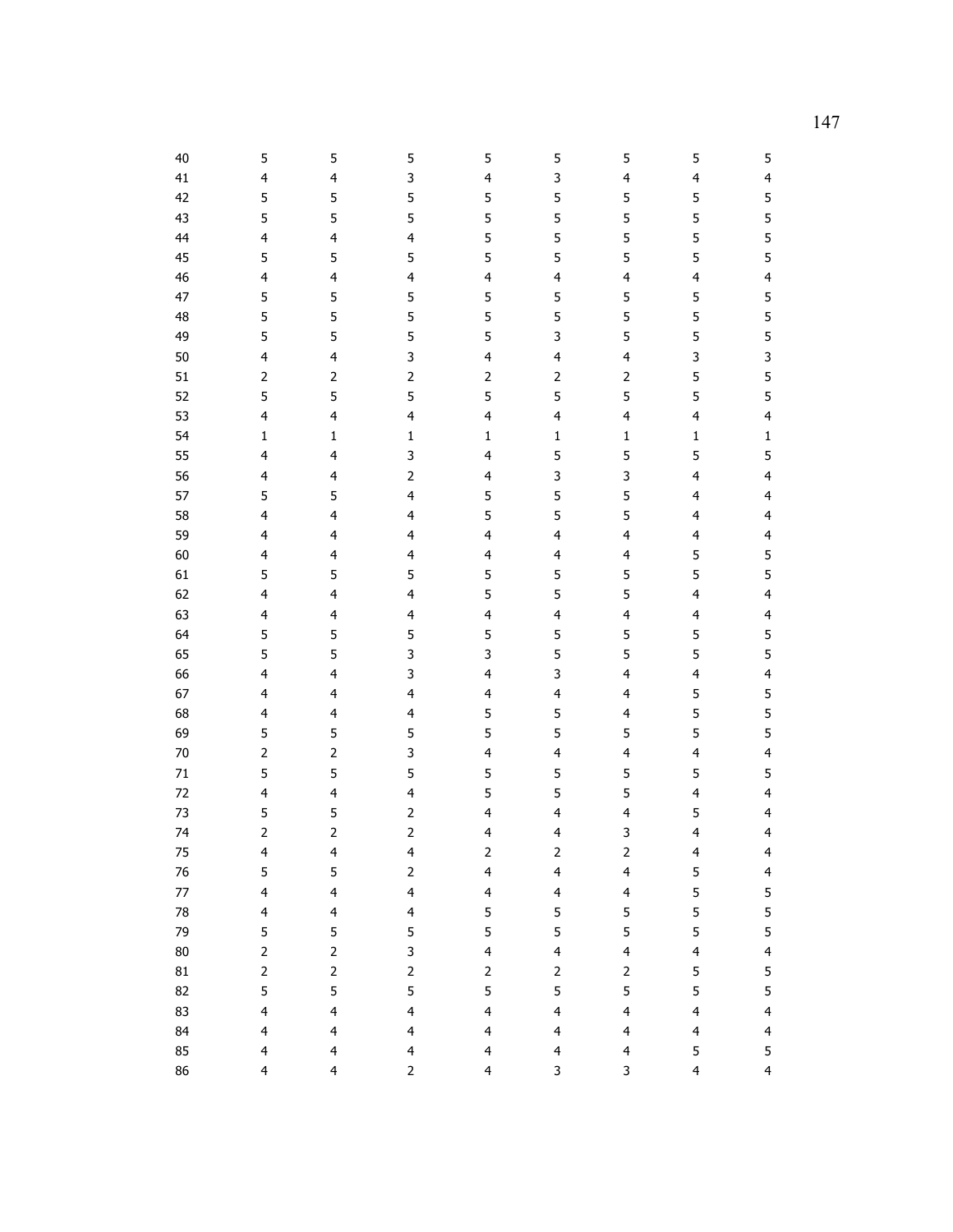| Participant | Q9                      | Q10                     | <b>Q11</b>              | <b>Q12</b>              | Q13                     | Q14            | <b>Q15</b>              | Q16                     |
|-------------|-------------------------|-------------------------|-------------------------|-------------------------|-------------------------|----------------|-------------------------|-------------------------|
|             | Response                | Response                | Response                | Response                | Response                | Response       | Response                | Response                |
| 1           | 3                       | 3                       | 3                       | 3                       | $\overline{4}$          | $\overline{4}$ | $\overline{4}$          | $\overline{\mathbf{4}}$ |
| 2           | 5                       | 5                       | 5                       | 5                       | 5                       | 5              | 5                       | 5                       |
| 3           | 5                       | 5                       | 5                       | $\overline{\mathbf{4}}$ | 5                       | $\overline{4}$ | 3                       | 5                       |
| 4           | 5                       | 5                       | 5                       | 5                       | 5                       | 5              | 5                       | 5                       |
| 5           | 5                       | 5                       | 5                       | 5                       | $\overline{4}$          | $\overline{4}$ | $\overline{4}$          | $\overline{4}$          |
| 6           | 5                       | 3                       | 5                       | 5                       | 5                       | 5              | 5                       | 3                       |
| 7           | $\overline{\mathbf{4}}$ | $\overline{\mathbf{4}}$ | $\overline{\mathbf{4}}$ | $\overline{\mathbf{4}}$ | $\overline{4}$          | $\overline{4}$ | $\overline{4}$          | $\overline{4}$          |
| 8           | 5                       | 5                       | 5                       | 5                       | 5                       | 5              | 5                       | 5                       |
| 9           | 5                       | 5                       | 5                       | 5                       | $\overline{4}$          | $\overline{4}$ | $\overline{4}$          | $\overline{\mathbf{4}}$ |
| $10\,$      | $\overline{\mathbf{4}}$ | 5                       | 5                       | 5                       | 5                       | 5              | 5                       | 5                       |
| $11\,$      | $\overline{\mathbf{4}}$ | 4                       | 4                       | $\overline{\mathbf{4}}$ | $\overline{\mathbf{4}}$ | $\overline{4}$ | $\overline{\mathbf{4}}$ | $\overline{\mathbf{4}}$ |
| 12          | 5                       | 3                       | 5                       | 5                       | 5                       | 5              | 5                       | 3                       |
| 13          | 4                       | 4                       | $\overline{\mathbf{4}}$ | $\overline{\mathbf{4}}$ | $\overline{\mathbf{4}}$ | $\overline{4}$ | $\overline{\mathbf{4}}$ | $\overline{4}$          |
| 14          | $\overline{2}$          | $\overline{\mathbf{4}}$ | $\overline{\mathbf{4}}$ | $\overline{4}$          | 5                       | $\overline{4}$ | 3                       | $\overline{4}$          |
| 15          | 5                       | 5                       | 5                       | 5                       | 5                       | 5              | 5                       | 5                       |
| 16          | $\overline{\mathbf{4}}$ | $\overline{\mathbf{4}}$ | $\overline{4}$          | $\overline{\mathbf{4}}$ | $\overline{4}$          | $\overline{4}$ | $\overline{\mathbf{4}}$ | $\overline{\mathbf{4}}$ |
| $17\,$      | 5                       | 5                       | $\overline{\mathbf{4}}$ | $\overline{\mathbf{4}}$ | $\overline{\mathbf{4}}$ | $\overline{4}$ | 5                       | $\overline{4}$          |
| 18          | $\overline{\mathbf{4}}$ | $\overline{2}$          | $\overline{2}$          | $\overline{2}$          | $\overline{\mathbf{4}}$ | $\overline{4}$ | $\overline{4}$          | $\overline{4}$          |
| 19          | 5                       | 5                       | 5                       | 5                       | $\overline{\mathbf{4}}$ | $\overline{4}$ | $\overline{\mathbf{4}}$ | $\overline{\mathbf{4}}$ |
| $20\,$      | 5                       | 5                       | 5                       | 5                       | 5                       | 5              | 5                       | 5                       |
| 21          | 5                       | 5                       | 5                       | 5                       | 5                       | 5              | 5                       | 5                       |
| 22          | $\overline{\mathbf{4}}$ | 5                       | 5                       | 5                       | 5                       | 5              | $\overline{4}$          | $\overline{4}$          |
| 23          | 5                       | 5                       | 5                       | 5                       | 5                       | 5              | 5                       | 5                       |
| 24          | 5                       | 5                       | 3                       | 5                       | 5                       | 5              | 5                       | 5                       |
| 25          | 5                       | 5                       | 5                       | 5                       | 5                       | 5              | 5                       | 5                       |
| 26          | 5                       | 5                       | 5                       | 5                       | 5                       | 5              | 5                       | 5                       |
| 27          | 3                       | 5                       | 5                       | 5                       | 5                       | 5              | 3                       | 5                       |
| 28          | 5                       | 5                       | 5                       | 5                       | 5                       | 5              | 5                       | 5                       |
| 29          | $\mathbf 1$             | $\mathbf 1$             | $\mathbf 1$             | $\mathbf 1$             | $\mathbf 1$             | $\mathbf 1$    | $\mathbf 1$             | $\mathbf 1$             |
| $30\,$      | 5                       | 5                       | 5                       | 5                       | 5                       | 5              | 5                       | 5                       |
| 31          | 5                       | 5                       | 5                       | 5                       | 5                       | 5              | 5                       | 5                       |
| 32          | 5                       | 5                       | 5                       | 5                       | 5                       | 5              | 5                       | 5                       |
| 33          | 5                       | 5                       | 5                       | 5                       | 5                       | 5              | 5                       | 5                       |
| 34          | 5                       | 5                       | 5                       | 5                       | 5                       | 5              | 5                       | 5                       |
| 35          | 5                       | 5                       | 5                       | $\overline{4}$          | 5                       | $\overline{4}$ | 3                       | 5                       |
| 36          | $\overline{\mathbf{4}}$ | $\overline{4}$          | $\overline{\mathbf{4}}$ | $\overline{4}$          | $\overline{4}$          | $\overline{4}$ | $\overline{\mathbf{4}}$ | $\overline{4}$          |
| 37          | $\overline{4}$          | 3                       | 3                       | 3                       | $\overline{4}$          | $\overline{4}$ | $\overline{4}$          | $\overline{4}$          |
| 38          | 5                       | 5                       | 5                       | 5                       | 5                       | 5              | 5                       | 5                       |
| 39          | $\overline{\mathbf{4}}$ | 3                       | 3                       | 3                       | $\overline{4}$          | $\overline{4}$ | $\overline{4}$          | $\overline{4}$          |
| 40          | 5                       | 5                       | 5                       | 5                       | 5                       | 5              | 5                       | 5                       |
| 41          | 3                       | $\overline{\mathbf{4}}$ | 3                       | $\overline{4}$          | $\overline{4}$          | $\overline{4}$ | 3                       | $\overline{4}$          |
| 42          | 5                       | 5                       | 5                       | 5                       | 5                       | 5              | 5                       | 5                       |
| 43          | 5                       | 5                       | 5                       | 5                       | 5                       | 5              | 5                       | 5                       |
| 44          | 5                       | 5                       | 5                       | 5                       | 5                       | 5              | 5                       | 5                       |
| 45          | 5                       | 5                       | 5                       | 5                       | 5                       | 5              | 5                       | 5                       |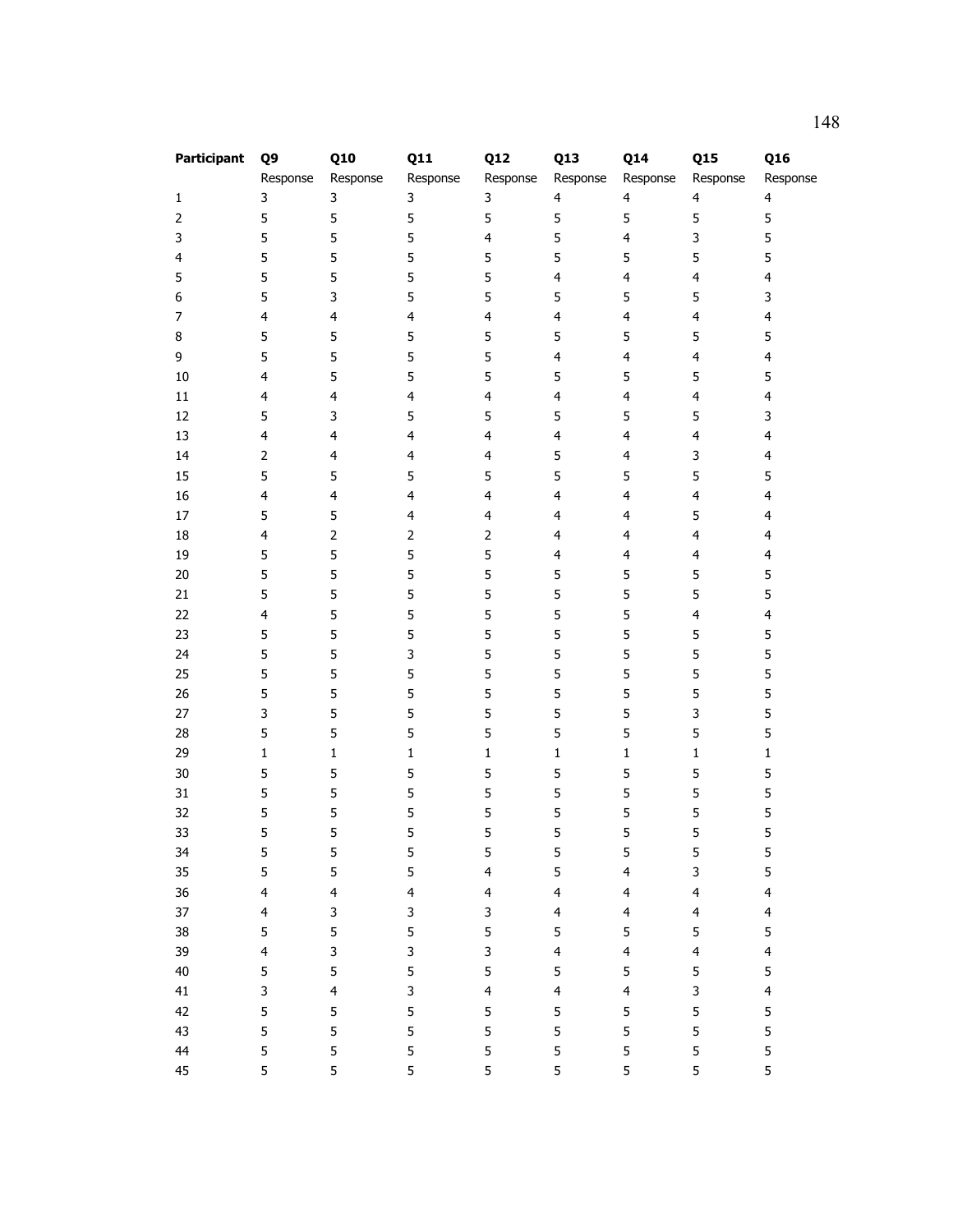| 46     | 4                       | 4                        | 4                       | 4                       | 4                       | 4                        | 4                       | 4                       |
|--------|-------------------------|--------------------------|-------------------------|-------------------------|-------------------------|--------------------------|-------------------------|-------------------------|
| 47     | 5                       | 5                        | 5                       | 5                       | 5                       | 5                        | 5                       | 5                       |
| 48     | 5                       | 5                        | 5                       | 5                       | 5                       | 5                        | 5                       | 5                       |
| 49     | 5                       | 5                        | 3                       | 5                       | 5                       | 5                        | 5                       | 5                       |
| 50     | 3                       | 3                        | 3                       | 3                       | $\overline{\mathbf{4}}$ | 4                        | $\overline{\mathbf{4}}$ | $\overline{\mathbf{4}}$ |
| 51     | 5                       | 5                        | 5                       | 5                       | $\overline{\mathbf{4}}$ | $\overline{\mathbf{4}}$  | $\overline{4}$          | $\overline{\mathbf{4}}$ |
| 52     | 5                       | 5                        | 5                       | 5                       | 5                       | 5                        | 5                       | 5                       |
| 53     | 4                       | $\overline{\mathbf{4}}$  | $\overline{\mathbf{4}}$ | $\overline{\mathbf{4}}$ | $\overline{\mathbf{4}}$ | $\overline{\mathbf{4}}$  | $\overline{\mathbf{4}}$ | $\overline{\mathbf{4}}$ |
| 54     | $\mathbf 1$             | $\mathbf 1$              | $\mathbf 1$             | $\mathbf 1$             | $\mathbf 1$             | $\mathbf 1$              | $\mathbf{1}$            | $\mathbf 1$             |
| 55     | 5                       | 5                        | 5                       | 5                       | $\overline{\mathbf{4}}$ | $\overline{\mathbf{4}}$  | $\overline{4}$          | $\overline{\mathbf{4}}$ |
| 56     | $\overline{\mathbf{4}}$ | $\overline{\mathbf{4}}$  | 3                       | 3                       | 4                       | 4                        | $\overline{\mathbf{4}}$ | $\mathsf{2}$            |
| 57     | 4                       | $\overline{\mathbf{4}}$  | $\overline{\mathbf{4}}$ | $\overline{\mathbf{4}}$ | $\overline{\mathbf{4}}$ | 4                        | $\overline{\mathbf{4}}$ | $\overline{\mathbf{4}}$ |
| 58     | 5                       | 5                        | $\overline{\mathbf{4}}$ | $\overline{\mathbf{4}}$ | $\overline{\mathbf{4}}$ | $\overline{\mathbf{4}}$  | 5                       | $\overline{\mathbf{4}}$ |
| 59     | $\overline{\mathbf{4}}$ | $\overline{\mathbf{4}}$  | $\overline{\mathbf{4}}$ | $\overline{\mathbf{4}}$ | $\overline{\mathbf{4}}$ | 4                        | $\overline{\mathbf{4}}$ | $\overline{\mathbf{4}}$ |
| 60     | 5                       | 5                        | 5                       | 5                       | $\overline{\mathbf{4}}$ | 4                        | $\overline{\mathbf{4}}$ | $\overline{\mathbf{4}}$ |
| 61     | 5                       | 5                        | 5                       | 5                       | 5                       | 5                        | 5                       | 5                       |
| 62     | $\overline{\mathbf{4}}$ | 5                        | 5                       | 5                       | 5                       | 5                        | 5                       | 5                       |
| 63     | 4                       | $\overline{\mathbf{4}}$  | $\overline{4}$          | $\overline{\mathbf{4}}$ | $\overline{\mathbf{4}}$ | 4                        | $\overline{\mathbf{4}}$ | $\overline{\mathbf{4}}$ |
| 64     | 5                       | 5                        | 5                       | 5                       | 5                       | 5                        | 5                       | 5                       |
| 65     | 3                       | 5                        | 5                       | 5                       | 5                       | 5                        | 3                       | 5                       |
| 66     | 3                       | $\overline{\mathbf{4}}$  | 3                       | $\overline{\mathbf{4}}$ | $\overline{\mathbf{4}}$ | $\overline{\mathbf{4}}$  | 3                       | $\overline{\mathbf{4}}$ |
| 67     | 5                       | 5                        | 5                       | 5                       | $\overline{\mathbf{4}}$ | 4                        | $\overline{\mathbf{4}}$ | $\overline{\mathbf{4}}$ |
| 68     | 5                       | 5                        | 5                       | 5                       | 5                       | 5                        | 5                       | 5                       |
| 69     | 5                       | 5                        | 5                       | 5                       | 5                       | 5                        | 5                       | 5                       |
| 70     | 3                       | $\overline{\mathbf{4}}$  | $\overline{\mathbf{4}}$ | $\overline{\mathbf{4}}$ | $\overline{\mathbf{4}}$ | $\overline{\mathbf{4}}$  | 3                       | $\overline{\mathbf{4}}$ |
| $71\,$ | 5                       | 5                        | 5                       | 5                       | 5                       | 5                        | 5                       | 5                       |
| 72     | 4                       | 5                        | 5                       | 5                       | 5                       | 5                        | $\overline{\mathbf{4}}$ | $\overline{\mathbf{4}}$ |
| 73     | 4                       | $\overline{\mathbf{4}}$  | $\overline{\mathbf{4}}$ | $\overline{\mathbf{4}}$ | 5                       | 5                        | 5                       | 5                       |
| 74     | $\overline{2}$          | $\overline{\mathbf{4}}$  | $\overline{\mathbf{4}}$ | $\overline{\mathbf{4}}$ | 5                       | $\overline{\mathbf{4}}$  | 3                       | $\overline{\mathbf{4}}$ |
| 75     | 4                       | $\mathbf 2$              | $\mathsf{2}$            | $\mathsf{2}$            | $\overline{\mathbf{4}}$ | 4                        | $\overline{\mathbf{4}}$ | $\overline{\mathbf{4}}$ |
| 76     | 4                       | $\overline{4}$           | $\overline{4}$          | $\overline{\mathbf{4}}$ | 5                       | 5                        | 5                       | 5                       |
| 77     | 5                       | 5                        | 5                       | 5                       | 5                       | 5                        | 5                       | 5                       |
| 78     | 5                       | 5                        | 5                       | 5                       | 5                       | 5                        | 5                       | 5                       |
| 79     | 5                       | 5                        | 5                       | 5                       | $\overline{\mathbf{4}}$ | 4                        | $\overline{\mathbf{4}}$ | $\overline{\mathbf{4}}$ |
| 80     | 3                       | $\overline{4}$           | $\overline{4}$          | $\overline{\mathbf{4}}$ | 4                       | 4                        | 3                       | $\overline{\mathbf{4}}$ |
| 81     | 5                       | 5                        | 5                       | 5                       | $\overline{\mathbf{4}}$ | $\overline{\mathcal{L}}$ | $\overline{\mathbf{4}}$ | $\overline{\mathbf{4}}$ |
| 82     | 5                       | 5                        | 5                       | 5                       | 5                       | 5                        | 5                       | 5                       |
| 83     | 4                       | $\overline{\mathbf{4}}$  | $\overline{\mathbf{4}}$ | 4                       | $\overline{\mathbf{4}}$ | 4                        | 4                       | $\overline{\mathbf{4}}$ |
| 84     | $\overline{\mathbf{r}}$ | $\overline{\mathcal{L}}$ | $\overline{\mathbf{4}}$ | $\overline{\mathbf{4}}$ | 4                       | 4                        | $\overline{\mathbf{4}}$ | 4                       |
| 85     | 5                       | 5                        | 5                       | 5                       | $\overline{\mathbf{4}}$ | $\overline{\mathbf{4}}$  | $\overline{4}$          | $\overline{\mathbf{4}}$ |
| 86     | $\overline{4}$          | $\overline{\mathbf{4}}$  | $\overline{3}$          | 3                       | 4                       | 4                        | 4                       | $\overline{2}$          |

| <b>Participant</b> | Q17 | Q18               |  |  |
|--------------------|-----|-------------------|--|--|
|                    |     | Response Response |  |  |
|                    |     |                   |  |  |
|                    | 5   | 5                 |  |  |
| ิว                 | 5   |                   |  |  |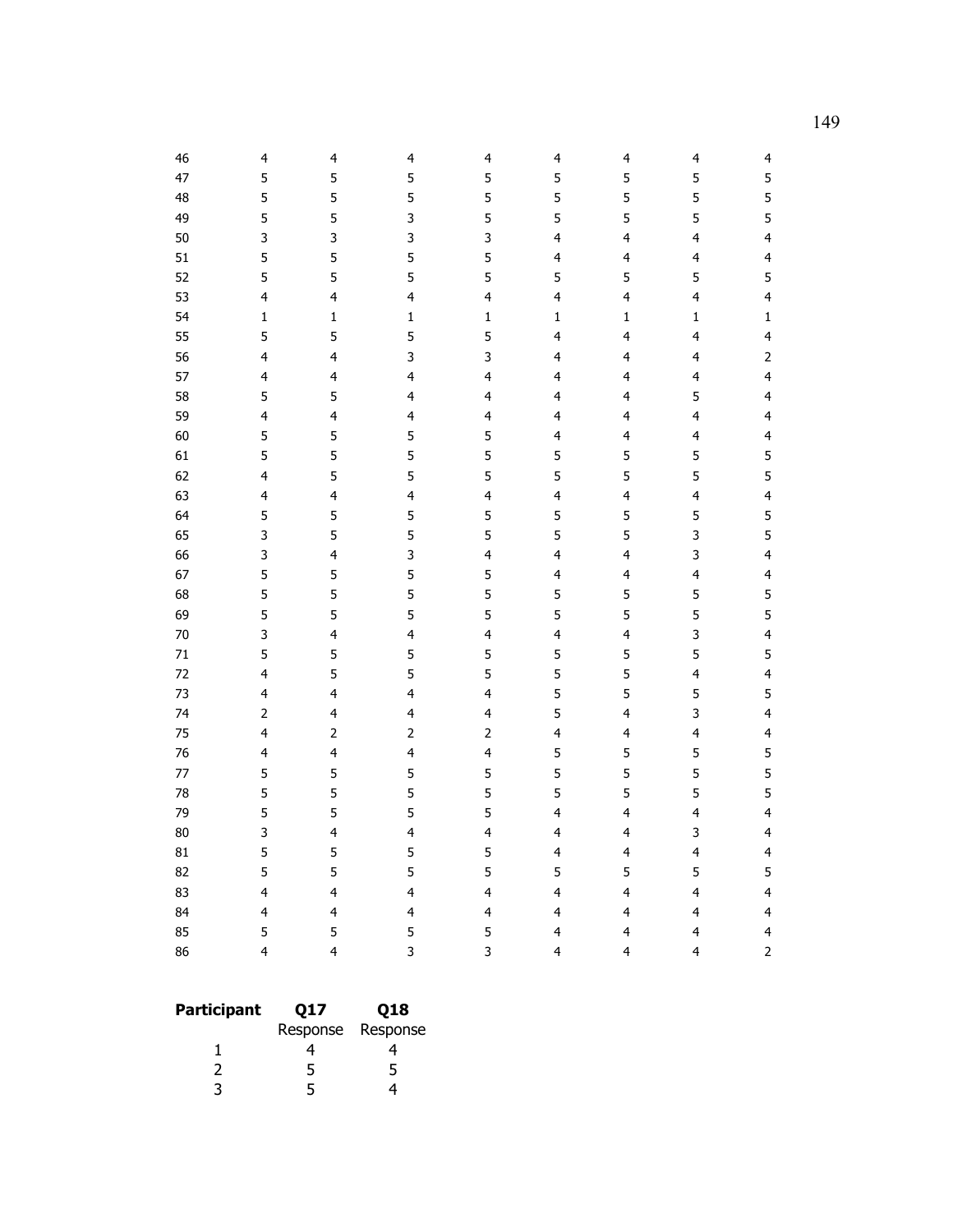|                            |                                   | 5                                |
|----------------------------|-----------------------------------|----------------------------------|
| 456789                     |                                   |                                  |
|                            |                                   |                                  |
|                            |                                   |                                  |
|                            |                                   |                                  |
|                            |                                   |                                  |
|                            |                                   |                                  |
|                            |                                   |                                  |
|                            |                                   |                                  |
|                            |                                   |                                  |
|                            |                                   |                                  |
|                            |                                   |                                  |
|                            |                                   |                                  |
|                            |                                   |                                  |
|                            |                                   |                                  |
|                            |                                   |                                  |
|                            |                                   |                                  |
|                            |                                   |                                  |
|                            |                                   |                                  |
|                            |                                   |                                  |
|                            |                                   |                                  |
|                            |                                   |                                  |
|                            |                                   |                                  |
|                            | 545354545455344455555555555555445 | 45354545455344455555555555554445 |
|                            |                                   |                                  |
|                            |                                   |                                  |
|                            |                                   |                                  |
|                            |                                   |                                  |
|                            |                                   |                                  |
|                            |                                   |                                  |
|                            |                                   |                                  |
|                            |                                   |                                  |
|                            |                                   |                                  |
|                            |                                   |                                  |
| 39                         | $\overline{\mathbf{r}}$           | 4                                |
| 40                         |                                   |                                  |
| 41                         |                                   |                                  |
| 42                         |                                   |                                  |
|                            |                                   |                                  |
|                            |                                   |                                  |
|                            |                                   |                                  |
| 43<br>44<br>45<br>46<br>47 | 5355545534                        | 5455554555                       |
|                            |                                   |                                  |
| 48                         |                                   |                                  |
| 49                         |                                   |                                  |
| 50                         |                                   | 4                                |
|                            |                                   |                                  |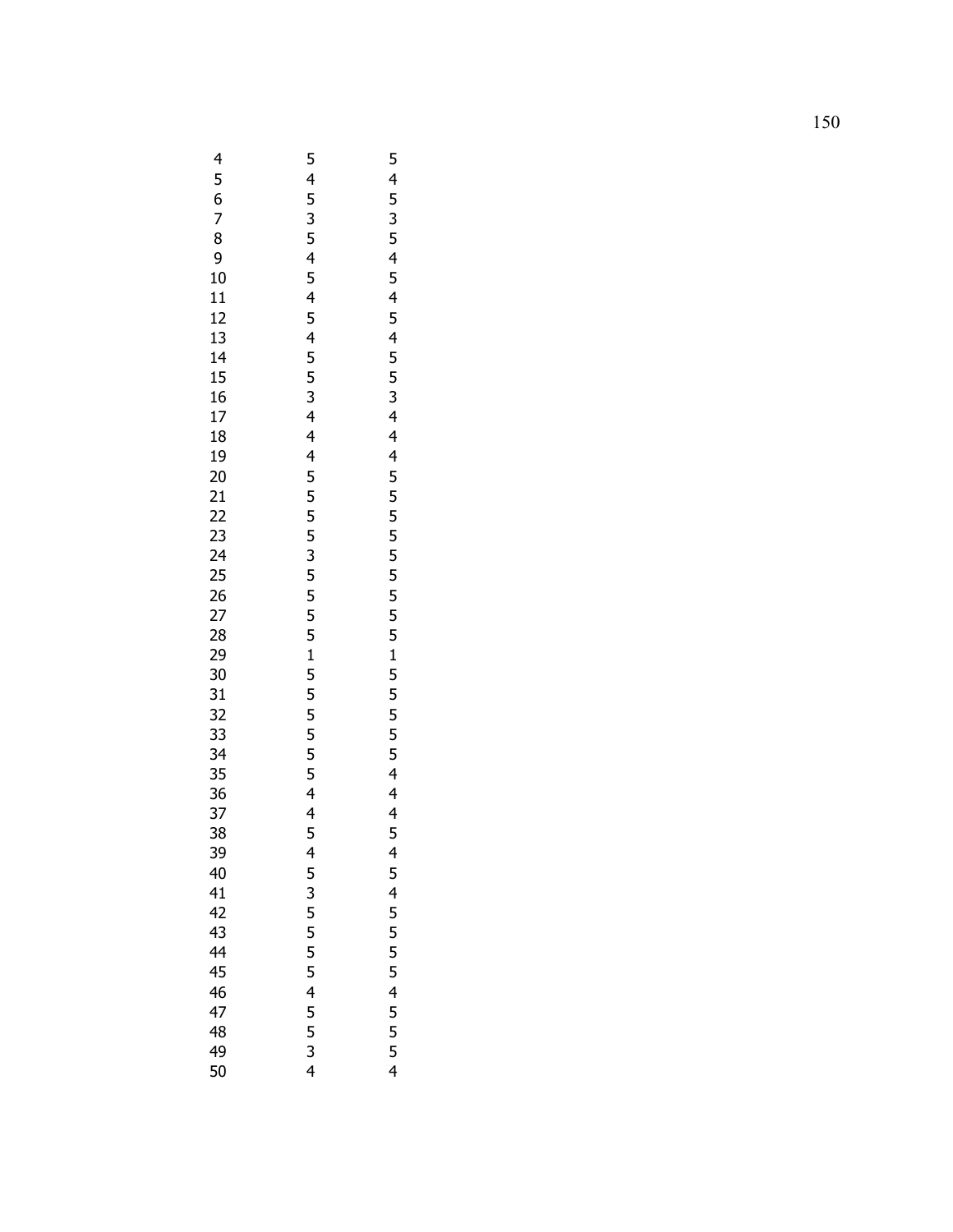| 51                                                           | 4                                | 4                                |
|--------------------------------------------------------------|----------------------------------|----------------------------------|
|                                                              |                                  |                                  |
|                                                              |                                  |                                  |
|                                                              |                                  |                                  |
|                                                              |                                  |                                  |
|                                                              |                                  |                                  |
|                                                              |                                  |                                  |
|                                                              |                                  |                                  |
|                                                              |                                  |                                  |
|                                                              |                                  |                                  |
|                                                              |                                  |                                  |
|                                                              |                                  |                                  |
|                                                              |                                  |                                  |
|                                                              |                                  |                                  |
|                                                              |                                  |                                  |
|                                                              |                                  |                                  |
|                                                              |                                  |                                  |
|                                                              |                                  |                                  |
|                                                              |                                  |                                  |
|                                                              |                                  |                                  |
|                                                              |                                  |                                  |
|                                                              |                                  |                                  |
|                                                              |                                  |                                  |
|                                                              |                                  |                                  |
|                                                              |                                  |                                  |
|                                                              |                                  |                                  |
|                                                              |                                  |                                  |
|                                                              |                                  |                                  |
|                                                              |                                  |                                  |
|                                                              |                                  |                                  |
|                                                              |                                  |                                  |
|                                                              |                                  |                                  |
|                                                              |                                  |                                  |
| 555555590666666600127777778901234567890123456789012345678001 | 54142444455455345545554555444442 | 54142444455455445555555554444442 |
|                                                              |                                  |                                  |
| 86                                                           |                                  |                                  |

# Faculty

| Participant | Q1       | Q <sub>2</sub> | Q3       | 04       | Q5       | Q6       | Q7       | Q8       |
|-------------|----------|----------------|----------|----------|----------|----------|----------|----------|
|             | Response | Response       | Response | Response | Response | Response | Response | Response |
|             | 4        | 4              | 4        |          |          | 4        |          |          |
|             |          | 5              |          |          |          |          |          |          |
| 3           |          |                | ь        |          |          |          |          | 4        |
| 4           |          |                | 4        | 4        |          |          |          |          |
| 5           |          |                |          |          |          |          |          |          |
| 6           |          |                | 4        |          |          |          |          |          |
|             |          |                |          |          |          |          |          |          |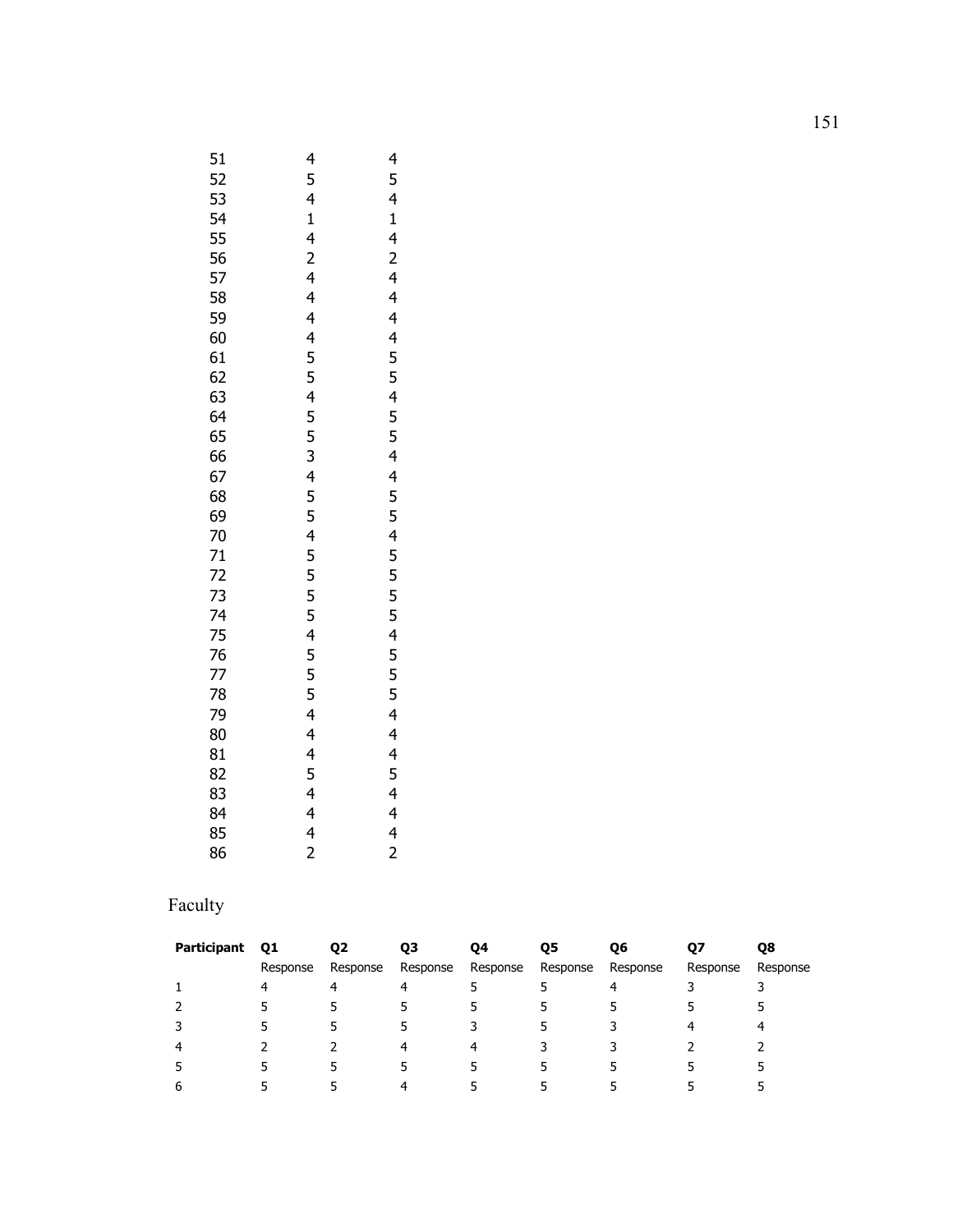| 7  | 5                        | 5                       | 5                       | 5                       | 5                        | 5                       | $\overline{4}$          | 4                       |
|----|--------------------------|-------------------------|-------------------------|-------------------------|--------------------------|-------------------------|-------------------------|-------------------------|
| 8  | 3                        | 3                       | 3                       | $\overline{\mathbf{4}}$ | 4                        | $\overline{\mathbf{4}}$ | 4                       | 4                       |
| 9  | 4                        | 4                       | 3                       | 5                       | 5                        | 5                       | 5                       | 5                       |
| 10 | $\overline{c}$           | $\overline{c}$          | $\overline{2}$          | 5                       | 5                        | 5                       | 5                       | 5                       |
| 11 | 5                        | 5                       | 5                       | 5                       | 5                        | 5                       | 5                       | 5                       |
| 12 | 4                        | 4                       | 3                       | $\overline{\mathbf{4}}$ | $\overline{\mathbf{4}}$  | $\overline{\mathbf{4}}$ | 4                       | $\overline{\mathbf{4}}$ |
| 13 | 4                        | 4                       | 4                       | 4                       | 4                        | $\overline{\mathbf{4}}$ | 5                       | 5                       |
| 14 | $\overline{c}$           | $\overline{c}$          | 5                       | $\mathsf{2}$            | $\overline{\mathcal{L}}$ | $\overline{\mathbf{4}}$ | $\overline{2}$          | $\overline{c}$          |
| 15 | 5                        | 5                       | 5                       | 5                       | 5                        | 5                       | 5                       | 5                       |
| 16 | 3                        | 3                       | 3                       | 5                       | $\overline{\mathbf{4}}$  | $\overline{\mathbf{4}}$ | 4                       | $\overline{\mathbf{4}}$ |
| 17 | 4                        | 4                       | 3                       | 5                       | 5                        | 5                       | 4                       | $\overline{\mathbf{4}}$ |
| 18 | 4                        | 4                       | 4                       | 4                       | $\overline{\mathbf{r}}$  | $\overline{\mathbf{4}}$ | 4                       | $\overline{\mathbf{4}}$ |
| 19 | 3                        | 3                       | 3                       | 4                       | $\overline{\mathbf{4}}$  | $\overline{\mathbf{4}}$ | 3                       | 3                       |
| 20 | 5                        | 5                       | 5                       | 5                       | 5                        | 5                       | 5                       | 5                       |
| 21 | 4                        | 4                       | 4                       | 4                       | 4                        | $\overline{\mathbf{4}}$ | 4                       | 4                       |
| 22 | 5                        | 5                       | 5                       | 5                       | 5                        | 5                       | 5                       | 5                       |
| 23 | 5                        | 5                       | 5                       | 5                       | 5                        | 5                       | 5                       | 5                       |
| 24 | 3                        | 3                       | $\mathbf 1$             | 5                       | 5                        | 5                       | $\overline{2}$          | $\overline{2}$          |
| 25 | 5                        | 4                       | 4                       | 4                       | 4                        | 4                       | 5                       | $\overline{\mathbf{4}}$ |
| 26 | 4                        | 4                       | 4                       | 5                       | $\overline{\mathcal{L}}$ | $\overline{\mathbf{4}}$ | 4                       | $\overline{\mathbf{4}}$ |
| 27 | $\mathbf 1$              | $\mathbf{1}$            | $\mathbf 1$             | 4                       | $\overline{\mathbf{4}}$  | 4                       | 4                       | $\overline{\mathbf{4}}$ |
| 28 | 5                        | 5                       | 5                       | 5                       | 5                        | 5                       | 5                       | 5                       |
| 29 | 3                        | 3                       | 3                       | 5                       | 5                        | 5                       | 4                       | 4                       |
| 30 | 5                        | 5                       | 4                       | 5                       | 5                        | 5                       | 5                       | 5                       |
| 31 | 5                        | 5                       | 5                       | 5                       | 5                        | 5                       | 4                       | $\overline{\mathbf{4}}$ |
| 32 | 4                        | 4                       | 4                       | 4                       | $\overline{\mathbf{4}}$  | $\overline{\mathbf{4}}$ | 5                       | 5                       |
| 33 | 4                        | 4                       | 4                       | 4                       | $\overline{\mathbf{4}}$  | $\overline{\mathbf{4}}$ | 4                       | 4                       |
| 34 | 5                        | 5                       | 5                       | 5                       | 5                        | 5                       | 5                       | 5                       |
| 35 | 5                        | 5                       | 5                       | 5                       | 5                        | 5                       | 5                       | 5                       |
| 36 | $\overline{c}$           | 4                       | 3                       | 5                       | 5                        | 5                       | 5                       | 5                       |
| 37 | 5                        | 5                       | 5                       | 5                       | 5                        | 5                       | 4                       | 4                       |
| 38 | 5                        | 5                       | 5                       | 5                       | 5                        | 5                       | 5                       | 5                       |
| 39 | 3                        | 3                       | 3                       | 3                       | 4                        | $\overline{\mathbf{4}}$ | 3                       | 3                       |
| 40 | 5                        | 5                       | 5                       | 5                       | 5                        | 5                       | 5                       | 5                       |
| 41 | $\overline{\mathbf{4}}$  | 4                       | 4                       | 4                       | $\overline{\mathbf{4}}$  | 4                       | 4                       | $\overline{\mathbf{4}}$ |
| 42 | $\mathsf 2$              | $\mathsf 2$             | $\overline{c}$          | $\overline{\mathbf{4}}$ | 4                        | $\overline{\mathbf{4}}$ | $\overline{\mathbf{4}}$ | 4                       |
| 43 | 5                        | 5                       | 5                       | 5                       | 5                        | 5                       | 5                       | 5                       |
| 44 | 5                        | 5                       | $\overline{\mathbf{4}}$ | 5                       | 5                        | 5                       | 5                       | 5                       |
| 45 | $\overline{\mathbf{4}}$  | $\overline{\mathbf{4}}$ | $\overline{\mathbf{4}}$ | $\overline{\mathbf{4}}$ | $\overline{\mathbf{4}}$  | $\overline{4}$          | 4                       | 3                       |
| 46 | 5                        | 5                       | $\overline{4}$          | 5                       | 5                        | 5                       | 5                       | 5                       |
| 47 | $\overline{\mathbf{4}}$  | 4                       | $\overline{4}$          | 5                       | 5                        | 5                       | 3                       | 3                       |
| 48 | 3                        | 3                       | 3                       | 5                       | 5                        | 5                       | 4                       | $\overline{4}$          |
| 49 | $\overline{\mathcal{L}}$ | 5                       | $\overline{\mathbf{4}}$ | 5                       | 5                        | 5                       | 5                       | 5                       |
| 50 | 5                        | 5                       | 5                       | 5                       | 5                        | 5                       | 5                       | 5                       |
| 51 | 5                        | 5                       | 5                       | 5                       | 5                        | 5                       | 5                       | 5                       |
| 52 | 5                        | 5                       | $\mathbf 1$             | 5                       | 5                        | 5                       | $\overline{\mathbf{4}}$ | $\overline{\mathbf{4}}$ |
| 53 | $\overline{4}$           | $\overline{4}$          | 4                       | $\overline{\mathbf{4}}$ | $\overline{4}$           | $\overline{4}$          | $\overline{\mathbf{4}}$ | $\overline{4}$          |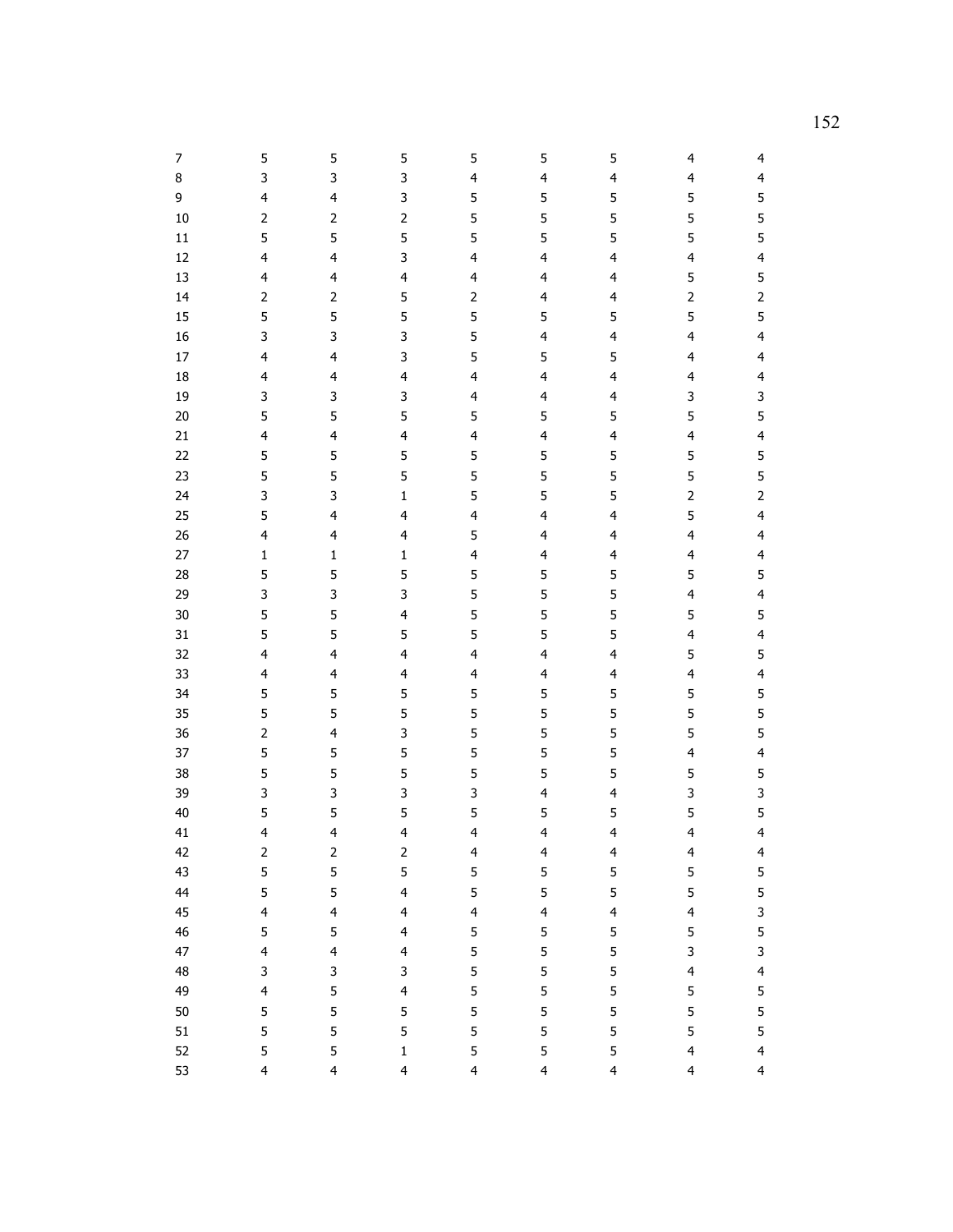| 54     | 4                       | 4                       | 4                       | 4                       | 4                        | 4                       | 4                       | 4                       |
|--------|-------------------------|-------------------------|-------------------------|-------------------------|--------------------------|-------------------------|-------------------------|-------------------------|
| 55     | 5                       | 5                       | 5                       | 5                       | 5                        | 5                       | 5                       | 5                       |
| 56     | 5                       | 5                       | 4                       | 5                       | 5                        | $\overline{\mathbf{4}}$ | 5                       | 5                       |
| 57     | 4                       | 4                       | $\overline{2}$          | 5                       | 4                        | $\overline{\mathbf{4}}$ | 4                       | 4                       |
| 58     | 3                       | 3                       | 3                       | 3                       | 4                        | $\overline{\mathbf{4}}$ | 3                       | 3                       |
| 59     | 5                       | 5                       | 5                       | 5                       | 5                        | 5                       | 5                       | $\overline{\mathbf{4}}$ |
| 60     | 4                       | 4                       | 4                       | 4                       | $\overline{\mathbf{4}}$  | $\overline{\mathbf{4}}$ | 4                       | 4                       |
| 61     | $\overline{\mathbf{4}}$ | 4                       | 4                       | 5                       | 5                        | 5                       | 3                       | 3                       |
| 62     | $\overline{\mathbf{4}}$ | $\overline{\mathbf{4}}$ | 3                       | 5                       | 5                        | 5                       | 4                       | $\overline{\mathbf{4}}$ |
| 63     | $\overline{\mathbf{4}}$ | $\overline{\mathbf{4}}$ | 3                       | 4                       | 4                        | $\overline{\mathbf{4}}$ | 4                       | $\overline{\mathbf{4}}$ |
| 64     | $\overline{\mathbf{4}}$ | 4                       | 4                       | 5                       | 5                        | 5                       | 4                       | 5                       |
| 65     | 5                       | 5                       | 5                       | 5                       | 5                        | 5                       | 5                       | 5                       |
| 66     | 4                       | $\overline{\mathbf{r}}$ | 4                       | $\overline{\mathbf{4}}$ | $\overline{\mathbf{r}}$  | 4                       | $\overline{\mathbf{4}}$ | 4                       |
| 67     | 5                       | 5                       | 5                       | 5                       | 5                        | 5                       | 4                       | 4                       |
| 68     | 5                       | 5                       | 5                       | 5                       | 5                        | 5                       | 5                       | 5                       |
| 69     | 5                       | 5                       | 5                       | 5                       | 5                        | 5                       | 4                       | $\overline{\mathbf{4}}$ |
| 70     | 3                       | 4                       | 4                       | 5                       | 4                        | 5                       | 3                       | $\overline{\mathbf{4}}$ |
| 71     | 5                       | 4                       | 4                       | 4                       | 5                        | 5                       | 4                       | $\overline{\mathbf{4}}$ |
| 72     | 5                       | 5                       | 4                       | 5                       | 5                        | 5                       | 5                       | 5                       |
| 73     | 5                       | 5                       | 5                       | 5                       | 5                        | 5                       | 5                       | 5                       |
| 74     | 4                       | $\overline{\mathbf{r}}$ | 4                       | 5                       | $\overline{\mathbf{r}}$  | 4                       | $\overline{\mathbf{4}}$ | $\overline{\mathbf{4}}$ |
| 75     | 5                       | 5                       | 5                       | 5                       | 5                        | 5                       | 5                       | $\overline{\mathbf{4}}$ |
| 76     | 4                       | 4                       | 4                       | 4                       | $\overline{\mathbf{4}}$  | $\overline{\mathbf{4}}$ | 4                       | $\overline{\mathbf{4}}$ |
| 77     | 4                       | 4                       | 4                       | 4                       | $\overline{\mathbf{r}}$  | $\overline{\mathbf{4}}$ | 4                       | $\overline{\mathbf{4}}$ |
| 78     | 5                       | $\overline{\mathbf{r}}$ | 3                       | 3                       | 5                        | $\overline{\mathbf{4}}$ | 5                       | 5                       |
| 79     | $\mathbf 1$             | 1                       | $\mathbf 1$             | 4                       | 4                        | $\overline{4}$          | 4                       | $\overline{\mathbf{4}}$ |
| 80     | 3                       | 4                       | 4                       | 5                       | $\overline{\mathbf{4}}$  | 5                       | 3                       | $\overline{\mathbf{4}}$ |
| 81     | 4                       | 4                       | 4                       | 5                       | 5                        | 5                       | 3                       | 3                       |
| 82     | $\overline{\mathbf{4}}$ | $\overline{\mathbf{r}}$ | 4                       | $\overline{\mathbf{4}}$ | $\overline{\mathbf{r}}$  | 4                       | 4                       | 3                       |
| 83     | 5                       | 5                       | 5                       | 5                       | 5                        | 5                       | 5                       | 5                       |
| 84     | 4                       | 4                       | 4                       | 5                       | 5                        | $\overline{\mathbf{4}}$ | 3                       | 3                       |
| 85     | 5                       | 5                       | 5                       | 5                       | 5                        | 5                       | 5                       | 5                       |
| 86     | 3                       | 3                       | 5                       | 3                       | 3                        | 3                       | 4                       | $\overline{\mathbf{4}}$ |
| 87     | 3                       | 3                       | 3                       | 5                       | 4                        | $\overline{\mathbf{4}}$ | 4                       | $\overline{\mathbf{4}}$ |
| 88     | 5                       | 5                       | 5                       | 5                       | 5                        | 5                       | 5                       | 5                       |
| 89     | 5                       | 5                       | 5                       | 5                       | 5                        | 5                       | 4                       | 4                       |
| $90\,$ | $\overline{\mathbf{4}}$ | $\overline{\mathbf{4}}$ | $\overline{\mathbf{4}}$ | 5                       | 5                        | 5                       | 5                       | 5                       |
| 91     | $\overline{\mathbf{4}}$ | 5                       | $\overline{\mathbf{4}}$ | 5                       | 5                        | 5                       | 5                       | 5                       |
| 92     | $\mathbf{2}$            | $\overline{2}$          | $\overline{2}$          | $\overline{\mathbf{4}}$ | $\overline{\mathbf{4}}$  | $\overline{\mathbf{4}}$ | $\overline{\mathbf{4}}$ | $\overline{\mathbf{4}}$ |
| 93     | $\overline{\mathbf{4}}$ | $\overline{\mathbf{4}}$ | $\overline{\mathbf{4}}$ | 5                       | 5                        | 5                       | 5                       | 5                       |
| 94     | 5                       | 5                       | 5                       | 5                       | 5                        | 5                       | 5                       | 5                       |
| 95     | 5                       | 5                       | 5                       | 5                       | 5                        | 5                       | 5                       | 5                       |
| 96     | 5                       | 5                       | 5                       | 5                       | 5                        | 5                       | 5                       | 5                       |
| 97     | $\overline{\mathbf{4}}$ | 4                       | 3                       | 5                       | $\overline{\mathcal{L}}$ | $\overline{\mathbf{4}}$ | 5                       | 5                       |
| 98     | 5                       | 5                       | $\overline{\mathbf{4}}$ | 5                       | 5                        | 5                       | 5                       | 5                       |
| 99     | 5                       | 5                       | 5                       | 5                       | 5                        | 5                       | 5                       | 5                       |
| 100    | 5                       | 5                       | 5                       | 5                       | 5                        | 5                       | 5                       | 5                       |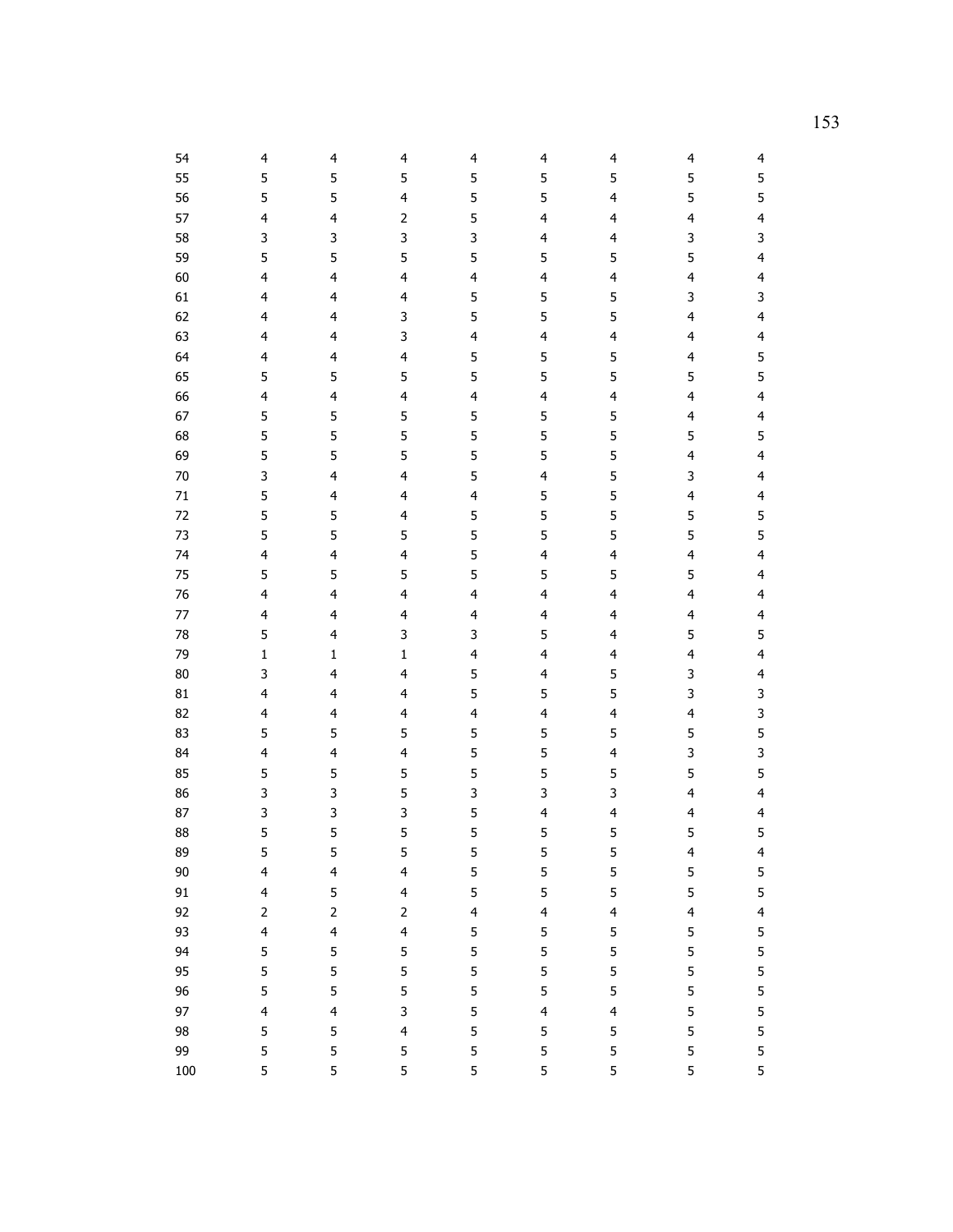| 101 | 5 | 5             | 4 | 5 | 5 | 5  | 5 | 5 |
|-----|---|---------------|---|---|---|----|---|---|
| 102 | 2 |               |   | 5 | 5 |    | 4 |   |
| 103 | 5 | 5             | 5 | 5 | 5 | 5  | 5 |   |
| 104 | 5 | 5             |   | 5 | 5 |    | 4 |   |
| 105 | 5 | 5             |   | 5 | 5 | 5  | 4 |   |
| 106 | 2 |               |   | 5 | 5 | 5. | 5 |   |
| 107 | 2 | 2             |   | 5 | 5 | 5  | 5 |   |
| 108 | 5 | 5             | 5 | 5 | 5 | 5. | 5 |   |
| 109 | 5 | 5             |   | 5 | 5 | 5. | 5 |   |
| 110 |   |               |   |   | 4 |    | 4 |   |
| 111 | 2 | $\mathcal{P}$ |   | 4 | 3 |    |   |   |
| 112 | 5 |               |   |   | 5 | 5  |   |   |
| 113 |   |               |   | 4 | 4 |    |   |   |
| 114 |   |               |   | 5 |   |    |   |   |
| 115 |   |               |   | 5 | 4 |    | 5 |   |

| <b>Participant</b> | Q9                      | Q10                     | Q11            | Q12                     | Q13                     | Q14            | Q15            | Q16            |
|--------------------|-------------------------|-------------------------|----------------|-------------------------|-------------------------|----------------|----------------|----------------|
|                    | Response                | Response                | Response       | Response                | Response                | Response       | Response       | Response       |
| 1                  | 3                       | 4                       | 4              | $\overline{4}$          | $\overline{4}$          | $\overline{4}$ | $\overline{4}$ | 4              |
| 2                  | 5                       | 5                       | 5              | 5                       | 5                       | 5              | 5              | 5              |
| 3                  | $\overline{4}$          | 3                       | $\overline{4}$ | 3                       | $\overline{4}$          | $\overline{4}$ | 4              | 3              |
| 4                  | 3                       | 5                       | 3              | $\overline{\mathbf{4}}$ | $\overline{2}$          | $\overline{2}$ | 5              | 5              |
| 5                  | 5                       | 5                       | 5              | 5                       | 5                       | 5              | 5              | 5              |
| 6                  | 5                       | 5                       | 5              | 5                       | 5                       | 5              | 5              | 5              |
| 7                  | $\overline{4}$          | $\overline{\mathbf{4}}$ | $\overline{4}$ | $\overline{\mathbf{4}}$ | 5                       | 5              | 5              | 5              |
| 8                  | $\overline{\mathbf{4}}$ | 5                       | 5              | 5                       | 5                       | 5              | 5              | 5              |
| 9                  | 5                       | 5                       | 5              | 5                       | 5                       | 5              | 5              | 5              |
| 10                 | 5                       | 5                       | 5              | 3                       | $\overline{2}$          | $\overline{2}$ | $\overline{2}$ | $\overline{4}$ |
| 11                 | 5                       | 5                       | 5              | 5                       | 5                       | 5              | 5              | 5              |
| 12                 | 3                       | $\overline{4}$          | 5              | 5                       | 5                       | $\overline{4}$ | 3              | 5              |
| 13                 | 5                       | 5                       | 5              | 5                       | 5                       | 5              | 5              | 5              |
| 14                 | $\overline{2}$          | $\overline{2}$          | $\overline{4}$ | $\overline{4}$          | $\overline{2}$          | $\overline{2}$ | $\overline{2}$ | $\overline{2}$ |
| 15                 | 5                       | 5                       | 5              | 5                       | 5                       | 5              | 5              | 5              |
| 16                 | $\overline{4}$          | $\overline{4}$          | $\overline{4}$ | $\overline{4}$          | $\overline{4}$          | $\overline{4}$ | 4              | 4              |
| 17                 | $\overline{4}$          | 4                       | 4              | 4                       | $\overline{4}$          | $\overline{4}$ | 4              | $\overline{4}$ |
| 18                 | $\overline{4}$          | $\overline{4}$          | 4              | $\overline{4}$          | $\overline{4}$          | $\overline{4}$ | $\overline{4}$ | 4              |
| 19                 | 3                       | 4                       | $\overline{4}$ | $\overline{4}$          | 3                       | 3              | 3              | 3              |
| 20                 | 5                       | 5                       | 5              | 5                       | 5                       | 5              | 5              | 5              |
| 21                 | $\overline{4}$          | $\overline{4}$          | $\overline{4}$ | $\overline{4}$          | $\overline{\mathbf{4}}$ | $\overline{4}$ | $\overline{4}$ | $\overline{4}$ |
| 22                 | 5                       | 5                       | 5              | 5                       | $\overline{2}$          | $\overline{2}$ | $\overline{2}$ | $\overline{2}$ |
| 23                 | 5                       | 5                       | 5              | 5                       | 3                       | 3              | 5              | 5              |
| 24                 | $\mathbf{1}$            | 5                       | $\overline{4}$ | 5                       | $\overline{2}$          | 3              | $\mathbf{1}$   | $\overline{4}$ |
| 25                 | $\overline{4}$          | 4                       | 4              | 4                       | 4                       | $\overline{4}$ | 4              | $\overline{4}$ |
| 26                 | $\overline{4}$          | 4                       | 4              | 4                       | 5                       | 5              | 5              | 5              |
| 27                 | $\overline{4}$          | 4                       | 4              | 4                       | 4                       | 4              | 4              | 4              |
| 28                 | 5                       | 5                       | 5              | 5                       | 5                       | 5              | 5              | 5              |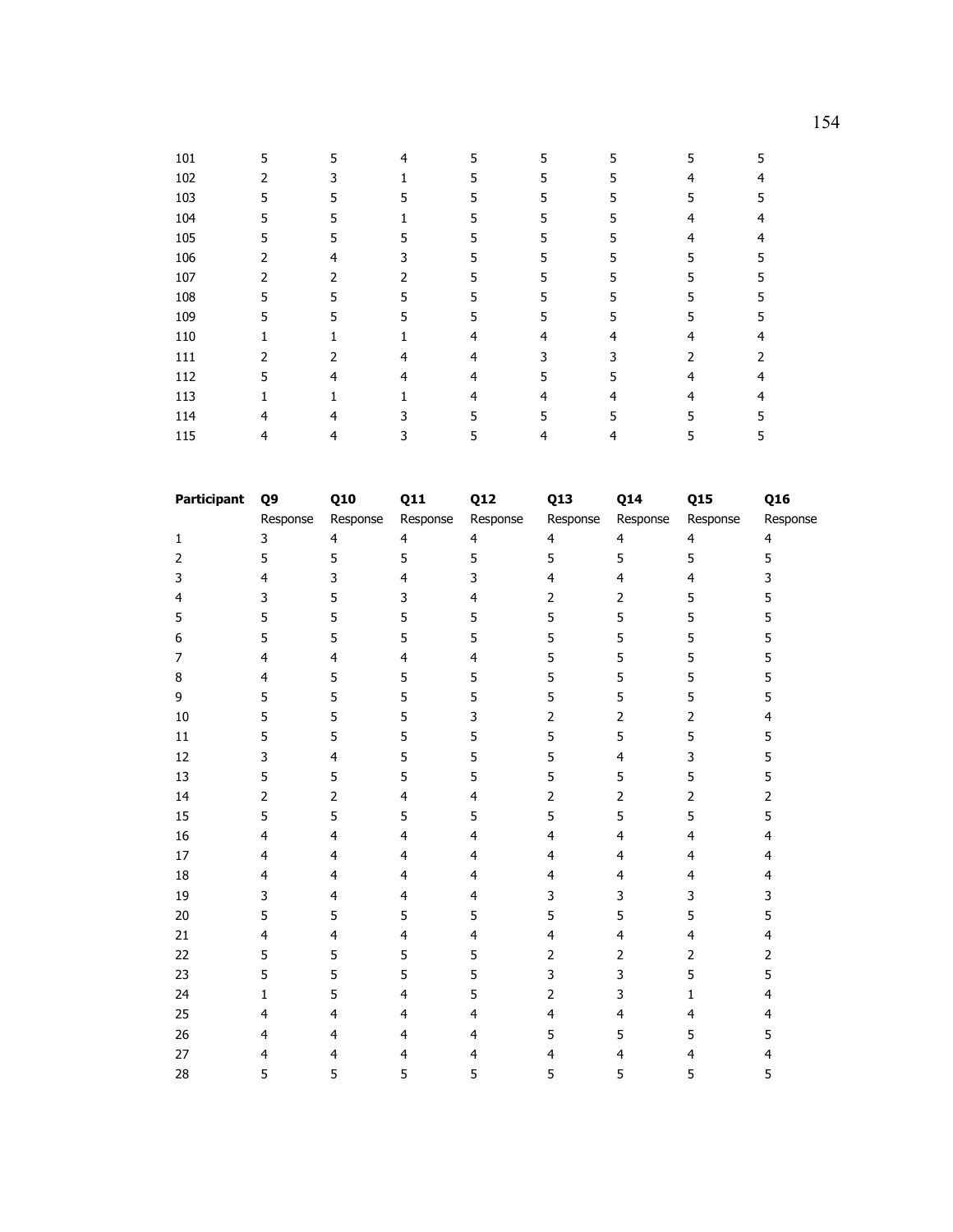| 29               | $\overline{4}$               | 4                            | $\overline{4}$               | 4                            | $\overline{4}$          | $\overline{4}$               | 4                                                  | $\overline{4}$                   |
|------------------|------------------------------|------------------------------|------------------------------|------------------------------|-------------------------|------------------------------|----------------------------------------------------|----------------------------------|
| 30               | 4                            | 5                            | 5                            | 5                            | $\overline{4}$          | $\overline{4}$               | $\overline{\mathbf{4}}$                            | $\overline{\mathbf{4}}$          |
| 31               | 4                            | 4                            | $\overline{\mathbf{4}}$      | $\overline{\mathbf{4}}$      | 5                       | 5                            | 5                                                  | 5                                |
| 32               | 5                            | 5                            | 5                            | 5                            | 5                       | 5                            | 5                                                  | 5                                |
| 33               | 4                            | 5                            | 5                            | 5                            | $\overline{\mathbf{4}}$ | $\overline{\mathbf{4}}$      | 4                                                  | $\overline{\mathbf{4}}$          |
| 34               | 5                            | 5                            | 5                            | 5                            | 5                       | 5                            | 5                                                  | 5                                |
| 35               | 5                            | 5                            | 5                            | 5                            | 5                       | 5                            | 5                                                  | 5                                |
| 36               | 5                            | 5                            | 5                            | 5                            | 5                       | 5                            | 5                                                  | 5                                |
| 37               | 4                            | $\overline{\mathbf{4}}$      | $\overline{\mathbf{4}}$      | $\overline{\mathbf{4}}$      | 5                       | 5                            | 5                                                  | 5                                |
| 38               | 5                            | 5                            | 5                            | 5                            | 5                       | 5                            | 5                                                  | 5                                |
| 39               | 3                            | 3                            | $\overline{\mathbf{4}}$      | 4                            | 3                       | 3                            | 3                                                  | 3                                |
| 40               | 5                            | 5                            | 5                            | 5                            | $\mathsf{2}\,$          | $\overline{2}$               | $\mathbf{2}$                                       | $\mathsf{2}$                     |
| 41               | 4                            | 4                            | $\overline{\mathbf{4}}$      | $\overline{4}$               | $\overline{\mathbf{4}}$ | $\overline{4}$               | $\overline{\mathbf{4}}$                            | $\overline{\mathbf{4}}$          |
| 42               | 4                            | 4                            | $\overline{\mathbf{4}}$      | $\overline{\mathbf{4}}$      | $\overline{\mathbf{4}}$ | $\overline{\mathbf{4}}$      | $\overline{\mathbf{4}}$                            | $\overline{\mathbf{4}}$          |
| 43               | 5                            | 5                            | 5                            | 5                            | 3                       | 3                            | 5                                                  | 5                                |
| 44               | 4                            | 5                            | 5                            | 5                            | $\overline{\mathbf{4}}$ | $\overline{\mathbf{4}}$      | $\overline{\mathbf{4}}$                            | 5                                |
| 45               | $\overline{4}$               | 4                            | 5                            | $\overline{\mathbf{4}}$      | 4                       | $\overline{4}$               | $\overline{\mathbf{4}}$                            | $\overline{\mathbf{4}}$          |
| 46               | 4                            | 5                            | 5                            | 5                            | 4                       | $\overline{4}$               | $\overline{\mathbf{4}}$                            | $\overline{\mathbf{4}}$          |
| 47               | 4                            | 5                            | $\overline{\mathbf{4}}$      | $\overline{\mathbf{4}}$      | 4                       | 5                            | $\overline{\mathbf{4}}$                            | $\overline{\mathbf{4}}$          |
| 48               | 4                            | 4                            | 4                            | $\overline{\mathbf{4}}$      | $\overline{\mathbf{4}}$ | $\overline{\mathbf{4}}$      | 4                                                  | $\overline{\mathbf{4}}$          |
| 49               | 5                            | 5                            | 5                            | 5                            | 5                       | 5                            | 5                                                  | 5                                |
| 50               | 5                            | 5                            | 5                            | 5                            | $\overline{2}$          | $\overline{2}$               | $\overline{c}$                                     | $\mathsf{2}$                     |
| 51               | 5                            | 5                            | 5                            | 5                            | 5                       | 5                            | 5                                                  | 5                                |
| 52               | 4                            | $\overline{\mathbf{4}}$      | $\overline{\mathbf{4}}$      | $\overline{\mathbf{4}}$      | $\overline{\mathbf{4}}$ | $\overline{4}$               | $\overline{\mathbf{4}}$                            | $\overline{\mathbf{4}}$          |
| 53               | 4                            | $\overline{4}$               | $\overline{4}$               | $\overline{4}$               | 4                       | $\overline{\mathbf{4}}$      | $\overline{\mathbf{4}}$                            | $\overline{\mathbf{4}}$          |
| 54               | 4                            | $\overline{\mathbf{4}}$      | $\overline{4}$               | $\overline{\mathbf{4}}$      | $\overline{\mathbf{4}}$ | $\overline{\mathbf{4}}$      | 4                                                  | $\overline{\mathbf{4}}$          |
| 55               | 5                            | 5                            | 5                            | 5                            | 5                       | 5                            | 5                                                  | 5                                |
| 56               | 3                            | 5                            | 5                            | $\overline{\mathbf{4}}$      | 5                       | 5                            | 3                                                  | 5                                |
| 57               | $\overline{c}$               | 4                            | $\overline{\mathbf{4}}$      | $\overline{\mathbf{4}}$      | 4                       | $\overline{\mathbf{4}}$      | 3                                                  | $\overline{\mathbf{4}}$          |
| 58               | 3                            | 3                            | 4                            | $\overline{\mathbf{4}}$      | 3                       | 3                            | 3                                                  | 3                                |
| 59               | 5                            | 5                            | 5                            | 5                            | 5                       | 5                            | 5                                                  | 5                                |
| 60               | 4                            | $\overline{\mathbf{r}}$      | $\overline{\mathbf{4}}$      | $\overline{\mathbf{4}}$      | $\overline{\mathbf{4}}$ | $\overline{4}$               | $\overline{\mathbf{4}}$                            | $\overline{\mathbf{4}}$          |
| 61               | $\overline{\mathbf{4}}$      | 5                            | $\overline{4}$               | $\overline{4}$               | $\overline{\mathbf{4}}$ | 5                            | $\overline{\mathbf{4}}$                            | $\overline{\mathbf{4}}$          |
| 62               | $\overline{\mathbf{4}}$      | 4                            | $\overline{4}$               | $\overline{\mathbf{4}}$      | $\overline{\mathbf{4}}$ | $\overline{\mathbf{4}}$      | 4                                                  | $\overline{\mathbf{4}}$          |
| 63               | 3                            | $\overline{4}$               | 5                            | 5                            | 5                       | 4                            | 3                                                  | 5                                |
| 64               | 5                            | 5                            | 5                            | 5                            | $\overline{\mathbf{4}}$ | 5                            | 5                                                  | 5                                |
| 65               | 5                            | 5                            | 5<br>$\overline{4}$          | 5<br>$\overline{\mathbf{4}}$ | 5<br>$\overline{4}$     | 5<br>$\overline{\mathbf{4}}$ | 5                                                  | 5                                |
| 66               | $\overline{\mathbf{4}}$      | $\overline{\mathbf{4}}$      | $\overline{\mathbf{4}}$      |                              | $\overline{4}$          | $\overline{4}$               | 3<br>$\overline{\mathbf{4}}$                       | 3<br>$\overline{\mathbf{4}}$     |
| 67<br>68         | $\overline{\mathbf{4}}$<br>5 | $\overline{\mathbf{4}}$      |                              | $\overline{\mathbf{4}}$<br>5 |                         |                              |                                                    |                                  |
| 69               | $\overline{\mathbf{4}}$      | 5<br>$\overline{\mathbf{4}}$ | 5<br>$\overline{\mathbf{4}}$ | $\overline{\mathbf{4}}$      | $\mathbf{2}$<br>5       | $\overline{2}$<br>5          | $\mathsf{2}\,$                                     | $\overline{2}$<br>5              |
| $70\,$           | 5                            | 5                            | 5                            | 5                            | $\overline{4}$          | $\overline{4}$               | 5<br>$\overline{\mathbf{4}}$                       | $\overline{\mathbf{4}}$          |
|                  | 4                            | 4                            | $\overline{\mathbf{4}}$      | $\overline{4}$               | $\overline{\mathbf{4}}$ | $\overline{4}$               |                                                    |                                  |
| $71\,$<br>$72\,$ | 4                            | 5                            | 5                            | 5                            | $\overline{\mathbf{4}}$ | $\overline{4}$               | $\overline{\mathbf{4}}$<br>$\overline{\mathbf{4}}$ | $\overline{4}$<br>$\overline{4}$ |
| 73               | 5                            | 5                            | 5                            | 5                            | 5                       | $\sqrt{5}$                   | 5                                                  | 5                                |
| 74               | $\overline{\mathbf{4}}$      | $\overline{\mathcal{L}}$     | $\overline{\mathbf{4}}$      | $\overline{\mathbf{4}}$      | 5                       | 5                            | 5                                                  | 5                                |
| 75               | 5                            | 5                            | 5                            | 5                            | 5                       | 5                            | 5                                                  | 5                                |
|                  |                              |                              |                              |                              |                         |                              |                                                    |                                  |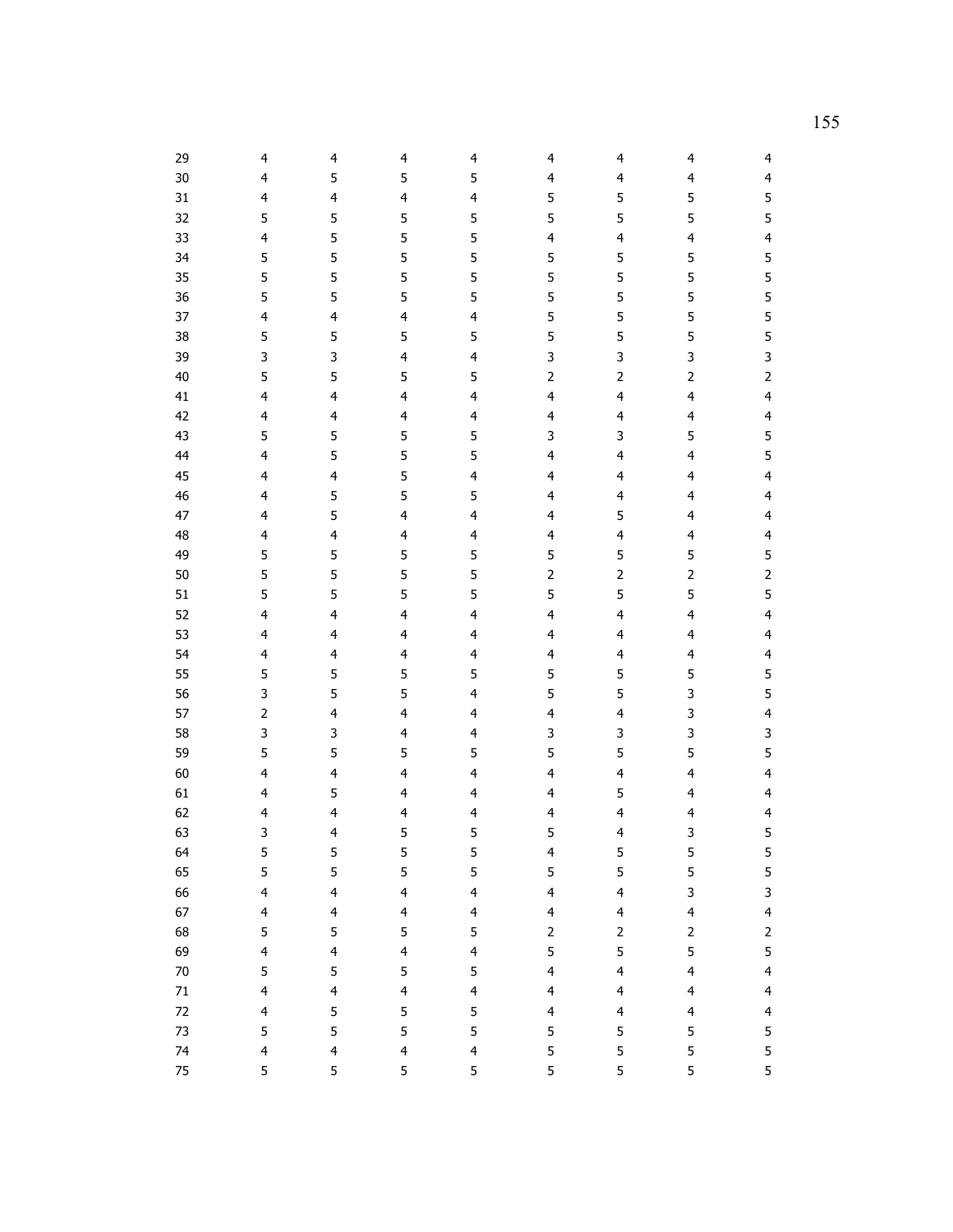| 76  | 4                       | 4                       | 4                       | 4                       | 4                       | 4                       | 3                       | 3                       |
|-----|-------------------------|-------------------------|-------------------------|-------------------------|-------------------------|-------------------------|-------------------------|-------------------------|
| 77  | $\overline{\mathbf{4}}$ | $\overline{4}$          | $\overline{\mathbf{4}}$ | $\overline{\mathbf{4}}$ | $\overline{\mathbf{4}}$ | $\overline{\mathbf{4}}$ | 4                       | $\overline{\mathbf{4}}$ |
| 78  | 3                       | 3                       | 5                       | 5                       | 5                       | 5                       | 3                       | 3                       |
| 79  | $\overline{\mathbf{4}}$ | $\overline{\mathbf{4}}$ | $\overline{\mathbf{4}}$ | $\overline{\mathbf{4}}$ | 4                       | $\overline{\mathbf{4}}$ | 4                       | $\overline{\mathbf{4}}$ |
| 80  | 5                       | 5                       | 5                       | 5                       | 4                       | $\overline{\mathbf{4}}$ | $\overline{\mathbf{4}}$ | $\overline{\mathbf{4}}$ |
| 81  | $\overline{\mathbf{4}}$ | 5                       | $\overline{4}$          | 4                       | 4                       | 5                       | 4                       | $\overline{\mathbf{4}}$ |
| 82  | 4                       | $\overline{4}$          | 5                       | 4                       | 4                       | $\overline{\mathbf{4}}$ | 4                       | $\overline{\mathbf{4}}$ |
| 83  | 5                       | 5                       | 5                       | 5                       | 5                       | 5                       | 5                       | 5                       |
| 84  | 3                       | $\overline{4}$          | $\overline{\mathbf{4}}$ | $\overline{\mathbf{4}}$ | 4                       | $\overline{\mathbf{4}}$ | 4                       | $\overline{\mathbf{4}}$ |
| 85  | 5                       | 5                       | 5                       | 5                       | 5                       | 5                       | 5                       | 5                       |
| 86  | 5                       | 3                       | 3                       | 3                       | 3                       | 3                       | 5                       | 3                       |
| 87  | 4                       | $\overline{4}$          | $\overline{\mathbf{4}}$ | 4                       | $\overline{\mathbf{4}}$ | $\overline{\mathbf{4}}$ | 4                       | $\overline{\mathbf{4}}$ |
| 88  | 5                       | 5                       | 5                       | 5                       | 5                       | 5                       | 5                       | 5                       |
| 89  | $\overline{\mathbf{4}}$ | $\overline{4}$          | $\overline{\mathbf{4}}$ | $\overline{\mathbf{4}}$ | $\overline{\mathbf{4}}$ | $\overline{\mathbf{4}}$ | $\overline{\mathbf{4}}$ | $\overline{\mathbf{4}}$ |
| 90  | 5                       | 5                       | 5                       | 5                       | 5                       | 5                       | 5                       | 5                       |
| 91  | 5                       | 5                       | 5                       | 5                       | 5                       | 5                       | 5                       | 5                       |
| 92  | $\overline{\mathbf{4}}$ | $\overline{\mathbf{4}}$ | $\overline{\mathbf{4}}$ | $\overline{\mathbf{4}}$ | $\overline{\mathbf{4}}$ | $\overline{\mathbf{4}}$ | 4                       | $\overline{\mathbf{4}}$ |
| 93  | 5                       | 5                       | 5                       | 5                       | 5                       | 5                       | 5                       | 5                       |
| 94  | 5                       | 5                       | $\overline{\mathbf{4}}$ | 5                       | 5                       | 5                       | 5                       | 5                       |
| 95  | 5                       | 5                       | 5                       | 5                       | 5                       | 5                       | 5                       | 5                       |
| 96  | 5                       | 5                       | 5                       | 5                       | 5                       | 5                       | 5                       | 5                       |
| 97  | 5                       | 5                       | 5                       | 5                       | 5                       | 5                       | 5                       | 5                       |
| 98  | 5                       | 5                       | 5                       | 5                       | 5                       | 5                       | 5                       | 5                       |
| 99  | 5                       | 5                       | 5                       | 5                       | 5                       | 5                       | 5                       | 5                       |
| 100 | 5                       | 5                       | 5                       | 5                       | 5                       | 5                       | 5                       | 5                       |
| 101 | 4                       | 5                       | 5                       | 5                       | 4                       | $\overline{\mathbf{4}}$ | 4                       | 5                       |
| 102 | 3                       | 5                       | 5                       | 5                       | 4                       | $\overline{4}$          | 4                       | $\overline{\mathbf{4}}$ |
| 103 | 5                       | 5                       | 5                       | 5                       | 5                       | 5                       | 5                       | 5                       |
| 104 | $\overline{\mathbf{4}}$ | $\overline{4}$          | $\overline{\mathbf{4}}$ | $\overline{\mathbf{4}}$ | $\overline{\mathbf{4}}$ | $\overline{\mathbf{4}}$ | 4                       | $\overline{\mathbf{4}}$ |
| 105 | 4                       | $\overline{\mathbf{4}}$ | $\overline{\mathbf{4}}$ | $\overline{\mathbf{4}}$ | 4                       | $\overline{\mathbf{4}}$ | 4                       | $\overline{\mathbf{4}}$ |
| 106 | 5                       | 5                       | 5                       | 5                       | 5                       | 5                       | 5                       | 5                       |
| 107 | 5                       | 5                       | 5                       | 3                       | $\overline{2}$          | $\mathsf{2}$            | $\overline{c}$          | $\overline{\mathbf{4}}$ |
| 108 | 5                       | 5                       | 5                       | 5                       | 5                       | 5                       | 5                       | 5                       |
| 109 | 5                       | 5                       | 5                       | 5                       | 5                       | 5                       | 5                       | 5                       |
| 110 | 4                       | $\overline{4}$          | $\overline{\mathbf{4}}$ | 4                       | 5                       | 5                       | 5                       | 5                       |
| 111 | 3                       | 5                       | 3                       | 4                       | $\overline{2}$          | $\mathsf{2}$            | 5                       | 5                       |
| 112 | 4                       | $\overline{4}$          | $\overline{\mathbf{4}}$ | 4                       | $\overline{\mathbf{4}}$ | $\overline{\mathbf{4}}$ | 4                       | $\overline{\mathbf{4}}$ |
| 113 | $\overline{\mathbf{4}}$ | $\overline{4}$          | $\overline{\mathbf{4}}$ | $\overline{\mathbf{4}}$ | 5                       | 5                       | 5                       | 5                       |
| 114 | 5                       | 5                       | 5                       | 5                       | 5                       | 5                       | 5                       | 5                       |
| 115 | 5                       | 5                       | 5                       | 5                       | 5                       | 5                       | 5                       | 5                       |

| Participant | 017      | <b>Q18</b> |  |  |
|-------------|----------|------------|--|--|
|             | Response | Response   |  |  |
|             |          |            |  |  |
| 2           | 5        | 5          |  |  |
| 2           |          |            |  |  |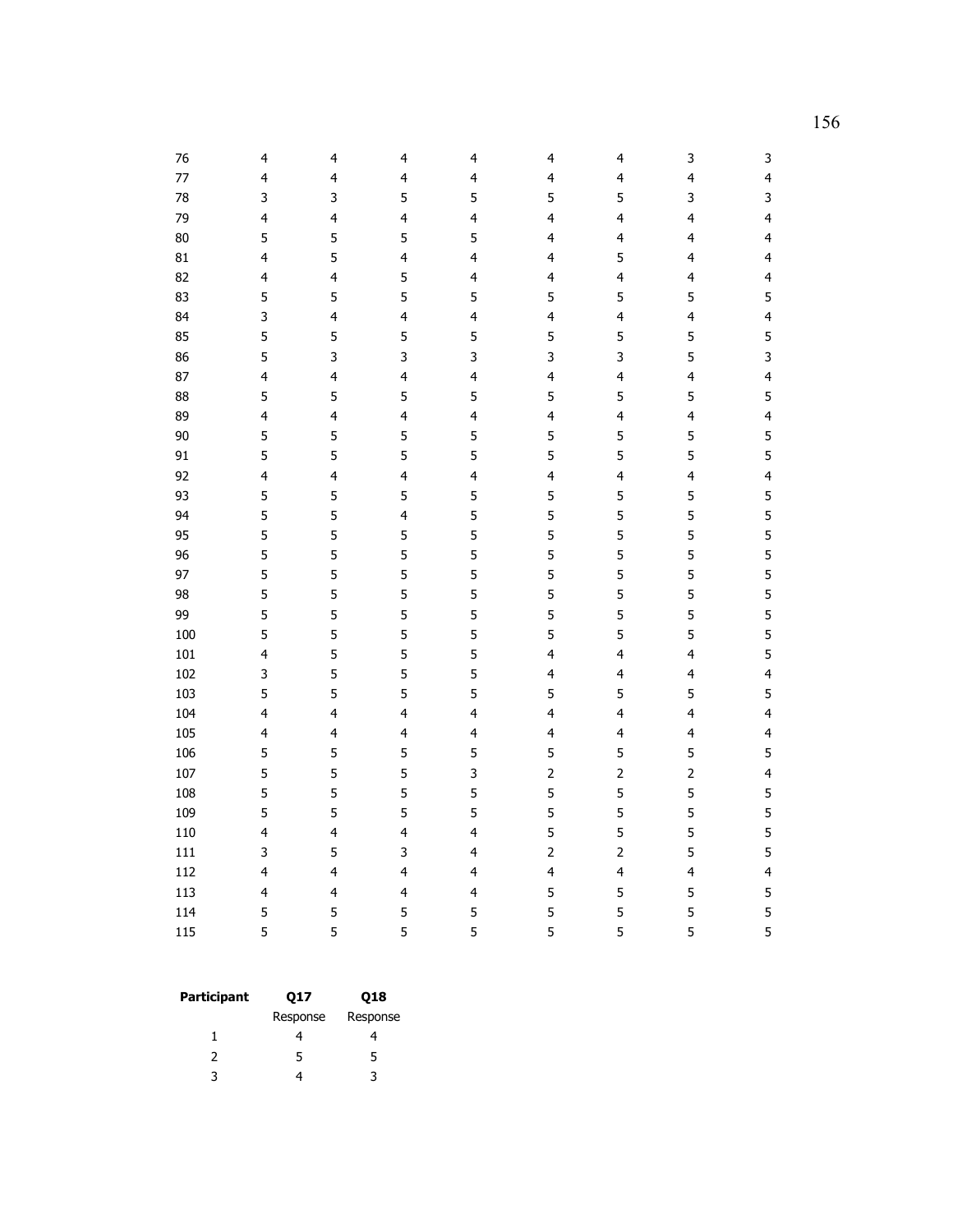| 4                                | 3                                          | $\overline{\mathcal{L}}$          |
|----------------------------------|--------------------------------------------|-----------------------------------|
| $\overline{\phantom{a}}$         | 5                                          | 5                                 |
|                                  |                                            |                                   |
| 6789                             | 5<br>5<br>5<br>5                           | 5<br>5<br>5<br>5<br>5             |
|                                  |                                            |                                   |
|                                  |                                            |                                   |
| 10                               |                                            |                                   |
| 11                               |                                            |                                   |
| 12                               |                                            |                                   |
| 13                               |                                            |                                   |
| 14                               |                                            |                                   |
| 15                               |                                            |                                   |
|                                  |                                            |                                   |
| 16<br>17                         | 4 5 5 5 2 5 4 4 4 3                        |                                   |
| 18                               |                                            |                                   |
| 19                               |                                            |                                   |
|                                  |                                            |                                   |
|                                  |                                            |                                   |
|                                  |                                            |                                   |
|                                  |                                            |                                   |
|                                  | 5 4 2 5 4 4 5                              | 4 5 5 5 2 5 4 4 4 3 5 4 2 5 4 4 5 |
|                                  |                                            |                                   |
|                                  |                                            |                                   |
|                                  |                                            |                                   |
| 20 21 22 33 24 25 26 27 28 29    | $\begin{array}{c} 4 \\ 5 \\ 4 \end{array}$ | 4 5 4 4 5 5 4 5 5 5 5 5           |
|                                  |                                            |                                   |
| 30<br>31<br>32                   | 3                                          |                                   |
|                                  | 5<br>5<br>4                                |                                   |
|                                  |                                            |                                   |
| 33                               |                                            |                                   |
|                                  | 5                                          |                                   |
|                                  | 5                                          |                                   |
| 34<br>35<br>36<br>37<br>38<br>39 | 5<br>5<br>5                                |                                   |
|                                  |                                            |                                   |
|                                  |                                            |                                   |
|                                  | 4                                          | 4                                 |
| 40                               | $\overline{c}$                             | $\overline{\mathbf{c}}$           |
| 41                               | 5                                          | 4                                 |
| 42                               | 4                                          | 4                                 |
| 43                               | 5                                          | 5                                 |
| 44                               | 5                                          | 5                                 |
| 45                               | 4                                          | 4                                 |
| 46                               | 3                                          | 4                                 |
| 47                               | 4                                          | 4                                 |
| 48                               | 4                                          | 4                                 |
| 49                               | 5                                          | $\frac{5}{2}$                     |
| 50                               | $\overline{c}$                             |                                   |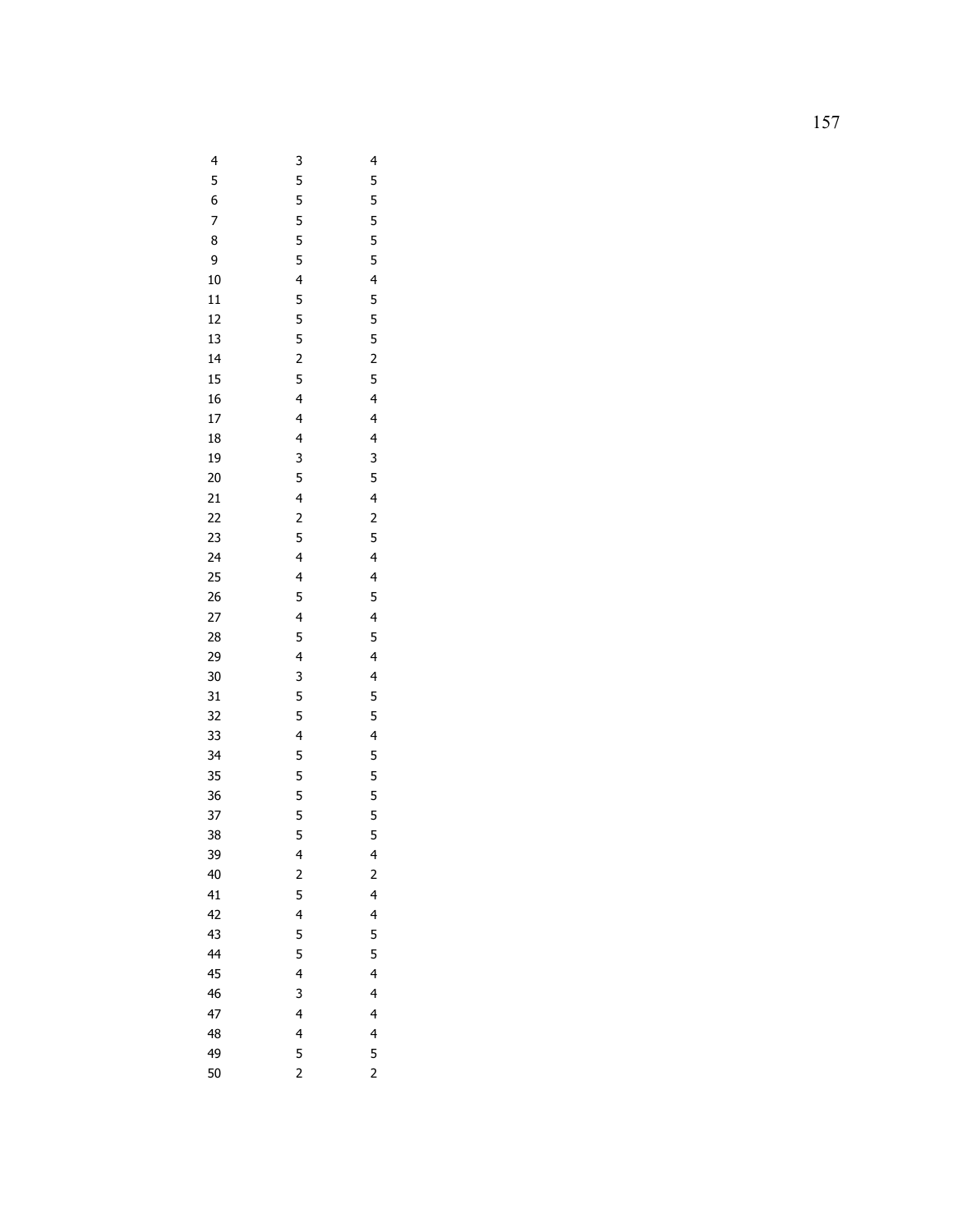| 51       | 5                        | 5                        |
|----------|--------------------------|--------------------------|
| 52       | $\overline{\mathcal{L}}$ | $\overline{\mathcal{L}}$ |
| 53       | $\overline{\mathcal{L}}$ | $\overline{\mathcal{L}}$ |
| 54       | 4<br>5<br>5              | $\overline{\mathcal{L}}$ |
| 55       |                          | 5                        |
| 56       |                          | $\overline{\mathbf{r}}$  |
| 57       |                          | $\overline{c}$           |
| 58       | 2<br>4<br>5<br>5         | $\overline{\mathbf{r}}$  |
| 59       |                          | 5                        |
| 60       |                          | $\overline{\mathcal{L}}$ |
| 61       | 4<br>4<br>5              | 4<br>4<br>5<br>5<br>5    |
| 62       |                          |                          |
| 63       |                          |                          |
| 64       | 5                        |                          |
| 65       | 5                        | 5                        |
| 66       | $\overline{3}$           | 3                        |
| 67       | $\overline{\mathbf{r}}$  | $\overline{\mathbf{r}}$  |
| 68       | $\frac{2}{5}$            | $\overline{c}$           |
| 69       |                          | 5                        |
| 70       | $rac{4}{5}$              | $\frac{4}{5}$            |
| 71       |                          |                          |
| 72       | 3                        | $\overline{\mathbf{r}}$  |
| 73       | 5                        | 5                        |
| 74       | 5                        | 5                        |
| 75       | 5                        | $\overline{5}$           |
| 76       | $\overline{\mathbf{3}}$  | $\overline{\mathbf{3}}$  |
| 77       | $\frac{4}{5}$            | $\frac{4}{5}$            |
| 78       |                          |                          |
| 79       | $\overline{\mathcal{L}}$ | $\overline{\mathbf{r}}$  |
| 80       | $\overline{\mathbf{r}}$  | $\overline{\mathcal{L}}$ |
| 81       | $\overline{\mathcal{L}}$ | $\overline{\mathcal{L}}$ |
| 82       | $\overline{\mathbf{r}}$  | $\overline{\mathbf{r}}$  |
| 83       | 5<br>4<br>5              | 5<br>4<br>5              |
| 84       |                          |                          |
| 85       |                          |                          |
| 86       | 3                        | 3                        |
| 87<br>88 | 4<br>5                   | $\frac{4}{5}$            |
| 89       | $\overline{4}$           | $\overline{4}$           |
| 90       | 5                        | 5                        |
| 91       | 5                        | 5                        |
| 92       | $\overline{\mathbf{r}}$  | 4                        |
| 93       | 5                        |                          |
| 94       | $\overline{5}$           | $\frac{5}{3}$            |
| 95       |                          | 5                        |
| 96       | 5<br>5                   | 5                        |
| 97       | 5                        | 5                        |
|          |                          |                          |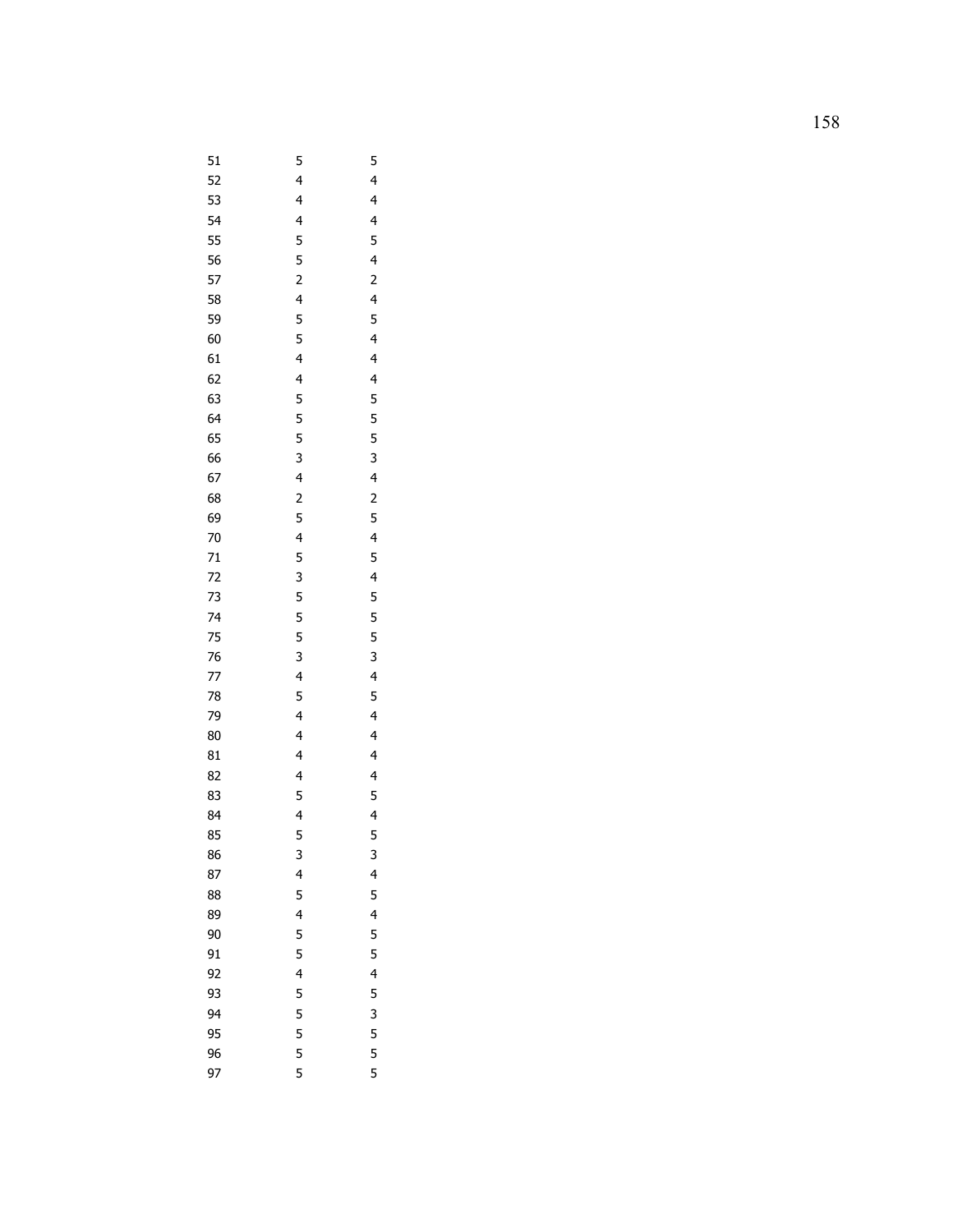| 98  | 5 | 5 |
|-----|---|---|
| 99  | 5 | 5 |
| 100 | 5 | 5 |
| 101 | 5 | 5 |
| 102 | 5 | 5 |
| 103 | 5 | 5 |
| 104 | 4 | 4 |
| 105 | 4 | 4 |
| 106 | 5 | 5 |
| 107 | 4 | 4 |
| 108 | 5 | 5 |
| 109 | 5 | 5 |
| 110 | 5 | 5 |
| 111 | 3 | 4 |
| 112 | 5 | 5 |
| 113 | 5 | 5 |
| 114 | 5 | 5 |
| 115 | 5 | 5 |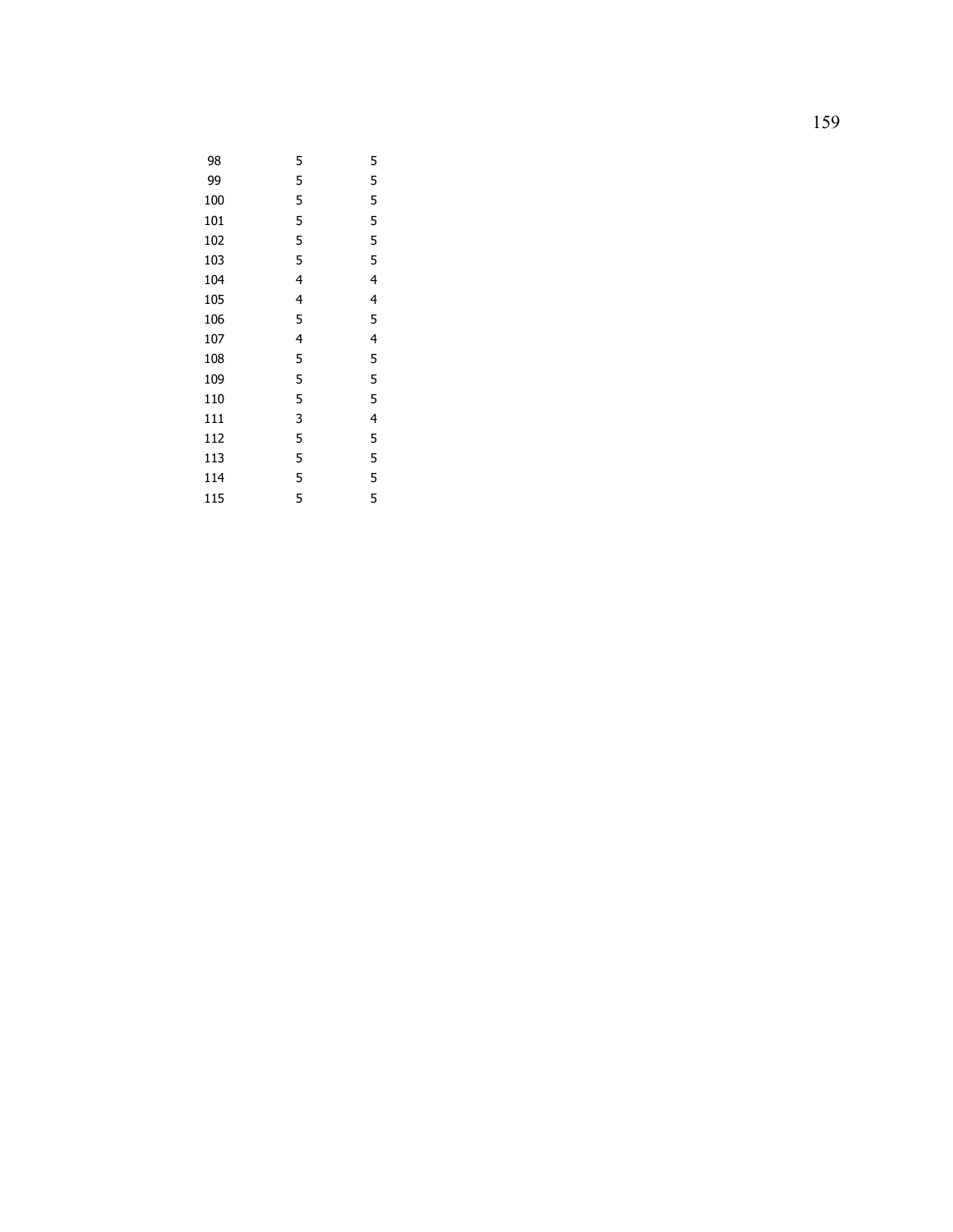## APPENDIX I:

## INDEPENDENT *t* Test SPSS OUTPUT

### **T test**

[DataSet1] D:\Independent t test.sav

### **Group Statistics**

|                                  |             |     |        |                | Std. Error |
|----------------------------------|-------------|-----|--------|----------------|------------|
|                                  | Groups      | N   | Mean   | Std. Deviation | Mean       |
| Yoga: Health Benefits            | Chair/Deans | 86  | 4.1860 | .92687         | .09995     |
|                                  | Faculty     | 115 | 4.0870 | 1.11265        | .10375     |
| <b>Pilates: Health Benefits</b>  | Chair/Deans | 86  | 4.1860 | .92687         | .09995     |
|                                  | Faculty     | 115 | 4.1304 | 1.04732        | .09766     |
| Tai Chi: Health Benefits         | Chair/Deans | 86  | 3.9302 | 1.00341        | .10820     |
|                                  | Faculty     | 115 | 3.9043 | 1.15450        | .10766     |
| Cardio Kickboxing: Health        | Chair/Deans | 86  | 4.3256 | .93861         | .10121     |
| <b>Benefits</b>                  | Faculty     | 115 | 4.6348 | .61173         | .05704     |
| Cardio Spinning: Health          | Chair/Deans | 86  | 4.3256 | .96335         | .10388     |
| <b>Benefits</b>                  | Faculty     | 115 | 4.6261 | .53739         | .05011     |
| Step Aerobics: Health            | Chair/Deans | 86  | 4.3488 | .94268         | .10165     |
| <b>Benefits</b>                  | Faculty     | 115 | 4.5913 | .56032         | .05225     |
| Yoga: Values                     | Chair/Deans | 86  | 4.5116 | .76303         | .08228     |
|                                  | Faculty     | 115 | 4.3304 | .78048         | .07278     |
| Pilates: Values                  | Chair/Deans | 86  | 4.4186 | .84666         | .09130     |
|                                  | Faculty     | 115 | 4.3130 | .77647         | .07241     |
| Tai Chi: Values                  | Chair/Deans | 86  | 4.3721 | .92095         | .09931     |
|                                  | Faculty     | 115 | 4.2870 | .79212         | .07387     |
| Cardio Kickboxing: Values        | Chair/Deans | 86  | 4.4419 | .90235         | .09730     |
|                                  | Faculty     | 115 | 4.5130 | .62640         | .05841     |
| Cardio Spinning: Values          | Chair/Deans | 86  | 4.3721 | .94616         | .10203     |
|                                  | Faculty     | 115 | 4.5304 | .55126         | .05141     |
| <b>Step Aerobics: Values</b>     | Chair/Deans | 86  | 4.4186 | .90052         | .09711     |
|                                  | Faculty     | 115 | 4.4957 | .56776         | .05294     |
| Yoga: Student Learning           | Chair/Deans | 86  | 4.4884 | .73154         | .07888     |
| Experience                       | Faculty     | 115 | 4.2348 | .90156         | .08407     |
| <b>Pilates: Student Learning</b> | Chair/Deans | 86  | 4.4419 | .72930         | .07864     |
| Experience                       | Faculty     | 115 | 4.2609 | .88938         | .08294     |
| Tai Chi: Student Learning        | Chair/Deans | 86  | 4.3023 | .85502         | .09220     |
| Experience                       | Faculty     | 115 | 4.2435 | .91375         | .08521     |
| Cardio Kickboxing:               | Chair/Deans | 86  | 4.3488 | .83691         | .09025     |
| <b>Student Learning</b>          | Faculty     | 115 | 4.3565 | .79683         | .07430     |
| Cardio Spinning: Student         | Chair/Deans | 86  | 4.3488 | .89136         | .09612     |
| Learning Experience              | Faculty     | 115 | 4.3652 | .84116         | .07844     |
| <b>Step Aerobics: Student</b>    | Chair/Deans | 86  | 4.3953 | .84407         | .09102     |
| Learning Experience              | Faculty     | 115 | 4.3565 | .80776         | .07532     |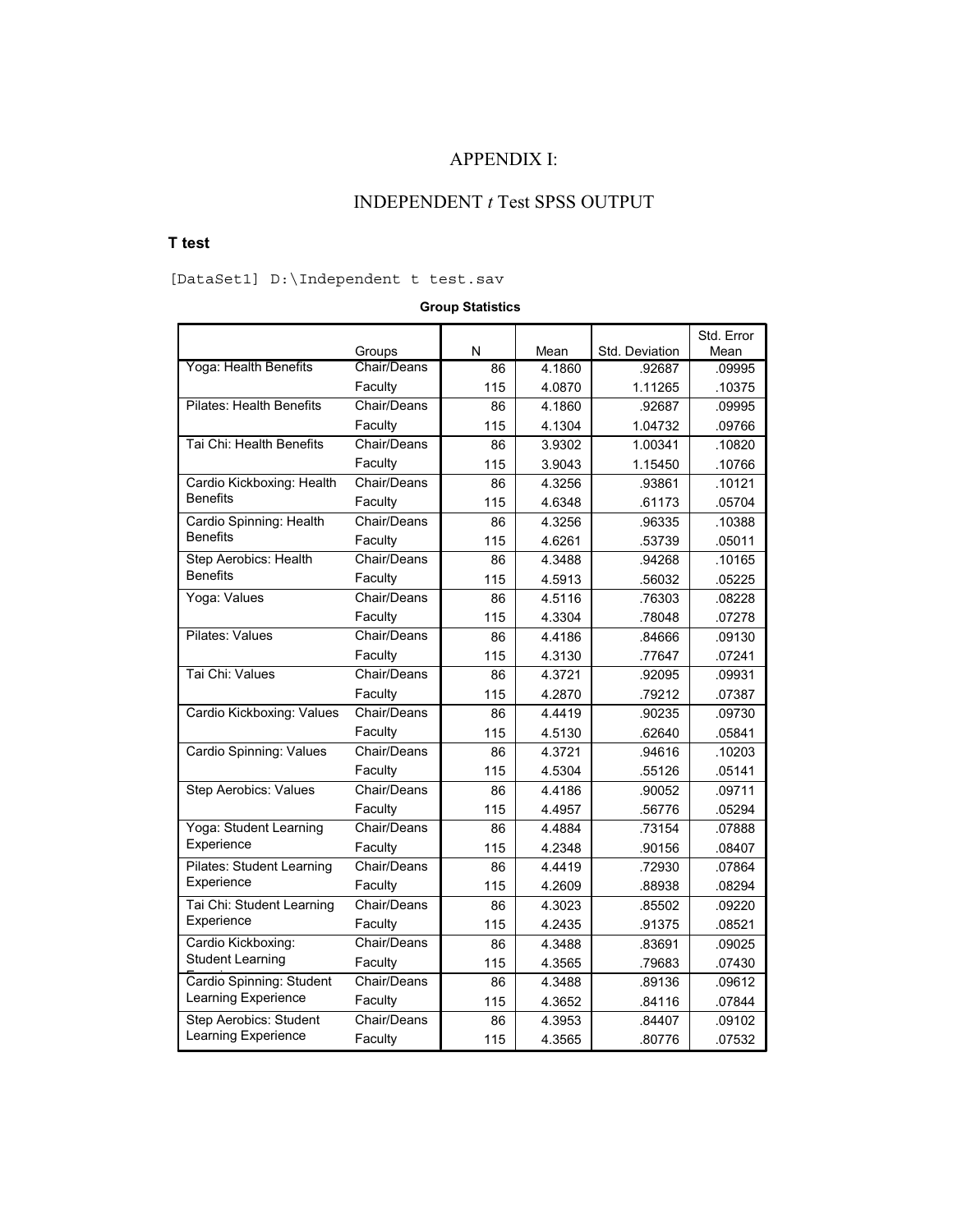**Independent Samples Test**

|                                                 |                                | Levene's Test for | <b>Equality of Variances</b> | t-test for Equality of Means |         |                 |            |            |                |                               |
|-------------------------------------------------|--------------------------------|-------------------|------------------------------|------------------------------|---------|-----------------|------------|------------|----------------|-------------------------------|
|                                                 |                                |                   |                              |                              |         |                 |            |            | 95% Confidence |                               |
|                                                 |                                |                   |                              |                              |         |                 | Mean       | Std. Error |                | Interval of the<br>Difference |
|                                                 |                                | F                 | Sig                          | t                            | df      | Sig. (2-tailed) | Difference | Difference | Lower          | Upper                         |
| Yoga: Health Benefits                           | Equal variances<br>assumed     | 4.766             | .030                         | .670                         | 199     | .504            | .09909     | .14789     | $-19254$       | 39072                         |
|                                                 | Equal variances<br>not assumed |                   |                              | .688                         | 196.641 | .492            | .09909     | .14406     | $-18502$       | .38320                        |
| Pilates: Health Benefits                        | Equal variances<br>assumed     | 2.186             | .141                         | .391                         | 199     | .696            | .05561     | .14223     | $-22485$       | .33608                        |
|                                                 | Equal variances<br>not assumed |                   |                              | .398                         | 193.367 | .691            | .05561     | .13974     | $-.22000$      | .33122                        |
| Tai Chi: Health Benefits                        | Equal variances<br>assumed     | 2.244             | .136                         | .166                         | 199     | .868            | .02588     | .15575     | $-28125$       | .33302                        |
|                                                 | Equal variances<br>not assumed |                   |                              | .170                         | 194.484 | .866            | .02588     | .15264     | $-.27515$      | .32692                        |
| Cardio Kickboxing: Health<br><b>Benefits</b>    | Equal variances<br>assumed     | 10.343            | .002                         | $-2.822$                     | 199     | .005            | $-.30920$  | .10957     | $-52526$       | $-.09314$                     |
|                                                 | Equal variances<br>not assumed |                   |                              | $-2.661$                     | 137.252 | .009            | -.30920    | .11618     | $-.53894$      | $-.07946$                     |
| Cardio Spinning: Health<br><b>Benefits</b>      | Equal variances<br>assumed     | 19.274            | .000                         | $-2.812$                     | 199     | .005            | $-.30051$  | .10686     | $-.51122$      | $-.08979$                     |
|                                                 | Equal variances<br>not assumed |                   |                              | $-2.605$                     | 124.150 | .010            | $-.30051$  | .11534     | $-.52879$      | $-07223$                      |
| Step Aerobics: Health<br><b>Benefits</b>        | Equal variances<br>assumed     | 12.668            | .000                         | $-2.274$                     | 199     | .024            | $-.24247$  | .10663     | $-.45273$      | $-0.03220$                    |
|                                                 | Equal variances<br>not assumed |                   |                              | $-2.121$                     | 129.128 | .036            | $-.24247$  | .11429     | $-46860$       | $-0.01634$                    |
| Yoga: Values                                    | Equal variances<br>assumed     | .925              | .337                         | 1.644                        | 199     | .102            | .18119     | .11021     | $-.03614$      | .39852                        |
|                                                 | Equal variances<br>not assumed |                   |                              | 1.649                        | 185.415 | .101            | .18119     | .10985     | $-0.03552$     | .39791                        |
| Pilates: Values                                 | Equal variances<br>assumed     | .003              | .955                         | .917                         | 199     | .360            | .10556     | .11507     | $-0.12136$     | .33248                        |
|                                                 | Equal variances<br>not assumed |                   |                              | .906                         | 174.175 | .366            | .10556     | .11652     | $-12442$       | .33554                        |
| Tai Chi: Values                                 | Equal variances<br>assumed     | 1.426             | .234                         | .703                         | 199     | .483            | .08514     | .12111     | $-15369$       | .32396                        |
|                                                 | Equal variances<br>not assumed |                   |                              | .688                         | 166.964 | .492            | .08514     | .12377     | $-15921$       | .32949                        |
| Cardio Kickboxing: Values                       | Equal variances<br>assumed     | 5.519             | .020                         | $-660$                       | 199     | .510            | $-.07118$  | .10787     | $-.28390$      | .14154                        |
|                                                 | Equal variances<br>not assumed |                   |                              | $-.627$                      | 143.415 | .532            | $-.07118$  | .11349     | $-.29551$      | .15314                        |
| Cardio Spinning: Values                         | Equal variances<br>assumed     | 18.445            | .000                         | $-1.489$                     | 199     | .138            | $-15834$   | .10635     | $-0.36805$     | .05137                        |
|                                                 | Equal variances<br>not assumed |                   |                              | $-1.386$                     | 127.507 | .168            | $-15834$   | .11425     | $-.38440$      | .06772                        |
| Step Aerobics: Values                           | Equal variances<br>assumed     | 9.141             | .003                         | $-.742$                      | 199     | .459            | $-.07705$  | .10389     | $-.28191$      | .12782                        |
|                                                 | Equal variances<br>not assumed |                   |                              | $-697$                       | 134.203 | .487            | $-.07705$  | .11060     | $-.29579$      | .14170                        |
| Yoga: Student Learning<br>Experience            | Equal variances<br>assumed     | 3.335             | .069                         | 2.135                        | 199     | .034            | .25359     | .11878     | .01936         | 48782                         |
|                                                 | Equal variances<br>not assumed |                   |                              | 2.200                        | 197.638 | .029            | .25359     | .11529     | .02624         | .48094                        |
| Pilates: Student Learning<br>Experience         | Equal variances<br>assumed     | 3.626             | .058                         | 1.539                        | 199     | .125            | .18099     | .11759     | $-.05088$      | 41287                         |
|                                                 | Equal variances<br>not assumed |                   |                              | 1.584                        | 197.271 | .115            | .18099     | .11429     | $-.04440$      | .40638                        |
| Tai Chi: Student Learning<br>Experience         | Equal variances<br>assumed     | 305               | .582                         | .464                         | 199     | 643             | .05885     | 12676      | $-.19111$      | .30880                        |
|                                                 | Equal variances<br>not assumed |                   |                              | .469                         | 189.261 | .640            | .05885     | .12554     | $-18880$       | .30649                        |
| Cardio Kickboxing:<br><b>Student Learning</b>   | Equal variances<br>assumed     | .122              | .727                         | $-066$                       | 199     | .947            | $-.00768$  | .11607     | $-.23657$      | .22120                        |
| Experience                                      | Equal variances<br>not assumed |                   |                              | $-066$                       | 178.235 | .948            | $-.00768$  | .11690     | $-.23837$      | .22300                        |
| Cardio Spinning: Student<br>Learning Experience | Equal variances<br>assumed     | .000              | .988                         | $-.133$                      | 199     | .894            | $-.01638$  | 12302      | $-.25898$      | .22622                        |
|                                                 | Equal variances<br>not assumed |                   |                              | $-.132$                      | 177.286 | .895            | $-.01638$  | .12406     | -.26121        | .22845                        |
| Step Aerobics: Student<br>Learning Experience   | Equal variances<br>assumed     | .036              | .849                         | .331                         | 199     | .741            | .03883     | .11739     | $-19267$       | .27032                        |
|                                                 | Equal variances<br>not assumed |                   |                              | .329                         | 178.775 | .743            | .03883     | .11814     | $-19431$       | .27196                        |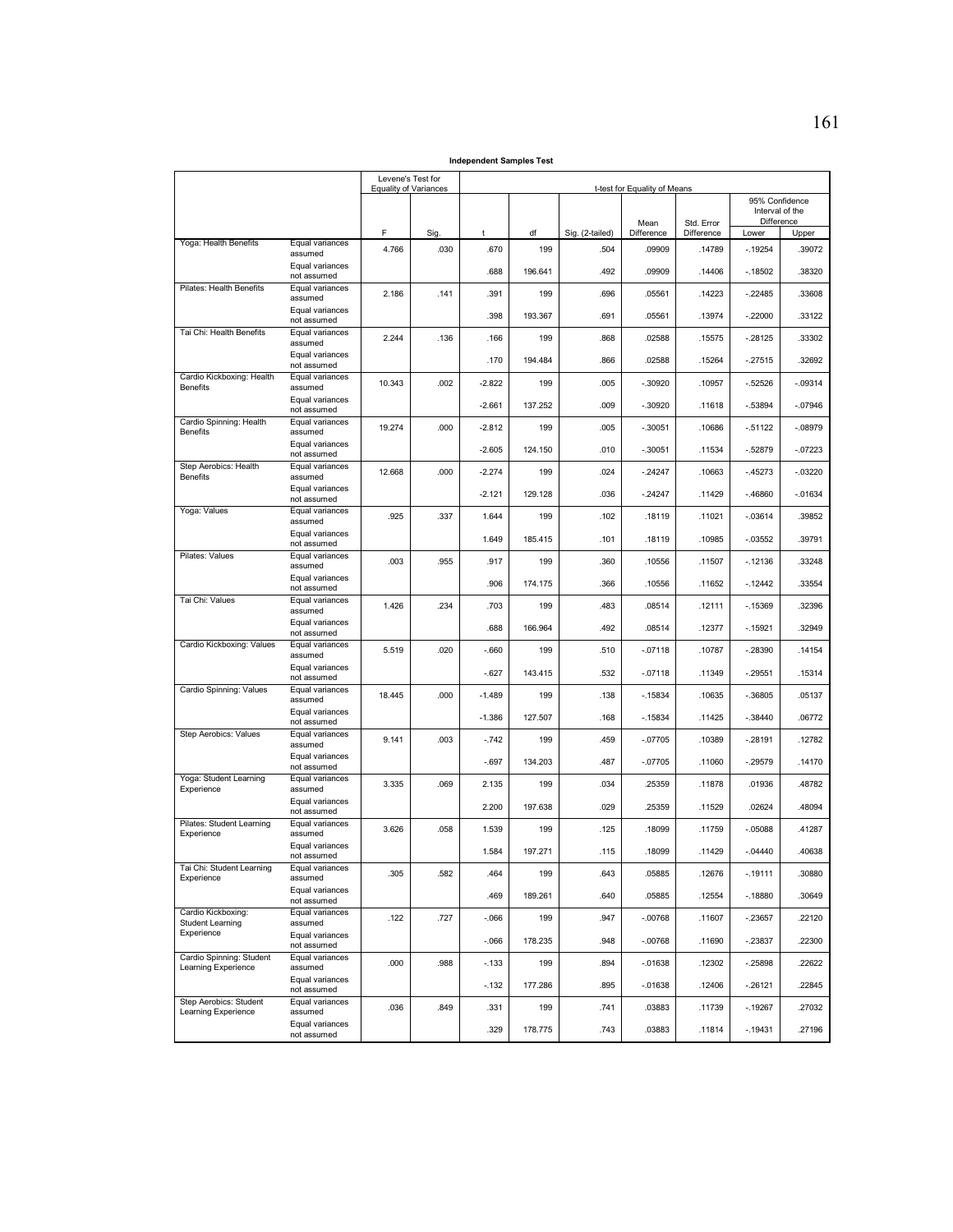## APPENDIX J:

# CHI-SQUARE TEST SPSS OUTPUT

### **Crosstabs**

|                                                                      |       |         | Cases        |         |           |         |
|----------------------------------------------------------------------|-------|---------|--------------|---------|-----------|---------|
|                                                                      | Valid |         | Missing      |         | Total     |         |
|                                                                      | N     | Percent | N            | Percent | ${\sf N}$ | Percent |
| Yoga: Health Benefits *<br>Groups                                    | 201   | 100.0%  | 0            | .0%     | 201       | 100.0%  |
| Yoga: Values * Groups                                                | 201   | 100.0%  | 0            | .0%     | 201       | 100.0%  |
| Yoga: Student Learning<br>Experience * Groups                        | 201   | 100.0%  | 0            | .0%     | 201       | 100.0%  |
| Pilates: Health Benefits *<br>Groups                                 | 201   | 100.0%  | $\Omega$     | .0%     | 201       | 100.0%  |
| Pilates: Values * Groups                                             | 201   | 100.0%  | 0            | .0%     | 201       | 100.0%  |
| <b>Pilates: Student Learning</b><br>Experience * Groups              | 201   | 100.0%  | 0            | .0%     | 201       | 100.0%  |
| Tai Chi: Health Benefits *<br>Groups                                 | 201   | 100.0%  | 0            | .0%     | 201       | 100.0%  |
| Tai Chi: Values * Groups                                             | 201   | 100.0%  | 0            | .0%     | 201       | 100.0%  |
| Tai Chi: Student Learning<br>Experience * Groups                     | 201   | 100.0%  | 0            | .0%     | 201       | 100.0%  |
| Cardio Kickboxing: Health<br>Benefits * Groups                       | 201   | 100.0%  | 0            | .0%     | 201       | 100.0%  |
| Cardio Kickboxing: Values<br>* Groups                                | 201   | 100.0%  | 0            | .0%     | 201       | 100.0%  |
| Cardio Kickboxing:<br><b>Student Learning</b><br>Experience * Groups | 201   | 100.0%  | 0            | .0%     | 201       | 100.0%  |
| Cardio Spinning: Health<br>Benefits * Groups                         | 201   | 100.0%  | 0            | .0%     | 201       | 100.0%  |
| Cardio Spinning: Values *<br>Groups                                  | 201   | 100.0%  | 0            | .0%     | 201       | 100.0%  |
| Cardio Spinning: Student<br>Learning Experience *<br>Groups          | 201   | 100.0%  | $\Omega$     | .0%     | 201       | 100.0%  |
| Step Aerobics: Health<br>Benefits * Groups                           | 201   | 100.0%  | $\mathbf{0}$ | .0%     | 201       | 100.0%  |
| Step Aerobics: Values *<br>Groups                                    | 201   | 100.0%  | 0            | .0%     | 201       | 100.0%  |
| Step Aerobics: Student<br>Learning Experience *<br>Groups            | 201   | 100.0%  | 0            | .0%     | 201       | 100.0%  |

### **Case Processing Summary**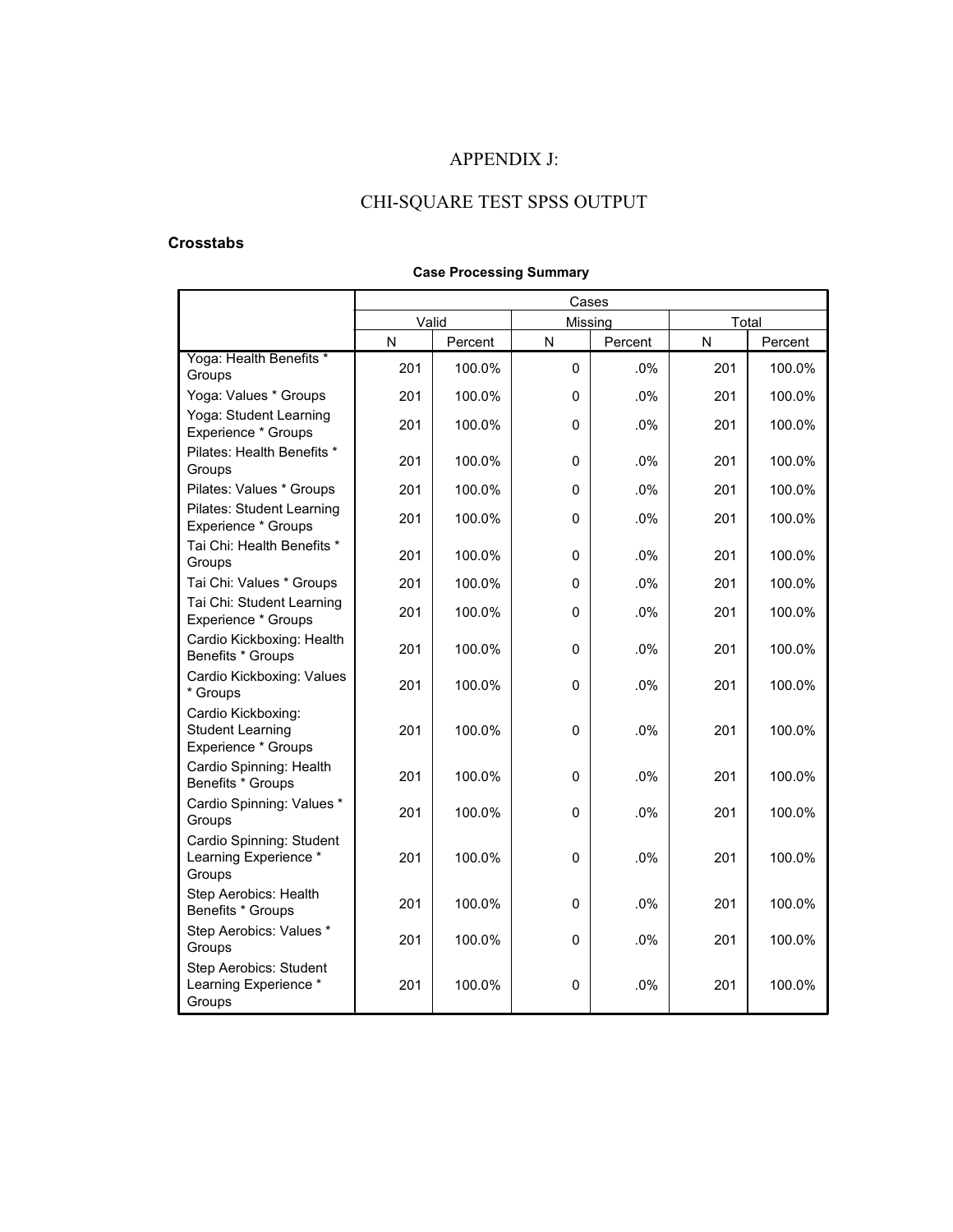## **Yoga: Health Benefits \* Groups**

|                 | Crosstab |                                          |                |         |        |  |  |  |
|-----------------|----------|------------------------------------------|----------------|---------|--------|--|--|--|
|                 |          |                                          | Groups         |         |        |  |  |  |
|                 |          |                                          | Chair/Deans    | Faculty | Total  |  |  |  |
| Yoga:           | 1.00     | Count                                    | $\overline{2}$ | 4       | 6      |  |  |  |
| Health          |          | <b>Expected Count</b>                    | 2.6            | 3.4     | 6.0    |  |  |  |
| <b>Benefits</b> |          | % within Yoga:<br><b>Health Benefits</b> | 33.3%          | 66.7%   | 100.0% |  |  |  |
|                 | 2.00     | Count                                    | 6              | 10      | 16     |  |  |  |
|                 |          | <b>Expected Count</b>                    | 6.8            | 9.2     | 16.0   |  |  |  |
|                 |          | % within Yoga:<br><b>Health Benefits</b> | 37.5%          | 62.5%   | 100.0% |  |  |  |
|                 | 3.00     | Count                                    | $\Omega$       | 12      | 12     |  |  |  |
|                 |          | <b>Expected Count</b>                    | 5.1            | 6.9     | 12.0   |  |  |  |
|                 |          | % within Yoga:<br><b>Health Benefits</b> | .0%            | 100.0%  | 100.0% |  |  |  |
|                 | 4.00     | Count                                    | 44             | 35      | 79     |  |  |  |
|                 |          | <b>Expected Count</b>                    | 33.8           | 45.2    | 79.0   |  |  |  |
|                 |          | % within Yoga:<br><b>Health Benefits</b> | 55.7%          | 44.3%   | 100.0% |  |  |  |
|                 | 5.00     | Count                                    | 34             | 54      | 88     |  |  |  |
|                 |          | <b>Expected Count</b>                    | 37.7           | 50.3    | 88.0   |  |  |  |
|                 |          | % within Yoga:<br><b>Health Benefits</b> | 38.6%          | 61.4%   | 100.0% |  |  |  |
| Total           |          | Count                                    | 86             | 115     | 201    |  |  |  |
|                 |          | <b>Expected Count</b>                    | 86.0           | 115.0   | 201.0  |  |  |  |
|                 |          | % within Yoga:<br><b>Health Benefits</b> | 42.8%          | 57.2%   | 100.0% |  |  |  |

## **Chi-Square Tests**

|                                 | Value   | df | Asymp. Sig.<br>$(2-sided)$ |
|---------------------------------|---------|----|----------------------------|
| Pearson Chi-Square              | 15.373a |    | .004                       |
| Likelihood Ratio                | 19.740  |    | .001                       |
| Linear-by-Linear<br>Association | .450    |    | .502                       |
| N of Valid Cases                | 201     |    |                            |

2 cells (20.0%) have expected count less than 5. The minimum expected count is 2.57. a.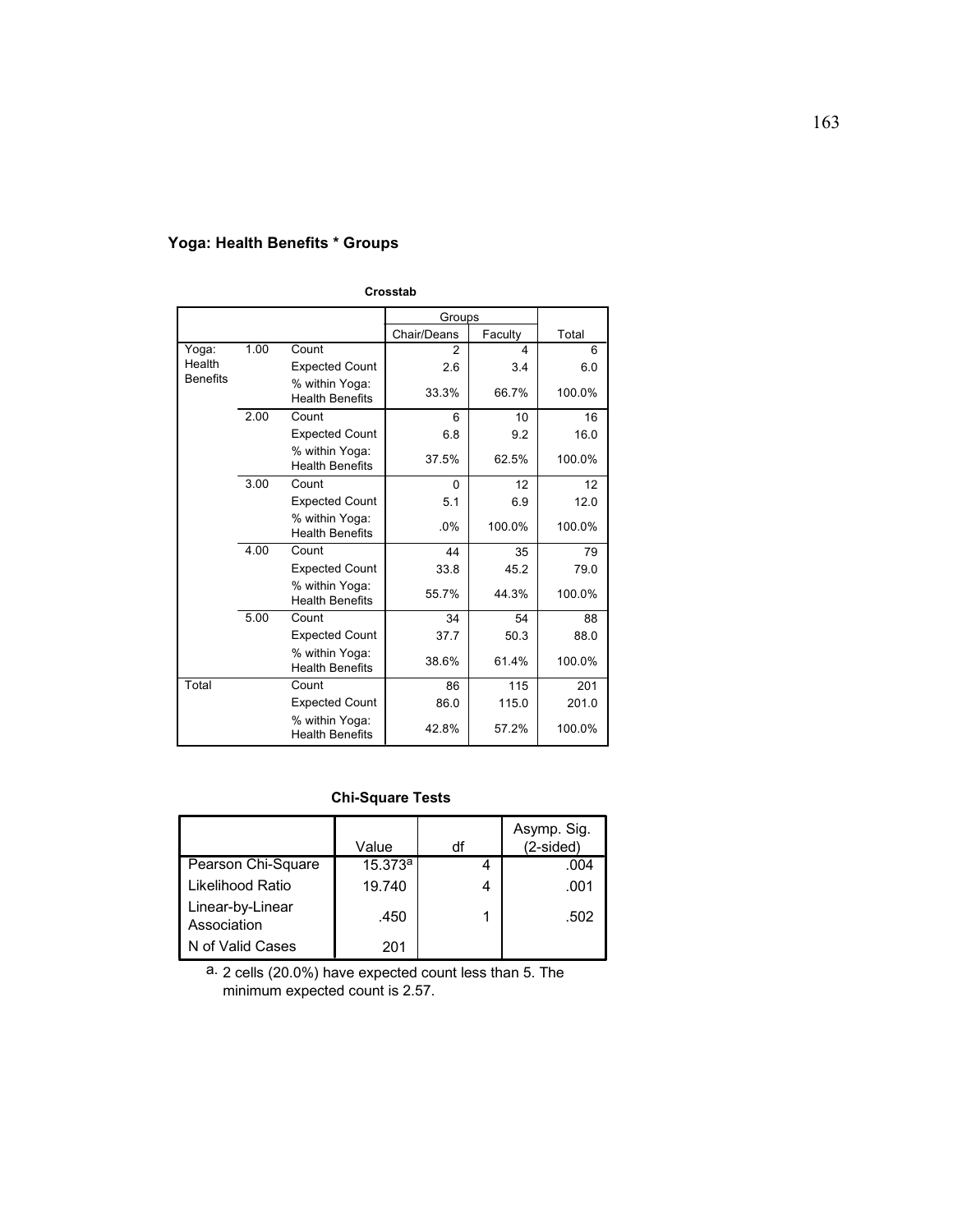## **Yoga: Values \* Groups**

|        |      |                       | Groups         |         |        |
|--------|------|-----------------------|----------------|---------|--------|
|        |      |                       | Chair/Deans    | Faculty | Total  |
| Yoga:  | 1.00 | Count                 | 2              | 0       | 2      |
| Values |      | <b>Expected Count</b> | .9             | 1.1     | 2.0    |
|        |      | % within Yoga: Values | 100.0%         | $.0\%$  | 100.0% |
|        | 2.00 | Count                 | $\Omega$       | 4       | 4      |
|        |      | <b>Expected Count</b> | 1.7            | 2.3     | 4.0    |
|        |      | % within Yoga: Values | $.0\%$         | 100.0%  | 100.0% |
|        | 3.00 | Count                 | $\overline{2}$ | 10      | 12     |
|        |      | <b>Expected Count</b> | 5.1            | 6.9     | 12.0   |
|        |      | % within Yoga: Values | 16.7%          | 83.3%   | 100.0% |
|        | 4.00 | Count                 | 30             | 45      | 75     |
|        |      | <b>Expected Count</b> | 32.1           | 42.9    | 75.0   |
|        |      | % within Yoga: Values | 40.0%          | 60.0%   | 100.0% |
|        | 5.00 | Count                 | 52             | 56      | 108    |
|        |      | <b>Expected Count</b> | 46.2           | 61.8    | 108.0  |
|        |      | % within Yoga: Values | 48.1%          | 51.9%   | 100.0% |
| Total  |      | Count                 | 86             | 115     | 201    |
|        |      | <b>Expected Count</b> | 86.0           | 115.0   | 201.0  |
|        |      | % within Yoga: Values | 42.8%          | 57.2%   | 100.0% |

**Crosstab**

## **Chi-Square Tests**

|                                 | Value               | df | Asymp. Sig.<br>$(2-sided)$ |
|---------------------------------|---------------------|----|----------------------------|
| Pearson Chi-Square              | 10.516 <sup>a</sup> |    | .033                       |
| Likelihood Ratio                | 13.110              | 4  | .011                       |
| Linear-by-Linear<br>Association | 2.680               |    | .102                       |
| N of Valid Cases                | 201                 |    |                            |

4 cells (40.0%) have expected count less than 5. The minimum expected count is .86. a.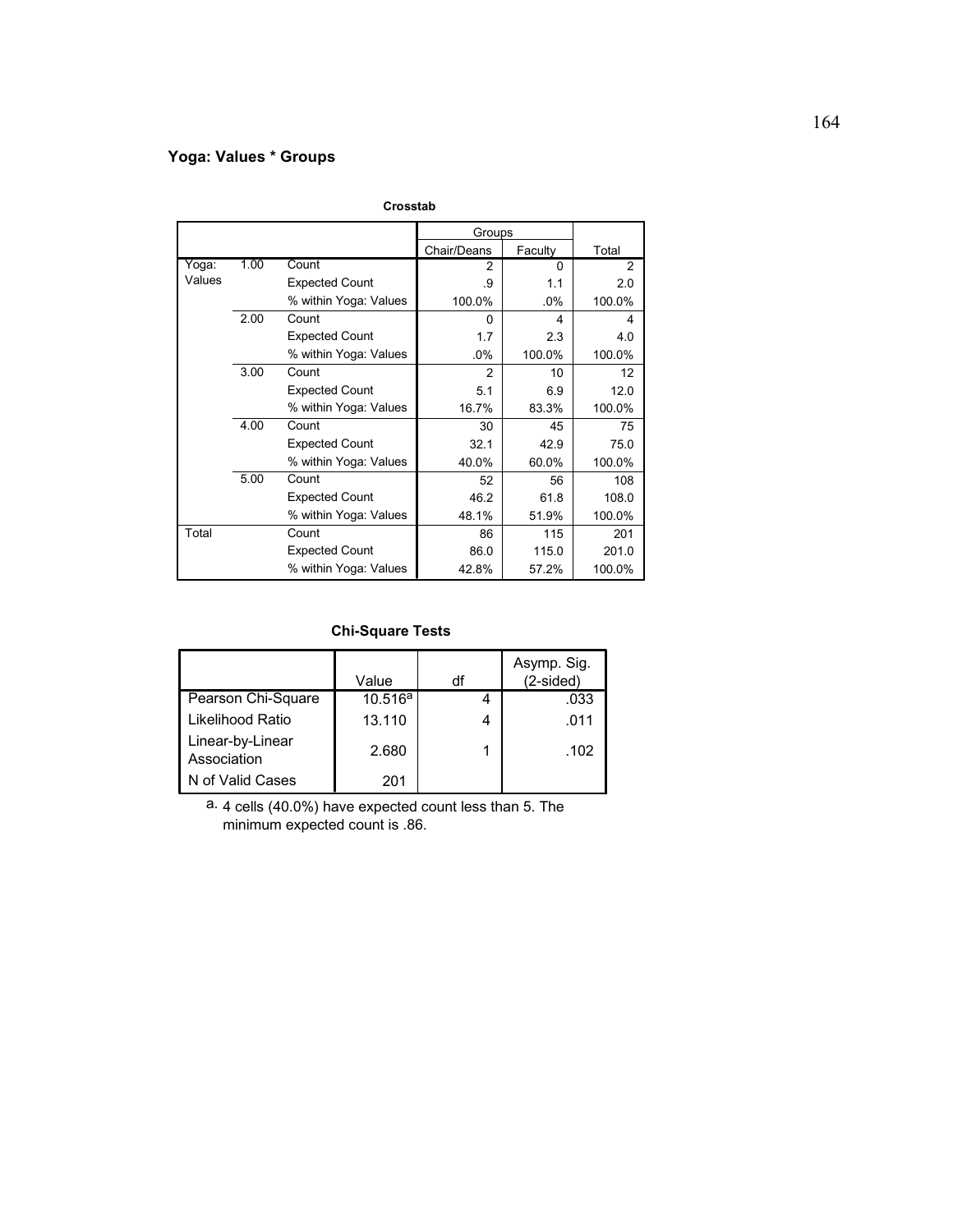## **Yoga: Student Learning Experience \* Groups**

|               |      |                                                      | Groups      |          |        |
|---------------|------|------------------------------------------------------|-------------|----------|--------|
|               |      |                                                      | Chair/Deans | Faculty  | Total  |
| Yoga: Student | 1.00 | Count                                                | 2           | $\Omega$ | 2      |
| Learning      |      | <b>Expected Count</b>                                | .9          | 1.1      | 2.0    |
| Experience    |      | % within Yoga: Student<br>Learning Experience        | 100.0%      | .0%      | 100.0% |
|               | 2.00 | Count                                                | 0           | 10       | 10     |
|               |      | <b>Expected Count</b>                                | 4.3         | 5.7      | 10.0   |
|               |      | % within Yoga: Student<br>Learning Experience        | .0%         | 100.0%   | 100.0% |
|               | 3.00 | Count                                                | $\Omega$    | 6        | 6      |
|               |      | <b>Expected Count</b>                                | 2.6         | 3.4      | 6.0    |
|               |      | % within Yoga: Student<br><b>Learning Experience</b> | .0%         | 100.0%   | 100.0% |
|               | 4.00 | Count                                                | 36          | 46       | 82     |
|               |      | <b>Expected Count</b>                                | 35.1        | 46.9     | 82.0   |
|               |      | % within Yoga: Student<br>Learning Experience        | 43.9%       | 56.1%    | 100.0% |
|               | 5.00 | Count                                                | 48          | 53       | 101    |
|               |      | <b>Expected Count</b>                                | 43.2        | 57.8     | 101.0  |
|               |      | % within Yoga: Student<br>Learning Experience        | 47.5%       | 52.5%    | 100.0% |
| Total         |      | Count                                                | 86          | 115      | 201    |
|               |      | <b>Expected Count</b>                                | 86.0        | 115.0    | 201.0  |
|               |      | % within Yoga: Student<br>Learning Experience        | 42.8%       | 57.2%    | 100.0% |

**Crosstab**

### **Chi-Square Tests**

|                                 | Value               | df | Asymp. Sig.<br>(2-sided) |
|---------------------------------|---------------------|----|--------------------------|
| Pearson Chi-Square              | 15.608 <sup>a</sup> |    | .004                     |
| Likelihood Ratio                | 22.225              | 4  | .000                     |
| Linear-by-Linear<br>Association | 4.478               |    | .034                     |
| N of Valid Cases                | 201                 |    |                          |

5 cells (50.0%) have expected count less than 5. The minimum expected count is .86. a.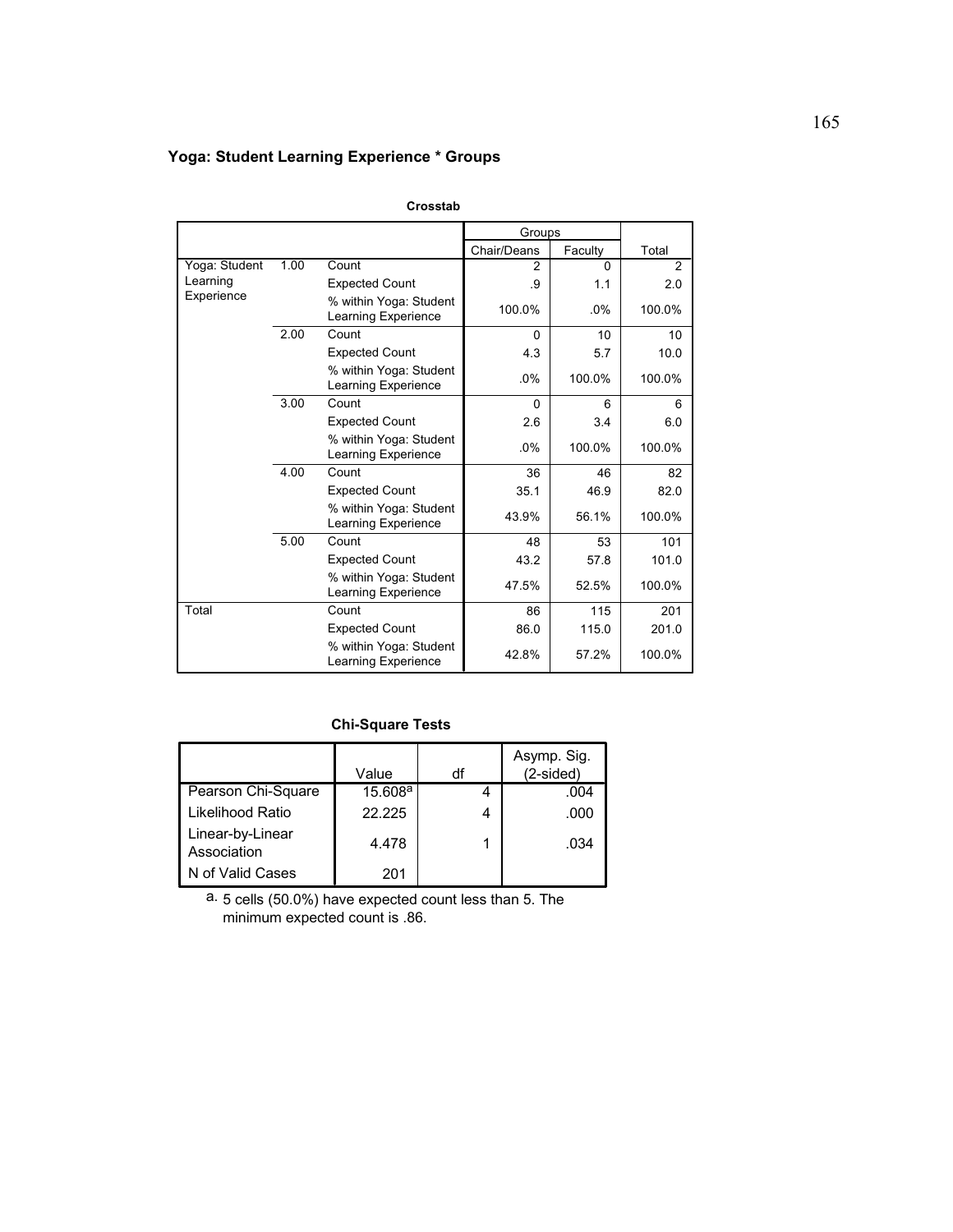## **Pilates: Health Benefits \* Groups**

|                 |      |                                             | Groups       |                |        |
|-----------------|------|---------------------------------------------|--------------|----------------|--------|
|                 |      |                                             | Chair/Deans  | Faculty        | Total  |
| Pilates:        | 1.00 | Count                                       | 2            | 4              | 6      |
| Health          |      | <b>Expected Count</b>                       | 2.6          | 3.4            | 6.0    |
| <b>Benefits</b> |      | % within Pilates:<br><b>Health Benefits</b> | 33.3%        | 66.7%          | 100.0% |
|                 | 2.00 | Count                                       | 6            | $\overline{7}$ | 13     |
|                 |      | <b>Expected Count</b>                       | 5.6          | 7.4            | 13.0   |
|                 |      | % within Pilates:<br><b>Health Benefits</b> | 46.2%        | 53.8%          | 100.0% |
|                 | 3.00 | Count                                       | $\mathbf{0}$ | 11             | 11     |
|                 |      | <b>Expected Count</b>                       | 4.7          | 6.3            | 11.0   |
|                 |      | % within Pilates:<br><b>Health Benefits</b> | .0%          | 100.0%         | 100.0% |
|                 | 4.00 | Count                                       | 44           | 41             | 85     |
|                 |      | <b>Expected Count</b>                       | 36.4         | 48.6           | 85.0   |
|                 |      | % within Pilates:<br><b>Health Benefits</b> | 51.8%        | 48.2%          | 100.0% |
|                 | 5.00 | Count                                       | 34           | 52             | 86     |
|                 |      | <b>Expected Count</b>                       | 36.8         | 49.2           | 86.0   |
|                 |      | % within Pilates:<br><b>Health Benefits</b> | 39.5%        | 60.5%          | 100.0% |
| Total           |      | Count                                       | 86           | 115            | 201    |
|                 |      | <b>Expected Count</b>                       | 86.0         | 115.0          | 201.0  |
|                 |      | % within Pilates:<br><b>Health Benefits</b> | 42.8%        | 57.2%          | 100.0% |

**Crosstab**

## **Chi-Square Tests**

|                                 | Value   | df | Asymp. Sig.<br>$(2-sided)$ |
|---------------------------------|---------|----|----------------------------|
| Pearson Chi-Square              | 11.676a |    | .020                       |
| Likelihood Ratio                | 15.708  | 4  | .003                       |
| Linear-by-Linear<br>Association | .154    |    | .695                       |
| N of Valid Cases                | 201     |    |                            |

a. 3 cells (30.0%) have expected count less than 5. The minimum expected count is 2.57.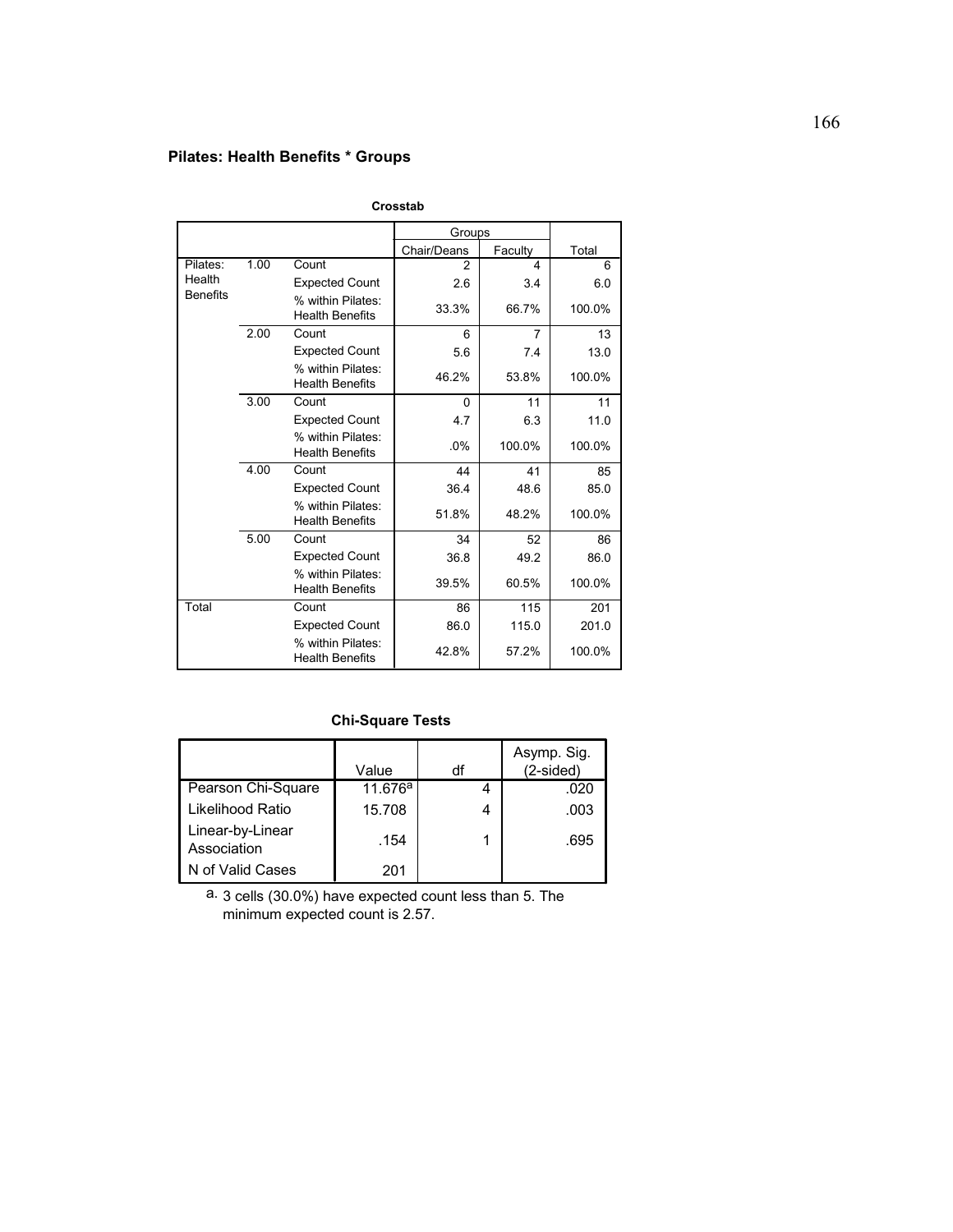## **Pilates: Values \* Groups**

|          |      |                          | Groups      |         |        |
|----------|------|--------------------------|-------------|---------|--------|
|          |      |                          | Chair/Deans | Faculty | Total  |
| Pilates: | 1.00 | Count                    | 2           | O       | 2      |
| Values   |      | <b>Expected Count</b>    | .9          | 1.1     | 2.0    |
|          |      | % within Pilates: Values | 100.0%      | $.0\%$  | 100.0% |
|          | 2.00 | Count                    | 2           | 4       | 6      |
|          |      | <b>Expected Count</b>    | 2.6         | 3.4     | 6.0    |
|          |      | % within Pilates: Values | 33.3%       | 66.7%   | 100.0% |
|          | 3.00 | Count                    | 2           | 10      | 12     |
|          |      | <b>Expected Count</b>    | 5.1         | 6.9     | 12.0   |
|          |      | % within Pilates: Values | 16.7%       | 83.3%   | 100.0% |
|          | 4.00 | Count                    | 32          | 47      | 79     |
|          |      | <b>Expected Count</b>    | 33.8        | 45.2    | 79.0   |
|          |      | % within Pilates: Values | 40.5%       | 59.5%   | 100.0% |
|          | 5.00 | Count                    | 48          | 54      | 102    |
|          |      | <b>Expected Count</b>    | 43.6        | 58.4    | 102.0  |
|          |      | % within Pilates: Values | 47.1%       | 52.9%   | 100.0% |
| Total    |      | Count                    | 86          | 115     | 201    |
|          |      | <b>Expected Count</b>    | 86.0        | 115.0   | 201.0  |
|          |      | % within Pilates: Values | 42.8%       | 57.2%   | 100.0% |

#### **Crosstab**

### **Chi-Square Tests**

|                                 | Value  | df | Asymp. Sig.<br>$(2-sided)$ |
|---------------------------------|--------|----|----------------------------|
| Pearson Chi-Square              | 7.166a |    | .127                       |
| Likelihood Ratio                | 8.294  |    | .081                       |
| Linear-by-Linear<br>Association | .842   |    | .359                       |
| N of Valid Cases                | 201    |    |                            |

4 cells (40.0%) have expected count less than 5. The minimum expected count is .86. a.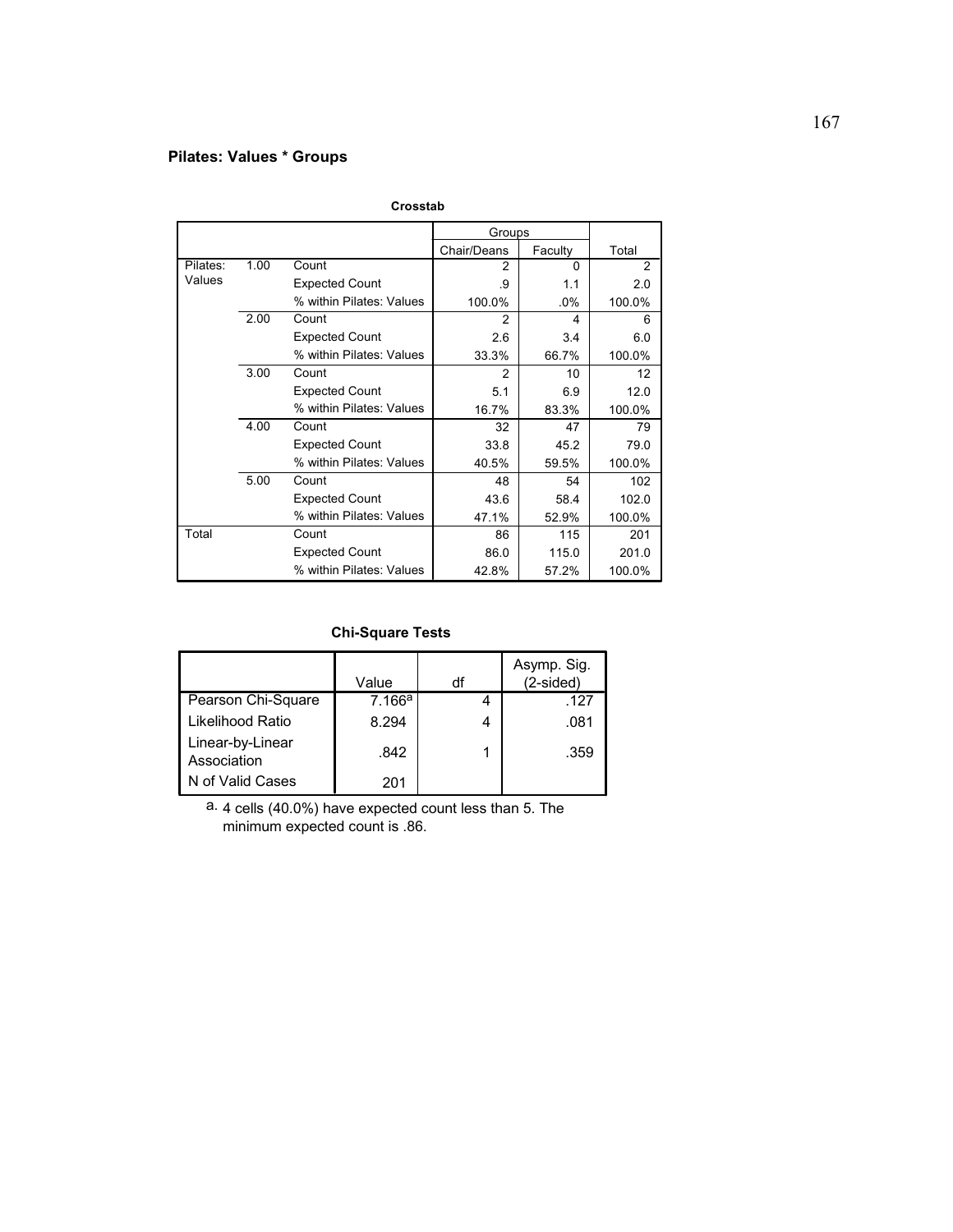# **Pilates: Student Learning Experience \* Groups**

|                        |      |                                                  | Groups      |          |        |
|------------------------|------|--------------------------------------------------|-------------|----------|--------|
|                        |      |                                                  | Chair/Deans | Faculty  | Total  |
| Pilates:               | 1.00 | Count                                            | 2           | $\Omega$ | 2      |
| Student                |      | <b>Expected Count</b>                            | .9          | 1.1      | 2.0    |
| Learning<br>Experience |      | % within Pilates: Student<br>Learning Experience | 100.0%      | .0%      | 100.0% |
|                        | 2.00 | Count                                            | $\Omega$    | 9        | 9      |
|                        |      | <b>Expected Count</b>                            | 3.9         | 5.1      | 9.0    |
|                        |      | % within Pilates: Student<br>Learning Experience | .0%         | 100.0%   | 100.0% |
|                        | 3.00 | Count                                            | 0           | 7        | 7      |
|                        |      | <b>Expected Count</b>                            | 3.0         | 4.0      | 7.0    |
|                        |      | % within Pilates: Student<br>Learning Experience | .0%         | 100.0%   | 100.0% |
|                        | 4.00 | Count                                            | 40          | 44       | 84     |
|                        |      | <b>Expected Count</b>                            | 35.9        | 48.1     | 84.0   |
|                        |      | % within Pilates: Student<br>Learning Experience | 47.6%       | 52.4%    | 100.0% |
|                        | 5.00 | Count                                            | 44          | 55       | 99     |
|                        |      | <b>Expected Count</b>                            | 42.4        | 56.6     | 99.0   |
|                        |      | % within Pilates: Student<br>Learning Experience | 44.4%       | 55.6%    | 100.0% |
| Total                  |      | Count                                            | 86          | 115      | 201    |
|                        |      | <b>Expected Count</b>                            | 86.0        | 115.0    | 201.0  |
|                        |      | % within Pilates: Student<br>Learning Experience | 42.8%       | 57.2%    | 100.0% |

**Crosstab**

#### **Chi-Square Tests**

|                                 | Value      | df | Asymp. Sig.<br>$(2-sided)$ |
|---------------------------------|------------|----|----------------------------|
| Pearson Chi-Square              | $15.552^a$ |    | .004                       |
| Likelihood Ratio                | 22.170     |    | .000                       |
| Linear-by-Linear<br>Association | 2.353      |    | .125                       |
| N of Valid Cases                | 201        |    |                            |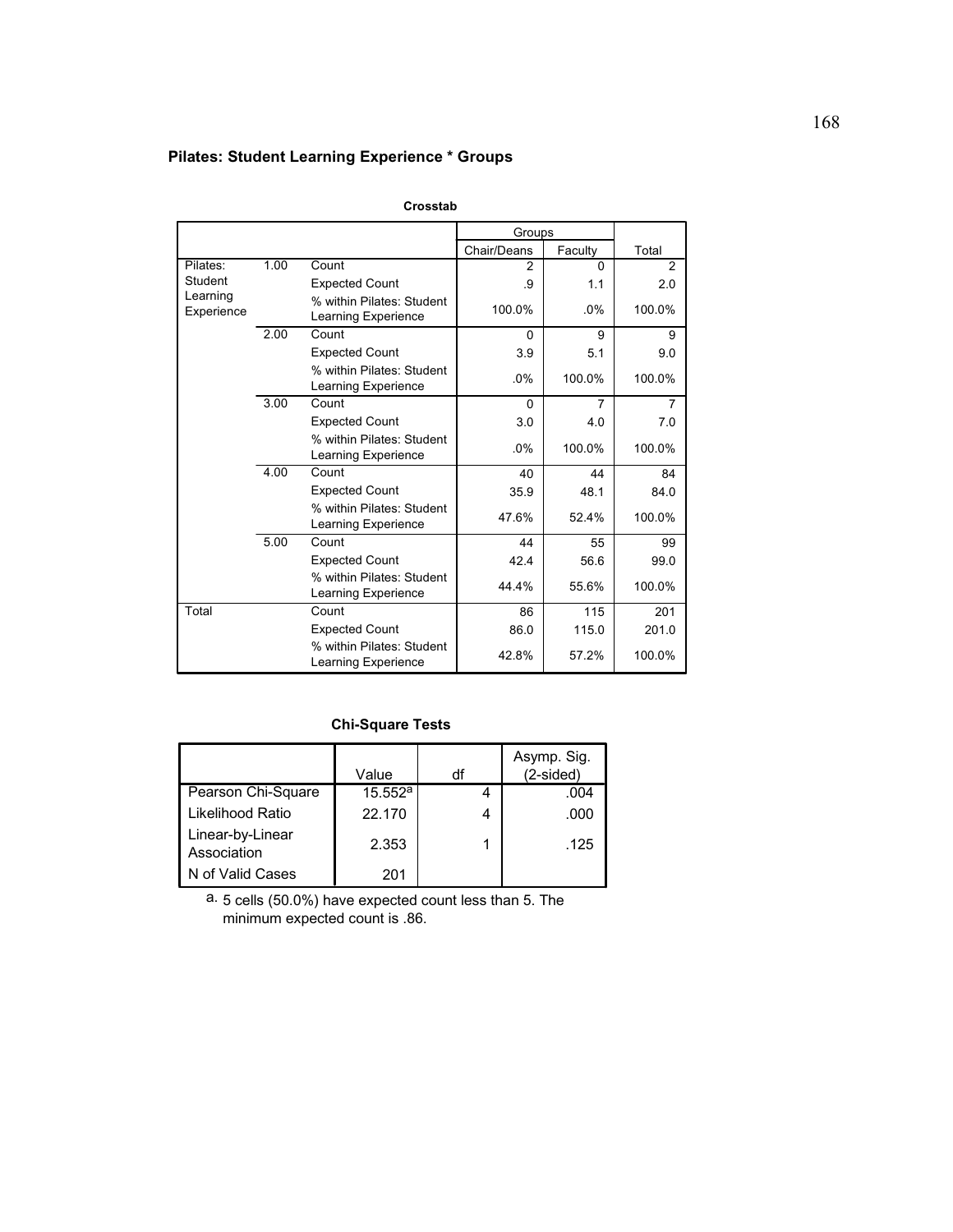# **Tai Chi: Health Benefits \* Groups**

|                 |      |                                             | Groups      |         |        |
|-----------------|------|---------------------------------------------|-------------|---------|--------|
|                 |      |                                             | Chair/Deans | Faculty | Total  |
| Tai Chi:        | 1.00 | Count                                       | 2           | 8       | 10     |
| Health          |      | <b>Expected Count</b>                       | 4.3         | 5.7     | 10.0   |
| <b>Benefits</b> |      | % within Tai Chi:<br><b>Health Benefits</b> | 20.0%       | 80.0%   | 100.0% |
|                 | 2.00 | Count                                       | 8           | 5       | 13     |
|                 |      | <b>Expected Count</b>                       | 5.6         | 7.4     | 13.0   |
|                 |      | % within Tai Chi:<br><b>Health Benefits</b> | 61.5%       | 38.5%   | 100.0% |
|                 | 3.00 | Count                                       | 10          | 19      | 29     |
|                 |      | <b>Expected Count</b>                       | 12.4        | 16.6    | 29.0   |
|                 |      | % within Tai Chi:<br><b>Health Benefits</b> | 34.5%       | 65.5%   | 100.0% |
|                 | 4.00 | Count                                       | 40          | 41      | 81     |
|                 |      | <b>Expected Count</b>                       | 34.7        | 46.3    | 81.0   |
|                 |      | % within Tai Chi:<br><b>Health Benefits</b> | 49.4%       | 50.6%   | 100.0% |
|                 | 5.00 | Count                                       | 26          | 42      | 68     |
|                 |      | <b>Expected Count</b>                       | 29.1        | 38.9    | 68.0   |
|                 |      | % within Tai Chi:<br><b>Health Benefits</b> | 38.2%       | 61.8%   | 100.0% |
| Total           |      | Count                                       | 86          | 115     | 201    |
|                 |      | <b>Expected Count</b>                       | 86.0        | 115.0   | 201.0  |
|                 |      | % within Tai Chi:<br><b>Health Benefits</b> | 42.8%       | 57.2%   | 100.0% |

**Crosstab**

## **Chi-Square Tests**

|                                 | Value  | df | Asymp. Sig.<br>$(2-sided)$ |
|---------------------------------|--------|----|----------------------------|
| Pearson Chi-Square              | 6.820a |    | .146                       |
| Likelihood Ratio                | 7.007  |    | .136                       |
| Linear-by-Linear<br>Association | .028   |    | .868                       |
| N of Valid Cases                | 201    |    |                            |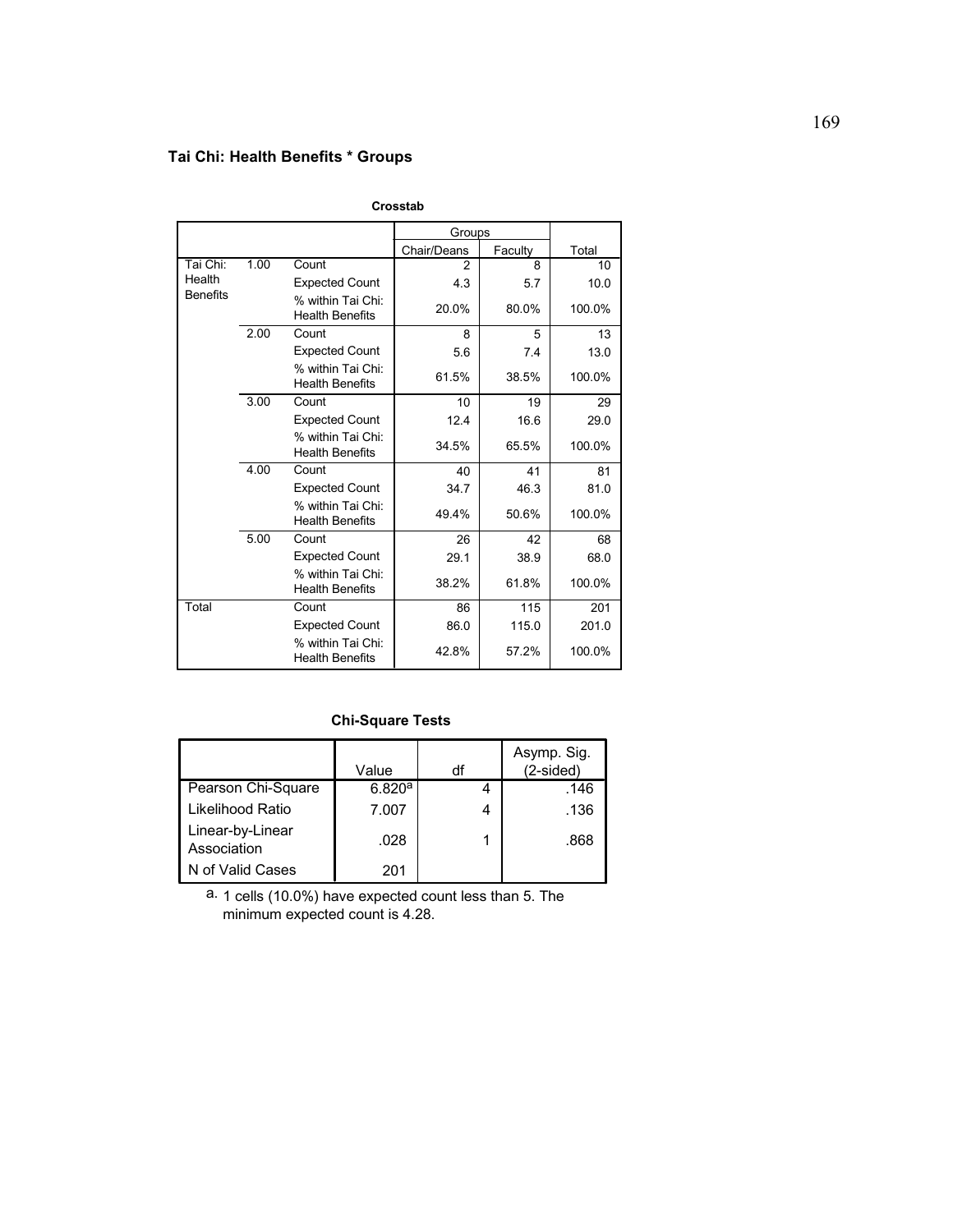# **Tai Chi: Values \* Groups**

|        |      |                          | Groups         |         |        |
|--------|------|--------------------------|----------------|---------|--------|
|        |      |                          | Chair/Deans    | Faculty | Total  |
| Tai    | 1.00 | Count                    | $\overline{2}$ |         | 3      |
| Chi:   |      | <b>Expected Count</b>    | 1.3            | 1.7     | 3.0    |
| Values |      | % within Tai Chi: Values | 66.7%          | 33.3%   | 100.0% |
|        | 2.00 | Count                    | 2              | 2       | 4      |
|        |      | <b>Expected Count</b>    | 1.7            | 2.3     | 4.0    |
|        |      | % within Tai Chi: Values | 50.0%          | 50.0%   | 100.0% |
|        | 3.00 | Count                    | 8              | 12      | 20     |
|        |      | <b>Expected Count</b>    | 8.6            | 11.4    | 20.0   |
|        |      | % within Tai Chi: Values | 40.0%          | 60.0%   | 100.0% |
|        | 4.00 | Count                    | 24             | 48      | 72     |
|        |      | <b>Expected Count</b>    | 30.8           | 41.2    | 72.0   |
|        |      | % within Tai Chi: Values | 33.3%          | 66.7%   | 100.0% |
|        | 5.00 | Count                    | 50             | 52      | 102    |
|        |      | <b>Expected Count</b>    | 43.6           | 58.4    | 102.0  |
|        |      | % within Tai Chi: Values | 49.0%          | 51.0%   | 100.0% |
| Total  |      | Count                    | 86             | 115     | 201    |
|        |      | <b>Expected Count</b>    | 86.0           | 115.0   | 201.0  |
|        |      | % within Tai Chi: Values | 42.8%          | 57.2%   | 100.0% |

#### **Crosstab**

## **Chi-Square Tests**

|                                 | Value  | df | Asymp. Sig.<br>$(2-sided)$ |
|---------------------------------|--------|----|----------------------------|
| Pearson Chi-Square              | 5.095a |    | .278                       |
| Likelihood Ratio                | 5.141  | 4  | .273                       |
| Linear-by-Linear<br>Association | .495   |    | .482                       |
| N of Valid Cases                | 201    |    |                            |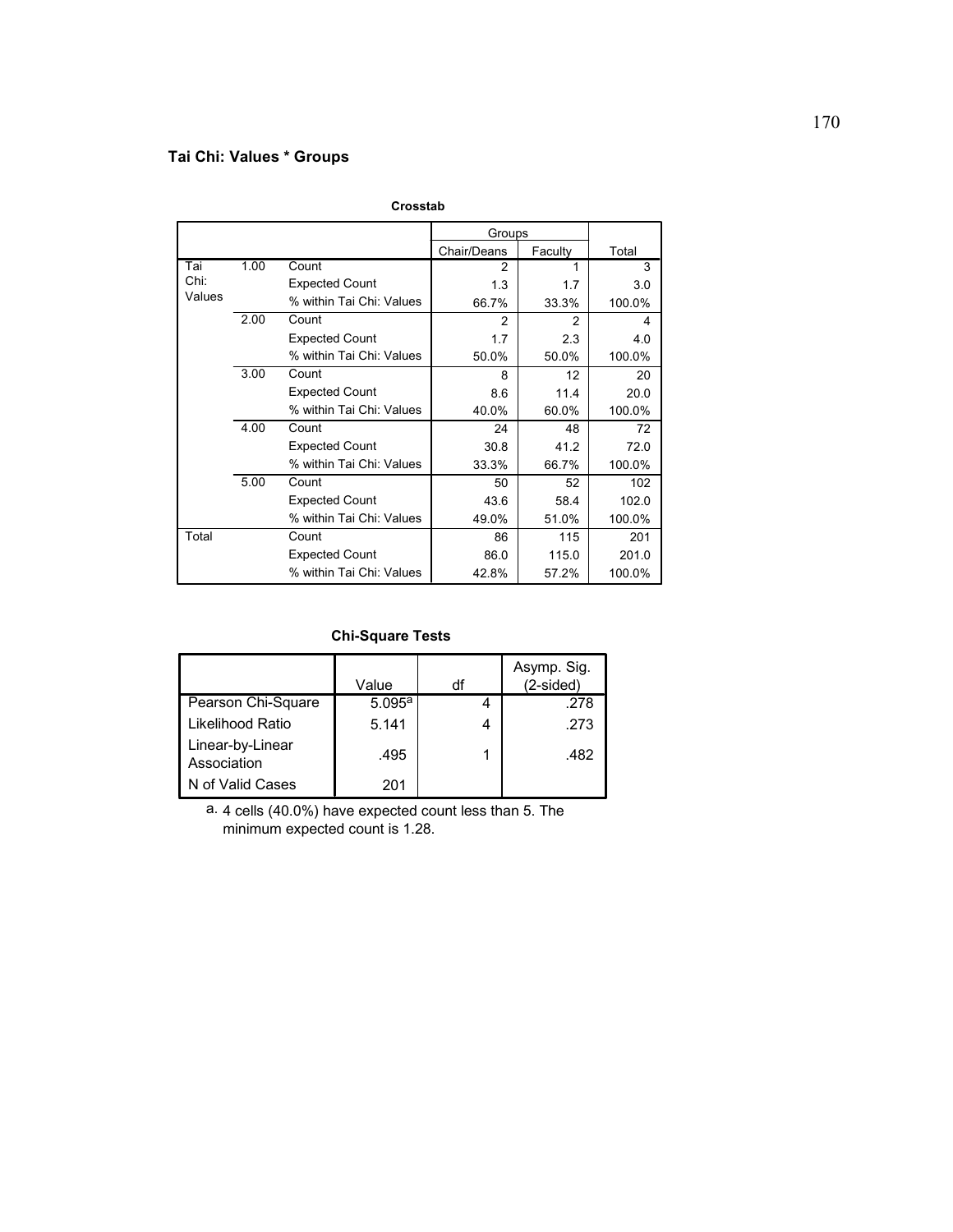# **Tai Chi: Student Learning Experience \* Groups**

|                        |      |                                                  | Groups      |         |                |
|------------------------|------|--------------------------------------------------|-------------|---------|----------------|
|                        |      |                                                  | Chair/Deans | Faculty | Total          |
| Tai Chi:               | 1.00 | Count                                            | 2           | 1       | 3              |
| Student                |      | <b>Expected Count</b>                            | 1.3         | 1.7     | 3.0            |
| Learning<br>Experience |      | % within Tai Chi: Student<br>Learning Experience | 66.7%       | 33.3%   | 100.0%         |
|                        | 2.00 | Count                                            | $\Omega$    | 7       | $\overline{7}$ |
|                        |      | <b>Expected Count</b>                            | 3.0         | 4.0     | 7.0            |
|                        |      | % within Tai Chi: Student<br>Learning Experience | .0%         | 100.0%  | 100.0%         |
|                        | 3.00 | Count                                            | 10          | 10      | 20             |
|                        |      | <b>Expected Count</b>                            | 8.6         | 11.4    | 20.0           |
|                        |      | % within Tai Chi: Student<br>Learning Experience | 50.0%       | 50.0%   | 100.0%         |
|                        | 4.00 | Count                                            | 32          | 42      | 74             |
|                        |      | <b>Expected Count</b>                            | 31.7        | 42.3    | 74.0           |
|                        |      | % within Tai Chi: Student<br>Learning Experience | 43.2%       | 56.8%   | 100.0%         |
|                        | 5.00 | Count                                            | 42          | 55      | 97             |
|                        |      | <b>Expected Count</b>                            | 41.5        | 55.5    | 97.0           |
|                        |      | % within Tai Chi: Student<br>Learning Experience | 43.3%       | 56.7%   | 100.0%         |
| Total                  |      | Count                                            | 86          | 115     | 201            |
|                        |      | <b>Expected Count</b>                            | 86.0        | 115.0   | 201.0          |
|                        |      | % within Tai Chi: Student<br>Learning Experience | 42.8%       | 57.2%   | 100.0%         |

**Crosstab**

## **Chi-Square Tests**

|                                 | Value  | df | Asymp. Sig.<br>$(2-sided)$ |
|---------------------------------|--------|----|----------------------------|
| Pearson Chi-Square              | 6.376a |    | .173                       |
| Likelihood Ratio                | 8.948  |    | .062                       |
| Linear-by-Linear<br>Association | .216   |    | .642                       |
| N of Valid Cases                | 201    |    |                            |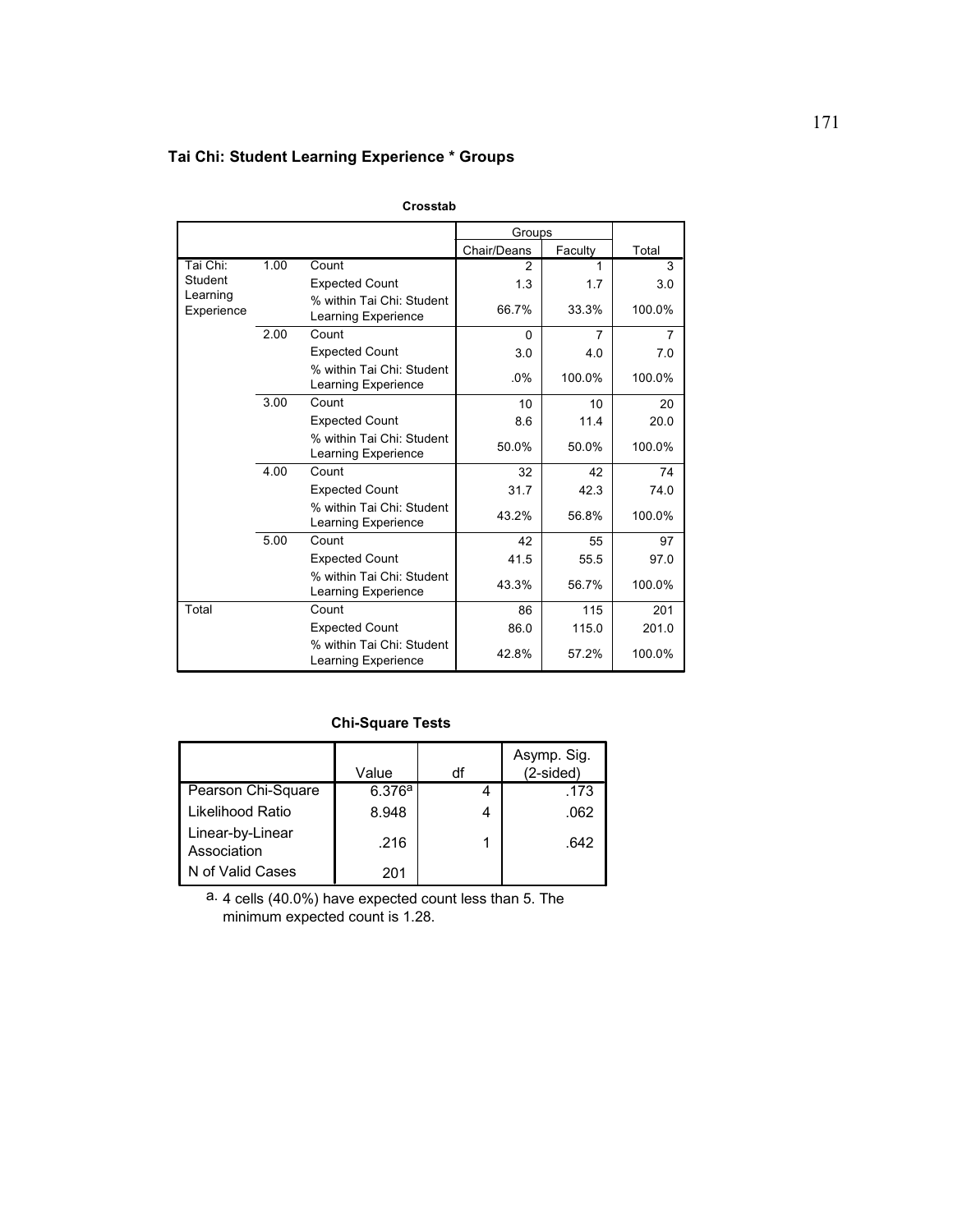# **Cardio Kickboxing: Health Benefits \* Groups**

|                           |      |                                                          | Groups      |         |                |
|---------------------------|------|----------------------------------------------------------|-------------|---------|----------------|
|                           |      |                                                          | Chair/Deans | Faculty | Total          |
| Cardio                    | 1.00 | Count                                                    | 2           | 0       | $\overline{2}$ |
| Kickboxing:               |      | <b>Expected Count</b>                                    | .9          | 1.1     | 2.0            |
| Health<br><b>Benefits</b> |      | % within Cardio                                          |             |         |                |
|                           |      | Kickboxing:                                              | 100.0%      | .0%     | 100.0%         |
|                           |      | <b>Health Benefits</b>                                   |             |         |                |
|                           | 2.00 | Count                                                    | 4           | 1       | 5              |
|                           |      | <b>Expected Count</b>                                    | 2.1         | 2.9     | 5.0            |
|                           |      | % within Cardio<br>Kickboxing:<br><b>Health Benefits</b> | 80.0%       | 20.0%   | 100.0%         |
|                           | 3.00 | Count                                                    | 4           | 5       | 9              |
|                           |      | <b>Expected Count</b>                                    | 3.9         | 5.1     | 9.0            |
|                           |      | % within Cardio                                          |             |         |                |
|                           |      | Kickboxing:<br><b>Health Benefits</b>                    | 44.4%       | 55.6%   | 100.0%         |
|                           | 4.00 | Count                                                    | 30          | 29      | 59             |
|                           |      | <b>Expected Count</b>                                    | 25.2        | 33.8    | 59.0           |
|                           |      | % within Cardio                                          |             |         |                |
|                           |      | Kickboxing:                                              | 50.8%       | 49.2%   | 100.0%         |
|                           |      | <b>Health Benefits</b>                                   |             |         |                |
|                           | 5.00 | Count                                                    | 46          | 80      | 126            |
|                           |      | <b>Expected Count</b>                                    | 53.9        | 72.1    | 126.0          |
|                           |      | % within Cardio<br>Kickboxing:                           | 36.5%       | 63.5%   | 100.0%         |
|                           |      | <b>Health Benefits</b>                                   |             |         |                |
| Total                     |      | Count                                                    | 86          | 115     | 201            |
|                           |      | <b>Expected Count</b>                                    | 86.0        | 115.0   | 201.0          |
|                           |      | % within Cardio                                          |             |         |                |
|                           |      | Kickboxing:                                              | 42.8%       | 57.2%   | 100.0%         |
|                           |      | <b>Health Benefits</b>                                   |             |         |                |

**Crosstab**

## **Chi-Square Tests**

|                                 | Value              | df | Asymp. Sig.<br>$(2-sided)$ |
|---------------------------------|--------------------|----|----------------------------|
| Pearson Chi-Square              | 9.108 <sup>a</sup> |    | .058                       |
| Likelihood Ratio                | 9.919              |    | .042                       |
| Linear-by-Linear<br>Association | 7.696              |    | .006                       |
| N of Valid Cases                | 201                |    |                            |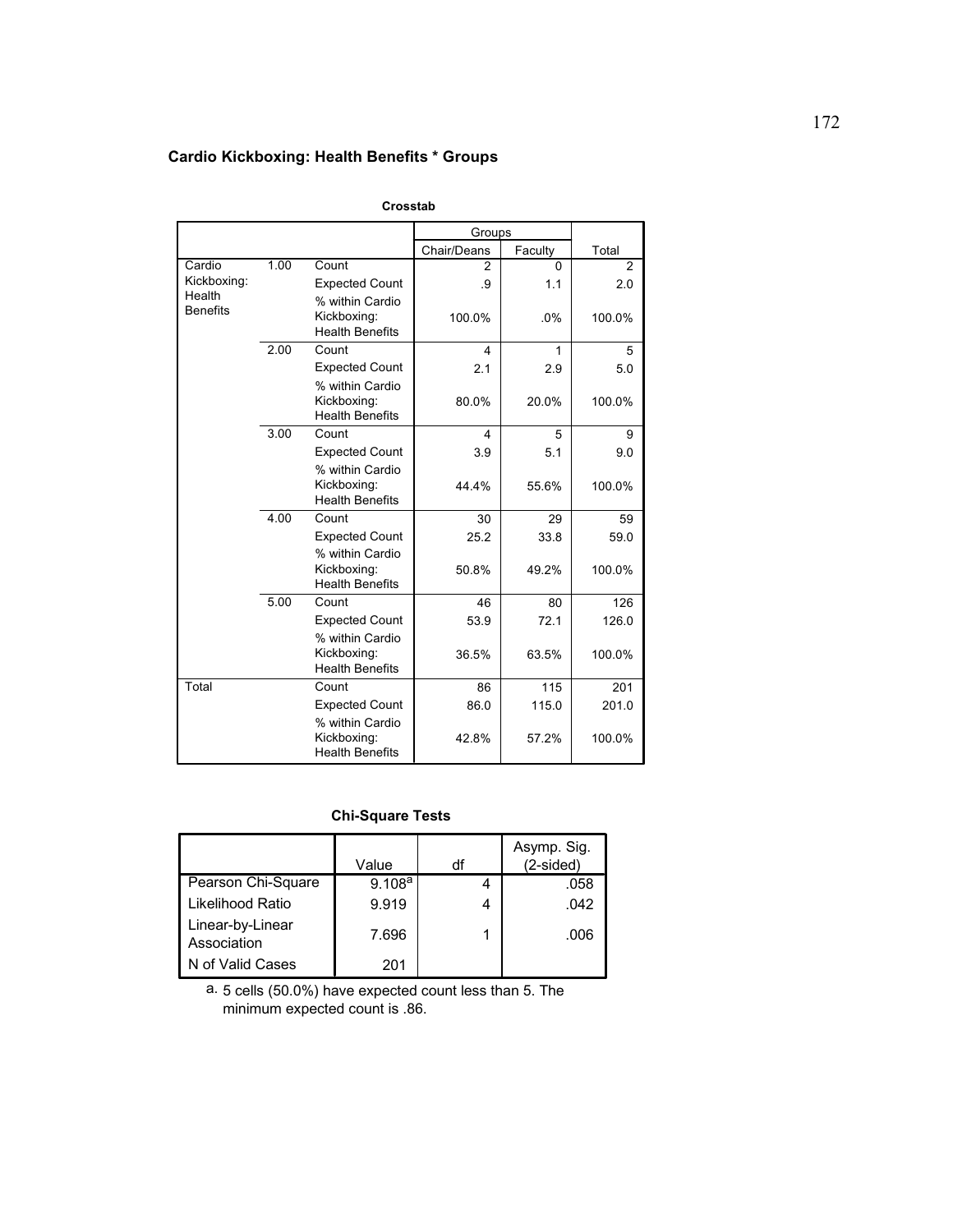# **Cardio Kickboxing: Values \* Groups**

|             |      |                                       | Groups      |          |        |
|-------------|------|---------------------------------------|-------------|----------|--------|
|             |      |                                       | Chair/Deans | Faculty  | Total  |
| Cardio      | 1.00 | Count                                 | 2           | $\Omega$ | 2      |
| Kickboxing: |      | <b>Expected Count</b>                 | .9          | 1.1      | 2.0    |
| Values      |      | % within Cardio<br>Kickboxing: Values | 100.0%      | .0%      | 100.0% |
|             | 2.00 | Count                                 | 2           | 1        | 3      |
|             |      | <b>Expected Count</b>                 | 1.3         | 1.7      | 3.0    |
|             |      | % within Cardio<br>Kickboxing: Values | 66.7%       | 33.3%    | 100.0% |
|             | 3.00 | Count                                 | 6           | 5        | 11     |
|             |      | <b>Expected Count</b>                 | 4.7         | 6.3      | 11.0   |
|             |      | % within Cardio<br>Kickboxing: Values | 54.5%       | 45.5%    | 100.0% |
|             | 4.00 | Count                                 | 22          | 43       | 65     |
|             |      | <b>Expected Count</b>                 | 27.8        | 37.2     | 65.0   |
|             |      | % within Cardio<br>Kickboxing: Values | 33.8%       | 66.2%    | 100.0% |
|             | 5.00 | Count                                 | 54          | 66       | 120    |
|             |      | <b>Expected Count</b>                 | 51.3        | 68.7     | 120.0  |
|             |      | % within Cardio<br>Kickboxing: Values | 45.0%       | 55.0%    | 100.0% |
| Total       |      | Count                                 | 86          | 115      | 201    |
|             |      | <b>Expected Count</b>                 | 86.0        | 115.0    | 201.0  |
|             |      | % within Cardio<br>Kickboxing: Values | 42.8%       | 57.2%    | 100.0% |

**Crosstab**

### **Chi-Square Tests**

|                                 | Value  | df | Asymp. Sig.<br>(2-sided) |
|---------------------------------|--------|----|--------------------------|
| Pearson Chi-Square              | 6.357a |    | .174                     |
| Likelihood Ratio                | 7.115  | 4  | .130                     |
| Linear-by-Linear<br>Association | .437   |    | .509                     |
| N of Valid Cases                | 201    |    |                          |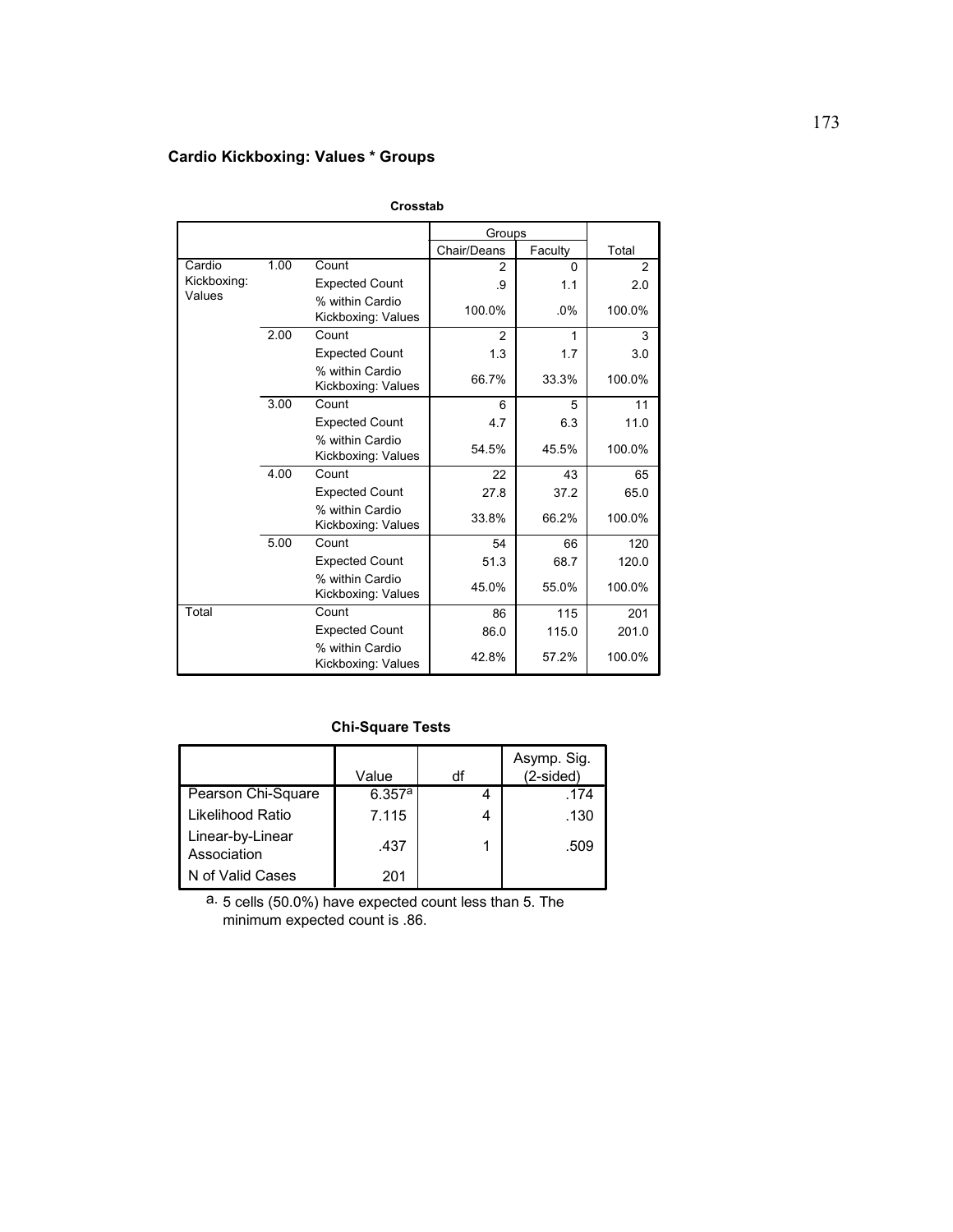# **Cardio Kickboxing: Student Learning Experience \* Groups**

|                         |      |                                            | Groups         |              |                |
|-------------------------|------|--------------------------------------------|----------------|--------------|----------------|
|                         |      |                                            | Chair/Deans    | Faculty      | Total          |
| Cardio Kickboxing:      | 1.00 | Count                                      | $\mathfrak{p}$ | <sup>0</sup> | 2              |
| <b>Student Learning</b> |      | <b>Expected Count</b>                      | .9             | 1.1          | 2.0            |
| Experience              |      | % within Cardio                            |                |              |                |
|                         |      | Kickboxing: Student                        | 100.0%         | .0%          | 100.0%         |
|                         |      | Learning Experience                        |                |              |                |
|                         | 2.00 | Count                                      | $\mathfrak{p}$ | 5            | $\overline{7}$ |
|                         |      | <b>Expected Count</b>                      | 3.0            | 4.0          | 7.0            |
|                         |      | % within Cardio                            |                |              |                |
|                         |      | Kickboxing: Student                        | 28.6%          | 71.4%        | 100.0%         |
|                         |      | Learning Experience                        |                |              |                |
|                         | 3.00 | Count                                      | 2              | 8            | 10             |
|                         |      | <b>Expected Count</b>                      | 4.3            | 5.7          | 10.0           |
|                         |      | % within Cardio                            |                |              |                |
|                         |      | Kickboxing: Student                        | 20.0%          | 80.0%        | 100.0%         |
|                         |      | Learning Experience                        |                |              |                |
|                         | 4.00 | Count                                      | 38             | 43           | 81             |
|                         |      | <b>Expected Count</b>                      | 34.7           | 46.3         | 81.0           |
|                         |      | % within Cardio                            |                |              |                |
|                         |      | Kickboxing: Student<br>Learning Experience | 46.9%          | 53.1%        | 100.0%         |
|                         | 5.00 | Count                                      | 42             | 59           | 101            |
|                         |      | <b>Expected Count</b>                      | 43.2           | 57.8         | 101.0          |
|                         |      | % within Cardio                            |                |              |                |
|                         |      | Kickboxing: Student                        | 41.6%          | 58.4%        | 100.0%         |
|                         |      | Learning Experience                        |                |              |                |
| Total                   |      | Count                                      | 86             | 115          | 201            |
|                         |      | <b>Expected Count</b>                      | 86.0           | 115.0        | 201.0          |
|                         |      | % within Cardio                            |                |              |                |
|                         |      | Kickboxing: Student                        | 42.8%          | 57.2%        | 100.0%         |
|                         |      | Learning Experience                        |                |              |                |

**Crosstab**

# **Chi-Square Tests**

|                                 | Value  | df | Asymp. Sig.<br>$(2-sided)$ |
|---------------------------------|--------|----|----------------------------|
| Pearson Chi-Square              | 5.996a |    | .199                       |
| Likelihood Ratio                | 6.941  |    | .139                       |
| Linear-by-Linear<br>Association | .004   |    | .947                       |
| N of Valid Cases                | 201    |    |                            |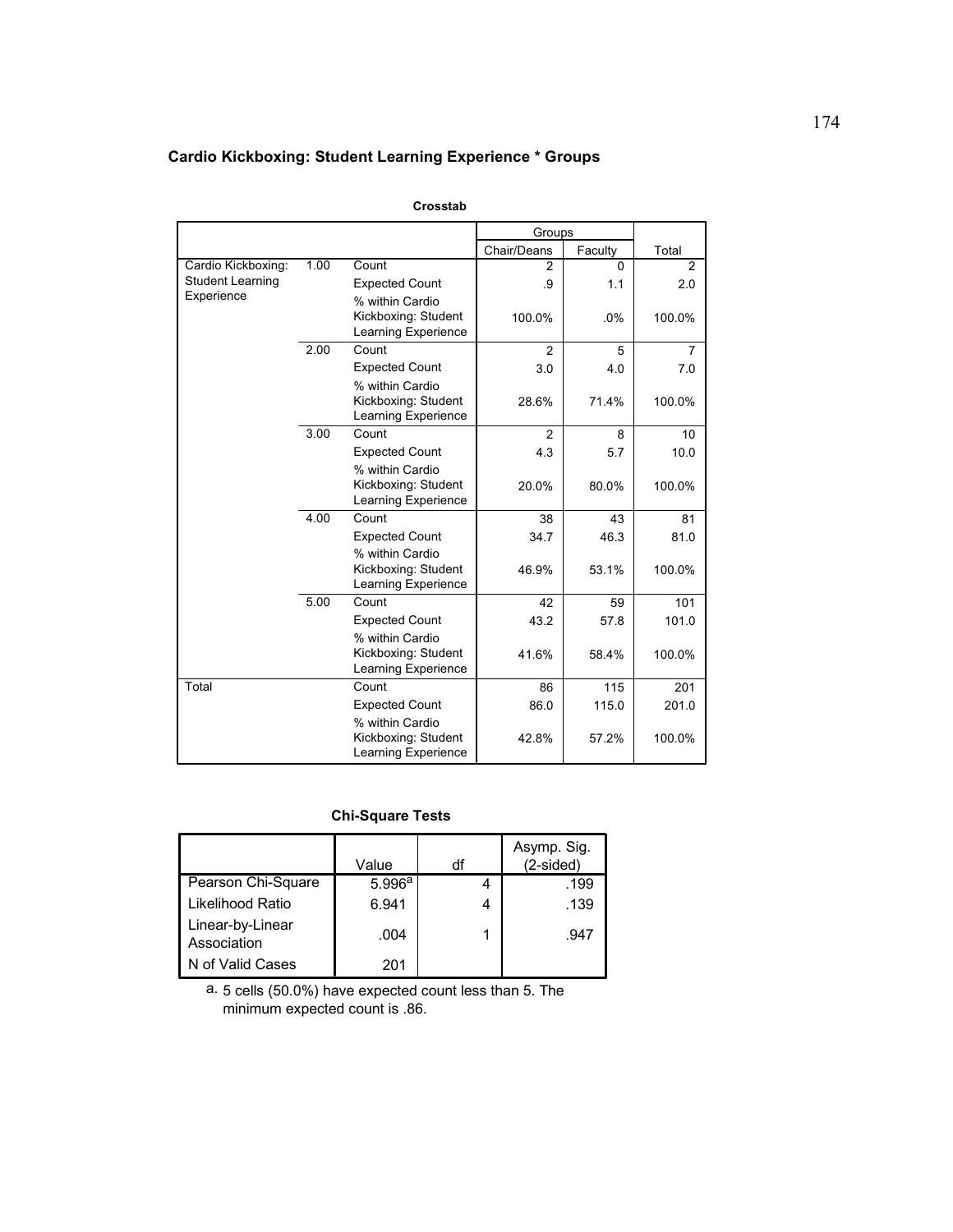# **Cardio Spinning: Health Benefits \* Groups**

|                           |      |                                                     | Groups      |          |                |
|---------------------------|------|-----------------------------------------------------|-------------|----------|----------------|
|                           |      |                                                     | Chair/Deans | Faculty  | Total          |
| Cardio                    | 1.00 | Count                                               | 2           | $\Omega$ | $\overline{2}$ |
| Spinning:                 |      | <b>Expected Count</b>                               | .9          | 1.1      | 2.0            |
| Health<br><b>Benefits</b> |      | % within Cardio Spinning:<br><b>Health Benefits</b> | 100.0%      | $.0\%$   | 100.0%         |
|                           | 2.00 | Count                                               | 4           | $\Omega$ | 4              |
|                           |      | <b>Expected Count</b>                               | 1.7         | 2.3      | 4.0            |
|                           |      | % within Cardio Spinning:<br><b>Health Benefits</b> | 100.0%      | .0%      | 100.0%         |
|                           | 3.00 | Count                                               | 6           | 3        | 9              |
|                           |      | <b>Expected Count</b>                               | 3.9         | 5.1      | 9.0            |
|                           |      | % within Cardio Spinning:<br><b>Health Benefits</b> | 66.7%       | 33.3%    | 100.0%         |
|                           | 4.00 | Count                                               | 26          | 37       | 63             |
|                           |      | <b>Expected Count</b>                               | 27.0        | 36.0     | 63.0           |
|                           |      | % within Cardio Spinning:<br><b>Health Benefits</b> | 41.3%       | 58.7%    | 100.0%         |
|                           | 5.00 | Count                                               | 48          | 75       | 123            |
|                           |      | <b>Expected Count</b>                               | 52.6        | 70.4     | 123.0          |
|                           |      | % within Cardio Spinning:<br><b>Health Benefits</b> | 39.0%       | 61.0%    | 100.0%         |
| Total                     |      | Count                                               | 86          | 115      | 201            |
|                           |      | <b>Expected Count</b>                               | 86.0        | 115.0    | 201.0          |
|                           |      | % within Cardio Spinning:<br><b>Health Benefits</b> | 42.8%       | 57.2%    | 100.0%         |

**Crosstab**

### **Chi-Square Tests**

|                                 | Value   | df | Asymp. Sig.<br>$(2-sided)$ |
|---------------------------------|---------|----|----------------------------|
| Pearson Chi-Square              | 10.890a |    | .028                       |
| Likelihood Ratio                | 13.044  |    | .011                       |
| Linear-by-Linear<br>Association | 7.644   |    | .006                       |
| N of Valid Cases                | 201     |    |                            |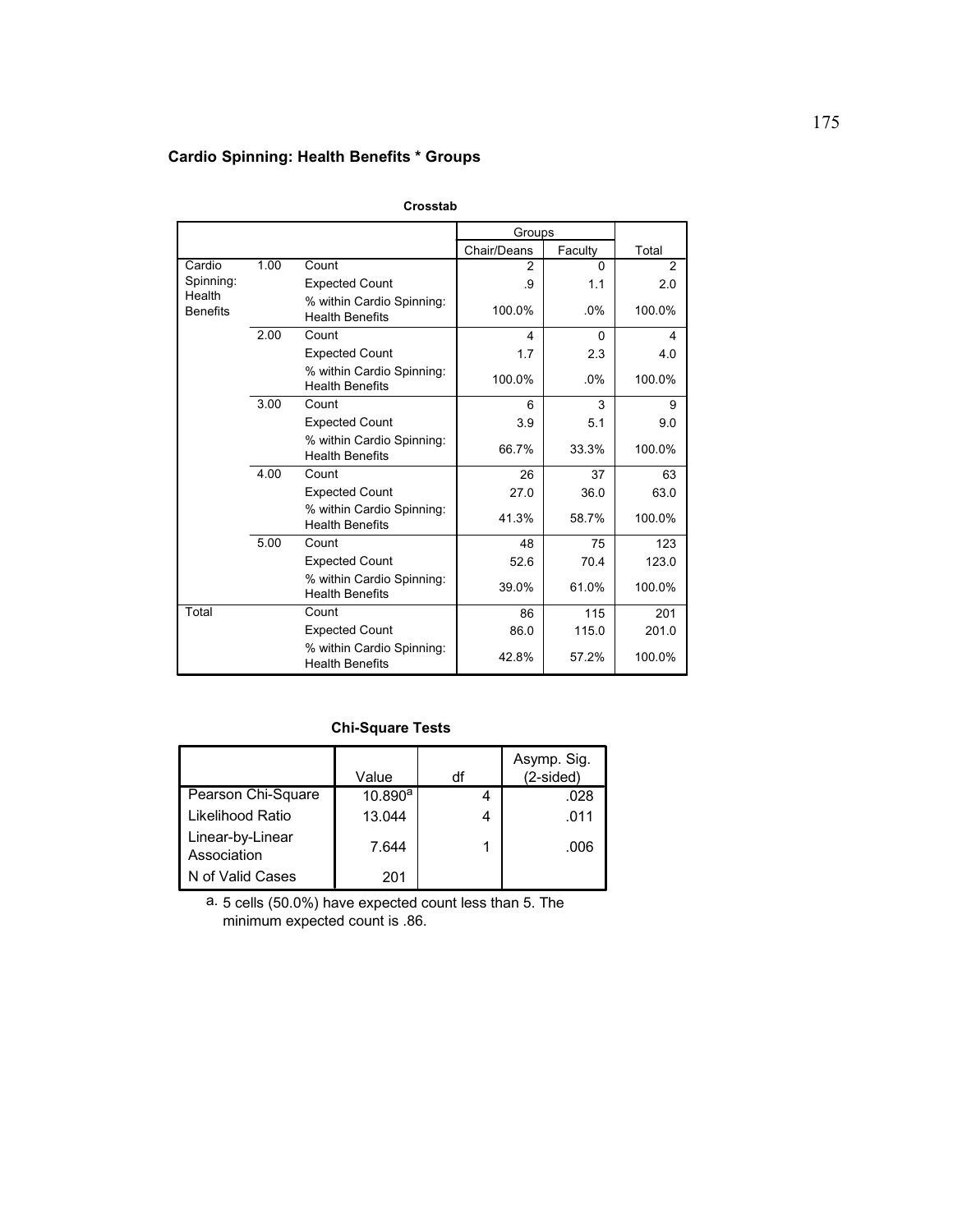# **Cardio Spinning: Values \* Groups**

|           |      |                                     | Groups      |          |        |
|-----------|------|-------------------------------------|-------------|----------|--------|
|           |      |                                     | Chair/Deans | Faculty  | Total  |
| Cardio    | 1.00 | Count                               | 2           | $\Omega$ | 2      |
| Spinning: |      | <b>Expected Count</b>               | .9          | 1.1      | 2.0    |
| Values    |      | % within Cardio<br>Spinning: Values | 100.0%      | $.0\%$   | 100.0% |
|           | 2.00 | Count                               | 2           | $\Omega$ | 2      |
|           |      | <b>Expected Count</b>               | .9          | 1.1      | 2.0    |
|           |      | % within Cardio<br>Spinning: Values | 100.0%      | $.0\%$   | 100.0% |
|           | 3.00 | Count                               | 10          | 3        | 13     |
|           |      | <b>Expected Count</b>               | 5.6         | 7.4      | 13.0   |
|           |      | % within Cardio<br>Spinning: Values | 76.9%       | 23.1%    | 100.0% |
|           | 4.00 | Count                               | 20          | 48       | 68     |
|           |      | <b>Expected Count</b>               | 29.1        | 38.9     | 68.0   |
|           |      | % within Cardio<br>Spinning: Values | 29.4%       | 70.6%    | 100.0% |
|           | 5.00 | Count                               | 52          | 64       | 116    |
|           |      | <b>Expected Count</b>               | 49.6        | 66.4     | 116.0  |
|           |      | % within Cardio<br>Spinning: Values | 44.8%       | 55.2%    | 100.0% |
| Total     |      | Count                               | 86          | 115      | 201    |
|           |      | <b>Expected Count</b>               | 86.0        | 115.0    | 201.0  |
|           |      | % within Cardio<br>Spinning: Values | 42.8%       | 57.2%    | 100.0% |

**Crosstab**

## **Chi-Square Tests**

|                                 | Value   | df | Asymp. Sig.<br>$(2-sided)$ |
|---------------------------------|---------|----|----------------------------|
| Pearson Chi-Square              | 16.704a |    | .002                       |
| Likelihood Ratio                | 18.446  | 4  | .001                       |
| Linear-by-Linear<br>Association | 2.204   |    | .138                       |
| N of Valid Cases                | 201     |    |                            |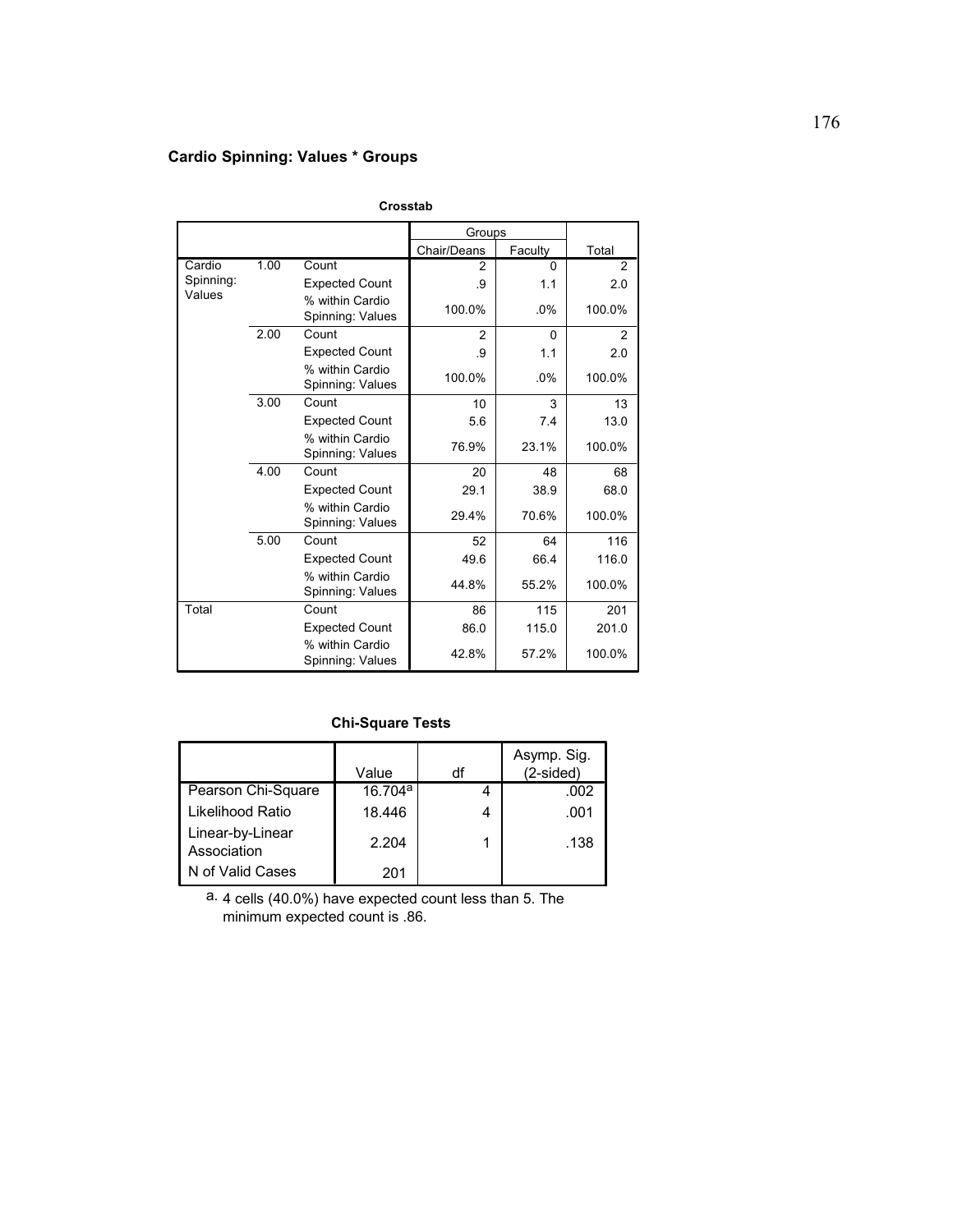# **Cardio Spinning: Student Learning Experience \* Groups**

#### **Crosstab**

|                         |      |                                                 | Groups      |          |                |
|-------------------------|------|-------------------------------------------------|-------------|----------|----------------|
|                         |      |                                                 | Chair/Deans | Faculty  | Total          |
| Cardio Spinning:        | 1.00 | Count                                           | 2           | $\Omega$ | $\mathfrak{p}$ |
| <b>Student Learning</b> |      | <b>Expected Count</b>                           | .9          | 1.1      | 2.0            |
| Experience              |      | % within Cardio                                 |             |          |                |
|                         |      | Spinning: Student                               | 100.0%      | .0%      | 100.0%         |
|                         |      | Learning Experience                             |             |          |                |
|                         | 2.00 | Count                                           | 2           | 6        | 8              |
|                         |      | <b>Expected Count</b>                           | 3.4         | 4.6      | 8.0            |
|                         |      | % within Cardio                                 |             |          |                |
|                         |      | Spinning: Student                               | 25.0%       | 75.0%    | 100.0%         |
|                         |      | Learning Experience                             |             |          |                |
|                         | 3.00 | Count                                           | 6           | 9        | 15             |
|                         |      | <b>Expected Count</b>                           | 6.4         | 8.6      | 15.0           |
|                         |      | % within Cardio                                 |             |          |                |
|                         |      | Spinning: Student                               | 40.0%       | 60.0%    | 100.0%         |
|                         |      | Learning Experience                             |             |          |                |
|                         | 4.00 | Count                                           | 30          | 37       | 67             |
|                         |      | <b>Expected Count</b>                           | 28.7        | 38.3     | 67.0           |
|                         |      | % within Cardio                                 |             |          |                |
|                         |      | Spinning: Student                               | 44.8%       | 55.2%    | 100.0%         |
|                         |      | Learning Experience                             |             |          |                |
|                         | 5.00 | Count                                           | 46          | 63       | 109            |
|                         |      | <b>Expected Count</b>                           | 46.6        | 62.4     | 109.0          |
|                         |      | % within Cardio                                 |             |          |                |
|                         |      | Spinning: Student<br>Learning Experience        | 42.2%       | 57.8%    | 100.0%         |
|                         |      | Count                                           |             |          |                |
| Total                   |      |                                                 | 86          | 115      | 201            |
|                         |      | <b>Expected Count</b>                           | 86.0        | 115.0    | 201.0          |
|                         |      | % within Cardio                                 |             |          |                |
|                         |      | Spinning: Student<br><b>Learning Experience</b> | 42.8%       | 57.2%    | 100.0%         |
|                         |      |                                                 |             |          |                |

## **Chi-Square Tests**

|                                 | Value  | df | Asymp. Sig.<br>$(2-sided)$ |
|---------------------------------|--------|----|----------------------------|
| Pearson Chi-Square              | 3.879a |    | .423                       |
| Likelihood Ratio                | 4.666  | 4  | .323                       |
| Linear-by-Linear<br>Association | .018   |    | .894                       |
| N of Valid Cases                | 201    |    |                            |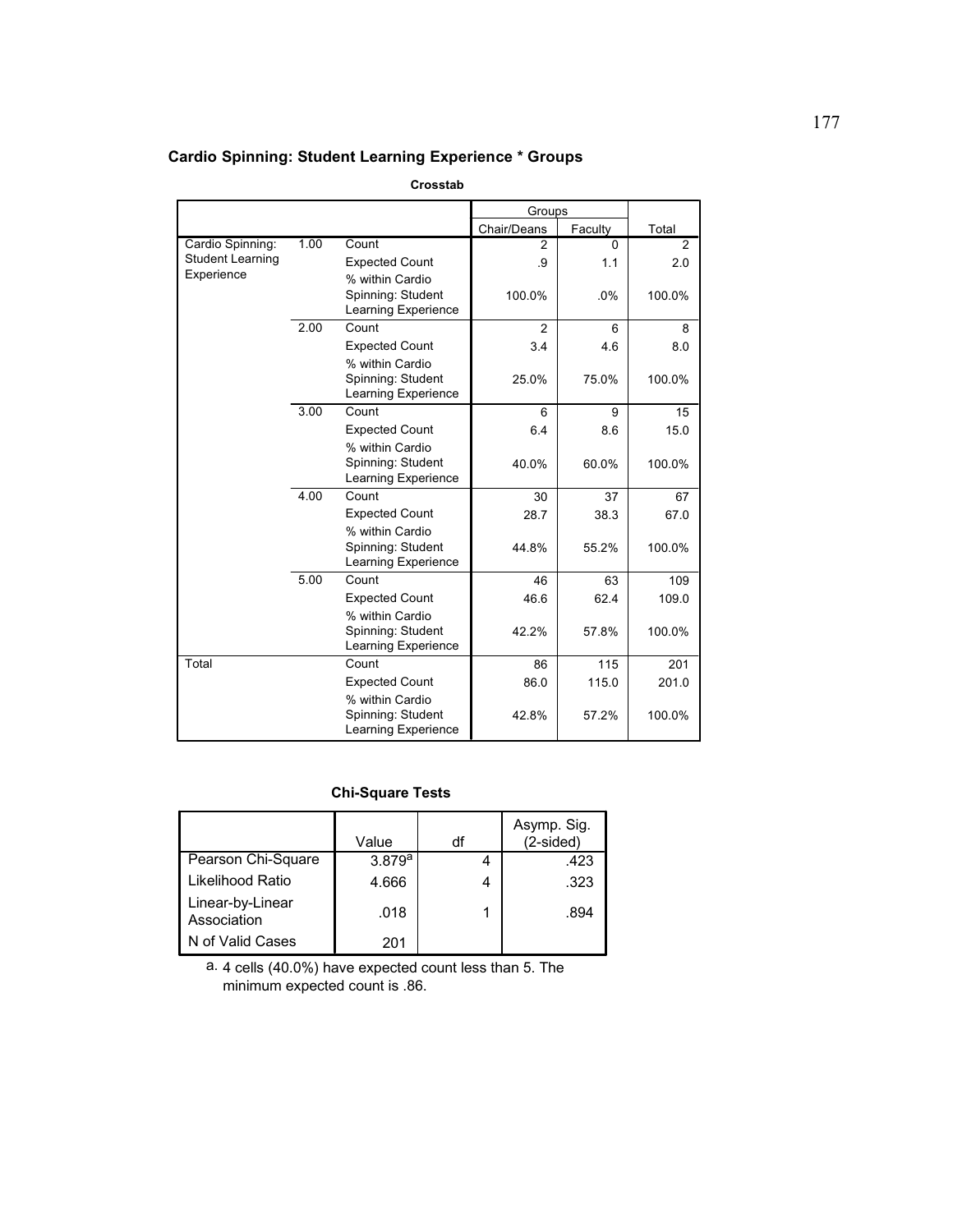# **Step Aerobics: Health Benefits \* Groups**

|                 |      |                                                   | Groups      |          |        |
|-----------------|------|---------------------------------------------------|-------------|----------|--------|
|                 |      |                                                   | Chair/Deans | Faculty  | Total  |
| Step Aerobics:  | 1.00 | Count                                             | 2           | $\Omega$ | 2      |
| Health          |      | <b>Expected Count</b>                             | .9          | 1.1      | 2.0    |
| <b>Benefits</b> |      | % within Step Aerobics:<br><b>Health Benefits</b> | 100.0%      | $.0\%$   | 100.0% |
|                 | 2.00 | Count                                             | 4           | $\Omega$ | 4      |
|                 |      | <b>Expected Count</b>                             | 1.7         | 2.3      | 4.0    |
|                 |      | % within Step Aerobics:<br><b>Health Benefits</b> | 100.0%      | .0%      | 100.0% |
|                 | 3.00 | Count                                             | 4           | 4        | 8      |
|                 |      | <b>Expected Count</b>                             | 3.4         | 4.6      | 8.0    |
|                 |      | % within Step Aerobics:<br><b>Health Benefits</b> | 50.0%       | 50.0%    | 100.0% |
|                 | 4.00 | Count                                             | 28          | 39       | 67     |
|                 |      | <b>Expected Count</b>                             | 28.7        | 38.3     | 67.0   |
|                 |      | % within Step Aerobics:<br><b>Health Benefits</b> | 41.8%       | 58.2%    | 100.0% |
|                 | 5.00 | Count                                             | 48          | 72       | 120    |
|                 |      | <b>Expected Count</b>                             | 51.3        | 68.7     | 120.0  |
|                 |      | % within Step Aerobics:<br><b>Health Benefits</b> | 40.0%       | 60.0%    | 100.0% |
| Total           |      | Count                                             | 86          | 115      | 201    |
|                 |      | <b>Expected Count</b>                             | 86.0        | 115.0    | 201.0  |
|                 |      | % within Step Aerobics:<br><b>Health Benefits</b> | 42.8%       | 57.2%    | 100.0% |

**Crosstab**

## **Chi-Square Tests**

|                                 | Value  | df | Asymp. Sig.<br>(2-sided) |
|---------------------------------|--------|----|--------------------------|
| Pearson Chi-Square              | 8.601a |    | .072                     |
| Likelihood Ratio                | 10.766 |    | .029                     |
| Linear-by-Linear<br>Association | 5.065  |    | .024                     |
| N of Valid Cases                | 201    |    |                          |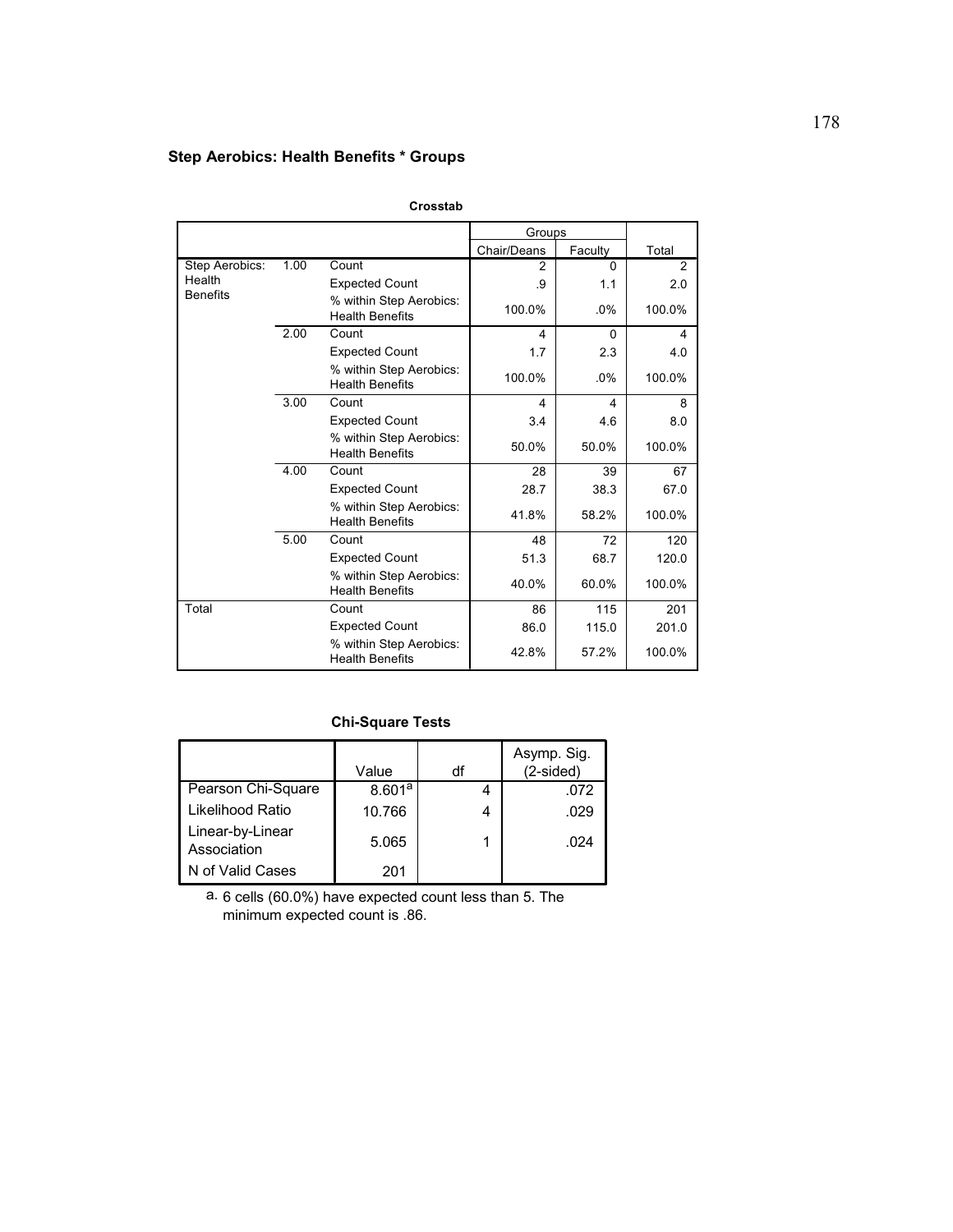# **Step Aerobics: Values \* Groups**

|           |      |                                   | Groups      |          |                |
|-----------|------|-----------------------------------|-------------|----------|----------------|
|           |      |                                   | Chair/Deans | Faculty  | Total          |
| Step      | 1.00 | Count                             | 2           | $\Omega$ | $\overline{2}$ |
| Aerobics: |      | <b>Expected Count</b>             | .9          | 1.1      | 2.0            |
| Values    |      | % within Step<br>Aerobics: Values | 100.0%      | $.0\%$   | 100.0%         |
|           | 2.00 | Count                             | 2           | $\Omega$ | 2              |
|           |      | <b>Expected Count</b>             | .9          | 1.1      | 2.0            |
|           |      | % within Step<br>Aerobics: Values | 100.0%      | $.0\%$   | 100.0%         |
|           | 3.00 | Count                             | 6           | 4        | 10             |
|           |      | <b>Expected Count</b>             | 4.3         | 5.7      | 10.0           |
|           |      | % within Step<br>Aerobics: Values | 60.0%       | 40.0%    | 100.0%         |
|           | 4.00 | Count                             | 24          | 50       | 74             |
|           |      | <b>Expected Count</b>             | 31.7        | 42.3     | 74.0           |
|           |      | % within Step<br>Aerobics: Values | 32.4%       | 67.6%    | 100.0%         |
|           | 5.00 | Count                             | 52          | 61       | 113            |
|           |      | <b>Expected Count</b>             | 48.3        | 64.7     | 113.0          |
|           |      | % within Step<br>Aerobics: Values | 46.0%       | 54.0%    | 100.0%         |
| Total     |      | Count                             | 86          | 115      | 201            |
|           |      | <b>Expected Count</b>             | 86.0        | 115.0    | 201.0          |
|           |      | % within Step<br>Aerobics: Values | 42.8%       | 57.2%    | 100.0%         |

**Crosstab**

## **Chi-Square Tests**

|                                 | Value   | df | Asymp. Sig.<br>$(2-sided)$ |
|---------------------------------|---------|----|----------------------------|
| Pearson Chi-Square              | 10.282a |    | .036                       |
| Likelihood Ratio                | 11.800  | 4  | .019                       |
| Linear-by-Linear<br>Association | .551    |    | .458                       |
| N of Valid Cases                | 201     |    |                            |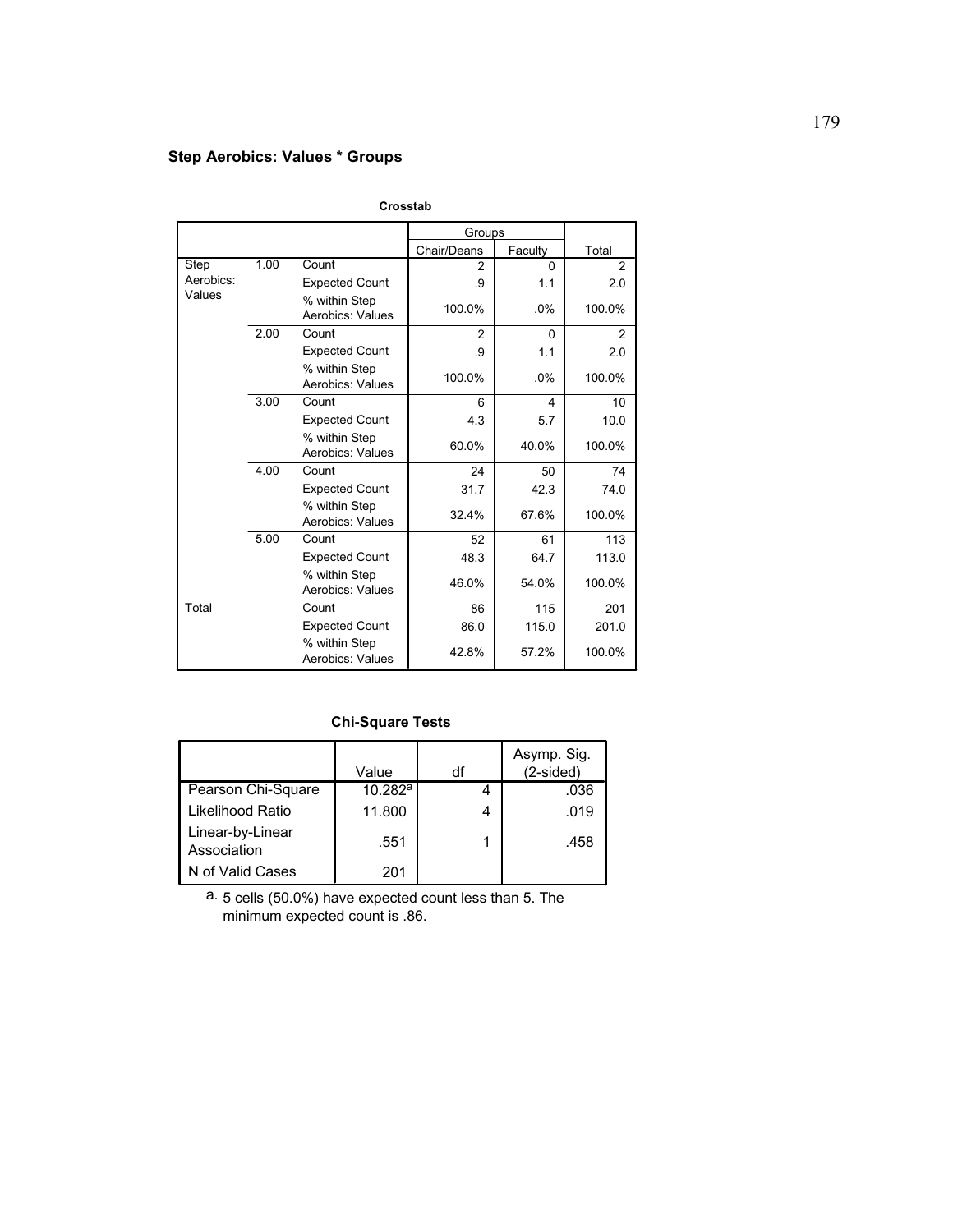# **Step Aerobics: Student Learning Experience \* Groups**

|                                       |      |                            | Groups         |         |        |
|---------------------------------------|------|----------------------------|----------------|---------|--------|
|                                       |      |                            | Chair/Deans    | Faculty | Total  |
| Step Aerobics:                        | 1.00 | Count                      | $\mathfrak{p}$ | 0       | 2      |
| <b>Student Learning</b><br>Experience |      | <b>Expected Count</b>      | .9             | 1.1     | 2.0    |
|                                       |      | % within Step              |                |         |        |
|                                       |      | Aerobics: Student          | 100.0%         | .0%     | 100.0% |
|                                       |      | Learning Experience        |                |         |        |
|                                       | 2.00 | Count                      | $\overline{2}$ | 6       | 8      |
|                                       |      | <b>Expected Count</b>      | 3.4            | 4.6     | 8.0    |
|                                       |      | % within Step              |                |         |        |
|                                       |      | Aerobics: Student          | 25.0%          | 75.0%   | 100.0% |
|                                       |      | <b>Learning Experience</b> |                |         |        |
|                                       | 3.00 | Count                      | $\overline{2}$ | 6       | 8      |
|                                       |      | <b>Expected Count</b>      | 3.4            | 4.6     | 8.0    |
|                                       |      | % within Step              |                |         |        |
|                                       |      | Aerobics: Student          | 25.0%          | 75.0%   | 100.0% |
|                                       |      | Learning Experience        |                |         |        |
|                                       | 4.00 | Count                      | 34             | 44      | 78     |
|                                       |      | <b>Expected Count</b>      | 33.4           | 44.6    | 78.0   |
|                                       |      | % within Step              |                |         |        |
|                                       |      | Aerobics: Student          | 43.6%          | 56.4%   | 100.0% |
|                                       |      | Learning Experience        |                |         |        |
|                                       | 5.00 | Count                      | 46             | 59      | 105    |
|                                       |      | <b>Expected Count</b>      | 44.9           | 60.1    | 105.0  |
|                                       |      | % within Step              |                |         |        |
|                                       |      | Aerobics: Student          | 43.8%          | 56.2%   | 100.0% |
|                                       |      | Learning Experience        |                |         |        |
| Total                                 |      | Count                      | 86             | 115     | 201    |
|                                       |      | <b>Expected Count</b>      | 86.0           | 115.0   | 201.0  |
|                                       |      | % within Step              |                |         |        |
|                                       |      | Aerobics: Student          | 42.8%          | 57.2%   | 100.0% |
|                                       |      | Learning Experience        |                |         |        |

**Crosstab**

# **Chi-Square Tests**

|                                 | Value  | df | Asymp. Sig.<br>(2-sided) |
|---------------------------------|--------|----|--------------------------|
| Pearson Chi-Square              | 4.808a |    | .308                     |
| Likelihood Ratio                | 5.659  | 4  | .226                     |
| Linear-by-Linear<br>Association | .110   |    | .740                     |
| N of Valid Cases                | 201    |    |                          |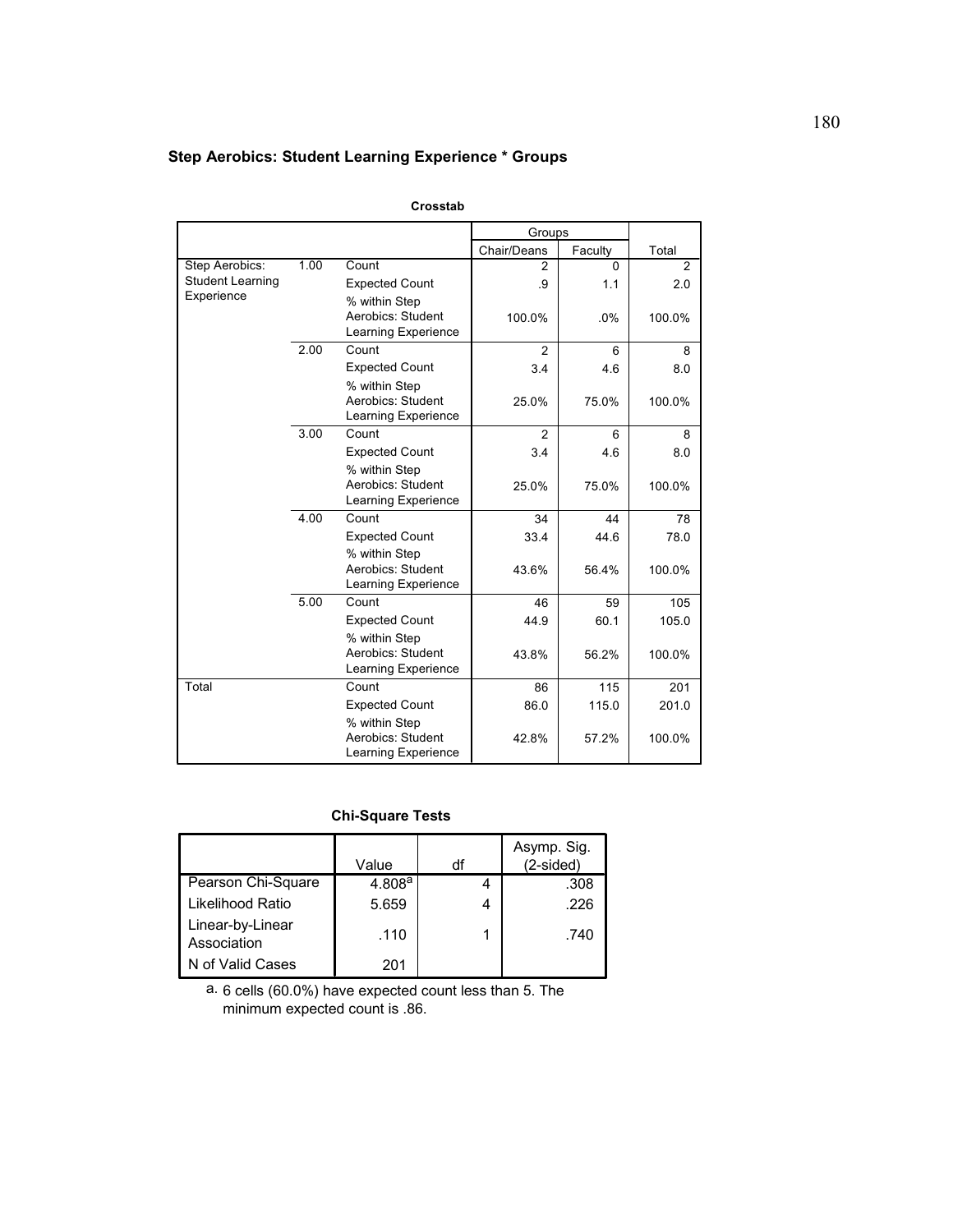### CURRICULUM VITAE

## **Long B. Nguyen**

lnguyen@cypresscollege.edu lnguyen@cerritos.edu

#### **Education:**

**Ph.D., Education with emphasis in Community College Leadership, 2009**  Walden University, Minneapolis, Minnesota

Doctoral dissertation: "Nontraditional Physical Activity Courses: Perceptions of Community College Leaders"

**M.S., Kinesiology with emphasis in Physical Education and Sport Studies, 2003**  California Polytechnic State University, San Luis Obispo Graduated with honors

Presented at a professional conference, Northwest Southwest American Alliance for Health, Physical Education, Recreation and Dance (AAHPERD), February, 2003. Topics included: "Racial Inequality in American Sport" and "Service Learning in Adapted Physical Education"

Thesis: "The Effect of Eastern Time Zone on West-Coast Professional Football Teams Playing Against East-Coast Professional Football Teams on the East Coast"

**B.A., Exercise Science, 1996**

University of California, Davis

### **Leadership Experience in Community College**

**Cypress College** (Cypress, CA) Summer 2009

Practicum, Walden University

- Attended leadership meetings with directors, deans, executives, and vice president on campus.
- Participated in weekly mentoring sessions with dean of physical education.
- Worked on a Title IX proposal with dean of physical education in conjunction with the California Community College Athletic Association to implement new policies for gender equity in intercollegiate sports.
- Attended leadership conferences with dean of physical education.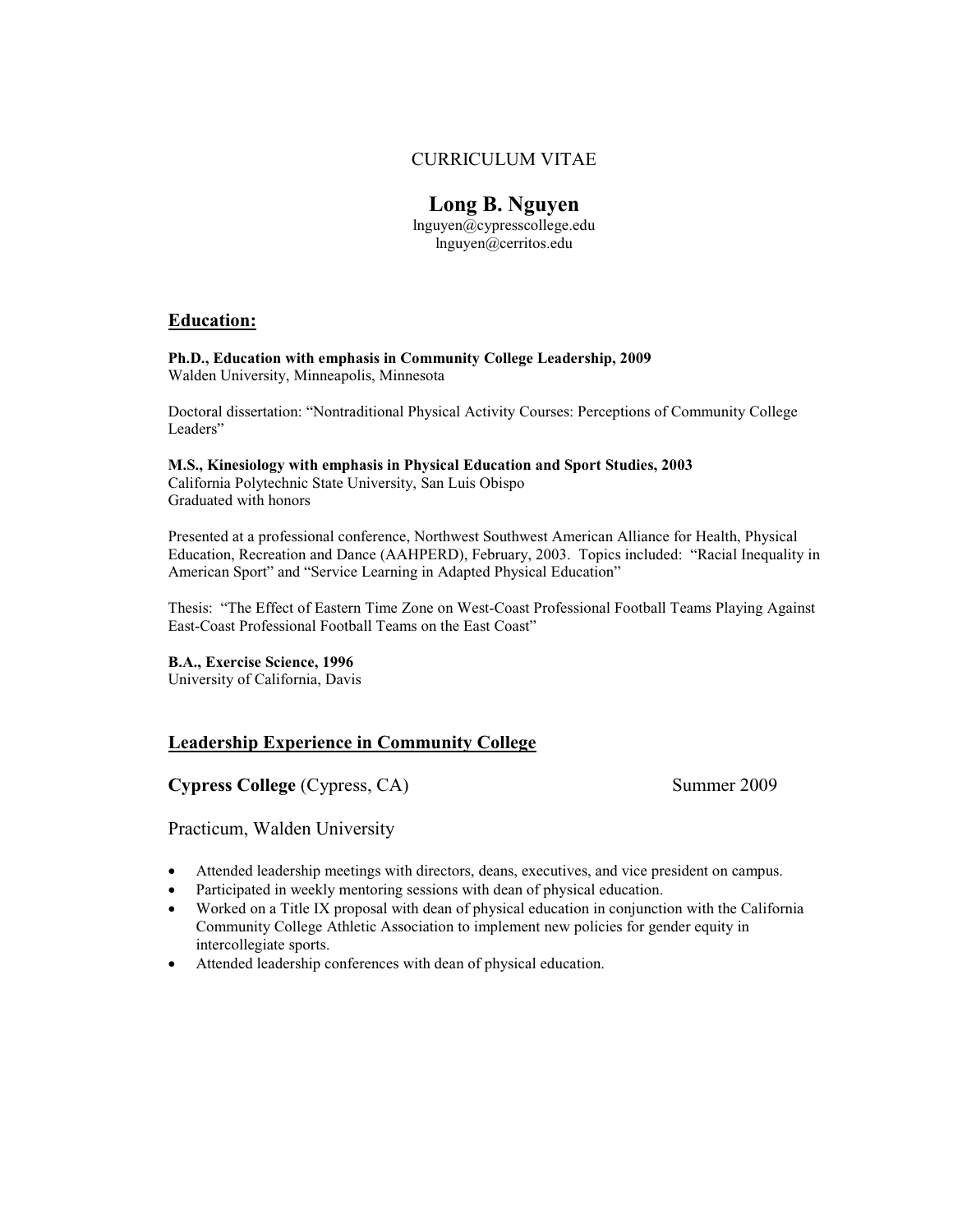### **Professional Experiences in Higher Education**

### **Cerritos College** (Norwalk, CA) Jan 08 – Present

### Health Instructor, Fitness and Wellness

- The course emphasizes on the advancement in the medical-science field of personal health and wellness.
- The course includes a lecture and a fitness lab.

### Los Angeles Trade Tech College *(Los Angeles, CA)* Aug 07 – Present

Health Instructor, Principles of Healthful Living

• The course emphasizes on the advancement in the medical-science field of personal health and wellness.

Health Instructor, Human Sexuality

- Instructing a classroom course in human sexuality.
- The course emphasizes on the advancement in the medical-science field of human sexuality.

### **Cypress College** (Cypress, CA) Aug 04 – Present

Physical Education Instructor, Introduction to Physical Education

• The course consists of introduction and orientation to physical education as a profession and academic discipline.

### Physical Education Instructor, Health

• The course emphasizes on the advancement in the medical-science field of personal health and wellness.

### Physical Education Instructor, First Aid/CPR/Emergencies

• Course contents include: certification of First Aid, CPR, and AED through American Red Cross.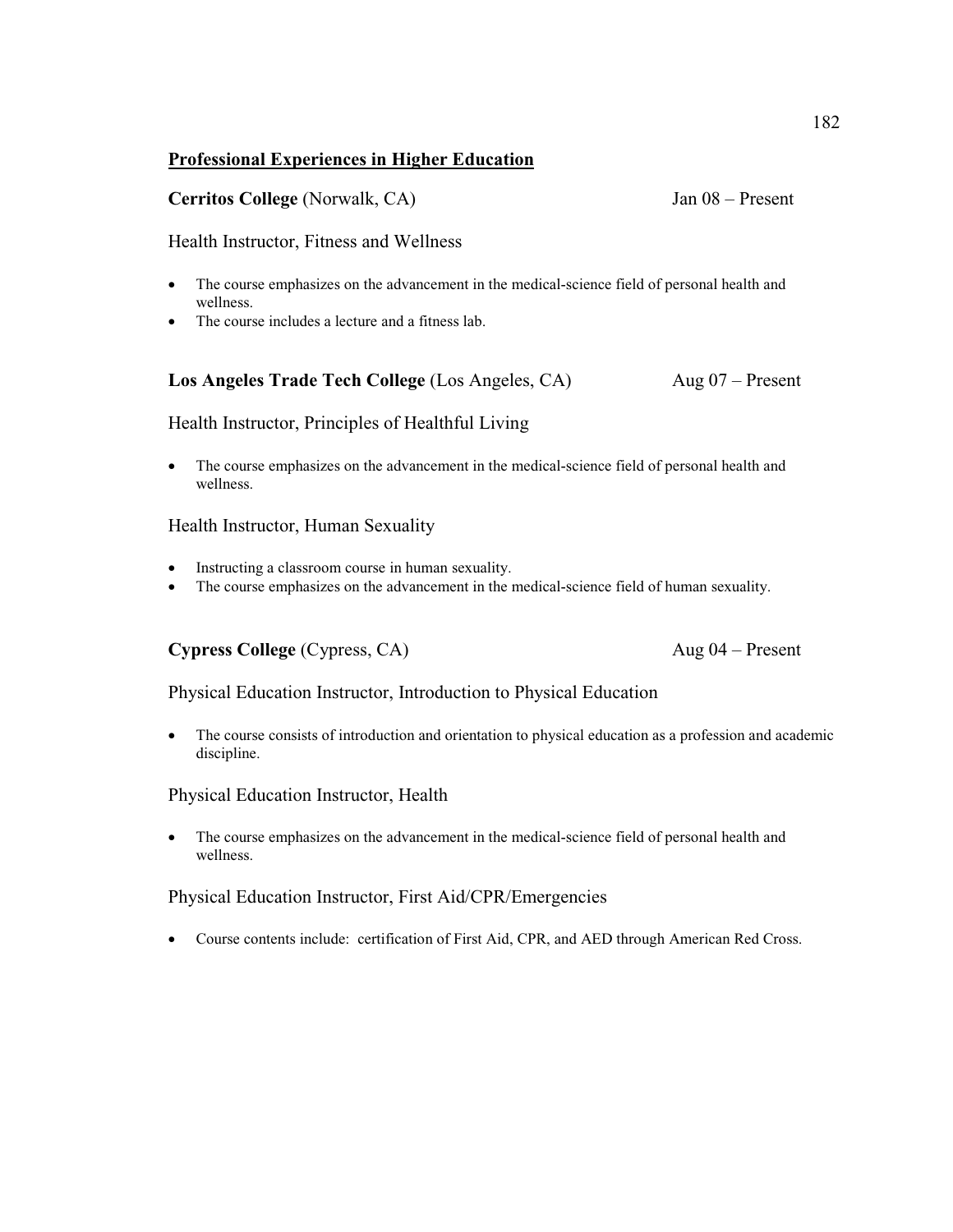### Physical Education Instructor, Aquatics

- Fundamental and intermediate/advanced swimming strokes include: front crawl, back crawl, breaststroke, elementary backstroke, butterfly, and sidestroke.
- Also instructing swim-for-fitness and water exercise courses, which emphasize on swimming for health and physical fitness.

### Physical Education Instructor, Badminton

- Instructing the fundamentals of badminton, which include rules and regulations of the game.
- Skills include: clears, drives, drops, high serves, and smashes.

### Physical Education Instructor, Basketball

- Instructing an activity course in basketball with emphasis in fundamental skills, strategy, and team play.
- Course contents include: basketball drills and teamwork.

### Physical Education Instructor, Physical Fitness

- Instructing an activity course in physical fitness with emphasis in resistive exercises and body-building routines.
- Course contents include: free weights and nautilus machines.

### Physical Education Instructor, Tennis

- Instructing the fundamentals of tennis, which include rules and regulations of the game.
- Skills include: forehand, backhand, and serve.

### Physical Education Instructor, Walking for Fitness

- Instructing an activity course in walking for fitness with emphasis in the different walking techniques for health and fitness.
- Course contents include: distance walking, speed walking, and power walking.

### **California Polytechnic State University** (San Luis Obispo, CA) Jan 02 – Jun 03

### Kinesiology Instructor, Biomechanics Laboratory

- Taught a laboratory in biomechanics to kinesiology undergraduates.
- Instructed undergraduates on the concepts of physics, functional anatomy, center of gravity, buoyancy, resistive torque, acceleration and velocity, and ground reaction force.
- Assisted course instructor in designing and updating several of the labs.